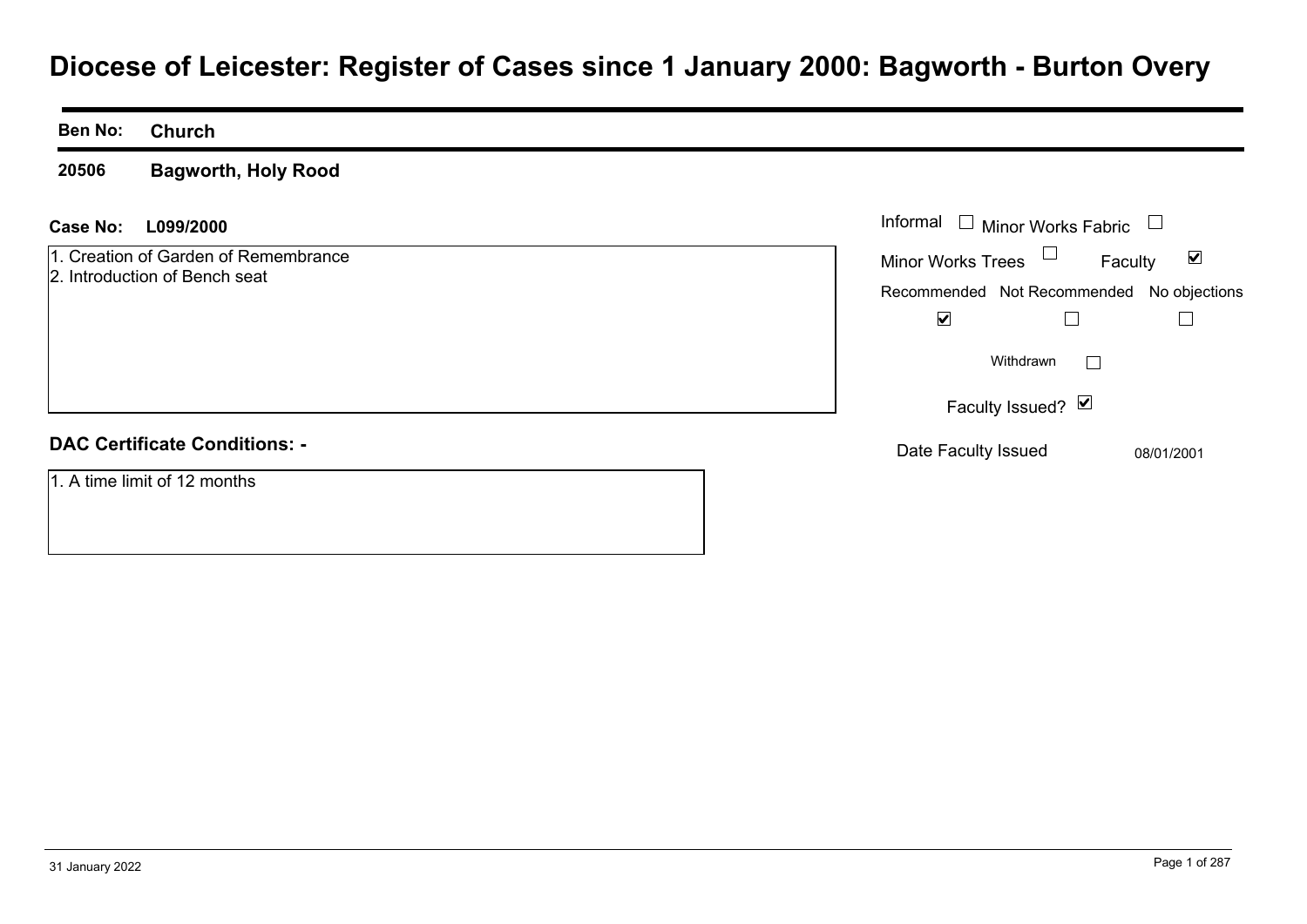| Case No:<br>L110/2010 |  |
|-----------------------|--|
|-----------------------|--|

| Removal of fixtures and fittings to be installed at Stanton-under-Bardon, St Mary |  |
|-----------------------------------------------------------------------------------|--|
|                                                                                   |  |
|                                                                                   |  |

# **DAC Certificate Conditions: -**

| $\vert$ 1. A time limit of 12 months                                                 |
|--------------------------------------------------------------------------------------|
| 2. That details of the works are entered in the Log Book so that a record is kept of |
| what has been done                                                                   |

# **DAC Certificate Conditions: -**

## 1. A time limit of 12 months

2. That details of the works are entered in the Log Book so that a record is kept of what has been done

3. Human Remains should be expected when excavating within a churchyard. Any

| <b>Case No:</b><br>L110/2010                                                                                                               | Informal $\Box$ Minor Works Fabric $\Box$                      |
|--------------------------------------------------------------------------------------------------------------------------------------------|----------------------------------------------------------------|
| Removal of fixtures and fittings to be installed at Stanton-under-Bardon, St Mary                                                          | $\Box$<br>$\blacktriangledown$<br>Minor Works Trees<br>Faculty |
|                                                                                                                                            | Recommended Not Recommended No objections                      |
|                                                                                                                                            | $\blacktriangledown$<br>$\Box$<br>$\Box$                       |
|                                                                                                                                            | Withdrawn                                                      |
|                                                                                                                                            | Faculty Issued? Ø                                              |
| <b>DAC Certificate Conditions: -</b>                                                                                                       | Date Faculty Issued<br>01/11/2011                              |
| 1. A time limit of 12 months<br>2. That details of the works are entered in the Log Book so that a record is kept of<br>what has been done |                                                                |
| Case No:<br>L196/2014                                                                                                                      | Informal □ Minor Works Fabric ⊠                                |
| Disconnection of the power supply                                                                                                          | Minor Works Trees<br>$\Box$<br>Faculty                         |
|                                                                                                                                            | Recommended Not Recommended No objections                      |
|                                                                                                                                            | $\blacktriangledown$<br>$\Box$<br>$\Box$                       |
|                                                                                                                                            | Withdrawn                                                      |
|                                                                                                                                            | Faculty Issued? $\Box$                                         |
| <b>DAC Certificate Conditions: -</b>                                                                                                       | Date Faculty Issued                                            |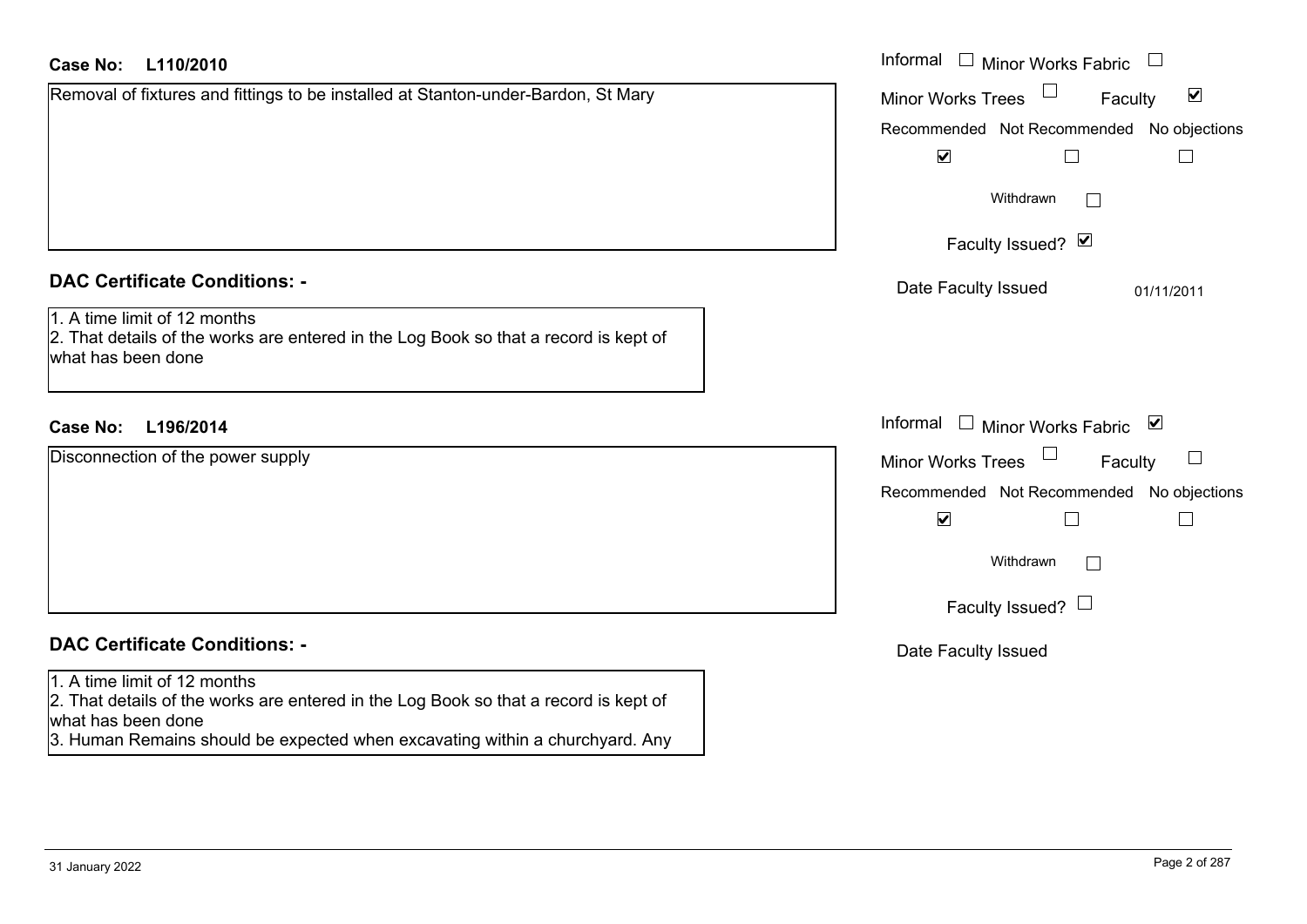Install a headstone to commemorate Daniel Linford, a war casualty

**DAC Certificate Conditions: -**

1. That details of the works are entered in the Log Book so that a record is kept of what has been done

|                                                        | Informal $\Box$ Minor Works Fabric $\Box$                   |
|--------------------------------------------------------|-------------------------------------------------------------|
| eadstone to commemorate Daniel Linford, a war casualty | Minor Works Trees $\Box$<br>$\blacktriangledown$<br>Faculty |
|                                                        | Recommended Not Recommended No objections                   |
|                                                        | $\blacktriangledown$                                        |
|                                                        | Withdrawn<br>$\blacktriangledown$                           |
|                                                        | Faculty Issued? $\Box$                                      |
| rtificate Conditions: -                                | Date Faculty Issued<br>06/12/2019                           |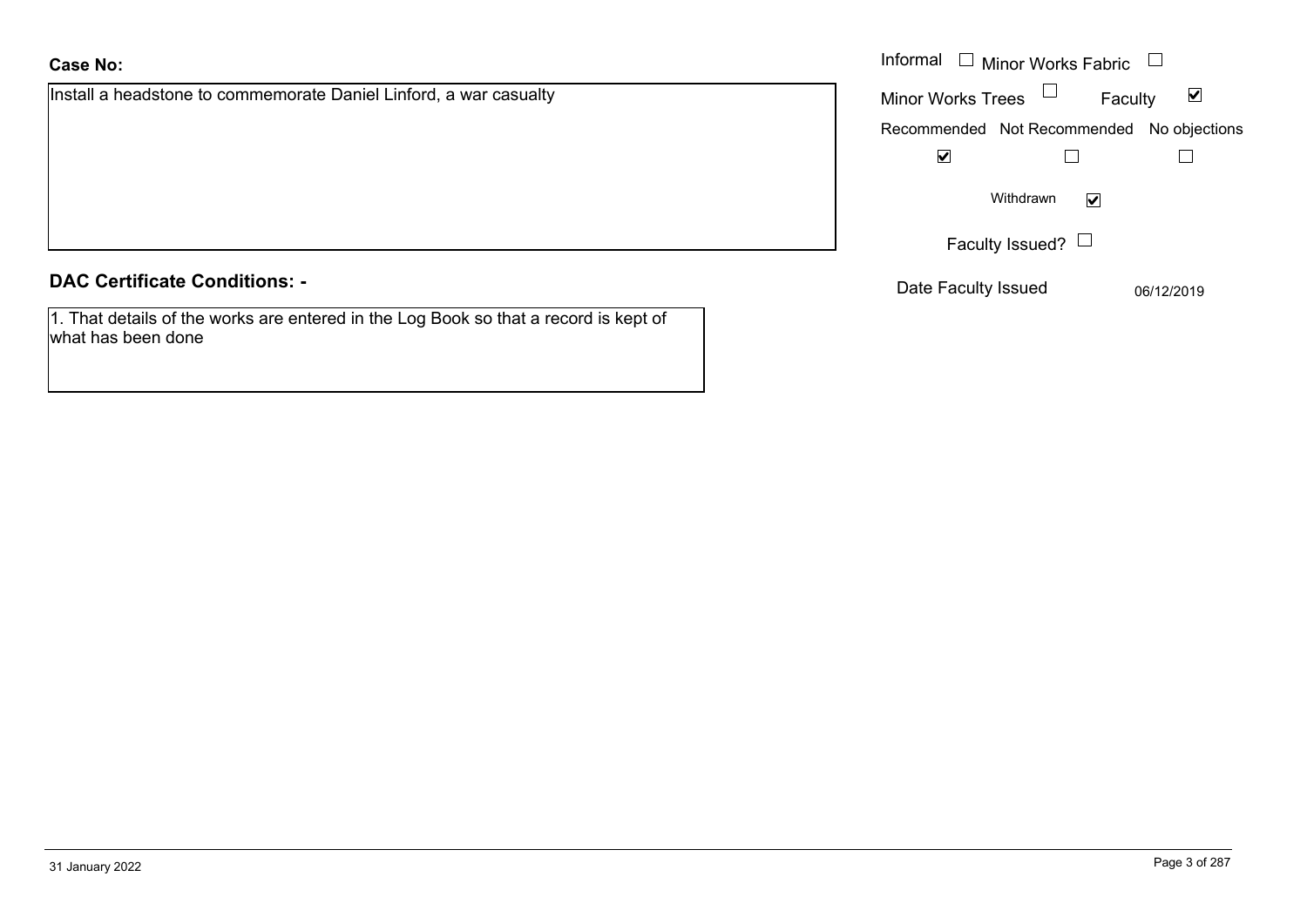#### **20202Bardon Hill, St Peter**

# **L085/2000 Case No:** Informal

Provision of ramp to church entrance

# **DAC Certificate Conditions: -**

1. A time limit of 12 months

| Informal                 | $\Box$ Minor Works Fabric                 |   |
|--------------------------|-------------------------------------------|---|
| <b>Minor Works Trees</b> | Faculty                                   | M |
|                          | Recommended Not Recommended No objections |   |
|                          |                                           |   |
|                          | Withdrawn                                 |   |
|                          | Faculty Issued?                           |   |

Date Faculty Issued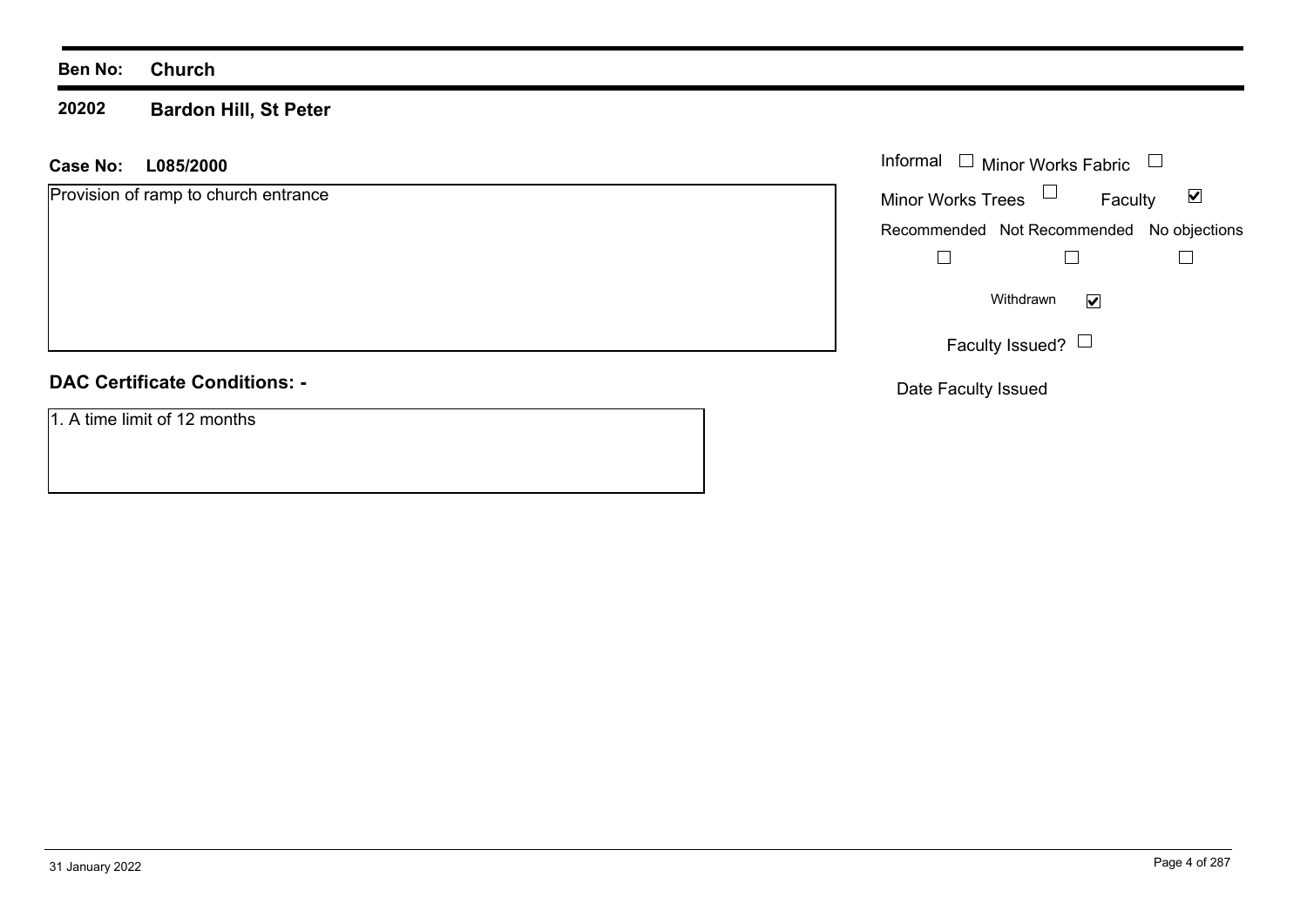| <b>Case No:</b><br>L139/2000                                                                                                                                                                                                                                         | Informal $\Box$ Minor Works Fabric $\Box$               |
|----------------------------------------------------------------------------------------------------------------------------------------------------------------------------------------------------------------------------------------------------------------------|---------------------------------------------------------|
| Gutter repairs                                                                                                                                                                                                                                                       | $\blacktriangledown$<br>Minor Works Trees<br>Faculty    |
|                                                                                                                                                                                                                                                                      | Recommended Not Recommended No objections               |
|                                                                                                                                                                                                                                                                      | $\blacktriangledown$<br>$\mathbf{L}$<br>$\vert$ $\vert$ |
|                                                                                                                                                                                                                                                                      | Withdrawn<br>$\mathbb{R}^n$                             |
|                                                                                                                                                                                                                                                                      | Faculty Issued? Ø                                       |
| <b>DAC Certificate Conditions: -</b>                                                                                                                                                                                                                                 | Date Faculty Issued<br>14/02/2001                       |
| 1. A time limit of 12 months                                                                                                                                                                                                                                         |                                                         |
| L041/2003<br><b>Case No:</b>                                                                                                                                                                                                                                         | Informal $\Box$ Minor Works Fabric $\Box$               |
| Installation of Sound and Induction Loop System                                                                                                                                                                                                                      | Minor Works Trees<br>$\blacktriangledown$<br>Faculty    |
|                                                                                                                                                                                                                                                                      | Recommended Not Recommended No objections               |
|                                                                                                                                                                                                                                                                      | $\blacktriangledown$<br>$\Box$<br>$\Box$                |
|                                                                                                                                                                                                                                                                      | Withdrawn<br>$\Box$                                     |
|                                                                                                                                                                                                                                                                      | Faculty Issued? $\Box$                                  |
| <b>DAC Certificate Conditions: -</b>                                                                                                                                                                                                                                 | Date Faculty Issued                                     |
| 1. A time limit of 12 months 2. That the wiring and speakers should be as unobtrusive<br>as possible an of an appropriate colour to blend with the background 3. That all<br>fixings should be made into joints, not stonework, using stainless steel or non-ferrous |                                                         |

screws in fibre plugs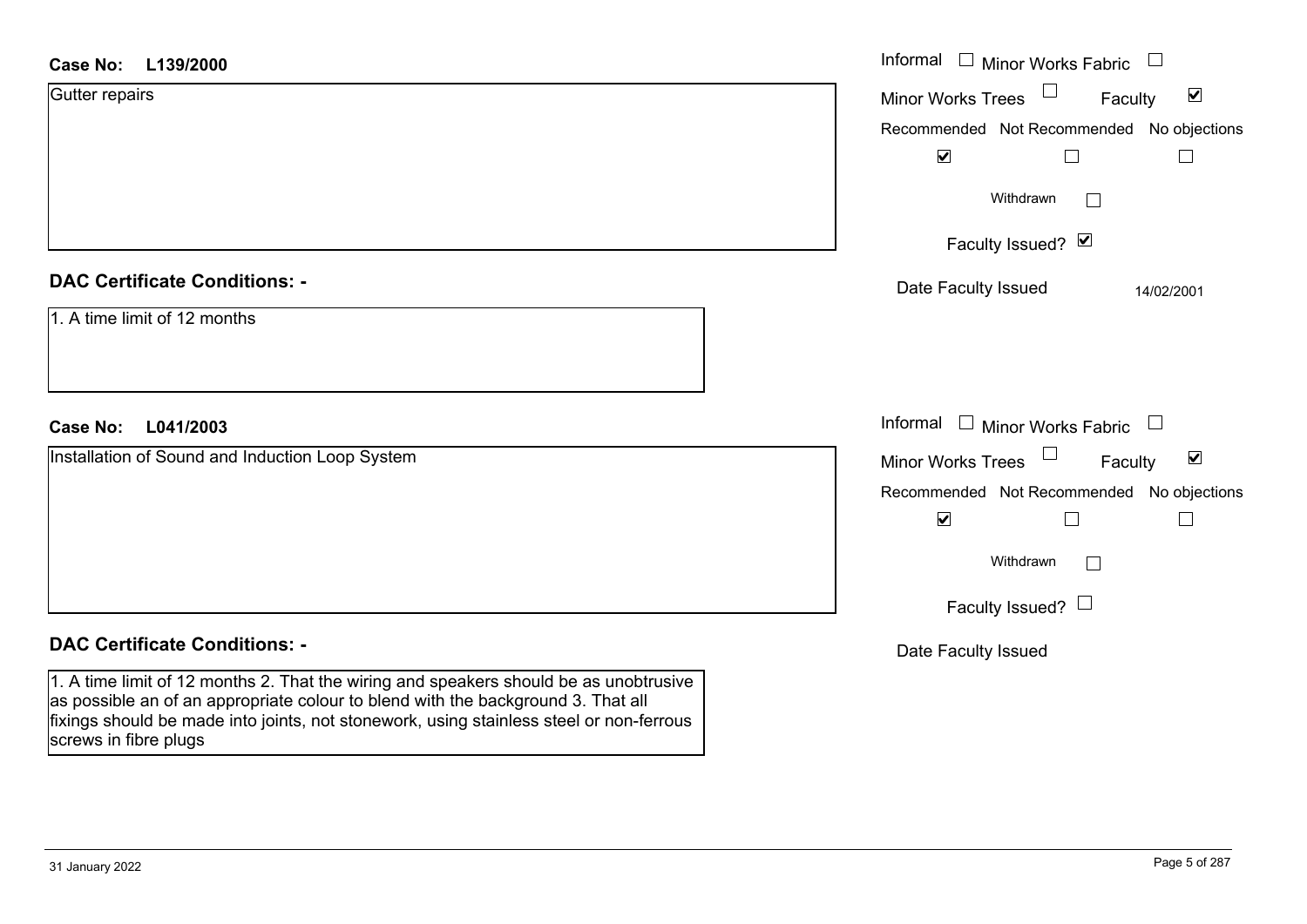#### **L053/2003Case No:**

| <b>Case No:</b><br>L053/2003                                                                                                                                                                                   | Informal ⊠ Minor Works Fabric                        |
|----------------------------------------------------------------------------------------------------------------------------------------------------------------------------------------------------------------|------------------------------------------------------|
| Installation of toilet facilities at rear of North Aisle (work to be funded by local quarry)                                                                                                                   | $\blacktriangledown$<br>Minor Works Trees<br>Faculty |
|                                                                                                                                                                                                                | No objections<br>Recommended Not Recommended         |
|                                                                                                                                                                                                                | $\blacktriangledown$<br>$\mathbb{L}$                 |
|                                                                                                                                                                                                                | Withdrawn<br>$\mathbb{R}^n$                          |
|                                                                                                                                                                                                                | Faculty Issued? $\Box$                               |
| <b>DAC Certificate Conditions: -</b>                                                                                                                                                                           | Date Faculty Issued                                  |
| 1. A time limit of 12 months                                                                                                                                                                                   |                                                      |
| <b>Case No:</b><br>L007/2004                                                                                                                                                                                   | Informal<br>$\Box$<br><b>Minor Works Fabric</b>      |
| 1. Replace irreparable boiler with new gas fired boiler, sited in vestry, connections to existing services<br>2. Install gas supply and water to northeast corner of church building via churchyard footpaths. | $\blacktriangledown$<br>Minor Works Trees<br>Faculty |
|                                                                                                                                                                                                                | Recommended Not Recommended No objections            |
|                                                                                                                                                                                                                | $\blacktriangledown$                                 |
|                                                                                                                                                                                                                | Withdrawn<br>$\mathbb{R}^n$                          |
|                                                                                                                                                                                                                | Faculty Issued? Ø                                    |
| <b>DAC Certificate Conditions: -</b>                                                                                                                                                                           | Date Faculty Issued<br>22/10/2004                    |
| 1. A time limit of 12 months                                                                                                                                                                                   |                                                      |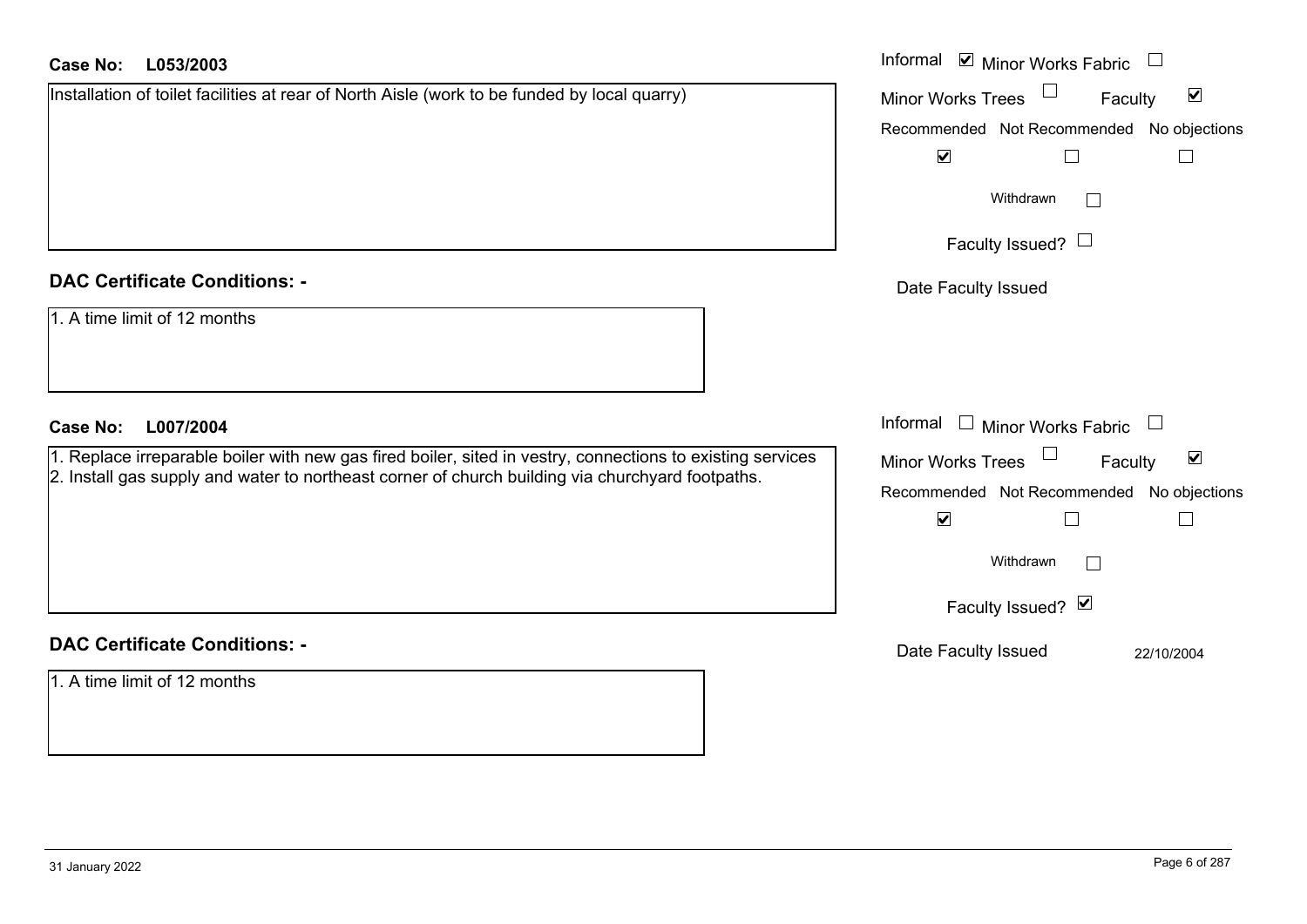| L058/2006<br><b>Case No:</b>                                                                                                                        | Informal □ Minor Works Fabric<br>$\begin{array}{c} \hline \end{array}$ |
|-----------------------------------------------------------------------------------------------------------------------------------------------------|------------------------------------------------------------------------|
| Replacement of Chancel carpet                                                                                                                       | $\Box$<br>$\blacktriangledown$<br>Minor Works Trees<br>Faculty         |
|                                                                                                                                                     | Recommended Not Recommended No objections<br>$\blacktriangledown$      |
|                                                                                                                                                     | Withdrawn<br>$\Box$                                                    |
|                                                                                                                                                     | Faculty Issued? Ø                                                      |
| <b>DAC Certificate Conditions: -</b>                                                                                                                | Date Faculty Issued<br>01/06/2006                                      |
| 1. A time limit of 12 months<br>2. That the contractor complies with the DAC guidance on the fitting of carpets over<br>stone flags (copy attached) |                                                                        |
| <b>Case No:</b><br>L055/2006                                                                                                                        | Informal □ Minor Works Fabric<br>$\Box$                                |
| Management work to Trees as per schedule                                                                                                            | Minor Works Trees ⊠<br>Faculty                                         |
|                                                                                                                                                     | Recommended Not Recommended No objections                              |
|                                                                                                                                                     | $\vert$<br>$\mathbb{R}^n$                                              |
|                                                                                                                                                     | Withdrawn<br>$\Box$                                                    |
|                                                                                                                                                     | Faculty Issued? $\Box$                                                 |
| <b>DAC Certificate Conditions: -</b>                                                                                                                | Date Faculty Issued                                                    |
| 1. A time limit of 12 months                                                                                                                        |                                                                        |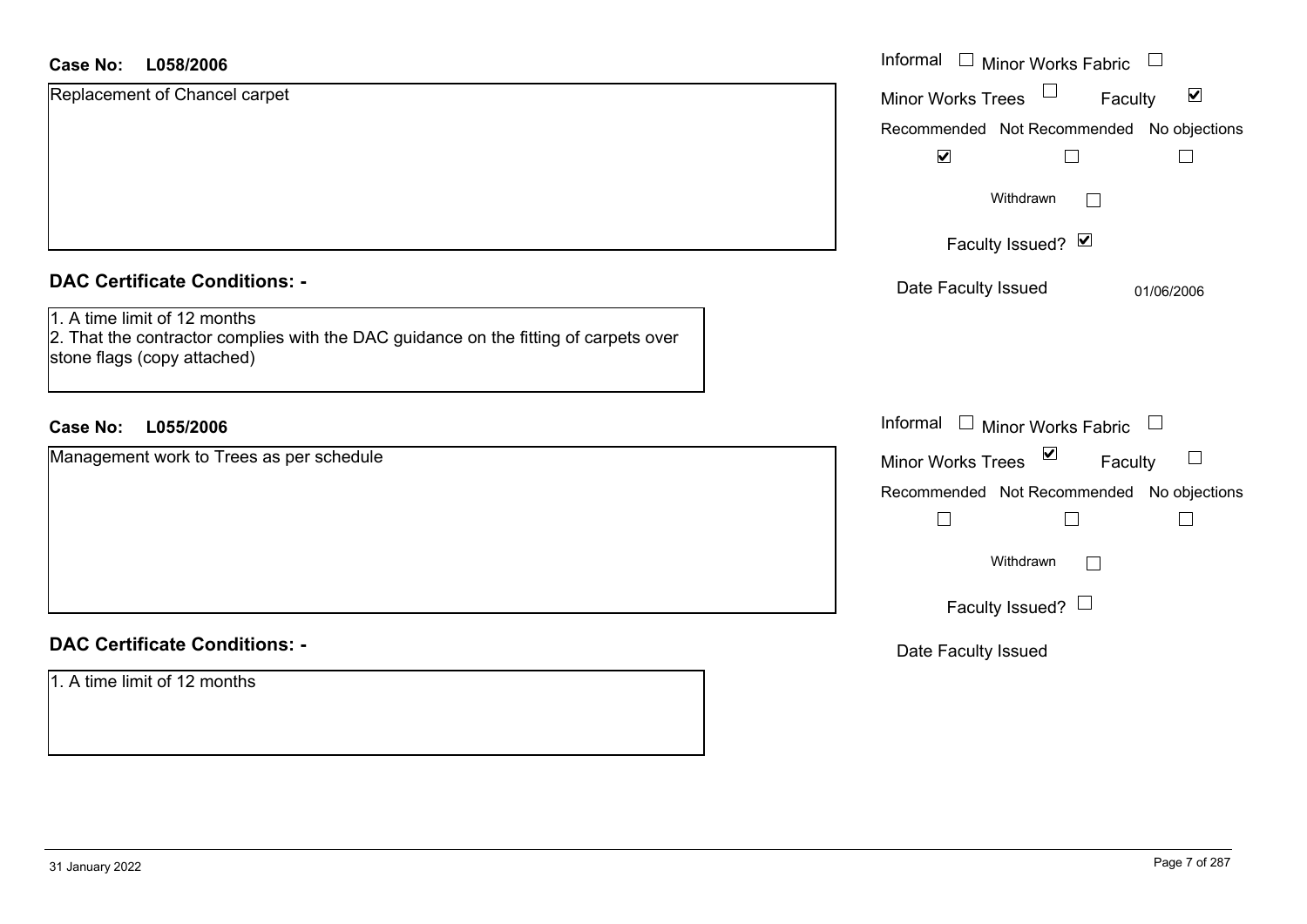| 1. To remove the western boundary wall of the churchyard to a new location thirty feet west of its<br><b>Minor Works Trees</b><br>Faculty<br>current position, as per block plan attached<br>Recommended Not Recommended<br>2. To connect this wall with continuation of old wall at the north end, where it bounds the old vicarage<br>$\blacktriangledown$<br>$\Box$<br>Withdrawn<br>Faculty Issued? Ø<br><b>DAC Certificate Conditions: -</b><br>Date Faculty Issued<br>1. A time limit of 12 months<br>Informal<br><b>Minor Works Fabric</b><br><b>Case No:</b><br>L018/2012<br>1. Demolition of internal churchyard wall<br><b>Minor Works Trees</b><br>Faculty | $\blacktriangledown$<br>No objections<br>$\Box$ |
|----------------------------------------------------------------------------------------------------------------------------------------------------------------------------------------------------------------------------------------------------------------------------------------------------------------------------------------------------------------------------------------------------------------------------------------------------------------------------------------------------------------------------------------------------------------------------------------------------------------------------------------------------------------------|-------------------------------------------------|
|                                                                                                                                                                                                                                                                                                                                                                                                                                                                                                                                                                                                                                                                      |                                                 |
|                                                                                                                                                                                                                                                                                                                                                                                                                                                                                                                                                                                                                                                                      |                                                 |
|                                                                                                                                                                                                                                                                                                                                                                                                                                                                                                                                                                                                                                                                      |                                                 |
|                                                                                                                                                                                                                                                                                                                                                                                                                                                                                                                                                                                                                                                                      | 05/05/2006                                      |
|                                                                                                                                                                                                                                                                                                                                                                                                                                                                                                                                                                                                                                                                      |                                                 |
|                                                                                                                                                                                                                                                                                                                                                                                                                                                                                                                                                                                                                                                                      |                                                 |
| 2. Sale of the stone from the wall<br>Recommended Not Recommended No objections<br>$\Box$<br>$\Box$<br>Withdrawn                                                                                                                                                                                                                                                                                                                                                                                                                                                                                                                                                     | $\blacktriangledown$<br>$\blacktriangledown$    |
| Faculty Issued? Ø                                                                                                                                                                                                                                                                                                                                                                                                                                                                                                                                                                                                                                                    |                                                 |
| <b>DAC Certificate Conditions: -</b><br>Date Faculty Issued<br>1. A time limit of 12 months<br>2. That details of the works are entered in the Log Book so that a record is kept of<br>what has been done                                                                                                                                                                                                                                                                                                                                                                                                                                                            | 02/05/2012                                      |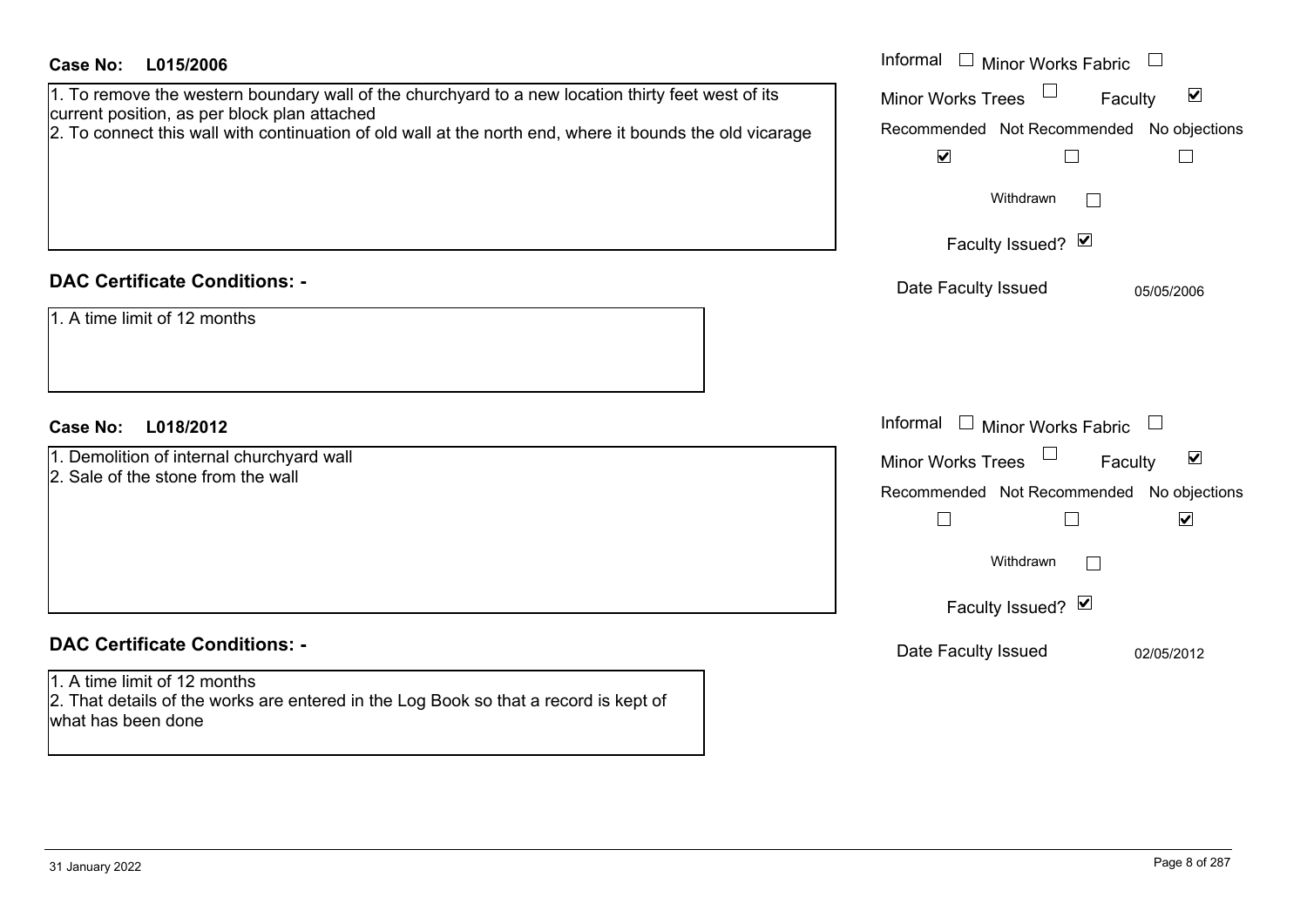#### Informal  $\vee$  Minor Works Fabric  $\Box$ **L002/2012Case No:** Informal Re-ordering comprising: -  $\blacktriangledown$ Faculty Minor Works Trees 1. In the base of the Tower, installation of: a) Accessible WC cubicle Recommended Not Recommended No objections b) Stud-partition wall to screen off the access to the Belfry  $\overline{\mathbf{v}}$  $\Box$  $\Box$ 2. In the churchyard, installation of Trench-arch drainage system 3. In the existing Baptistry: - Withdrawn $\Box$  a) Creation of new doorway through north wall into the WC cubicle b) Replace the existing wooden internal doors of the South Porch with new glass doors Faculty Issued? Ø c) Removal of Font 4. At the west end of the Nave: a) Removal of three Pews on both north and south sides b) Installation of Font (from existing Baptistery) in the south side 5. In the North Aisle: a) Removal of three Pews b) Installation of Servery **DAC Certificate Conditions: -**Date Faculty Issued 16/02/2017

1. That details of the works are entered in the Log Book so that a record is kept of

2. That the PCC causes the enclosed advertisement to be published on the Diocesan website and submits to the Diocesan Registrar a copy of the Advertisement as it was

what has been done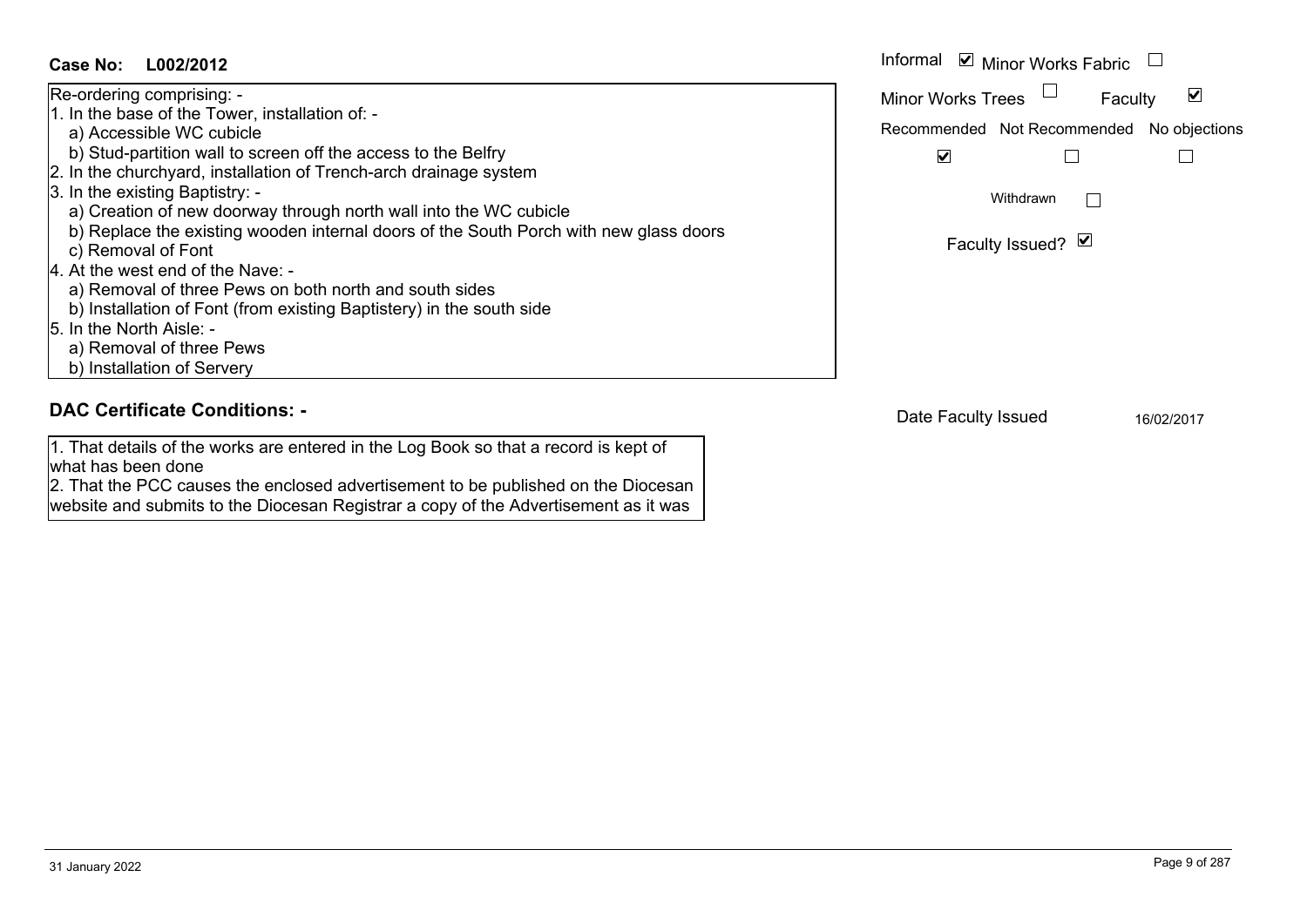| <b>Case No:</b><br>L179/2012                                                                                                                                                       | Informal<br>$\Box$ Minor Works Fabric                                                                                                                                                             |
|------------------------------------------------------------------------------------------------------------------------------------------------------------------------------------|---------------------------------------------------------------------------------------------------------------------------------------------------------------------------------------------------|
| Replacement of: -<br>1. Bell frame<br>2. Belfry floor covering                                                                                                                     | Minor Works Trees<br>$\blacktriangledown$<br>Faculty<br>Recommended Not Recommended No objections<br>$\blacktriangledown$<br>$\Box$<br>$\Box$<br>Withdrawn<br>$\mathbb{R}^n$<br>Faculty Issued? Ø |
| <b>DAC Certificate Conditions: -</b><br>1. A time limit of 12 months<br>2. That details of the works are entered in the Log Book so that a record is kept of<br>what has been done | Date Faculty Issued<br>20/11/2012                                                                                                                                                                 |
| <b>Case No:</b><br>L145/2014                                                                                                                                                       | Informal<br>$\Box$ Minor Works Fabric $\Box$                                                                                                                                                      |
| In the churchyard: -<br>1. Removal of 2 Benches (as shown in photograph 1)<br>2. Installation of 2 Benches in memory of Mr & Mrs Knight (to be similar to photographs 2 & 3)       | <b>Minor Works Trees</b><br>Faculty<br>Recommended Not Recommended No objections<br>$\Box$<br>П<br>$\mathbb{R}$<br>Withdrawn<br>Faculty Issued? $\Box$                                            |
| <b>DAC Certificate Conditions: -</b>                                                                                                                                               | Date Faculty Issued                                                                                                                                                                               |
| 1. A time limit of 12 months<br>2. That details of the works are entered in the Log Book so that a record is kept of<br>what has been done                                         |                                                                                                                                                                                                   |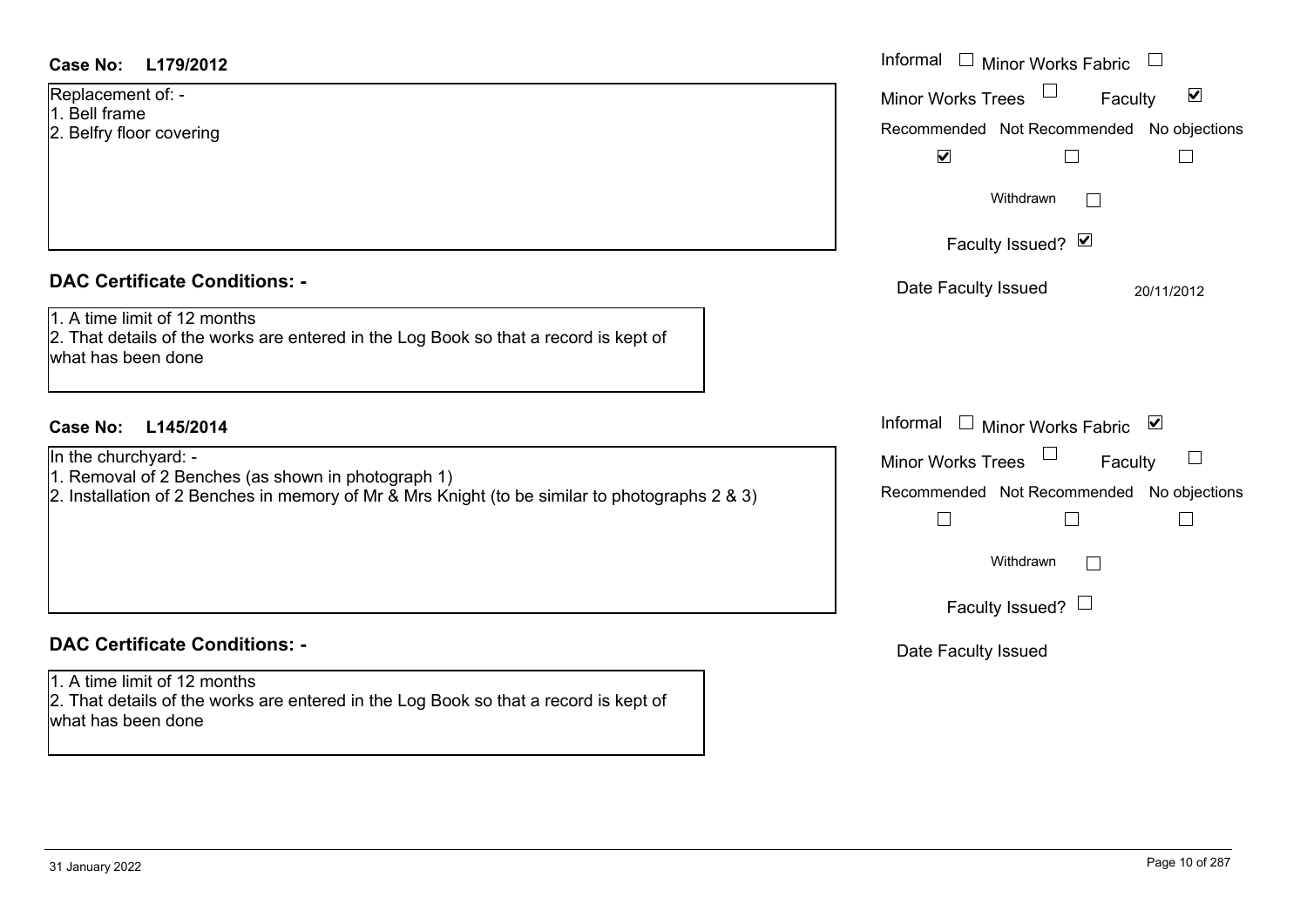| Case No:<br>L148/2014                                                                                                                                        | Informal □ Minor Works Fabric                                                                                                                                |
|--------------------------------------------------------------------------------------------------------------------------------------------------------------|--------------------------------------------------------------------------------------------------------------------------------------------------------------|
| In the churchyard: -<br>1. Removal of existing wooden gate<br>2. Installation of metal gate (in storage) previously in the now removed churchyard wall       | $\blacktriangledown$<br><b>Minor Works Trees</b><br>Faculty<br>Recommended Not Recommended No objections<br>$\blacktriangledown$<br>$\Box$<br>$\mathbb{R}^n$ |
|                                                                                                                                                              | Withdrawn<br>$\mathbb{R}^n$<br>Faculty Issued? Ø                                                                                                             |
| <b>DAC Certificate Conditions: -</b><br>1. A time limit of 12 months<br>2. That details of the works are entered in the Log Book so that a record is kept of | Date Faculty Issued<br>03/02/2015                                                                                                                            |
| what has been done                                                                                                                                           | Informal                                                                                                                                                     |
| <b>Case No:</b><br>L146/2014                                                                                                                                 | $\Box$ Minor Works Fabric                                                                                                                                    |
| CONFIRMATORY APPLICATION for works undertaken: -                                                                                                             | $\blacktriangledown$<br><b>Minor Works Trees</b><br>Faculty                                                                                                  |
| Installation of Bench in the churchyard in memory of Ruth Langham                                                                                            | Recommended Not Recommended No objections<br>$\blacktriangledown$<br>$\Box$<br>$\Box$<br>Withdrawn                                                           |
|                                                                                                                                                              | Faculty Issued? Ø                                                                                                                                            |
| <b>DAC Certificate Conditions: -</b>                                                                                                                         | Date Faculty Issued<br>03/02/2015                                                                                                                            |
| 1. That details of the works are entered in the Log Book so that a record is kept of<br>what has been done                                                   |                                                                                                                                                              |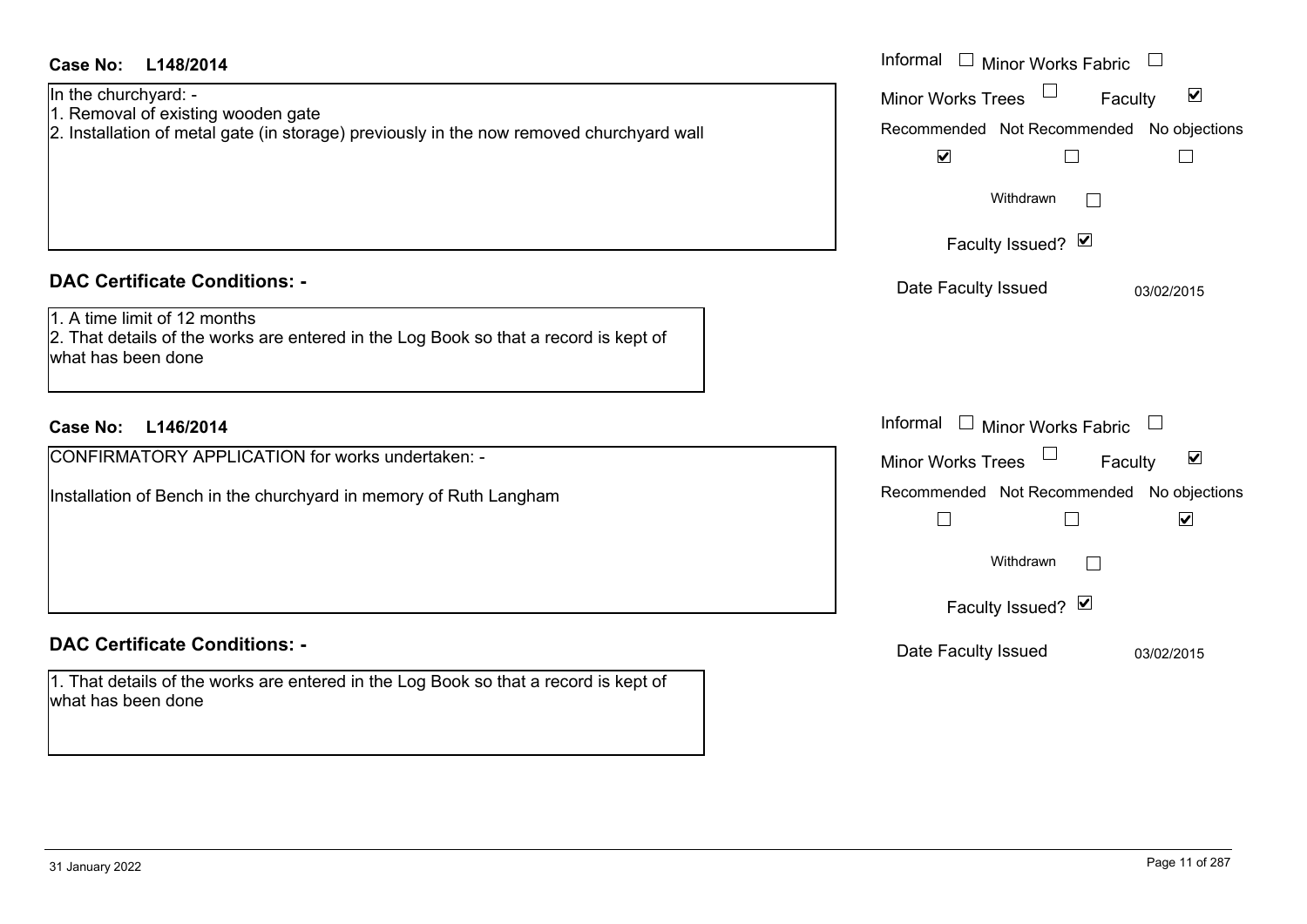# **L246/2015Case No:** Informal

Introduction into the churchyard of a Bench in memory of Ken and Alice Lambden

## **DAC Certificate Conditions: -**

1. A time limit of 12 months

 2. That details of the works are entered in the Log Book so that a record is kept of what has been done

| Informal                 | $\Box$ Minor Works Fabric                 | び |
|--------------------------|-------------------------------------------|---|
| <b>Minor Works Trees</b> | Faculty                                   |   |
|                          | Recommended Not Recommended No objections |   |
|                          |                                           |   |
|                          | Withdrawn                                 |   |
|                          | Faculty Issued?                           |   |

Date Faculty Issued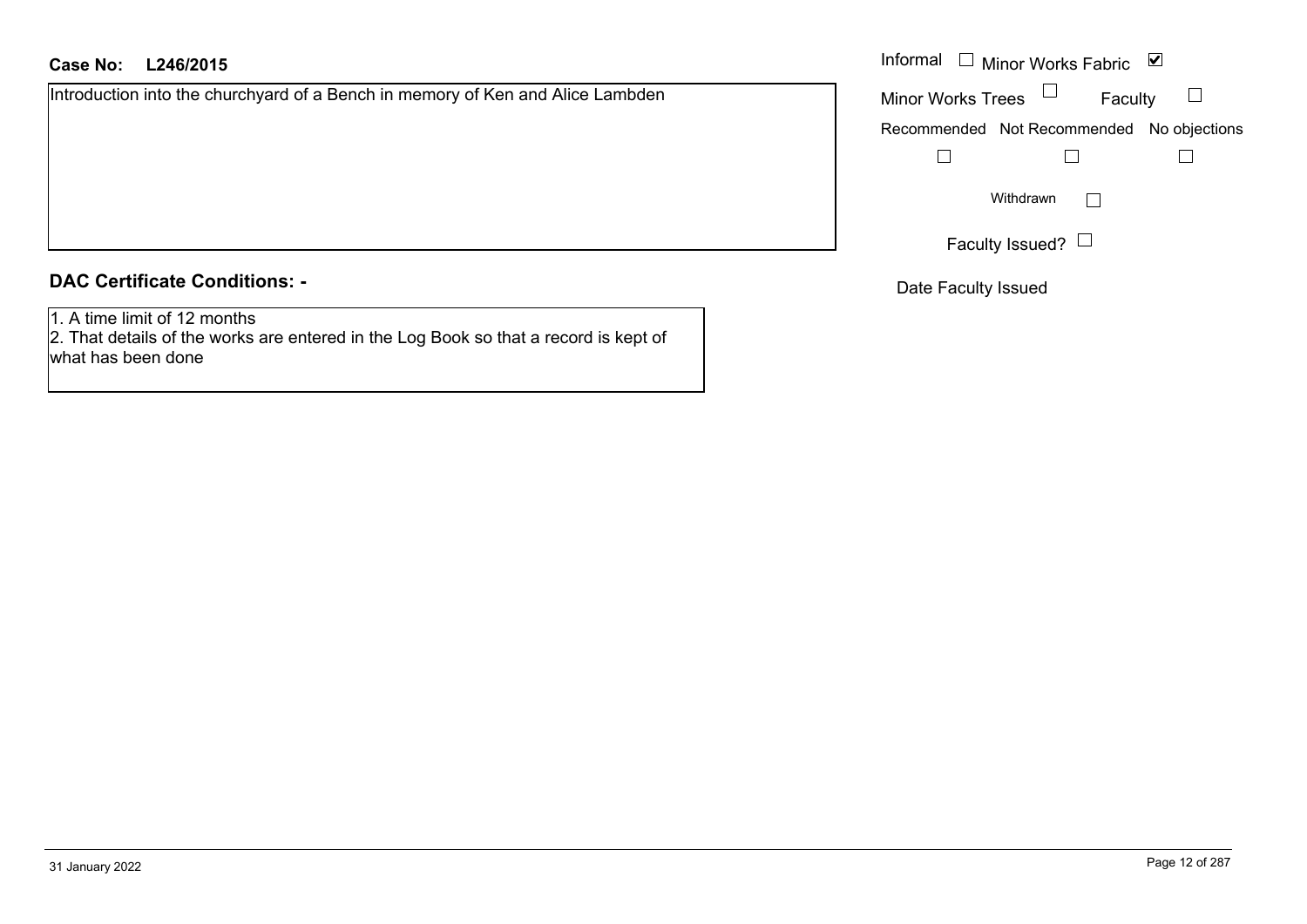### **10504 Barkby, St Mary**

# **L130/2001 & L029/2002 Case No:** Informal

| Installation of Sound and Induction Loop System | <b>Minor Works Trees</b>                  | Faculty        | $\blacktriangledown$ |
|-------------------------------------------------|-------------------------------------------|----------------|----------------------|
|                                                 | Recommended Not Recommended No objections |                |                      |
|                                                 | $\blacktriangledown$                      |                |                      |
|                                                 | Withdrawn                                 | $\mathbb{R}^n$ |                      |
|                                                 | Faculty Issued? Ø                         |                |                      |
| <b>DAC Certificate Conditions: -</b>            | Date Faculty Issued                       |                | 29/10/2002           |
| 1. A time limit of 12 months                    |                                           |                |                      |

Minor Works Fabric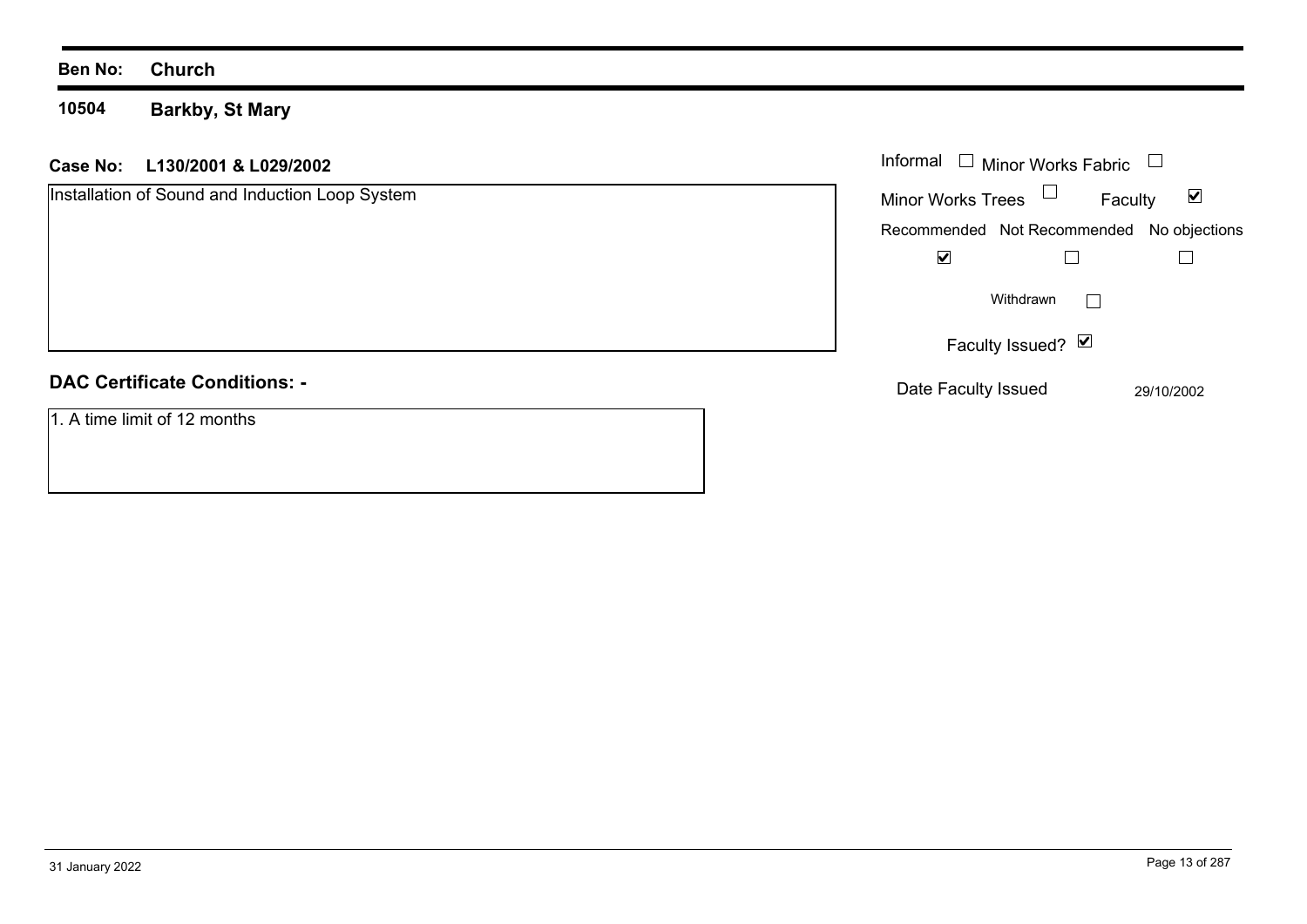| <b>Case No:</b><br>L115/2005                                                                                                                                                                                                              | Informal $\Box$ Minor Works Fabric $\Box$                                                                                                                                       |
|-------------------------------------------------------------------------------------------------------------------------------------------------------------------------------------------------------------------------------------------|---------------------------------------------------------------------------------------------------------------------------------------------------------------------------------|
| Installation of a wrought iron balustrade with oak handrail, as an extension to the existing wrought iron<br>work heading to the pulpit, to provide support for those with mobility difficulties wishing to gain access<br>to the Chancel | $\Box$<br>$\blacktriangledown$<br>Minor Works Trees<br>Faculty<br>Recommended Not Recommended No objections<br>$\blacktriangledown$<br>$\Box$                                   |
|                                                                                                                                                                                                                                           | Withdrawn<br>$\mathbb{R}$<br>Faculty Issued? Ø                                                                                                                                  |
| <b>DAC Certificate Conditions: -</b>                                                                                                                                                                                                      | Date Faculty Issued<br>15/05/2006                                                                                                                                               |
| 1. A time limit of 12 months                                                                                                                                                                                                              |                                                                                                                                                                                 |
| <b>Case No:</b><br>L118/2006                                                                                                                                                                                                              | Informal $\blacksquare$ Minor Works Fabric $\Box$                                                                                                                               |
| Removal of:<br>1. Curtains and wrought iron rail<br>2. Wooden shelf<br>behind the altar                                                                                                                                                   | $\Box$<br>$\blacktriangledown$<br>Minor Works Trees<br>Faculty<br>Recommended Not Recommended No objections<br>$\blacktriangledown$<br>$\Box$<br>Withdrawn<br>Faculty Issued? Ø |
| <b>DAC Certificate Conditions: -</b>                                                                                                                                                                                                      | Date Faculty Issued<br>02/07/2007                                                                                                                                               |
| 1. A time limit of 12 months                                                                                                                                                                                                              |                                                                                                                                                                                 |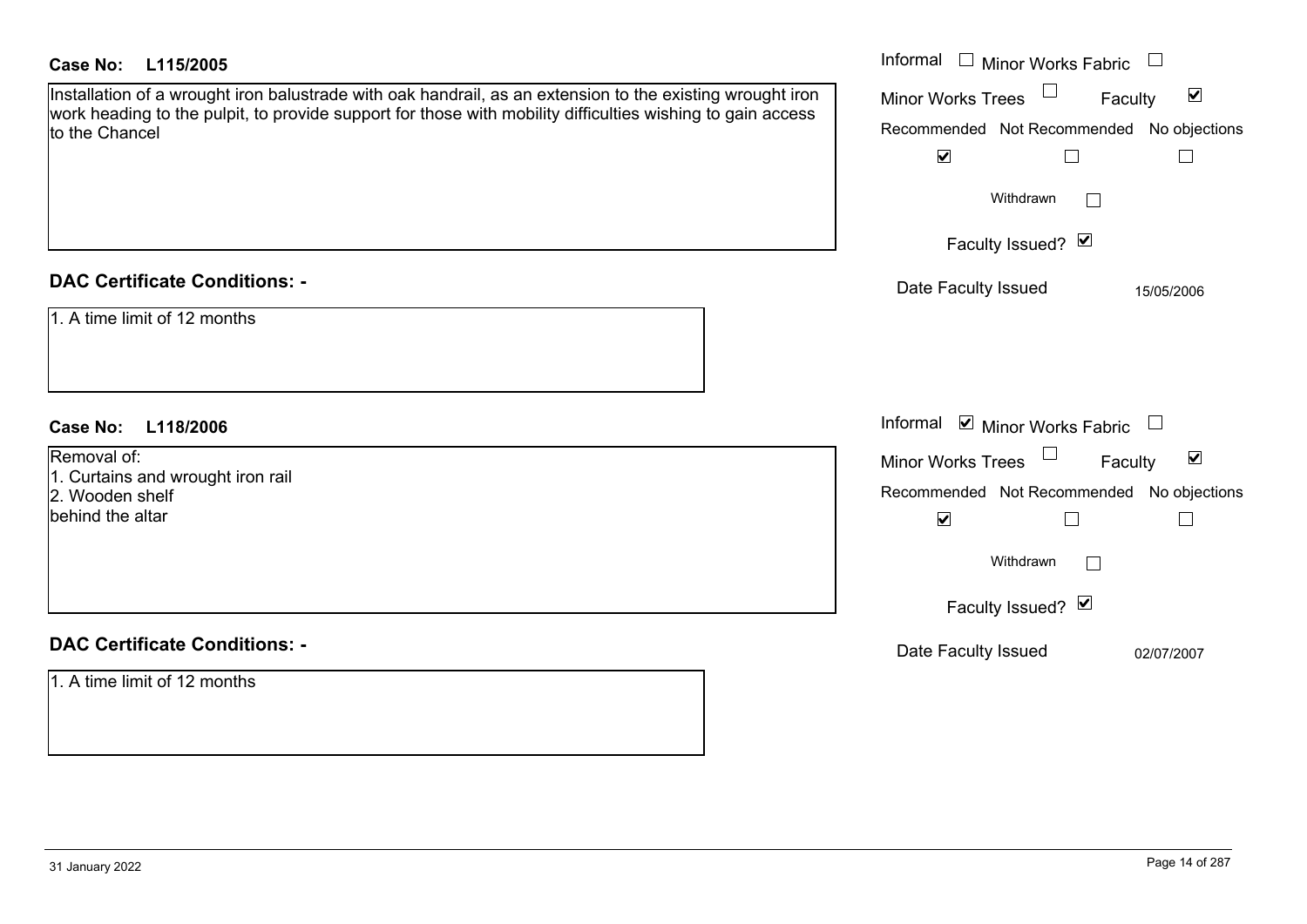| New schemes in respect of: - |  |
|------------------------------|--|
| 1. Electrics                 |  |
| 2. Lighting                  |  |
|                              |  |
|                              |  |
|                              |  |
|                              |  |

# **DAC Certificate Conditions: -**

| 1. A time limit of 12 months                                                         |
|--------------------------------------------------------------------------------------|
| 2. That details of the works are entered in the Log Book so that a record is kept of |
| what has been done                                                                   |

| 11. In the base of the Tower: -                                                                                                                                                         | <b>Minor Works Trees</b><br>Faculty |
|-----------------------------------------------------------------------------------------------------------------------------------------------------------------------------------------|-------------------------------------|
| a) Installation of: -<br>i) Ringing Chamber                                                                                                                                             | Recommended Not Recommended N       |
| ii) Accessible WC into the northwest corner                                                                                                                                             | V                                   |
| iii) Sink for flower arrangers in northeast corner<br>b) Raising of the floor to the same level as the Nave<br>c) Alteration of the existing two-stage staircase                        | Withdrawn                           |
| 2. At the west end of North Aisle: -<br>a) Installation of Servery                                                                                                                      | Faculty Issued? Ø                   |
| b) Remove of the seating in the southern bank of boxed pews<br>c) Creation of new seating and storage facilites re-using the removed timber<br>3. Installation of mains drainage system |                                     |
| <b>DAC Certificate Conditions: -</b>                                                                                                                                                    | Dota Foouth Loouad                  |

1. A time limit of 12 months

2. That details of the works are entered in the Log Book so that a record is kept of what has been done

3. That the PCC causes the enclosed advertisement to be published in the local press

| <b>Case No:</b><br>L204/2008                                                                                                                                                                                                                                                                                                                                                                                                                                                                                                                                                                      | Informal □ Minor Works Fabric                                                                                                                                                                                         |
|---------------------------------------------------------------------------------------------------------------------------------------------------------------------------------------------------------------------------------------------------------------------------------------------------------------------------------------------------------------------------------------------------------------------------------------------------------------------------------------------------------------------------------------------------------------------------------------------------|-----------------------------------------------------------------------------------------------------------------------------------------------------------------------------------------------------------------------|
| New schemes in respect of: -<br>1. Electrics<br>2. Lighting                                                                                                                                                                                                                                                                                                                                                                                                                                                                                                                                       | $\blacktriangledown$<br><b>Minor Works Trees</b><br>Faculty<br>Recommended Not Recommended No objections<br>$\blacktriangledown$<br>Withdrawn<br>Faculty Issued? Ø                                                    |
| <b>DAC Certificate Conditions: -</b><br>1. A time limit of 12 months<br>2. That details of the works are entered in the Log Book so that a record is kept of<br>what has been done<br>3. That, where possible, all fixings should be made into joints, not stonework, using                                                                                                                                                                                                                                                                                                                       | Date Faculty Issued<br>12/06/2009                                                                                                                                                                                     |
| <b>Case No:</b><br>L092/2011<br>1. In the base of the Tower: -<br>a) Installation of: -<br>i) Ringing Chamber<br>ii) Accessible WC into the northwest corner<br>iii) Sink for flower arrangers in northeast corner<br>b) Raising of the floor to the same level as the Nave<br>c) Alteration of the existing two-stage staircase<br>2. At the west end of North Aisle: -<br>a) Installation of Servery<br>b) Remove of the seating in the southern bank of boxed pews<br>c) Creation of new seating and storage facilites re-using the removed timber<br>3. Installation of mains drainage system | Informal ☑ Minor Works Fabric<br>$\blacktriangledown$<br><b>Minor Works Trees</b><br>Faculty<br>Recommended Not Recommended No objections<br>$\blacktriangledown$<br>$\mathbb{R}^n$<br>Withdrawn<br>Faculty Issued? Ø |
| <b>DAC Certificate Conditions: -</b>                                                                                                                                                                                                                                                                                                                                                                                                                                                                                                                                                              | Date Faculty Issued<br>18/03/2013                                                                                                                                                                                     |
|                                                                                                                                                                                                                                                                                                                                                                                                                                                                                                                                                                                                   |                                                                                                                                                                                                                       |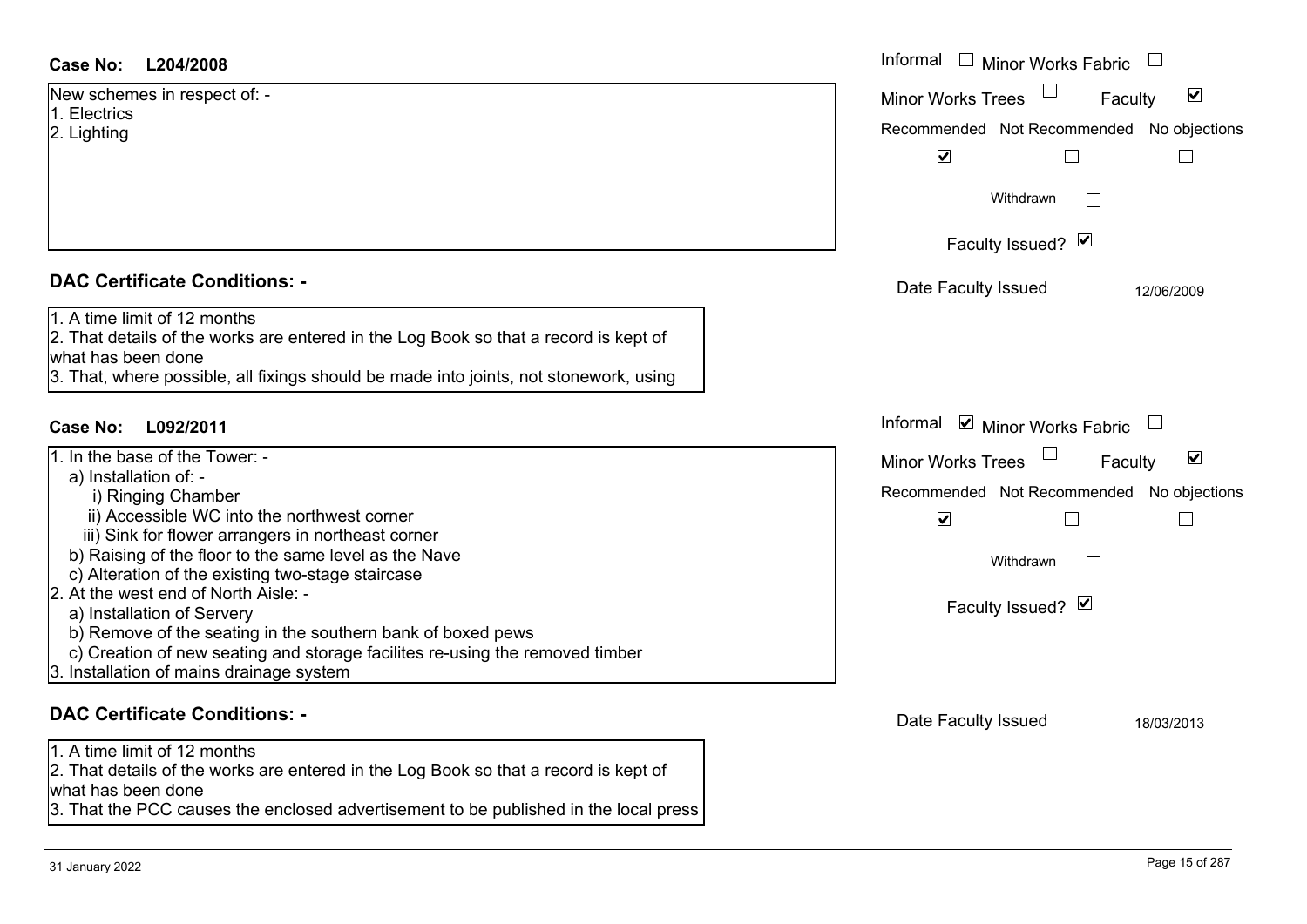| <b>Case No:</b>                                                                                                                                                                                                                                                                          | Informal □ Minor Works Fabric ⊠                                              |
|------------------------------------------------------------------------------------------------------------------------------------------------------------------------------------------------------------------------------------------------------------------------------------------|------------------------------------------------------------------------------|
| Repair to North Aisle roof                                                                                                                                                                                                                                                               | $\Box$<br><b>Minor Works Trees</b><br>Faculty                                |
|                                                                                                                                                                                                                                                                                          | Recommended Not Recommended No objections                                    |
|                                                                                                                                                                                                                                                                                          | $\blacktriangledown$                                                         |
|                                                                                                                                                                                                                                                                                          | Withdrawn<br>$\mathbf{1}$                                                    |
|                                                                                                                                                                                                                                                                                          | Faculty Issued? $\Box$                                                       |
| <b>DAC Certificate Conditions: -</b>                                                                                                                                                                                                                                                     | Date Faculty Issued                                                          |
| 1. That details of the works are entered in the Log Book so that a record is kept of<br>what has been done                                                                                                                                                                               |                                                                              |
| <b>Case No:</b>                                                                                                                                                                                                                                                                          | Informal $\Box$ Minor Works Fabric $\Box$                                    |
| Replacement of the Boiler                                                                                                                                                                                                                                                                | $\Box$<br>Faculty<br>$\mathcal{L}_{\mathcal{A}}$<br><b>Minor Works Trees</b> |
|                                                                                                                                                                                                                                                                                          | Recommended Not Recommended No objections                                    |
|                                                                                                                                                                                                                                                                                          | $\blacktriangledown$<br>H                                                    |
|                                                                                                                                                                                                                                                                                          | Withdrawn                                                                    |
|                                                                                                                                                                                                                                                                                          | Faculty Issued? $\Box$                                                       |
| <b>DAC Certificate Conditions: -</b>                                                                                                                                                                                                                                                     | Date Faculty Issued                                                          |
| 1. That details of the works are entered in the Log Book so that a record is kept of<br>what has been done<br>2. That all pipework should be as unobtrusive as possible and of an appropriate<br>colour to blend with the background, and colour coded and fitted with valve labels etc. |                                                                              |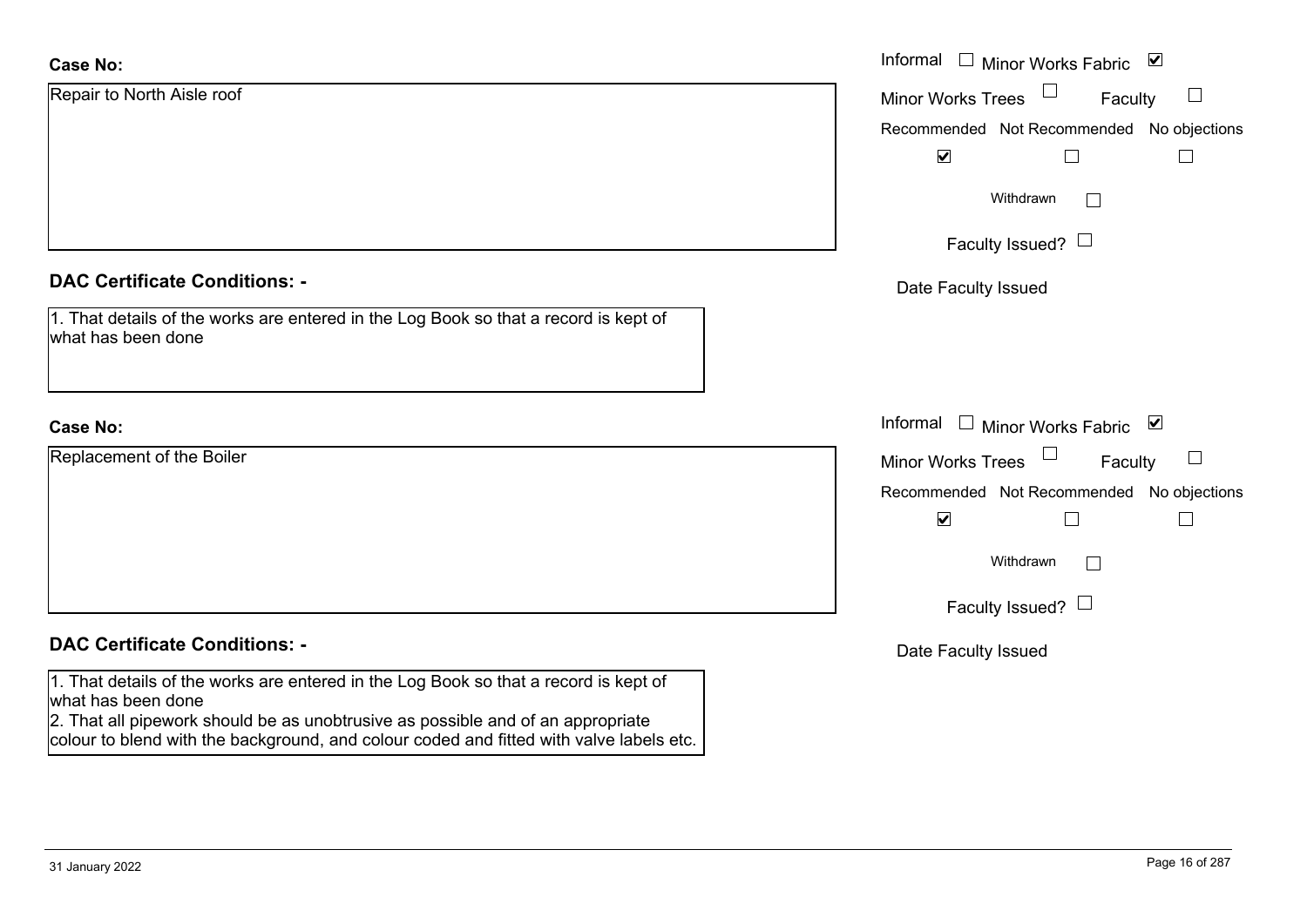| <b>Case No:</b>                                                                                            | Informal $\square$<br>⊻<br>Minor Works Fabric                     |
|------------------------------------------------------------------------------------------------------------|-------------------------------------------------------------------|
| Shrouding of the treble bell wheel                                                                         | Minor Works Trees<br>$\Box$<br>Faculty                            |
|                                                                                                            | Recommended Not Recommended No objections                         |
|                                                                                                            | $\blacktriangledown$<br>$\Box$<br>$\sqcup$                        |
|                                                                                                            | Withdrawn<br>$\Box$                                               |
|                                                                                                            | Faculty Issued? $\Box$                                            |
| <b>DAC Certificate Conditions: -</b>                                                                       | Date Faculty Issued                                               |
| 1. That details of the works are entered in the Log Book so that a record is kept of<br>what has been done |                                                                   |
| <b>Case No:</b>                                                                                            | Informal<br>$\overline{\phantom{a}}$<br>Minor Works Fabric $\Box$ |
| <b>CONFIRMATORY APPLICATION for works undertaken: -</b>                                                    | $\blacktriangledown$<br><b>Minor Works Trees</b><br>Faculty       |
| 1. Replacement of ladder giving access to bells                                                            | Recommended Not Recommended No objections                         |
| 2. New pump for boiler<br>3. Re-roping bells                                                               | $\blacktriangledown$<br>$\Box$<br>$\Box$                          |
| 4. Repairs to roof                                                                                         |                                                                   |
| 5. Window repairs                                                                                          | Withdrawn<br>$\Box$                                               |
| 6. Window repairs                                                                                          |                                                                   |
| 7. Window repairs                                                                                          | Faculty Issued? Ø                                                 |
| <b>DAC Certificate Conditions: -</b>                                                                       | Date Faculty Issued<br>07/03/2017                                 |
| 1. That details of the works are entered in the Log Book so that a record is kept of<br>what has been done |                                                                   |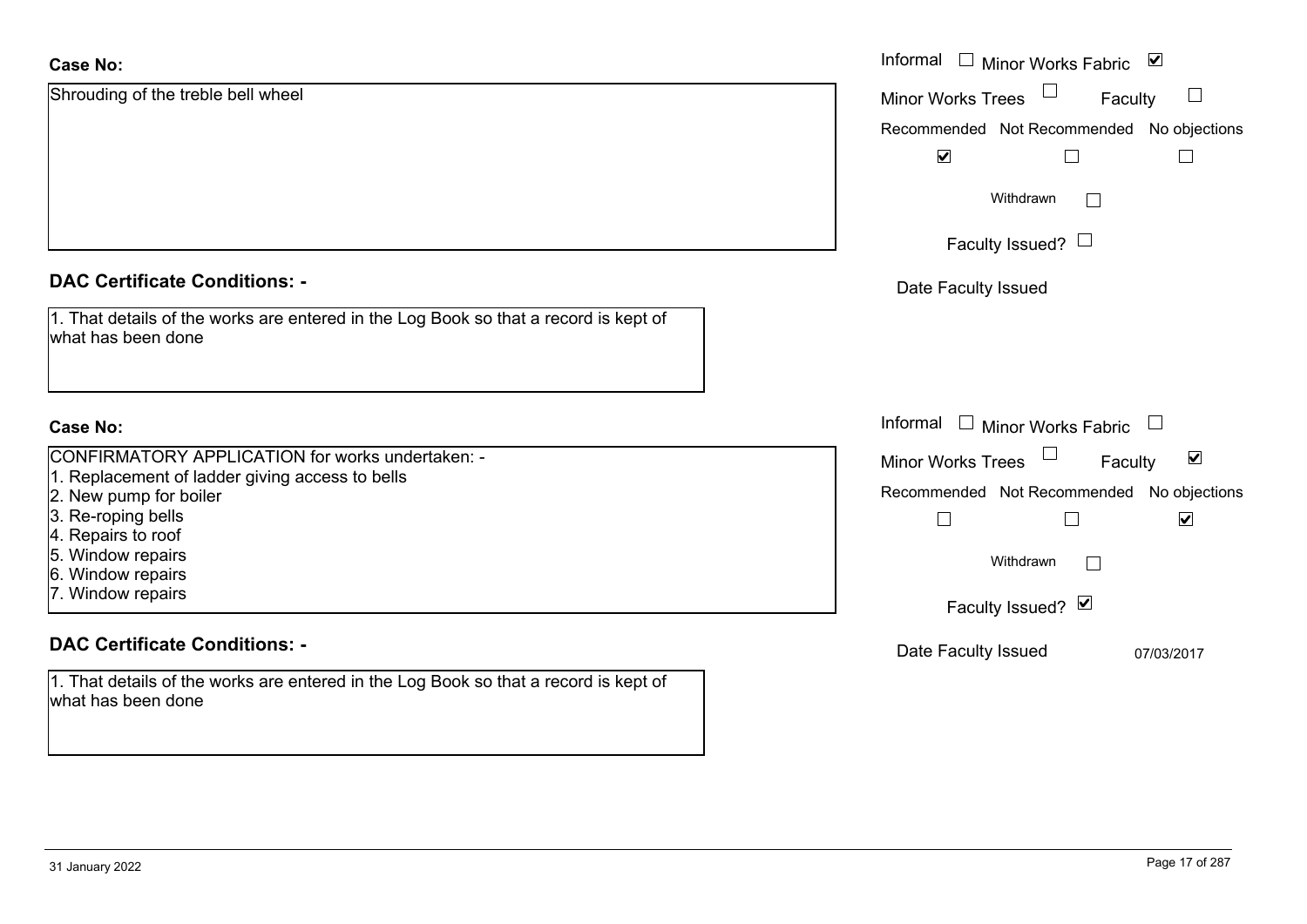| <b>Case No:</b>                                                                                                                               | Informal<br>□ Minor Works Fabric                                      |
|-----------------------------------------------------------------------------------------------------------------------------------------------|-----------------------------------------------------------------------|
| Installation of a Roof Alarm                                                                                                                  | $\blacktriangledown$<br><b>Minor Works Trees</b><br>Faculty           |
|                                                                                                                                               | Recommended Not Recommended No objections                             |
|                                                                                                                                               |                                                                       |
|                                                                                                                                               | Withdrawn<br>$\Box$                                                   |
|                                                                                                                                               | Faculty Issued? $\Box$                                                |
| <b>DAC Certificate Conditions: -</b>                                                                                                          | Date Faculty Issued                                                   |
| 1. That details of the works are entered in the Log Book so that a record is kept of<br>what has been done                                    |                                                                       |
| <b>Case No:</b>                                                                                                                               | Informal<br>$\Box$ Minor Works Fabric $\Box$                          |
| Laying-up of 2 x Royal British Legion standards                                                                                               | $\Box$<br>$\blacktriangledown$<br><b>Minor Works Trees</b><br>Faculty |
|                                                                                                                                               | Recommended Not Recommended No objections                             |
|                                                                                                                                               | $\blacktriangledown$                                                  |
|                                                                                                                                               | Withdrawn                                                             |
|                                                                                                                                               | Faculty Issued? Ø                                                     |
| <b>DAC Certificate Conditions: -</b>                                                                                                          | Date Faculty Issued<br>01/05/2018                                     |
| 1. That details of the works are entered in the Log Book so that a record is kept of<br>what has been done                                    |                                                                       |
| 2. That, where possible, all fixings should be made into joints, not stonework, using<br>stainless steel or non-ferrous screws in fibre plugs |                                                                       |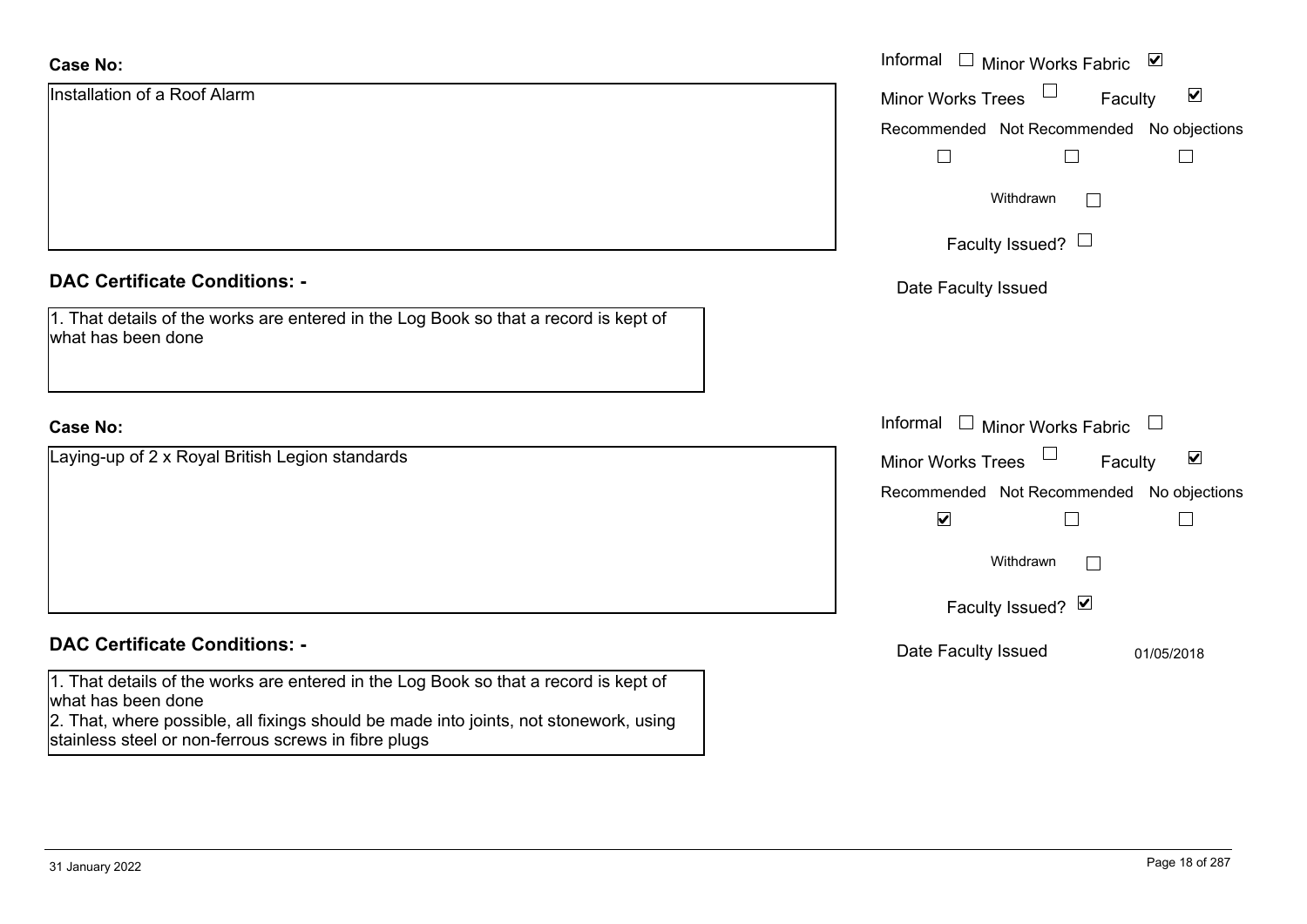### **Case No:**

| <b>Case No:</b>                                                                                                                                                                                                                                                                            | Informal □ Minor Works Fabric                               |
|--------------------------------------------------------------------------------------------------------------------------------------------------------------------------------------------------------------------------------------------------------------------------------------------|-------------------------------------------------------------|
| Felling of Yew Tree                                                                                                                                                                                                                                                                        | $\blacktriangledown$<br><b>Minor Works Trees</b><br>Faculty |
|                                                                                                                                                                                                                                                                                            | Recommended Not Recommended<br>No objections                |
|                                                                                                                                                                                                                                                                                            | $\blacktriangledown$                                        |
|                                                                                                                                                                                                                                                                                            | Withdrawn                                                   |
|                                                                                                                                                                                                                                                                                            | Faculty Issued? $\Box$                                      |
| <b>DAC Certificate Conditions: -</b>                                                                                                                                                                                                                                                       | Date Faculty Issued<br>20/09/2019                           |
| 1. That details of the works are entered in the Log Book so that a record is kept of<br>what has been done<br>2. That work should avoid disturbance to nesting birds. Birds can nest in many places<br>including buildings, trees, shrubs dense ivy, and bramble/rose scrub. Nesting birds |                                                             |
| <b>Case No:</b>                                                                                                                                                                                                                                                                            | Informal<br>Minor Works Fabric ⊠                            |
| Installation of a Noticeboard in the churchyard                                                                                                                                                                                                                                            | <b>Minor Works Trees</b><br>$\Box$<br>Faculty               |
|                                                                                                                                                                                                                                                                                            | Recommended Not Recommended<br>No objections                |
|                                                                                                                                                                                                                                                                                            | $\Box$<br>$\overline{\phantom{a}}$                          |
|                                                                                                                                                                                                                                                                                            | Withdrawn                                                   |
|                                                                                                                                                                                                                                                                                            | Faculty Issued? $\Box$                                      |
| <b>DAC Certificate Conditions: -</b>                                                                                                                                                                                                                                                       | Date Faculty Issued                                         |
| 1. That details of the works are entered in the Log Book so that a record is kept of<br>what has been done<br>2. That Human Remains should be expected when excavating within a churchyard.<br>Any remains should be recovered, treated in a respectful manner and boxed or                |                                                             |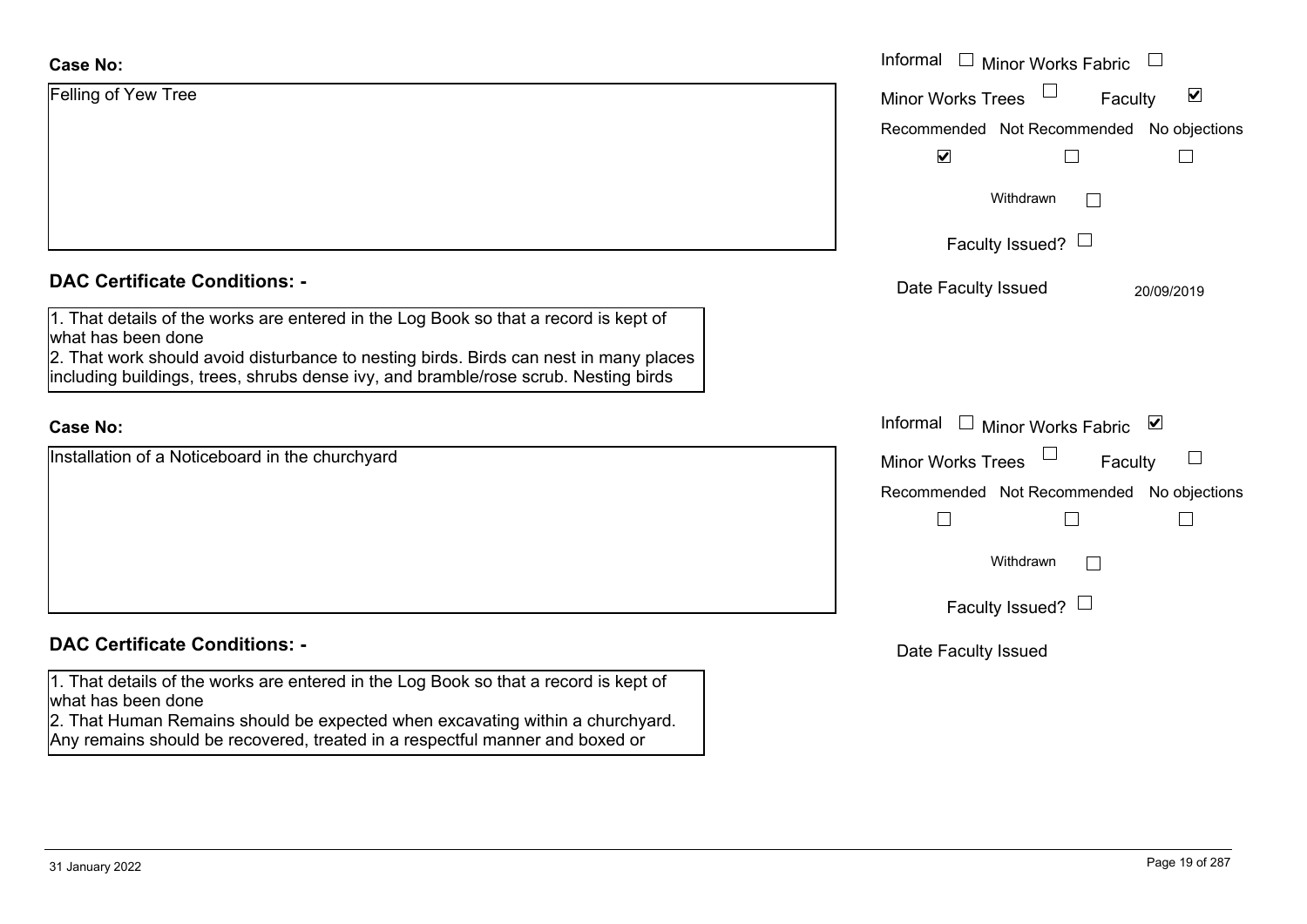# **Case No:**

1. Take down2. Re-build stone flue to boilerhouse

# **DAC Certificate Conditions: -**

1. That details of the works are entered in the Log Book so that a record is kept of what has been done

|                  | Informal □ Minor Works Fabric □                                   |
|------------------|-------------------------------------------------------------------|
| lown<br>ild      | Minor Works Trees $\quad \Box$<br>$\blacktriangledown$<br>Faculty |
| e to boilerhouse | Recommended Not Recommended No objections                         |
|                  |                                                                   |
|                  | Withdrawn                                                         |
|                  | Faculty Issued? $\Box$                                            |

Date Faculty Issued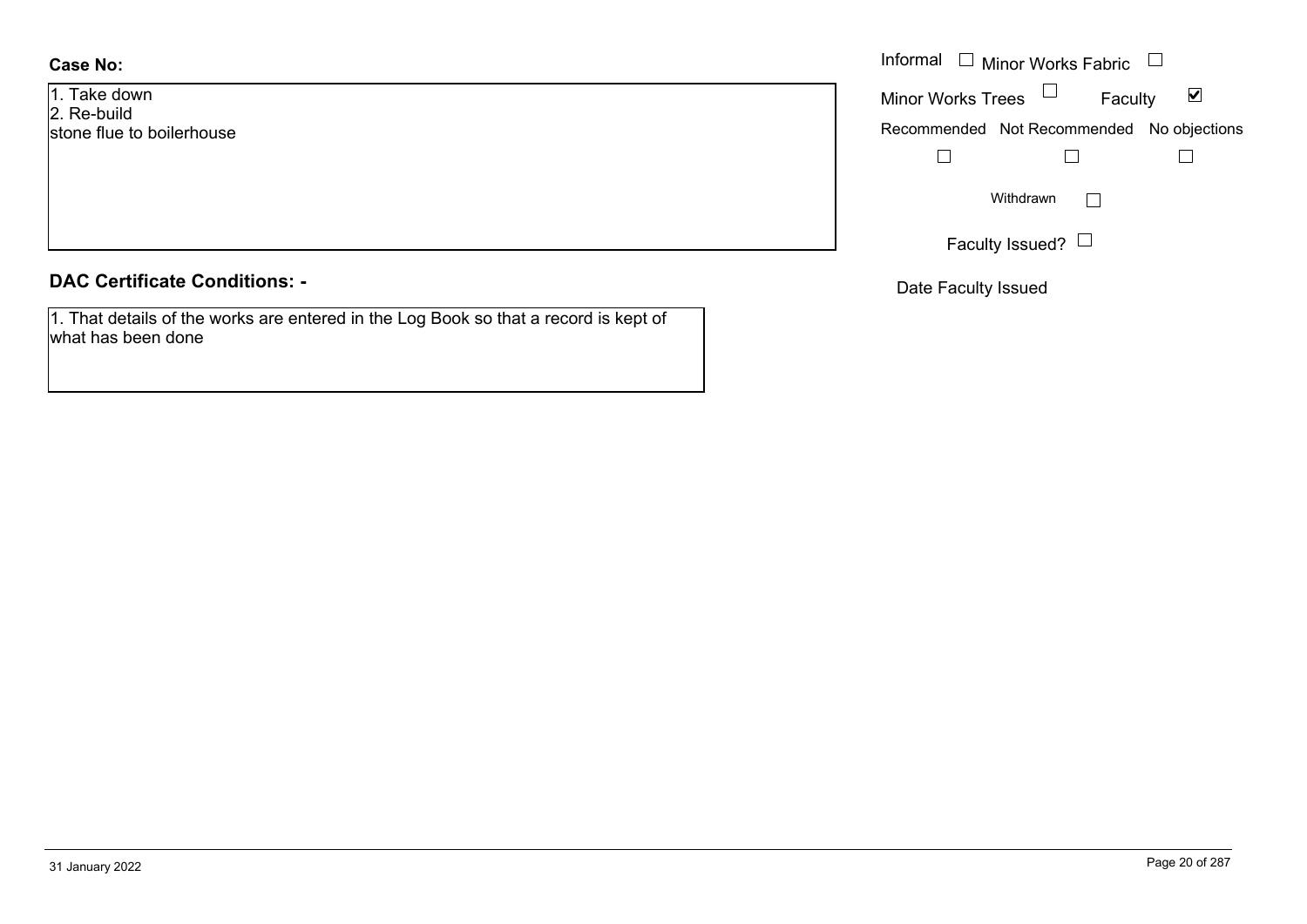### **10201 Barkestone-le-Vale, St Peter and St Paul**

| L101/2000<br><b>Case No:</b>                 | Informal $\Box$ Minor Works Fabric $\Box$ |
|----------------------------------------------|-------------------------------------------|
| 1. Lightning protection to church            | Minor Works Trees<br>⊻<br>Faculty         |
| 2. Remove, repair and re-gild cross on Spire | Recommended Not Recommended No objections |
|                                              | $\blacktriangledown$                      |
|                                              | Withdrawn                                 |
|                                              | Faculty Issued? $\Box$                    |
| <b>DAC Certificate Conditions: -</b>         | Date Faculty Issued<br>06/12/2000         |
| 1. A time limit of 12 months                 |                                           |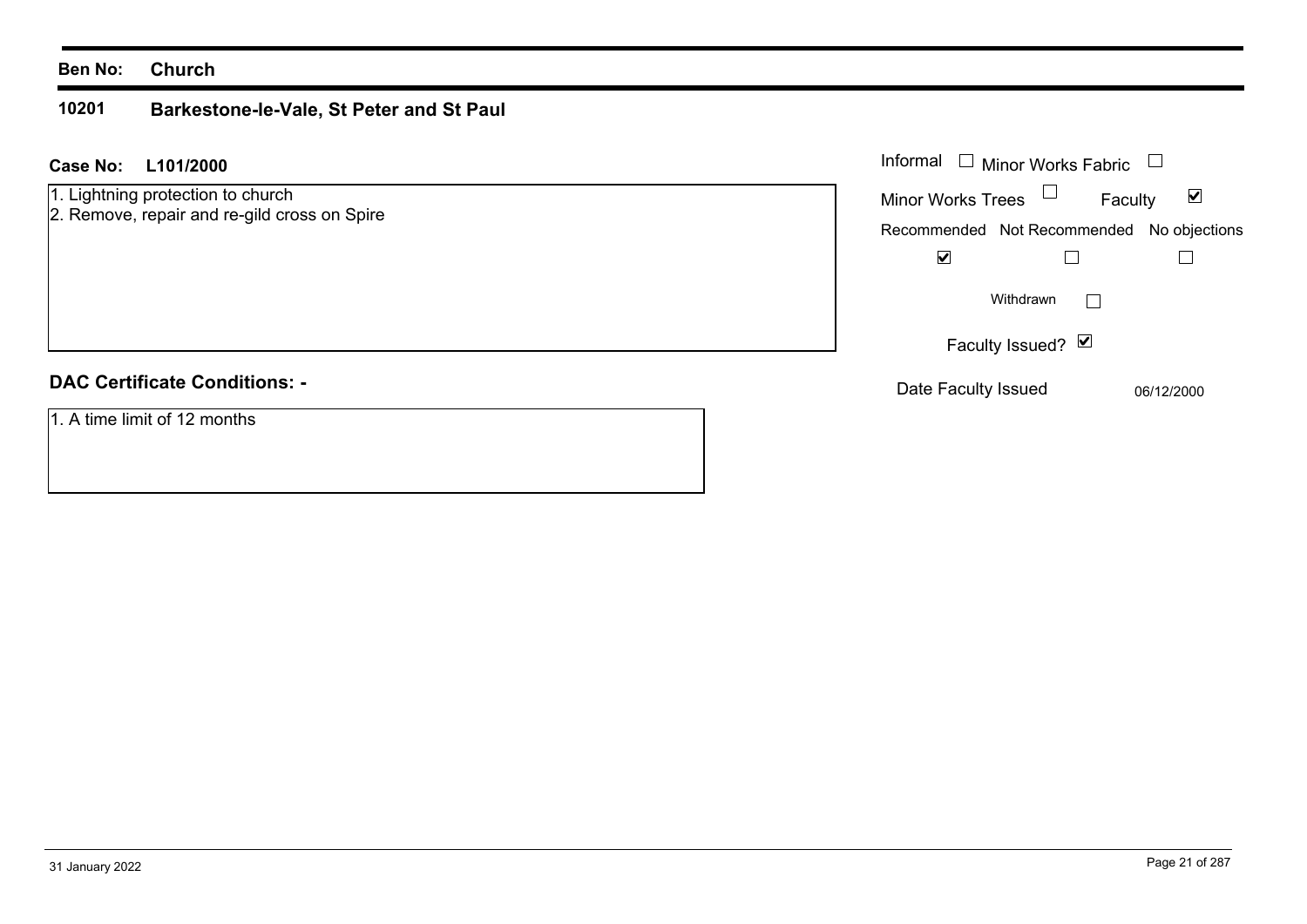#### **L102/2002Case No:**

| L102/2002<br><b>Case No:</b>                | Informal $\blacksquare$ Minor Works Fabric $\Box$    |
|---------------------------------------------|------------------------------------------------------|
| Repairs to North Aisle roof                 | Minor Works Trees $\Box$<br>$\Box$<br>Faculty        |
|                                             | Recommended Not Recommended No objections            |
|                                             | $\Box$<br>$\Box$<br>$\Box$                           |
|                                             | Withdrawn<br>П                                       |
|                                             | Faculty Issued? $\Box$                               |
| <b>DAC Certificate Conditions: -</b>        | Date Faculty Issued                                  |
| 1. A time limit of 12 months                |                                                      |
| <b>Case No:</b><br>L058/2005                | Informal $\Box$ Minor Works Fabric $\Box$            |
| Restoration of Tower, pinnacles and walkway | Minor Works Trees<br>$\blacktriangledown$<br>Faculty |
|                                             | Recommended Not Recommended No objections            |
|                                             | $\blacktriangledown$<br>$\Box$<br>$\Box$             |
|                                             | Withdrawn<br>П                                       |
|                                             | Faculty Issued? Ø                                    |
| <b>DAC Certificate Conditions: -</b>        | Date Faculty Issued<br>30/06/2005                    |
| 1. A time limit of 12 months                |                                                      |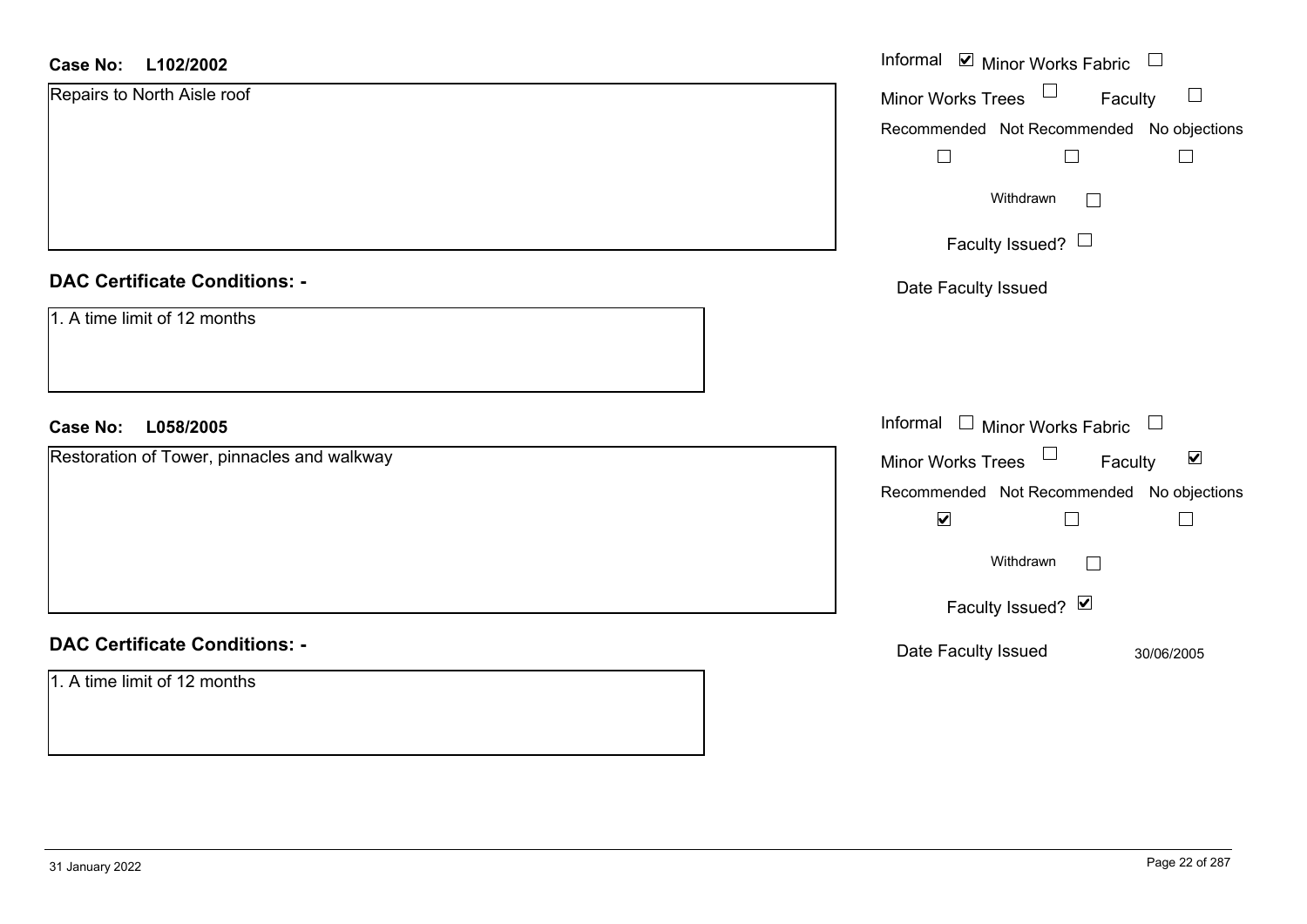| L136/2007<br>Case No:                                                                                                                                                                                                                                                    | Informal $\square$<br><b>Minor Works Fabric</b>                                 |
|--------------------------------------------------------------------------------------------------------------------------------------------------------------------------------------------------------------------------------------------------------------------------|---------------------------------------------------------------------------------|
| Floodlighting of the Spire                                                                                                                                                                                                                                               | $\blacktriangledown$<br><b>Minor Works Trees</b><br>Faculty                     |
|                                                                                                                                                                                                                                                                          | Recommended Not Recommended No objections<br>$\blacktriangledown$               |
|                                                                                                                                                                                                                                                                          | Withdrawn<br>$\mathcal{L}^{\mathcal{A}}$                                        |
|                                                                                                                                                                                                                                                                          | Faculty Issued? Ø                                                               |
| <b>DAC Certificate Conditions: -</b>                                                                                                                                                                                                                                     | Date Faculty Issued<br>19/11/2007                                               |
| 1. A time limit of 12 months<br>2. That, where possible, all fixings should be made into joints, not stonework, using<br>stainless steel or non-ferrous screws in fibre plugs<br>3. That all wiring should be as unobtrusive as possible and of an appropriate colour to |                                                                                 |
| L229/2010<br><b>Case No:</b>                                                                                                                                                                                                                                             | Informal<br>$\Box$ Minor Works Fabric<br>$\begin{array}{c} \square \end{array}$ |
| Repairs to the Chancel roof                                                                                                                                                                                                                                              | $\blacktriangledown$<br><b>Minor Works Trees</b><br>Faculty                     |
|                                                                                                                                                                                                                                                                          | Recommended Not Recommended No objections                                       |
|                                                                                                                                                                                                                                                                          | $\mathbf{L}$                                                                    |
|                                                                                                                                                                                                                                                                          | Withdrawn<br>$\Box$                                                             |
|                                                                                                                                                                                                                                                                          | Faculty Issued? $\Box$                                                          |
| <b>DAC Certificate Conditions: -</b>                                                                                                                                                                                                                                     | Date Faculty Issued                                                             |
| 1. A time limit of 12 months<br>2. That details of the works are entered in the Log Book so that a record is kept of<br>what has been done                                                                                                                               |                                                                                 |
|                                                                                                                                                                                                                                                                          |                                                                                 |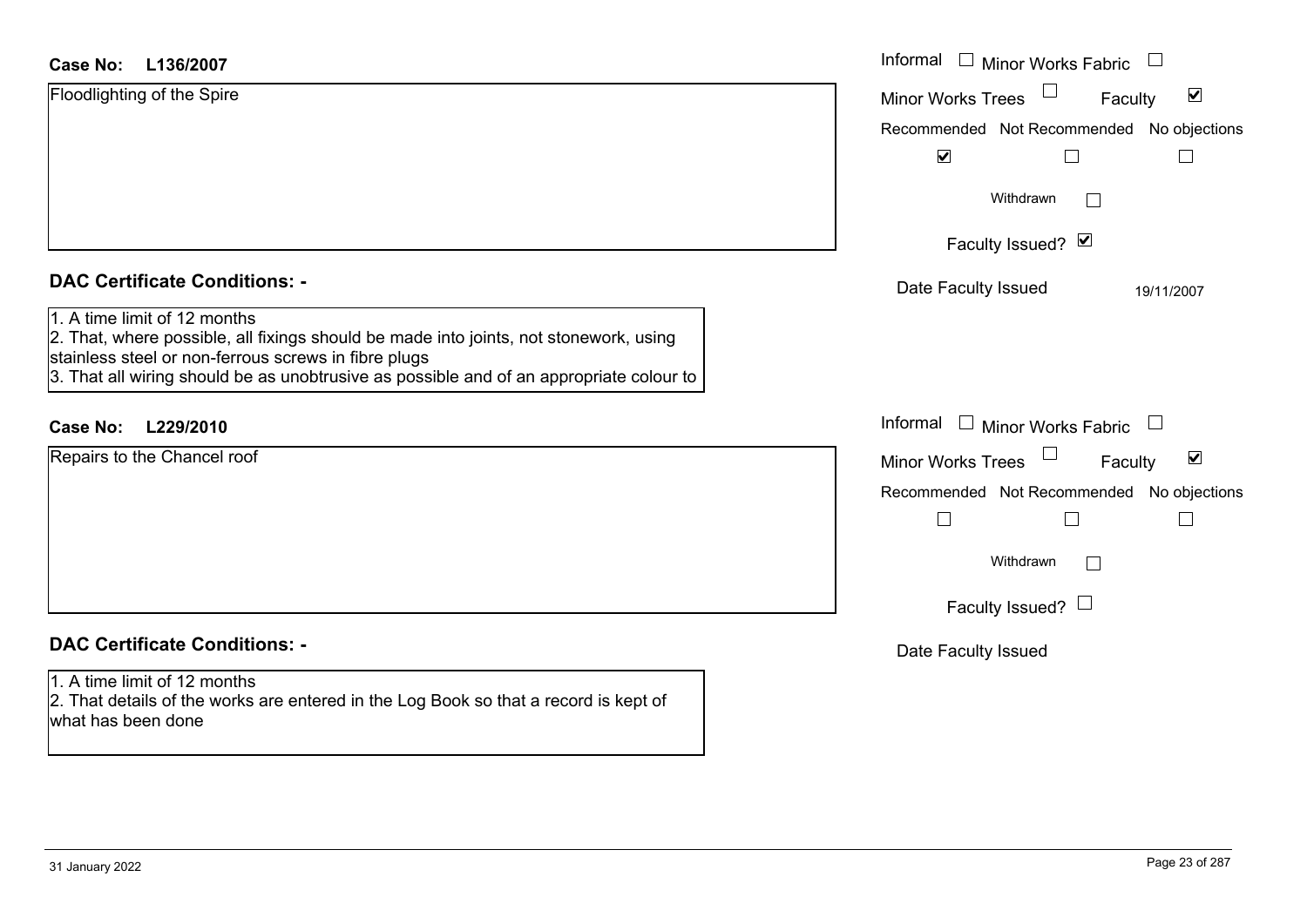| <b>Case No:</b><br>L156a/2013                                                                                                                                                                                               | Informal ☑ Minor Works Fabric<br>$\begin{array}{c} \hline \end{array}$                                                                                                                                 |
|-----------------------------------------------------------------------------------------------------------------------------------------------------------------------------------------------------------------------------|--------------------------------------------------------------------------------------------------------------------------------------------------------------------------------------------------------|
| Installation of: -<br>1. New Water main<br>2. Trench-arch Drainage System in the churchyard                                                                                                                                 | $\blacktriangledown$<br><b>Minor Works Trees</b><br>Faculty<br>Recommended Not Recommended No objections<br>$\blacktriangledown$<br>$\Box$                                                             |
|                                                                                                                                                                                                                             | Withdrawn<br>$\mathcal{L}_{\mathcal{A}}$                                                                                                                                                               |
|                                                                                                                                                                                                                             | Faculty Issued? Ø                                                                                                                                                                                      |
| <b>DAC Certificate Conditions: -</b>                                                                                                                                                                                        | Date Faculty Issued<br>24/01/2014                                                                                                                                                                      |
| 1. A time limit of 12 months<br>2. That details of the works are entered in the Log Book so that a record is kept of<br>what has been done<br>3. That any trenching and the Trench-arch Drainage System should be installed |                                                                                                                                                                                                        |
| <b>Case No:</b><br>L156c/2013                                                                                                                                                                                               | Informal □ Minor Works Fabric                                                                                                                                                                          |
| Installation of Servery at the west end of the South Aisle                                                                                                                                                                  | $\blacktriangledown$<br><b>Minor Works Trees</b><br>Faculty<br>Recommended Not Recommended No objections<br>$\overline{\phantom{a}}$<br>Withdrawn<br>$\overline{\mathbf{v}}$<br>Faculty Issued? $\Box$ |
| <b>DAC Certificate Conditions: -</b>                                                                                                                                                                                        | Date Faculty Issued                                                                                                                                                                                    |
| 1. A time limit of 12 months<br>2. That details of the works are entered in the Log Book so that a record is kept of<br>what has been done                                                                                  |                                                                                                                                                                                                        |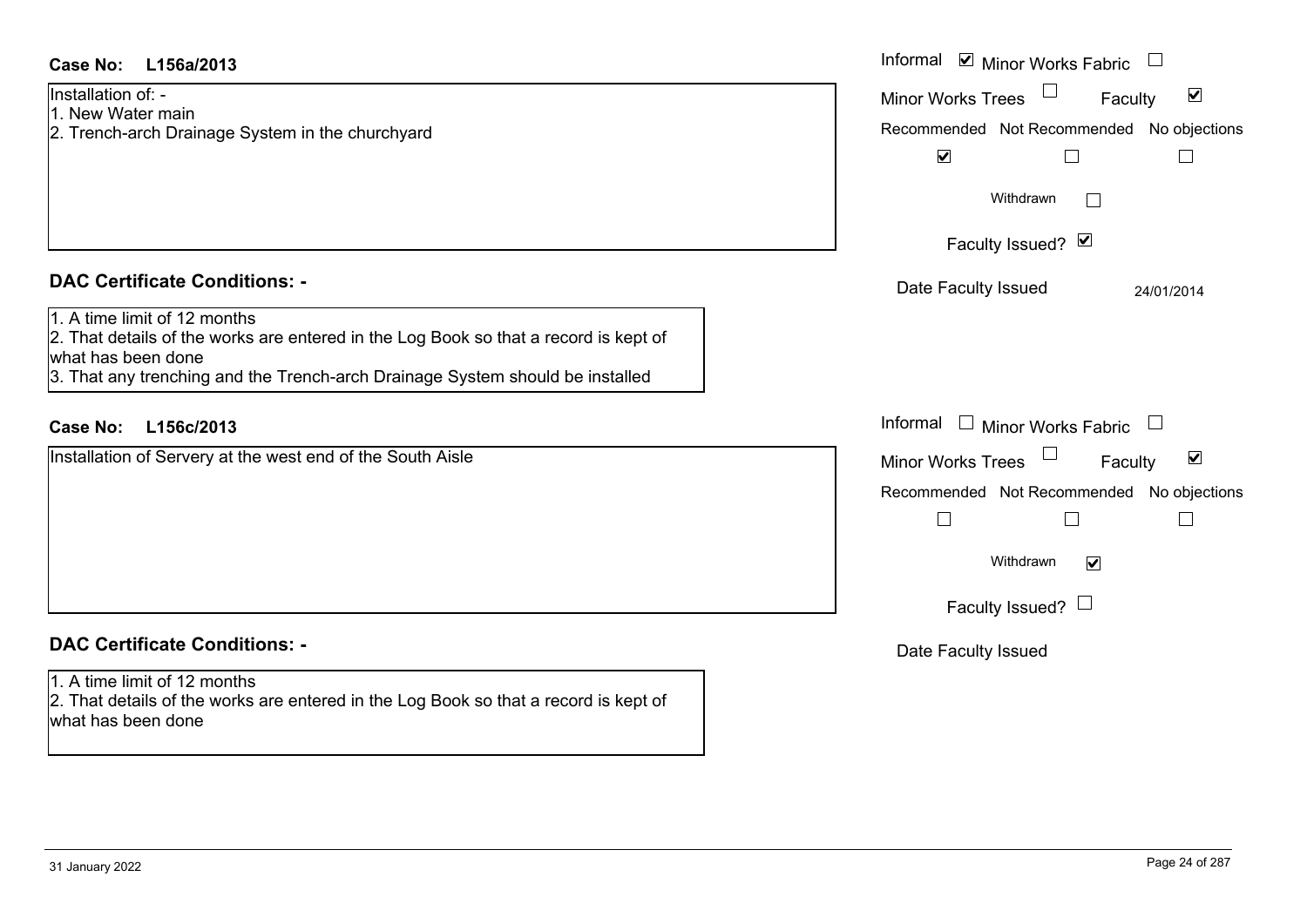| Case No:<br>L156b/2013                                                                                                                                                                                                                                               | Informal $\blacksquare$ Minor Works Fabric $\blacksquare$                                                                                                                                  |
|----------------------------------------------------------------------------------------------------------------------------------------------------------------------------------------------------------------------------------------------------------------------|--------------------------------------------------------------------------------------------------------------------------------------------------------------------------------------------|
| Installation of: -<br>1. Accessible WC in the base of the Tower<br>2. Servery at the west end of the South Aisle (Separate application: See L156c/2013)                                                                                                              | $\Box$<br>$\boxed{\mathbf{v}}$<br><b>Minor Works Trees</b><br>Faculty<br>Recommended Not Recommended No objections<br>$\blacktriangledown$                                                 |
|                                                                                                                                                                                                                                                                      | Withdrawn<br>$\mathbb{R}^n$<br>Faculty Issued? $\Box$                                                                                                                                      |
| <b>DAC Certificate Conditions: -</b><br>1. That details of the works are entered in the Log Book so that a record is kept of<br>what has been done<br>2. That the PCC should: -<br>a) Give consideration needs to be given to the location of the hatch that will be | Date Faculty Issued<br>18/05/2015                                                                                                                                                          |
| <b>Case No:</b>                                                                                                                                                                                                                                                      | Informal<br>$\Box$<br>Minor Works Fabric ⊠                                                                                                                                                 |
| Installation of bench in memory of Alan Reed                                                                                                                                                                                                                         | <b>Minor Works Trees</b><br>$\boxed{\phantom{1}}$<br>Faculty<br>Recommended Not Recommended No objections<br>$\blacktriangledown$<br>Withdrawn<br>$\mathbb{R}^n$<br>Faculty Issued? $\Box$ |
| <b>DAC Certificate Conditions: -</b>                                                                                                                                                                                                                                 | Date Faculty Issued                                                                                                                                                                        |
| 1. That details of the works are entered in the Log Book so that a record is kept of<br>what has been done                                                                                                                                                           |                                                                                                                                                                                            |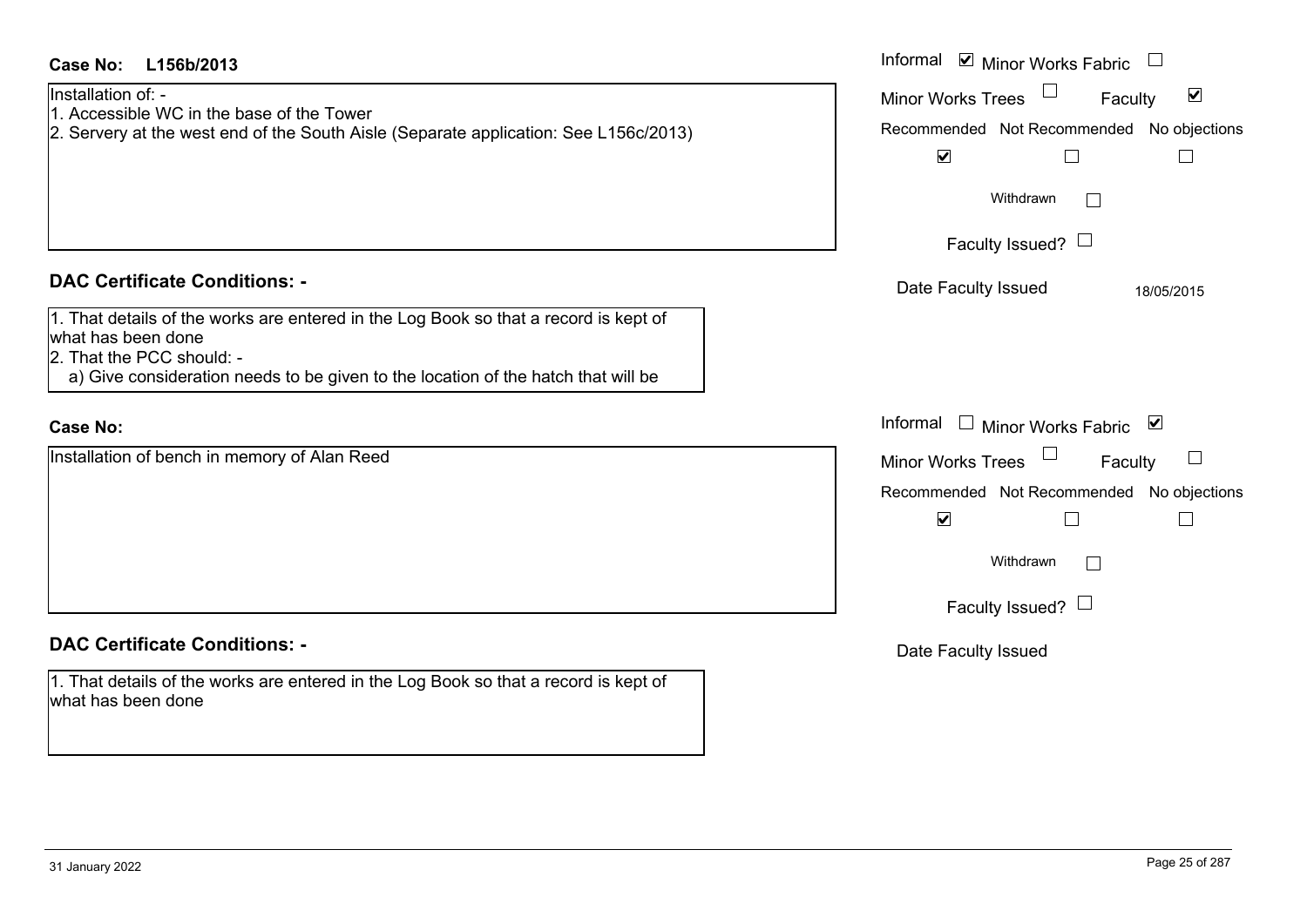# **Case No:**

Felling of 2 x False Acacia Trees

# **DAC Certificate Conditions: -**

1. That details of the works are entered in the Log Book so that a record is kept of what has been done

|                        | Informal $\Box$ Minor Works Fabric $\Box$                  |
|------------------------|------------------------------------------------------------|
| 2 x False Acacia Trees | Minor Works Trees ⊠<br>Faculty<br>$\overline{\phantom{a}}$ |
|                        | Recommended Not Recommended No objections                  |
|                        | ⊻                                                          |
|                        | Withdrawn<br>$\mathbf{L}$                                  |
|                        | Faculty Issued? $\Box$                                     |

Date Faculty Issued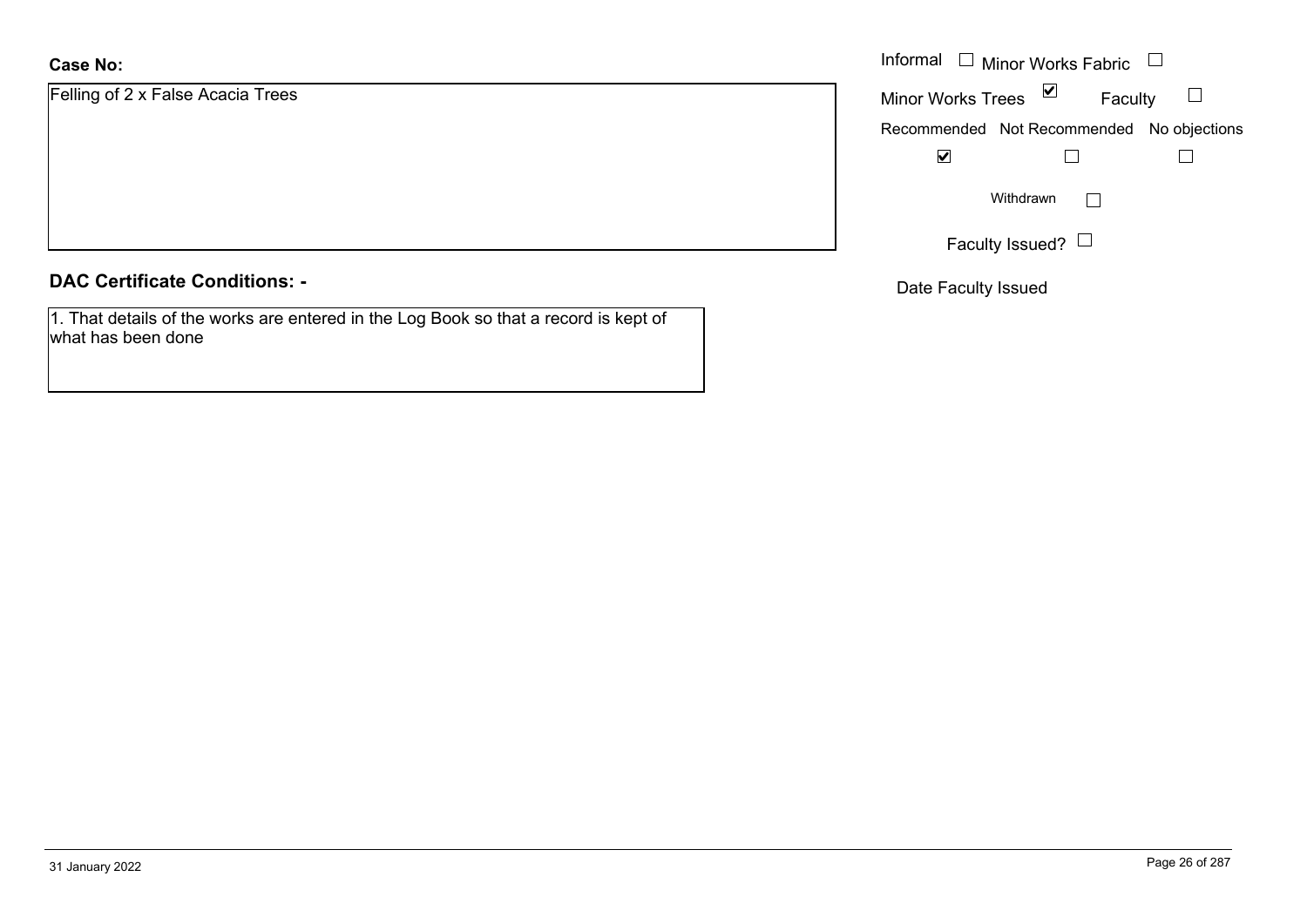#### **20401Barlestone, St Giles**

1. A time limit of 12 months 2. That the speakers should be of teak finish to match existing woodwork 3. That all wires should be of a colour to match the background

## **L086/2000Case No:** Informal

| Installation of Sound and Induction Loop System | <b>Minor Works Trees</b><br>Faculty       | ⊻ |
|-------------------------------------------------|-------------------------------------------|---|
|                                                 | Recommended Not Recommended No objections |   |
|                                                 | ⊻                                         |   |
|                                                 | Withdrawn                                 |   |
|                                                 | Faculty Issued? $\vert \mathbf{v} \vert$  |   |
| <b>DAC Certificate Conditions: -</b>            | Date Faculty Issued<br>23/08/2000         |   |

Minor Works Fabric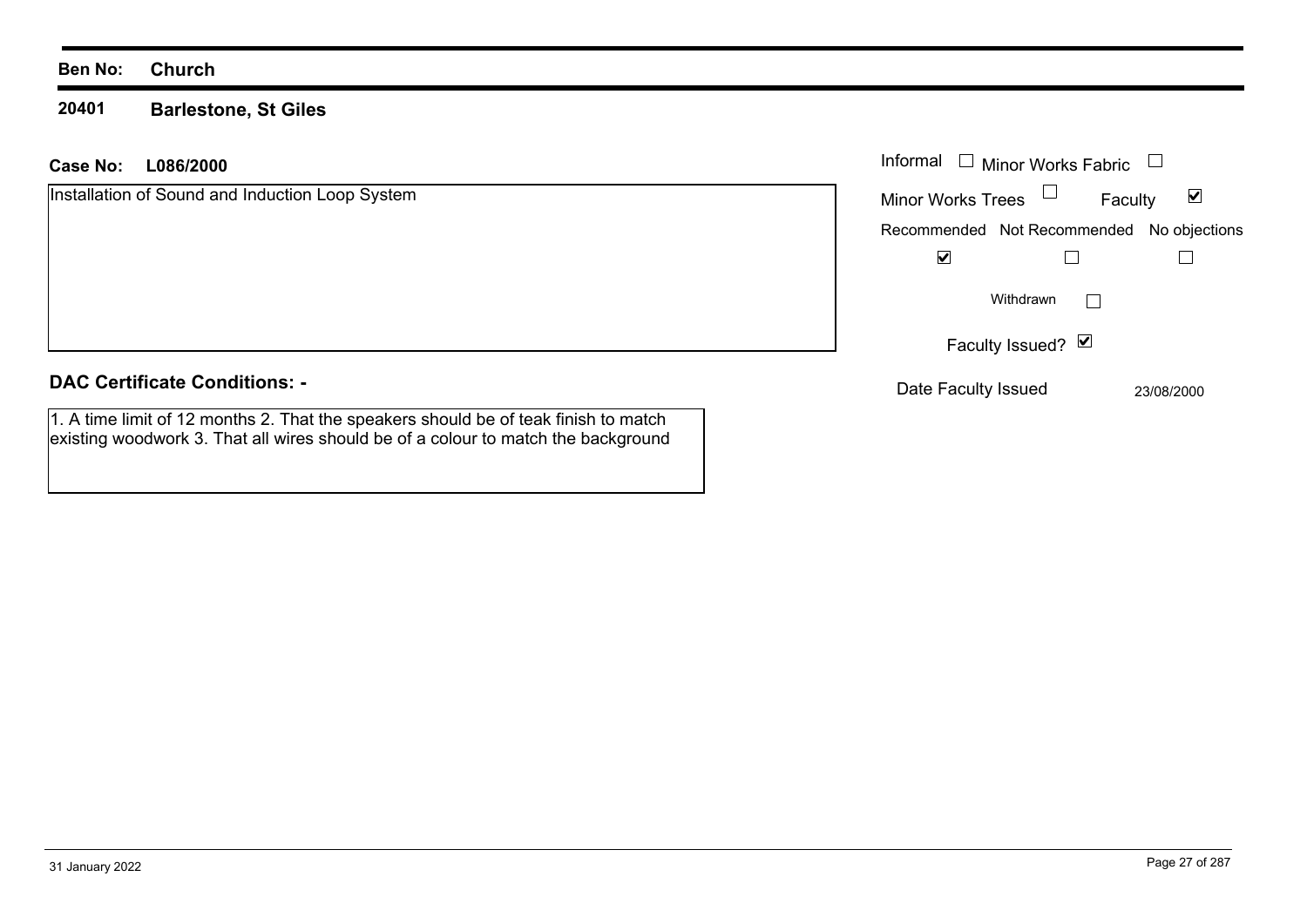| <b>Case No:</b><br>L095/2002                                                                                                                                                                                                                                                                                                                            | Informal $\Box$ Minor Works Fabric                          |
|---------------------------------------------------------------------------------------------------------------------------------------------------------------------------------------------------------------------------------------------------------------------------------------------------------------------------------------------------------|-------------------------------------------------------------|
| 1. Complete re-wiring of all lighting and power circuits including a new distribution board                                                                                                                                                                                                                                                             | $\blacktriangledown$<br><b>Minor Works Trees</b><br>Faculty |
| 2. New switchbanks to be fitted to control both lighting and heating circuits                                                                                                                                                                                                                                                                           | Recommended Not Recommended No objections                   |
|                                                                                                                                                                                                                                                                                                                                                         | $\blacktriangledown$                                        |
|                                                                                                                                                                                                                                                                                                                                                         | Withdrawn<br>$\mathbf{L}$                                   |
|                                                                                                                                                                                                                                                                                                                                                         | Faculty Issued? $\Box$                                      |
| <b>DAC Certificate Conditions: -</b>                                                                                                                                                                                                                                                                                                                    | Date Faculty Issued                                         |
| 1. A time limit of 12 months 2. That all fixings, where possible, be into mortar joints,<br>not stonework, using non-ferrous fittings 3. That all the wiring should be as<br>unobtrusive as possible and of an appropriate colour to blend with the background<br>using such cabling as will not require a conduit 4. That all electrical installations |                                                             |
| L139/2006<br>Case No:                                                                                                                                                                                                                                                                                                                                   | Informal<br>Minor Works Fabric<br>$\Box$                    |
| 1. Re-ordering of west end of church by removal, and disposal, of 6 Pews                                                                                                                                                                                                                                                                                | $\blacktriangledown$<br><b>Minor Works Trees</b><br>Faculty |
| 2. Install $6 \times 8$ rubber backed matting                                                                                                                                                                                                                                                                                                           | Recommended Not Recommended No objections                   |
|                                                                                                                                                                                                                                                                                                                                                         | $\blacktriangledown$                                        |
|                                                                                                                                                                                                                                                                                                                                                         | Withdrawn                                                   |
|                                                                                                                                                                                                                                                                                                                                                         | Faculty Issued? $\Box$                                      |
| <b>DAC Certificate Conditions: -</b>                                                                                                                                                                                                                                                                                                                    | Date Faculty Issued                                         |
| 1. A time limit of 12 months                                                                                                                                                                                                                                                                                                                            |                                                             |
| 2. That the carpet must not be rubber-backed and that the contractor should comply<br>with the DAC's standard guidance on the installation of carpets (attached)                                                                                                                                                                                        |                                                             |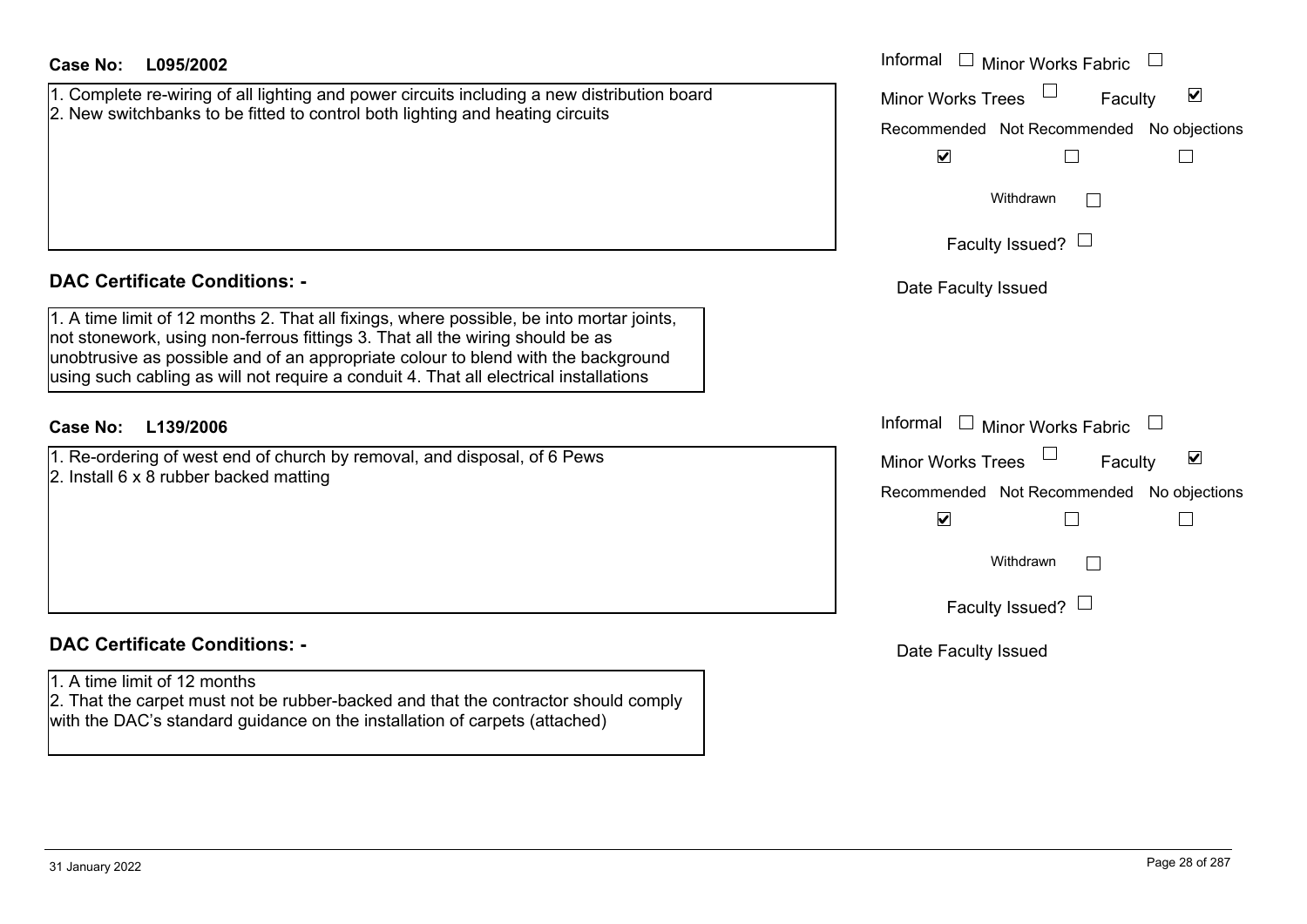| <b>Case No:</b><br>L025/2008                                                                                                                                                                                                                                       | Informal<br>$\Box$ Minor Works Fabric                                                                                                                              |
|--------------------------------------------------------------------------------------------------------------------------------------------------------------------------------------------------------------------------------------------------------------------|--------------------------------------------------------------------------------------------------------------------------------------------------------------------|
| 1. Removal and disposal (via ABC Reclaim) of 3 Pews from the east end of the Nave                                                                                                                                                                                  | $\blacktriangledown$<br><b>Minor Works Trees</b><br>Faculty                                                                                                        |
| 2. Installation of carpet to match existing                                                                                                                                                                                                                        | Recommended Not Recommended No objections                                                                                                                          |
|                                                                                                                                                                                                                                                                    | $\blacktriangledown$                                                                                                                                               |
|                                                                                                                                                                                                                                                                    | Withdrawn                                                                                                                                                          |
|                                                                                                                                                                                                                                                                    | Faculty Issued? M                                                                                                                                                  |
| <b>DAC Certificate Conditions: -</b>                                                                                                                                                                                                                               | Date Faculty Issued<br>12/03/2008                                                                                                                                  |
| 1. A time limit of 12 months<br>2. That the contractor complies with the DAC guidance on the fitting of carpets (copy<br>attached)<br>3. That the three front panels should be retained in front of the front pews                                                 |                                                                                                                                                                    |
| <b>Case No:</b><br>L157/2008                                                                                                                                                                                                                                       | Informal<br>$\Box$ Minor Works Fabric                                                                                                                              |
| 1. Installation of : -<br>a) WC and servery in the base of the tower<br>b) Trench arch drainage system<br>c) Mains water supply<br>d) Glazed arch over existing west screen for soundproofing<br>2. Re-decoration of the interior of the church (Minor Works item) | $\blacktriangledown$<br><b>Minor Works Trees</b><br>Faculty<br>Recommended Not Recommended No objections<br>$\blacktriangledown$<br>Withdrawn<br>Faculty Issued? Ø |
| <b>DAC Certificate Conditions: -</b>                                                                                                                                                                                                                               | Date Faculty Issued<br>20/11/2008                                                                                                                                  |
| 1. A time limit of 12 months<br>2. That details of the works are entered in the Log Book so that a record is kept of<br>what has been done<br>3. That no works shall take place until the PCC, after consultation with the Diocesan                                |                                                                                                                                                                    |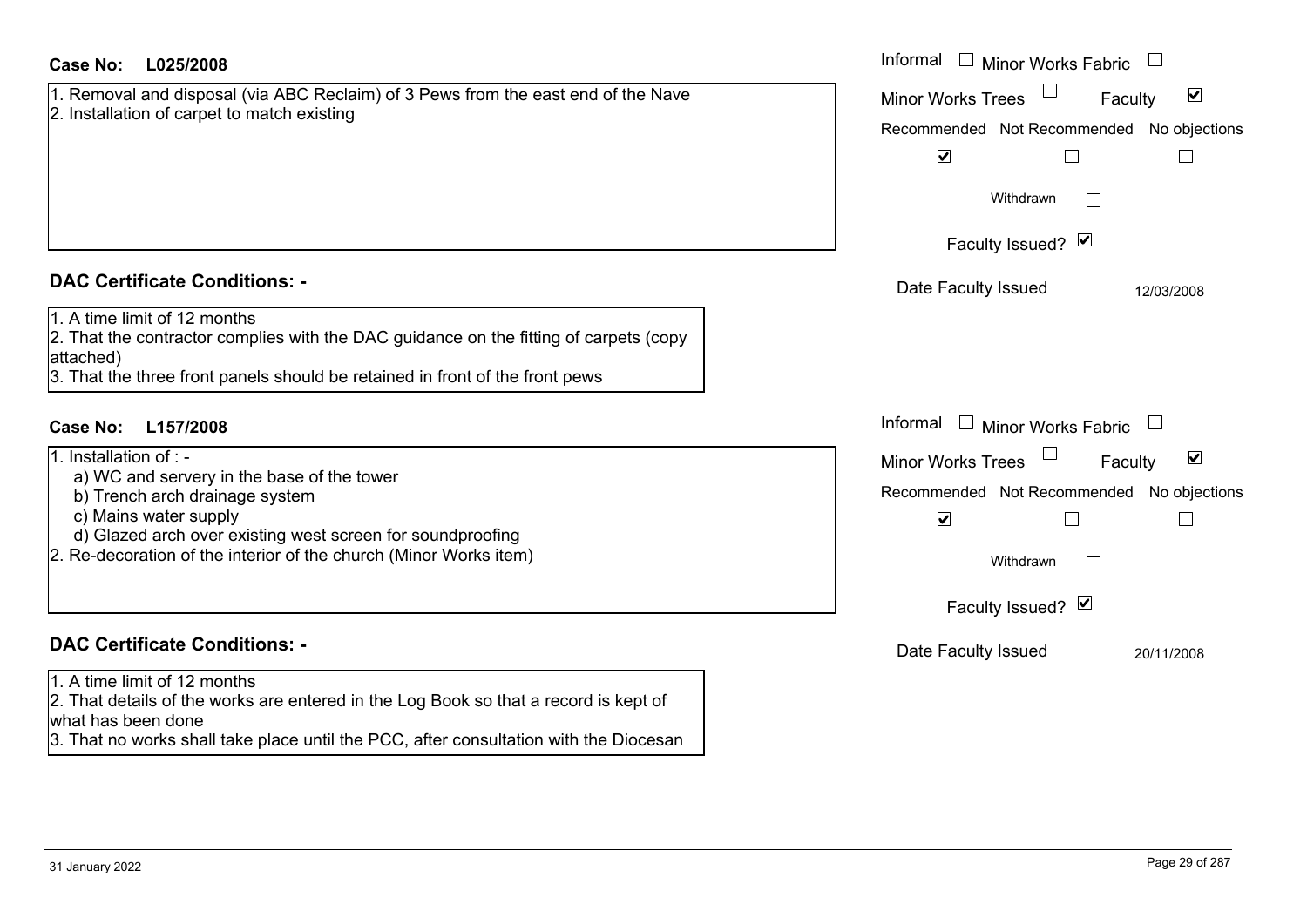| Case No: | L055/2011 |
|----------|-----------|
|----------|-----------|

With regard to the Porch: - 1. Replacement of the existing internal light

2. Installation of new external security light

# **DAC Certificate Conditions: -**

1. A time limit of 12 months

2. That details of the works are entered in the Log Book so that a record is kept of what has been done

3. That, where possible, all fixings should be made into joints, not stonework, using

# **L203/2011Case No:** Informal

- 1. Replacement of blower unit for the Organ
- 2. In the southwest corner of the church: -
- a) Removal and disposal of free-standing Pew
- b) Installation of free-standing storage unit

# **DAC Certificate Conditions: -**

1. A time limit of 12 months

2. That details of the works are entered in the Log Book so that a record is kept of what has been done

3. That any asbestos is to be handled and disposed of only by an appropriately

| L055/2011                                                                                                                                                                                      | Informal<br>⊻<br>$\Box$ Minor Works Fabric                                                                                                                                       |
|------------------------------------------------------------------------------------------------------------------------------------------------------------------------------------------------|----------------------------------------------------------------------------------------------------------------------------------------------------------------------------------|
| ard to the Porch: -<br>cement of the existing internal light<br>ation of new external security light                                                                                           | <b>Minor Works Trees</b><br>Faculty<br>$\Box$<br>Recommended Not Recommended No objections<br>$\blacktriangledown$                                                               |
|                                                                                                                                                                                                | Withdrawn<br>$\mathbf{L}$                                                                                                                                                        |
|                                                                                                                                                                                                | Faculty Issued? $\Box$                                                                                                                                                           |
| rtificate Conditions: -                                                                                                                                                                        | Date Faculty Issued                                                                                                                                                              |
| limit of 12 months<br>etails of the works are entered in the Log Book so that a record is kept of<br>been done<br>vhere possible, all fixings should be made into joints, not stonework, using |                                                                                                                                                                                  |
| L203/2011                                                                                                                                                                                      | Informal<br><b>Minor Works Fabric</b><br>⊻                                                                                                                                       |
| cement of blower unit for the Organ<br>southwest corner of the church: -<br>noval and disposal of free-standing Pew<br>allation of free-standing storage unit                                  | <b>Minor Works Trees</b><br>$\begin{array}{c} \boxed{1} \end{array}$<br>Faculty<br>Recommended Not Recommended No objections<br>$\blacktriangledown$<br>$\overline{\phantom{a}}$ |
|                                                                                                                                                                                                | Withdrawn<br>$\mathbf{L}$                                                                                                                                                        |
|                                                                                                                                                                                                | Faculty Issued? $\Box$                                                                                                                                                           |
| rtificate Conditions: -                                                                                                                                                                        | Date Faculty Issued                                                                                                                                                              |
| limit of 12 months                                                                                                                                                                             |                                                                                                                                                                                  |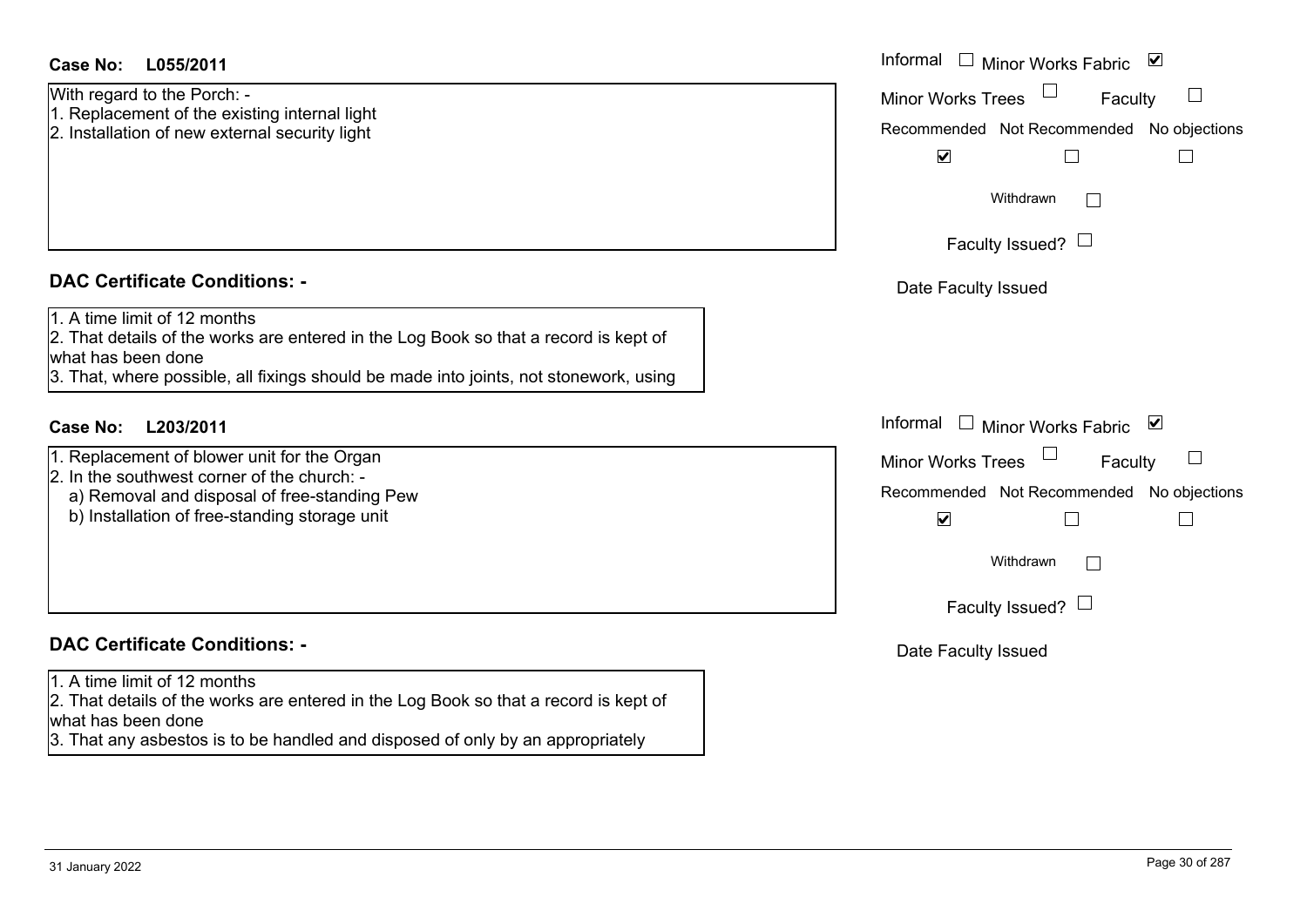# **L080/2011Case No:** Informal Re-roofing of the Porch

| $\mathbf{A} \mathbf{A} \mathbf{A} \mathbf{A}$ |  |  |
|-----------------------------------------------|--|--|
|                                               |  |  |
|                                               |  |  |
|                                               |  |  |

# **DAC Certificate Conditions: -**

1. A time limit of 12 months

 2. That details of the works are entered in the Log Book so that a record is kept of what has been done

# **L175/2012Case No:** Informal

Re-paint some small areas of flaking paint on some of the interior walls

# **DAC Certificate Conditions: -**

### 1. A time limit of 12 months

2. That details of the works are entered in the Log Book so that a record is kept of what has been done

3. That hand scraping back should only be done with a metal scrapper

| Informal<br>$\begin{array}{c} \hline \end{array}$<br>Minor Works Fabric ⊠ |
|---------------------------------------------------------------------------|
| <b>Minor Works Trees</b><br>Faculty                                       |
| Recommended Not Recommended No objections<br>$\blacktriangledown$         |
| Withdrawn                                                                 |
| Faculty Issued?                                                           |
| Date Faculty Issued                                                       |
|                                                                           |
| Informal<br>⊻<br><b>Minor Works Fabric</b><br>$\Box$                      |
| <b>Minor Works Trees</b><br>Faculty                                       |
| Recommended Not Recommended No objections<br>$\blacktriangledown$         |
| Withdrawn                                                                 |
| Faculty Issued?                                                           |
| Date Faculty Issued                                                       |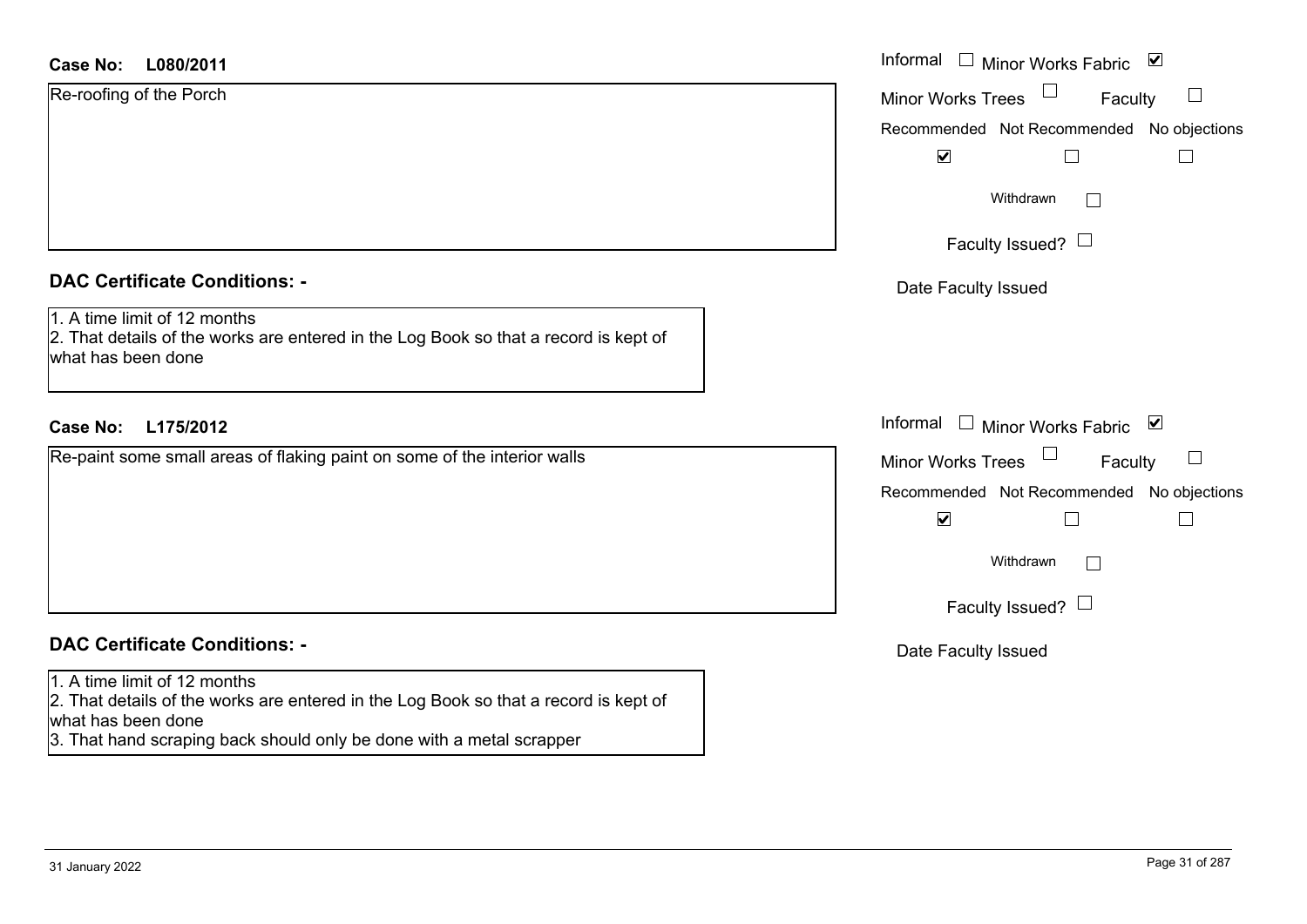| Case No:<br>L076/2014                                                                                                 | Informal |
|-----------------------------------------------------------------------------------------------------------------------|----------|
| Following the 2013 QI Report: -                                                                                       | Minor W  |
| 1. Replacement of existing polycarbonate window protection sheets to windows 6, 8 & 9<br>2. Replacement of Tower door | Recomm   |
| 3. Repairs to roof                                                                                                    |          |
| 4. Re-pointing of stonework                                                                                           |          |
| 5. Stablising of Porch flashings                                                                                      |          |
|                                                                                                                       |          |
|                                                                                                                       |          |
| <b>DAC Certificate Conditions: -</b>                                                                                  | Date I   |
|                                                                                                                       |          |
| 1. That details of the works are entered in the Log Book so that a record is kept of<br>what has been done            |          |
| 2. That, where possible, all fixings should be made into joints, not stonework, using                                 |          |
| stainless steel or non-ferrous screws in fibre plugs                                                                  |          |
|                                                                                                                       |          |
| <b>Case No:</b>                                                                                                       |          |
|                                                                                                                       | Informal |
| 1. Installation of new: -                                                                                             | Minor W  |

2. Replacement of Heaters

# **DAC Certificate Con**

b) Dummy exterior security cameras

|                                                                                                                                                                                                                                                                                          | vviindrawn          |                |
|------------------------------------------------------------------------------------------------------------------------------------------------------------------------------------------------------------------------------------------------------------------------------------------|---------------------|----------------|
|                                                                                                                                                                                                                                                                                          | Faculty Issued? Ø   |                |
| <b>DAC Certificate Conditions: -</b>                                                                                                                                                                                                                                                     | Date Faculty Issued | 05/01/2017     |
| 1. That details of the works are entered in the Log Book so that a record is kept of<br>what has been done<br>2. That the PCC checks with the electrical contractor that allowance has been made<br>for RCBO protection (Residual current operated circuit-breakers) on all new circuits |                     |                |
| 31 January 2022                                                                                                                                                                                                                                                                          |                     | Page 32 of 287 |
|                                                                                                                                                                                                                                                                                          |                     |                |

| Informal<br><b>Minor Works Fabric</b>                                                                                                   |
|-----------------------------------------------------------------------------------------------------------------------------------------|
| $\vert\bm{\mathsf{v}}\vert$<br><b>Minor Works Trees</b><br>Faculty<br>Recommended Not Recommended No objections<br>$\blacktriangledown$ |
| Withdrawn                                                                                                                               |
| Faculty Issued? Ø                                                                                                                       |
| Date Faculty Issued<br>20/08/2014                                                                                                       |
| Informal<br><b>Minor Works Fabric</b>                                                                                                   |
| ⊻<br><b>Minor Works Trees</b><br>Faculty                                                                                                |
| Recommended Not Recommended No objections<br>$\blacktriangledown$                                                                       |
| Withdrawn                                                                                                                               |
| Faculty Issued? Ø                                                                                                                       |
| Date Faculty Issued<br>05/01/2017                                                                                                       |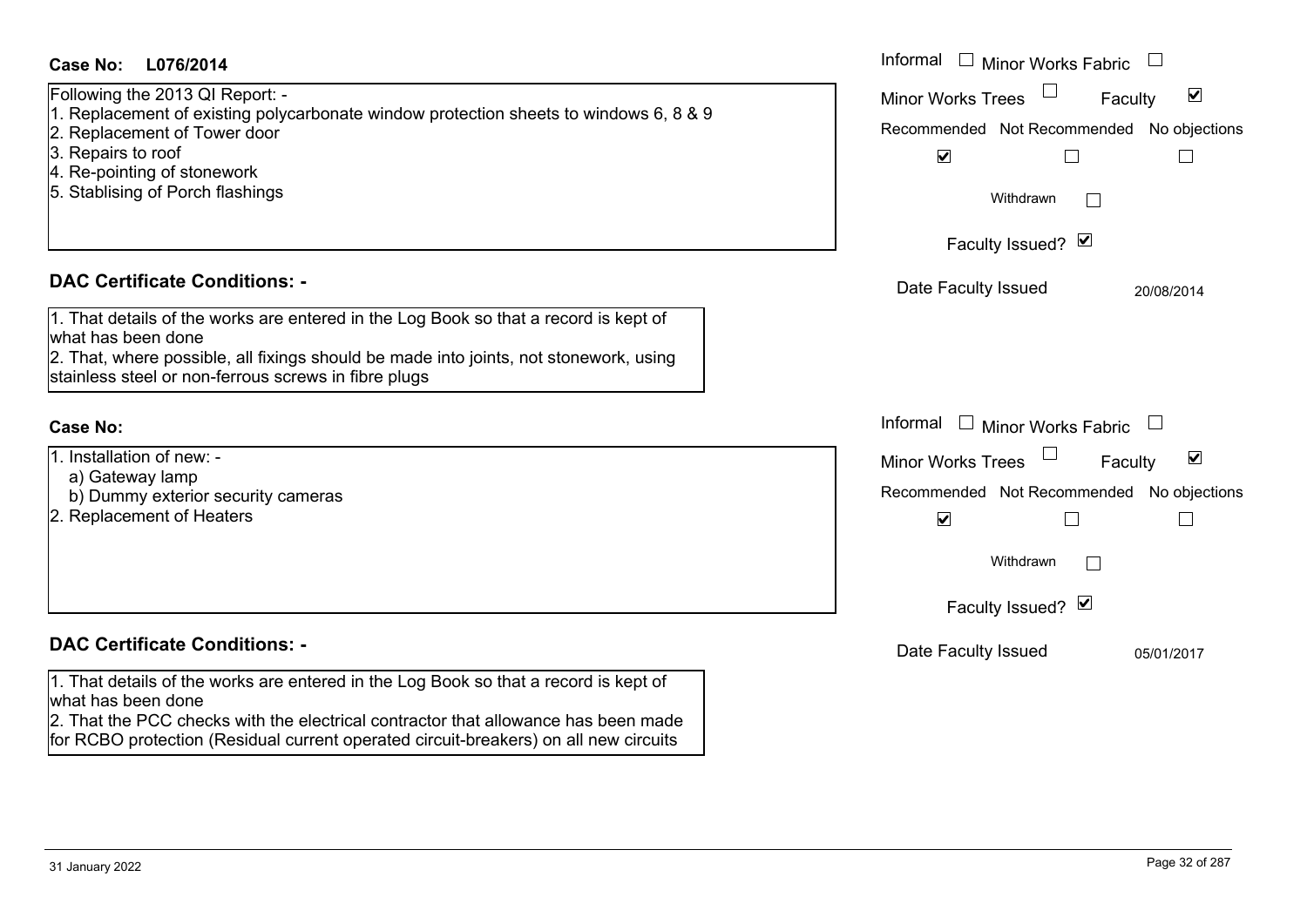| ι ριαγαν<br>th Aisle                                                                                               | M                                     |
|--------------------------------------------------------------------------------------------------------------------|---------------------------------------|
| val of existing damaged plaster and surrounding damp plaster<br>cement of plaster with suitable lime based plaster | Withdrawn                             |
| ew plaster when applicable with paint recommended by church architect                                              | Faculty Issued? $\Box$                |
| rtificate Conditions: -                                                                                            | Date Faculty Issued                   |
| etails of the works are entered in the Log Book so that a record is kept of<br>been done                           |                                       |
|                                                                                                                    | Informal<br><b>Minor Works Fabric</b> |
| of a nature garden in the church grounds                                                                           | <b>Minor Works Trees</b><br>Fac       |
|                                                                                                                    | Recommended Not Recommended           |
|                                                                                                                    | $\blacktriangledown$                  |
|                                                                                                                    | Withdrawn                             |
|                                                                                                                    | Faculty Issued? Ø                     |
| rtificate Conditions: -                                                                                            | Dota Foouth Loouad                    |

#### **Case No:**Informal

Repair to plaster on south wall of the South Aisle comprising: - 1. Temporary removal and replacement of: a) Pews

- b) Wall plaque
- in South Ais
- 2. Removal of
- 3. Replaceme
- 4. Paint new p

# **DAC Certific**

1. That details what has beer

# **Case No:**

Creation of a

# **DAC Certificate Conditions**

1. That details of the works are entered in the Log Book so that a record is kept of what has been done

Recommended Not Recommended No objections  $\Box$  $\Box$  $\Box$  $\Box$  $\blacktriangledown$ ulty d No objections  $\Box$ 

Informal  $\Box$  Minor Works Fabric  $\Box$ 

Minor Works Trees

Faculty  $\square$ 

Date Faculty Issued 01/06/2017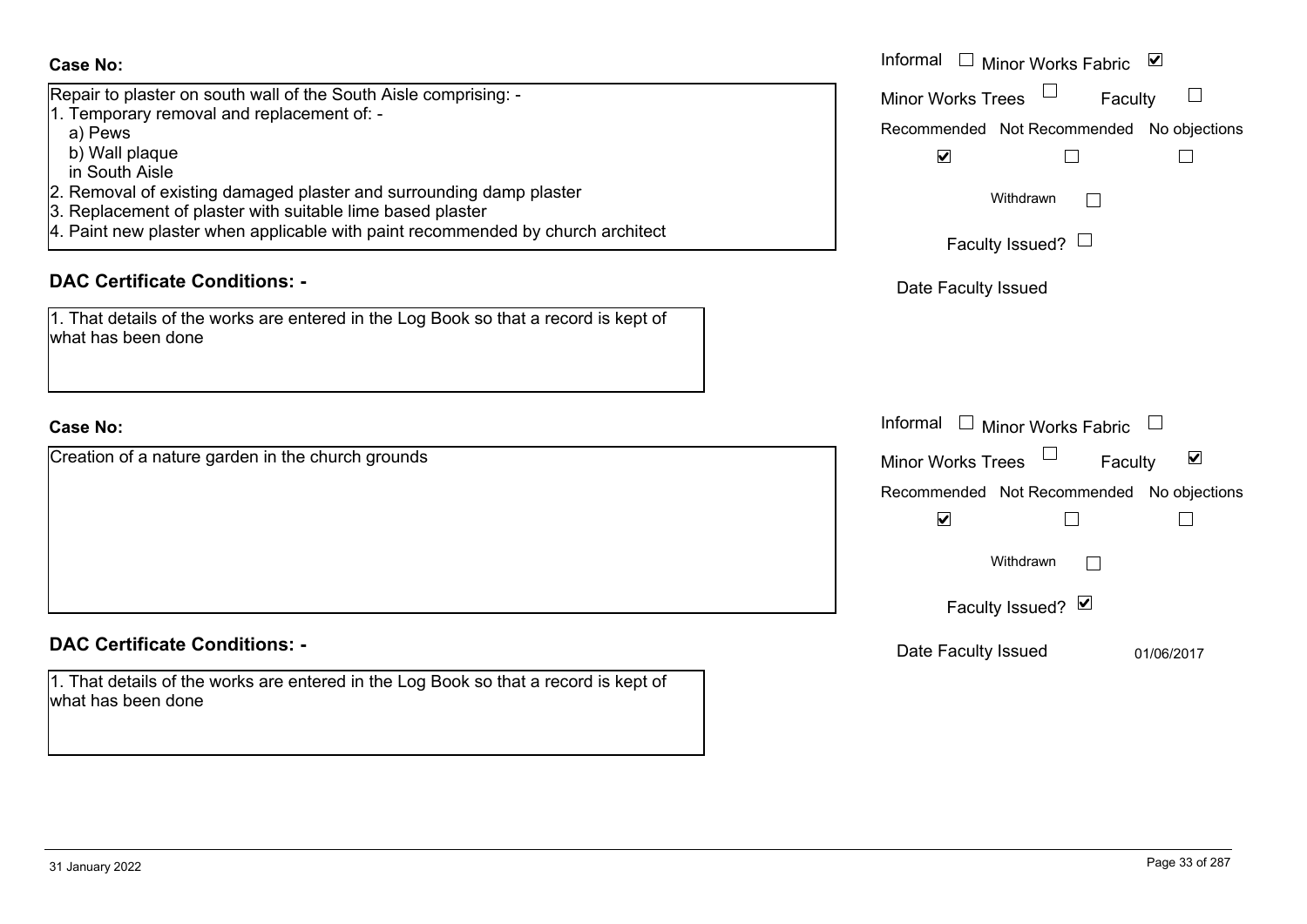## **Case No:**

# **DAC Certificate Conditions: -**

1. That details of the works are entered in the Log Book so that a record is kept of what has been done

2. That the performance of the repair be monitored by the Church Architect

Repairs to cracked fillet at junction between Nave rof and Tower wall

# **Case No:**

Removal of damp plaster on rear of south and west walls plus small amount on north wall (adjace Organ) and re-plastering

# **DAC Certificate Conditions: -**

1. That details of the works are entered in the Log Book so that a record is kept of what has been done

|                                                                                              | Informal <u>I</u> Minor Works Fabric <b>⊻</b>                      |
|----------------------------------------------------------------------------------------------|--------------------------------------------------------------------|
| o cracked fillet at junction between Nave rof and Tower wall                                 | $\Box$<br>$\overline{\phantom{a}}$<br>Minor Works Trees<br>Faculty |
|                                                                                              | Recommended Not Recommended No objections                          |
|                                                                                              | $\blacktriangledown$                                               |
|                                                                                              | Withdrawn                                                          |
|                                                                                              | Faculty Issued? $\Box$                                             |
| rtificate Conditions: -                                                                      | Date Faculty Issued                                                |
| etails of the works are entered in the Log Book so that a record is kept of<br>been done     |                                                                    |
| e performance of the repair be monitored by the Church Architect                             |                                                                    |
|                                                                                              | Informal □ Minor Works Fabric ⊠                                    |
| of damp plaster on rear of south and west walls plus small amount on north wall (adjacent to | Minor Works Trees<br>Faculty                                       |
| nd re-plastering                                                                             | Recommended Not Recommended No objections                          |
|                                                                                              | $\blacktriangledown$<br>$\Box$<br>$\Box$                           |
|                                                                                              | Withdrawn                                                          |
|                                                                                              | Faculty Issued? $\Box$                                             |
| rtificate Conditions: -                                                                      | Date Faculty Issued                                                |
| etails of the works are entered in the Log Book so that a record is kept of<br>been done     |                                                                    |
|                                                                                              |                                                                    |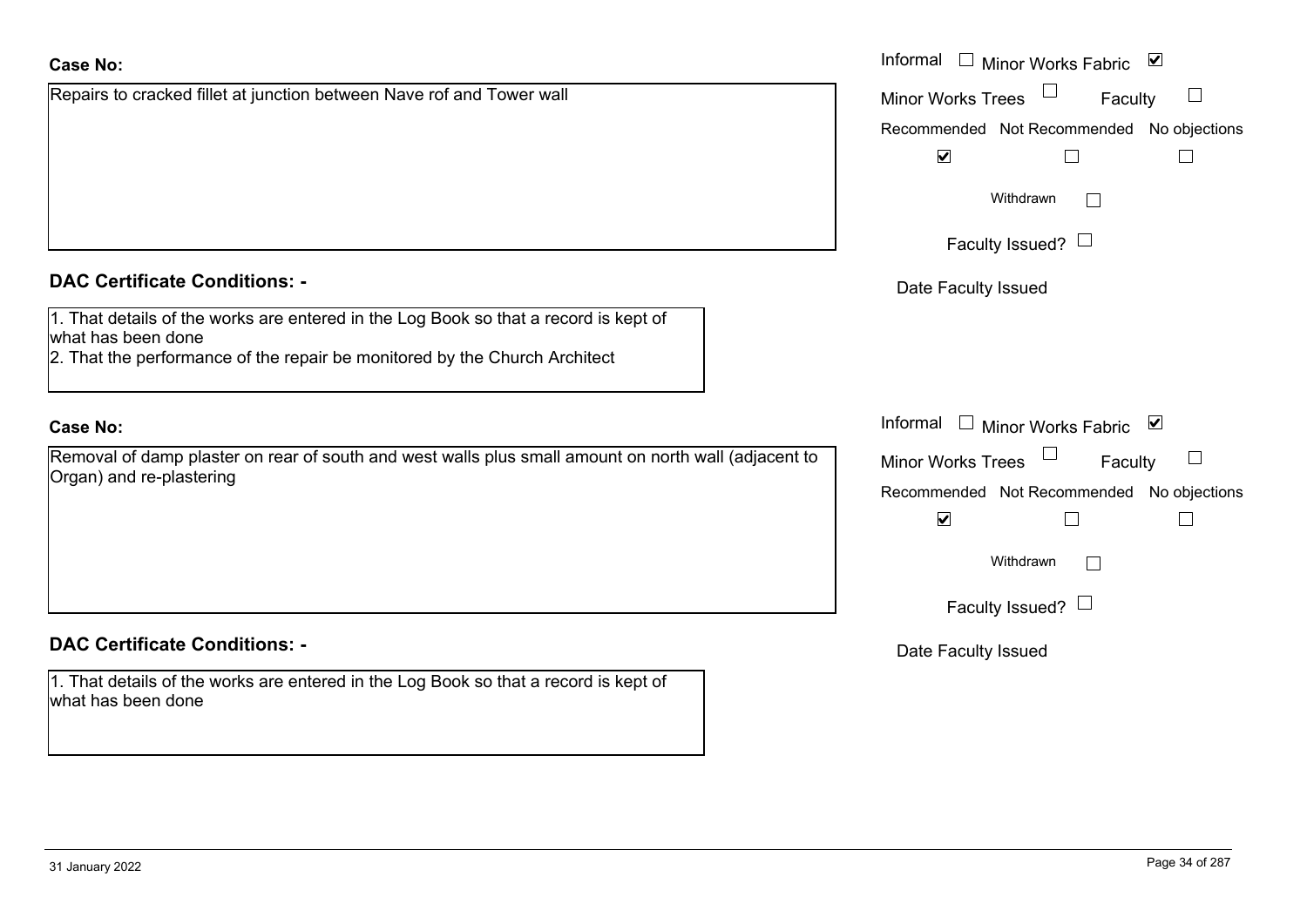| <b>Case No:</b>                                                                                            | Informal □ Minor Works Fabric ☑                                       |
|------------------------------------------------------------------------------------------------------------|-----------------------------------------------------------------------|
| Re-painting North Aisle walls and the West walls around the Tower entrance                                 | $\Box$<br>Minor Works Trees<br>Faculty                                |
|                                                                                                            | Recommended Not Recommended No objections                             |
|                                                                                                            | $\Box$                                                                |
|                                                                                                            | Withdrawn                                                             |
|                                                                                                            | Faculty Issued? $\Box$                                                |
| <b>DAC Certificate Conditions: -</b>                                                                       | Date Faculty Issued                                                   |
| 1. That details of the works are entered in the Log Book so that a record is kept of<br>what has been done |                                                                       |
| <b>Case No:</b>                                                                                            | Informal $\Box$ Minor Works Fabric $\Box$                             |
| <b>Extension of Garden of Remembrance</b>                                                                  | $\Box$<br>$\blacktriangledown$<br><b>Minor Works Trees</b><br>Faculty |
|                                                                                                            | Recommended Not Recommended No objections                             |
|                                                                                                            | $\blacktriangledown$<br>$\Box$                                        |
|                                                                                                            | Withdrawn                                                             |
|                                                                                                            | Faculty Issued? $\Box$                                                |
| <b>DAC Certificate Conditions: -</b>                                                                       | Date Faculty Issued                                                   |
| 1. That details of the works are entered in the Log Book so that a record is kept of<br>what has been done |                                                                       |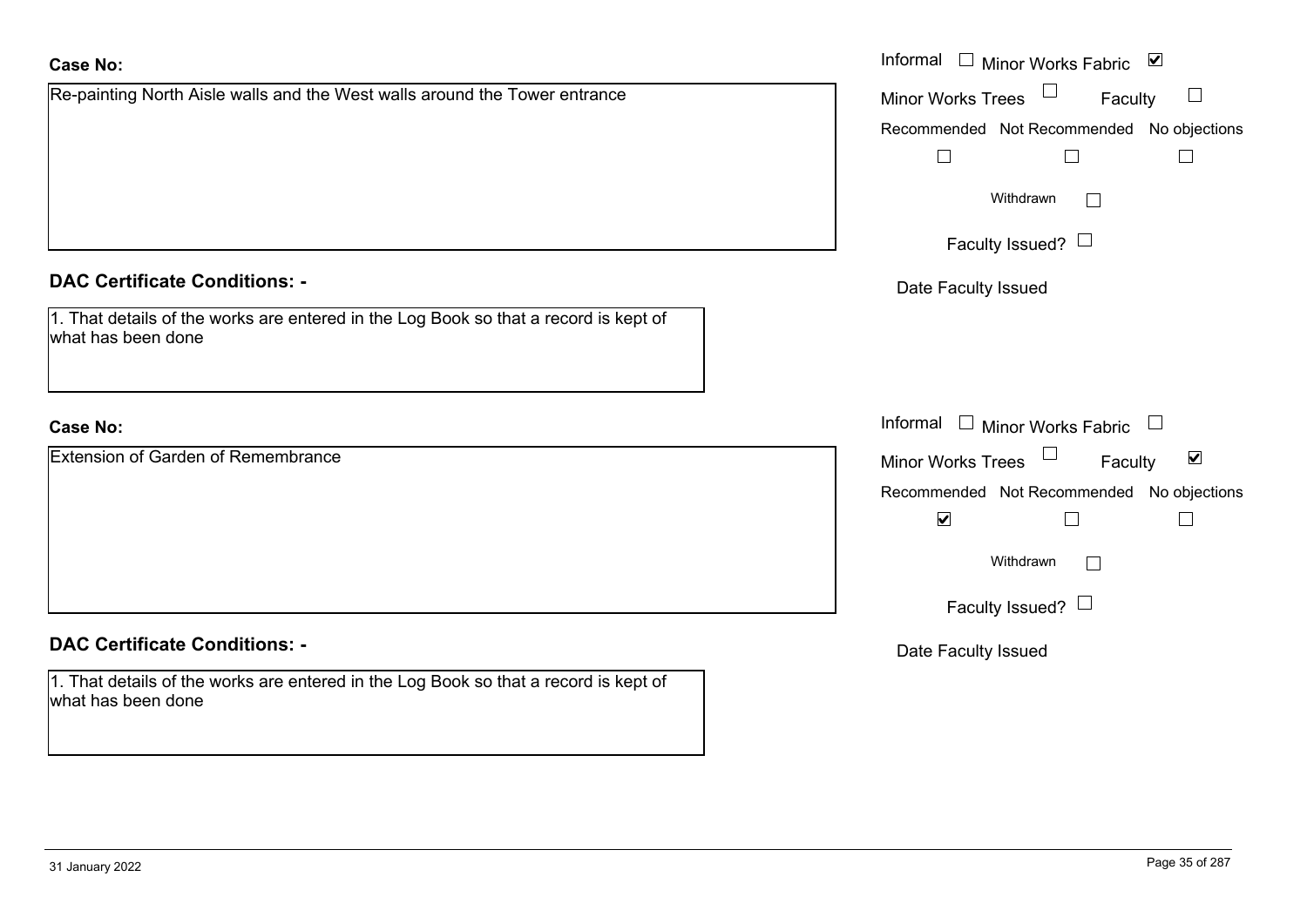### **20101 Barrow-on-Soar, Holy Trinity**

| L/1999<br><b>Case No:</b>             | Informal $\Box$ Minor Works Fabric $\Box$                   |
|---------------------------------------|-------------------------------------------------------------|
| Alterations and additions to west end | Minor Works Trees $\Box$<br>Faculty<br>$\blacktriangledown$ |
|                                       | Recommended Not Recommended No objections                   |
|                                       |                                                             |
|                                       | Withdrawn<br>$\Box$                                         |
|                                       | Faculty Issued? Ø                                           |
| <b>DAC Certificate Conditions: -</b>  | Date Faculty Issued<br>11/07/2005                           |
| 1. A time limit of 12 months          |                                                             |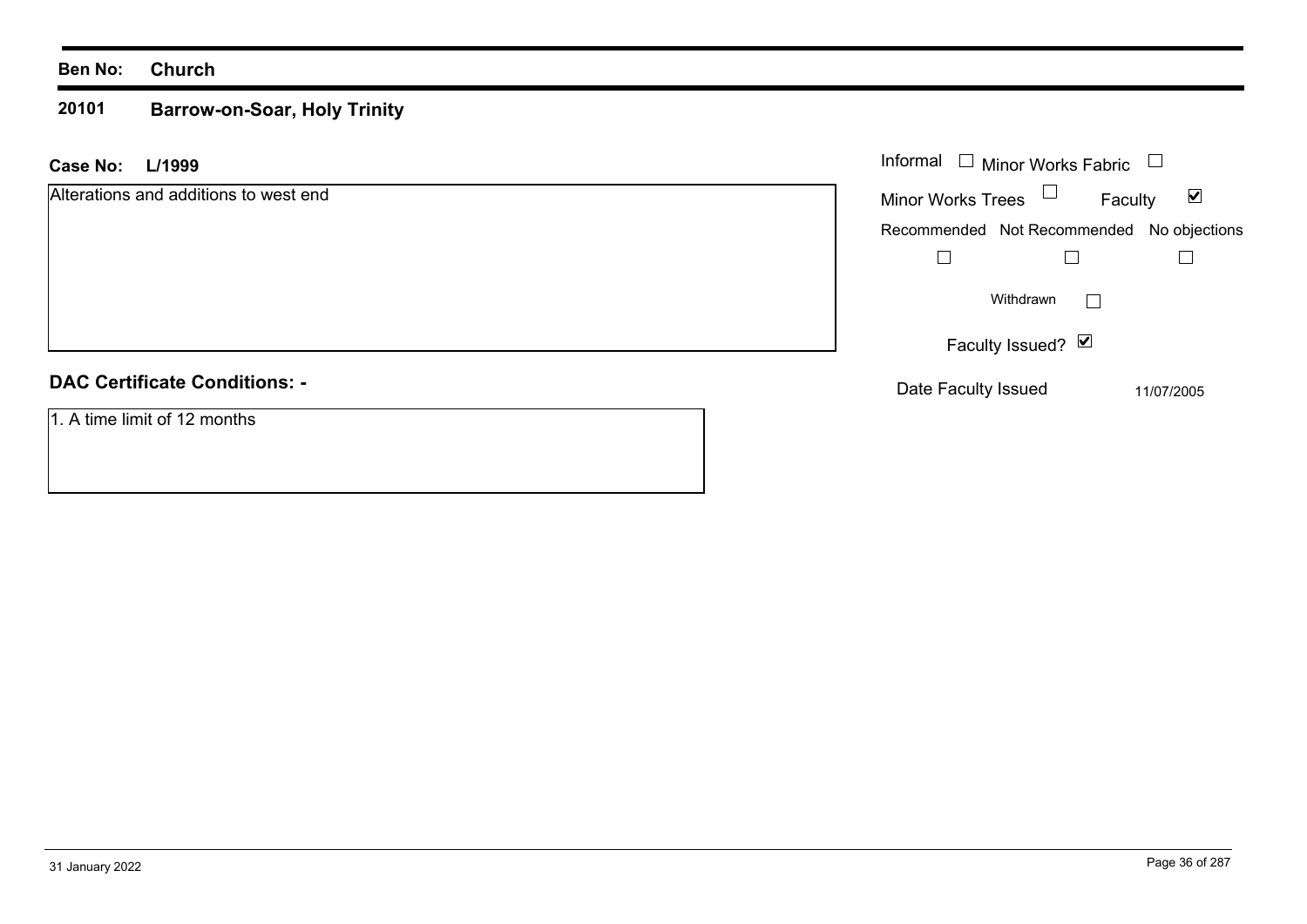| <b>Case No:</b><br>L042/2003                                                                     | Informal $\Box$ Minor Works Fabric $\Box$            |  |  |
|--------------------------------------------------------------------------------------------------|------------------------------------------------------|--|--|
| Restoration of clock face and replacement of clock mechanism with self-starting, self-regulating | $\blacktriangledown$<br>Minor Works Trees<br>Faculty |  |  |
| mechanism                                                                                        | Recommended Not Recommended No objections            |  |  |
|                                                                                                  | $\blacktriangledown$<br>$\Box$<br>$\Box$             |  |  |
|                                                                                                  | Withdrawn                                            |  |  |
|                                                                                                  | Faculty Issued?                                      |  |  |
| <b>DAC Certificate Conditions: -</b>                                                             | Date Faculty Issued                                  |  |  |
| 1. A time limit of 12 months                                                                     |                                                      |  |  |
| L103/2004<br><b>Case No:</b>                                                                     | Informal Ø Minor Works Fabric □                      |  |  |
| Commemorative plaque                                                                             | Minor Works Trees<br>Faculty<br>$\Box$               |  |  |
|                                                                                                  | Recommended Not Recommended No objections            |  |  |
|                                                                                                  | $\Box$<br>$\Box$                                     |  |  |
|                                                                                                  | Withdrawn                                            |  |  |
|                                                                                                  | Faculty Issued? $\Box$                               |  |  |
| <b>DAC Certificate Conditions: -</b>                                                             | Date Faculty Issued                                  |  |  |
| 1. A time limit of 12 months                                                                     |                                                      |  |  |
|                                                                                                  |                                                      |  |  |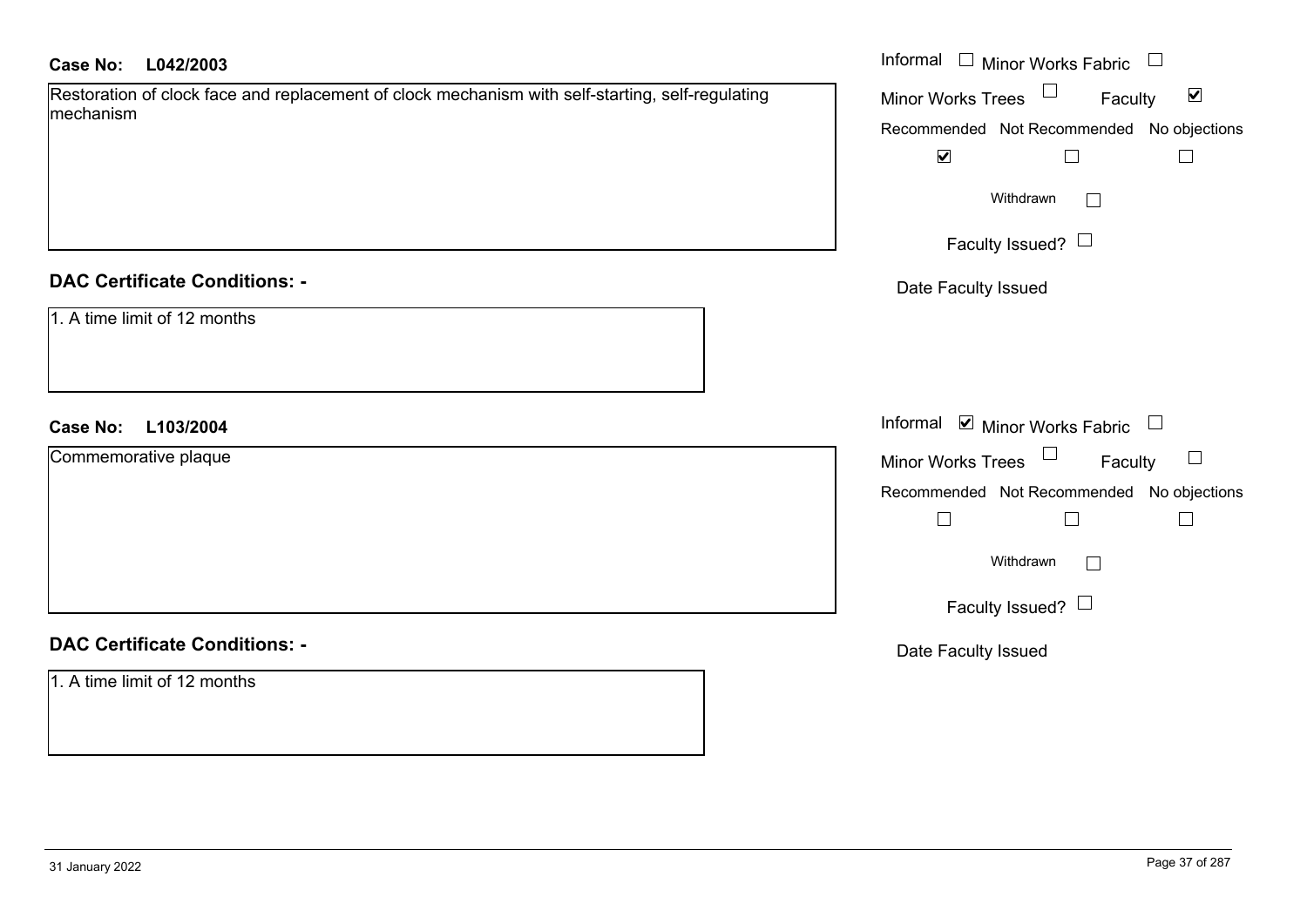| Case No:<br>L095/2005                                                                                                                                                                                                                                                                       | Informal $\Box$ Minor Works Fabric<br>$\overline{\phantom{a}}$                                                                                                               |
|---------------------------------------------------------------------------------------------------------------------------------------------------------------------------------------------------------------------------------------------------------------------------------------------|------------------------------------------------------------------------------------------------------------------------------------------------------------------------------|
| Installation of 6' Windermere bench (wooden) on concrete plinth. Seat to be bolted to the plinth. Soil to<br>be dug out to allow for allow for 6" of concrete to be laid with trowel finish. Seat to be located between<br>the porch on the south side of the church and the south transept | $\blacktriangledown$<br><b>Minor Works Trees</b><br>Faculty<br>Recommended Not Recommended No objections<br>$\blacktriangledown$<br>$\Box$<br>Withdrawn<br>$\vert \ \ \vert$ |
|                                                                                                                                                                                                                                                                                             | Faculty Issued? Ø                                                                                                                                                            |
| <b>DAC Certificate Conditions: -</b><br>1. A time limit of 12 months<br>2. That any inscription for the bench should be incised into the back bar                                                                                                                                           | Date Faculty Issued<br>19/09/2005                                                                                                                                            |
| L044/2006<br><b>Case No:</b>                                                                                                                                                                                                                                                                | Informal ⊠ Minor Works Fabric                                                                                                                                                |
| <b>Construction of an Extension</b>                                                                                                                                                                                                                                                         | $\blacktriangledown$<br><b>Minor Works Trees</b><br>Faculty<br>Recommended Not Recommended No objections<br>$\blacktriangledown$<br>$\Box$<br>Withdrawn<br>Faculty Issued? Ø |
| <b>DAC Certificate Conditions: -</b>                                                                                                                                                                                                                                                        | Date Faculty Issued<br>23/04/2010                                                                                                                                            |
| 1. A time limit of 12 months<br>2. That details of the works are entered in the Log Book so that a record is kept of<br>what has been done<br>3. That no works shall take place until the PCC, after consultation with the Diocesan                                                         |                                                                                                                                                                              |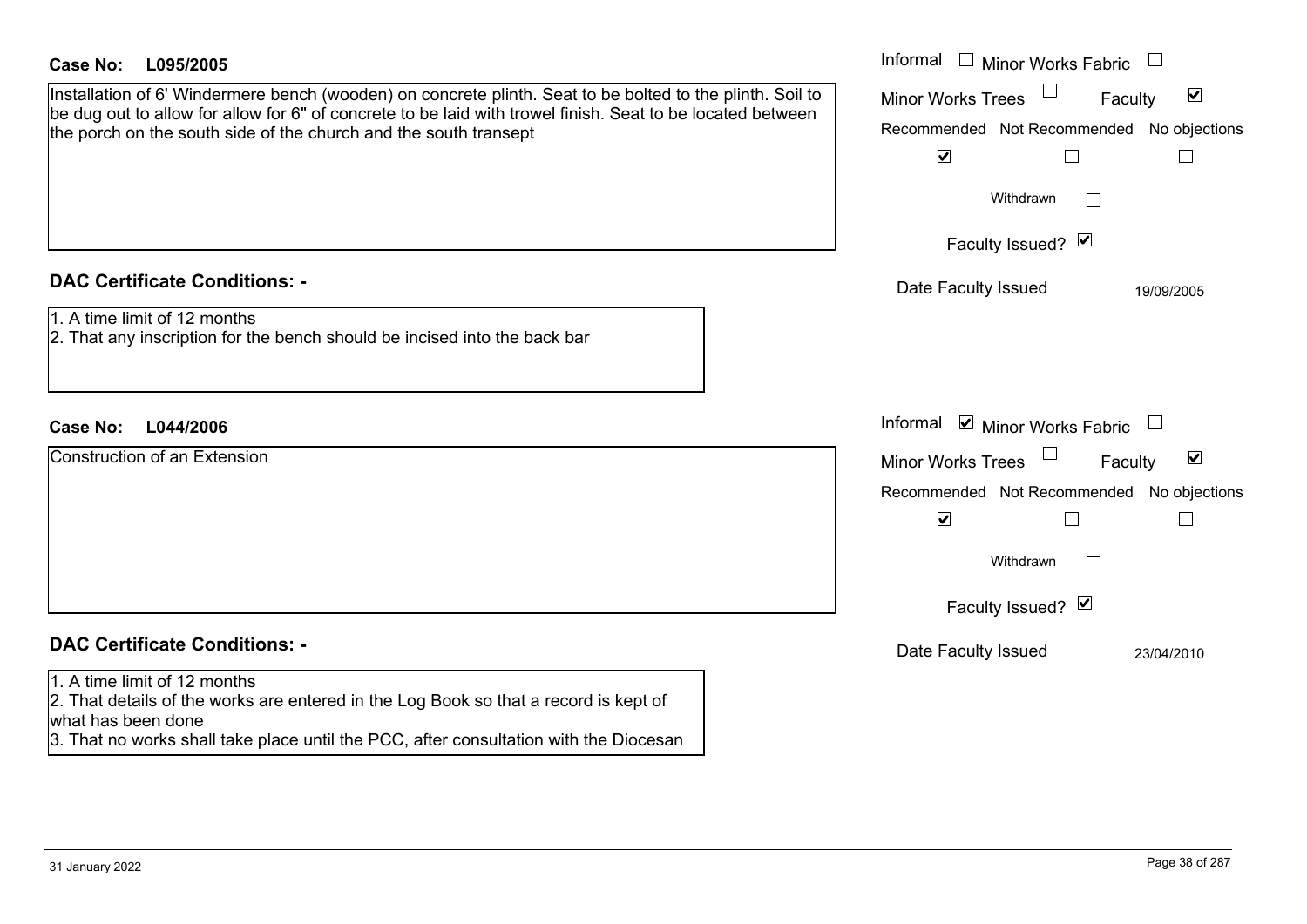| <b>Case No:</b><br>L181/2007                                                                                                                                                                               | Informal Ø Minor Works Fabric □                                                                                                           |
|------------------------------------------------------------------------------------------------------------------------------------------------------------------------------------------------------------|-------------------------------------------------------------------------------------------------------------------------------------------|
| Stonework repairs                                                                                                                                                                                          | $\blacktriangledown$<br><b>Minor Works Trees</b><br>Faculty                                                                               |
|                                                                                                                                                                                                            | Recommended Not Recommended No objections                                                                                                 |
|                                                                                                                                                                                                            | $\blacktriangledown$<br>$\mathsf{L}$                                                                                                      |
|                                                                                                                                                                                                            | Withdrawn                                                                                                                                 |
|                                                                                                                                                                                                            | Faculty Issued? Ø                                                                                                                         |
| <b>DAC Certificate Conditions: -</b>                                                                                                                                                                       | Date Faculty Issued<br>06/03/2008                                                                                                         |
| 1. A time limit of 12 months                                                                                                                                                                               |                                                                                                                                           |
| <b>Case No:</b><br>L085/2007                                                                                                                                                                               | Informal $\Box$ Minor Works Fabric $\Box$                                                                                                 |
| 1. Remove spiked ends of railings along the full length of the public footpath from Church Street to<br>Church Lane<br>2. Make one section of the railings removable (when required) for lawn-mower access | $\blacktriangledown$<br>Minor Works Trees<br>Faculty<br>Recommended Not Recommended No objections<br>$\blacktriangledown$<br>$\mathsf{L}$ |
|                                                                                                                                                                                                            | Withdrawn                                                                                                                                 |
|                                                                                                                                                                                                            | Faculty Issued? $\Box$                                                                                                                    |
| <b>DAC Certificate Conditions: -</b>                                                                                                                                                                       | Date Faculty Issued                                                                                                                       |
| 1. A time limit of 12 months                                                                                                                                                                               |                                                                                                                                           |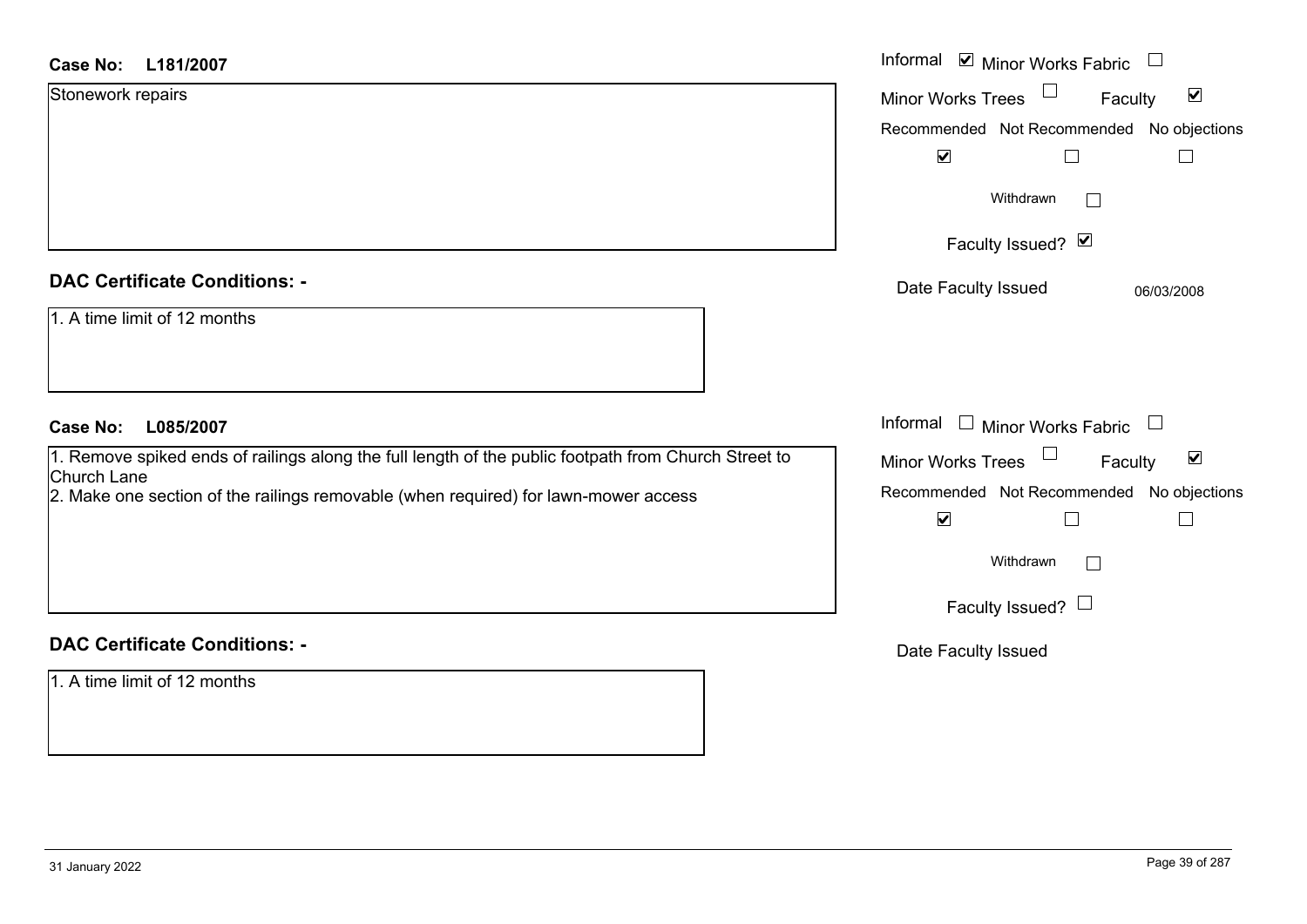| <b>Case No:</b><br>L057/2009                                                                                                                                                                          | Informal $\blacksquare$ Minor Works Fabric $\blacksquare$                                     |
|-------------------------------------------------------------------------------------------------------------------------------------------------------------------------------------------------------|-----------------------------------------------------------------------------------------------|
| 1. Creation of dais to extend the Chancel Step<br>2. Installation of Nave altar                                                                                                                       | $\blacktriangledown$<br><b>Minor Works Trees</b><br>Faculty                                   |
| 3. Alterations to the pulpit, lectern and priests' stalls<br>(to make permanent the Archdeacon's Licence granted 10 September 2007 for the moving of the table<br>in the Rector's Vestry to the Nave) | Recommended Not Recommended No objections<br>$\blacktriangledown$<br>$\overline{\phantom{a}}$ |
|                                                                                                                                                                                                       | Withdrawn                                                                                     |
|                                                                                                                                                                                                       | Faculty Issued? Ø                                                                             |
| <b>DAC Certificate Conditions: -</b>                                                                                                                                                                  | Date Faculty Issued<br>12/06/2009                                                             |
| 1. A time limit of 12 months<br>2. That details of the works are entered in the Log Book so that a record is kept of<br>what has been done                                                            |                                                                                               |
| <b>Case No:</b><br>L016/2009                                                                                                                                                                          | Informal $\Box$ Minor Works Fabric $\Box$                                                     |
| Minor Roof repairs comprising the patching of the lead coverings to the Tower, Nave & South Aisle                                                                                                     | <b>Minor Works Trees</b><br>$\Box$<br>Faculty                                                 |
|                                                                                                                                                                                                       | Recommended Not Recommended No objections                                                     |
|                                                                                                                                                                                                       | $\blacktriangledown$                                                                          |
|                                                                                                                                                                                                       | Withdrawn<br>$\mathbb{R}^n$                                                                   |
|                                                                                                                                                                                                       | Faculty Issued? $\Box$                                                                        |
| <b>DAC Certificate Conditions: -</b>                                                                                                                                                                  | Date Faculty Issued                                                                           |
| 1. That details of the works are entered in the Log Book so that a record is kept of<br>what has been done<br>2. That all lead work must take place under a "Hot Work" Permit                         |                                                                                               |
| 3. That the work should be carried out at the direction of the church architect                                                                                                                       |                                                                                               |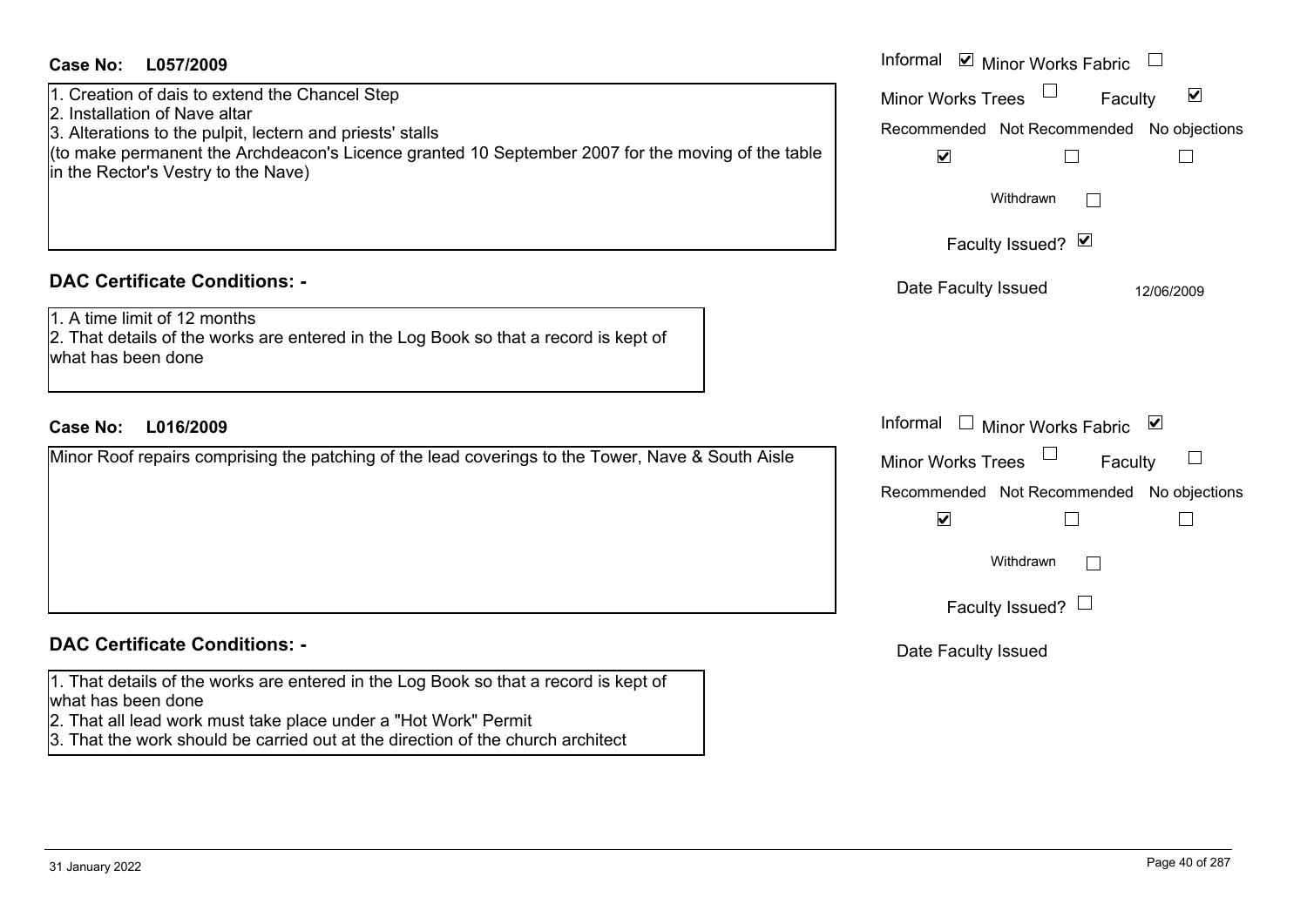# **L213/2009Case No:** Informal

|  |  | Installation of flexible hand-rail around the Tower spiral staircase in 32mm blue plastic pipe |  |
|--|--|------------------------------------------------------------------------------------------------|--|
|  |  |                                                                                                |  |
|  |  |                                                                                                |  |
|  |  |                                                                                                |  |
|  |  |                                                                                                |  |

# **DAC Certificate Conditions: -**

1. That details of the works are entered in the Log Book so that a record is kept of what has been done 2. That, where possible, all fixings should be made into joints, not stonework, using stainless steel or non-ferrous screws in fibre plugs

# **L044/2010Case No:** Informal

In the churchyard, installation of a Bench

# **DAC Certificate Conditions: -**

1. A time limit of 12 months 2. That details of the works are entered in the Log Book so that a record is kept of what has been done

| Informal<br>Minor Works Fabric            | $\overline{\mathbf{v}}$ |
|-------------------------------------------|-------------------------|
| <b>Minor Works Trees</b><br>Faculty       |                         |
| Recommended Not Recommended No objections |                         |
| ⊻                                         |                         |
| Withdrawn                                 |                         |
| Faculty Issued?                           |                         |
| Date Faculty Issued                       |                         |
|                                           |                         |
|                                           |                         |
| Informal<br><b>Minor Works Fabric</b>     | ⊻                       |
| <b>Minor Works Trees</b><br>Faculty       |                         |
| Recommended Not Recommended No objections |                         |
|                                           |                         |
| Withdrawn                                 |                         |
| Faculty Issued?                           |                         |
| Date Faculty Issued                       |                         |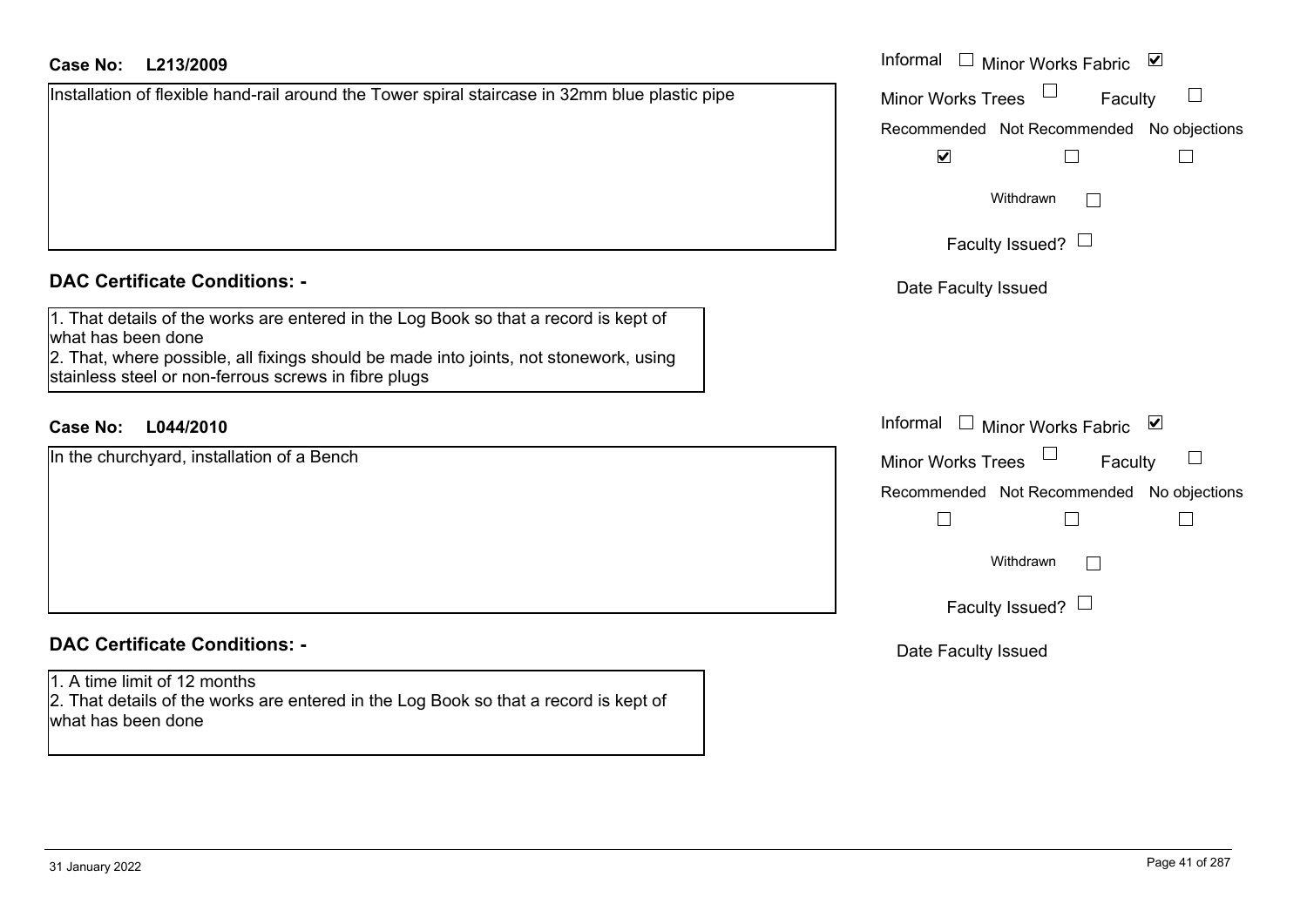| <b>Case No:</b><br>L130/2010                                                                                                                                                                  | Informal ⊠ Minor Works Fabric             |
|-----------------------------------------------------------------------------------------------------------------------------------------------------------------------------------------------|-------------------------------------------|
| Repairs to the Sacristy roof                                                                                                                                                                  | <b>Minor Works Trees</b><br>Faculty       |
|                                                                                                                                                                                               | Recommended Not Recommended No objections |
|                                                                                                                                                                                               |                                           |
|                                                                                                                                                                                               | Withdrawn                                 |
|                                                                                                                                                                                               | Faculty Issued? Ø                         |
| <b>DAC Certificate Conditions: -</b>                                                                                                                                                          | Date Faculty Issued<br>12/07/2010         |
| 1. A time limit of 12 months<br>2. That details of the works are entered in the Log Book so that a record is kept of<br>what has been done                                                    |                                           |
| <b>Case No:</b><br>L013/2013                                                                                                                                                                  | Informal □ Minor Works Fabric<br>⊻        |
| 1. Area to left of church entrance on Church Street. See Photos 1 to 6                                                                                                                        | <b>Minor Works Trees</b><br>Faculty       |
| a) Rake out and re-point open joints to stonework 15m2<br>2. Area to right of entrance on Church Street. See photos 9 to 17                                                                   | Recommended Not Recommended No objections |
| a) Rake out and re-point open joints to stonework 10m2                                                                                                                                        | $\blacktriangledown$                      |
| b) Replace areas of missing stones - Stones on ground - 5m2<br>3. Area to right of entrance to Church Lane. See photos 18 to 29<br>a) Replace areas of missing stones. Stones on ground. 20m2 | Withdrawn<br>$\sim$                       |
|                                                                                                                                                                                               | Faculty Issued? $\Box$                    |
| <b>DAC Certificate Conditions: -</b>                                                                                                                                                          | Date Faculty Issued                       |
| 1. A time limit of 12 months                                                                                                                                                                  |                                           |
| 2. That details of the works are entered in the Log Book so that a record is kept of<br>what has been done                                                                                    |                                           |
| 3. That a sample of re-pointing be agreed by John Sharpe                                                                                                                                      |                                           |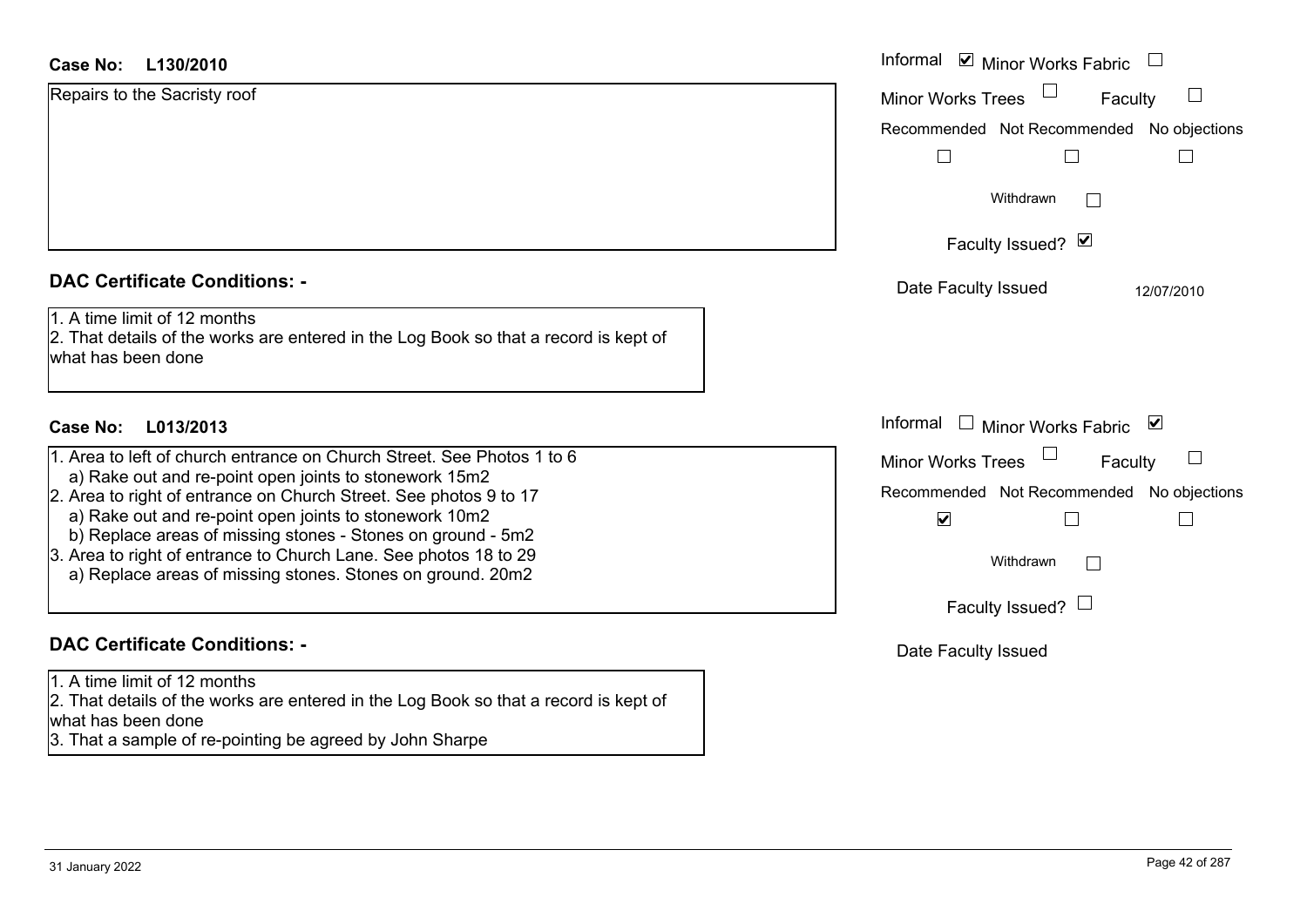- 1. Area to left of church entrance on Church Street. See Photos 1 to 6
- a) Rake out and re-point open joints to stonework 15m2
- 2. Area to right of entrance on Church Street. See photos 9 to 17
	- a) Rake out and re-point open joints to stonework 10m2
- b) Replace areas of missing stones Stones on ground 5m2
- 3. Area to right of entrance to Church Lane. See photos 18 to 29
- a) Replace areas of missing stones. Stones on ground. 20m2

# **DAC Certificate Conditions: -**

1. A time limit of 12 months

2. That details of the works are entered in the Log Book so that a record is kept of what has been done

3. That a sample of the mortax mix and a test panel of re-pointing be agreed by John

# **L231/2015Case No:** Informal

Re-arrangement of the Children's Corner in the North Aisle

# **DAC Certificate Conditions: -**

1. That details of the works are entered in the Log Book so that a record is kept of what has been done

| Informal<br>$\overline{\mathbf{v}}$<br>Minor Works Fabric         |
|-------------------------------------------------------------------|
| <b>Minor Works Trees</b><br>Faculty                               |
| Recommended Not Recommended No objections<br>$\blacktriangledown$ |
| Withdrawn                                                         |
| Faculty Issued? $\Box$                                            |
| Date Faculty Issued                                               |
|                                                                   |
|                                                                   |
| Informal<br><b>Minor Works Fabric</b>                             |
| ⊻<br><b>Minor Works Trees</b><br>Faculty                          |
| Recommended Not Recommended No objections<br>$\blacktriangledown$ |
| Withdrawn                                                         |
| Faculty Issued? Ø                                                 |
|                                                                   |
| Date Faculty Issued<br>14/12/2015                                 |
|                                                                   |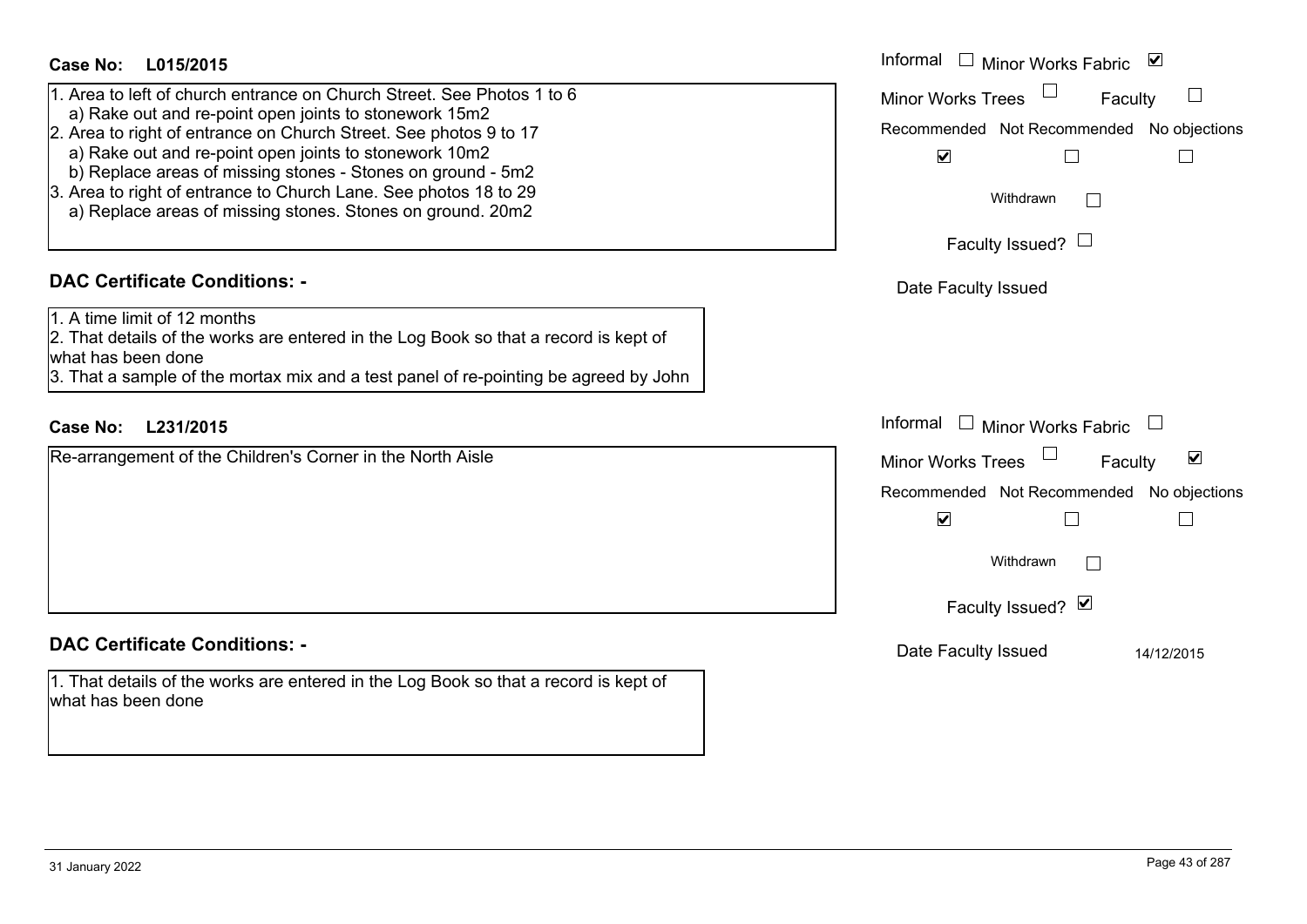| <b>Case No:</b>                                                                                                                                                                                     | Informal $\Box$<br><b>Minor Works Fabric</b>         |
|-----------------------------------------------------------------------------------------------------------------------------------------------------------------------------------------------------|------------------------------------------------------|
| Fell multi-stemmed Sycamore by fence                                                                                                                                                                | $\triangledown$<br>Minor Works Trees<br>ப<br>Faculty |
|                                                                                                                                                                                                     | Recommended Not Recommended No objections            |
|                                                                                                                                                                                                     | $\blacktriangledown$                                 |
|                                                                                                                                                                                                     | Withdrawn<br>$\Box$                                  |
|                                                                                                                                                                                                     | Faculty Issued? $\Box$                               |
| <b>DAC Certificate Conditions: -</b>                                                                                                                                                                | Date Faculty Issued                                  |
| 1. That details of the works are entered in the Log Book so that a record is kept of<br>what has been done<br>2. That the stem should be ground out rather than poisoned                            |                                                      |
| <b>Case No:</b>                                                                                                                                                                                     | Informal $\Box$<br><b>Minor Works Fabric</b><br>⊻    |
| Repairs to the churchyard wall backing on to 4 North Street                                                                                                                                         | <b>Minor Works Trees</b><br>Faculty                  |
|                                                                                                                                                                                                     | Recommended Not Recommended No objections            |
|                                                                                                                                                                                                     | $\blacktriangledown$                                 |
|                                                                                                                                                                                                     | Withdrawn<br>$\Box$                                  |
|                                                                                                                                                                                                     | Faculty Issued? $\Box$                               |
| <b>DAC Certificate Conditions: -</b>                                                                                                                                                                | Date Faculty Issued                                  |
| 1. That details of the works are entered in the Log Book so that a record is kept of<br>what has been done<br>2. That no works shall take place until the PCC, after consultation with the Diocesan |                                                      |
| Archaeological Adviser, has secured the implementation of a programme of                                                                                                                            |                                                      |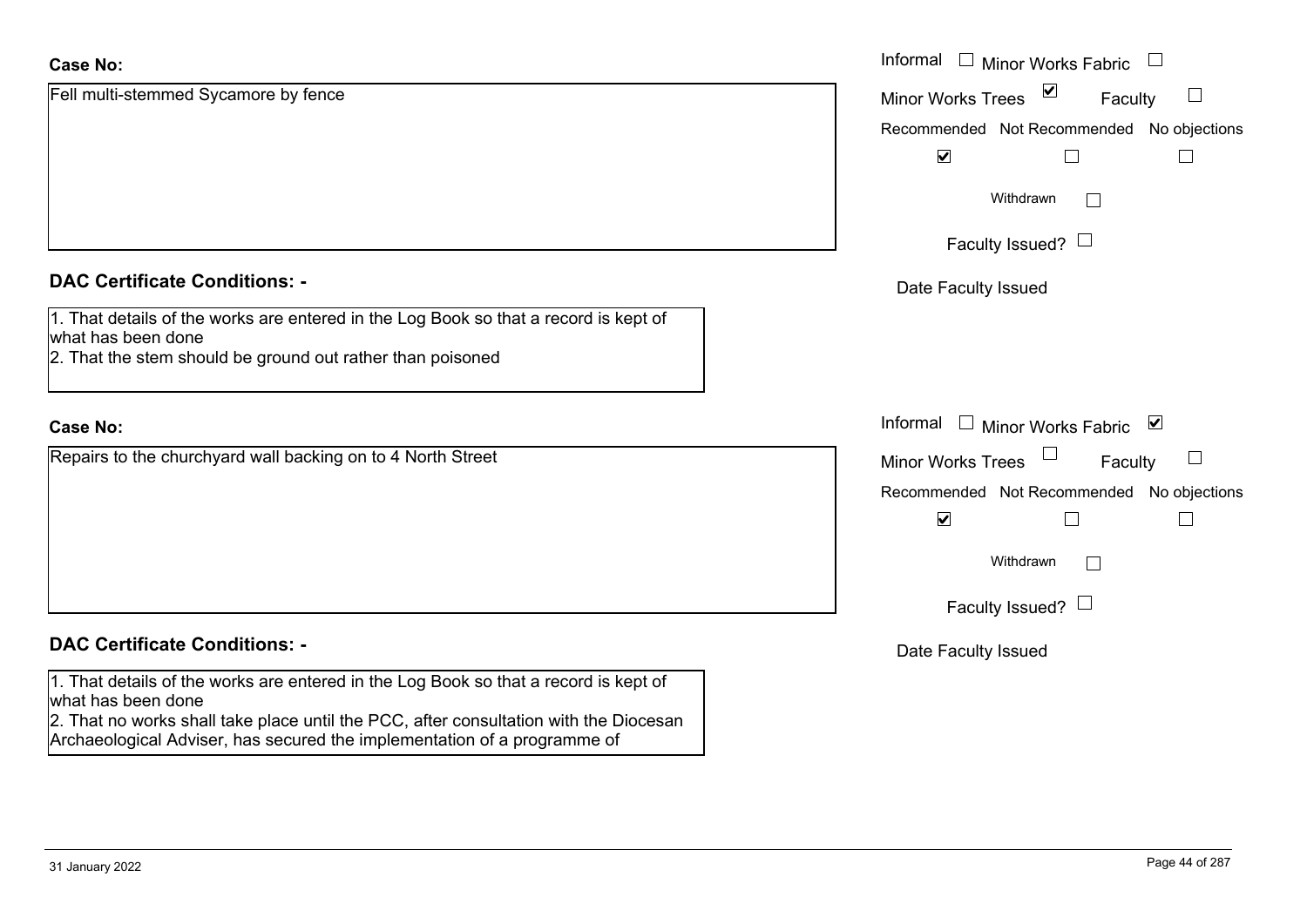| <b>Case No:</b>                                                                                                                                                                                                                                                                          | Informal □ Minor Works Fabric ☑     |
|------------------------------------------------------------------------------------------------------------------------------------------------------------------------------------------------------------------------------------------------------------------------------------------|-------------------------------------|
| Routine repairs to front wall to Church Street, Lych Gate and railings to Church Lane                                                                                                                                                                                                    | <b>Minor Works Trees</b><br>Faculty |
|                                                                                                                                                                                                                                                                                          | Recommended Not Recommended No      |
|                                                                                                                                                                                                                                                                                          | $\blacktriangledown$                |
|                                                                                                                                                                                                                                                                                          | Withdrawn                           |
|                                                                                                                                                                                                                                                                                          | Faculty Issued? $\Box$              |
| <b>DAC Certificate Conditions: -</b>                                                                                                                                                                                                                                                     | Date Faculty Issued                 |
| 1. That details of the works are entered in the Log Book so that a record is kept of<br>what has been done<br>2. That Human Remains should be expected when excavating within a churchyard.<br>Any remains should be recovered, treated in a respectful manner and boxed or              |                                     |
| <b>Case No:</b>                                                                                                                                                                                                                                                                          | Informal □ Minor Works Fabric ⊠     |
| <b>Installation of Roof Alarm</b>                                                                                                                                                                                                                                                        | <b>Minor Works Trees</b><br>Faculty |
|                                                                                                                                                                                                                                                                                          | Recommended Not Recommended No      |
|                                                                                                                                                                                                                                                                                          | $\blacktriangledown$                |
|                                                                                                                                                                                                                                                                                          | Withdrawn                           |
|                                                                                                                                                                                                                                                                                          | Faculty Issued? $\Box$              |
| <b>DAC Certificate Conditions: -</b>                                                                                                                                                                                                                                                     | Date Faculty Issued                 |
| 1. That details of the works are entered in the Log Book so that a record is kept of<br>what has been done<br>2. That, in line with the requirement and advice of the Ecclesiastical Insurance Group,<br>the installation and/or testing must be carried out by an electrician who is an |                                     |

Faculty  $\Box$ Minor Works Trees Recommended Not Recommended No objections  $\Box$  $\Box$  $\blacktriangledown$  $\Box$ Withdrawn Faculty Issued?  $\Box$ **Faculty Issued** Minor Works Fabric Faculty  $\overline{\phantom{a}}$ Minor Works Trees Recommended Not Recommended No objections  $\blacktriangledown$  $\Box$  $\Box$ Withdrawn Faculty Issued?  $\Box$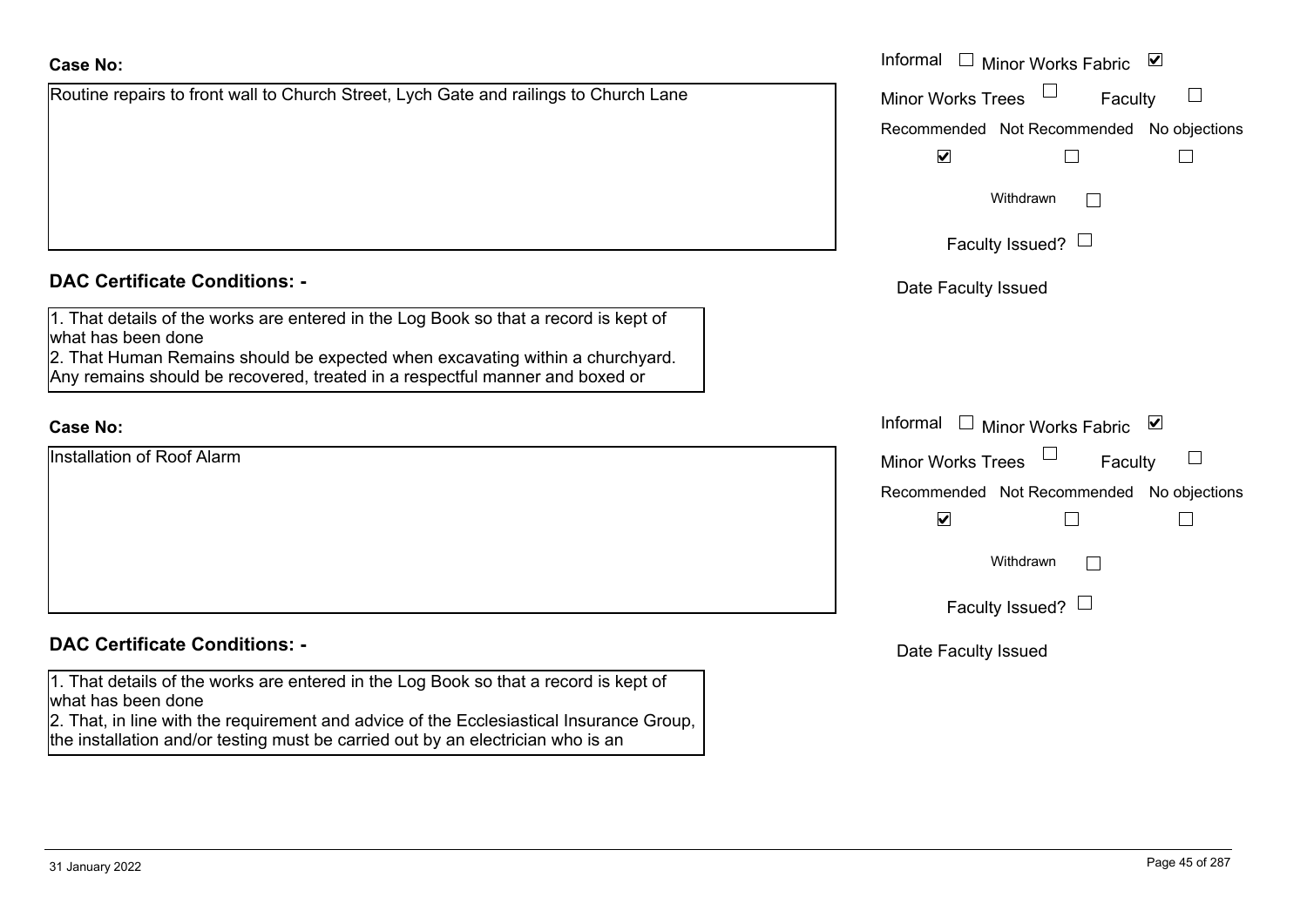# **DAC Certificate Conditions: -**1. That details of the works are entered in the Log Book so that a record is kept of what has been done 2. That an updated Electrical Condition Report is commissioned, and submitted to the DAC Secretary, after the installation Repairs to the Electrical System **Case No:** Informal **DAC Certificate Conditions: -**1. That details of the works are entered in the Log Book so that a record is kept of

In the Chancel: -

**Case No:**

- 1. Replace 6 square lights at high level with 6 LED floodlights
- 2. Replace 2 round surface spot lights at high level with 2 LED surface spotlights

what has been done

2. That an updated Electrical Condition Report is commissioned, and submitted to the DAC Secretary, after the installation

|                                                                                                                                                                                                           | Informal □ Minor Works Fabric ⊠                      |
|-----------------------------------------------------------------------------------------------------------------------------------------------------------------------------------------------------------|------------------------------------------------------|
| ancel: -                                                                                                                                                                                                  | $\frac{1}{2}$<br><b>Minor Works Trees</b><br>Faculty |
| ce 6 square lights at high level with 6 LED floodlights<br>ce 2 round surface spot lights at high level with 2 LED surface spotlights                                                                     | Recommended Not Recommended No objections            |
|                                                                                                                                                                                                           | $\blacktriangledown$<br>$\mathbb{R}^n$               |
|                                                                                                                                                                                                           | Withdrawn<br>l.                                      |
|                                                                                                                                                                                                           | Faculty Issued? $\Box$                               |
| rtificate Conditions: -                                                                                                                                                                                   | Date Faculty Issued                                  |
| etails of the works are entered in the Log Book so that a record is kept of<br>been done<br>n updated Electrical Condition Report is commissioned, and submitted to the<br>retary, after the installation |                                                      |
|                                                                                                                                                                                                           | Informal □ Minor Works Fabric ⊠                      |
| o the Electrical System                                                                                                                                                                                   | Minor Works Trees<br>$\Box$<br>Faculty               |
|                                                                                                                                                                                                           | Recommended Not Recommended No objections            |
|                                                                                                                                                                                                           | $\blacktriangledown$<br>$\mathbb{R}^n$               |
|                                                                                                                                                                                                           | Withdrawn<br>$\vert \ \ \vert$                       |
|                                                                                                                                                                                                           | Faculty Issued? $\Box$                               |
| rtificate Conditions: -                                                                                                                                                                                   | Date Faculty Issued                                  |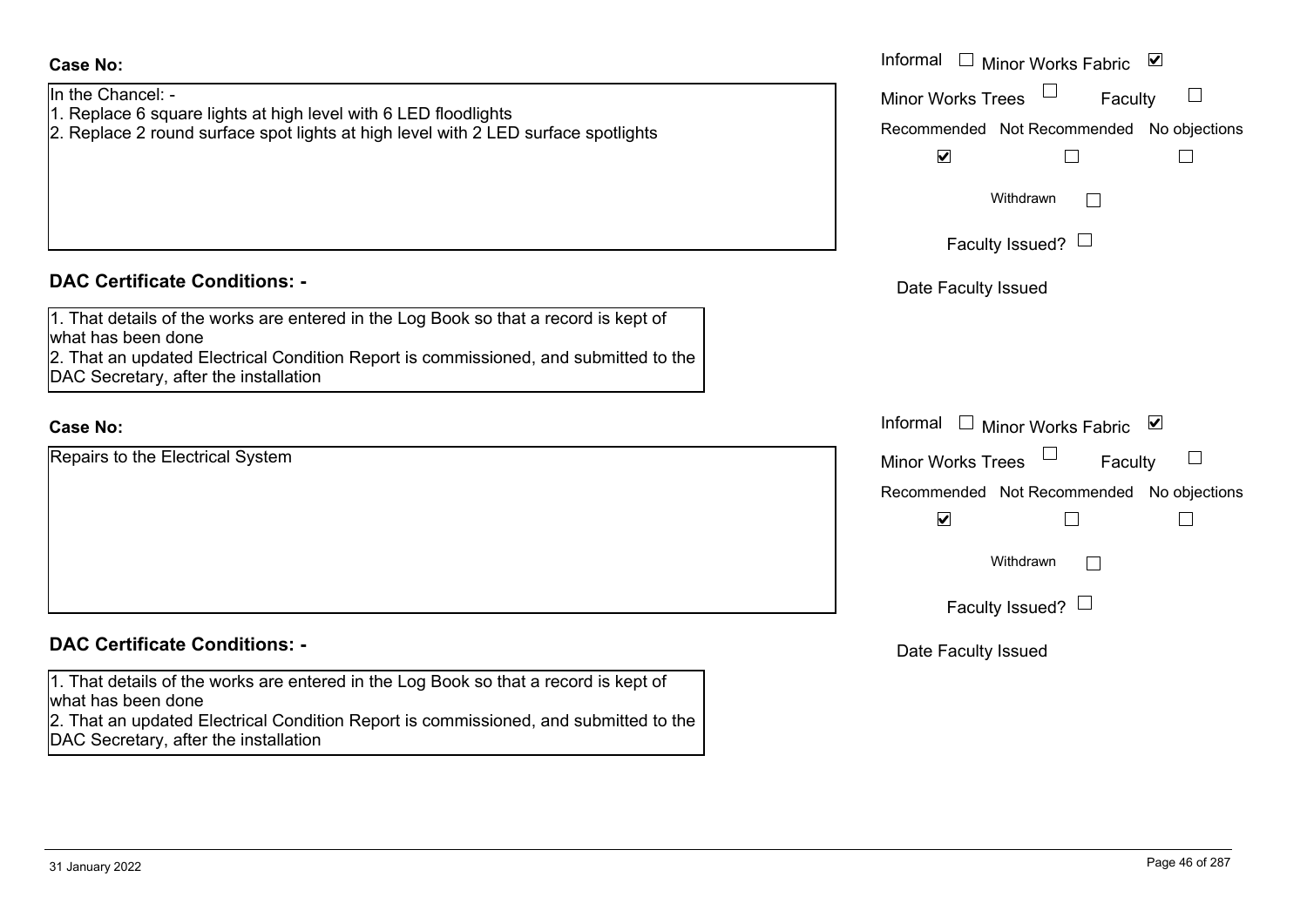# **Case No:**

Repair to Church Hall following damage caused by torrential rain

**DAC Certificate Conditions: -**

1. That details of the works are entered in the Log Book so that a record is kept of what has been done

|                                                        | Informal $\Box$ Minor Works Fabric $\Box$ |  |  |
|--------------------------------------------------------|-------------------------------------------|--|--|
| Church Hall following damage caused by torrential rain | Minor Works Trees $\Box$<br>Faculty       |  |  |
|                                                        | Recommended Not Recommended No objections |  |  |
|                                                        |                                           |  |  |
|                                                        | Withdrawn<br>$\mathbf{L}$                 |  |  |
|                                                        | Faculty Issued? $\Box$                    |  |  |

Date Faculty Issued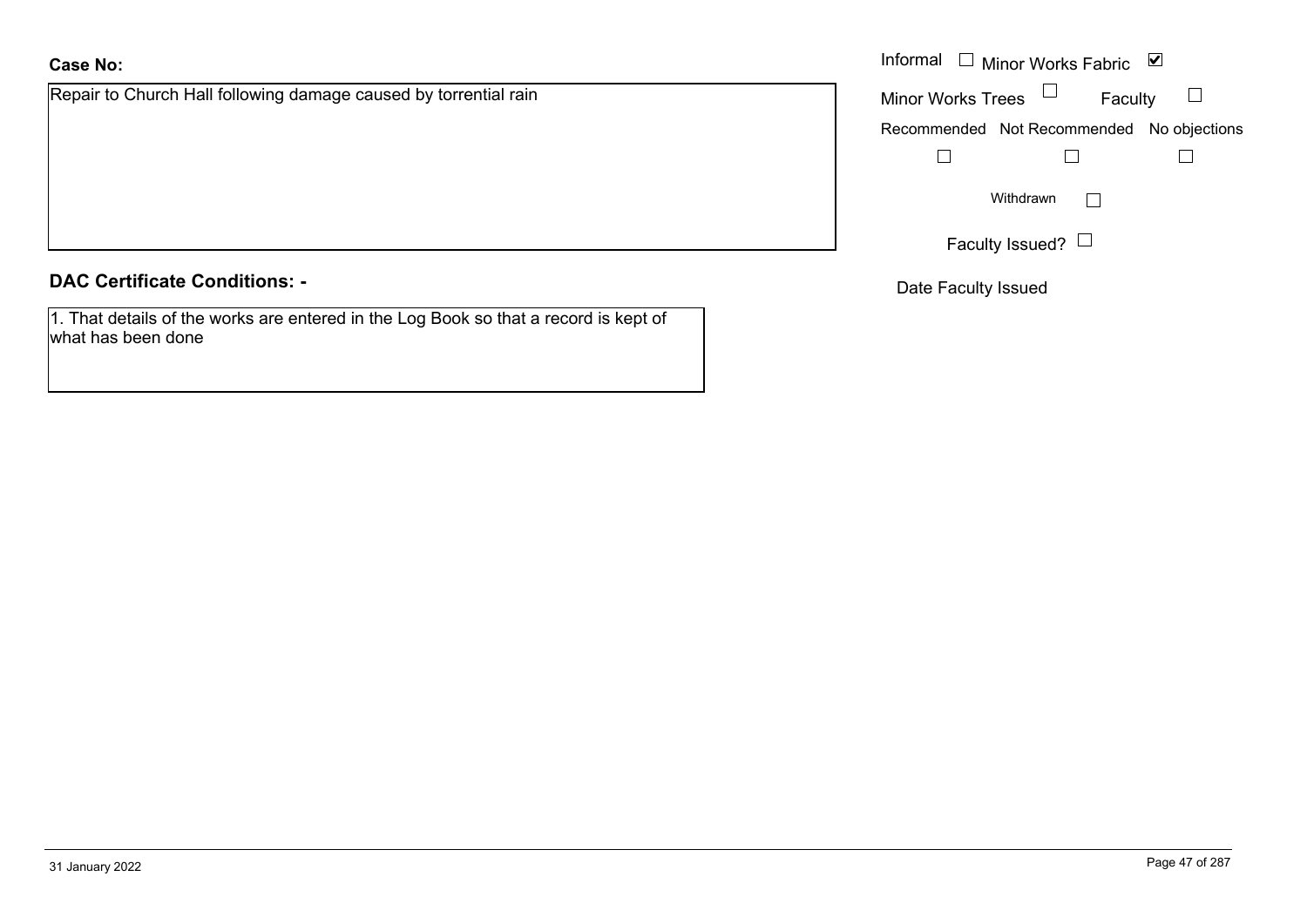# **Barwell, Kirkby Road (Local Authority) Cemetery**

| L077/2005<br><b>Case No:</b>         | Informal $\Box$ Minor Works Fabric $\Box$                   |  |  |
|--------------------------------------|-------------------------------------------------------------|--|--|
| CONFIRMATORY FACULTY: -              | Minor Works Trees $\Box$<br>$\blacktriangledown$<br>Faculty |  |  |
| Memorial safety works                | Recommended Not Recommended No objections<br>☑              |  |  |
|                                      | Withdrawn<br>$\mathbb{R}^n$                                 |  |  |
|                                      | Faculty Issued? $\Box$                                      |  |  |
| <b>DAC Certificate Conditions: -</b> | Date Faculty Issued                                         |  |  |
| 1. A time limit of 12 months         |                                                             |  |  |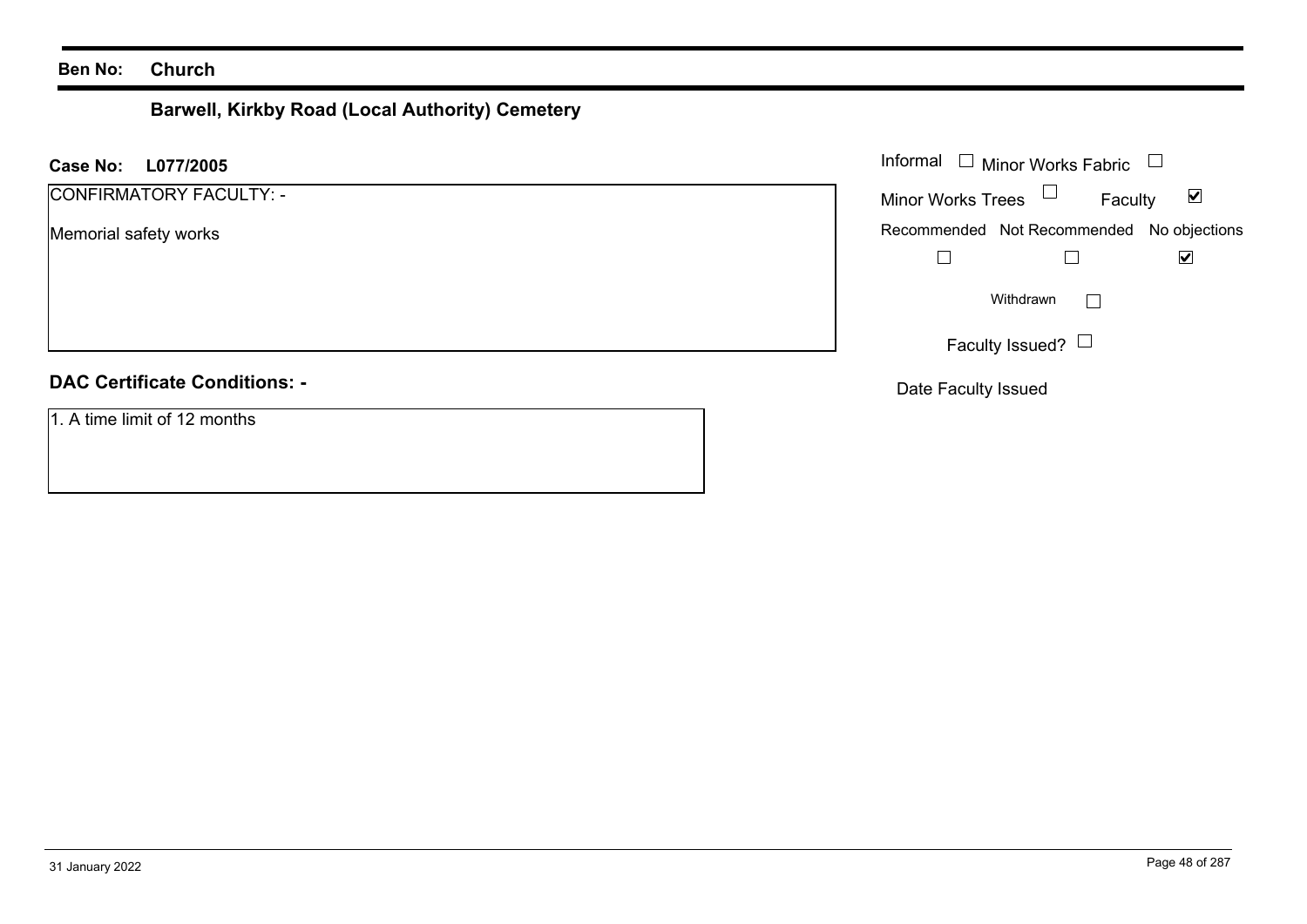| <b>Case No:</b><br>L115/2006                                                                               | Informal $\Box$ Minor Works Fabric $\Box$                      |  |
|------------------------------------------------------------------------------------------------------------|----------------------------------------------------------------|--|
| Fell one lime tree                                                                                         | $\Box$<br>$\blacktriangledown$<br>Minor Works Trees<br>Faculty |  |
|                                                                                                            | Recommended Not Recommended No objections                      |  |
|                                                                                                            |                                                                |  |
|                                                                                                            | Withdrawn<br>$\mathbf{I}$                                      |  |
|                                                                                                            | Faculty Issued? $\Box$                                         |  |
| <b>DAC Certificate Conditions: -</b>                                                                       | Date Faculty Issued                                            |  |
| 1. A time limit of 12 months                                                                               |                                                                |  |
| <b>Case No:</b>                                                                                            | Informal $\Box$ Minor Works Fabric $\Box$                      |  |
| Laying flat of 132 unsafe Memorials                                                                        | $\blacktriangledown$<br>Minor Works Trees<br>Faculty           |  |
|                                                                                                            | Recommended Not Recommended No objections                      |  |
|                                                                                                            |                                                                |  |
|                                                                                                            | Withdrawn<br>$\Box$                                            |  |
|                                                                                                            | Faculty Issued? $\Box$                                         |  |
| <b>DAC Certificate Conditions: -</b>                                                                       | Date Faculty Issued                                            |  |
| 1. That details of the works are entered in the Log Book so that a record is kept of<br>what has been done |                                                                |  |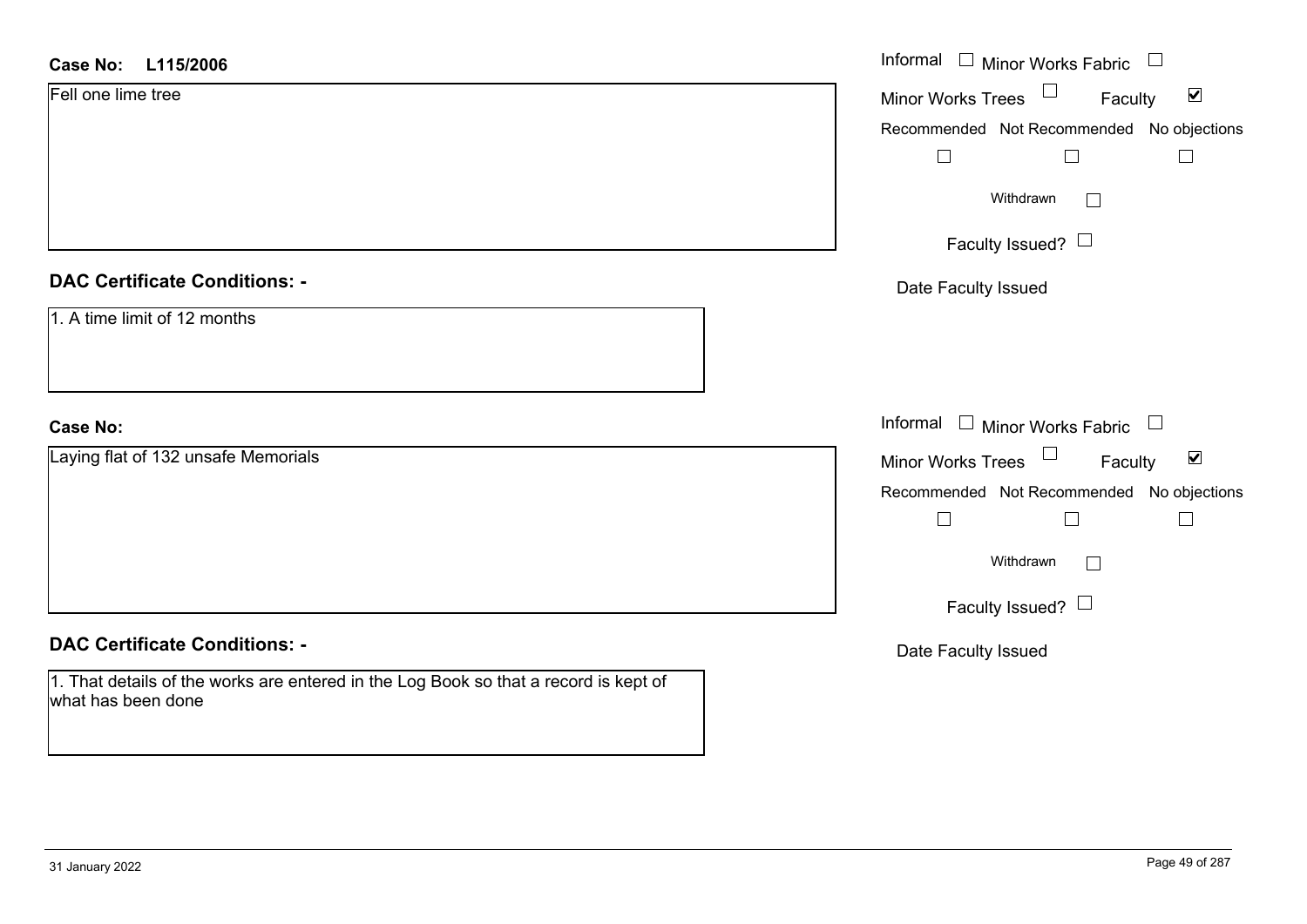# **Case No:**

Repairs to 90 memorials that failed a pressure test

**DAC Certificate Conditions: -**

1. That details of the works are entered in the Log Book so that a record is kept of what has been done

|                                            | Informal $\Box$ Minor Works Fabric $\Box$ |  |  |
|--------------------------------------------|-------------------------------------------|--|--|
| o 90 memorials that failed a pressure test | Minor Works Trees $\Box$<br>⊻<br>Faculty  |  |  |
|                                            | Recommended Not Recommended No objections |  |  |
|                                            |                                           |  |  |
|                                            | Withdrawn<br>$\mathbf{I}$                 |  |  |
|                                            | Faculty Issued? $L$                       |  |  |

Date Faculty Issued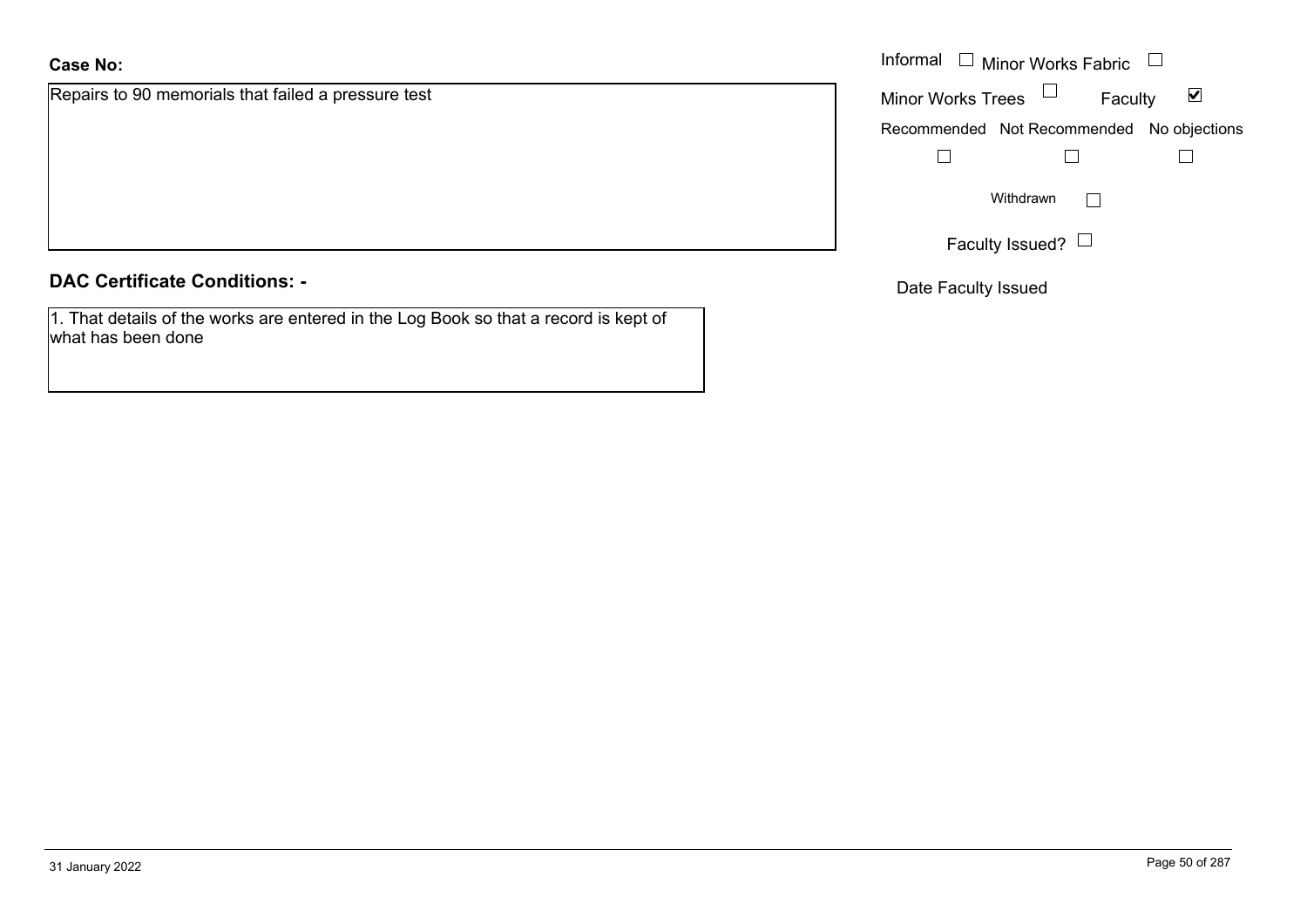#### **20402 Barwell, St Mary**

| <b>Case No:</b><br>L/1999            | Informal<br>$\Box$ Minor Works Fabric                       |  |  |
|--------------------------------------|-------------------------------------------------------------|--|--|
| Repairs to churchyard wall           | Minor Works Trees $\Box$<br>$\blacktriangledown$<br>Faculty |  |  |
|                                      | Recommended Not Recommended No objections                   |  |  |
|                                      |                                                             |  |  |
|                                      | Withdrawn                                                   |  |  |
|                                      | Faculty Issued? Ø                                           |  |  |
| <b>DAC Certificate Conditions: -</b> | Date Faculty Issued<br>06/07/2000                           |  |  |
| 1. A time limit of 12 months         |                                                             |  |  |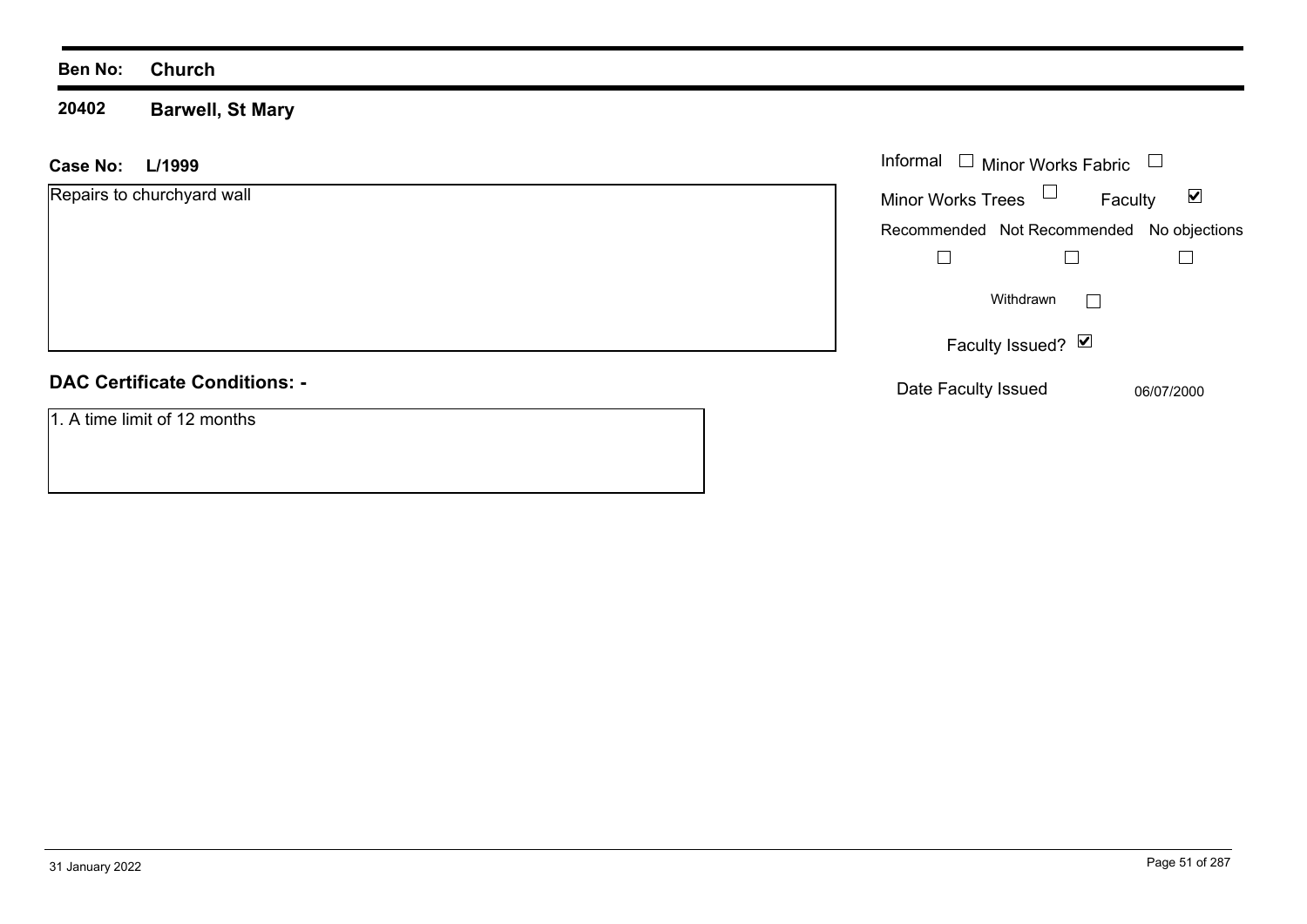| <b>Case No:</b><br>L140/2000                                       | Informal $\Box$ Minor Works Fabric $\Box$                   |
|--------------------------------------------------------------------|-------------------------------------------------------------|
| Repairs to roof timber in North Aisle following beetle infestation | Minor Works Trees $\Box$<br>Faculty<br>$\blacktriangledown$ |
|                                                                    | Recommended Not Recommended No objections                   |
|                                                                    | $\blacktriangledown$<br>$\Box$<br>$\Box$                    |
|                                                                    | Withdrawn<br>$\Box$                                         |
|                                                                    | Faculty Issued? $\Box$                                      |
| <b>DAC Certificate Conditions: -</b>                               | Date Faculty Issued                                         |
| 1. A time limit of 12 months                                       |                                                             |
| <b>Case No:</b><br>L032/2001                                       | Informal □ Minor Works Fabric □                             |
| New lighting in memorial chapel                                    | Minor Works Trees $\Box$ Faculty<br>$\blacktriangledown$    |
|                                                                    | Recommended Not Recommended No objections                   |
|                                                                    | $\blacktriangledown$<br>$\Box$<br>$\Box$                    |
|                                                                    | Withdrawn<br>$\Box$                                         |
|                                                                    | Faculty Issued?                                             |
| <b>DAC Certificate Conditions: -</b>                               | Date Faculty Issued                                         |
| 1. A time limit of 12 months                                       |                                                             |
|                                                                    |                                                             |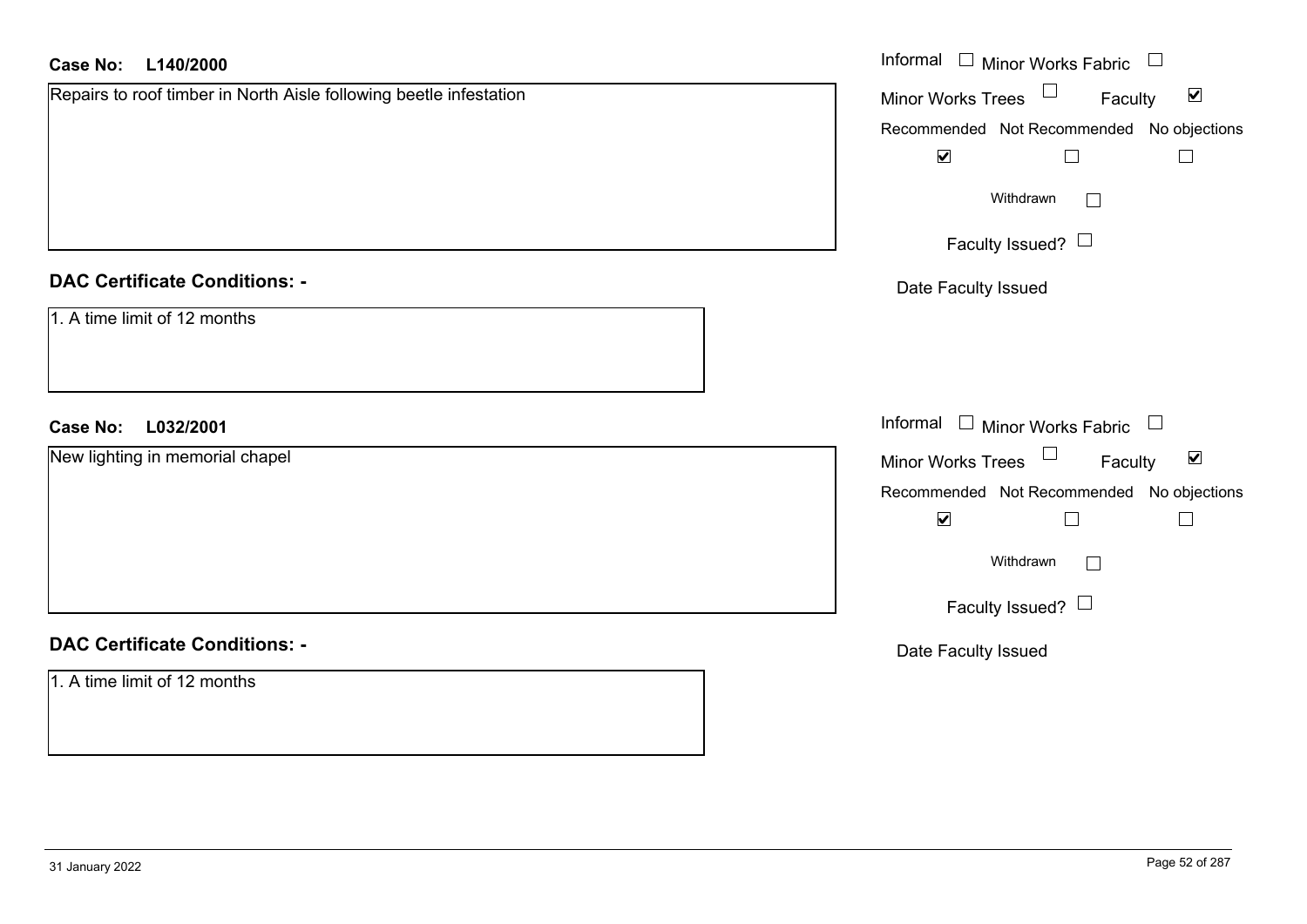#### **L131/2001Case No:**

| <b>Case No:</b><br>L131/2001                                                                                    | Informal □ Minor Works Fabric<br>$\begin{array}{c} \hline \end{array}$       |  |  |
|-----------------------------------------------------------------------------------------------------------------|------------------------------------------------------------------------------|--|--|
| Installation of spotlight in the stairwell recess                                                               | $\blacktriangledown$<br><b>Minor Works Trees</b><br>Faculty                  |  |  |
|                                                                                                                 | Recommended Not Recommended No objections                                    |  |  |
|                                                                                                                 |                                                                              |  |  |
|                                                                                                                 | Withdrawn                                                                    |  |  |
|                                                                                                                 | Faculty Issued? $\Box$                                                       |  |  |
| <b>DAC Certificate Conditions: -</b>                                                                            | Date Faculty Issued                                                          |  |  |
| 1. A time limit of 12 months                                                                                    |                                                                              |  |  |
| L160/2005<br><b>Case No:</b>                                                                                    | Informal $\Box$ Minor Works Fabric<br>$\begin{array}{c} \square \end{array}$ |  |  |
| 1. Masonry repairs and re-pointing works to the bell tower                                                      | Minor Works Trees<br>$\blacktriangledown$<br>Faculty                         |  |  |
| 2. Re-pointing in general areas<br>3. Stained glass window repair                                               | Recommended Not Recommended No objections                                    |  |  |
|                                                                                                                 | $\blacktriangledown$                                                         |  |  |
|                                                                                                                 | Withdrawn                                                                    |  |  |
|                                                                                                                 | Faculty Issued? Ø                                                            |  |  |
| <b>DAC Certificate Conditions: -</b>                                                                            | Date Faculty Issued<br>27/04/2006                                            |  |  |
| 1. A time limit of 12 months<br>2. That the work should be carried out at the direction of the church architect |                                                                              |  |  |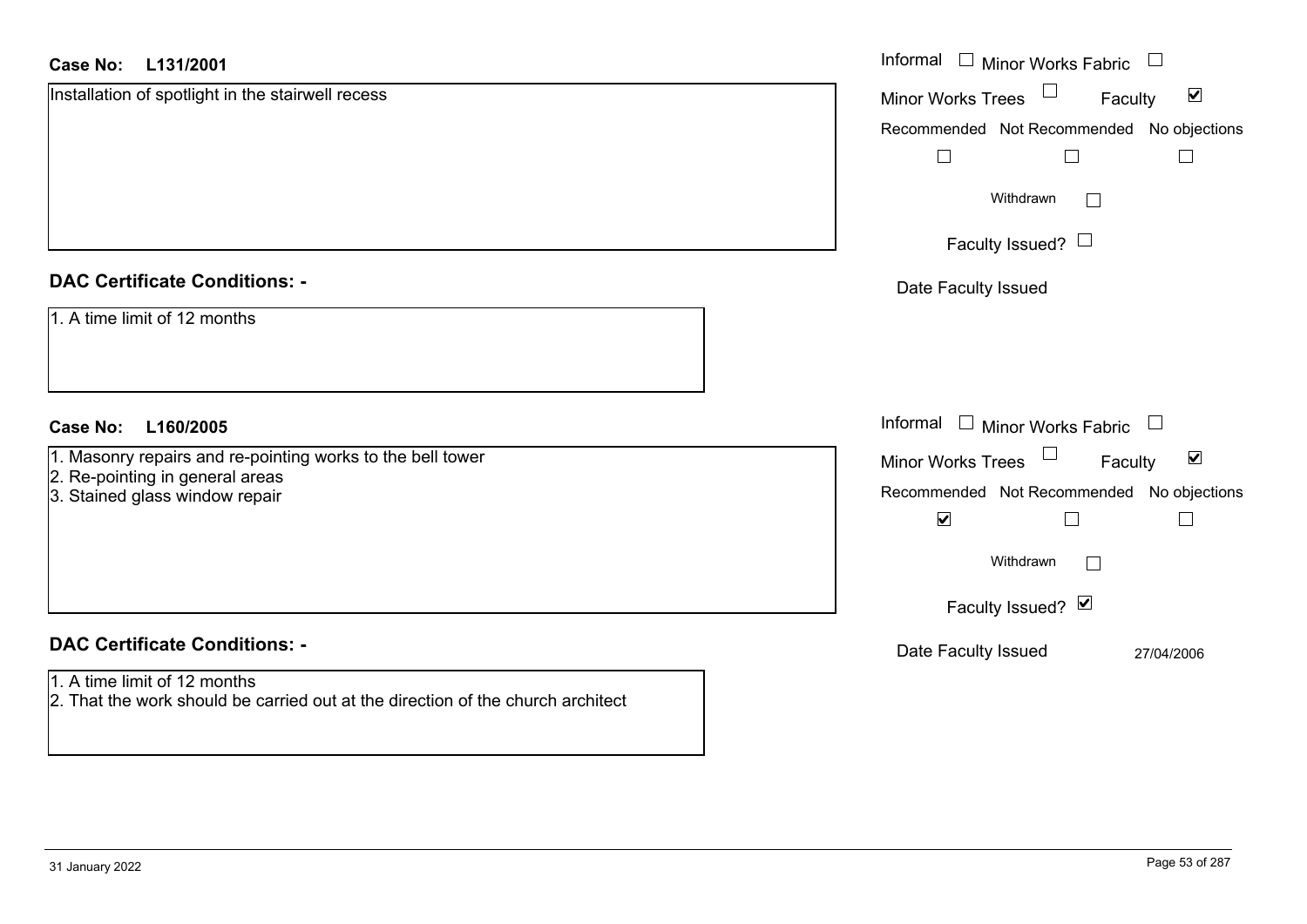## Informal  $\Box$  Minor Works Fabric  $\Box$ **L162/2006Case No:** Informal Testing of memorials for safety and remedial action to include the laying flat of headstones  $\blacktriangledown$ Faculty Minor Works Trees Recommended Not Recommended No objections  $\Box$  $\Box$  $\Box$ Withdrawn $\overline{\mathbf{v}}$ Faculty Issued?  $\Box$ **DAC Certificate Conditions: -**Date Faculty Issued 1. A time limit of 12 monthsInformal  $\vee$  Minor Works Fabric  $\Box$ **L194/2006Case No:** Informal Installation of new PA system  $\overline{\mathbf{v}}$ Faculty Minor Works Trees Recommended Not Recommended No objections  $\overline{\mathbf{v}}$  $\Box$  $\Box$ Withdrawn $\Box$ Faculty Issued? Ø **DAC Certificate Conditions: -**Date Faculty Issued 08/01/2007 1. A time limit of 12 months2. That, where possible, all fixings should be made into joints, not stonework, using stainless steel or non-ferrous screws in fibre plugs

3. That the wiring and speakers should be as unobtrusive as possible an of an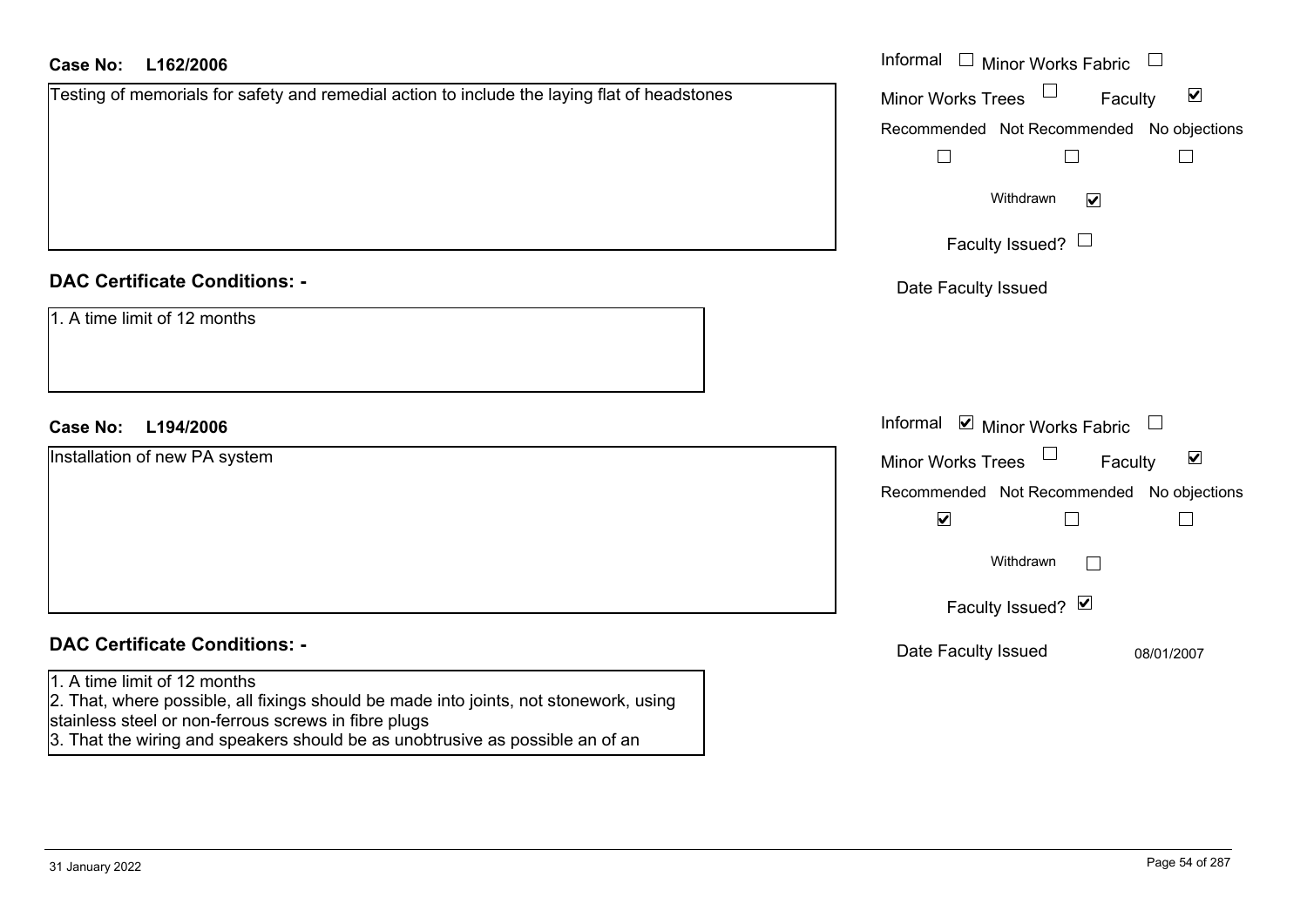| Case No:<br>L192/2007                                                                                                                                                                                                                                                                              | Informal $\Box$ Minor Works Fabric $\Box$                                                                                                                                                      |  |  |
|----------------------------------------------------------------------------------------------------------------------------------------------------------------------------------------------------------------------------------------------------------------------------------------------------|------------------------------------------------------------------------------------------------------------------------------------------------------------------------------------------------|--|--|
| Repairs to the following memorials: -<br>1. Daniel Dalton (1872) - grave no. 81<br>2. Unidentified large tomb - grave no. 113<br>3. Ann & Tom Spence (1868) - grave no. 123<br>4. Unidentified tomb - grave no. 133<br>5. Smith (1879) - grave no. 148<br>6. William Hincks (1822) - grave no. 180 | $\blacktriangledown$<br>Minor Works Trees<br>Faculty<br>Recommended Not Recommended No objections<br>$\blacktriangledown$<br>$\Box$<br>$\Box$<br>Withdrawn<br>$\Box$<br>Faculty Issued? $\vee$ |  |  |
| <b>DAC Certificate Conditions: -</b><br>1. A time limit of 12 months                                                                                                                                                                                                                               | Date Faculty Issued<br>25/01/2008                                                                                                                                                              |  |  |
| <b>Case No:</b><br>L056/2007                                                                                                                                                                                                                                                                       | Informal<br>□ Minor Works Fabric                                                                                                                                                               |  |  |
| To fell: -<br>a) 7 Lime trees<br>b) 1 Lawsons Cypress tree                                                                                                                                                                                                                                         | $\blacktriangledown$<br>Minor Works Trees<br>Faculty<br>Recommended Not Recommended No objections<br>$\blacktriangledown$<br>$\Box$                                                            |  |  |
|                                                                                                                                                                                                                                                                                                    | Withdrawn<br>$\Box$                                                                                                                                                                            |  |  |
|                                                                                                                                                                                                                                                                                                    | Faculty Issued? Ø                                                                                                                                                                              |  |  |
| <b>DAC Certificate Conditions: -</b><br>1. A time limit of 12 months<br>2. That a faculty application for the planting of an equal number of trees (including a<br>variety of species) must be made within 12 months                                                                               | Date Faculty Issued<br>20/06/2007                                                                                                                                                              |  |  |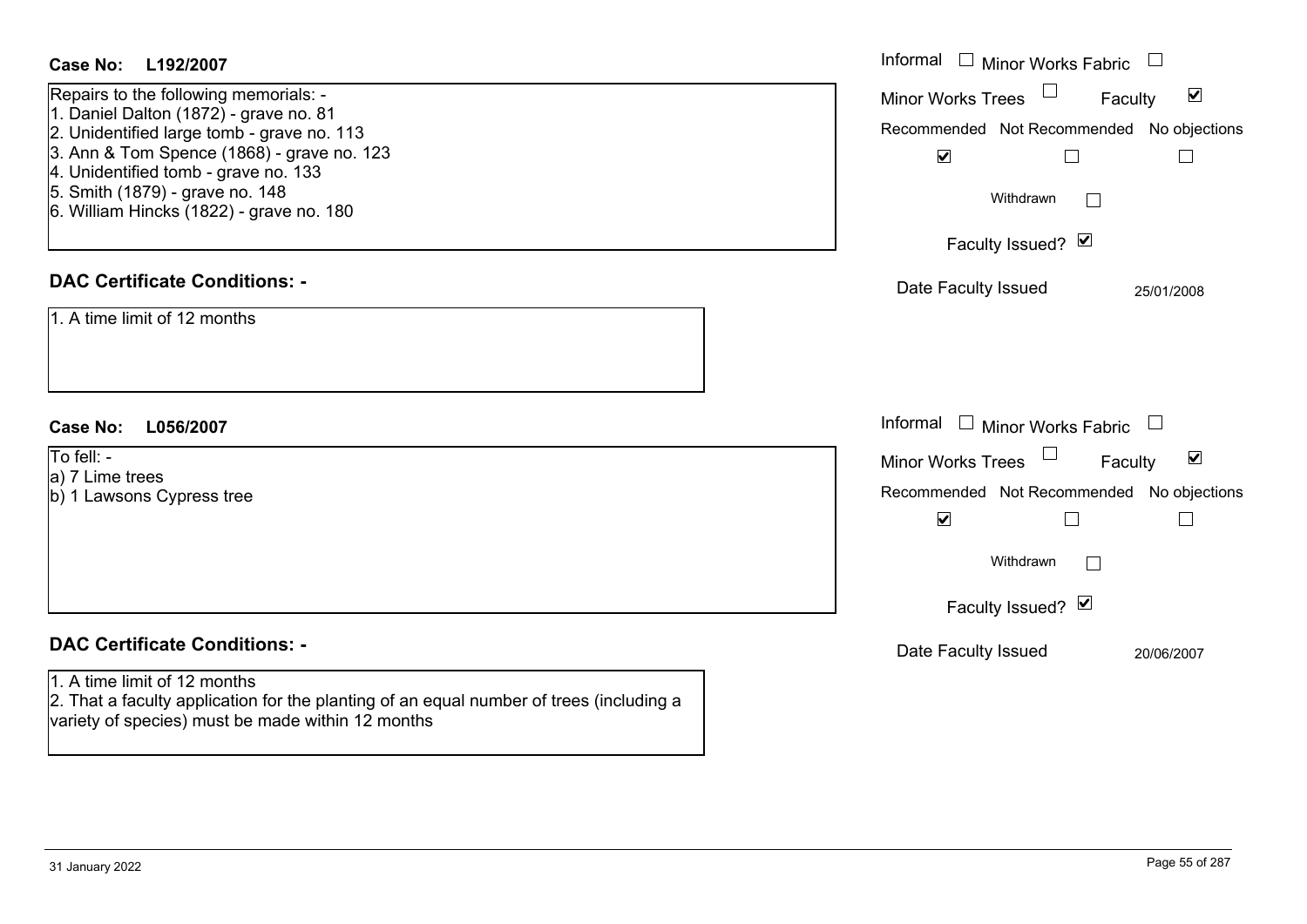| Case No:<br>L027/2007                                                                                                                                                                                             | Informal<br>$\Box$ Minor Works Fabric $\Box$                                                                                                                                 |  |  |
|-------------------------------------------------------------------------------------------------------------------------------------------------------------------------------------------------------------------|------------------------------------------------------------------------------------------------------------------------------------------------------------------------------|--|--|
| 1. Repair of uneven / broken rendering<br>2. Re-decoration of previously painted areas                                                                                                                            | $\blacktriangledown$<br><b>Minor Works Trees</b><br>Faculty<br>Recommended Not Recommended No objections                                                                     |  |  |
|                                                                                                                                                                                                                   | $\blacktriangledown$<br>$\Box$                                                                                                                                               |  |  |
|                                                                                                                                                                                                                   | Withdrawn<br>$\perp$                                                                                                                                                         |  |  |
|                                                                                                                                                                                                                   | Faculty Issued? Ø                                                                                                                                                            |  |  |
| <b>DAC Certificate Conditions: -</b><br>1. A time limit of 12 months<br>2. That the paint to be used is a breathable non-emulsion white paint                                                                     | Date Faculty Issued<br>02/05/2007                                                                                                                                            |  |  |
| <b>Case No:</b><br>L091/2007                                                                                                                                                                                      | Informal<br>□ Minor Works Fabric □                                                                                                                                           |  |  |
| Repairs to the churchyard walls                                                                                                                                                                                   | $\blacktriangledown$<br><b>Minor Works Trees</b><br>Faculty<br>Recommended Not Recommended No objections<br>$\blacktriangledown$<br>$\Box$<br>Withdrawn<br>Faculty Issued? Ø |  |  |
| <b>DAC Certificate Conditions: -</b>                                                                                                                                                                              | Date Faculty Issued<br>19/07/2007                                                                                                                                            |  |  |
| 1. A time limit of 12 months<br>2. That the mortar should be lime: sand without cement<br>3. That any human remains that are unearthed must be treated with respect and put<br>aside for appropriate re-interment |                                                                                                                                                                              |  |  |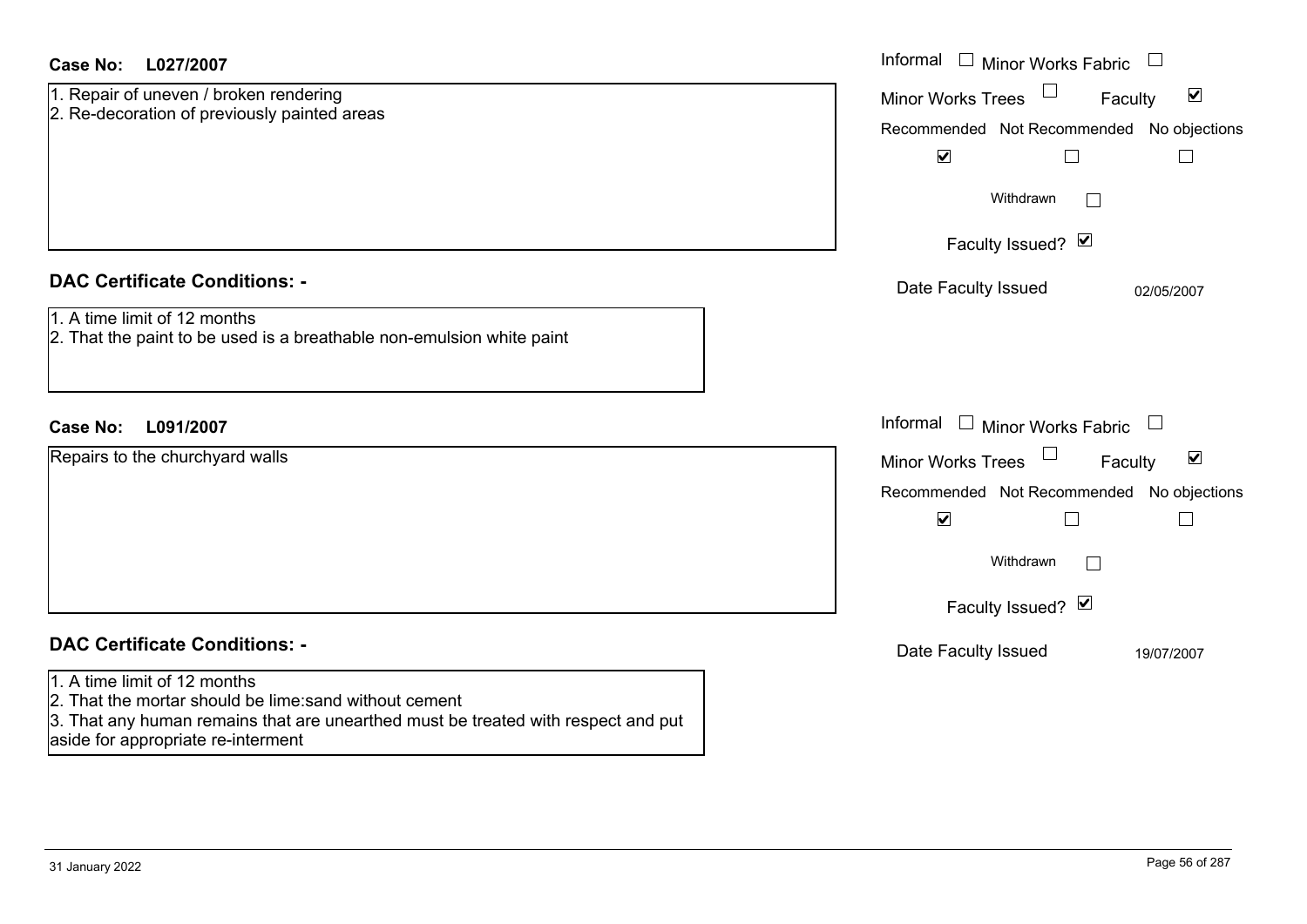| <b>Case No:</b><br>L107/2008                                                                                                               | Informal <b>☑</b> Minor Works Fabric                        |  |  |
|--------------------------------------------------------------------------------------------------------------------------------------------|-------------------------------------------------------------|--|--|
| Repairs to stonework and rainwater goods as per schedule of works by Michael Goodhart                                                      | $\blacktriangledown$<br><b>Minor Works Trees</b><br>Faculty |  |  |
|                                                                                                                                            | Recommended Not Recommended No objections                   |  |  |
|                                                                                                                                            | $\blacktriangledown$                                        |  |  |
|                                                                                                                                            | Withdrawn                                                   |  |  |
|                                                                                                                                            | Faculty Issued? Ø                                           |  |  |
| <b>DAC Certificate Conditions: -</b>                                                                                                       | Date Faculty Issued<br>04/09/2008                           |  |  |
| 1. A time limit of 12 months<br>2. That details of the works are entered in the Log Book so that a record is kept of<br>what has been done |                                                             |  |  |
| L033/2011<br><b>Case No:</b>                                                                                                               | Informal □ Minor Works Fabric                               |  |  |
| Partial burial of gravestone (William Bonsor) to make it stable                                                                            | $\blacktriangledown$<br>Minor Works Trees<br>Faculty        |  |  |
|                                                                                                                                            | Recommended Not Recommended No objections                   |  |  |
|                                                                                                                                            | $\blacktriangledown$                                        |  |  |
|                                                                                                                                            | Withdrawn<br>$\vert \ \ \vert$                              |  |  |
|                                                                                                                                            | Faculty Issued? Ø                                           |  |  |
| <b>DAC Certificate Conditions: -</b>                                                                                                       | Date Faculty Issued<br>07/04/2011                           |  |  |
| 1. A time limit of 12 months<br>2. That details of the works are entered in the Log Book so that a record is kept of<br>what has been done |                                                             |  |  |

3. That a full photographic record of the memorial is made before the works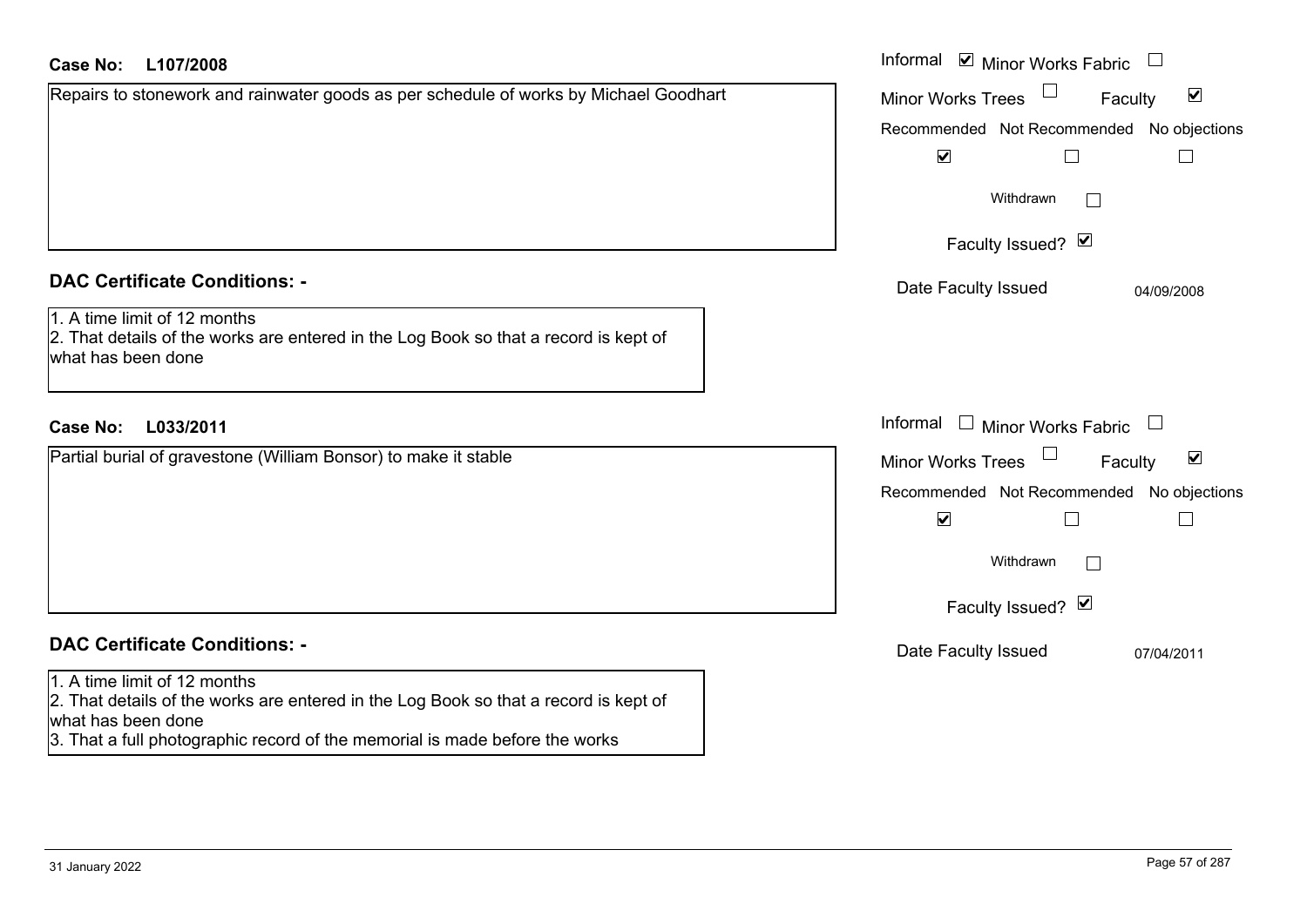#### **L211/2012Case No:**

| L211/2012<br>Case No:                                                                                                                                                                                                         | Informal □ Minor Works Fabric ⊠                                |  |  |  |
|-------------------------------------------------------------------------------------------------------------------------------------------------------------------------------------------------------------------------------|----------------------------------------------------------------|--|--|--|
| Introduction of Votive Stand                                                                                                                                                                                                  | $\Box$<br>$\Box$<br><b>Minor Works Trees</b><br>Faculty        |  |  |  |
|                                                                                                                                                                                                                               | Recommended Not Recommended No objections                      |  |  |  |
|                                                                                                                                                                                                                               | $\blacktriangledown$                                           |  |  |  |
|                                                                                                                                                                                                                               | Withdrawn<br>$\Box$                                            |  |  |  |
|                                                                                                                                                                                                                               | Faculty Issued? $\Box$                                         |  |  |  |
| <b>DAC Certificate Conditions: -</b>                                                                                                                                                                                          | Date Faculty Issued                                            |  |  |  |
| 1. A time limit of 12 months<br>2. That details of the works are entered in the Log Book so that a record is kept of<br>what has been done                                                                                    |                                                                |  |  |  |
| <b>Case No:</b><br>L023/2012                                                                                                                                                                                                  | Informal<br>$\Box$ Minor Works Fabric                          |  |  |  |
| Repairs to the roof and masonry, as per the specification by Michael Goodhart                                                                                                                                                 | $\Box$<br>$\blacktriangledown$<br>Minor Works Trees<br>Faculty |  |  |  |
|                                                                                                                                                                                                                               | Recommended Not Recommended No objections                      |  |  |  |
|                                                                                                                                                                                                                               | $\blacktriangledown$                                           |  |  |  |
|                                                                                                                                                                                                                               | Withdrawn<br>$\vert \ \ \vert$                                 |  |  |  |
|                                                                                                                                                                                                                               | Faculty Issued? Ø                                              |  |  |  |
| <b>DAC Certificate Conditions: -</b>                                                                                                                                                                                          | Date Faculty Issued<br>02/04/2013                              |  |  |  |
| 1. A time limit of 12 months<br>2. That details of the works are entered in the Log Book so that a record is kept of<br>what has been done<br>3. That the work should be carried out at the direction of the church architect |                                                                |  |  |  |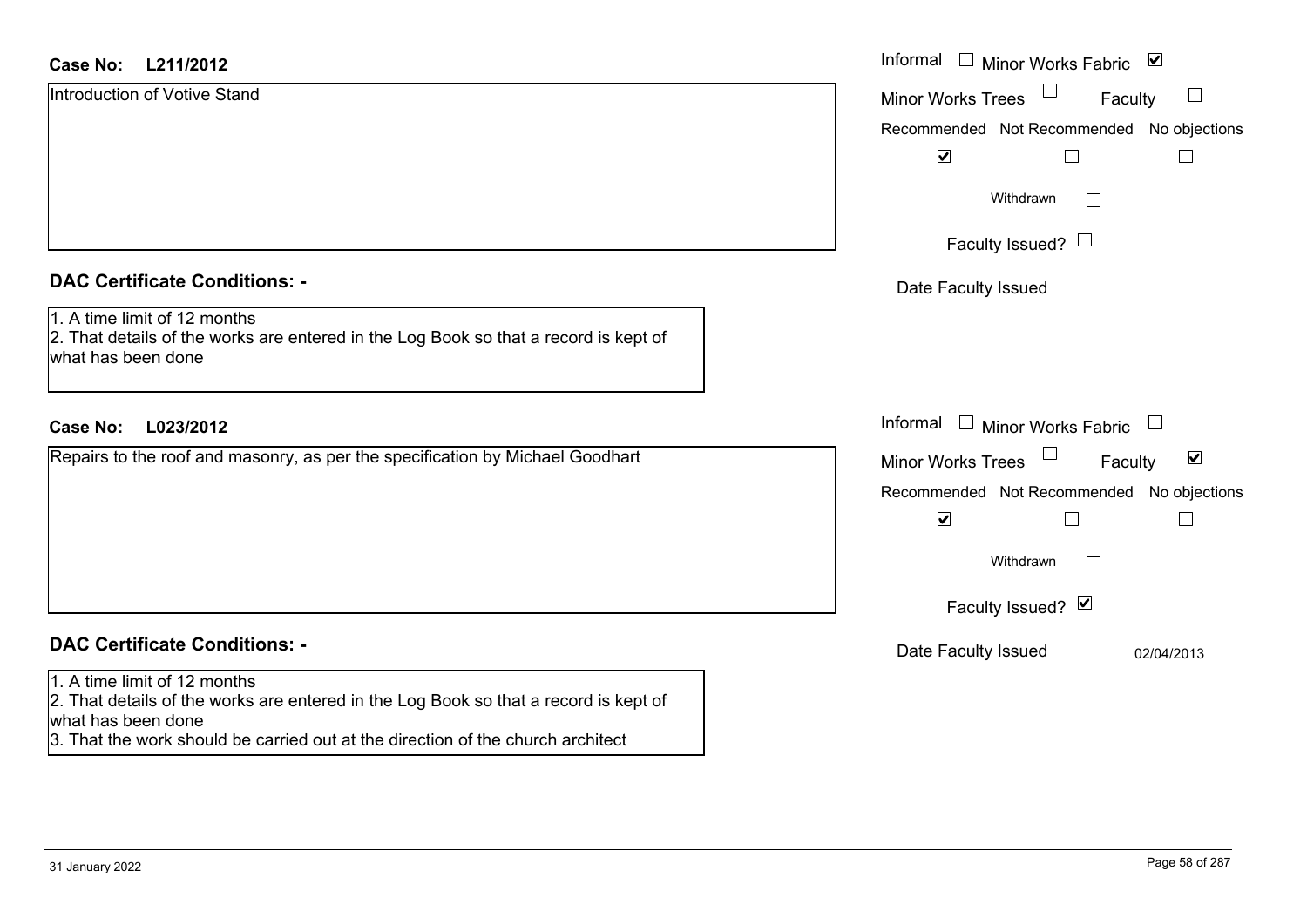|                                                                                                 | <b>UNILIUI VYUINS LICCS</b> | <b>T</b> aculty                           |  |
|-------------------------------------------------------------------------------------------------|-----------------------------|-------------------------------------------|--|
| 1. In the base of the Tower: -                                                                  |                             | Recommended Not Recommended No objections |  |
| a) Removal of the existing servery                                                              |                             |                                           |  |
| b) Replacement of the existing WC with a larger more accessible WC with baby changing facility  | $\blacktriangledown$        |                                           |  |
| c) Creation of storage facility for stackable chairs and folding tables                         |                             |                                           |  |
| d) Adaptation of double doors in the Tower arch screen to a single door with automatic opener   |                             | Withdrawn                                 |  |
| e) Re-location of the existing Safe to the Vestry                                               |                             |                                           |  |
| 2. In the South Aisle: -                                                                        |                             |                                           |  |
| a) At the west end: -                                                                           |                             | Faculty Issued? $\Box$                    |  |
| i) Removal of pews and associated pew platform                                                  |                             |                                           |  |
| ii) Laying of new floor                                                                         |                             |                                           |  |
| iii) Creation of new Servery                                                                    |                             |                                           |  |
| iv) Re-location of 2 radiators                                                                  |                             |                                           |  |
| b) East of the South Door: -                                                                    |                             |                                           |  |
| i) Removal of the pews and associated platform                                                  |                             |                                           |  |
| ii) Laying of a new floor                                                                       |                             |                                           |  |
| iii) Creation of storage facility in the arcade                                                 |                             |                                           |  |
| 3. Introduction of: -                                                                           |                             |                                           |  |
| a) 50 Treske chairs                                                                             |                             |                                           |  |
| b) Folding tables                                                                               |                             |                                           |  |
| 4. In the Nave                                                                                  |                             |                                           |  |
| a) At the west end: -                                                                           |                             |                                           |  |
| i) Adaptation of pews at the west end on the south side to retain the carved pew ends from the  |                             |                                           |  |
| South Aisle                                                                                     |                             |                                           |  |
| ii) Re-location of 2 radiators                                                                  |                             |                                           |  |
| iii) Removal of the pews west of the pillars                                                    |                             |                                           |  |
| iv) Laying of new floor                                                                         |                             |                                           |  |
| b) At the east end: -                                                                           |                             |                                           |  |
| i) Removal of two rows of pews and re-location of the Verger's Seat to a position further west  |                             |                                           |  |
| ii) Re-location of 2 radiators                                                                  |                             |                                           |  |
| iii) Replacement and enlargement of the existing Chancel step dais                              |                             |                                           |  |
| v) Provision of two new ramps on the north and south sides to provide access for all to the new |                             |                                           |  |
| dais and the Chancel                                                                            |                             |                                           |  |
| 5. Provision of new carpet in the aisle of the Nave and from the North Door                     |                             |                                           |  |
| 6. Disposal of existing Safe from the Vestry                                                    |                             |                                           |  |
|                                                                                                 |                             |                                           |  |
|                                                                                                 |                             |                                           |  |

Faculty

 $\Box$ 

Informal  $\vee$  Minor Works Fabric  $\Box$ 

Minor Works Trees

# Re-ordering Scheme comprising: -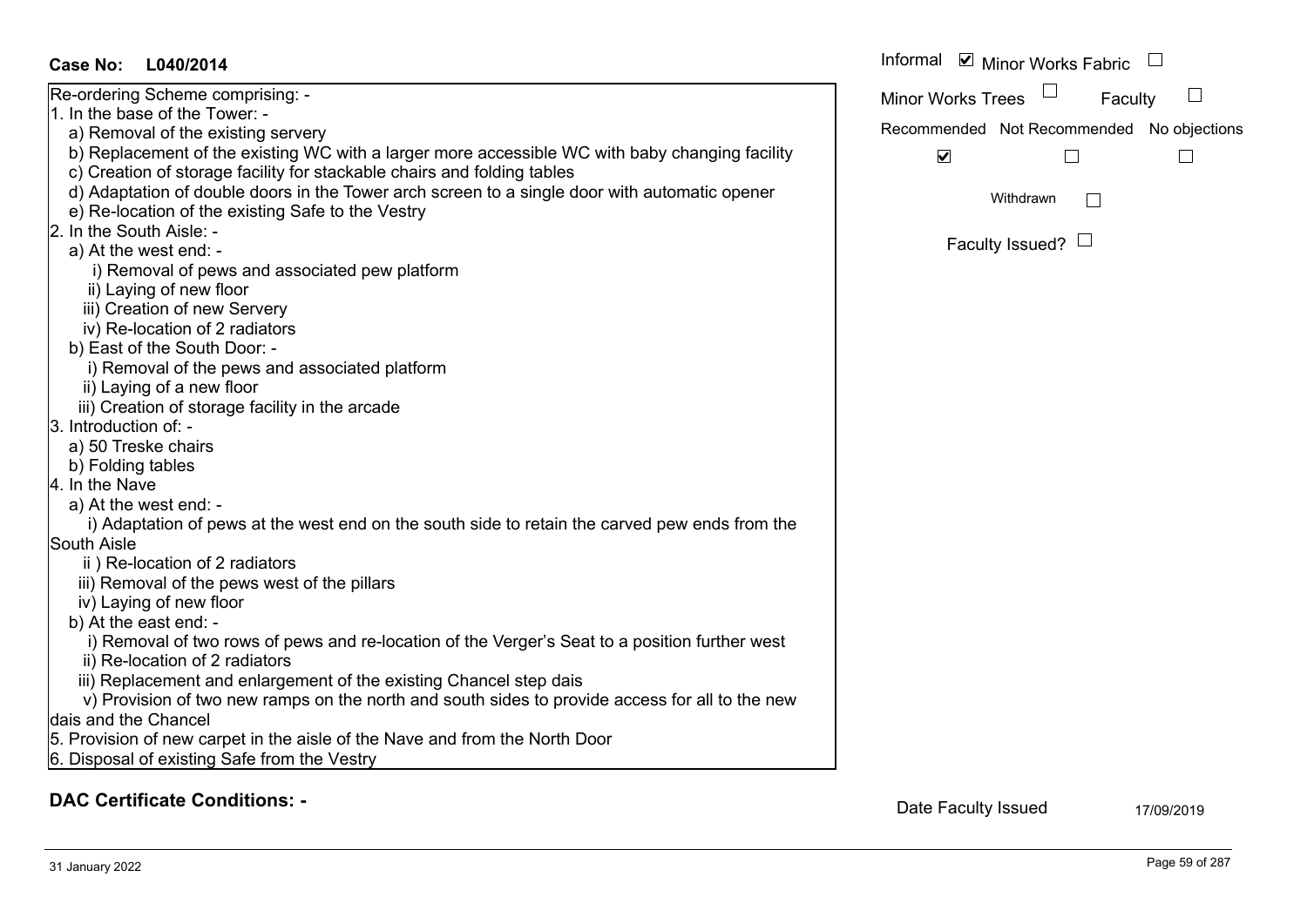1. That details of the works are entered in the Log Book so that a record is kept of what has been done

 2. That the appropriate fire equipment to be part of the Servery needs to be spelt out in the specification

2. That the PCC obtains planning permission for the proposals before the works

# **L118/2015Case No:** Informal

what has been done

commence

| Re-covering of the Chancel roof                                                      | <b>Minor Works Trees</b> |
|--------------------------------------------------------------------------------------|--------------------------|
|                                                                                      | Recommended Not          |
|                                                                                      | $\blacktriangledown$     |
|                                                                                      | Witho                    |
|                                                                                      | <b>Faculty Iss</b>       |
| <b>DAC Certificate Conditions: -</b>                                                 | Date Faculty Issu        |
| 1. That details of the works are entered in the Log Book so that a record is kept of |                          |

 $\blacktriangledown$ Faculty Not Recommended No objections  $\Box$  $\Box$  $\Box$ Withdrawn Issued?  $\triangledown$ **Saued** 21/09/2015

Minor Works Fabric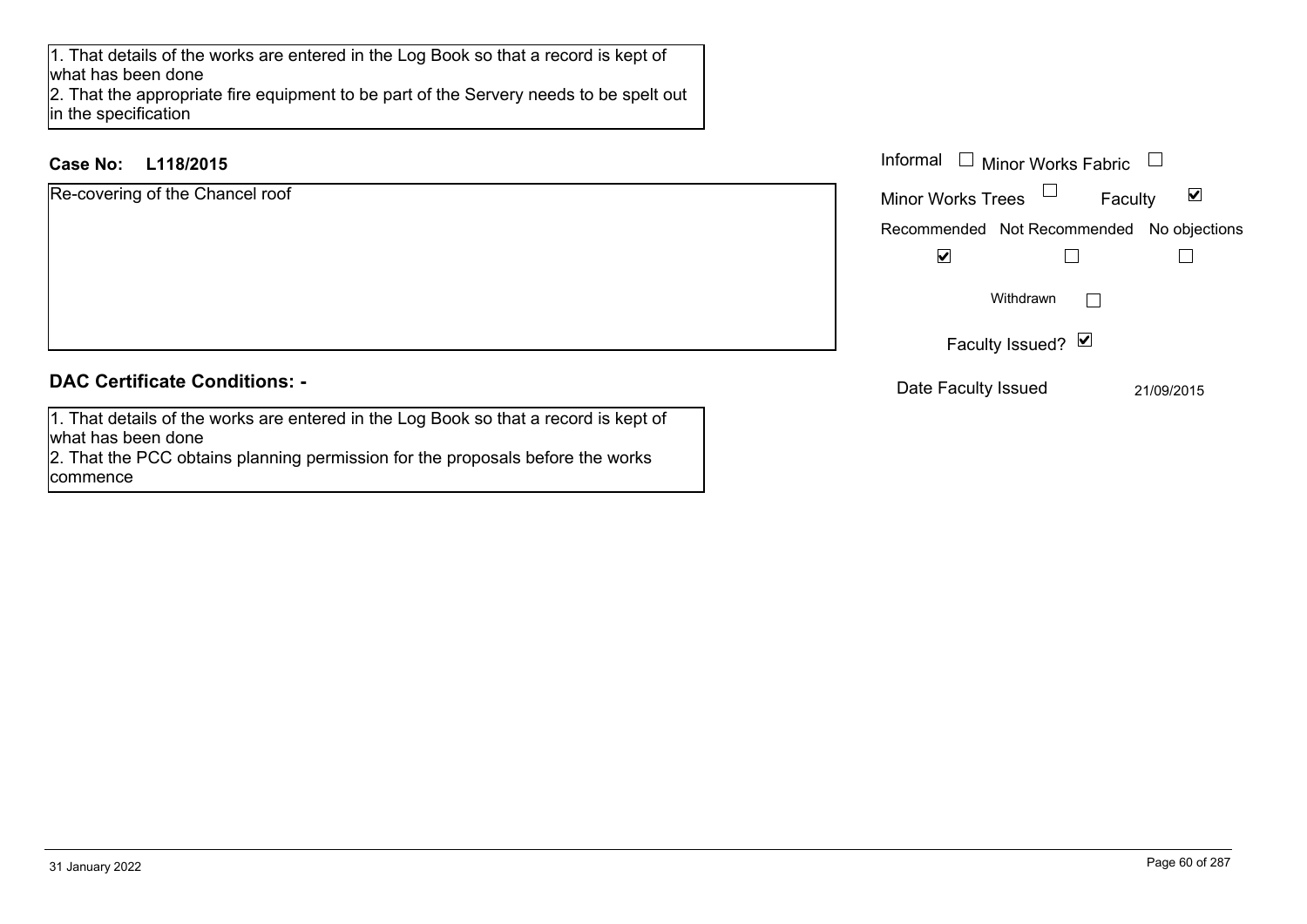| <b>Case No:</b>                                                                                                                                             | Informal $\Box$ Minor Works Fabric $\Box$                             |
|-------------------------------------------------------------------------------------------------------------------------------------------------------------|-----------------------------------------------------------------------|
| 1. Restoration of time and chime of Tower Clock<br>2. Replacement of Autowinding mechanism                                                                  | $\blacktriangledown$<br><b>Minor Works Trees</b><br>Faculty           |
|                                                                                                                                                             | Recommended Not Recommended No objections                             |
|                                                                                                                                                             | $\blacktriangledown$                                                  |
|                                                                                                                                                             | Withdrawn                                                             |
|                                                                                                                                                             | Faculty Issued? $\Box$                                                |
| <b>DAC Certificate Conditions: -</b>                                                                                                                        | Date Faculty Issued<br>09/10/2018                                     |
| 1. That details of the works are entered in the Log Book so that a record is kept of<br>what has been done                                                  |                                                                       |
| <b>Case No:</b>                                                                                                                                             | Informal $\Box$ Minor Works Fabric $\Box$                             |
| CONFIRMATORY APPLICATION for works carried out under Interim Faculty: -                                                                                     | $\Box$<br>$\blacktriangledown$<br><b>Minor Works Trees</b><br>Faculty |
| Re-covering of                                                                                                                                              | Recommended Not Recommended No objections                             |
| 1. South Aisle                                                                                                                                              | $\blacktriangledown$                                                  |
| 2. Vestry<br>roofs                                                                                                                                          | Withdrawn                                                             |
|                                                                                                                                                             | Faculty Issued? $\Box$                                                |
| <b>DAC Certificate Conditions: -</b>                                                                                                                        | Date Faculty Issued<br>09/04/2020                                     |
| 1. That details of the works are entered in the Log Book so that a record is kept of<br>what has been done                                                  |                                                                       |
| 2. That the terne-coated stainless steel be laid with round battens<br>3. That any plumbers marks found on existing lead should be photographed, identified |                                                                       |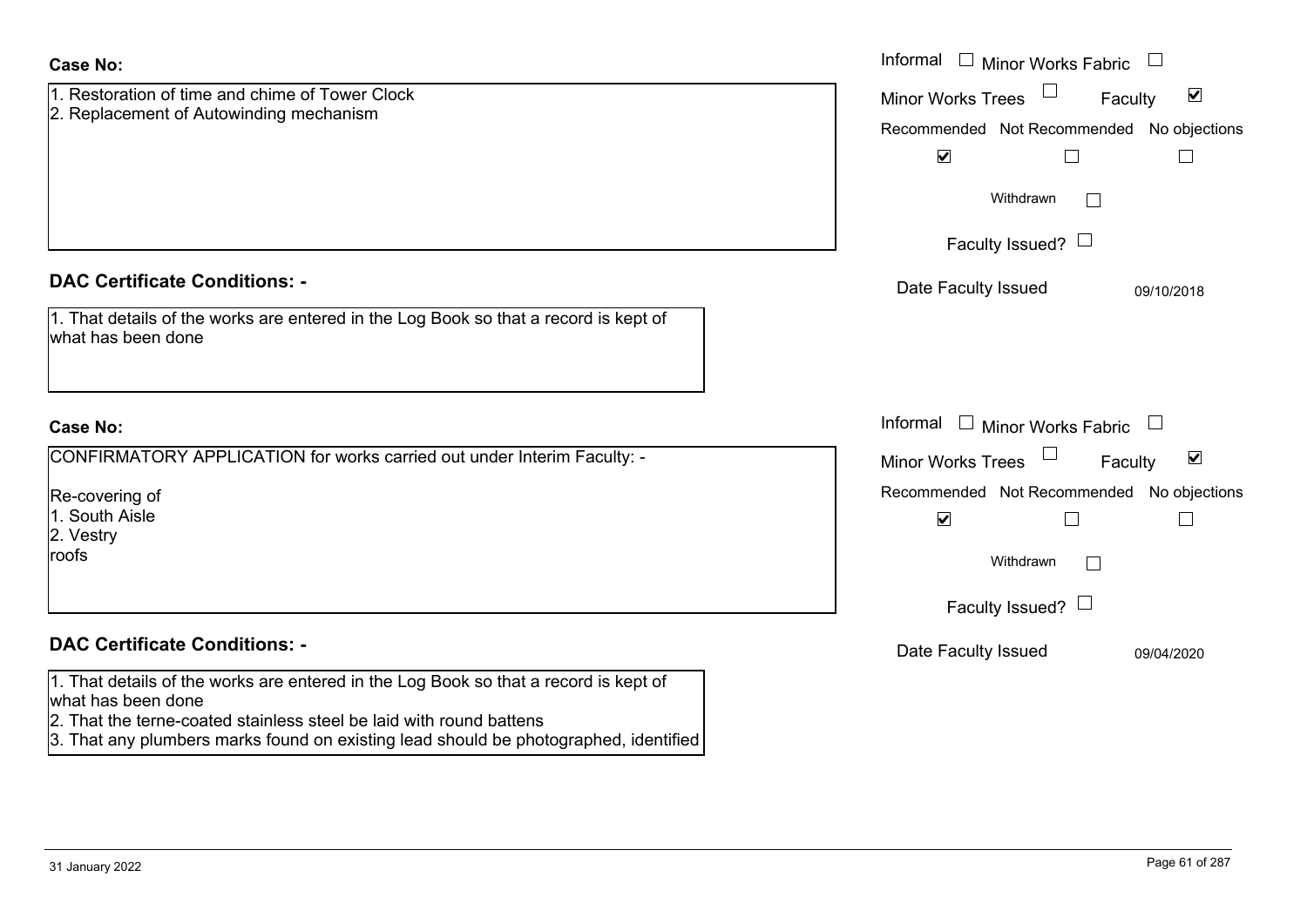# **Case No:**

Installation of a Roof Alarm

|  |  | <b>DAC Certificate Conditions: -</b> |
|--|--|--------------------------------------|
|--|--|--------------------------------------|

1. That details of the works are entered in the Log Book so that a record is kept of what has been done

 2. That, in line with the requirement and advice of the Ecclesiastical Insurance Group, the installation and/or testing must be carried out by an electrician who is an

|                    |                          | Informal $\Box$ Minor Works Fabric $\Box$ |  |
|--------------------|--------------------------|-------------------------------------------|--|
| on of a Roof Alarm | Minor Works Trees $\Box$ | Faculty                                   |  |
|                    |                          | Recommended Not Recommended No objections |  |
|                    | $\blacktriangledown$     |                                           |  |
|                    |                          | Withdrawn                                 |  |
|                    |                          | Faculty Issued? $\Box$                    |  |

Date Faculty Issued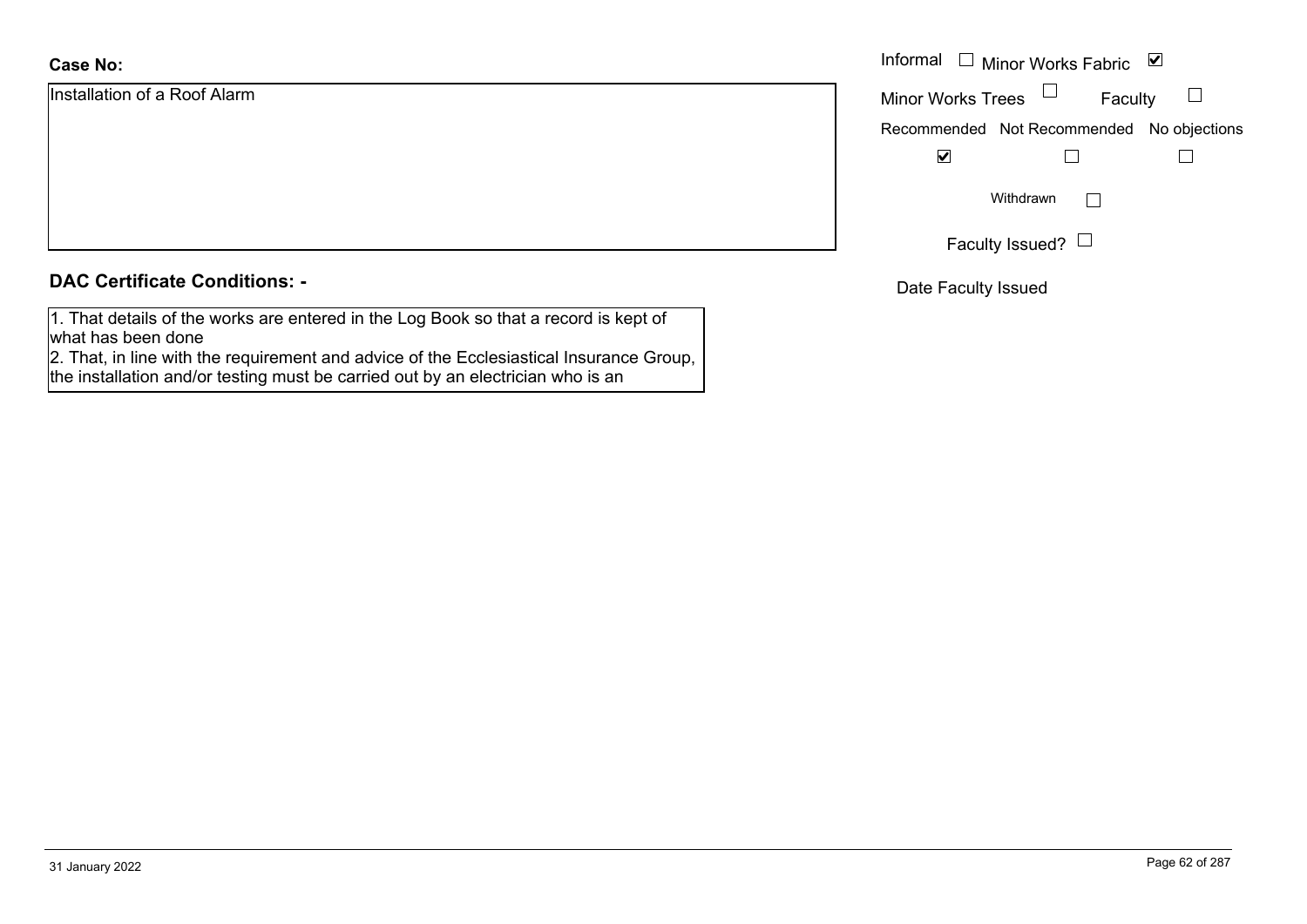#### **10200 Beaumont Leys, Christ the King**

**L013/2001 Case No:** Informal

| Enclosure of porte-cochere to form a Community Lounge |  |
|-------------------------------------------------------|--|
|                                                       |  |
|                                                       |  |
|                                                       |  |
|                                                       |  |
|                                                       |  |
| <b>BAO Osattissts Osattisses</b>                      |  |

# **DAC Certificate Conditions: -**

1. A time limit of 12 months

| Informal                                  | Minor Works Fabric |              |
|-------------------------------------------|--------------------|--------------|
| <b>Minor Works Trees</b>                  |                    | M<br>Faculty |
| Recommended Not Recommended No objections |                    |              |
|                                           |                    |              |
|                                           | Withdrawn          |              |
|                                           | Faculty Issued? Ø  |              |
| Date Faculty Issued                       |                    | 08/03/2002   |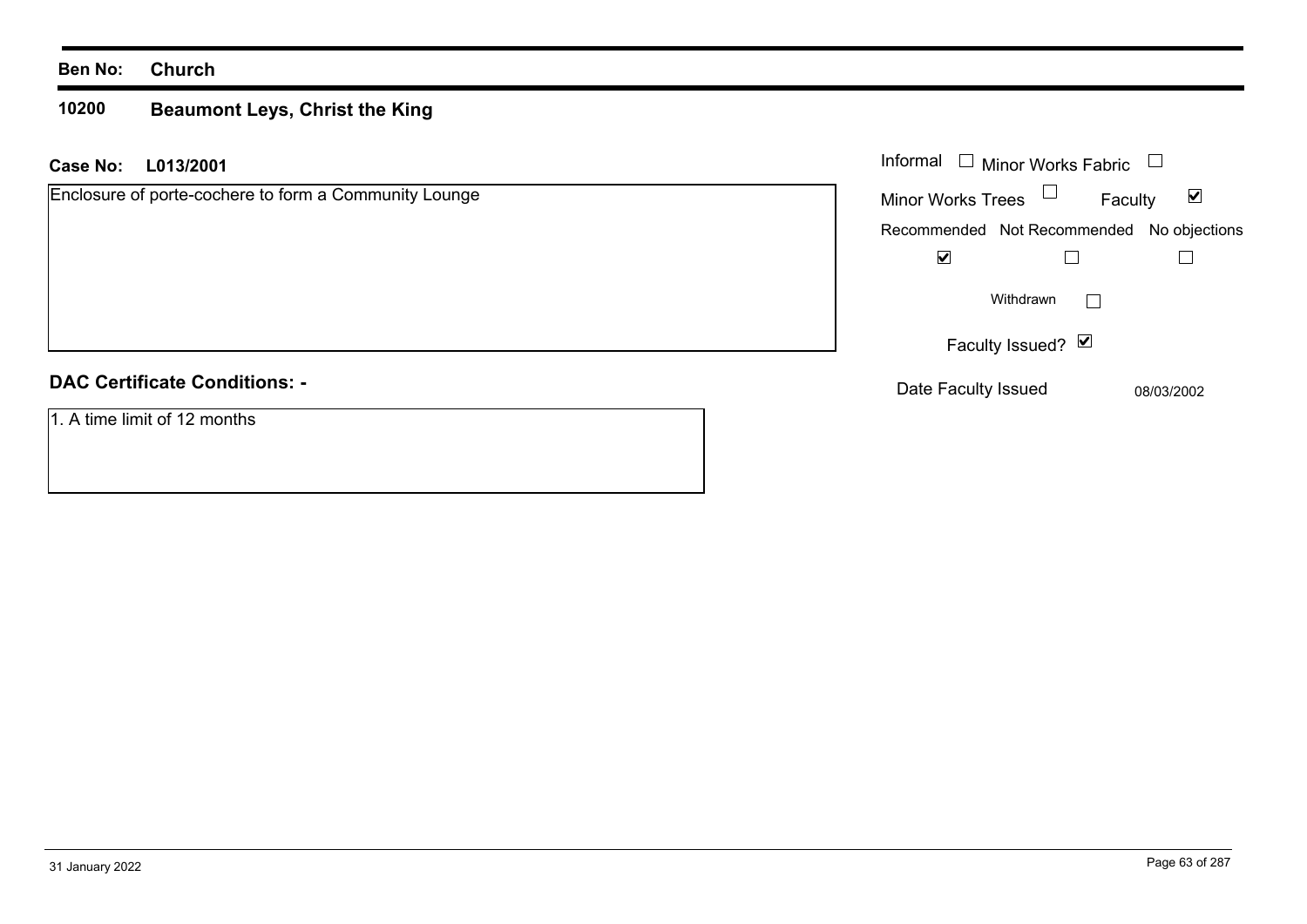| <b>Case No:</b><br>L110/2002                                                                                                                                                       | Informal Ø Minor Works Fabric □                                                                                                                                                        |
|------------------------------------------------------------------------------------------------------------------------------------------------------------------------------------|----------------------------------------------------------------------------------------------------------------------------------------------------------------------------------------|
| 1. Erection of a cross on exterior of the church<br>2. Replacement of existing sign and installation of additional sign on rear of church                                          | $\blacktriangledown$<br><b>Minor Works Trees</b><br>Faculty<br>Recommended Not Recommended No objections<br>$\blacktriangledown$<br>$\Box$<br>$\Box$<br>Withdrawn<br>Faculty Issued? Ø |
| <b>DAC Certificate Conditions: -</b><br>1. A time limit of 12 months 2. That the recommendations of the Structural Engineer,<br>dated 13 October 2006, are strictly adhered to     | Date Faculty Issued<br>06/03/2007                                                                                                                                                      |
| <b>Case No:</b><br>L221/2012                                                                                                                                                       | Informal $\blacksquare$ Minor Works Fabric $\Box$                                                                                                                                      |
| Installation, for a period of 5 years, two works of art in the churchyard                                                                                                          | <b>Minor Works Trees</b><br>Faculty<br>Recommended Not Recommended No objections<br>$\Box$<br>$\Box$<br>$\Box$<br>Withdrawn<br>$\Box$<br>Faculty Issued? $\Box$                        |
| <b>DAC Certificate Conditions: -</b><br>1. A time limit of 12 months<br>2. That details of the works are entered in the Log Book so that a record is kept of<br>what has been done | Date Faculty Issued                                                                                                                                                                    |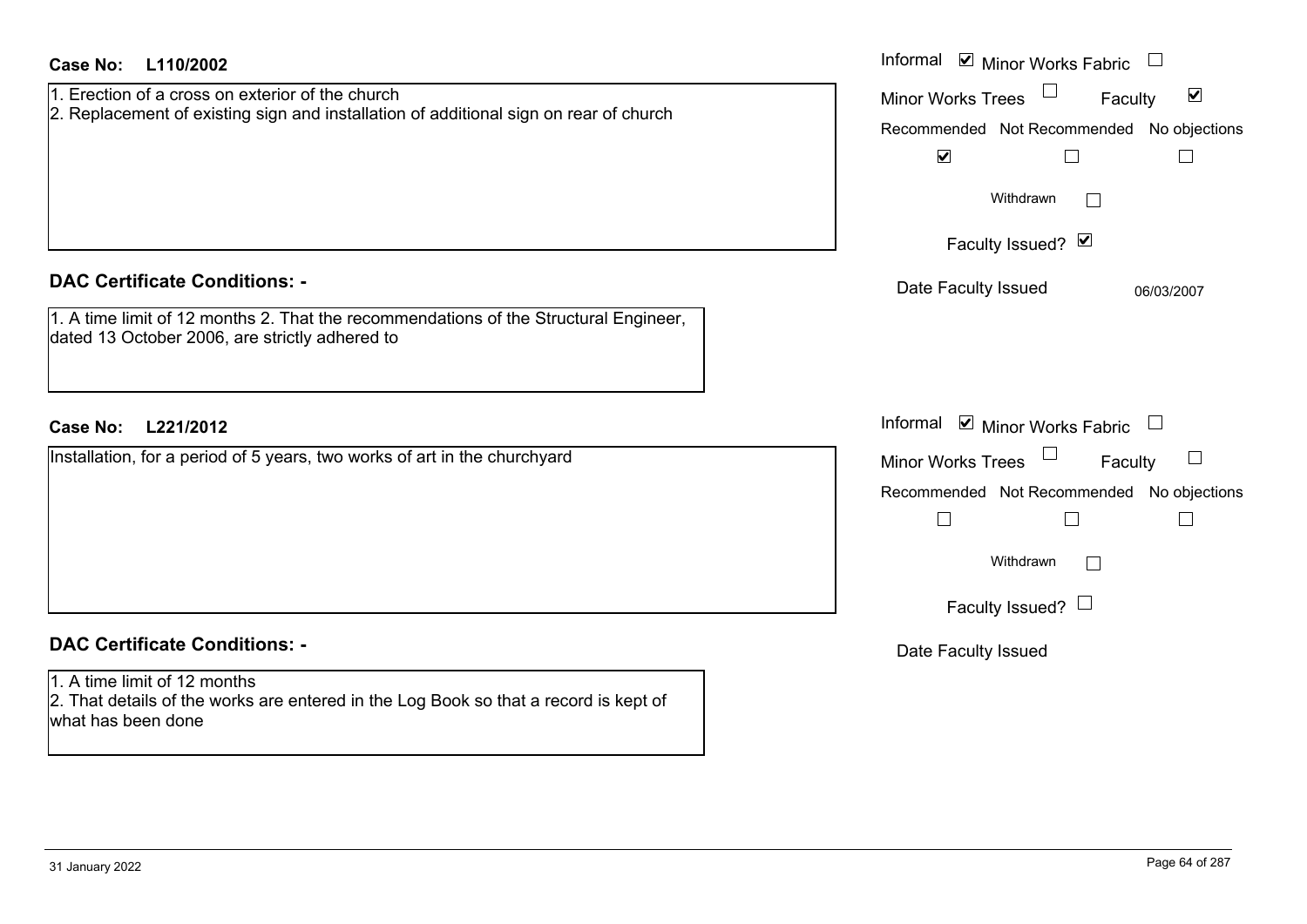In the Lounge (formerly the Porte Cochere): - 1. Removal of the existing heating (including the air conditioning unit) 2. Installation of 6 x 1,000 watt convection units

# **DAC Certificate Conditions: -**

1. A time limit of 12 months

2. That details of the works are entered in the Log Book so that a record is kept of what has been done

3. That the new heaters be connected by a spur unit rather than a socket

| Informal                 | $\Box$ Minor Works Fabric                 | $\vee$ |
|--------------------------|-------------------------------------------|--------|
| <b>Minor Works Trees</b> | Faculty                                   |        |
|                          | Recommended Not Recommended No objections |        |
|                          |                                           |        |
|                          | Withdrawn                                 |        |
|                          | Faculty Issued?                           |        |

Date Faculty Issued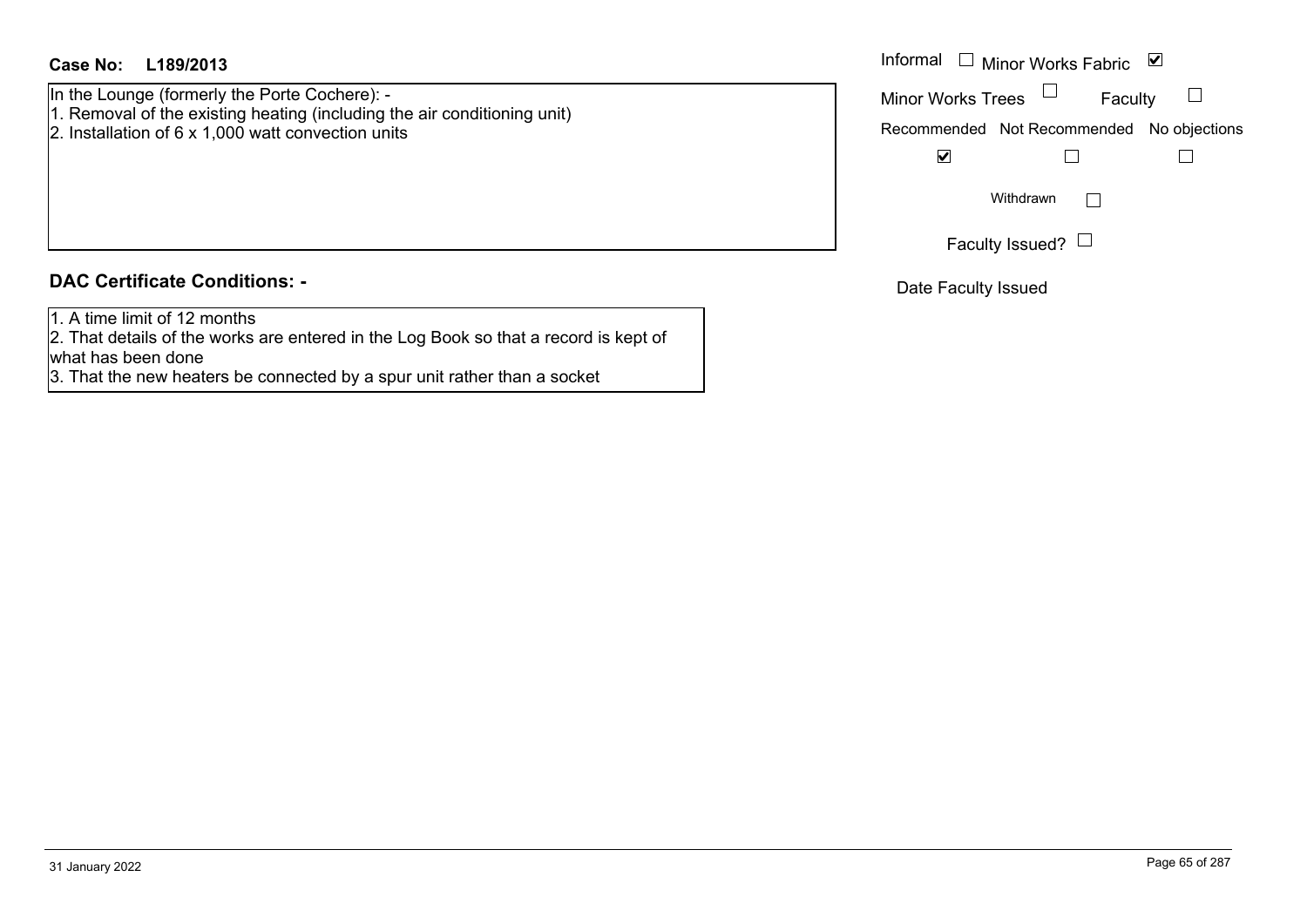| Case No:<br>L126/2014                                                                                                                                                                                                                                                                                                                             | Informal $\Box$ Minor Works Fabric        |
|---------------------------------------------------------------------------------------------------------------------------------------------------------------------------------------------------------------------------------------------------------------------------------------------------------------------------------------------------|-------------------------------------------|
| 01. Install 2 x Ideal Mexico boilers HE36 condensing floor standing boilers replacing existing boilers<br>02. Install new 450mm + 900mm unvented indirect hot water cylinder positioned as existing c/w built in                                                                                                                                  | <b>Minor Works Trees</b><br>Faculty       |
| control and high limits thermostats                                                                                                                                                                                                                                                                                                               | Recommended Not Recommended No objections |
| 03. Install new zone valve and pump to control HWS hot water temperature                                                                                                                                                                                                                                                                          | $\vert\bm{\mathsf{v}}\vert$               |
| 04. Re-use existing twin headed heating pumps & install new pipe work from new boilers connecting<br>onto existing heater circuit<br>05. Remove 6 x old 3-port valves on pipe-work to each heater battery and install 6 x 3-port rotary<br>control valves controlling temperature in each zone                                                    | Withdrawn                                 |
| 06. Remove old control panel in plant room and time switches in office and install new control panel<br>07. Additional work will also be done to controls as per specification<br>08. Install new damper motors to Sanctuary, Central Hall and Rear Hall<br>09. Install new 3-channel time clock in Vestry with a time clock to control hot water | Faculty Issued? Ø                         |
| 10. Override switches to be installed above light switch control panel in the lobby<br>11. New electrical works to controls, boilers, pumps and panel.                                                                                                                                                                                            |                                           |
| 12. The fan motors will be speed controlled to slow down the fans speed to control supply pressures as<br>the zones are switched off                                                                                                                                                                                                              |                                           |
| 13. Fill test and commission new boilers and controls & issue electrical and gas safety certificates                                                                                                                                                                                                                                              |                                           |
| <b>DAC Certificate Conditions: -</b>                                                                                                                                                                                                                                                                                                              | Date Faculty Issued<br>22/10/2014         |

# **DAC Certificate Conditions: -**

1. That details of the works are entered in the Log Book so that a record is kept of what has been done

2. That the domestic hot water system is sterilized following the fitting of the new hot water system cylinder in accordance with current Water Regulations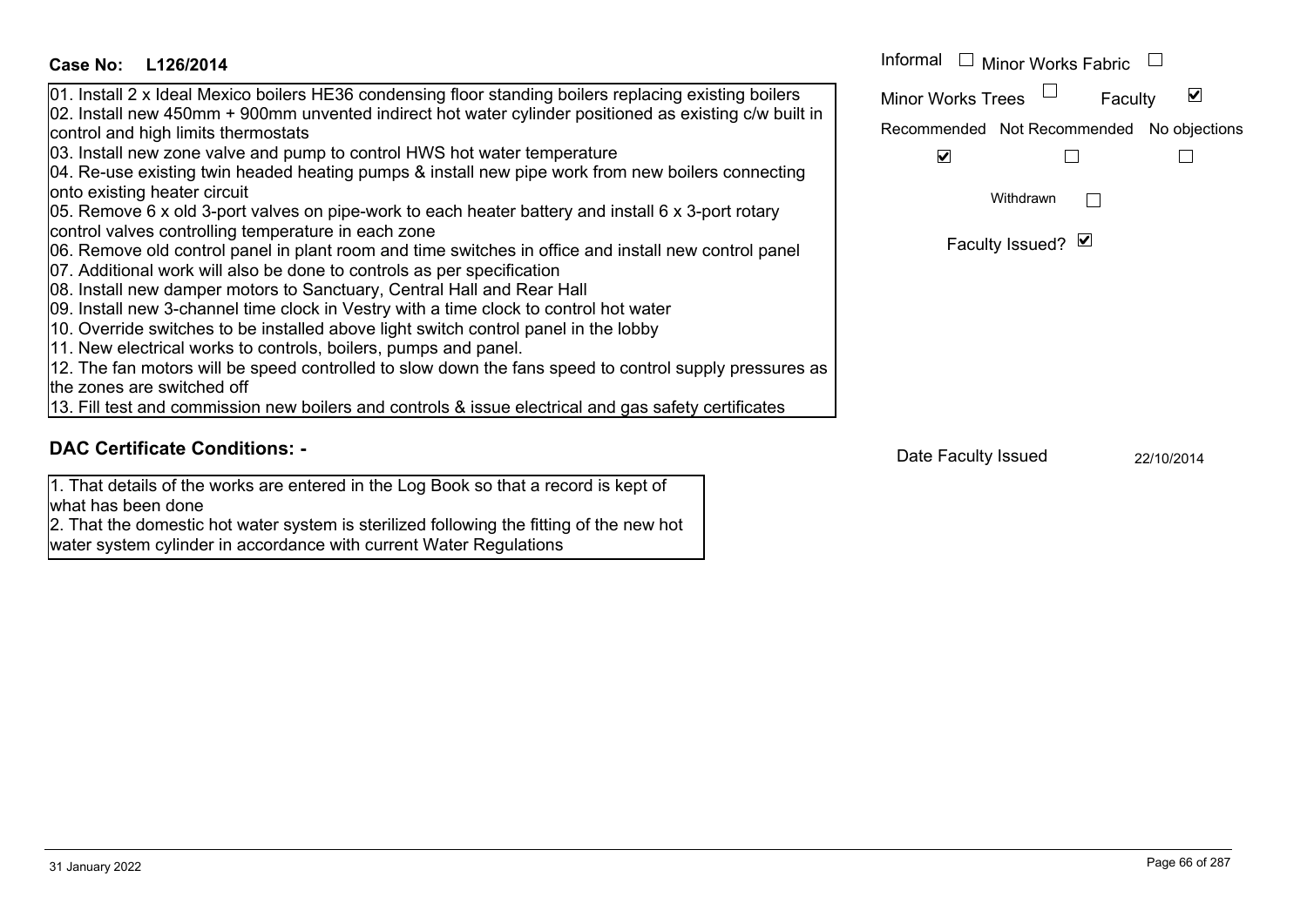| Case No:<br>L124/2014                                                                                                                                                                                                                                               | Informal $\Box$ Minor Works Fabric $\Box$                   |
|---------------------------------------------------------------------------------------------------------------------------------------------------------------------------------------------------------------------------------------------------------------------|-------------------------------------------------------------|
| Introduction of a Christ statue to be affixed to the wall in the Sanctuary                                                                                                                                                                                          | $\blacktriangledown$<br><b>Minor Works Trees</b><br>Faculty |
|                                                                                                                                                                                                                                                                     | Recommended Not Recommended No objections                   |
|                                                                                                                                                                                                                                                                     | $\blacktriangledown$<br>$\Box$                              |
|                                                                                                                                                                                                                                                                     | Withdrawn                                                   |
|                                                                                                                                                                                                                                                                     | Faculty Issued? Ø                                           |
| <b>DAC Certificate Conditions: -</b>                                                                                                                                                                                                                                | Date Faculty Issued<br>01/04/2019                           |
| 1. That details of the works are entered in the Log Book so that a record is kept of<br>what has been done                                                                                                                                                          |                                                             |
| <b>Case No:</b>                                                                                                                                                                                                                                                     | Informal □ Minor Works Fabric ⊠                             |
| Electrical and Lighting Repairs                                                                                                                                                                                                                                     | <b>Minor Works Trees</b><br>Faculty                         |
|                                                                                                                                                                                                                                                                     | Recommended Not Recommended No objections                   |
|                                                                                                                                                                                                                                                                     | $\blacktriangledown$<br>$\mathbf{L}$                        |
|                                                                                                                                                                                                                                                                     | Withdrawn                                                   |
|                                                                                                                                                                                                                                                                     | Faculty Issued? $\Box$                                      |
| <b>DAC Certificate Conditions: -</b>                                                                                                                                                                                                                                | Date Faculty Issued                                         |
| 1. That details of the works are entered in the Log Book so that a record is kept of<br>what has been done<br>2. That the PCC coniders replacing the existing faulty luminaires with a Dexter<br>Prosport LED 17,000 lumen package to provide effective replacement |                                                             |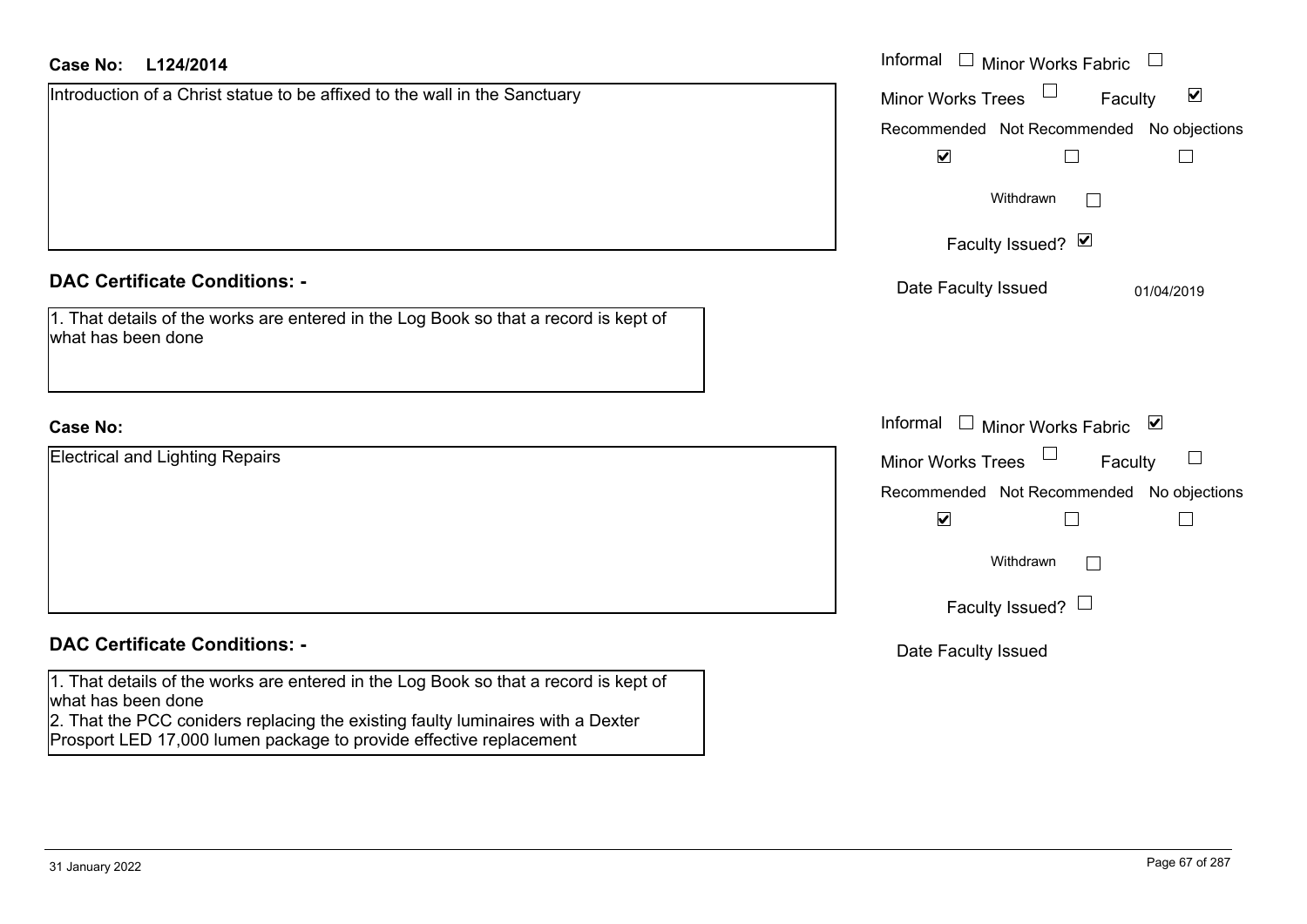# **Case No:**

Installation of 20ft Storage Container to be located in corner of parking area for up to 18 months for storage of Food Bank Stock

# **DAC Certificate Conditions: -**

1. That details of the works are entered in the Log Book so that a record is kept of what has been done

|                                                                                                                    | Informal<br>Minor Works Fabric $\;\;\sqcup\;$                                                                                |
|--------------------------------------------------------------------------------------------------------------------|------------------------------------------------------------------------------------------------------------------------------|
| on of 20ft Storage Container to be located in corner of parking area for up to 18 months for<br>of Food Bank Stock | Minor Works Trees<br>$\overline{\mathbf{v}}$<br>Faculty<br>Recommended Not Recommended No objections<br>$\blacktriangledown$ |
|                                                                                                                    | Withdrawn                                                                                                                    |
| rtificate Conditions: -                                                                                            | Faculty Issued? $\Box$<br>Date Faculty Issued<br>19/11/2020                                                                  |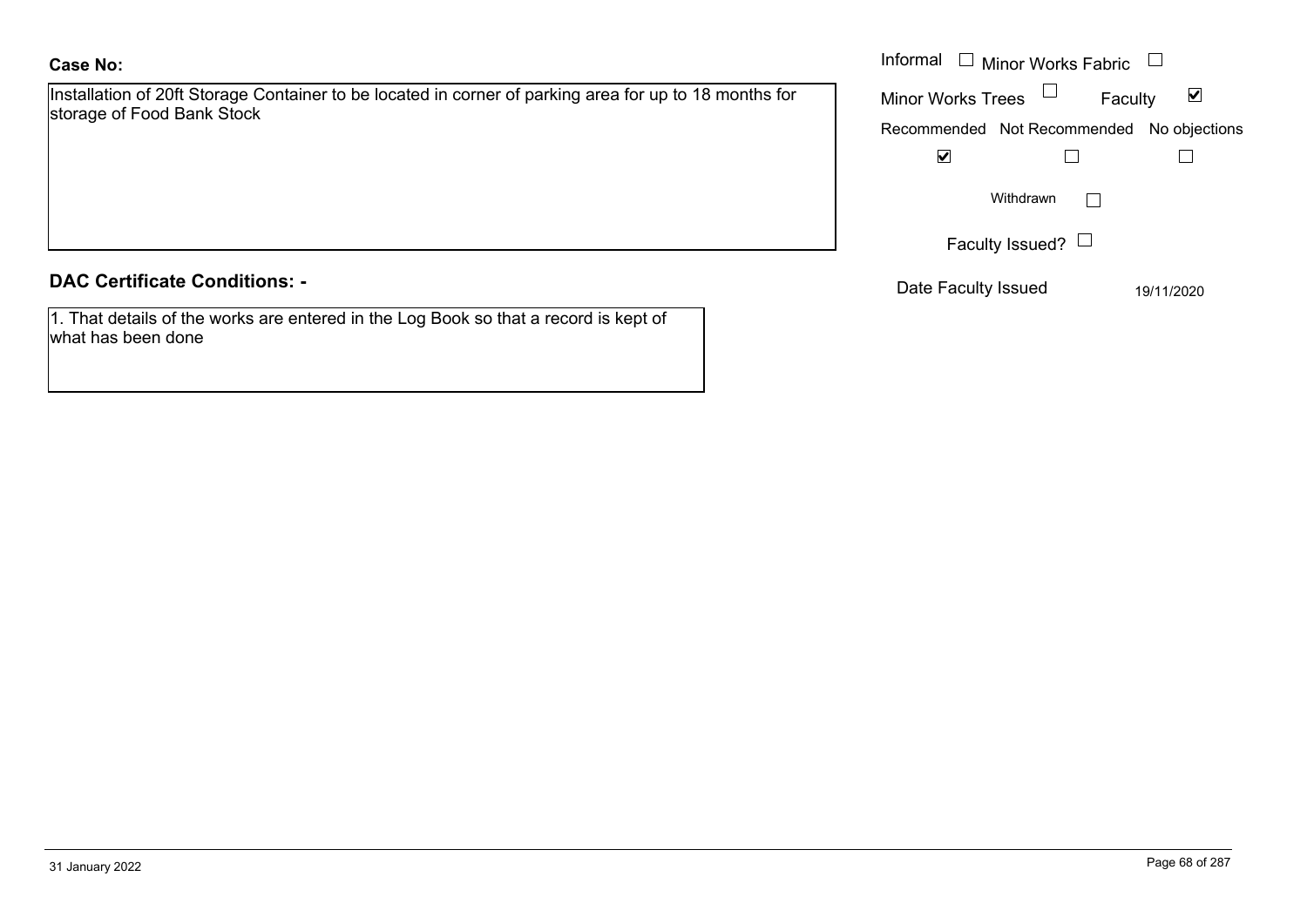**10504Beeby, All Saints**

# **L026/2003 Case No:** Informal

| Creation of Garden of Remembrance |
|-----------------------------------|
|                                   |
|                                   |
|                                   |

### Minor Works Fabric  $\blacktriangledown$ Faculty Minor Works Trees Recommended Not Recommended No objections  $\blacktriangledown$  $\Box$  $\Box$  $\Box$ Withdrawn Faculty Issued?  $\Box$

Date Faculty Issued

1. A time limit of 12 months

**DAC Certificate Conditions: -**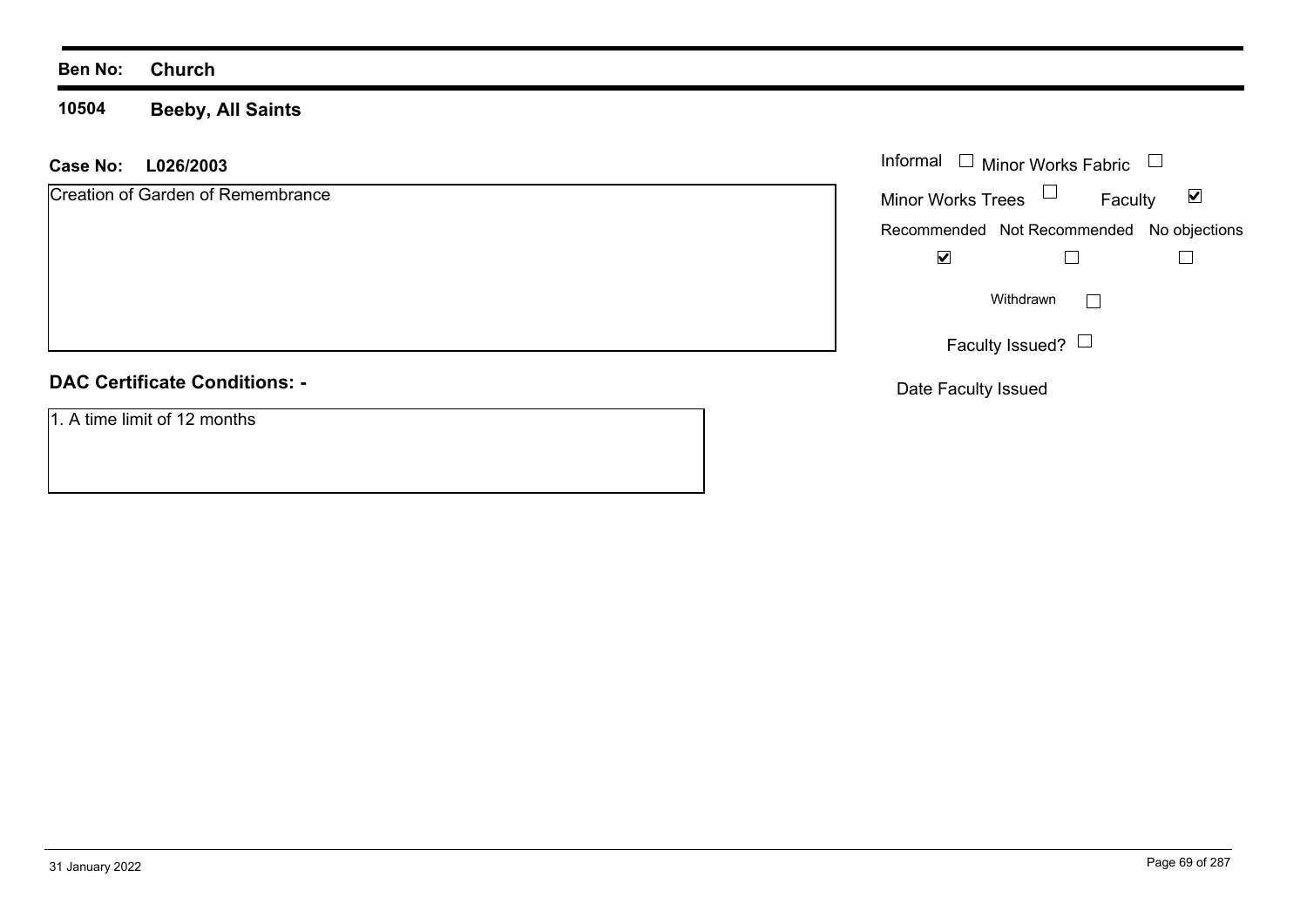| <b>Case No:</b><br>L079/2004                                                                                                                                                                      | Informal □ Minor Works Fabric<br>$\begin{array}{c} \hline \end{array}$                                                                                                                       |  |  |  |
|---------------------------------------------------------------------------------------------------------------------------------------------------------------------------------------------------|----------------------------------------------------------------------------------------------------------------------------------------------------------------------------------------------|--|--|--|
| Improvement and adaptations to the surface water drainage to try and resolve the long-standing damp<br>problem in the North aisle wall                                                            | $\blacktriangledown$<br>Minor Works Trees<br>Faculty<br>Recommended Not Recommended No objections<br>$\blacktriangledown$<br>$\Box$<br>Withdrawn<br>$\perp$<br>Faculty Issued? Ø             |  |  |  |
| <b>DAC Certificate Conditions: -</b>                                                                                                                                                              | Date Faculty Issued<br>08/10/2004                                                                                                                                                            |  |  |  |
| 1. A time limit of 12 months<br>2. The organ be protected during the works<br>3. The architect being satisfied that the existing ground conditions will allow<br>soakaways to function adequately |                                                                                                                                                                                              |  |  |  |
| L059/2006<br><b>Case No:</b>                                                                                                                                                                      | Informal □ Minor Works Fabric<br>$\Box$                                                                                                                                                      |  |  |  |
| Management works to trees                                                                                                                                                                         | Minor Works Trees <sup>1</sup><br>$\blacktriangledown$<br>Faculty<br>Recommended Not Recommended No objections<br>$\blacktriangledown$<br>$\Box$<br>Withdrawn<br>$\sim$<br>Faculty Issued? Ø |  |  |  |
| <b>DAC Certificate Conditions: -</b>                                                                                                                                                              | Date Faculty Issued<br>02/06/2006                                                                                                                                                            |  |  |  |
| 1. A time limit of 12 months                                                                                                                                                                      |                                                                                                                                                                                              |  |  |  |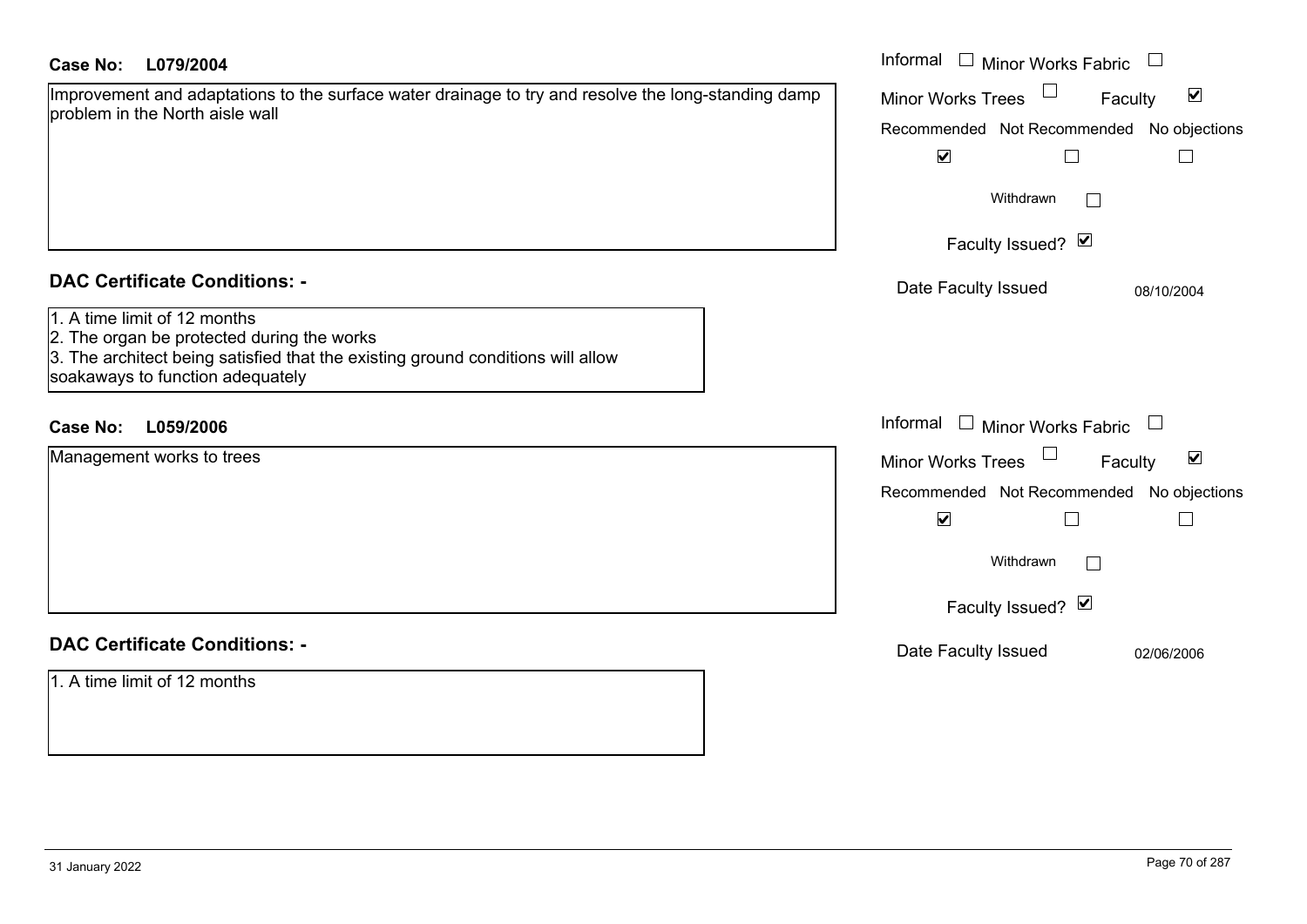# **L052/2014Case No:** Informal

| Installation of Churches Conservation Trust Noticeboard in the churchyard |
|---------------------------------------------------------------------------|
|                                                                           |
|                                                                           |
|                                                                           |
|                                                                           |
|                                                                           |
|                                                                           |
|                                                                           |

## **DAC Certificate Conditions: -**

|                    | 1. That details of the works are entered in the Log Book so that a record is kept of |  |  |
|--------------------|--------------------------------------------------------------------------------------|--|--|
| what has been done |                                                                                      |  |  |

- 2. That the holes for the posts are hand dug
- 3. Human Remains should be expected when excavating within a churchyard. Any

# **Case No:**

Re-build a section of the boundary wall

## **DAC Certificate Conditions: -**

1. That details of the works are entered in the Log Book so that a record is kept of what has been done

2. That Human Remains should be expected when excavating within a churchyard. Any remains should be recovered, treated in a respectful manner and boxed or

| L052/2014                                                                                                   | Informal<br><b>Minor Works Fabric</b>                       |  |  |  |
|-------------------------------------------------------------------------------------------------------------|-------------------------------------------------------------|--|--|--|
| on of Churches Conservation Trust Noticeboard in the churchyard                                             | $\blacktriangledown$<br><b>Minor Works Trees</b><br>Faculty |  |  |  |
|                                                                                                             | Recommended Not Recommended No objections                   |  |  |  |
|                                                                                                             | $\blacktriangledown$                                        |  |  |  |
|                                                                                                             | Withdrawn<br>$\Box$                                         |  |  |  |
|                                                                                                             | Faculty Issued? $\Box$                                      |  |  |  |
| rtificate Conditions: -                                                                                     | Date Faculty Issued                                         |  |  |  |
| etails of the works are entered in the Log Book so that a record is kept of                                 |                                                             |  |  |  |
| been done                                                                                                   |                                                             |  |  |  |
| e holes for the posts are hand dug<br>n Remains should be expected when excavating within a churchyard. Any |                                                             |  |  |  |
|                                                                                                             |                                                             |  |  |  |
|                                                                                                             | Informal<br>Minor Works Fabric ⊠                            |  |  |  |
| a section of the boundary wall                                                                              | Minor Works Trees<br>Faculty                                |  |  |  |
|                                                                                                             | Recommended Not Recommended No objections                   |  |  |  |
|                                                                                                             | $\Box$                                                      |  |  |  |
|                                                                                                             | Withdrawn                                                   |  |  |  |
|                                                                                                             | Faculty Issued? $\Box$                                      |  |  |  |
| rtificate Conditions: -                                                                                     | Date Faculty Issued                                         |  |  |  |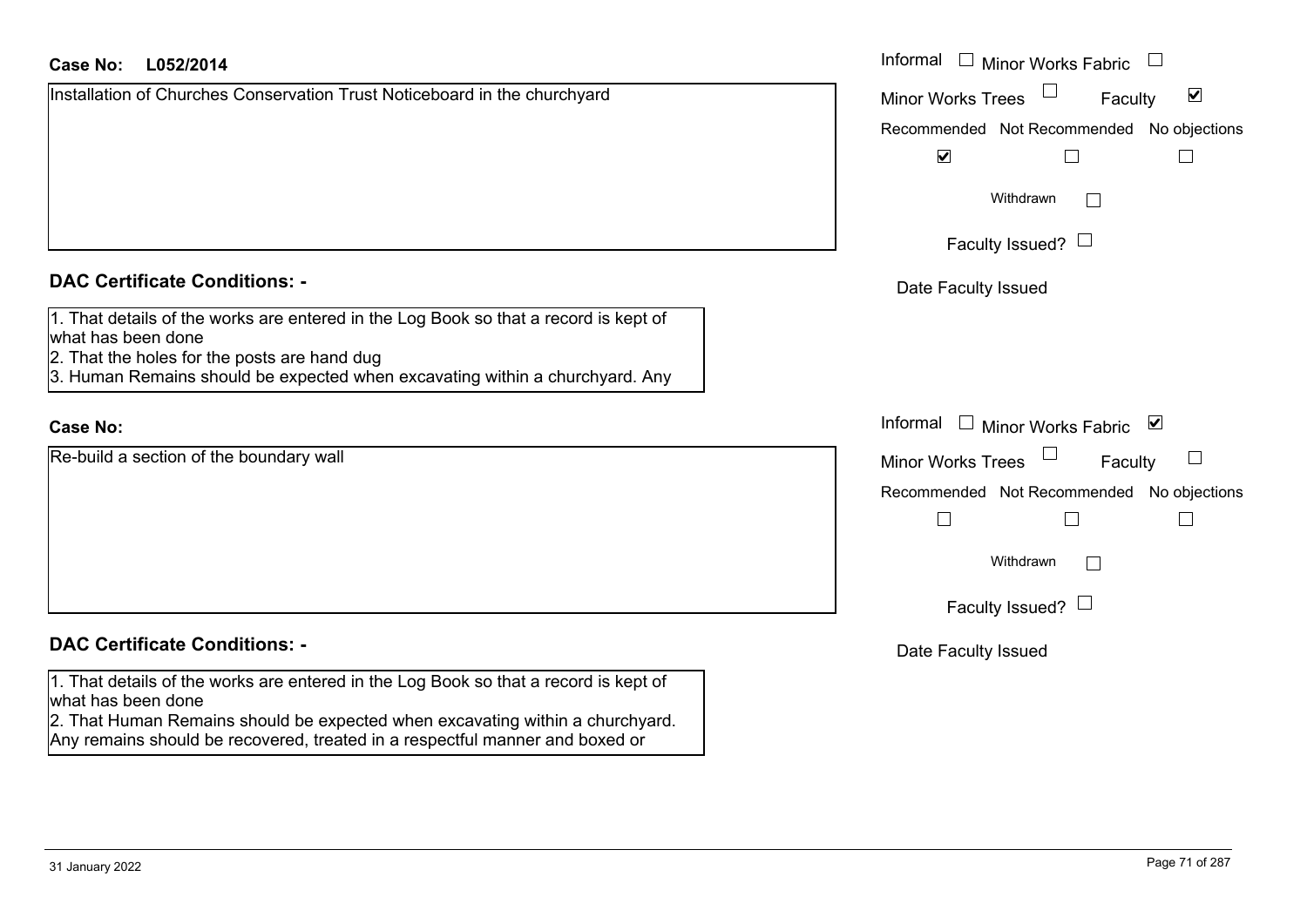#### **10106Belgrave, All Saints**

| Case No: | L039/2000 | Informal |  |
|----------|-----------|----------|--|
|          |           |          |  |

1. Upgrading existing Sound Reinforcement System 2. Installation of Induction Loop

# **DAC Certificate Conditions: -**

1. A time limit of 12 months

| Informal                                  | <b>Minor Works Fabric</b> |         |            |
|-------------------------------------------|---------------------------|---------|------------|
| <b>Minor Works Trees</b>                  |                           | Faculty | V          |
| Recommended Not Recommended No objections |                           |         |            |
|                                           |                           |         |            |
|                                           | Withdrawn                 |         |            |
|                                           | Faculty Issued? Ø         |         |            |
| Date Faculty Issued                       |                           |         | 30/05/2000 |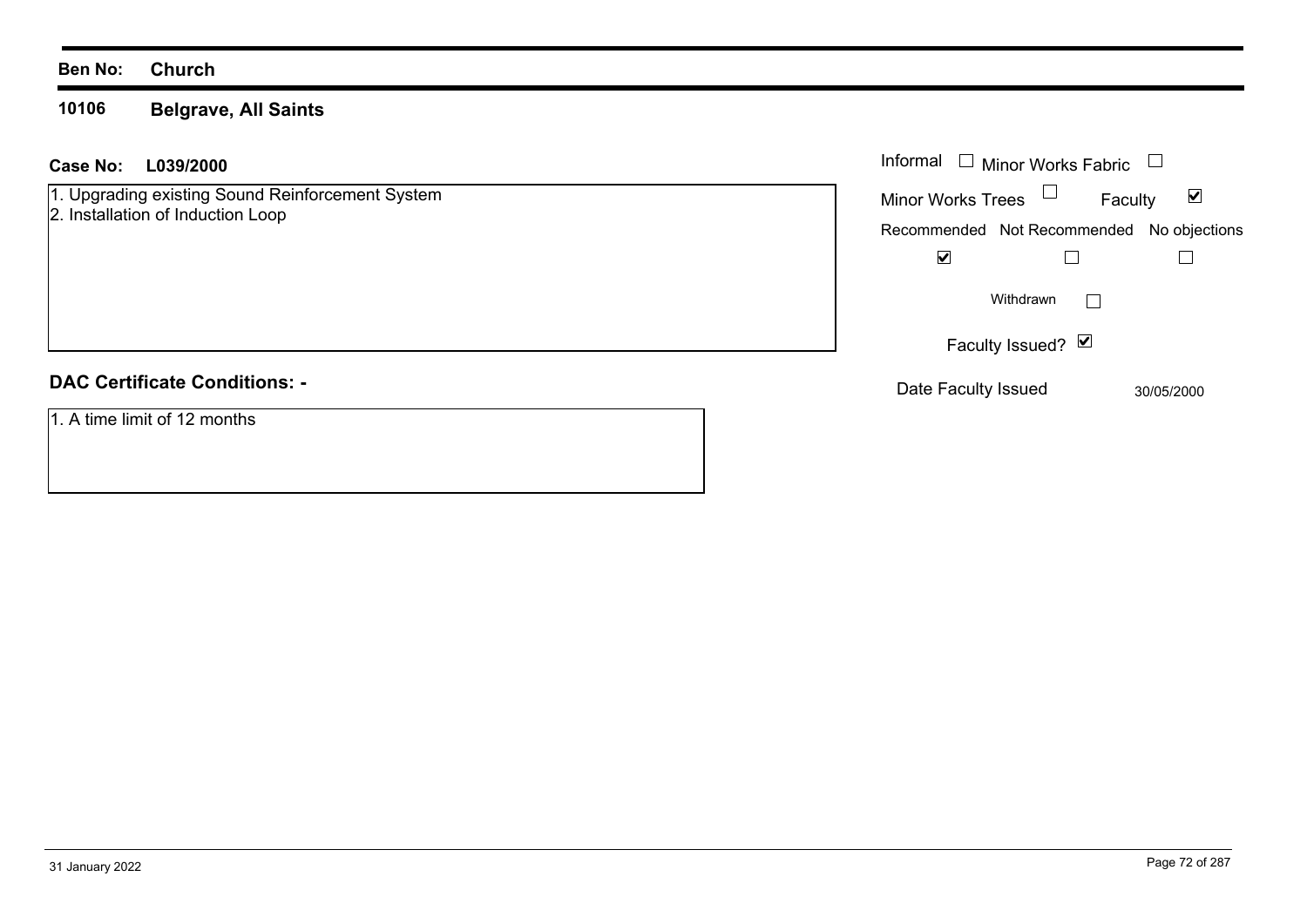| <b>Case No:</b><br>L016/2006                                                                                                               | Informal $\Box$ Minor Works Fabric $\Box$                             |
|--------------------------------------------------------------------------------------------------------------------------------------------|-----------------------------------------------------------------------|
| Installation of wheel-chair compliant WC in present storeroom                                                                              | $\Box$<br>$\blacktriangledown$<br><b>Minor Works Trees</b><br>Faculty |
|                                                                                                                                            | Recommended Not Recommended No objections                             |
|                                                                                                                                            | $\blacktriangledown$<br>$\Box$<br>$\Box$                              |
|                                                                                                                                            | Withdrawn                                                             |
|                                                                                                                                            | Faculty Issued? Ø                                                     |
| <b>DAC Certificate Conditions: -</b>                                                                                                       | Date Faculty Issued<br>30/03/2006                                     |
| 1. A time limit of 12 months                                                                                                               |                                                                       |
|                                                                                                                                            |                                                                       |
| L122/2011<br><b>Case No:</b>                                                                                                               | Informal<br>$\Box$ Minor Works Fabric $\Box$                          |
| Disposal of 2 Candlesticks                                                                                                                 | $\Box$<br><b>Minor Works Trees</b><br>$\Box$<br>Faculty               |
|                                                                                                                                            | Recommended Not Recommended No objections                             |
|                                                                                                                                            | $\blacktriangledown$<br>$\Box$<br>$\Box$                              |
|                                                                                                                                            | Withdrawn                                                             |
|                                                                                                                                            | Faculty Issued? $\Box$                                                |
| <b>DAC Certificate Conditions: -</b>                                                                                                       | Date Faculty Issued                                                   |
| 1. A time limit of 12 months<br>2. That details of the works are entered in the Log Book so that a record is kept of<br>what has been done |                                                                       |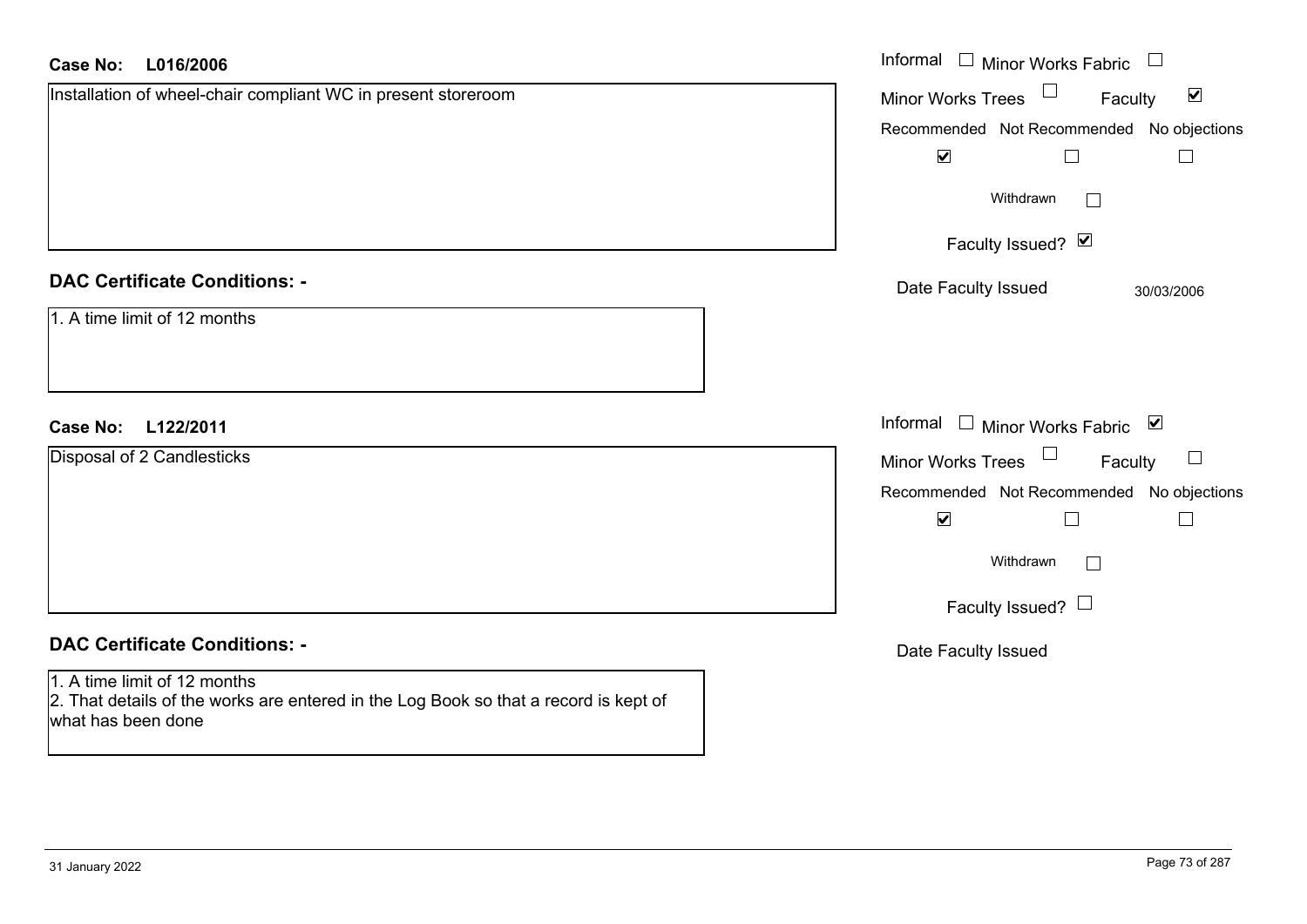| Case No:<br>L063/2012                                                                                                                                                                                                                | Informal $\Box$ Minor Works Fabric                                                                                               |
|--------------------------------------------------------------------------------------------------------------------------------------------------------------------------------------------------------------------------------------|----------------------------------------------------------------------------------------------------------------------------------|
| Introduction of items formerly in Leicester, St Barnabas: -<br>1. Dark Oak chair (possibly the Bishop's chair)<br>2. Churchwardens' staves<br>3. Brass eagle lectern                                                                 | $\blacktriangledown$<br><b>Minor Works Trees</b><br>Faculty<br>Recommended Not Recommended No objections<br>$\blacktriangledown$ |
|                                                                                                                                                                                                                                      | Withdrawn                                                                                                                        |
|                                                                                                                                                                                                                                      | Faculty Issued? Ø                                                                                                                |
| <b>DAC Certificate Conditions: -</b>                                                                                                                                                                                                 | Date Faculty Issued<br>01/11/2012                                                                                                |
| 1. A time limit of 12 months<br>2. That details of the works are entered in the Log Book so that a record is kept of<br>what has been done<br>3. That the "PCC" produces a full inventory of the fixtures and fittings in the church |                                                                                                                                  |
| L039/2014<br><b>Case No:</b>                                                                                                                                                                                                         | Informal<br>$\perp$<br>Minor Works Fabric ⊠                                                                                      |
| 1. Removal and disposal of 2 x vertical recessed fan convector heaters in each of the two small rooms<br>leither side of the Altar<br>2. Removal of associated Asbestos                                                              | <b>Minor Works Trees</b><br>ப<br>Faculty<br>Recommended Not Recommended No objections<br>$\blacktriangledown$<br>П               |
|                                                                                                                                                                                                                                      | Withdrawn                                                                                                                        |
|                                                                                                                                                                                                                                      | Faculty Issued? $\Box$                                                                                                           |
| <b>DAC Certificate Conditions: -</b>                                                                                                                                                                                                 | Date Faculty Issued                                                                                                              |
| 1. A time limit of 12 months<br>2. That details of the works are entered in the Log Book so that a record is kept of<br>what has been done<br>3. That any further repairs to the heating system must be submiited to the DAC for     |                                                                                                                                  |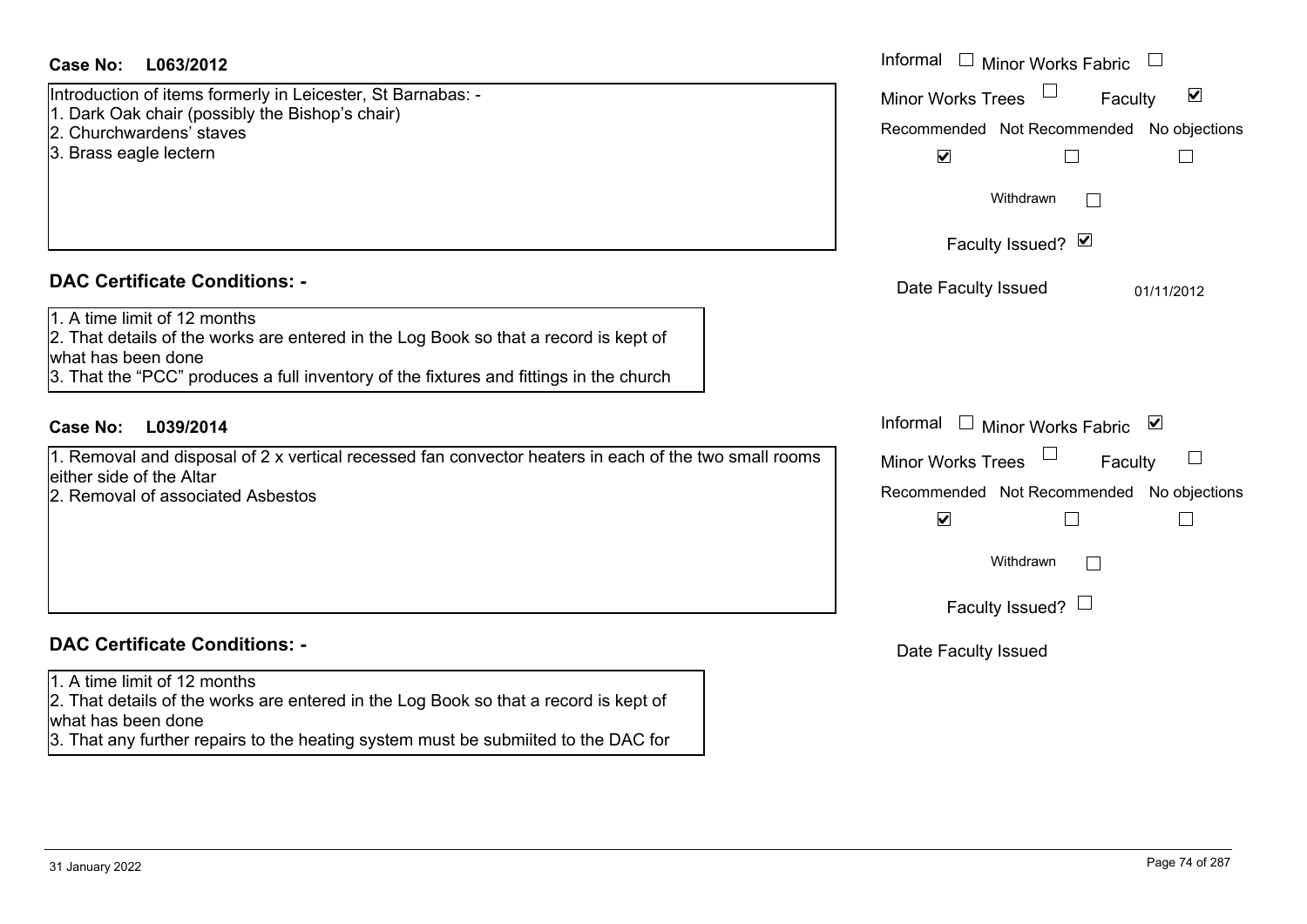Creation of Food Pantry comprising: -

- 1. Shelving
- 2. 4 fridges and freezers:
	- a) 1 glass fronted fridge (in the pantry room)
	- b) 1 glass fronted freezer (in the pantry room)
	- c) 1 domestic fridge
	- d) 1 domestic freezer

### **DAC Certificate Conditions: -**

1. That details of the works are entered in the Log Book so that a record is kept of what has been done

2. That an Electrical Condition Report (which is required for the QI that is due) is obtained in advance of the fridge-freezers being installed

|                                                                                     | Informal $\Box$ Minor Works Fabric $\Box$                   |
|-------------------------------------------------------------------------------------|-------------------------------------------------------------|
| of Food Pantry comprising: -                                                        | $\blacktriangledown$<br><b>Minor Works Trees</b><br>Faculty |
| ng<br>es and freezers: -                                                            | Recommended Not Recommended No objections                   |
| ass fronted fridge (in the pantry room)<br>ass fronted freezer (in the pantry room) | ⊻                                                           |
| omestic fridge<br>omestic freezer                                                   | Withdrawn                                                   |
|                                                                                     | Faculty Issued? $\Box$                                      |

Date Faculty Issued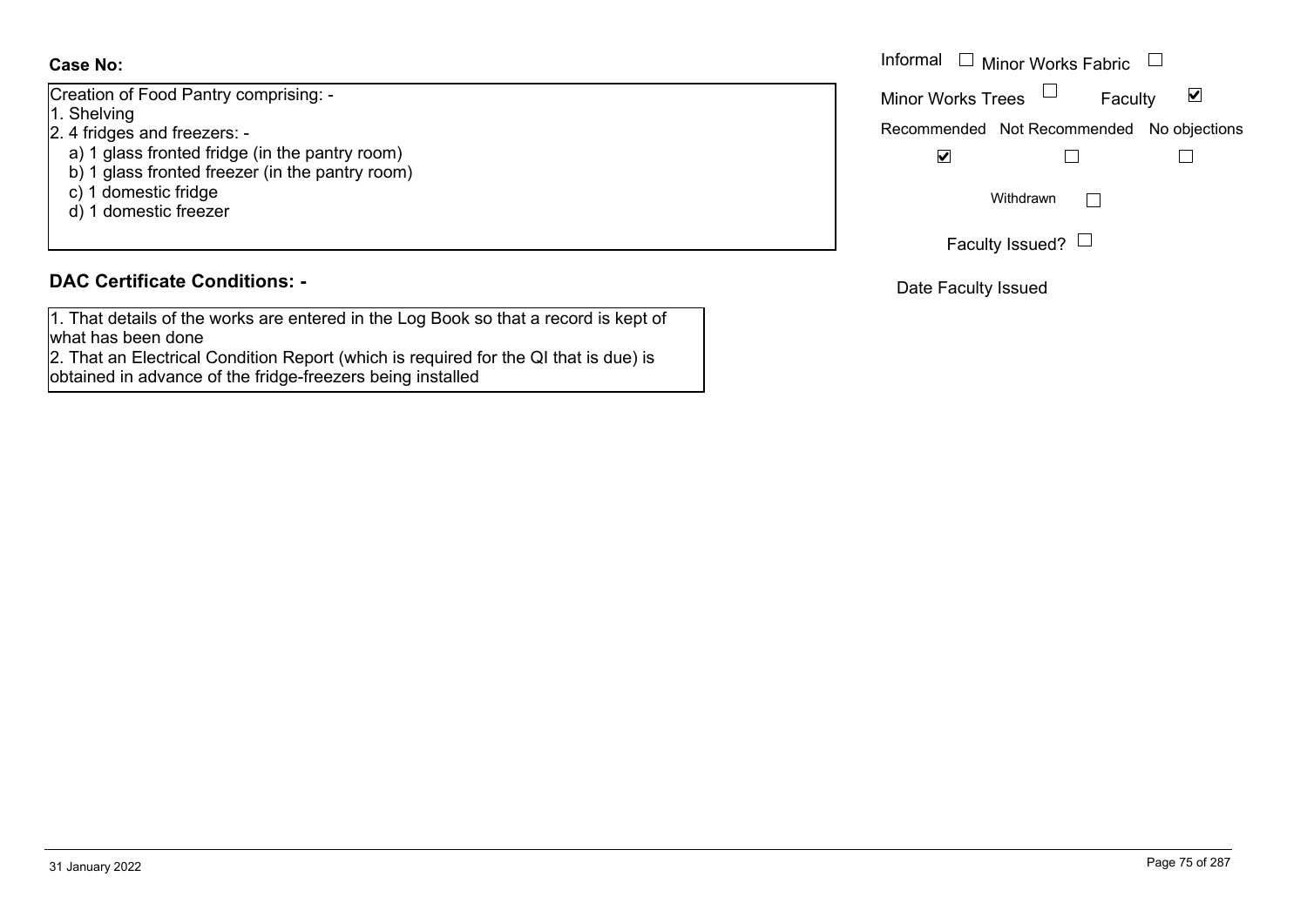#### **10106 Belgrave, St Peter**

| L052/2003<br><b>Case No:</b>         | Informal $\square$<br>Minor Works Fabric                    |
|--------------------------------------|-------------------------------------------------------------|
| Renewal of rainwater goods           | Minor Works Trees $\Box$<br>$\blacktriangledown$<br>Faculty |
|                                      | Recommended Not Recommended No objections                   |
|                                      | $\blacktriangledown$                                        |
|                                      | $\Box$<br>Withdrawn                                         |
|                                      | Faculty Issued? $\Box$                                      |
| <b>DAC Certificate Conditions: -</b> | Date Faculty Issued                                         |
| 1. A time limit of 12 months         |                                                             |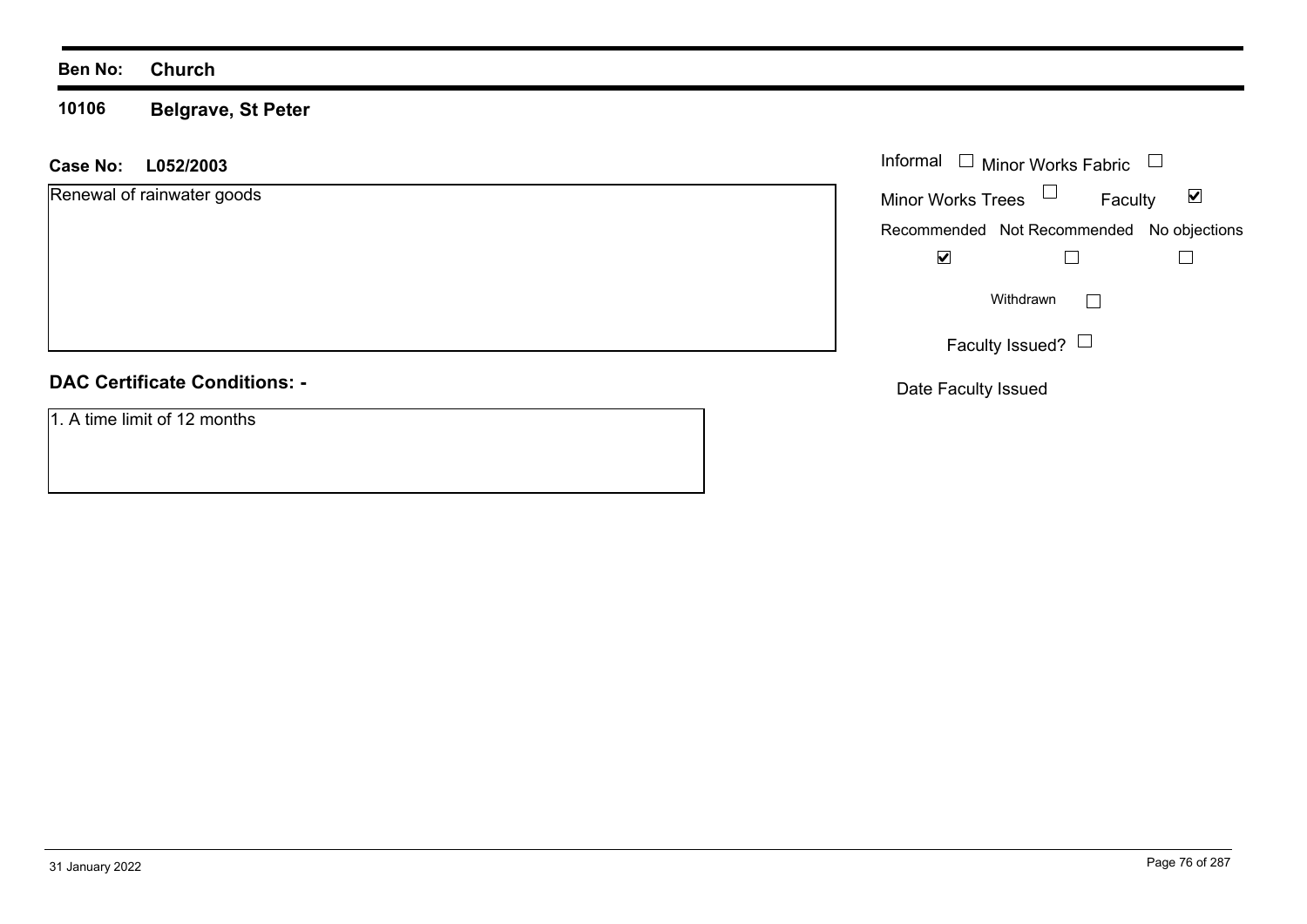#### **L051/2006Case No:**

| <b>Case No:</b><br>L051/2006                                                                                                                                                                              | Informal $\Box$ Minor Works Fabric $\Box$                 |
|-----------------------------------------------------------------------------------------------------------------------------------------------------------------------------------------------------------|-----------------------------------------------------------|
| Replacement of roof tiles on like-for-like basis                                                                                                                                                          | Minor Works Trees<br>$\Box$<br>Faculty                    |
|                                                                                                                                                                                                           | Recommended Not Recommended<br>No objections              |
|                                                                                                                                                                                                           | $\Box$<br>$\Box$<br>$\Box$                                |
|                                                                                                                                                                                                           | Withdrawn<br>$\mathbf{L}$                                 |
|                                                                                                                                                                                                           | Faculty Issued? $\Box$                                    |
| <b>DAC Certificate Conditions: -</b>                                                                                                                                                                      | Date Faculty Issued                                       |
|                                                                                                                                                                                                           |                                                           |
| L024/2008<br><b>Case No:</b>                                                                                                                                                                              | Informal $\blacksquare$ Minor Works Fabric $\blacksquare$ |
| CONFIRMATORY FACULTY for works undertaken with Chancellor's Consent: -                                                                                                                                    | Minor Works Trees<br>$\blacktriangledown$<br>Faculty      |
| Roof repairs to: -<br>1. Nave                                                                                                                                                                             | Recommended Not Recommended<br>No objections              |
| 2. North Aisle<br>3. South Aisle                                                                                                                                                                          | $\blacktriangledown$<br>$\Box$<br>$\Box$                  |
| 4. Chancel                                                                                                                                                                                                | Withdrawn                                                 |
| 5. South porch                                                                                                                                                                                            |                                                           |
| 6. Tower                                                                                                                                                                                                  | Faculty Issued? Ø                                         |
| <b>DAC Certificate Conditions: -</b>                                                                                                                                                                      | Date Faculty Issued<br>07/11/2008                         |
| 1. A time limit of 12 months<br>2. That any plumbers marks found on existing lead should be identified and cut-out,<br>then retained or spot-welded back into the new leadwork according to the advice of |                                                           |

the church architect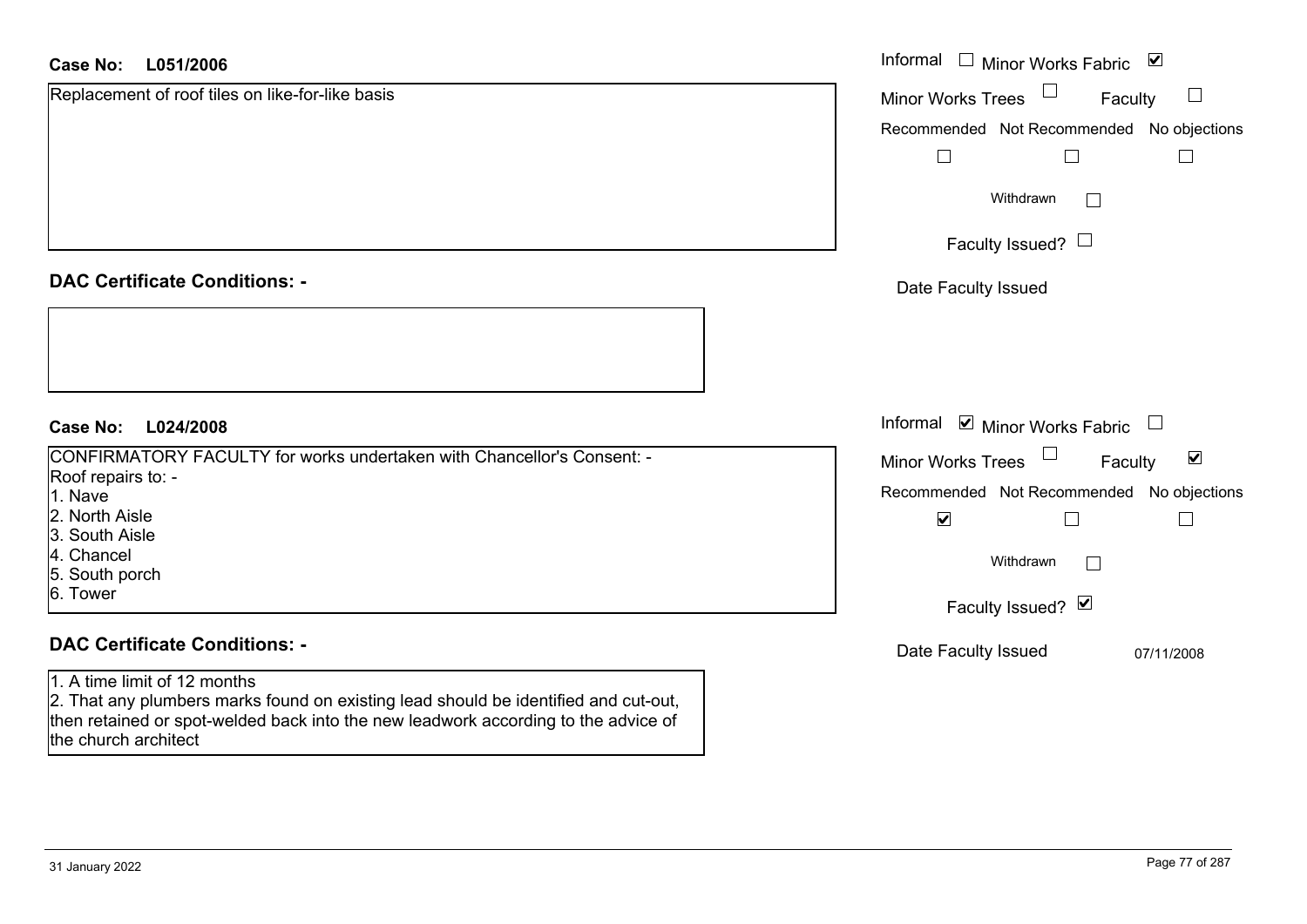| Case No:<br>L158/2009                                                                                      | Informal □ Minor Works Fabric<br>$\Box$                        |
|------------------------------------------------------------------------------------------------------------|----------------------------------------------------------------|
| Works to 10 trees                                                                                          | $\blacktriangledown$<br>$\Box$<br>Minor Works Trees<br>Faculty |
|                                                                                                            | Recommended Not Recommended No objections                      |
|                                                                                                            | $\blacktriangledown$                                           |
|                                                                                                            | Withdrawn<br>$\Box$                                            |
|                                                                                                            | Faculty Issued? $\Box$                                         |
| <b>DAC Certificate Conditions: -</b>                                                                       | Date Faculty Issued                                            |
| 1. That details of the works are entered in the Log Book so that a record is kept of<br>what has been done |                                                                |
| L016/2010<br><b>Case No:</b>                                                                               | Informal<br>$\Box$ Minor Works Fabric $\Box$                   |
| Replacement of the ridge roll of the Nave roof                                                             | Minor Works Trees<br>$\blacktriangledown$<br>Faculty           |
|                                                                                                            | Recommended Not Recommended No objections                      |
|                                                                                                            | $\blacktriangledown$                                           |
|                                                                                                            | Withdrawn<br>$\Box$                                            |
|                                                                                                            | Faculty Issued? $\Box$                                         |
| <b>DAC Certificate Conditions: -</b>                                                                       | Date Faculty Issued                                            |
| 1. A time limit of 12 months                                                                               |                                                                |
| 2. That details of the works are entered in the Log Book so that a record is kept of                       |                                                                |

what has been done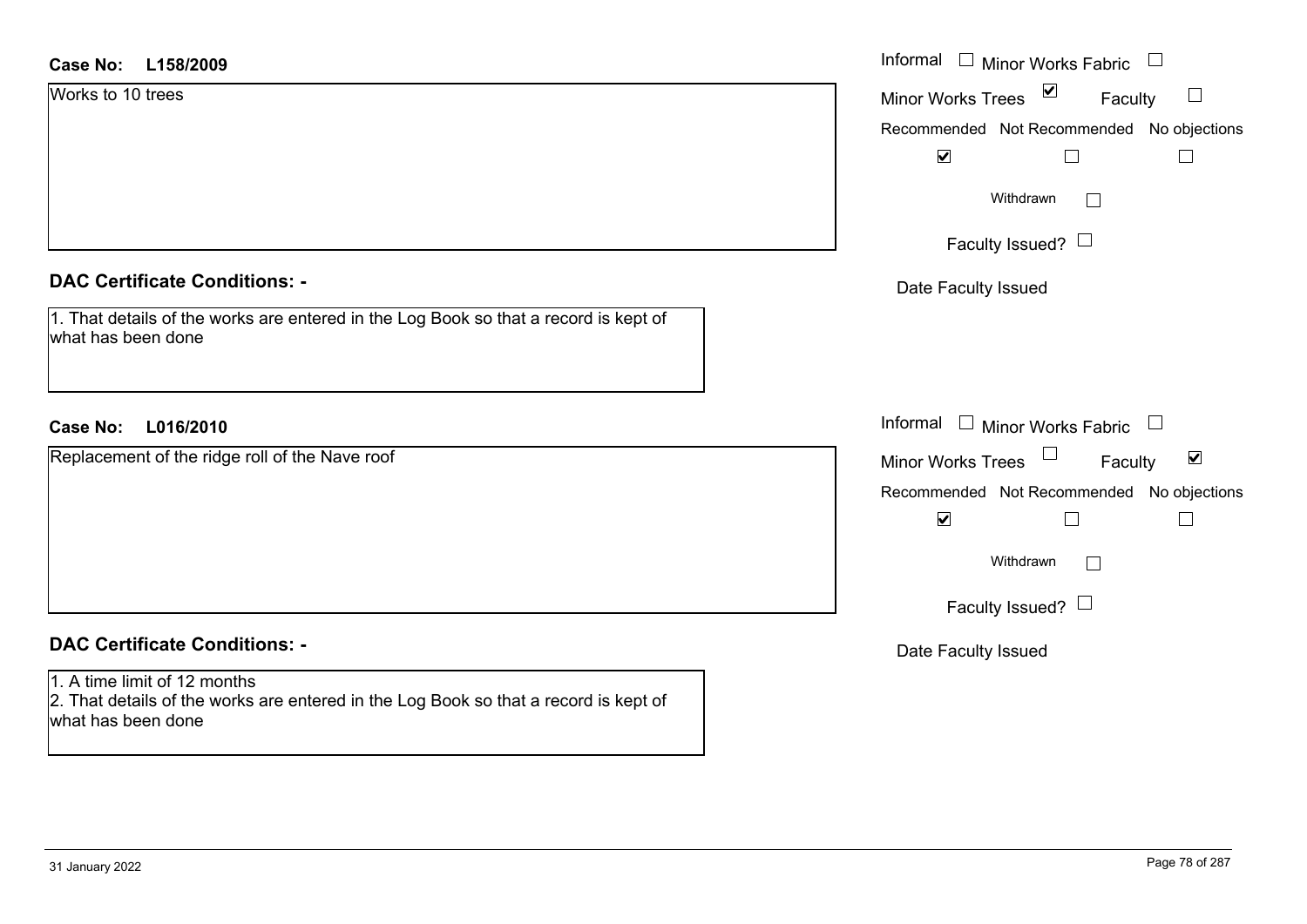| <b>Case No:</b><br>L100/2012                                                                                                               | Informal                                  | $\Box$ Minor Works Fabric                | $\Box$               |
|--------------------------------------------------------------------------------------------------------------------------------------------|-------------------------------------------|------------------------------------------|----------------------|
| Removal of Stall and Misere                                                                                                                | Minor Works Trees                         | Faculty                                  | $\blacktriangledown$ |
|                                                                                                                                            | Recommended Not Recommended No objections |                                          |                      |
|                                                                                                                                            | $\blacktriangledown$                      |                                          |                      |
|                                                                                                                                            |                                           | Withdrawn<br>$\mathbb{R}^n$              |                      |
|                                                                                                                                            |                                           | Faculty Issued? $\Box$                   |                      |
| <b>DAC Certificate Conditions: -</b>                                                                                                       | Date Faculty Issued                       |                                          |                      |
| 1. A time limit of 12 months<br>2. That details of the works are entered in the Log Book so that a record is kept of<br>what has been done |                                           |                                          |                      |
| Case No: L227/2013                                                                                                                         | Informal □ Minor Works Fabric ⊠           |                                          |                      |
| Repairs to the roof                                                                                                                        | Minor Works Trees                         | Faculty                                  | $\Box$               |
|                                                                                                                                            | Recommended Not Recommended No objections |                                          |                      |
|                                                                                                                                            | $\blacktriangledown$                      |                                          |                      |
|                                                                                                                                            |                                           | Withdrawn<br>$\mathcal{L}^{\mathcal{A}}$ |                      |
|                                                                                                                                            |                                           | Faculty Issued? $\Box$                   |                      |
| <b>DAC Certificate Conditions: -</b>                                                                                                       | Date Faculty Issued                       |                                          |                      |
| 1. A time limit of 12 months<br>2. That details of the works are entered in the Log Book so that a record is kept of<br>what has been done |                                           |                                          |                      |
|                                                                                                                                            |                                           |                                          |                      |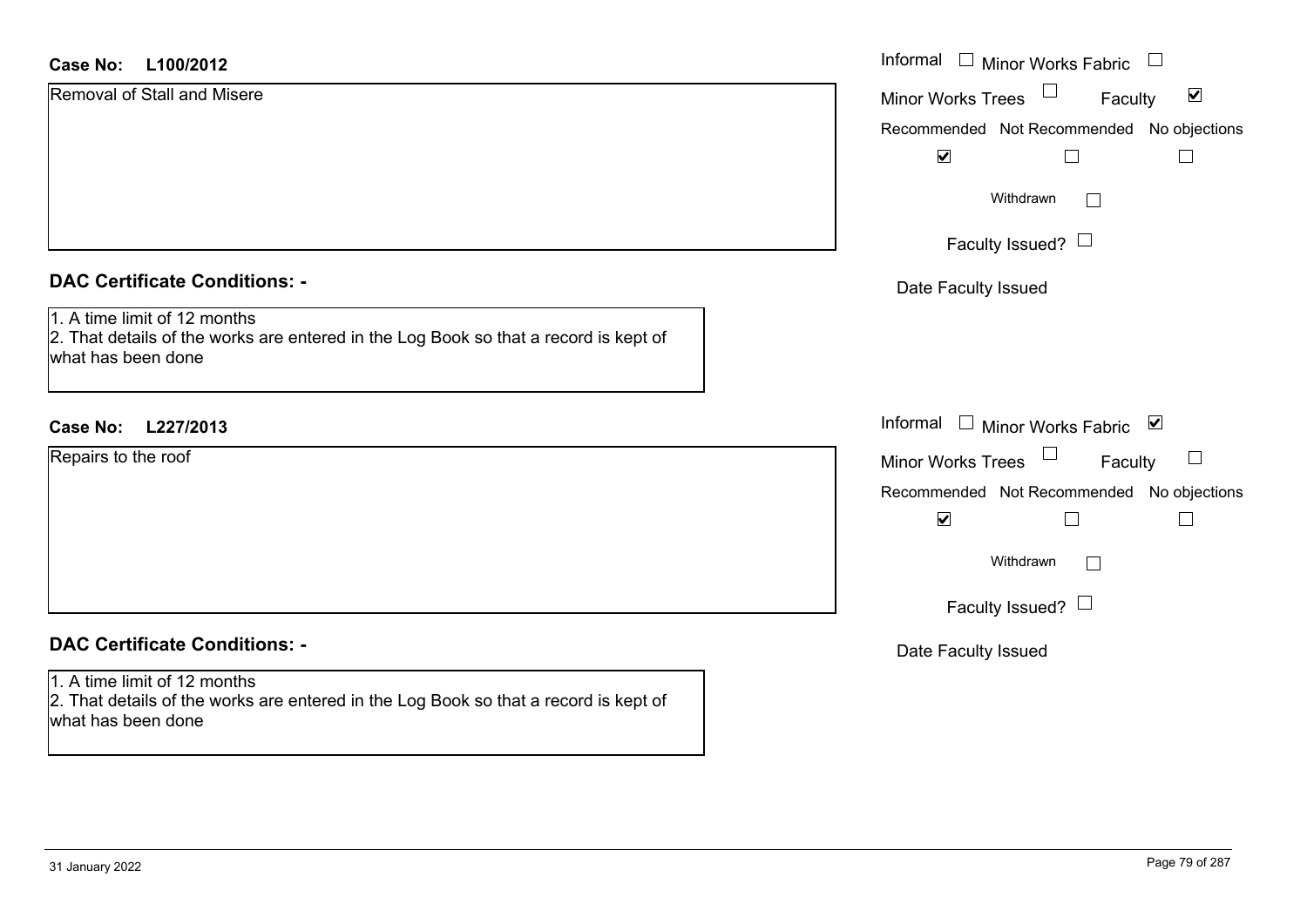| <b>Case No:</b><br>L162/2015                                                                                                                                                                                      | Informal □ Minor Works Fabric 凶           |
|-------------------------------------------------------------------------------------------------------------------------------------------------------------------------------------------------------------------|-------------------------------------------|
| Re-building of 2 x stone piers on Vicarage Lane                                                                                                                                                                   | Minor Works Trees<br>$\Box$<br>Faculty    |
|                                                                                                                                                                                                                   | Recommended Not Recommended No objections |
|                                                                                                                                                                                                                   | $\blacktriangledown$                      |
|                                                                                                                                                                                                                   | Withdrawn<br>$\Box$                       |
|                                                                                                                                                                                                                   | Faculty Issued? $\Box$                    |
| <b>DAC Certificate Conditions: -</b>                                                                                                                                                                              | Date Faculty Issued                       |
| 1. A time limit of 12 months<br>2. That details of the works are entered in the Log Book so that a record is kept of<br>what has been done<br>3. That Leicester City Council's Conservation Officer agrees the: - |                                           |
| <b>Case No:</b>                                                                                                                                                                                                   | Informal<br>□ Minor Works Fabric ⊠        |
| <b>Window repairs</b>                                                                                                                                                                                             | Minor Works Trees<br>$\sqcup$<br>Faculty  |
|                                                                                                                                                                                                                   | Recommended Not Recommended No objections |
|                                                                                                                                                                                                                   | $\blacktriangledown$                      |
|                                                                                                                                                                                                                   | Withdrawn                                 |
|                                                                                                                                                                                                                   | Faculty Issued? $\Box$                    |
| <b>DAC Certificate Conditions: -</b>                                                                                                                                                                              | Date Faculty Issued                       |
| 1. That details of the works are entered in the Log Book so that a record is kept of<br>what has been done                                                                                                        |                                           |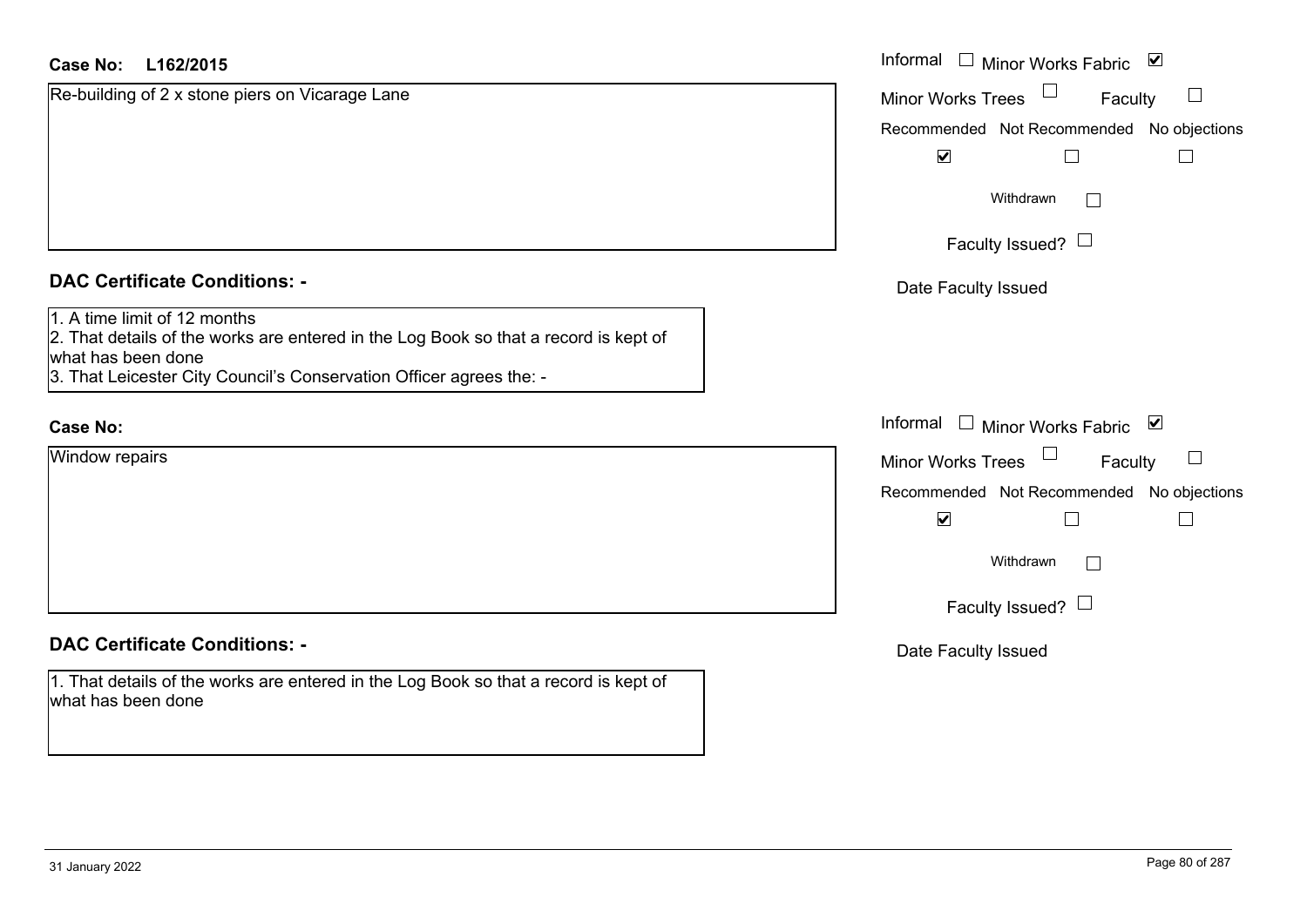Work entails: -

- 1. Excavating a small trench in the garden area
- 2. Installation of:
	- a) 3600 x 16 mm (12ft) copper bonded earth electrode
	- b) 25 x 3 mm solid copper tape
	- c) 1 earth inspection chamber
	- d) All fixtures and fittings

# **DAC Certificate Conditions: -**

1. That details of the works are entered in the Log Book so that a record is kept of what has been done

2. That any trenches should be dug by hand and the DAC Archaeological Adviser invited to be present during the excavations

|                                                                                                                             | Informal $\Box$ Minor Works Fabric                                                                |  |
|-----------------------------------------------------------------------------------------------------------------------------|---------------------------------------------------------------------------------------------------|--|
| ails: -<br>ating a small trench in the garden area<br>ation of: -                                                           | Minor Works Trees<br>$\blacktriangledown$<br>Faculty<br>Recommended Not Recommended No objections |  |
| 0 x 16 mm (12ft) copper bonded earth electrode<br>3 mm solid copper tape<br>irth inspection chamber<br>ixtures and fittings | $\overline{\mathbf{v}}$<br>Withdrawn                                                              |  |
|                                                                                                                             | Faculty Issued? $\Box$                                                                            |  |
| rtificate Conditions: -                                                                                                     | Date Faculty Issued<br>16/09/2020                                                                 |  |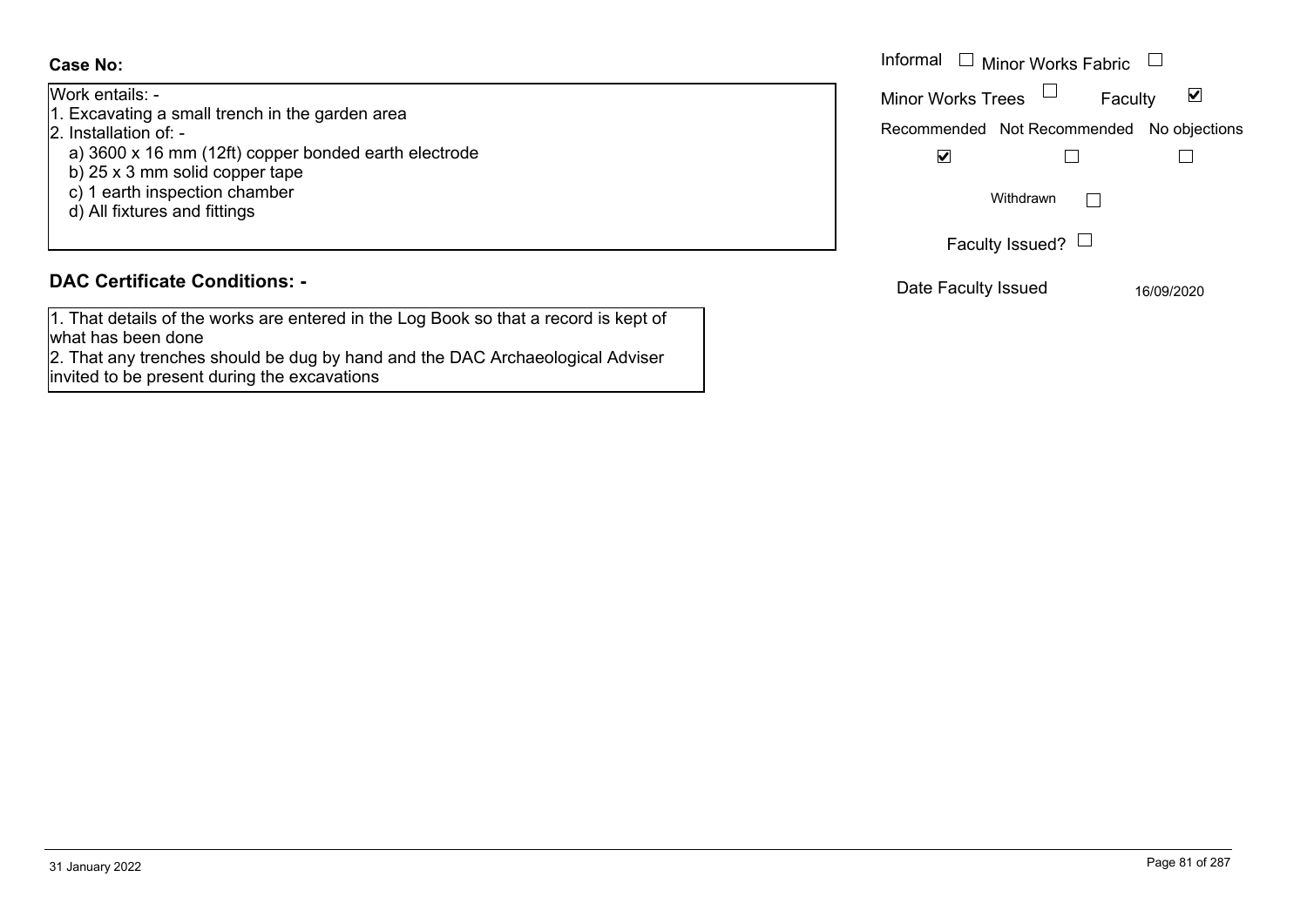#### **20103 Belton, St John the Baptist**

entering the tower through the louvres

| Case No:<br>L154/2007                                                                                             | Informal<br>$\Box$ Minor Works Fabric                |
|-------------------------------------------------------------------------------------------------------------------|------------------------------------------------------|
| Roof and structural works comprising: -<br>1. Restoration of the Spire, Tower walls, parapet walls & pinnacles    | $\blacktriangledown$<br>Minor Works Trees<br>Faculty |
| 2. Re-laying of Tower parapet gutter                                                                              | Recommended Not Recommended No objections            |
| 3. Re-building of S Aisle west gable parapet<br>4. Temporary repairs to south slope of Nave roof & parapet gutter | ☑                                                    |
| 5. Mesh guards to spire lucarnes & bell chamber windows<br>$6.$ Repairs of: -                                     | Withdrawn                                            |
| a) Tower parapet access door<br>b) Spire floor at access door level                                               | Faculty Issued? Ø                                    |
| c) Lightning Conductors                                                                                           |                                                      |
| <b>DAC Certificate Conditions: -</b>                                                                              | Date Faculty Issued<br>20/11/2007                    |
| 1. A time limit of 12 months                                                                                      |                                                      |
| [2. That the PCC considers installing a "Galebreak" membrane to keep water from                                   |                                                      |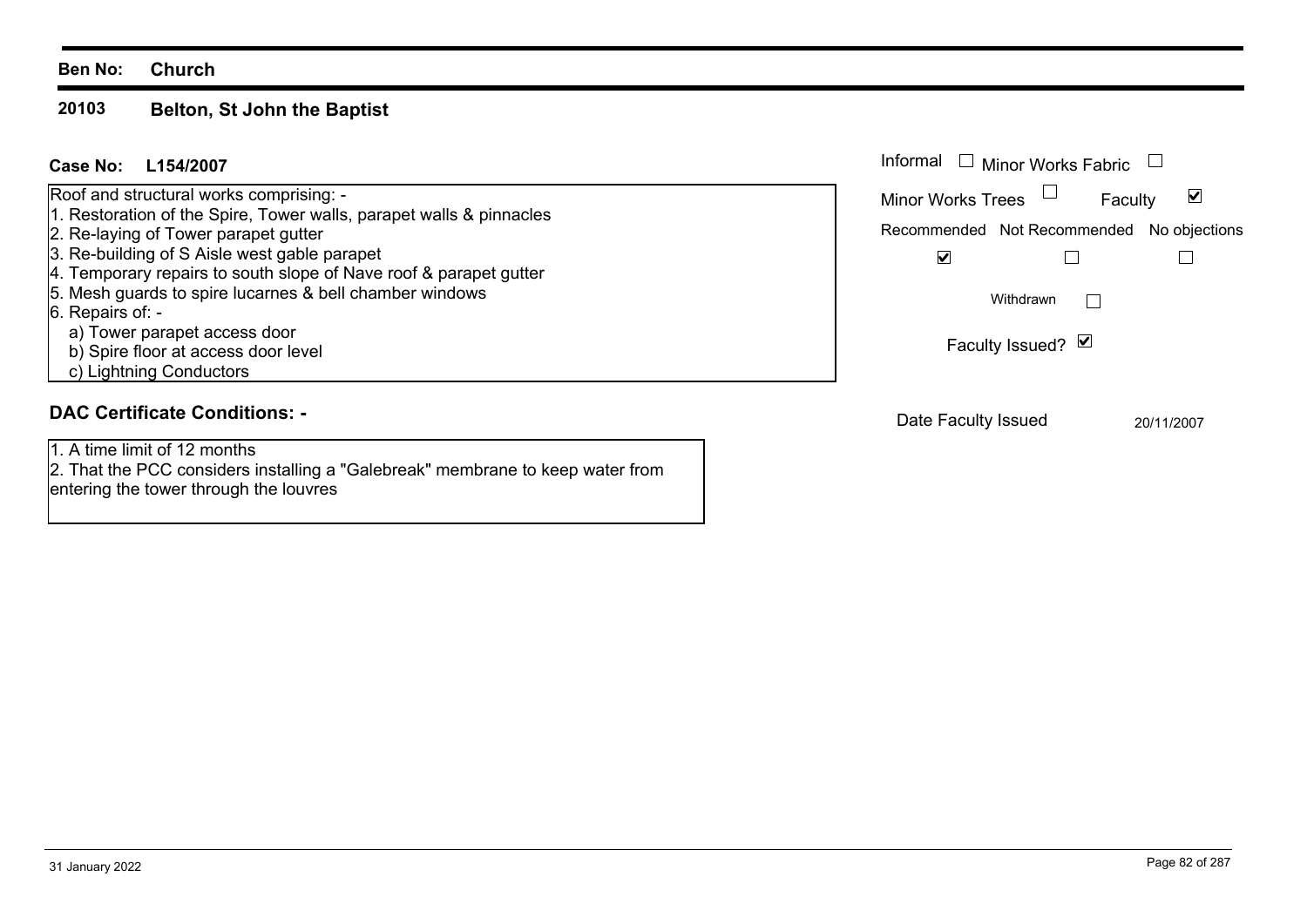#### **L168/2008Case No:** Informal

#### 1. Repairs to: -

- a) Nave roof and rainwater goods
- b) Timber roof
- c) Stonework of Nave south & east parapets and south Clerestory windows
- 2. Internal re-plastering and re-decoration
- 3. Improvements to internal lighting

#### **DAC Certificate Conditions: -**

1. A time limit of 12 months

2. That details of the works are entered in the Log Book so that a record is kept of what has been done

3. That, in the event of wall paintings being discovered, the works stop immediately

| Informal<br>Minor Works Fabric            |  |            |  |
|-------------------------------------------|--|------------|--|
| <b>Minor Works Trees</b><br>Faculty       |  |            |  |
| Recommended Not Recommended No objections |  |            |  |
|                                           |  |            |  |
| Withdrawn                                 |  |            |  |
| Faculty Issued? Ø                         |  |            |  |
| Date Faculty Issued                       |  | 06/01/2009 |  |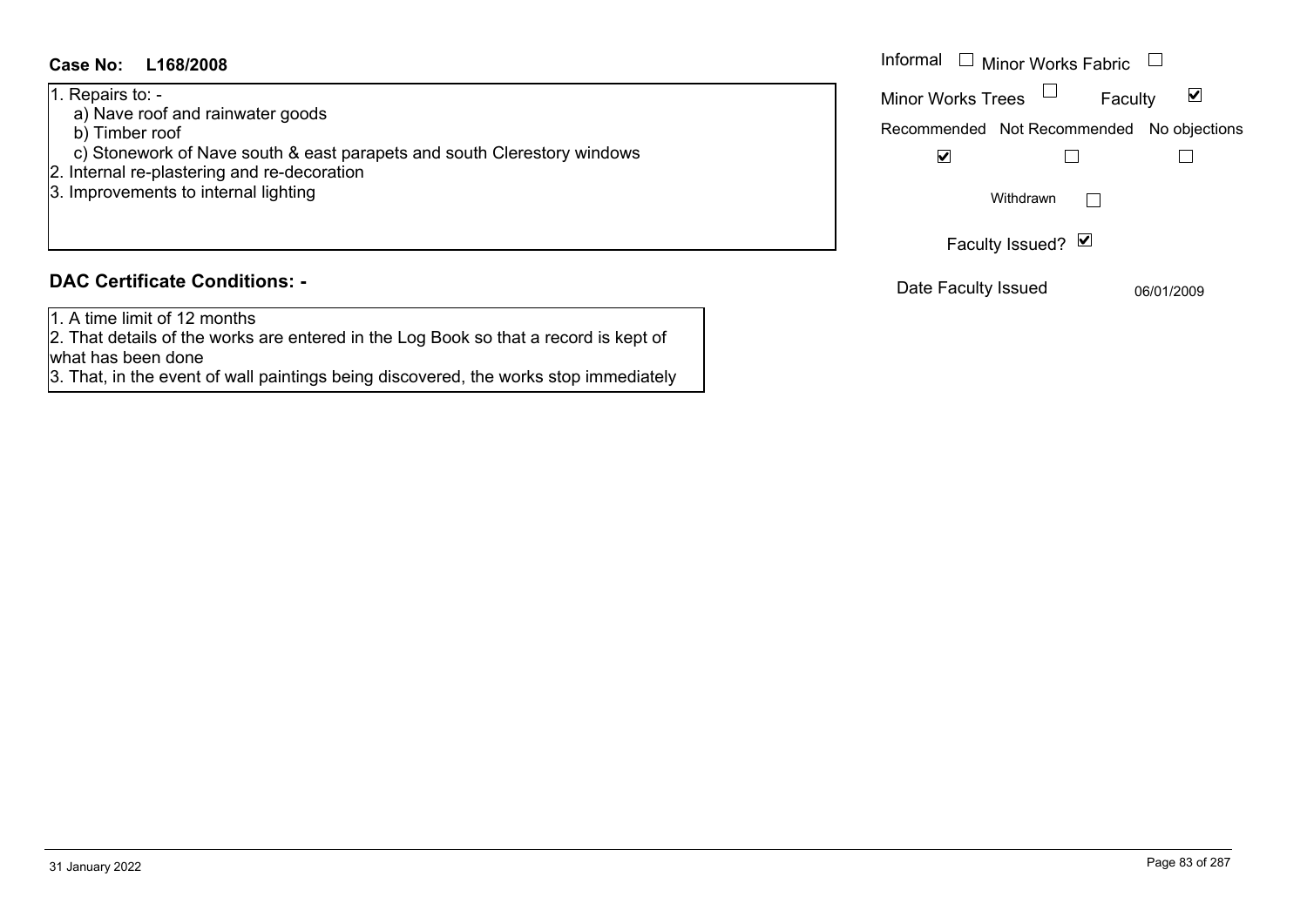Informal  $\vee$  Minor Works Fabric  $\Box$ **L102/2009Case No:** Informal West end re-ordering comprising: -  $\blacktriangledown$ Faculty Minor Works Trees 1. South Porch: a) Removal of 2 external steps Recommended Not Recommended No objections b) Installation of external glass doors  $\overline{\mathbf{v}}$  $\Box$  $\Box$ 2. South Aisle: a) Removal of existing Vestry and internal lobby Withdrawn $\Box$  b) Installation of new electrical equipment store c) Removal of 2 rows of Victorian Pews and associated platform immediately east of South Door Faculty Issued? Ø 3. Nave: a) Removal of 2 westernmost rows of Victorian Pews and associated platform b) Re-location of Font and reduction of plinth 4. Tower a) Installation of: i) Ringing Chamber with staircase ii) WC iii) Screen in Tower arch 5. North Aisle: a) Removal of 3 westernmost rows of Victorian pews and associated platform b) Re-location of Roesla de Verdon tomb and 3 x wall plaques c) Installation of servery at west end 6. Installation of Trench Arch Drainage System **DAC Certificate Conditions: -**Date Faculty Issued 16/09/2010

1. A time limit of 12 months

2. That details of the works are entered in the Log Book so that a record is kept of what has been done

3. That no works shall take place until the PCC, after consultation with the Diocesan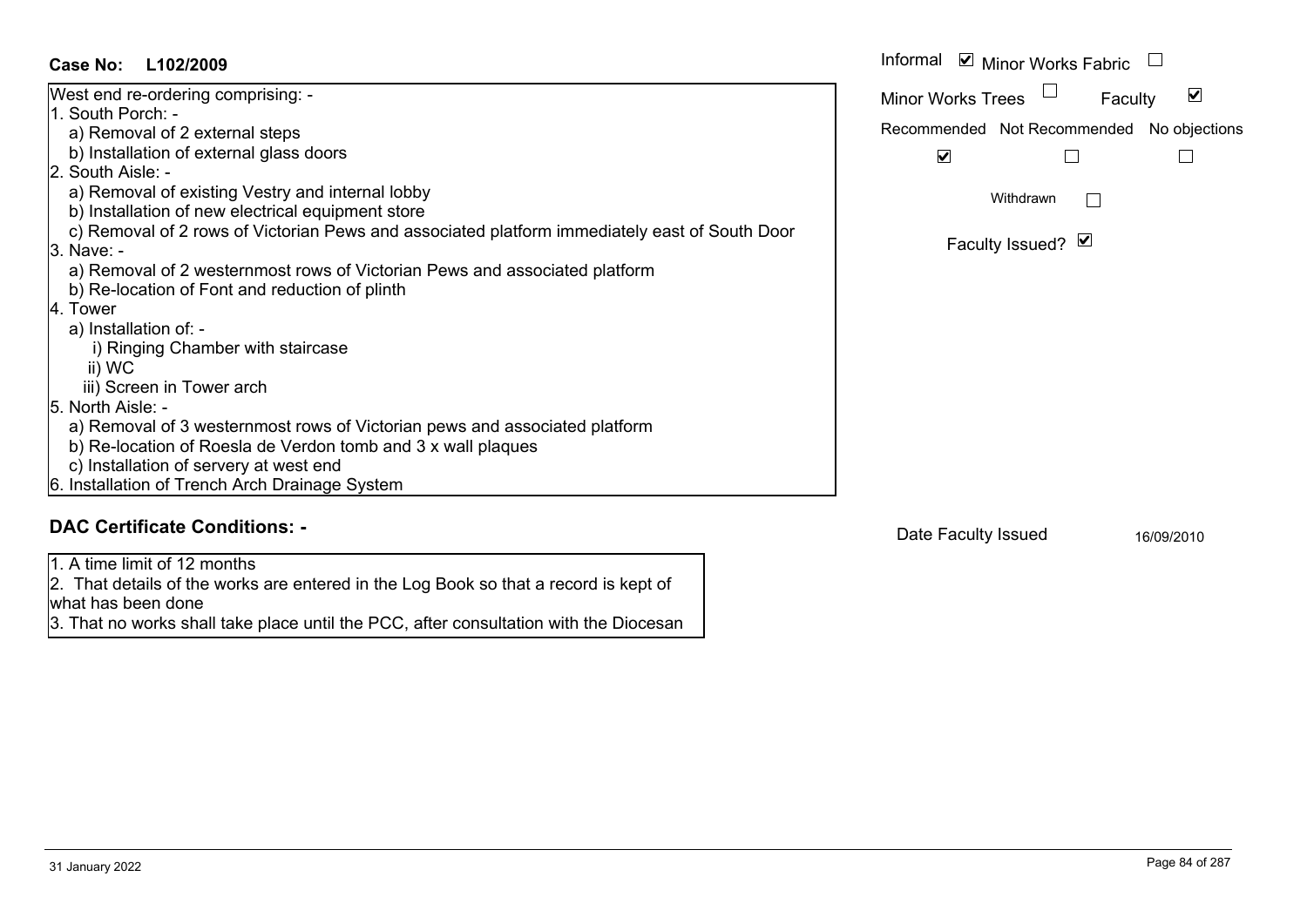#### **L017/2009Case No:**

| $\begin{array}{c} \hline \end{array}$                                        |
|------------------------------------------------------------------------------|
| $\Box$<br>Faculty                                                            |
| Recommended Not Recommended No objections                                    |
|                                                                              |
|                                                                              |
|                                                                              |
|                                                                              |
| $\Box$                                                                       |
| $\blacktriangledown$<br>Faculty<br>Recommended Not Recommended No objections |
|                                                                              |
|                                                                              |
| 14/09/2012                                                                   |
|                                                                              |
|                                                                              |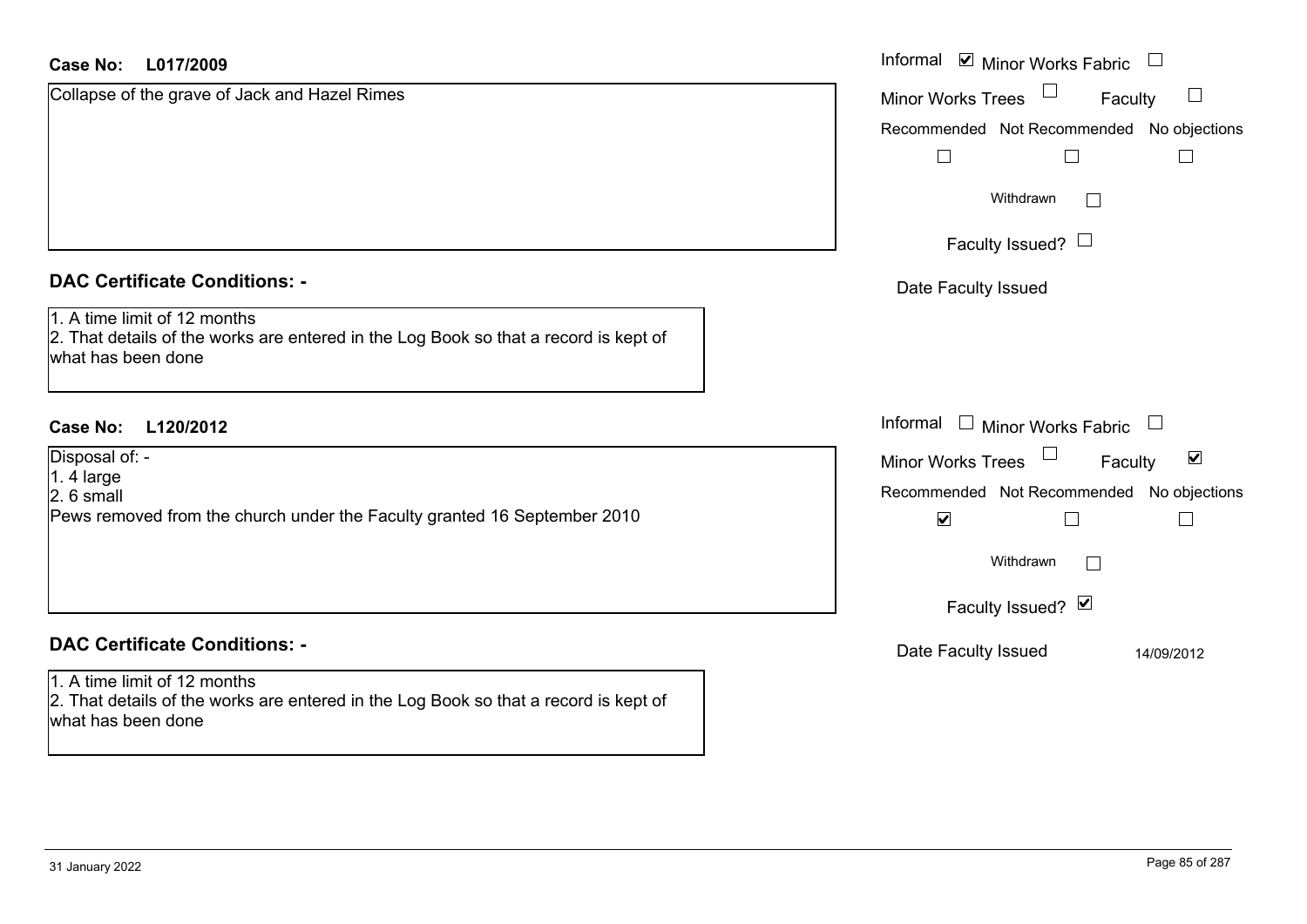#### **L122/2013Case No:**

| L122/2013<br>Case No:                                                                                                                                                                                                               | Informal □ Minor Works Fabric                               |
|-------------------------------------------------------------------------------------------------------------------------------------------------------------------------------------------------------------------------------------|-------------------------------------------------------------|
| Creation of two new Soakaways                                                                                                                                                                                                       | $\blacktriangledown$<br><b>Minor Works Trees</b><br>Faculty |
|                                                                                                                                                                                                                                     | Recommended Not Recommended No objections                   |
|                                                                                                                                                                                                                                     | $\blacktriangledown$                                        |
|                                                                                                                                                                                                                                     | Withdrawn                                                   |
|                                                                                                                                                                                                                                     | Faculty Issued? $\vee$                                      |
| <b>DAC Certificate Conditions: -</b>                                                                                                                                                                                                | Date Faculty Issued<br>24/10/2013                           |
| 1. A time limit of 12 months<br>2. That details of the works are entered in the Log Book so that a record is kept of<br>what has been done<br>3. That no works shall take place until the PCC, after consultation with the Diocesan |                                                             |
| <b>Case No:</b>                                                                                                                                                                                                                     | Informal<br>$\Box$ Minor Works Fabric                       |
| Replacement of covering to North Aisle roof                                                                                                                                                                                         | $\blacktriangledown$<br>Minor Works Trees<br>Faculty        |
|                                                                                                                                                                                                                                     | Recommended Not Recommended No objections                   |
|                                                                                                                                                                                                                                     | $\blacktriangledown$                                        |
|                                                                                                                                                                                                                                     | Withdrawn                                                   |
|                                                                                                                                                                                                                                     | Faculty Issued? $\Box$                                      |
| <b>DAC Certificate Conditions: -</b>                                                                                                                                                                                                | Date Faculty Issued<br>06/12/2019                           |
| 1. That details of the works are entered in the Log Book so that a record is kept of<br>what has been done                                                                                                                          |                                                             |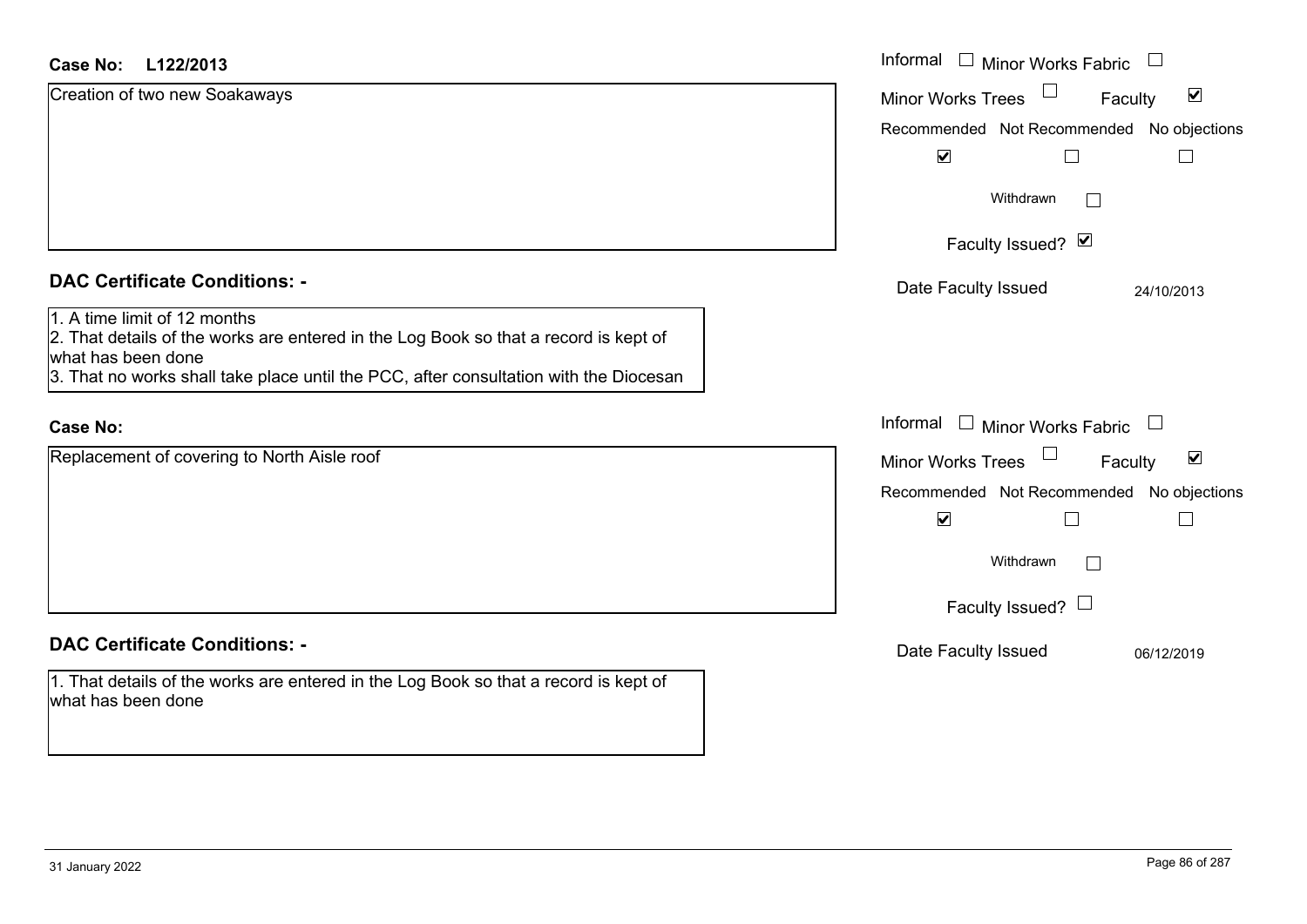| <b>Case No:</b>                                                                                            | Informal $\Box$ Minor Works Fabric $\Box$                     |
|------------------------------------------------------------------------------------------------------------|---------------------------------------------------------------|
| Removal of overhanging branches of three Pine Trees                                                        | Minor Works Trees<br>Faculty                                  |
|                                                                                                            | Recommended Not Recommended No objections                     |
|                                                                                                            | $\blacktriangledown$<br>$\Box$                                |
|                                                                                                            | Withdrawn<br>$\Box$                                           |
|                                                                                                            | Faculty Issued? $\Box$                                        |
| <b>DAC Certificate Conditions: -</b>                                                                       | Date Faculty Issued                                           |
| 1. That details of the works are entered in the Log Book so that a record is kept of<br>what has been done |                                                               |
| <b>Case No:</b>                                                                                            | Informal<br>$\mathrel{\boxplus}$ Minor Works Fabric<br>$\Box$ |
| Introduction of a memorial for Katherine May Hodds                                                         | Minor Works Trees<br>$\blacktriangledown$<br>Faculty          |
|                                                                                                            | Recommended Not Recommended No objections                     |
|                                                                                                            | $\blacktriangledown$<br>$\Box$                                |
|                                                                                                            | Withdrawn<br>$\mathbf{L}$                                     |
|                                                                                                            | Faculty Issued? $\Box$                                        |
| <b>DAC Certificate Conditions: -</b>                                                                       | Date Faculty Issued                                           |
| 1. That details of the works are entered in the Log Book so that a record is kept of<br>what has been done |                                                               |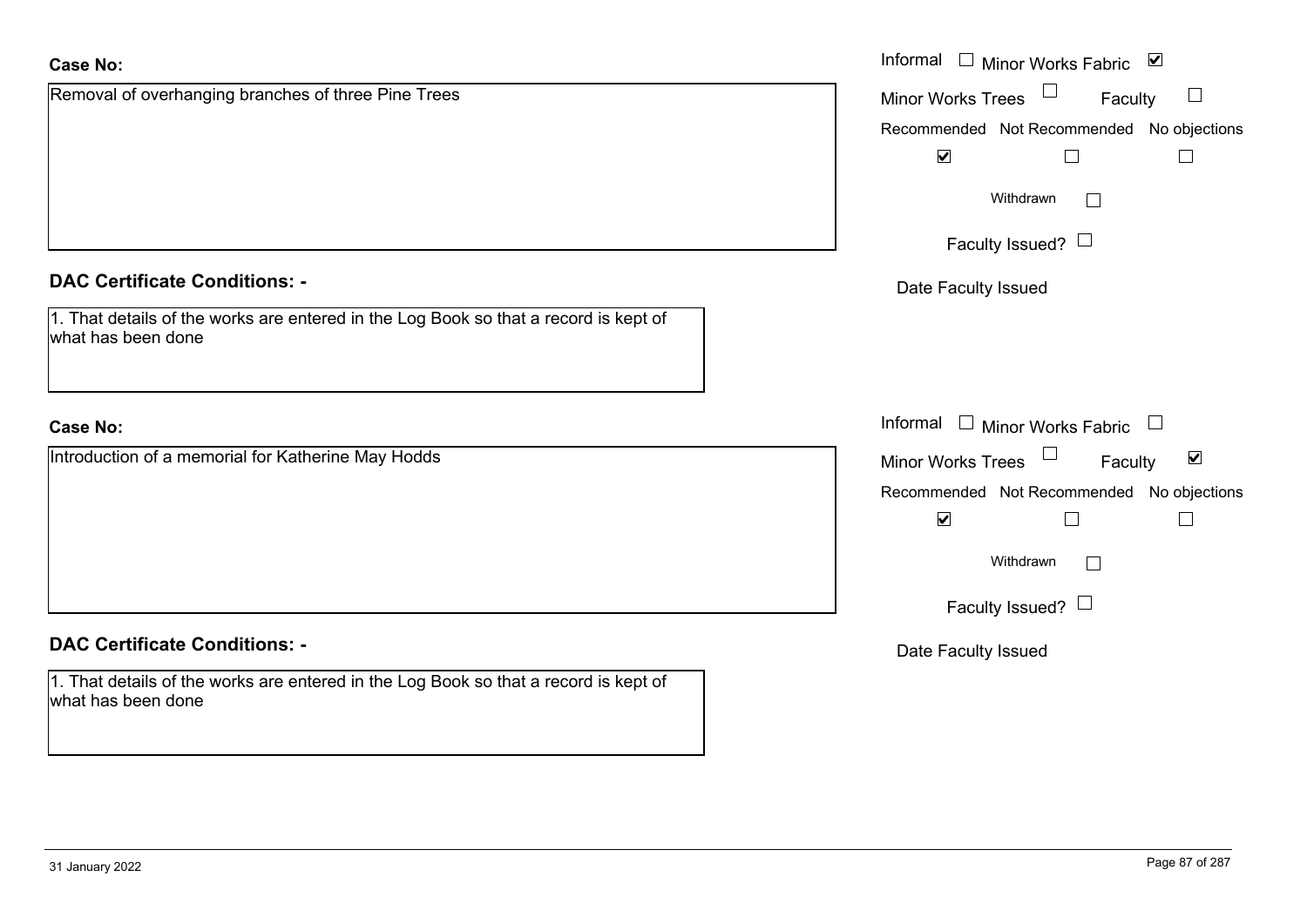#### **10301 Billesdon, St John the Baptist**

| L080/2001<br>Case No:                              | Informal $\Box$<br><b>Minor Works Fabric</b>                |
|----------------------------------------------------|-------------------------------------------------------------|
| Higher level book rests and lights to Choir Stalls | $\blacktriangledown$<br><b>Minor Works Trees</b><br>Faculty |
|                                                    | Recommended Not Recommended No objections                   |
|                                                    |                                                             |
|                                                    | Withdrawn<br>$\vert \ \ \vert$                              |
|                                                    | Faculty Issued? Ø                                           |
| <b>DAC Certificate Conditions: -</b>               | Date Faculty Issued<br>17/10/2001                           |
| 1. A time limit of 12 months                       |                                                             |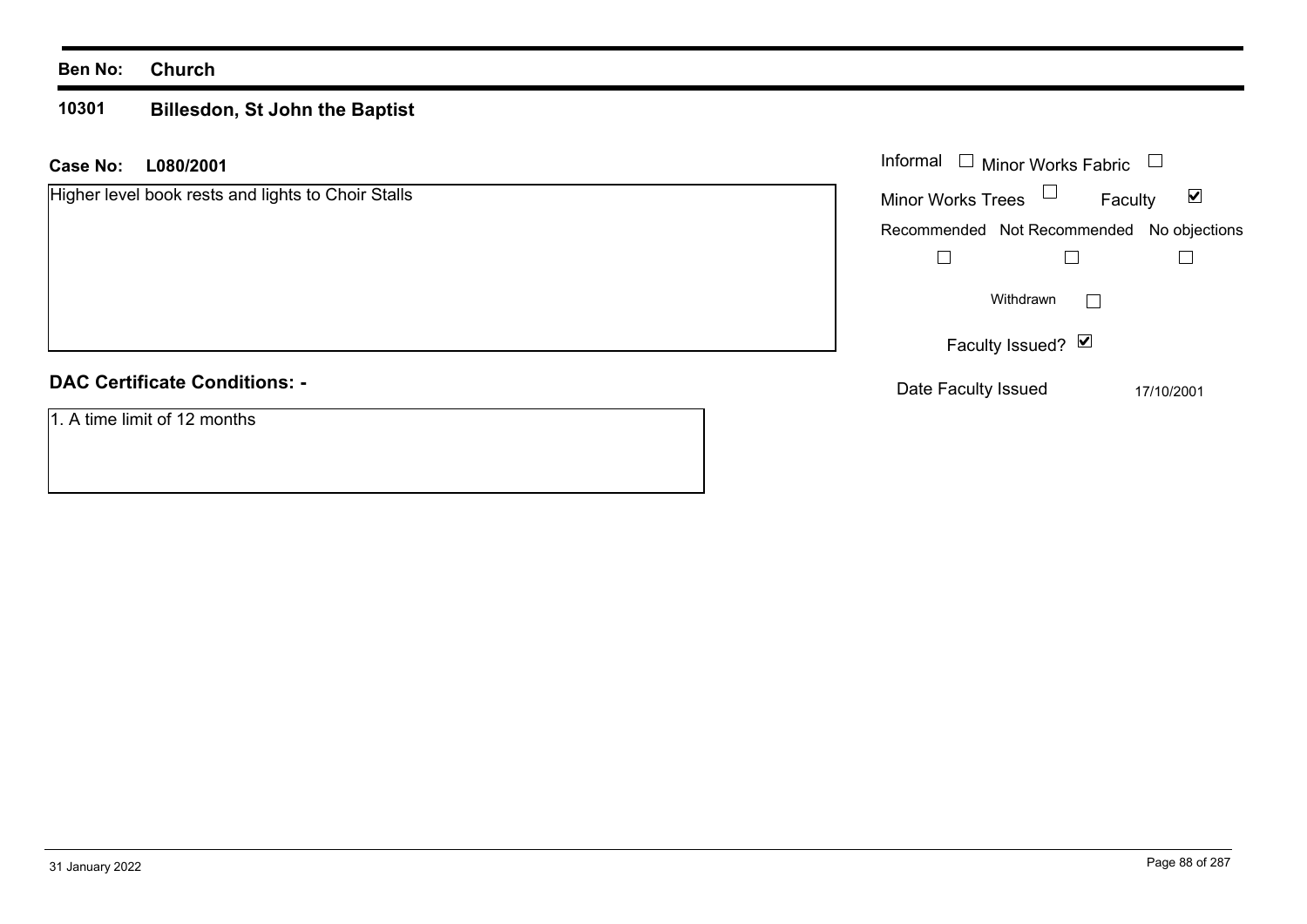| <b>Case No:</b><br>L116/2004                                                                                                                                                                                                                                 | Informal<br>$\perp$<br><b>Minor Works Fabric</b>            |
|--------------------------------------------------------------------------------------------------------------------------------------------------------------------------------------------------------------------------------------------------------------|-------------------------------------------------------------|
| The re-construction of part of a 'Listed' mud wall structure on the south boundary of the Churchyard                                                                                                                                                         | $\blacktriangledown$<br><b>Minor Works Trees</b><br>Faculty |
| (Detailed drawings and location plan attached)                                                                                                                                                                                                               | Recommended Not Recommended No objections                   |
|                                                                                                                                                                                                                                                              | $\blacktriangledown$<br>$\Box$                              |
|                                                                                                                                                                                                                                                              | Withdrawn<br>$\perp$                                        |
|                                                                                                                                                                                                                                                              | Faculty Issued? $\Box$                                      |
| <b>DAC Certificate Conditions: -</b>                                                                                                                                                                                                                         | Date Faculty Issued                                         |
| 1. A time limit of 12 months                                                                                                                                                                                                                                 |                                                             |
| <b>Case No:</b><br>L038/2004                                                                                                                                                                                                                                 | Informal<br><b>Minor Works Fabric</b>                       |
| 1. Re-positioning of gas pipe and flue renewal                                                                                                                                                                                                               | $\blacktriangledown$<br><b>Minor Works Trees</b><br>Faculty |
| 2. Roof works, stonewalling, guttering and down pipes, window minimum charge and work on bell<br>frames                                                                                                                                                      | Recommended Not Recommended No objections                   |
| 3. Remedial work to the beam end in the North Aisle                                                                                                                                                                                                          | $\blacktriangledown$<br>$\Box$                              |
|                                                                                                                                                                                                                                                              | Withdrawn<br>I.                                             |
|                                                                                                                                                                                                                                                              | Faculty Issued? Ø                                           |
| <b>DAC Certificate Conditions: -</b>                                                                                                                                                                                                                         | Date Faculty Issued<br>17/11/2004                           |
| 1. A time limit of 12 months<br>2. The external section of the gas main to be labeled with gas identification tape<br>3. If the gas main pipe is a trip hazard or could be damaged by garden machinery, it<br>should be protected by a steel wire mesh guard |                                                             |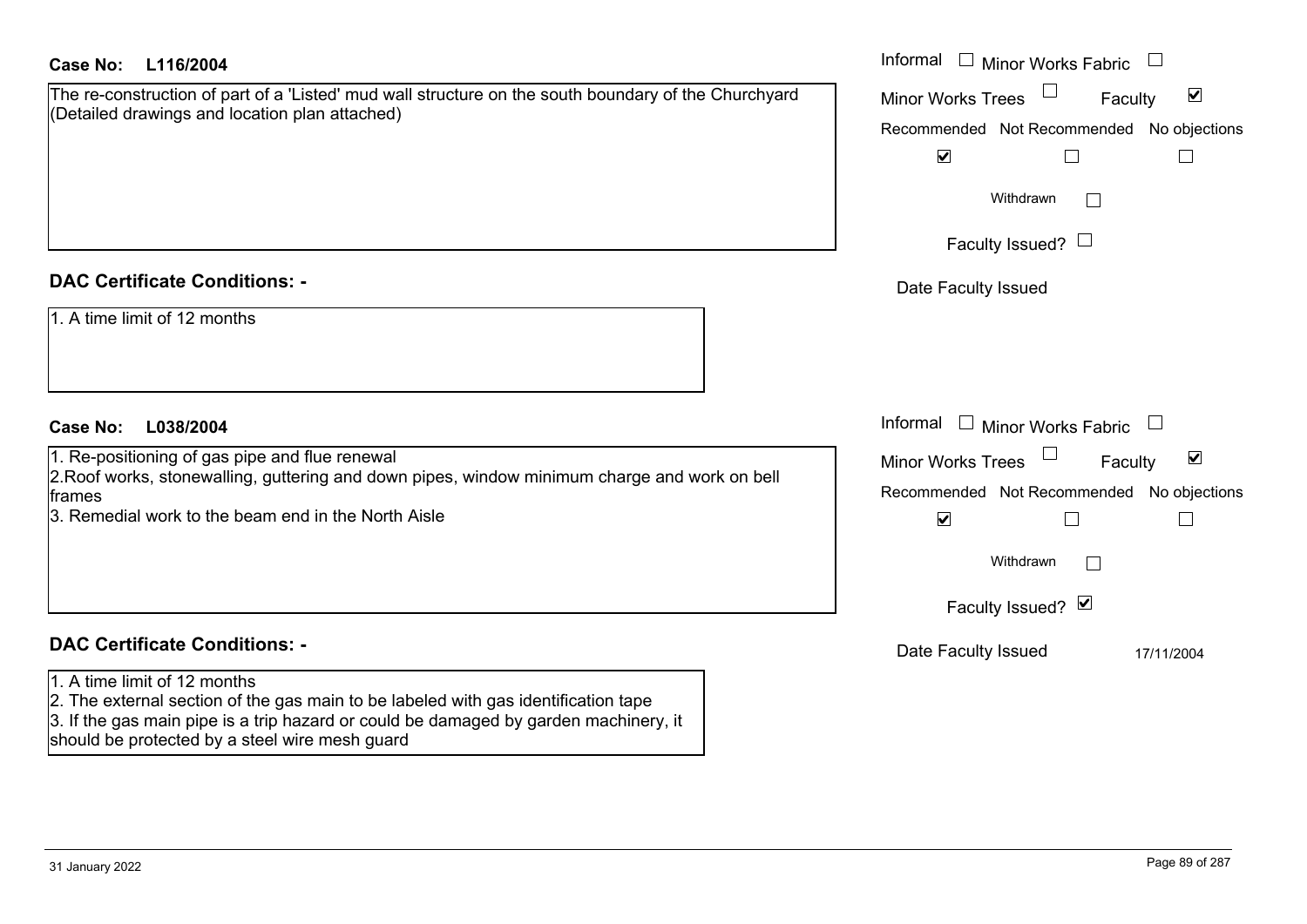| <b>Case No:</b><br>L162/2005                                                               | Informal $\Box$ Minor Works Fabric $\Box$                              |
|--------------------------------------------------------------------------------------------|------------------------------------------------------------------------|
| Installation of autowinding mechanism for the Clock                                        | Minor Works Trees<br>$\blacktriangledown$<br>Faculty                   |
|                                                                                            | Recommended Not Recommended No objections                              |
|                                                                                            | $\blacktriangledown$<br>$\Box$<br>$\Box$                               |
|                                                                                            | Withdrawn<br>$\Box$                                                    |
|                                                                                            | Faculty Issued? Ø                                                      |
| <b>DAC Certificate Conditions: -</b>                                                       | Date Faculty Issued<br>18/01/2006                                      |
| 1. A time limit of 12 months                                                               |                                                                        |
| L191a/2006<br><b>Case No:</b>                                                              | Informal $\Box$ Minor Works Fabric $\Box$                              |
| <b>CONFIRMATORY FACULTY: -</b>                                                             | Minor Works Trees<br>$\blacktriangledown$<br>Faculty                   |
| Boarding to porch rafters to prevent ingress of nesting birds and reduce resulting fouling | Recommended Not Recommended No objections<br>$\blacktriangledown$<br>П |
|                                                                                            | Withdrawn<br>$\Box$                                                    |
|                                                                                            | Faculty Issued? Ø                                                      |
| <b>DAC Certificate Conditions: -</b>                                                       | Date Faculty Issued<br>12/07/2007                                      |
| 1. A time limit of 12 months                                                               |                                                                        |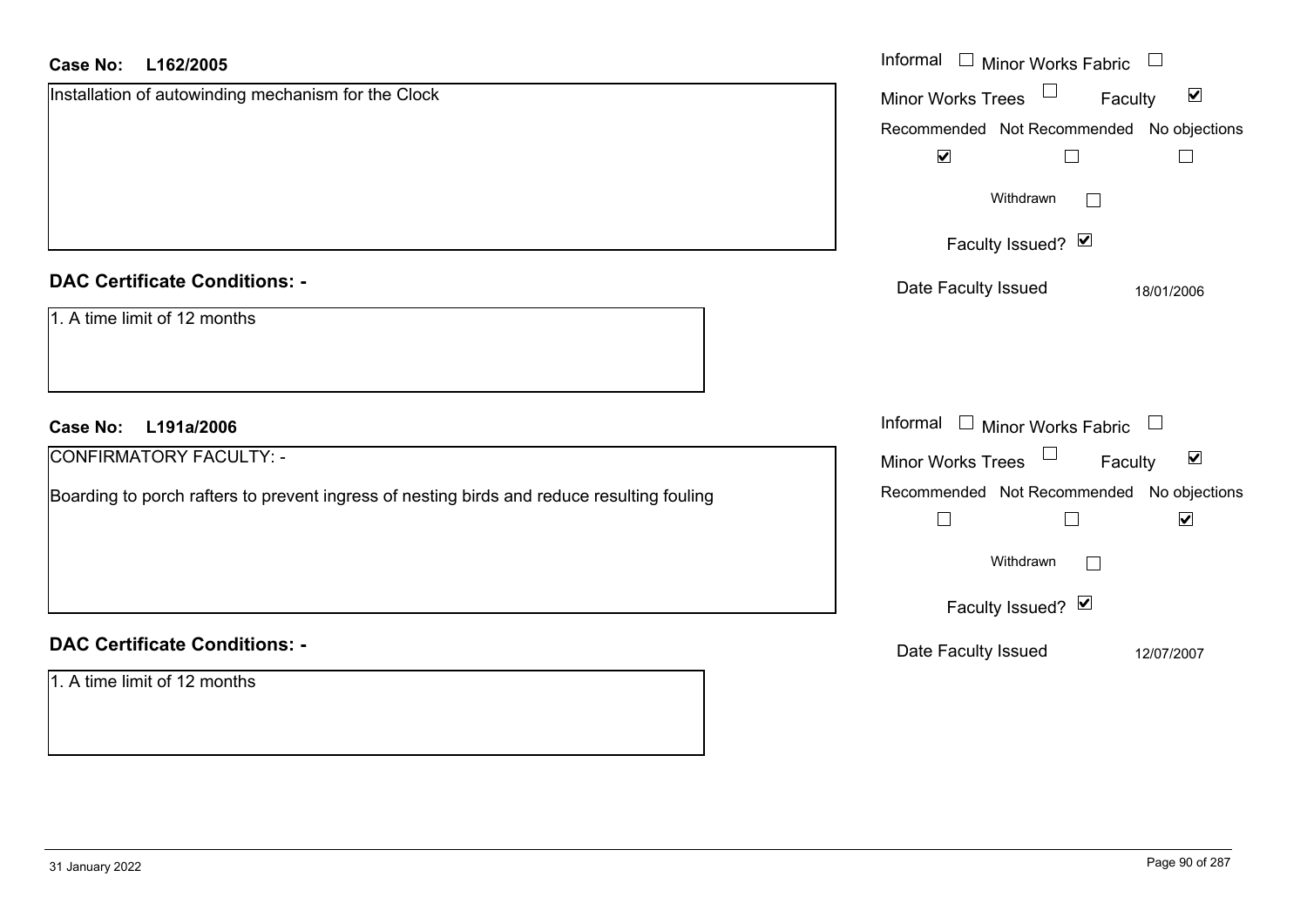| <b>Case No:</b><br>L191b/2006                                                                                                                         | Informal $\blacksquare$ Minor Works Fabric $\blacksquare$   |
|-------------------------------------------------------------------------------------------------------------------------------------------------------|-------------------------------------------------------------|
| 1. Replace gas supply pipe between meter and boiler in order to comply with current legislation<br>2. Refurbish the clock face and external mechanism | Minor Works Trees<br>$\blacktriangledown$<br>Faculty        |
|                                                                                                                                                       | Recommended Not Recommended No objections                   |
|                                                                                                                                                       | $\blacktriangledown$<br>$\Box$<br>$\Box$                    |
|                                                                                                                                                       | Withdrawn                                                   |
|                                                                                                                                                       | Faculty Issued? Ø                                           |
| <b>DAC Certificate Conditions: -</b>                                                                                                                  | Date Faculty Issued<br>12/07/2007                           |
| 1. A time limit of 12 months                                                                                                                          |                                                             |
|                                                                                                                                                       |                                                             |
|                                                                                                                                                       |                                                             |
| L091/2009<br><b>Case No:</b>                                                                                                                          | Informal $\blacksquare$ Minor Works Fabric $\Box$           |
| Repairs to the Steeple                                                                                                                                | $\blacktriangledown$<br><b>Minor Works Trees</b><br>Faculty |
|                                                                                                                                                       | Recommended Not Recommended No objections                   |
|                                                                                                                                                       | $\blacktriangledown$<br>$\Box$<br>$\Box$                    |
|                                                                                                                                                       | Withdrawn                                                   |
|                                                                                                                                                       | Faculty Issued? Ø                                           |
| <b>DAC Certificate Conditions: -</b>                                                                                                                  | Date Faculty Issued<br>06/08/2009                           |
| 1. A time limit of 12 months<br>2. That details of the works are entered in the Log Book so that a record is kept of<br>what has been done            |                                                             |
|                                                                                                                                                       |                                                             |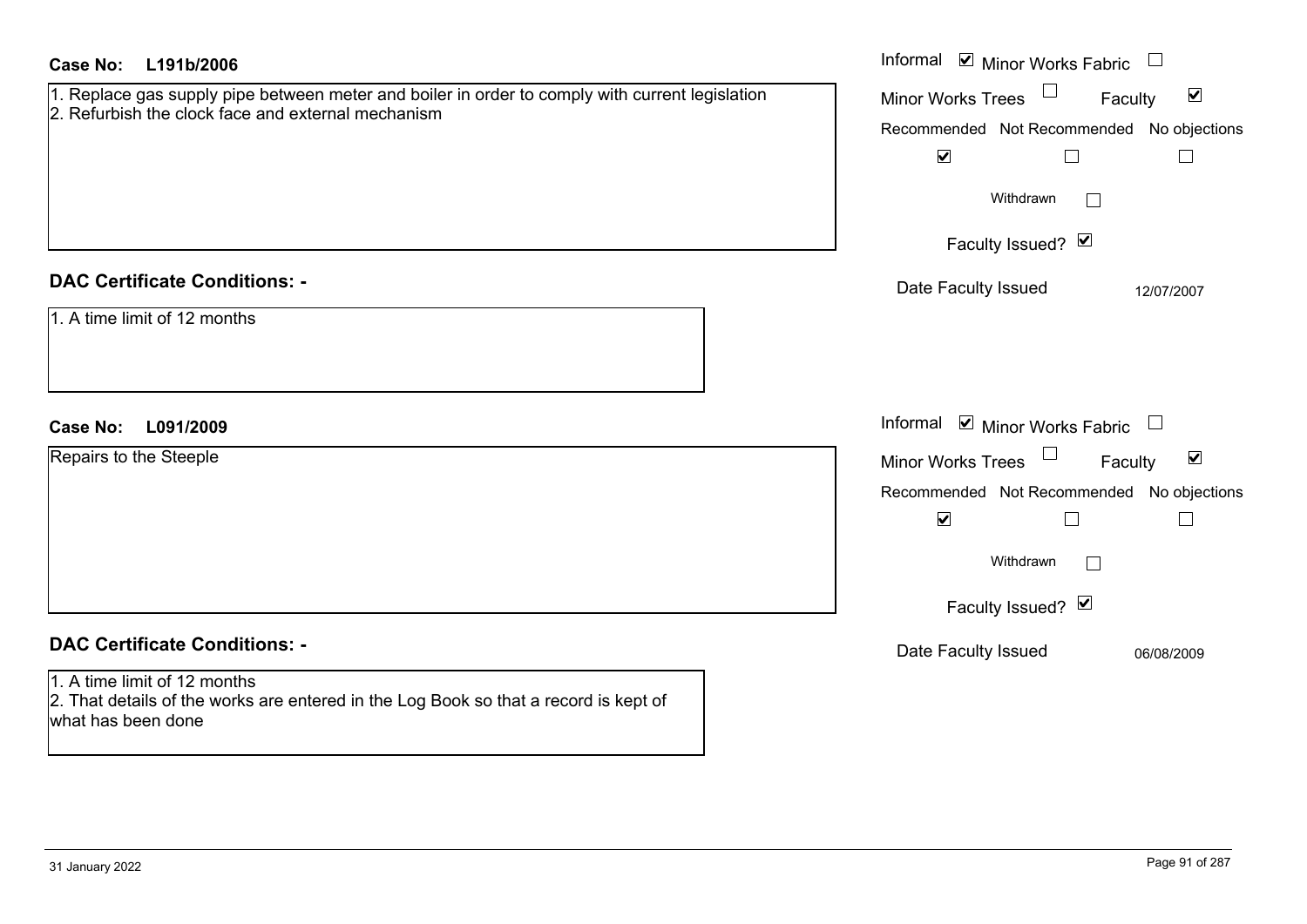#### **L076/2009Case No:**

| L076/2009<br><b>Case No:</b>                                                                                                                                                                                                  | Informal<br>Minor Works Fabric                                        |
|-------------------------------------------------------------------------------------------------------------------------------------------------------------------------------------------------------------------------------|-----------------------------------------------------------------------|
| Churchyard wall repairs                                                                                                                                                                                                       | $\Box$<br>$\blacktriangledown$<br><b>Minor Works Trees</b><br>Faculty |
|                                                                                                                                                                                                                               | Recommended Not Recommended No objections                             |
|                                                                                                                                                                                                                               | $\blacktriangledown$<br>$\Box$                                        |
|                                                                                                                                                                                                                               | Withdrawn<br>$\Box$                                                   |
|                                                                                                                                                                                                                               | Faculty Issued? Ø                                                     |
| <b>DAC Certificate Conditions: -</b>                                                                                                                                                                                          | Date Faculty Issued<br>26/06/2009                                     |
| 1. A time limit of 12 months<br>2. That details of the works are entered in the Log Book so that a record is kept of<br>what has been done<br>3. That pozzolan be added to the proposed mortar mix for the coping to the wall |                                                                       |
| L130/2012<br><b>Case No:</b>                                                                                                                                                                                                  | Informal<br>$\Box$ Minor Works Fabric<br>$\Box$                       |
| Replacement of the churchyard steps                                                                                                                                                                                           | $\Box$<br>$\blacktriangledown$<br>Minor Works Trees<br>Faculty        |
|                                                                                                                                                                                                                               | No objections<br>Recommended Not Recommended                          |
|                                                                                                                                                                                                                               | $\blacktriangledown$<br>$\Box$<br>$\Box$                              |
|                                                                                                                                                                                                                               | Withdrawn<br>$\Box$                                                   |
|                                                                                                                                                                                                                               | Faculty Issued? Ø                                                     |
| <b>DAC Certificate Conditions: -</b>                                                                                                                                                                                          | Date Faculty Issued<br>14/09/2012                                     |
| 1. A time limit of 12 months<br>2. That details of the works are entered in the Log Book so that a record is kept of<br>what has been done                                                                                    |                                                                       |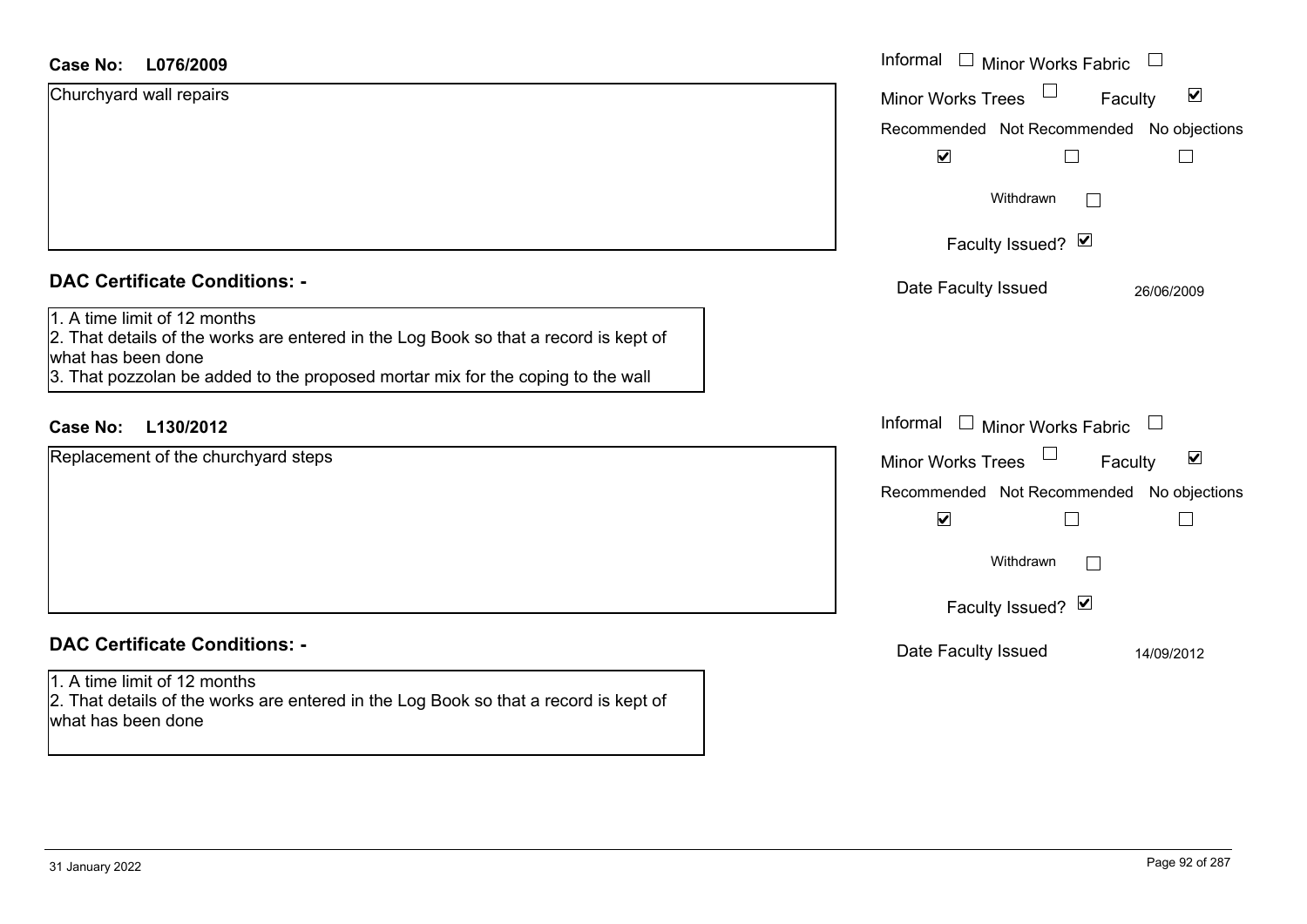| Case No: | L138/2013 |
|----------|-----------|
|----------|-----------|

#### **DAC Certificate Conditions: -**

| Works to Trees comprising: -                                                                   |
|------------------------------------------------------------------------------------------------|
| 1. Western Red Cedar (12) – Raise crown to 3.5 metres and reduce lower limbs by 1.5 metres     |
| 2. Western Red Cedar (13) – Raise crown to 3.5 metres and reduce lower limbs by 1.5 metres     |
| 3. Wellingtonia (18) – Remove dead wood, remove overhanging branch and raise crown to 3 metres |
| 4. Cherry $(21)$ – Reduce crown by 2 metres                                                    |
| 5. Cherry $(22)$ – Reduce crown by 2.5 - 3 metres                                              |
|                                                                                                |

# **DAC Certificate Conditions: -**

1. A time limit of 12 months 2. That details of the works are entered in the Log Book so that a record is kept of what has been done

| Case No:<br>L138/2013                                                                                                                                                                                                                                                                                                                                                                                                      | Informal □ Minor Works Fabric                                                                                                                                  |
|----------------------------------------------------------------------------------------------------------------------------------------------------------------------------------------------------------------------------------------------------------------------------------------------------------------------------------------------------------------------------------------------------------------------------|----------------------------------------------------------------------------------------------------------------------------------------------------------------|
| Repairs to South Aisle: -<br>1. External gutter<br>2. Internal plaster                                                                                                                                                                                                                                                                                                                                                     | $\blacktriangledown$<br><b>Minor Works Trees</b><br>Faculty<br>Recommended Not Recommended No objections<br>$\blacktriangledown$<br>$\Box$                     |
|                                                                                                                                                                                                                                                                                                                                                                                                                            | Withdrawn                                                                                                                                                      |
|                                                                                                                                                                                                                                                                                                                                                                                                                            | Faculty Issued? Ø                                                                                                                                              |
| <b>DAC Certificate Conditions: -</b>                                                                                                                                                                                                                                                                                                                                                                                       | Date Faculty Issued<br>04/10/2013                                                                                                                              |
| 1. A time limit of 12 months<br>2. That details of the works are entered in the Log Book so that a record is kept of<br>what has been done                                                                                                                                                                                                                                                                                 |                                                                                                                                                                |
| <b>Case No:</b><br>L228/2013                                                                                                                                                                                                                                                                                                                                                                                               | Informal $\square$<br>Minor Works Fabric ⊠                                                                                                                     |
| Works to Trees comprising: -<br>1. Western Red Cedar (12) – Raise crown to 3.5 metres and reduce lower limbs by 1.5 metres<br>2. Western Red Cedar (13) – Raise crown to 3.5 metres and reduce lower limbs by 1.5 metres<br>3. Wellingtonia (18) – Remove dead wood, remove overhanging branch and raise crown to 3 metres<br>4. Cherry (21) – Reduce crown by 2 metres<br>5. Cherry (22) – Reduce crown by 2.5 - 3 metres | <b>Minor Works Trees</b><br>$\Box$<br>Faculty<br>Recommended Not Recommended No objections<br>$\blacktriangledown$<br>$\Box$<br>Withdrawn<br>$\vert \ \ \vert$ |
|                                                                                                                                                                                                                                                                                                                                                                                                                            | Faculty Issued? $\Box$                                                                                                                                         |
| <b>DAC Certificate Conditions: -</b>                                                                                                                                                                                                                                                                                                                                                                                       | Date Faculty Issued                                                                                                                                            |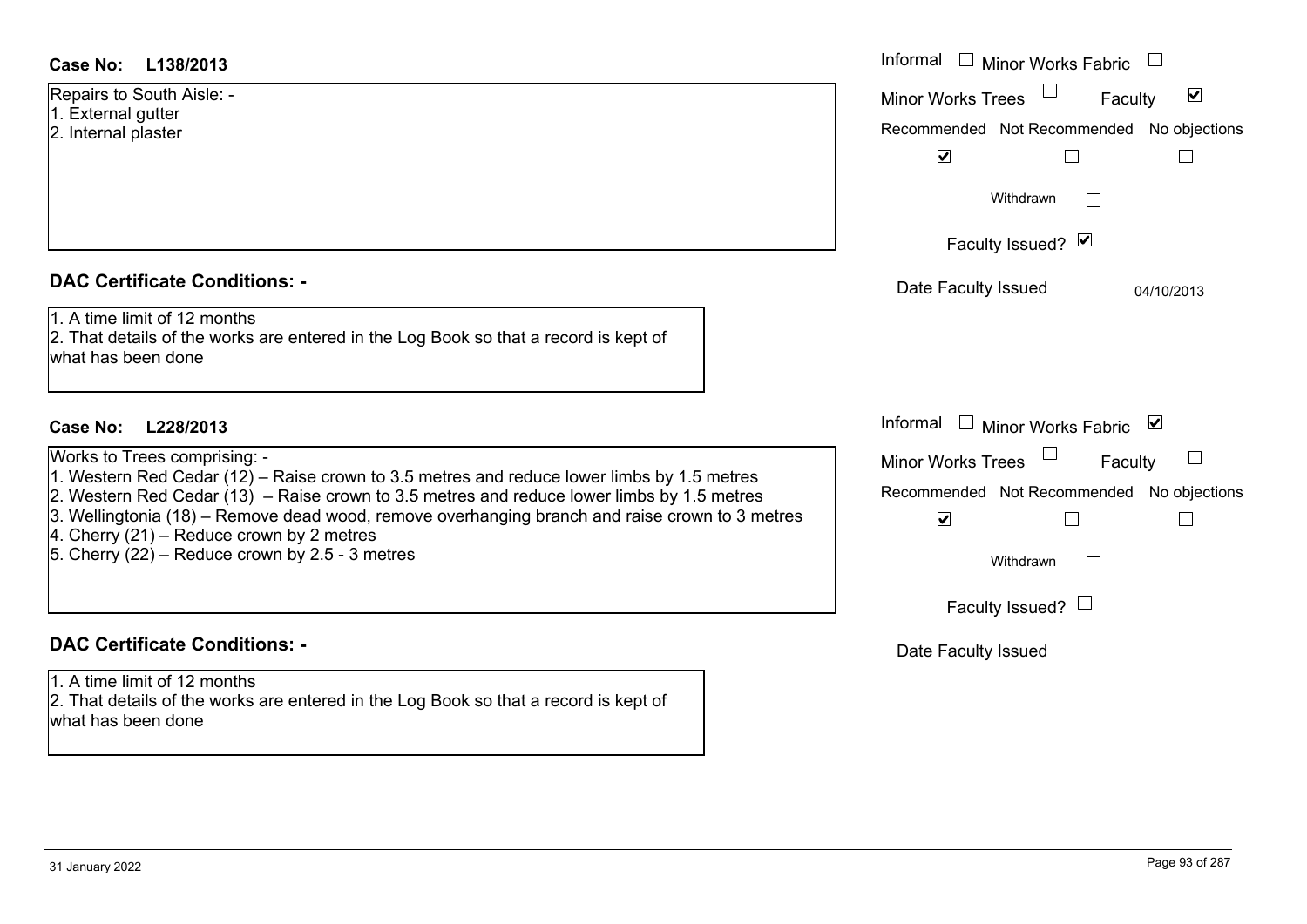| <b>Case No:</b><br>L106/2014                                                                                                                                                                                                                                                                                                                                                                                                                                                                                                                                                                                                                              | Informal □ Minor Works Fabric                                                                                                                                                                                        |
|-----------------------------------------------------------------------------------------------------------------------------------------------------------------------------------------------------------------------------------------------------------------------------------------------------------------------------------------------------------------------------------------------------------------------------------------------------------------------------------------------------------------------------------------------------------------------------------------------------------------------------------------------------------|----------------------------------------------------------------------------------------------------------------------------------------------------------------------------------------------------------------------|
| Repairs to the mud wall to the churchyard comprising: -<br>1. To sort the existing material for reuse<br>2. Remove overhanging ivy<br>3. Introduce new foundation and French drain / weep holes<br>4. Introduce new retaining wall with existing stone being used as facer<br>5. Rebuild the mud wall with a minimum of two lifts allowing each lift to dry sufficiently before applying<br>the next<br>6. Re-use the slates and half round ridge tile as coping<br>7. Make good surrounding ground<br><b>DAC Certificate Conditions: -</b><br>1. That details of the works are entered in the Log Book so that a record is kept of<br>what has been done | $\blacktriangledown$<br><b>Minor Works Trees</b><br>Faculty<br>Recommended Not Recommended<br>No objections<br>$\blacktriangledown$<br>$\Box$<br>Withdrawn<br>Faculty Issued? Ø<br>Date Faculty Issued<br>09/07/2014 |
| 2. That the works should be undertaken by a suitably experienced contractor<br><b>Case No:</b><br>L085/2014                                                                                                                                                                                                                                                                                                                                                                                                                                                                                                                                               | Informal<br>$\Box$ Minor Works Fabric                                                                                                                                                                                |
| Installation of: -<br>1. Servery at the west end of the South Aisle<br>2. Trench-arch Drainage System in the churchyard                                                                                                                                                                                                                                                                                                                                                                                                                                                                                                                                   | ⊻<br><b>Minor Works Trees</b><br>Faculty<br>Recommended Not Recommended<br>No objections<br>$\blacktriangledown$<br>$\mathbb{R}$<br>Withdrawn<br>Faculty Issued? Ø                                                   |
| <b>DAC Certificate Conditions: -</b>                                                                                                                                                                                                                                                                                                                                                                                                                                                                                                                                                                                                                      | Date Faculty Issued<br>13/08/2015                                                                                                                                                                                    |
| 1. That details of the works are entered in the Log Book so that a record is kept of<br>what has been done                                                                                                                                                                                                                                                                                                                                                                                                                                                                                                                                                |                                                                                                                                                                                                                      |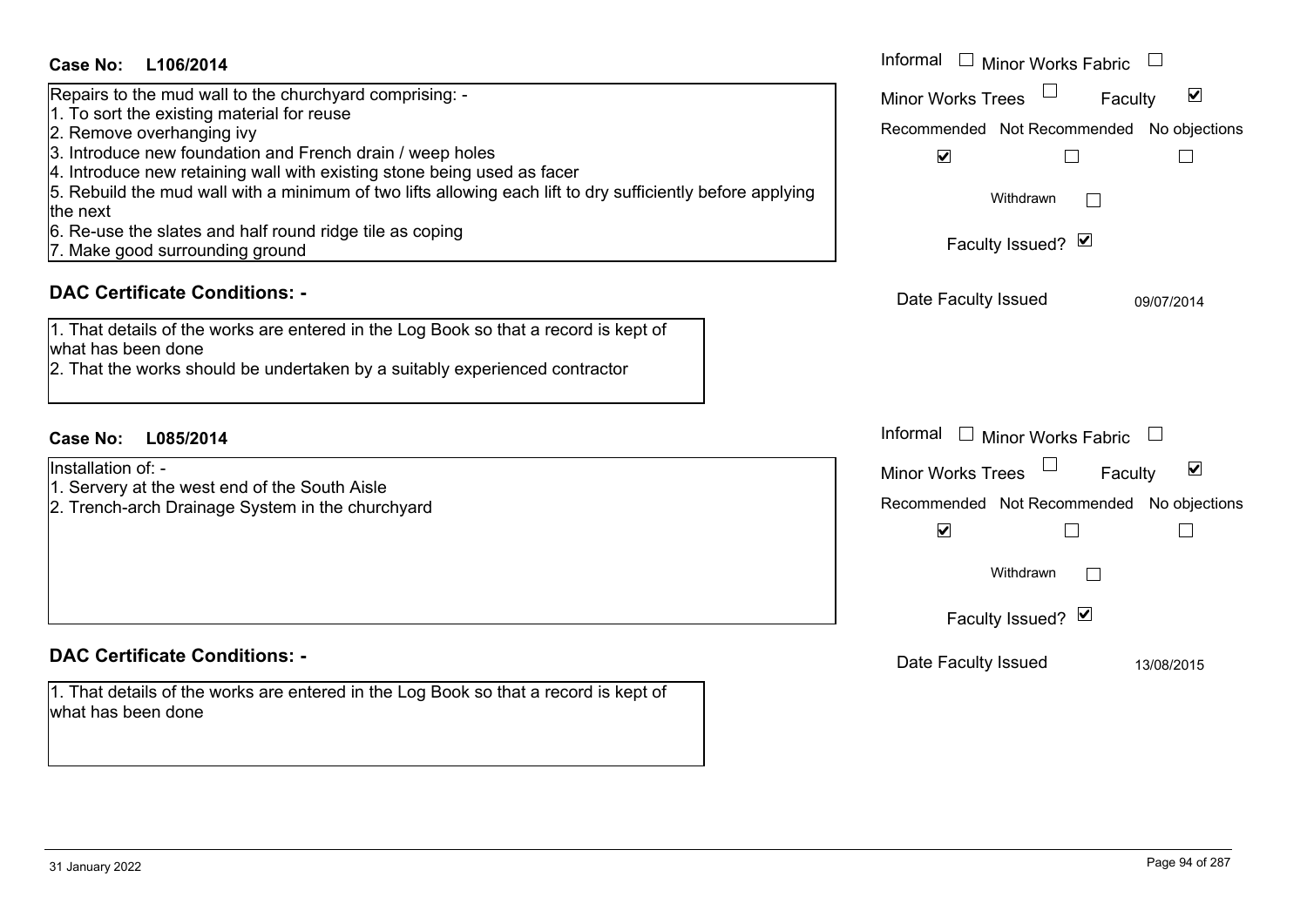| <b>Case No:</b>                                                                                                                                                                                                                                                                          | Informal □ Minor Works Fabric                                                                                                    |
|------------------------------------------------------------------------------------------------------------------------------------------------------------------------------------------------------------------------------------------------------------------------------------------|----------------------------------------------------------------------------------------------------------------------------------|
| 1. Removal and disposal of existing Pipe Organ<br>2. Installation of replacement Pipe Organ                                                                                                                                                                                              | $\blacktriangledown$<br><b>Minor Works Trees</b><br>Faculty<br>Recommended Not Recommended No objections<br>$\blacktriangledown$ |
|                                                                                                                                                                                                                                                                                          | Withdrawn<br>$\perp$                                                                                                             |
|                                                                                                                                                                                                                                                                                          | Faculty Issued? Ø                                                                                                                |
| <b>DAC Certificate Conditions: -</b>                                                                                                                                                                                                                                                     | Date Faculty Issued<br>13/03/2017                                                                                                |
| 1. That details of the works are entered in the Log Book so that a record is kept of<br>what has been done<br>2. That the PCC submits a drawing showing how the existing façade Pipes can be re-<br>used in a new façade after the new Pipe Organ has been installed for approval by the |                                                                                                                                  |
| <b>Case No:</b>                                                                                                                                                                                                                                                                          | Informal<br>$\perp$<br><b>Minor Works Fabric</b>                                                                                 |
| To make permanent the works permitted under the Archdeacon's Licence for Temporary Re-ordering<br>that expired on 25 May 2019: -                                                                                                                                                         | $\blacktriangledown$<br><b>Minor Works Trees</b><br>Faculty<br>Recommended Not Recommended No objections                         |
| Removal of 2 Prayer Desks into storage until a new home can be found for them                                                                                                                                                                                                            | $\blacktriangledown$                                                                                                             |
|                                                                                                                                                                                                                                                                                          | Withdrawn                                                                                                                        |
|                                                                                                                                                                                                                                                                                          | Faculty Issued? $\Box$                                                                                                           |
| <b>DAC Certificate Conditions: -</b>                                                                                                                                                                                                                                                     | Date Faculty Issued                                                                                                              |
| 1. That details of the works are entered in the Log Book so that a record is kept of<br>what has been done<br>2. That, if a new home cannot be found for the Prayer Desks, that they should be<br>disposed of                                                                            |                                                                                                                                  |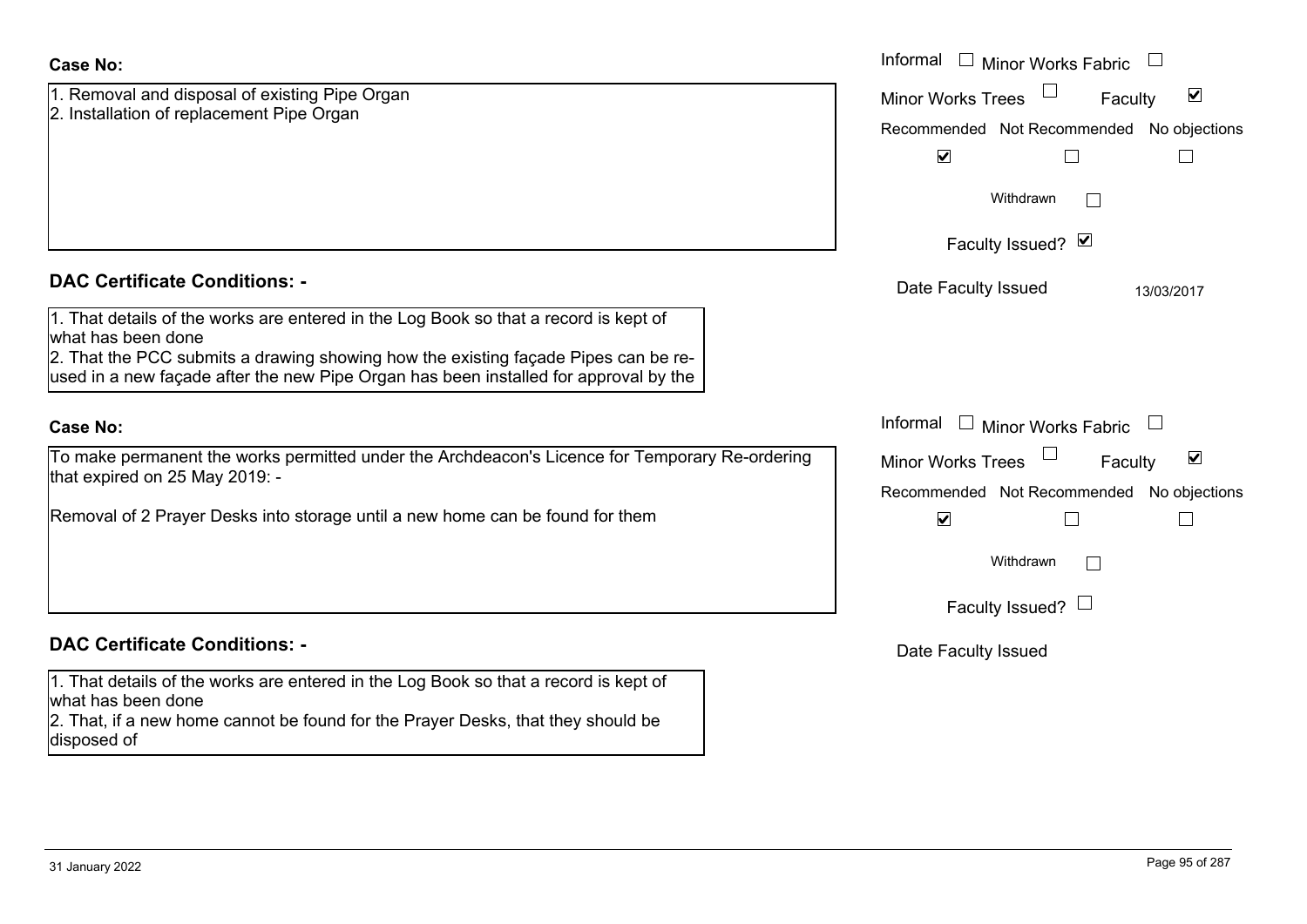Stonework repairs (as per specification by John Dodson) resulting from work identifed in the Quinquennial Reportcomprising: - 1. Works to the French Drain 2. Repairs to: -

- 
- a) Copings
- b) Flashings c) Slate roofs
- 3. Re-pointing of the Spire
- 4. Re-setting of Vestry steps
- 5. Works to the:
	- a) Belfry
	- b) Bellframe
- 6. Treatment of the timber Clock case

### **DAC Certificate Conditions: -**

1. That details of the works are entered in the Log Book so that a record is kept of what has been done

 2. That clearance of the gravel making up the French drain should be undertaken by hand to avoid damage to any nearby monuments in the church yard.

|                                                                                                                    | Informal<br>□ Minor Works Fabric $\vert \mathbf{v} \vert$ |
|--------------------------------------------------------------------------------------------------------------------|-----------------------------------------------------------|
| rk repairs (as per specification by John Dodson) resulting from work identifed in the<br>nnial Reportcomprising: - | <b>Minor Works Trees</b><br>Faculty                       |
| to the French Drain                                                                                                | Recommended Not Recommended No objections                 |
| s to:  -                                                                                                           | V                                                         |
| ings                                                                                                               |                                                           |
| shings                                                                                                             | Withdrawn                                                 |
| e roofs                                                                                                            |                                                           |
| inting of the Spire                                                                                                |                                                           |
| ting of Veetry stens                                                                                               | Faculty Issued? $\Box$                                    |

Date Faculty Issued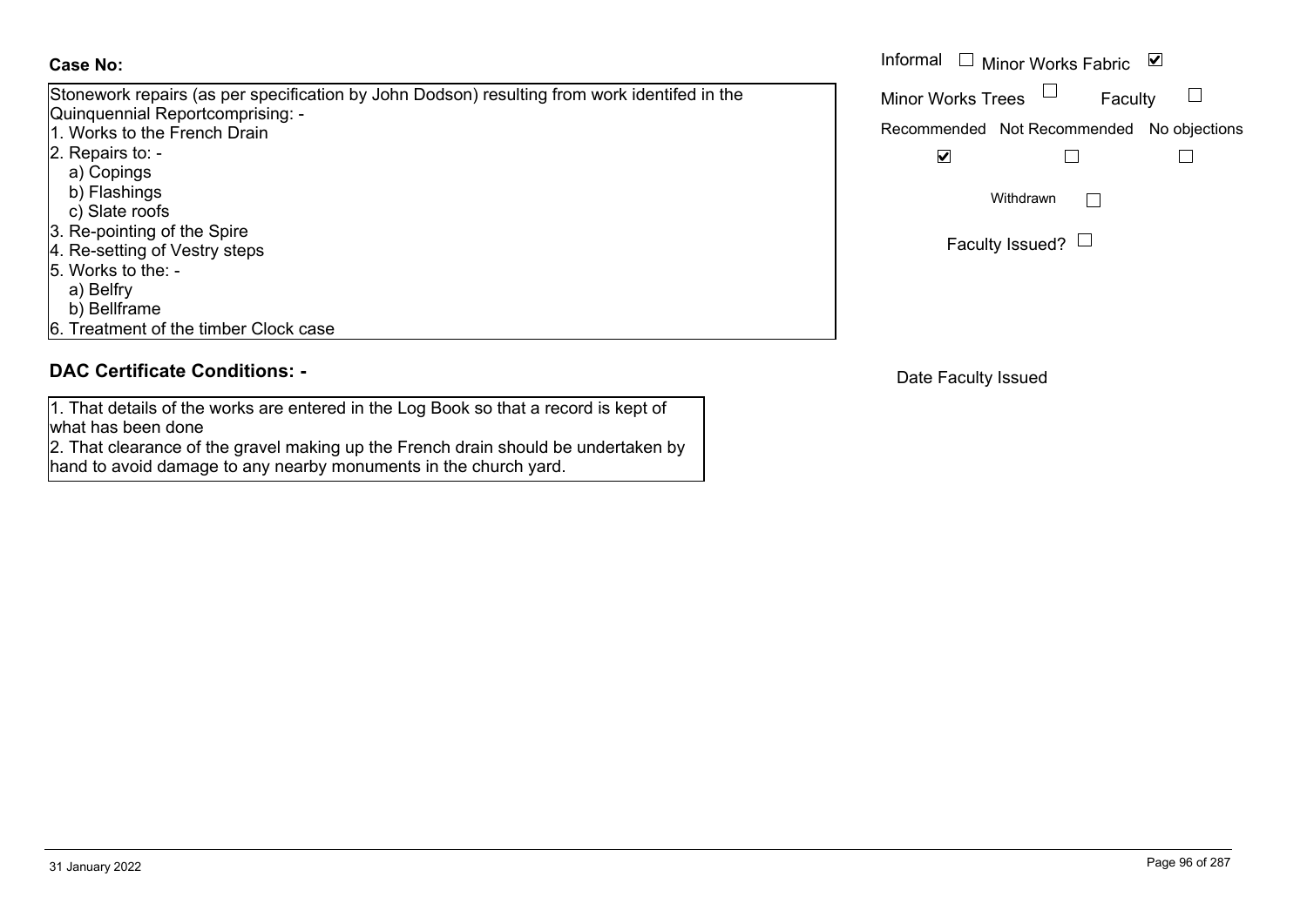General works to Trees comprising: - 1. T003 - Crown Lift 2. T005 - Remove dying limb 3. T013 - Cut back from structure4. T014 - Reduce Hedge plant to 2mts 5. T019 - Crown reduction6. T021 - Prune off footpath

#### **DAC Certificate Conditions: -**

1. That details of the works are entered in the Log Book so that a record is kept of what has been done

#### **Case No:**

Felling of Trees: -  $1.$  T001and T022 2. T002, T009, T010, T011, T017, T018 3. T015, T016, T017

### **DAC Certificate Conditions: -**

1. That details of the works are entered in the Log Book so that a record is kept of what has been done

2. That consideration be given to replacing these trees in due course - a separate application will be required

|                                                                                                                                                                     | Informal □ Minor Works Fabric ⊠                                                                                                          |
|---------------------------------------------------------------------------------------------------------------------------------------------------------------------|------------------------------------------------------------------------------------------------------------------------------------------|
| works to Trees comprising: -<br>- Crown Lift<br>Remove dying limb<br>Cut back from structure<br>Reduce Hedge plant to 2mts<br>Crown reduction<br>Prune off footpath | Minor Works Trees<br>Faculty<br>Recommended Not Recommended No objections<br>$\blacktriangledown$<br>Withdrawn<br>Faculty Issued? $\Box$ |
| rtificate Conditions: -                                                                                                                                             | Date Faculty Issued                                                                                                                      |
| etails of the works are entered in the Log Book so that a record is kept of<br>been done                                                                            |                                                                                                                                          |
|                                                                                                                                                                     | Informal $\Box$ Minor Works Fabric $\Box$                                                                                                |
| Trees: -                                                                                                                                                            | Minor Works Trees <b>■</b><br>$\Box$<br>Faculty                                                                                          |
| nd T022<br>T009, T010, T011, T017, T018<br>T016, T017                                                                                                               | Recommended Not Recommended No objections<br>$\blacktriangledown$                                                                        |
|                                                                                                                                                                     | Withdrawn<br>$\vert \ \ \vert$                                                                                                           |
|                                                                                                                                                                     | Faculty Issued? $\Box$                                                                                                                   |
| rtificate Conditions: -                                                                                                                                             | Date Faculty Issued                                                                                                                      |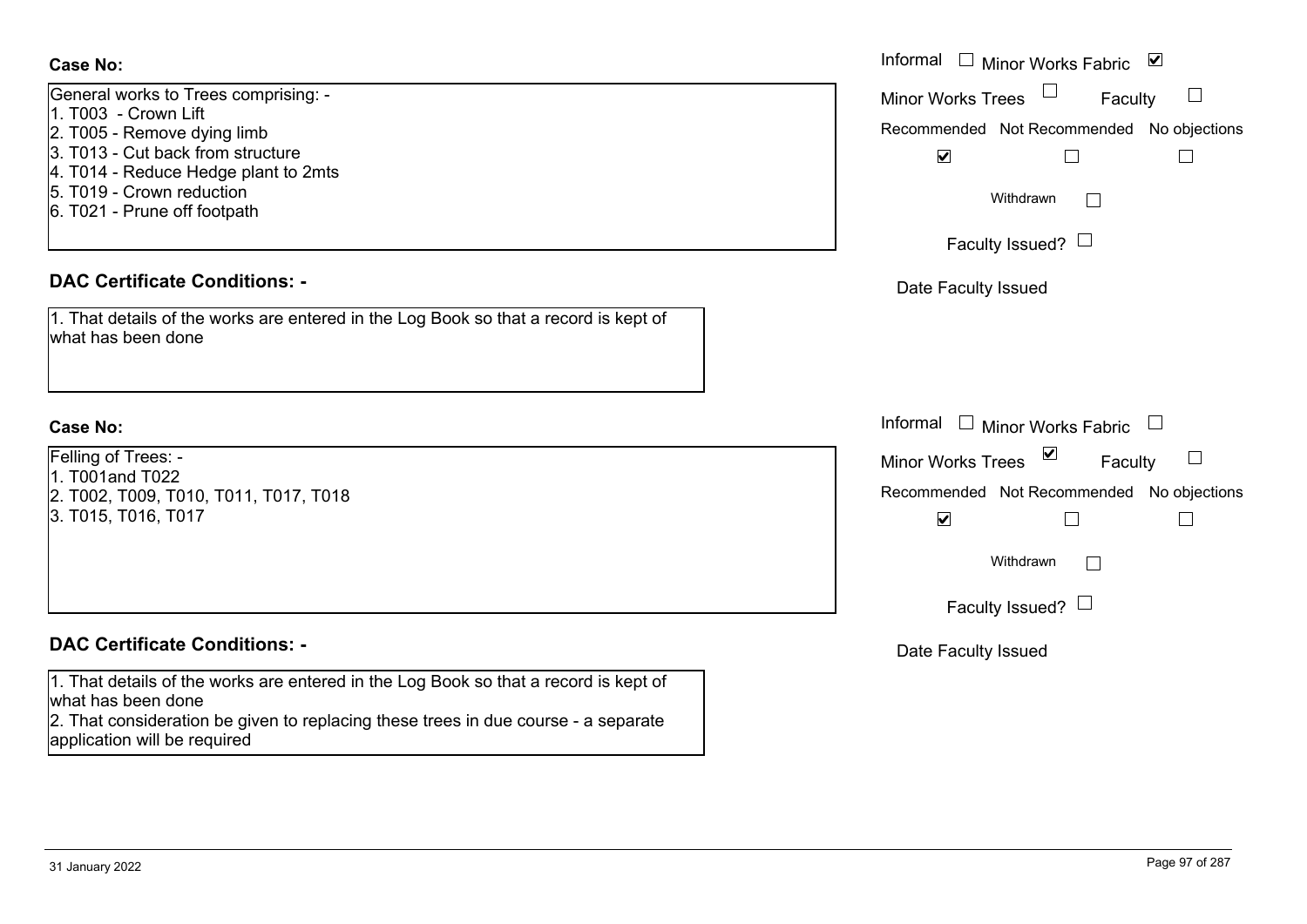Works to creation of new access to the churchyard comprising: -

- 1. Re-location of Gas Meter
- 2. Forming new opening through the brick wall and building a return pillar
- 3. Forming a new bin store area for the Old School, levelling gullies etc
- 4. Construction of new pathway from Pathway by Old School to the junction with the existing pathway
- by the northwest corner of the Old School
- 5. Topping of the existing north pathway from the Old School to north porch

### **DAC Certificate Conditions: -**

1. That details of the works are entered in the Log Book so that a record is kept of what has been done

|                                                                                                                                                                 | Informal<br>Minor Works Fabric L          |
|-----------------------------------------------------------------------------------------------------------------------------------------------------------------|-------------------------------------------|
| creation of new access to the churchyard comprising: -<br>ation of Gas Meter                                                                                    | <b>Minor Works Trees</b><br>Faculty       |
| ig new opening through the brick wall and building a return pillar                                                                                              | Recommended Not Recommended No objections |
| ng a new bin store area for the Old School, levelling gullies etc<br>uction of new pathway from Pathway by Old School to the junction with the existing pathway |                                           |
| rthwest corner of the Old School<br>g of the existing north pathway from the Old School to north porch                                                          | Withdrawn                                 |
|                                                                                                                                                                 | Faculty Issued? L                         |

Date Faculty Issued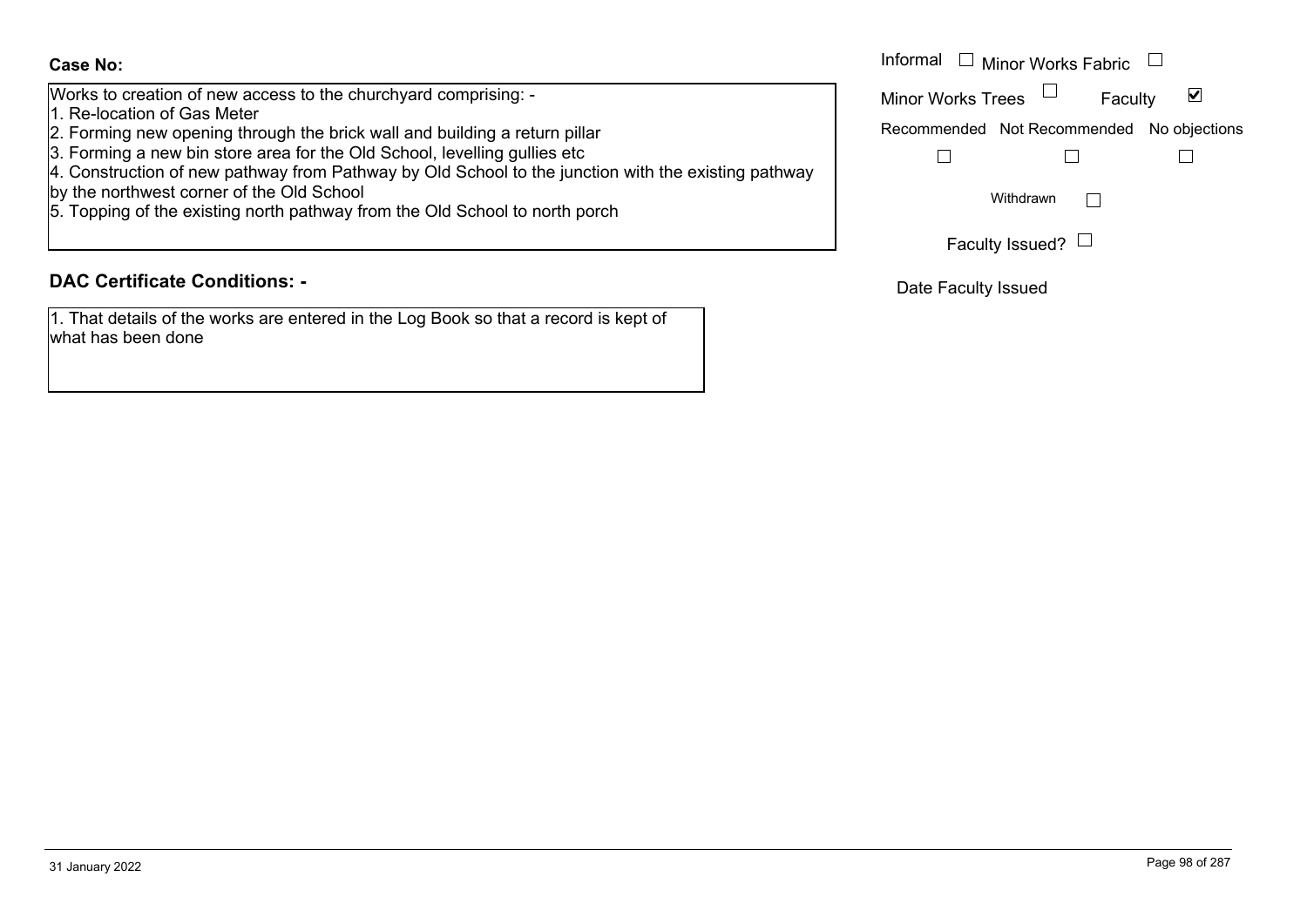# **Billesdon, Uppingham Road (Local Authority) Cemetery**

#### **L098/2006Case No:** Informal

- 1. Safety testing of memorials
- 2. CONFIRMATORY FACULTY: Felling of 2 trees after storm damage
- 3. Renovation of existing footpaths
- 4. Tree work in accordance with the Symbiosis report dated 30 September 2004

# **DAC Certificate Conditions: -**

- 1. A time limit of 12 months
- 2. That details of the method of testing is submitted to the Registrar

| Informal<br>$\Box$ Minor Works Fabric     |            |
|-------------------------------------------|------------|
| Minor Works Trees                         | Faculty    |
| Recommended Not Recommended No objections |            |
|                                           |            |
| Withdrawn                                 |            |
| Faculty Issued? Ø                         |            |
| Date Faculty Issued                       | 16/05/2007 |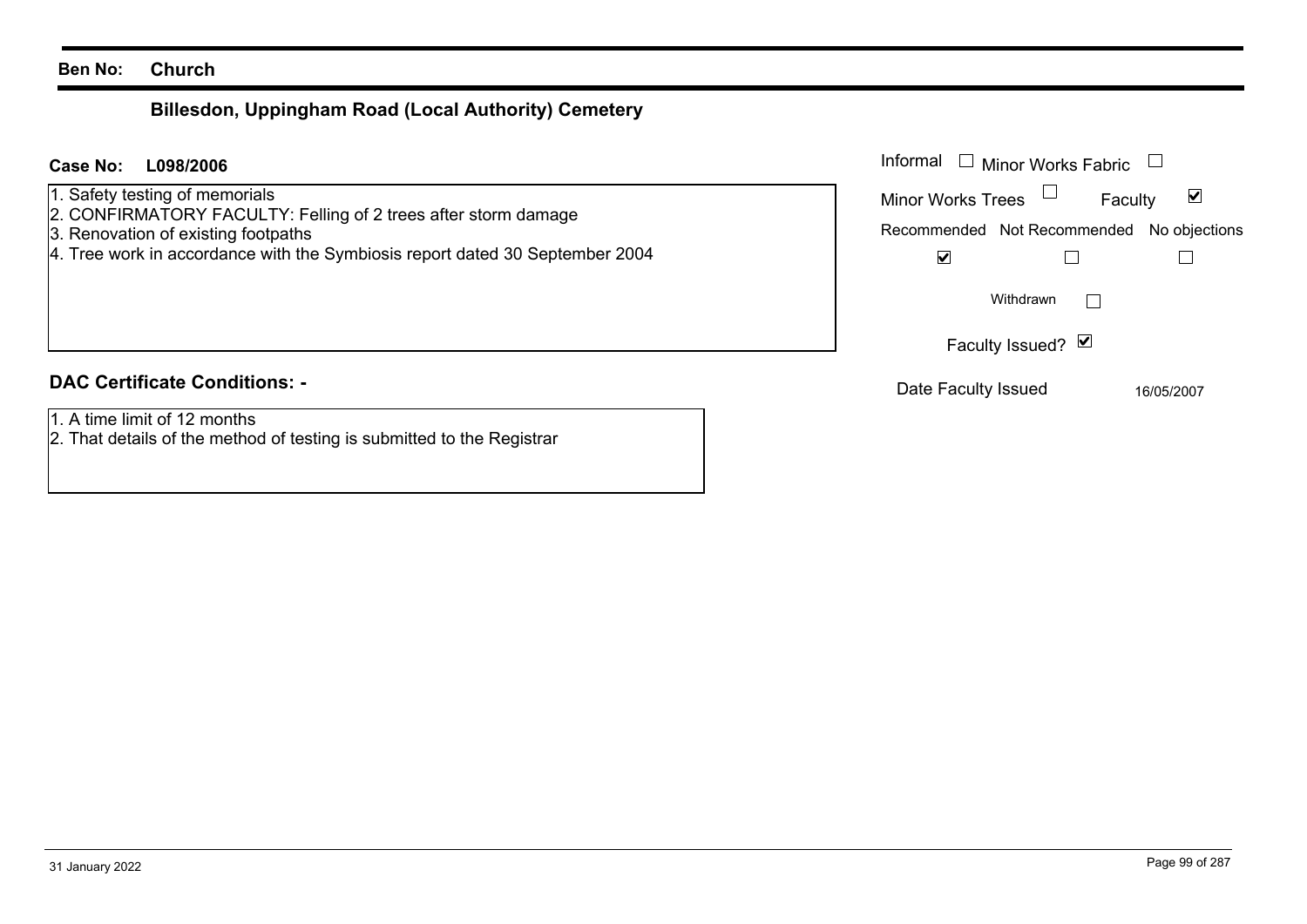#### **10507 Birstall, St James the Great**

| L/1999<br><b>Case No:</b>            | Informal $\Box$ Minor Works Fabric |                                           |
|--------------------------------------|------------------------------------|-------------------------------------------|
| Floodlighting                        | Minor Works Trees $\Box$           | $\blacktriangledown$<br>Faculty           |
|                                      |                                    | Recommended Not Recommended No objections |
|                                      |                                    |                                           |
|                                      | Withdrawn                          | $\perp$                                   |
|                                      | Faculty Issued? Ø                  |                                           |
| <b>DAC Certificate Conditions: -</b> | Date Faculty Issued                | 15/12/1999                                |
| 1. A time limit of 12 months         |                                    |                                           |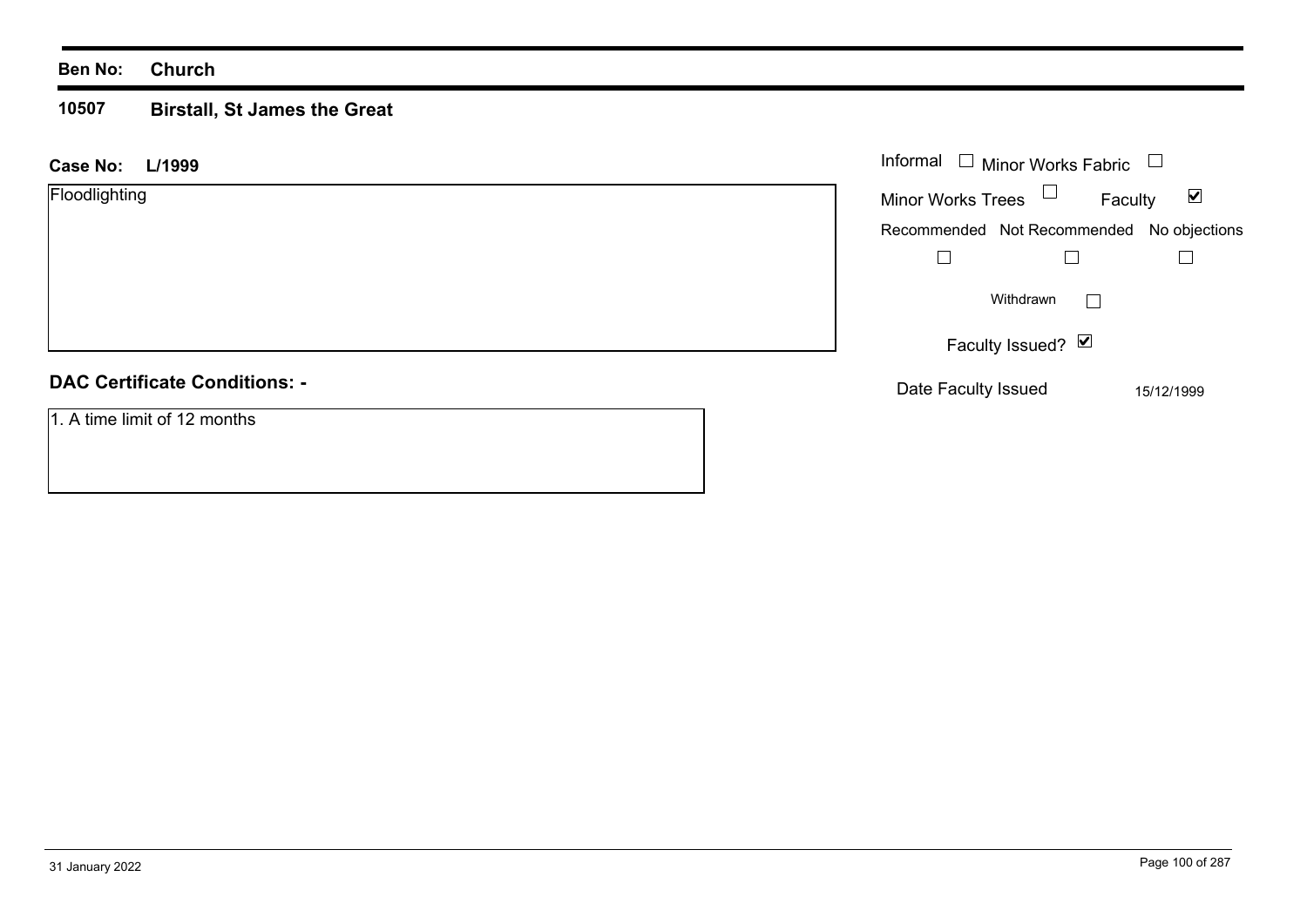#### **L066/2001Case No:**

| <b>Case No:</b><br>L066/2001                             | Informal □ Minor Works Fabric<br>$\begin{array}{c} \hline \end{array}$ |  |
|----------------------------------------------------------|------------------------------------------------------------------------|--|
| Permanent retention of Projector Screen                  | Minor Works Trees $\Box$<br>$\blacktriangledown$<br>Faculty            |  |
|                                                          | Recommended Not Recommended No objections                              |  |
|                                                          | $\blacktriangledown$<br>$\Box$<br>$\overline{\phantom{a}}$             |  |
|                                                          | Withdrawn<br>$\Box$                                                    |  |
|                                                          | Faculty Issued? Ø                                                      |  |
| <b>DAC Certificate Conditions: -</b>                     | Date Faculty Issued<br>15/11/2001                                      |  |
| 1. A time limit of 12 months                             |                                                                        |  |
| L036/2002<br><b>Case No:</b>                             | Informal $\Box$ Minor Works Fabric $\Box$                              |  |
| Various electrical works following electrical inspection | Minor Works Trees<br>$\blacktriangledown$<br>Faculty                   |  |
|                                                          | Recommended Not Recommended No objections                              |  |
|                                                          | $\blacktriangledown$<br>$\perp$                                        |  |
|                                                          | Withdrawn<br>$\Box$                                                    |  |
|                                                          | Faculty Issued? $\Box$                                                 |  |
| <b>DAC Certificate Conditions: -</b>                     | Date Faculty Issued                                                    |  |
| 1. A time limit of 12 months                             |                                                                        |  |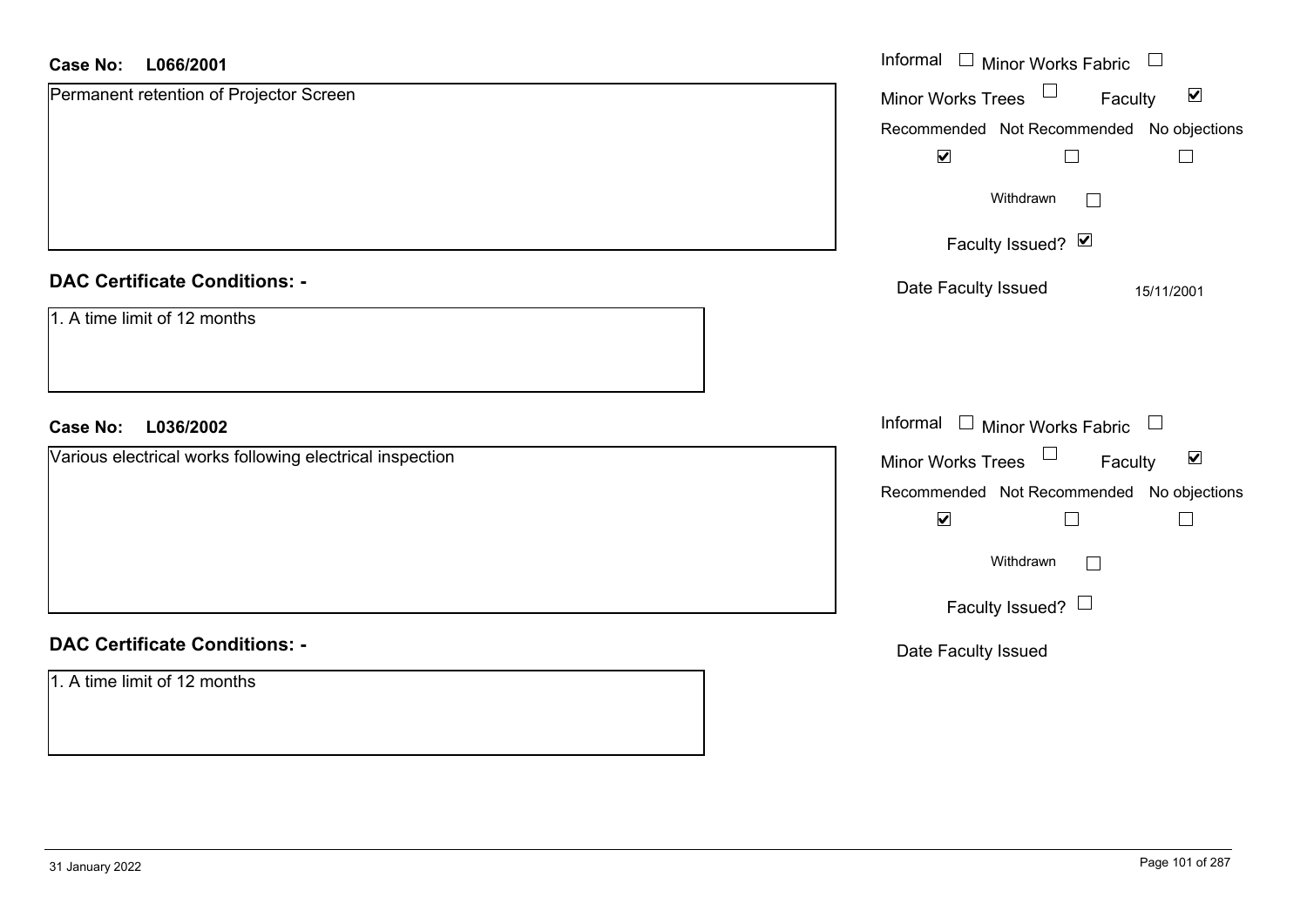| <b>Case No:</b><br>L068/2002                                                 | Informal □ Minor Works Fabric                        |
|------------------------------------------------------------------------------|------------------------------------------------------|
| Refurbishment of Organ                                                       | $\blacktriangledown$<br>Minor Works Trees<br>Faculty |
|                                                                              | Recommended Not Recommended No objections            |
|                                                                              | $\blacktriangledown$                                 |
|                                                                              | Withdrawn                                            |
|                                                                              | Faculty Issued? Ø                                    |
| <b>DAC Certificate Conditions: -</b>                                         | Date Faculty Issued<br>05/12/2002                    |
| 1. A time limit of 12 months                                                 |                                                      |
|                                                                              |                                                      |
| L010/2002<br><b>Case No:</b>                                                 | Informal $\Box$ Minor Works Fabric $\Box$            |
| 1. Creation of Garden of Remembrance within the churchyard                   | Minor Works Trees<br>$\blacktriangledown$<br>Faculty |
| 2. Introduction of Book of Remembrance to be placed in existing display case | Recommended Not Recommended No objections            |
|                                                                              | $\blacktriangledown$<br>$\Box$                       |
|                                                                              | Withdrawn<br>$\Box$                                  |
|                                                                              | Faculty Issued? $\Box$                               |
| <b>DAC Certificate Conditions: -</b>                                         | Date Faculty Issued                                  |
| 1. A time limit of 12 months                                                 |                                                      |
|                                                                              |                                                      |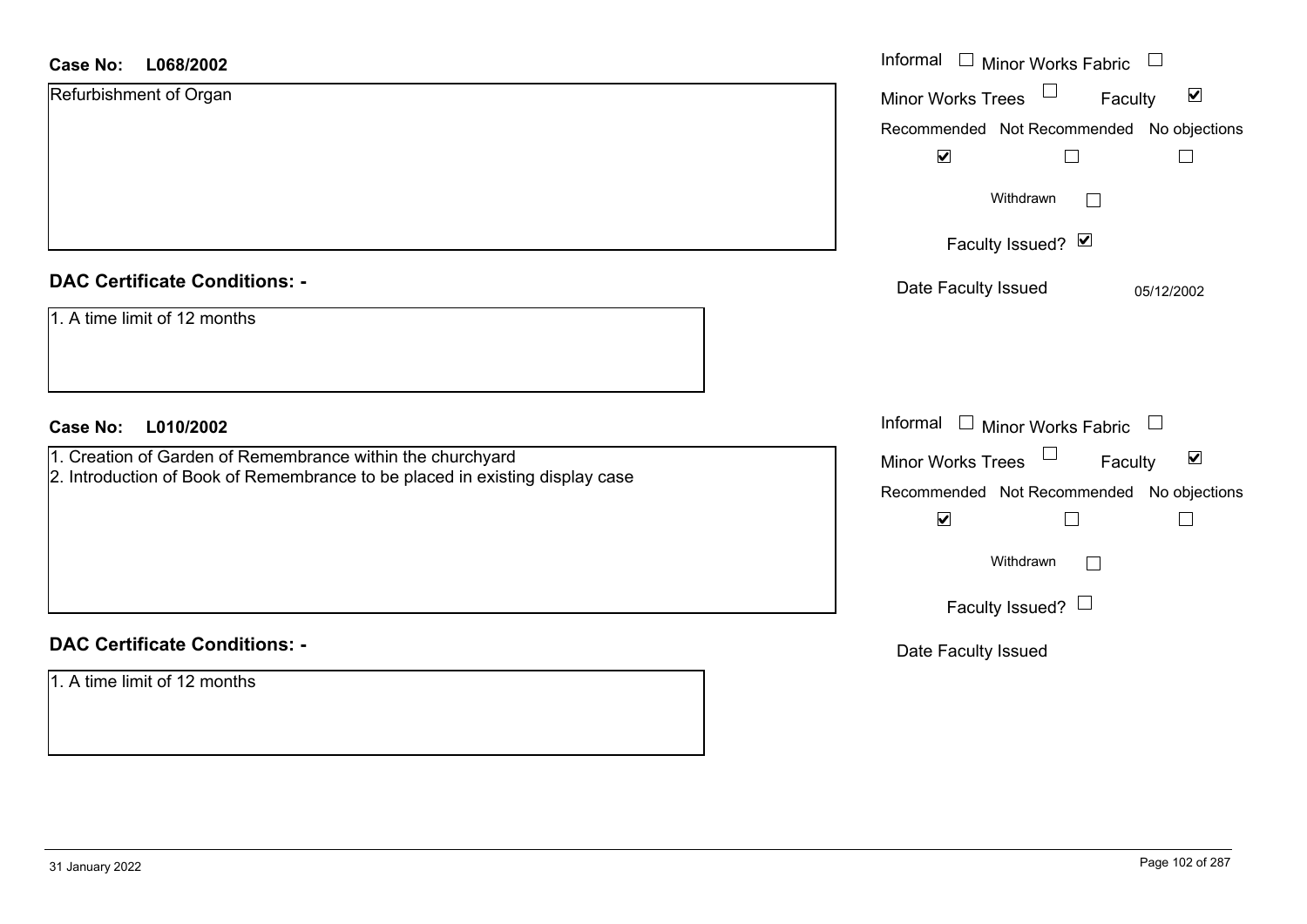| <b>Case No:</b><br>L030/2003                                                                                 | Informal $\Box$ Minor Works Fabric $\Box$                             |
|--------------------------------------------------------------------------------------------------------------|-----------------------------------------------------------------------|
| Installation of a catering facility at the east end of the "Howard Room"                                     | $\Box$<br>$\blacktriangledown$<br><b>Minor Works Trees</b><br>Faculty |
|                                                                                                              | Recommended Not Recommended No objections                             |
|                                                                                                              | $\blacktriangledown$<br>$\Box$<br>$\Box$                              |
|                                                                                                              | Withdrawn<br>$\Box$                                                   |
|                                                                                                              | Faculty Issued? $\Box$                                                |
| <b>DAC Certificate Conditions: -</b>                                                                         | Date Faculty Issued                                                   |
| 1. A time limit of 12 months                                                                                 |                                                                       |
| L044/2005<br><b>Case No:</b>                                                                                 | Informal $\Box$ Minor Works Fabric $\Box$                             |
| To replace one of the existing toilet facilities in the office annex with facilities for the disabled as per | Minor Works Trees<br>$\blacktriangledown$<br>Faculty                  |
| attached quotation and drawing                                                                               | Recommended Not Recommended No objections                             |
|                                                                                                              | $\blacktriangledown$<br>$\Box$<br>$\Box$                              |
|                                                                                                              | Withdrawn                                                             |
|                                                                                                              | Faculty Issued? Ø                                                     |
| <b>DAC Certificate Conditions: -</b>                                                                         | Date Faculty Issued<br>29/04/2005                                     |
| 1. A time limit of 12 months                                                                                 |                                                                       |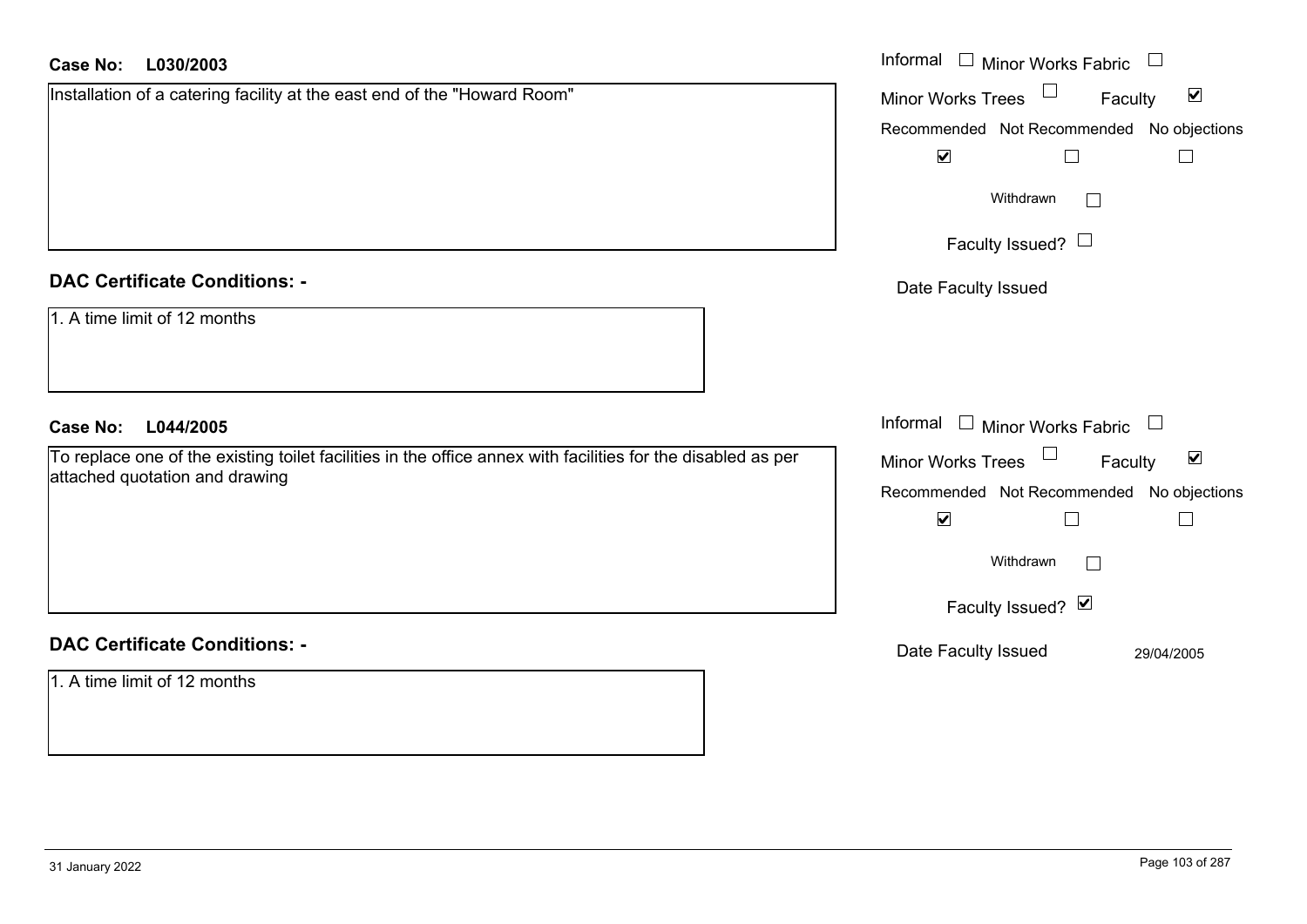| <b>Case No:</b><br>L134/2005                                                                                                                                                            | Informal $\Box$ Minor Works Fabric $\Box$                                                                                                                                                           |
|-----------------------------------------------------------------------------------------------------------------------------------------------------------------------------------------|-----------------------------------------------------------------------------------------------------------------------------------------------------------------------------------------------------|
| 1. Burial of ashes of Mr Harvey in the closed churchyard<br>2. Provision of individual marker, stone or plaque bearing the deceased's name                                              | Minor Works Trees<br>$\blacktriangledown$<br>Faculty<br>Recommended Not Recommended No objections<br>$\overline{\mathbf{v}}$<br>$\Box$<br>$\Box$<br>Withdrawn<br>$\Box$<br>Faculty Issued? $\Box$   |
| <b>DAC Certificate Conditions: -</b><br>The proposals are contrary to the Chancellor's Regulations                                                                                      | Date Faculty Issued                                                                                                                                                                                 |
| L094/2006<br><b>Case No:</b>                                                                                                                                                            | Informal $\blacksquare$ Minor Works Fabric $\Box$                                                                                                                                                   |
| 1. Install half-glazed wooden screen between the modern Nave and the old church<br>2. Remove 3 pews from rear of new church Nave<br>3. Re-model the Porch                               | Minor Works Trees<br>$\blacktriangledown$<br>Faculty<br>Recommended Not Recommended No objections<br>$\blacktriangledown$<br>$\sqcup$<br>$\overline{\phantom{a}}$<br>Withdrawn<br>Faculty Issued? Ø |
| <b>DAC Certificate Conditions: -</b><br>1. A time limit of 12 months<br>2. That the PCC provides detailed information on the re-working of the porch to<br>laccommodate disabled access | Date Faculty Issued<br>08/10/2007                                                                                                                                                                   |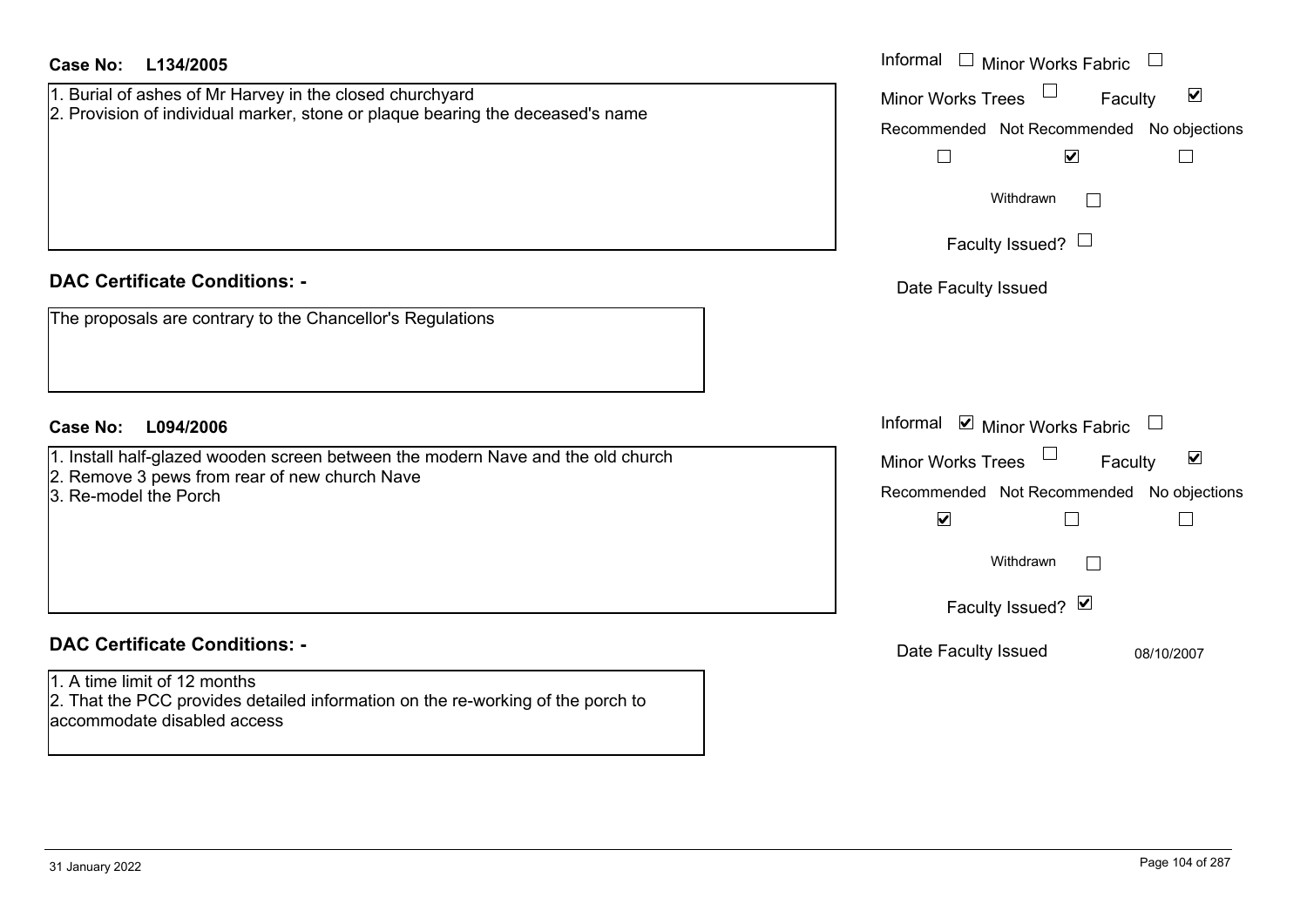| Case No:<br>L137/2007                                                                                                                                                                                   | Informal<br>$\Box$ Minor Works Fabric<br>$\blacktriangledown$ |
|---------------------------------------------------------------------------------------------------------------------------------------------------------------------------------------------------------|---------------------------------------------------------------|
| To replace 5 metres of copper downpipe (stolen) with aluminium                                                                                                                                          | <b>Minor Works Trees</b><br>$\mathbb{R}^n$<br>Faculty         |
|                                                                                                                                                                                                         | Recommended Not Recommended No objections                     |
|                                                                                                                                                                                                         | $\Box$<br>$\Box$<br>$\mathsf{L}$                              |
|                                                                                                                                                                                                         | Withdrawn                                                     |
|                                                                                                                                                                                                         | Faculty Issued? $\Box$                                        |
| <b>DAC Certificate Conditions: -</b>                                                                                                                                                                    | Date Faculty Issued                                           |
| 1. That the aluminium down pipe is black powder coated<br>2. That, where possible, all fixings should be made into joints, not stonework, using<br>stainless steel or non-ferrous screws in fibre plugs |                                                               |
| L142/2008<br>Case No:                                                                                                                                                                                   | Informal<br>$\Box$ Minor Works Fabric                         |
| Permanent removal & disposal of 2 x '6-seater' pews from the rear of the Nave of the new church                                                                                                         | $\blacktriangledown$<br><b>Minor Works Trees</b><br>Faculty   |
| temporarily removed under Archdeacon's Licence issued 4 April 2008                                                                                                                                      | Recommended Not Recommended No objections                     |
|                                                                                                                                                                                                         | $\blacktriangledown$<br>$\Box$<br>$\Box$                      |
|                                                                                                                                                                                                         | Withdrawn                                                     |
|                                                                                                                                                                                                         | Faculty Issued? Ø                                             |
| <b>DAC Certificate Conditions: -</b>                                                                                                                                                                    | Date Faculty Issued<br>07/10/2008                             |
| 1. A time limit of 12 months<br>2. That the works are recorded in the Log Book so that a record is kept of what has<br>been done                                                                        |                                                               |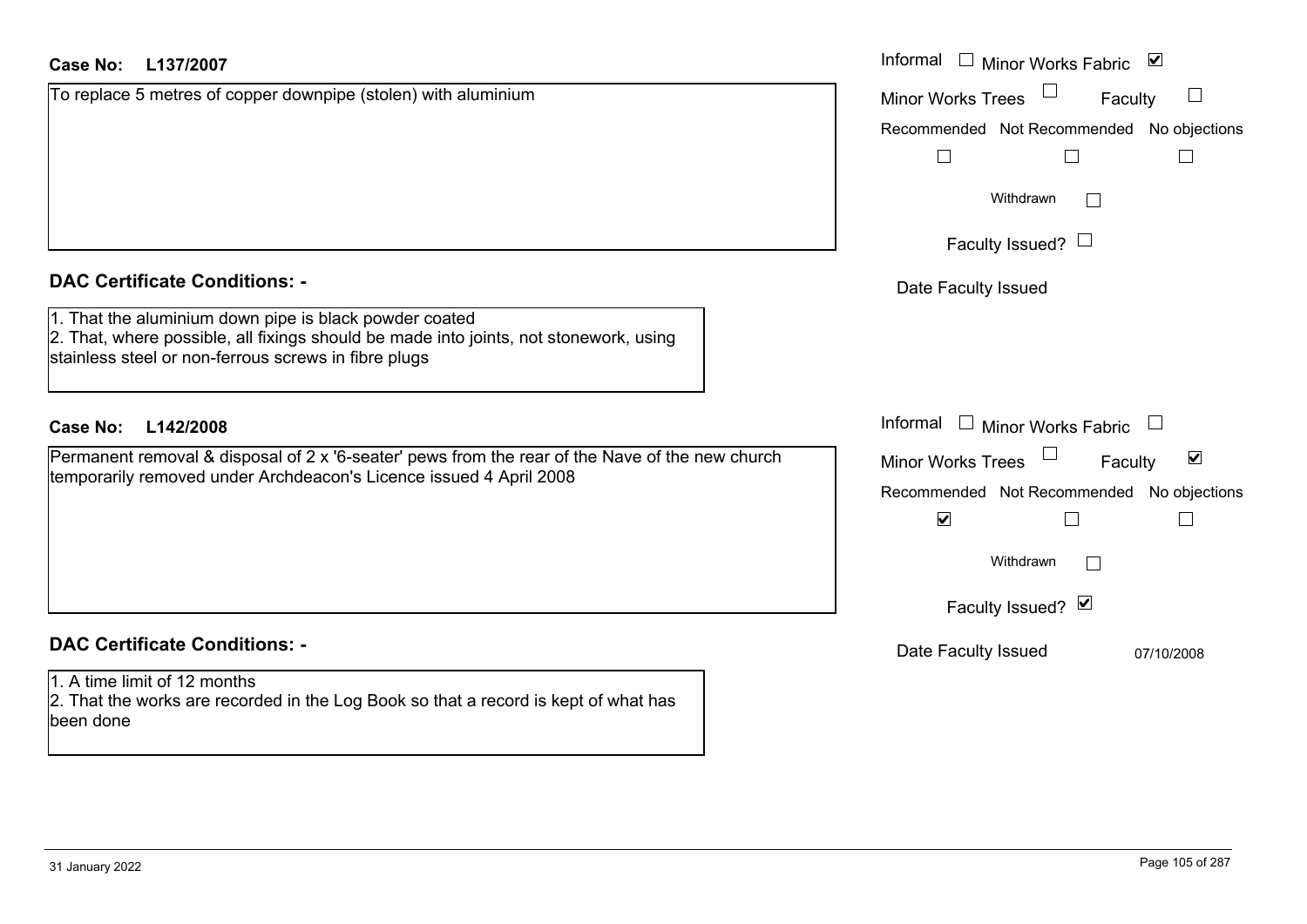#### **L045/2008Case No:** Informal

Re-ordering Phase II in the "old church" comprising: - 1. Heating 2. Carpeting

- 3. Wrought iron screens for:
	- a) Bell tower
- b) Chancel
- 4. Lighting, furnishings etc.

#### **DAC Certificate Conditions: -**

1. A time limit of 12 months2. That details of the works are entered in the Log Book so that a record is kept of what has been done

### **L110/2008Case No:** Informal

In respect of the old church: - 1. Re-plaster internal south wall & bell tower 2. Re-point external south wall 3. Removal of existing gas-fired warm-air heater above porch door and installation of 4 Rinnai wall mounted gas fired convector heaters

4. Re-roofing

# **DAC Certificate Conditions: -**

1. A time limit of 12 months

2. That details of the works are entered in the Log Book so that a record is kept of what has been done

3. That no works shall take place until the PCC, after consultation with the Diocesan

| Informal ☑ Minor Works Fabric                                     |            |
|-------------------------------------------------------------------|------------|
| <b>Minor Works Trees</b><br>Faculty                               |            |
| Recommended Not Recommended No objections                         |            |
| Withdrawn                                                         |            |
| Faculty Issued? L                                                 |            |
| Date Faculty Issued                                               |            |
|                                                                   |            |
|                                                                   |            |
| Informal<br>Minor Works Fabric                                    |            |
| <b>Minor Works Trees</b><br>Faculty                               | ⊻          |
| Recommended Not Recommended No objections<br>$\blacktriangledown$ |            |
| Withdrawn                                                         |            |
| Faculty Issued? Ø                                                 |            |
| Date Faculty Issued                                               | 14/08/2008 |
|                                                                   |            |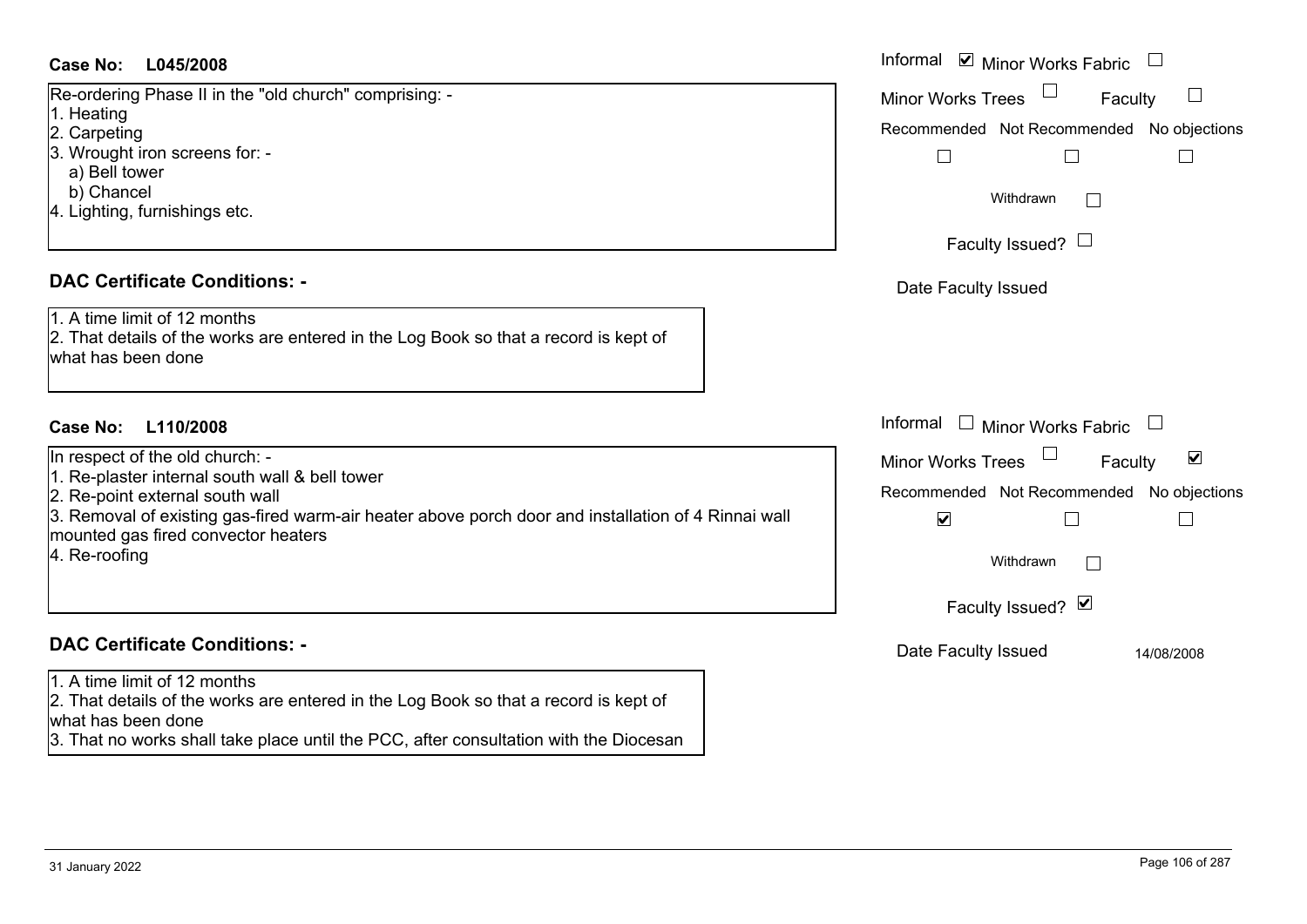| Case No: | L066/2008 |
|----------|-----------|
|----------|-----------|

| To expose an area of the internal south wall of the old church (2' sq), removing plasterwork, to |
|--------------------------------------------------------------------------------------------------|
| determine the quality of the stonework beneath prior to re-pointing / re-plastering              |
|                                                                                                  |

### **DAC Certificate Conditions: -**

| 1. That the works are recorded in the Log Book so that a record is kept of what has |  |
|-------------------------------------------------------------------------------------|--|
| been done                                                                           |  |

#### **L191/2009Case No:** Informal

In respect of the Chancel of the old church: -1. Make permanent the temporary removal (permitted by the Archdeacon's Licence granted 20 Mar 2009), and disposal, of the Victorian box pews 2. Replace the Sanctuary carpet and extend the carpetted area to include the whole of the Chancel 3. Installation of: a) New seating b) Wooden rail at west end of the Chancel c) Kneelers 4. Up-grading of lighting and sound systems

### **DAC Certificate Conditions: -**

1. A time limit of 12 months 2. That details of the works are entered in the Log Book so that a record is kept of what has been done

3. That the carpet is laid "rug-style" and only secured at the Chancel step

| L066/2008                                                                                                                                                                                                                                                                             | Informal<br>$\blacktriangledown$<br>Minor Works Fabric                                                                    |
|---------------------------------------------------------------------------------------------------------------------------------------------------------------------------------------------------------------------------------------------------------------------------------------|---------------------------------------------------------------------------------------------------------------------------|
| e an area of the internal south wall of the old church (2' sq), removing plasterwork, to<br>e the quality of the stonework beneath prior to re-pointing / re-plastering                                                                                                               | <b>Minor Works Trees</b><br>Faculty                                                                                       |
|                                                                                                                                                                                                                                                                                       | Recommended Not Recommended No objections                                                                                 |
|                                                                                                                                                                                                                                                                                       |                                                                                                                           |
|                                                                                                                                                                                                                                                                                       | Withdrawn                                                                                                                 |
|                                                                                                                                                                                                                                                                                       | Faculty Issued? $\Box$                                                                                                    |
| rtificate Conditions: -                                                                                                                                                                                                                                                               | Date Faculty Issued                                                                                                       |
| e works are recorded in the Log Book so that a record is kept of what has<br>۱e                                                                                                                                                                                                       |                                                                                                                           |
| L191/2009                                                                                                                                                                                                                                                                             | Informal<br><b>Minor Works Fabric</b>                                                                                     |
| t of the Chancel of the old church: -<br>permanent the temporary removal (permitted by the Archdeacon's Licence granted 20 March<br>d disposal, of the Victorian box pews<br>ce the Sanctuary carpet and extend the carpetted area to include the whole of the Chancel<br>ation of: - | $\blacktriangledown$<br>Minor Works Trees<br>Faculty<br>Recommended Not Recommended No objections<br>$\blacktriangledown$ |
| v seating<br>oden rail at west end of the Chancel                                                                                                                                                                                                                                     | Withdrawn                                                                                                                 |
| elers<br>ding of lighting and sound systems                                                                                                                                                                                                                                           | Faculty Issued? Ø                                                                                                         |
| rtificate Conditions: -                                                                                                                                                                                                                                                               | Date Faculty Issued<br>09/08/2010                                                                                         |
|                                                                                                                                                                                                                                                                                       |                                                                                                                           |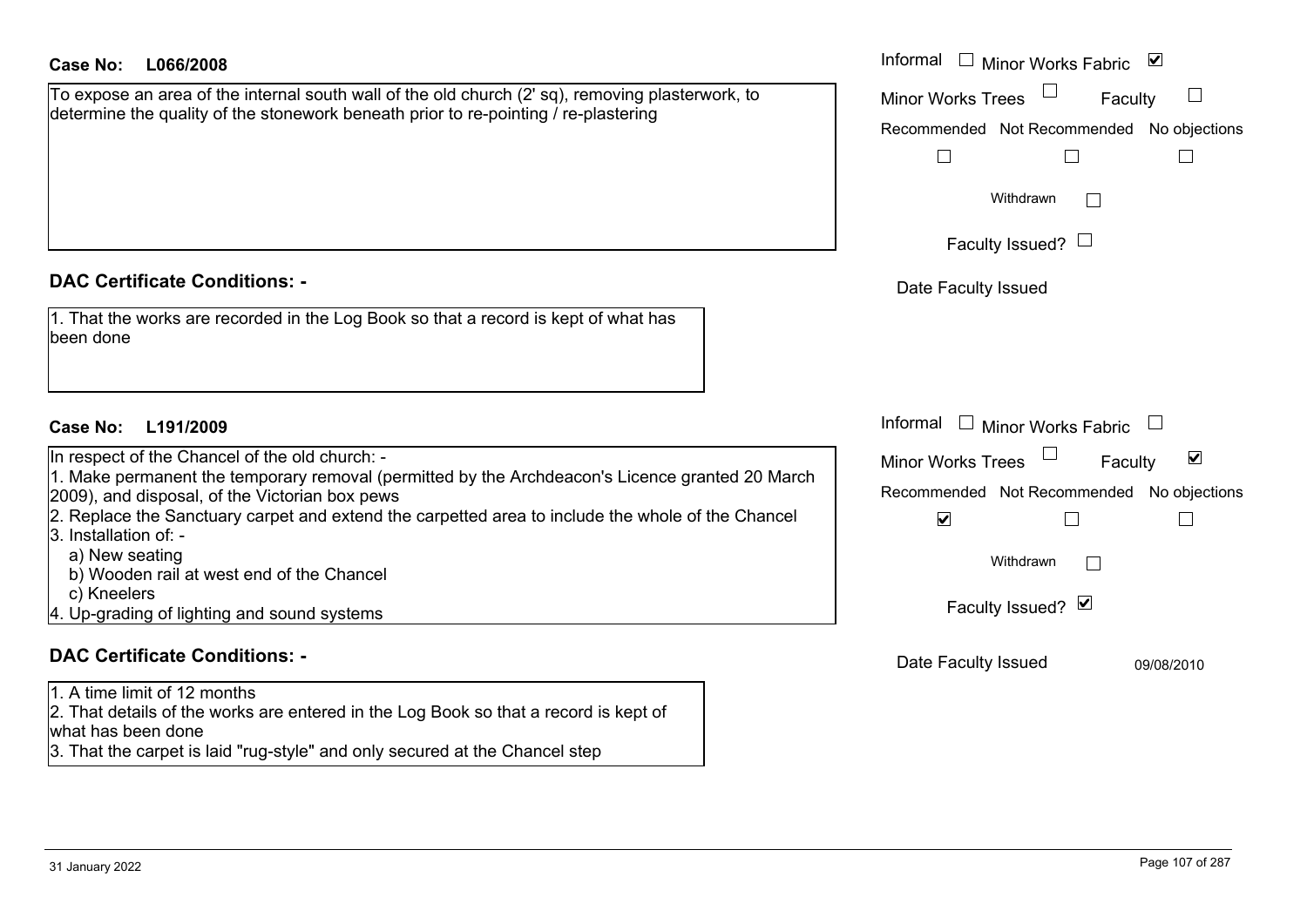| <b>Case No:</b><br>L153/2010                                                                                                                                                                                                        | Informal $\blacksquare$ Minor Works Fabric $\blacksquare$   |
|-------------------------------------------------------------------------------------------------------------------------------------------------------------------------------------------------------------------------------------|-------------------------------------------------------------|
| Installation of 3 x destratification fans in the Nave of the "old church"                                                                                                                                                           | $\blacktriangledown$<br><b>Minor Works Trees</b><br>Faculty |
|                                                                                                                                                                                                                                     | Recommended Not Recommended No objections                   |
|                                                                                                                                                                                                                                     | $\blacktriangledown$                                        |
|                                                                                                                                                                                                                                     | Withdrawn                                                   |
|                                                                                                                                                                                                                                     | Faculty Issued? Ø                                           |
| <b>DAC Certificate Conditions: -</b>                                                                                                                                                                                                | Date Faculty Issued<br>01/11/2010                           |
| 1. A time limit of 12 months<br>2. That details of the works are entered in the Log Book so that a record is kept of<br>what has been done<br>3. That, where possible, all fixings should be made into joints, not stonework, using |                                                             |
| L012/2012<br><b>Case No:</b>                                                                                                                                                                                                        | Informal<br>$\Box$ Minor Works Fabric                       |
| Install new AV equipment as per the Quotation (13/12/2011) from MG Event and Sound                                                                                                                                                  | $\blacktriangledown$<br><b>Minor Works Trees</b><br>Faculty |
|                                                                                                                                                                                                                                     | Recommended Not Recommended No objections                   |
|                                                                                                                                                                                                                                     | $\blacktriangledown$                                        |
|                                                                                                                                                                                                                                     | Withdrawn                                                   |
|                                                                                                                                                                                                                                     | Faculty Issued? Ø                                           |
| <b>DAC Certificate Conditions: -</b>                                                                                                                                                                                                | Date Faculty Issued<br>05/03/2012                           |
| 1. A time limit of 12 months<br>2. That details of the works are entered in the Log Book so that a record is kept of<br>what has been done<br>3. That the trunking colour is coordinated with the walls                             |                                                             |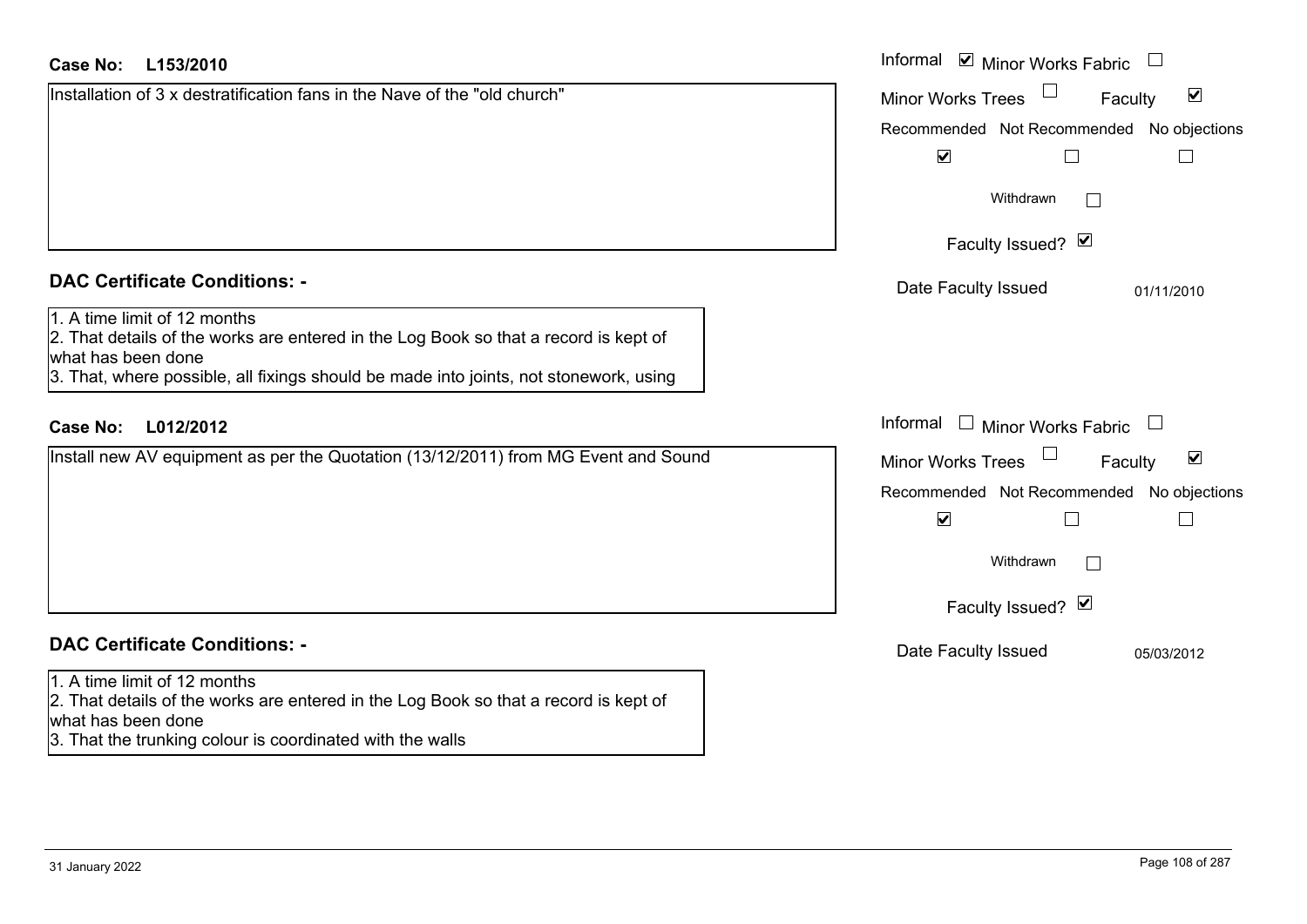| <b>Case No:</b><br>L032/2013<br>1. Area to the right of the church entrance on Church Hill: -<br>a) Rake out and re-point open joints to stonework in areas 20m2 (Photographs 01144 to 01054)<br>2. Area on Corner of Church Hill and Front Street: -<br>a) Rake out and re-point open joints to stonework 10m2 (Photographs 55 to 57)<br>3. Area around War Memorial Entrance on Front Street: -<br>a) Rake out and re-point open joints to stonework 13m2 (Photographs 58 to 67) | Informal $\Box$ Minor Works Fabric $\Box$<br>Minor Works Trees<br>$\mathbb{L}$<br>Faculty<br>Recommended Not Recommended No objections<br>$\blacktriangledown$<br>П<br>Withdrawn         |
|------------------------------------------------------------------------------------------------------------------------------------------------------------------------------------------------------------------------------------------------------------------------------------------------------------------------------------------------------------------------------------------------------------------------------------------------------------------------------------|------------------------------------------------------------------------------------------------------------------------------------------------------------------------------------------|
| <b>DAC Certificate Conditions: -</b><br>1. A time limit of 12 months<br>2. That details of the works are entered in the Log Book so that a record is kept of<br>what has been done<br>3. That the Conservation Officer for Charnwood Borough Council agree a sample of                                                                                                                                                                                                             | Faculty Issued? $\Box$<br>Date Faculty Issued                                                                                                                                            |
| L040/2013<br><b>Case No:</b><br>Replacement of roof covering                                                                                                                                                                                                                                                                                                                                                                                                                       | Informal<br>$\Box$ Minor Works Fabric<br>$\blacktriangledown$<br><b>Minor Works Trees</b><br>Faculty<br>Recommended Not Recommended No objections<br>Г<br>Withdrawn<br>Faculty Issued? Ø |
| <b>DAC Certificate Conditions: -</b><br>1. A time limit of 12 months<br>2. That details of the works are entered in the Log Book so that a record is kept of<br>what has been done                                                                                                                                                                                                                                                                                                 | Date Faculty Issued<br>12/02/2013                                                                                                                                                        |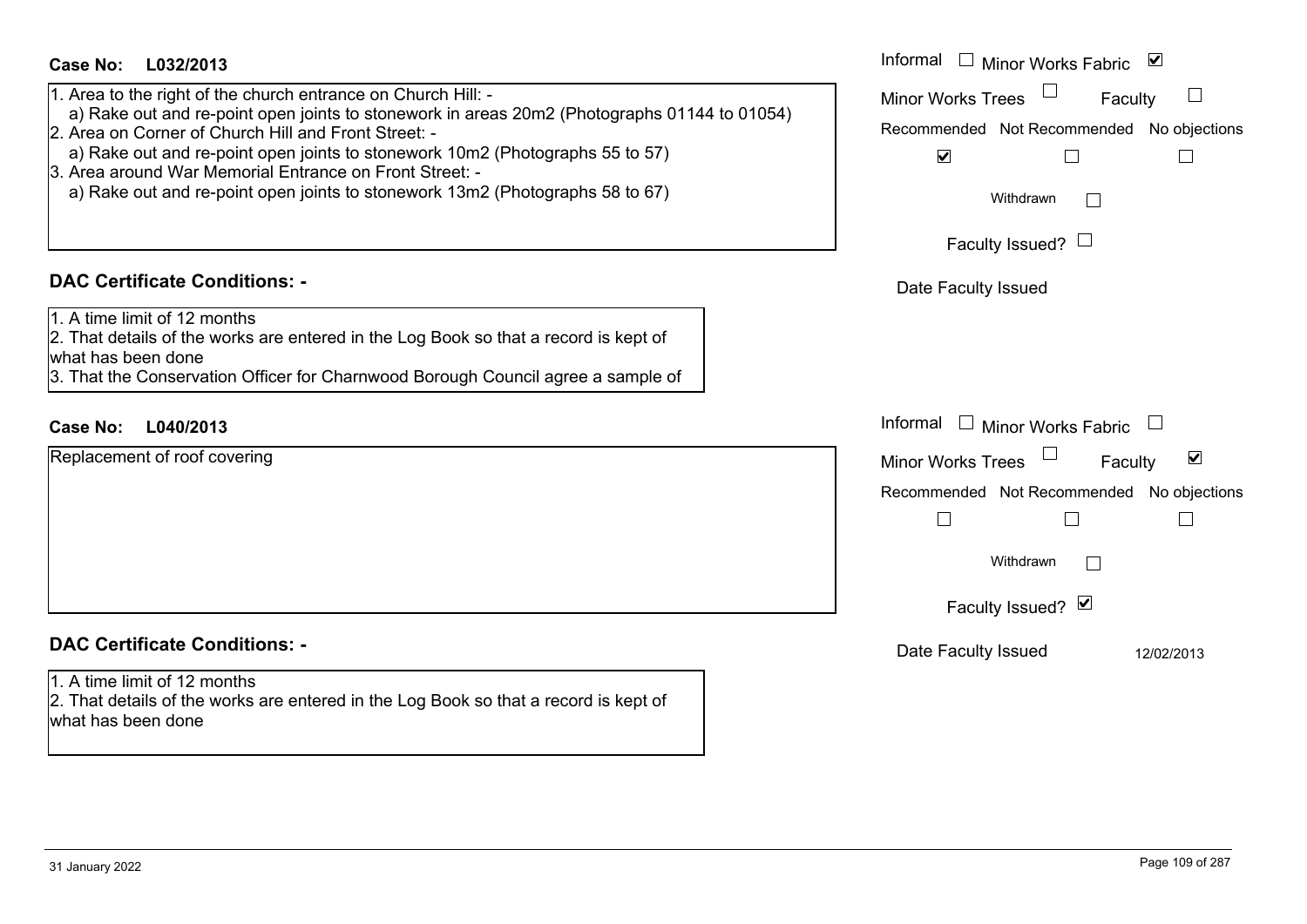| <b>Case No:</b><br>L246/2014                                                                                                                                                                             | Informal          |
|----------------------------------------------------------------------------------------------------------------------------------------------------------------------------------------------------------|-------------------|
| 1. Removal and disposal of the concrete ends of a Bench previously introduced into the churchyard but<br>now fallen apart<br>2. Introduction into the churchyard of a Bench in memory of Jonathon Garner | Minor W<br>Recomm |
| <b>DAC Certificate Conditions: -</b>                                                                                                                                                                     | Date I            |
| 1. A time limit of 12 months<br>2. That details of the works are entered in the Log Book so that a record is kept of<br>what has been done                                                               |                   |
| <b>Case No:</b><br>L091/2014                                                                                                                                                                             | Informal          |
| Replacement of 4 x 0.3m of flashing to the Old Church roof                                                                                                                                               | Minor W<br>Recomm |
| <b>DAC Certificate Conditions: -</b>                                                                                                                                                                     | Date I            |
| 1. A time limit of 12 months<br>2. That details of the works are entered in the Log Book so that a record is kept of<br>what has been done<br>3. That the PCC submits to the DAC Secretary a copy of: -  |                   |

| Informal $\square$<br>∣✔<br>Minor Works Fabric                    |
|-------------------------------------------------------------------|
| <b>Minor Works Trees</b><br>Faculty                               |
| Recommended Not Recommended No objections                         |
| Withdrawn                                                         |
| Faculty Issued? $\Box$                                            |
| Date Faculty Issued                                               |
|                                                                   |
|                                                                   |
| Informal<br>$\sqcup$<br>M<br><b>Minor Works Fabric</b>            |
| <b>Minor Works Trees</b><br>Faculty                               |
| Recommended Not Recommended No objections<br>$\blacktriangledown$ |
| Withdrawn                                                         |
| Faculty Issued?                                                   |
| Date Faculty Issued                                               |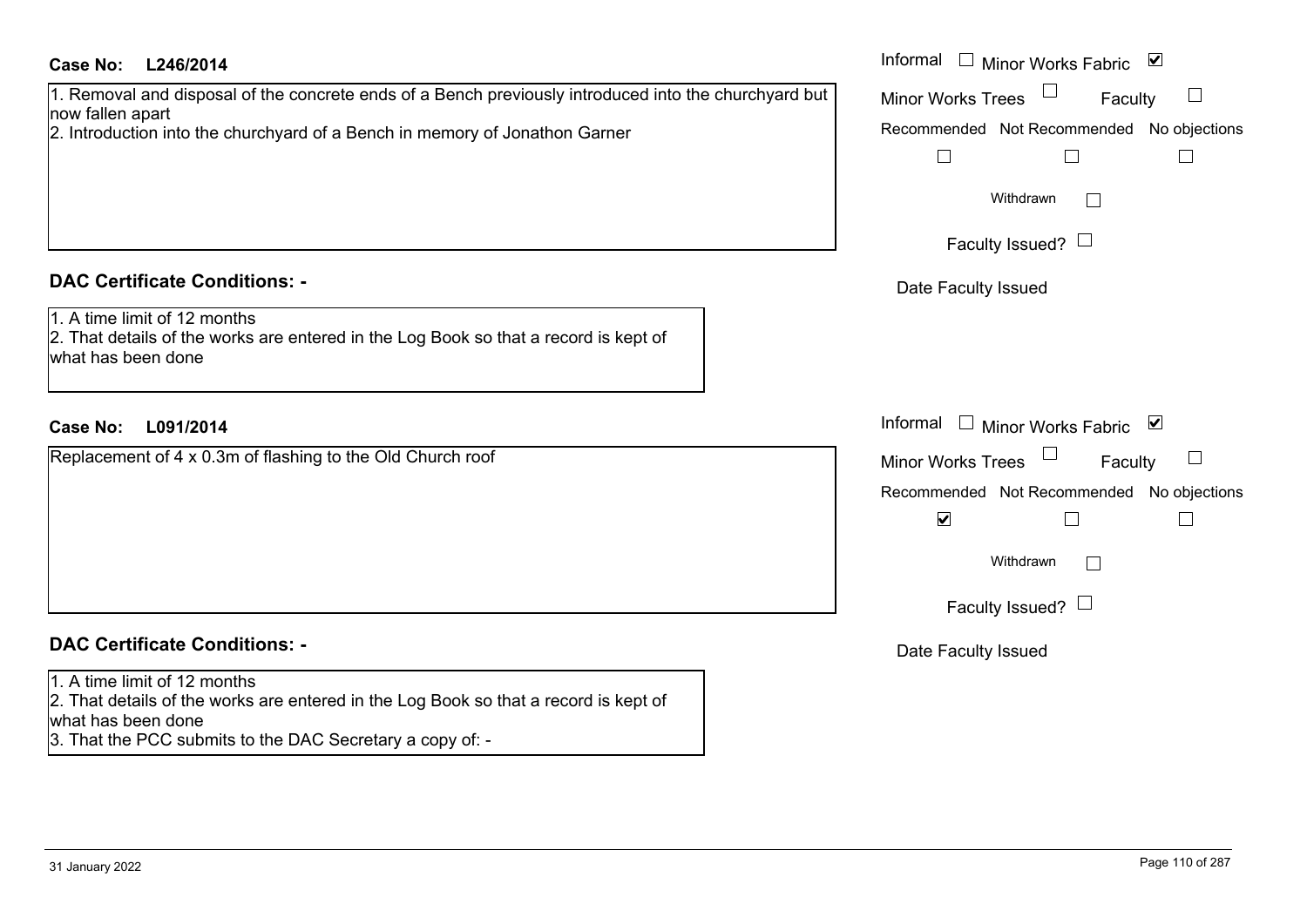| Case No:<br>L195/2014                                                                                                                                                                                                                                                                                               | Informal $\Box$ Minor Works Fabric $\Box$                                                                                                                                                                                                 |
|---------------------------------------------------------------------------------------------------------------------------------------------------------------------------------------------------------------------------------------------------------------------------------------------------------------------|-------------------------------------------------------------------------------------------------------------------------------------------------------------------------------------------------------------------------------------------|
| CONFIRMATORY APPLICATION for works undertaken: -<br>Replacement of 13m x 150mm flashing                                                                                                                                                                                                                             | $\blacktriangledown$<br><b>Minor Works Trees</b><br>Faculty<br>Recommended Not Recommended No objections<br>$\blacktriangledown$<br>$\Box$<br>Withdrawn<br>$\Box$<br>Faculty Issued? Ø                                                    |
| <b>DAC Certificate Conditions: -</b><br>1. A time limit of 12 months<br>2. That details of the works are entered in the Log Book so that a record is kept of<br>what has been done                                                                                                                                  | Date Faculty Issued<br>22/12/2014                                                                                                                                                                                                         |
| <b>Case No:</b><br>1. Repairs to flat roof between the Nave of the Old Church and the new Church extension<br>2. Upgrading of the Rainwater Disposal System                                                                                                                                                         | Informal<br>$\Box$<br>Minor Works Fabric $\quad \Box$<br>Minor Works Trees<br>$\blacktriangledown$<br>Faculty<br>Recommended Not Recommended No objections<br>$\blacktriangledown$<br>$\vert \ \ \vert$<br>Withdrawn<br>Faculty Issued? Ø |
| <b>DAC Certificate Conditions: -</b><br>1. That details of the works are entered in the Log Book so that a record is kept of<br>what has been done<br>2. That Human Remains should be expected when excavating within a churchyard.<br>Any remains should be recovered, treated in a respectful manner and boxed or | Date Faculty Issued<br>21/03/2017                                                                                                                                                                                                         |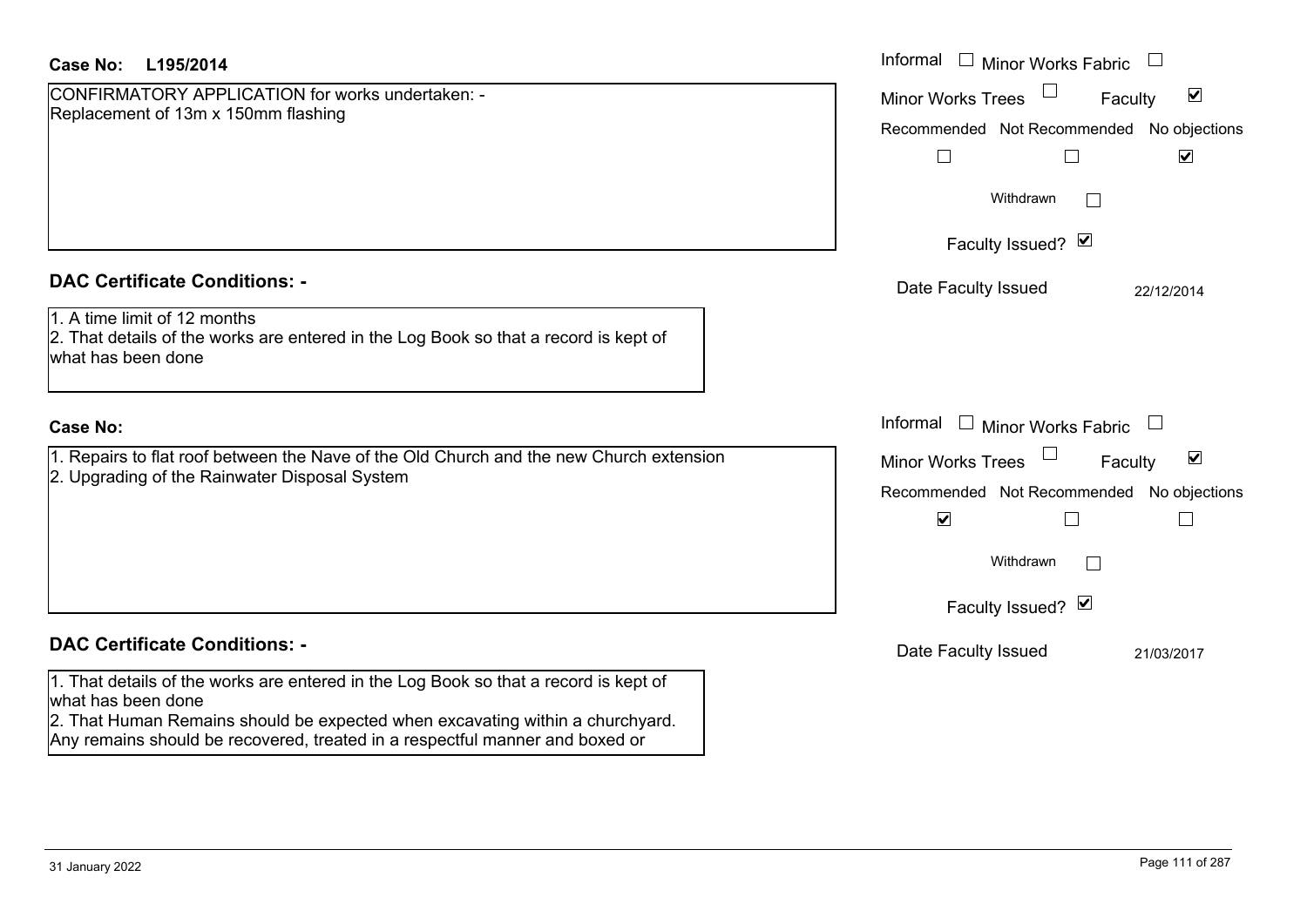| <b>Case No:</b>                                                                                            | Informal $\Box$ Minor Works Fabric $\Box$            |
|------------------------------------------------------------------------------------------------------------|------------------------------------------------------|
| Felling of Rowan Tree                                                                                      | $\blacktriangledown$<br>Minor Works Trees<br>Faculty |
|                                                                                                            | Recommended Not Recommended No objections            |
|                                                                                                            | $\blacktriangledown$<br>$\Box$                       |
|                                                                                                            | Withdrawn<br>$\mathbb{R}^n$                          |
|                                                                                                            | Faculty Issued?                                      |
| <b>DAC Certificate Conditions: -</b>                                                                       | Date Faculty Issued                                  |
| 1. That details of the works are entered in the Log Book so that a record is kept of<br>what has been done |                                                      |
|                                                                                                            |                                                      |
| <b>Case No:</b>                                                                                            | Informal $\Box$ Minor Works Fabric $\Box$            |
| <b>Reduction of Lime Tree</b>                                                                              | Minor Works Trees $\boxed{\blacksquare}$<br>Faculty  |
|                                                                                                            | Recommended Not Recommended No objections            |
|                                                                                                            | $\blacktriangledown$<br>П                            |
|                                                                                                            | Withdrawn                                            |
|                                                                                                            | Faculty Issued? $\Box$                               |
| <b>DAC Certificate Conditions: -</b>                                                                       | Date Faculty Issued                                  |
| 1. That details of the works are entered in the Log Book so that a record is kept of<br>what has been done |                                                      |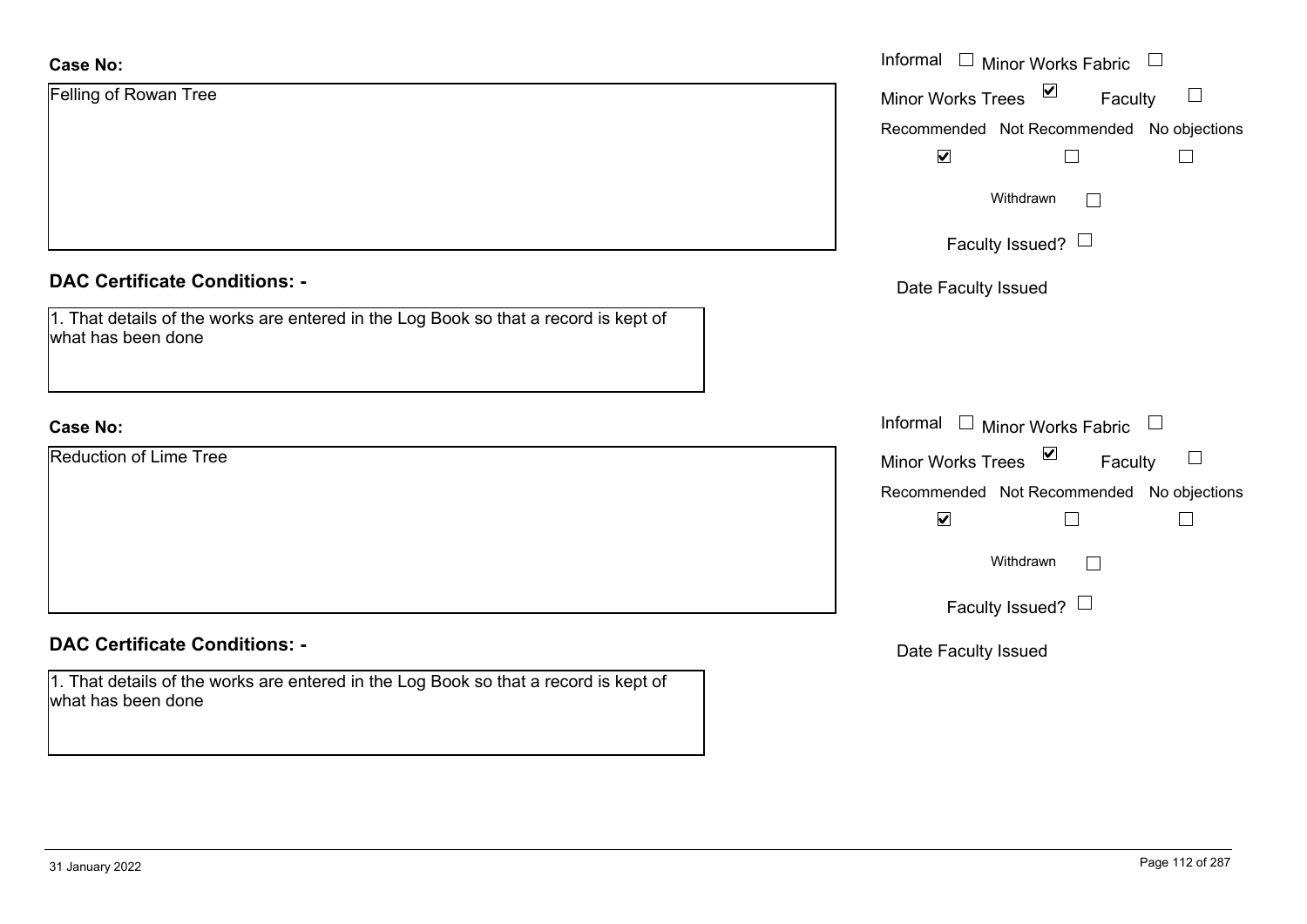| <b>Case No:</b>                                                                                                                                                                                                         | Informal<br>$\Box$<br>⊻<br><b>Minor Works Fabric</b>                                  |
|-------------------------------------------------------------------------------------------------------------------------------------------------------------------------------------------------------------------------|---------------------------------------------------------------------------------------|
| Re-building of collapsing churchyard wall                                                                                                                                                                               | $\mathbb{R}^n$<br><b>Minor Works Trees</b><br>Faculty                                 |
|                                                                                                                                                                                                                         | Recommended Not Recommended No objections                                             |
|                                                                                                                                                                                                                         | $\blacktriangledown$<br>$\Box$                                                        |
|                                                                                                                                                                                                                         | Withdrawn<br>$\Box$                                                                   |
|                                                                                                                                                                                                                         | Faculty Issued? $\Box$                                                                |
| <b>DAC Certificate Conditions: -</b>                                                                                                                                                                                    | Date Faculty Issued                                                                   |
| 1. That details of the works are entered in the Log Book so that a record is kept of<br>what has been done<br>2. That the Conservation Officer approves a sample of the mortar mix and a sample<br>panel of re-pointing |                                                                                       |
| <b>Case No:</b>                                                                                                                                                                                                         | Informal<br>$\Box$<br>Minor Works Fabric                                              |
| CONFIRMATORY APPLICATION for works undertaken: -                                                                                                                                                                        | $\blacktriangledown$<br><b>Minor Works Trees</b><br>Faculty                           |
| 1. DOF steam cleaning of the War Memorial & surrounding steps<br>2. Patch pointing of piers, entrance & walls surrounding the steps                                                                                     | Recommended Not Recommended No objections<br>$\blacktriangledown$<br>$\Box$<br>$\Box$ |
|                                                                                                                                                                                                                         | Withdrawn<br>$\Box$                                                                   |
|                                                                                                                                                                                                                         | Faculty Issued? $\Box$                                                                |
| <b>DAC Certificate Conditions: -</b>                                                                                                                                                                                    | Date Faculty Issued<br>22/04/2020                                                     |
| 1. That details of the works are entered in the Log Book so that a record is kept of<br>what has been done<br>2. That the Conservation Officer approves a sample of the mortar mix and a sample<br>panel of re-pointing |                                                                                       |
|                                                                                                                                                                                                                         |                                                                                       |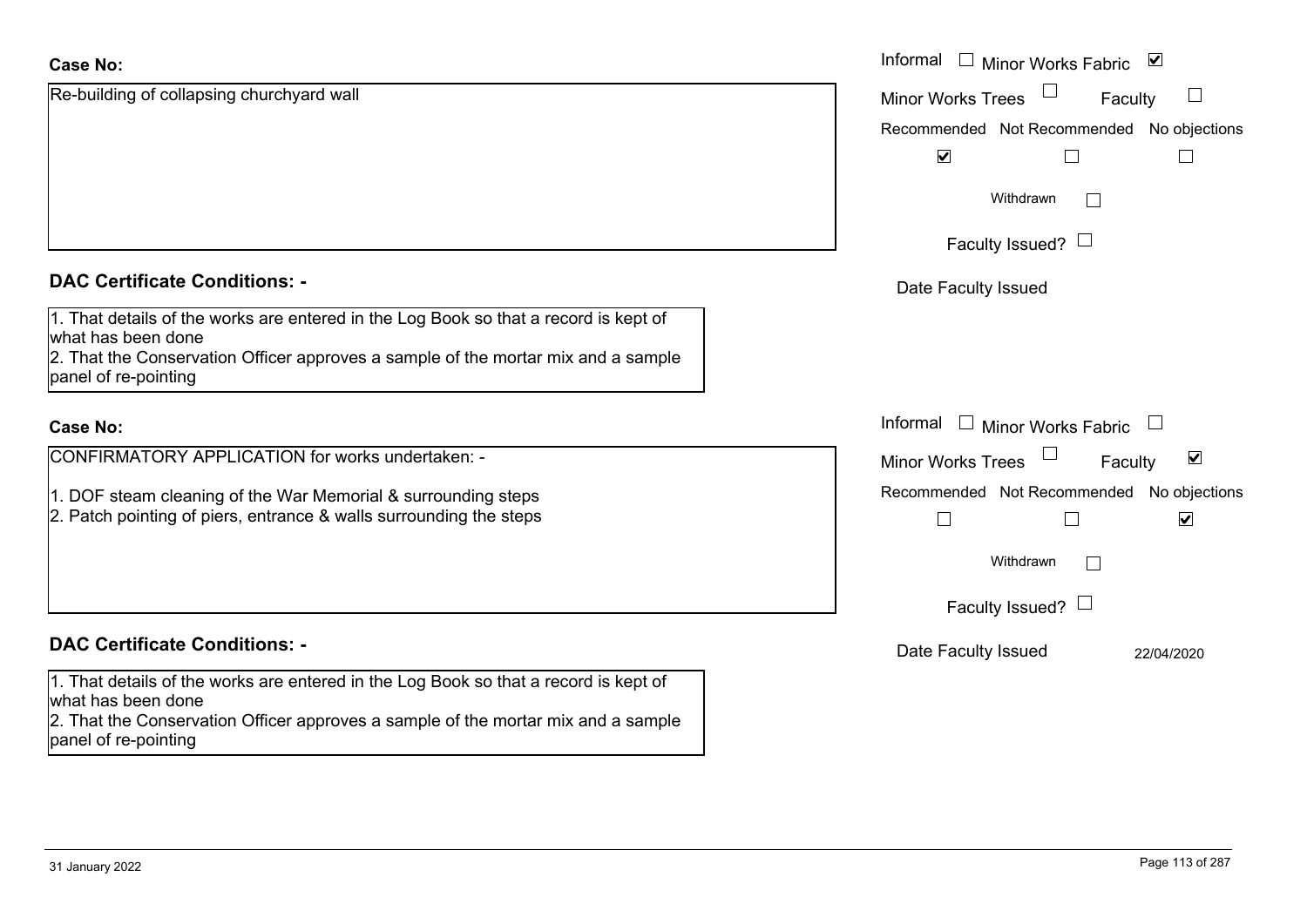| <b>Case No:</b>                                                                                                                                         | Informal $\Box$ Minor Works Fabric $\Box$                                           |
|---------------------------------------------------------------------------------------------------------------------------------------------------------|-------------------------------------------------------------------------------------|
| Repairs to roof and Rainwater Disposal System comprising: -<br>1. Replacement of existing roof covering<br>2. Replacement of all 12 hoppers as detailed | Minor Works Trees<br>Faculty<br>$\Box$<br>Recommended Not Recommended No objections |
| 3. Replacement of 12 downpipes                                                                                                                          | $\blacktriangledown$<br>$\Box$<br>$\Box$                                            |
|                                                                                                                                                         | Withdrawn<br>$\perp$                                                                |
|                                                                                                                                                         | Faculty Issued? $\Box$                                                              |
| <b>DAC Certificate Conditions: -</b>                                                                                                                    | Date Faculty Issued                                                                 |
| 1. That details of the works are entered in the Log Book so that a record is kept of<br>what has been done                                              |                                                                                     |
|                                                                                                                                                         |                                                                                     |
| <b>Case No:</b>                                                                                                                                         | Informal<br>□ Minor Works Fabric $\vert \mathbf{v} \vert$                           |
| Works to the roof                                                                                                                                       | Minor Works Trees<br>Faculty<br>$\Box$                                              |
|                                                                                                                                                         | Recommended Not Recommended No objections                                           |
|                                                                                                                                                         | $\blacktriangledown$<br>П<br>$\Box$                                                 |
|                                                                                                                                                         | Withdrawn<br>$\mathbb{R}^n$                                                         |
|                                                                                                                                                         | Faculty Issued? $\Box$                                                              |
| <b>DAC Certificate Conditions: -</b>                                                                                                                    | Date Faculty Issued                                                                 |
| 1. That details of the works are entered in the Log Book so that a record is kept of<br>what has been done                                              |                                                                                     |
| 2. That the work should be carried out at the direction of, and monitored by, the PCC's<br><b>Professional Adviser</b>                                  |                                                                                     |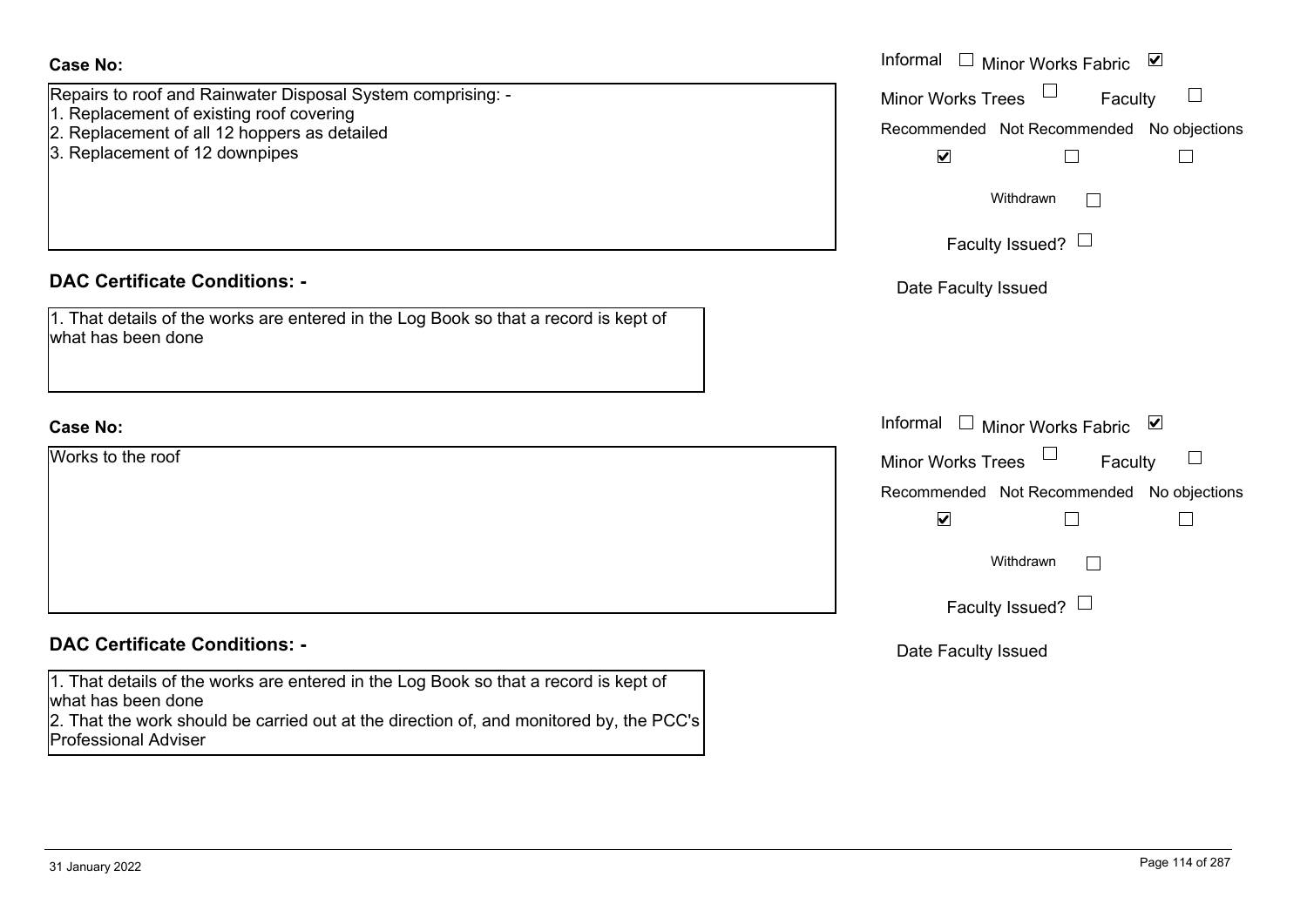#### **20309 Bitteswell, St Mary**

| L067/2001<br>Case No:                         | Informal $\square$<br><b>Minor Works Fabric</b><br>$\Box$   |
|-----------------------------------------------|-------------------------------------------------------------|
| Emergency repairs to churchyard boundary wall | Minor Works Trees $\Box$<br>$\blacktriangledown$<br>Faculty |
|                                               | Recommended Not Recommended No objections                   |
|                                               |                                                             |
|                                               | Withdrawn<br>$\overline{\phantom{0}}$                       |
|                                               | Faculty Issued? Ø                                           |
| <b>DAC Certificate Conditions: -</b>          | Date Faculty Issued<br>30/01/2002                           |
| 1. A time limit of 12 months                  |                                                             |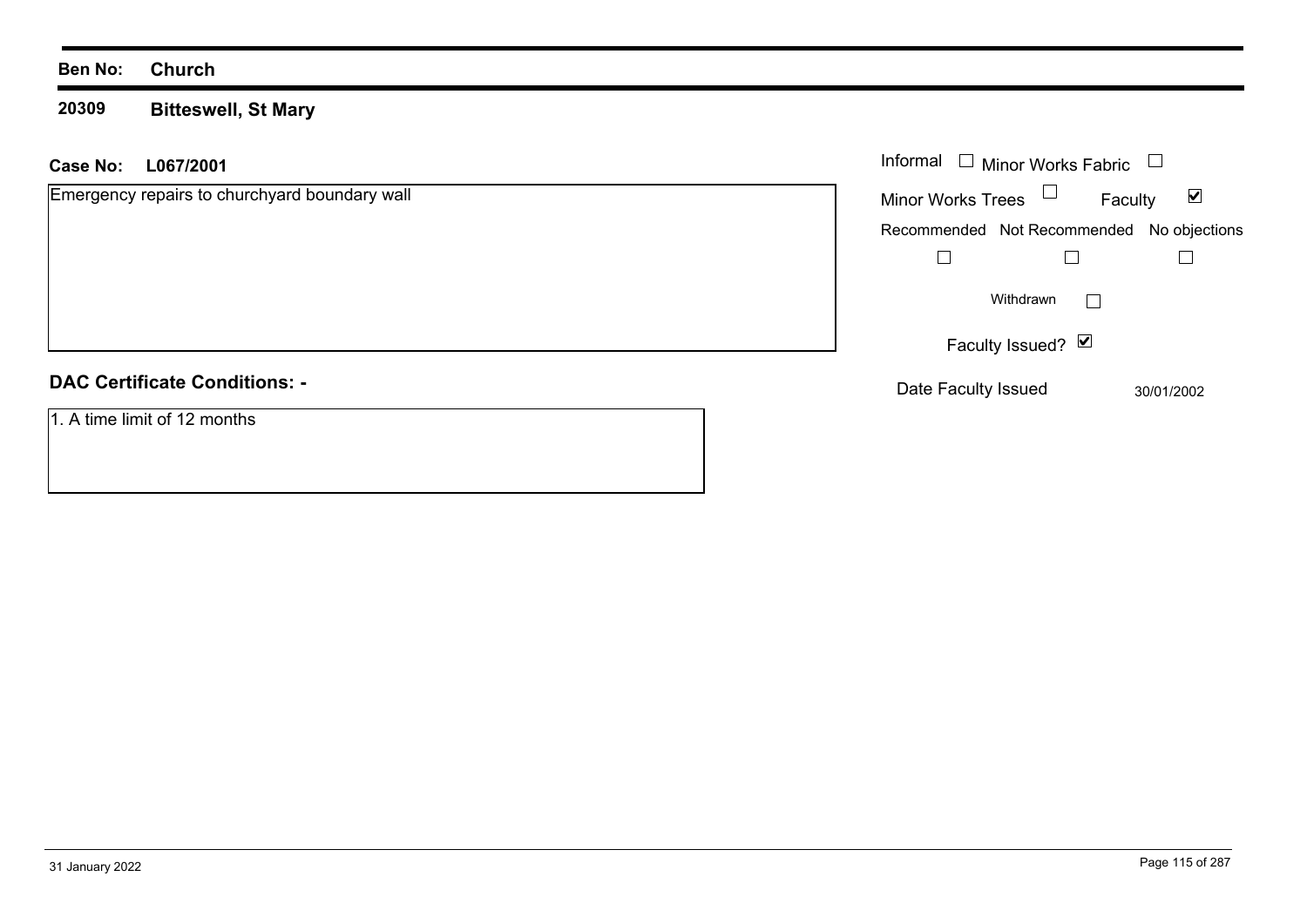| <b>Case No:</b><br>L001/2001                                         | Informal<br>$\Box$ Minor Works Fabric<br>$\Box$                   |
|----------------------------------------------------------------------|-------------------------------------------------------------------|
| New churchyard wall                                                  | $\blacktriangledown$<br>Minor Works Trees<br>Faculty              |
|                                                                      | Recommended Not Recommended No objections                         |
|                                                                      | $\Box$<br>$\Box$<br>$\Box$                                        |
|                                                                      | Withdrawn<br>$\Box$                                               |
|                                                                      | Faculty Issued? $\Box$                                            |
| <b>DAC Certificate Conditions: -</b>                                 | Date Faculty Issued                                               |
| 1. A time limit of 12 months                                         |                                                                   |
| <b>Case No:</b><br>L148/2004                                         | Informal ⊠ Minor Works Fabric<br>$\Box$                           |
| Extension on north side of the church to provide WC and meeting room | Minor Works Trees <sup>1</sup><br>$\blacktriangledown$<br>Faculty |
|                                                                      | Recommended Not Recommended No objections                         |
|                                                                      | $\blacktriangledown$<br>$\Box$<br>$\sim$                          |
|                                                                      | Withdrawn<br>$\Box$                                               |
|                                                                      | Faculty Issued? Ø                                                 |
| <b>DAC Certificate Conditions: -</b>                                 | Date Faculty Issued<br>14/12/2006                                 |
| 1. A time limit of 12 months                                         |                                                                   |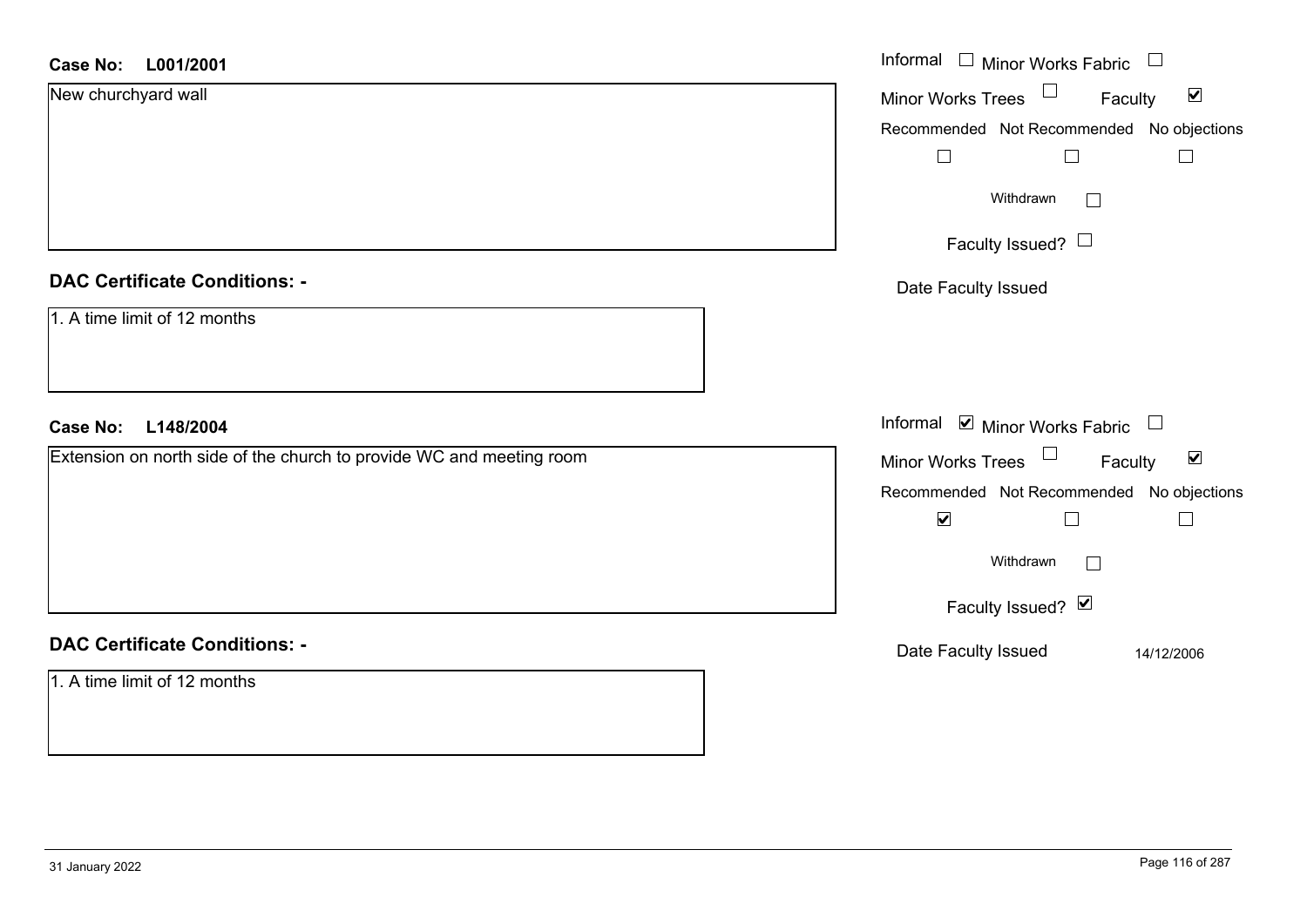#### **L002/2005Case No:**

| <b>Case No:</b><br>L002/2005                                                                             | Informal $\Box$ Minor Works Fabric $\Box$                   |
|----------------------------------------------------------------------------------------------------------|-------------------------------------------------------------|
| Repair and re-furbishment works to Bells                                                                 | Minor Works Trees<br>$\blacktriangledown$<br>Faculty        |
|                                                                                                          | Recommended Not Recommended No objections                   |
|                                                                                                          | $\blacktriangledown$                                        |
|                                                                                                          | Withdrawn<br>$\Box$                                         |
|                                                                                                          | Faculty Issued? Ø                                           |
| <b>DAC Certificate Conditions: -</b>                                                                     | Date Faculty Issued<br>02/03/2005                           |
| 1. A time limit of 12 months                                                                             |                                                             |
| <b>Case No:</b><br>L003/2005                                                                             | Informal ⊠ Minor Works Fabric □                             |
| Installation of Sundial in memory of Elizabeth Frances Foster                                            | Minor Works Trees $\Box$<br>$\blacktriangledown$<br>Faculty |
|                                                                                                          | Recommended Not Recommended No objections                   |
|                                                                                                          | $\blacktriangledown$                                        |
|                                                                                                          | Withdrawn<br>$\Box$                                         |
|                                                                                                          | Faculty Issued? Ø                                           |
| <b>DAC Certificate Conditions: -</b>                                                                     | Date Faculty Issued<br>31/03/2005                           |
| 1. A time limit of 12 months<br>2. The proposal be amended as per the PCC's letter dated 31 January 2005 |                                                             |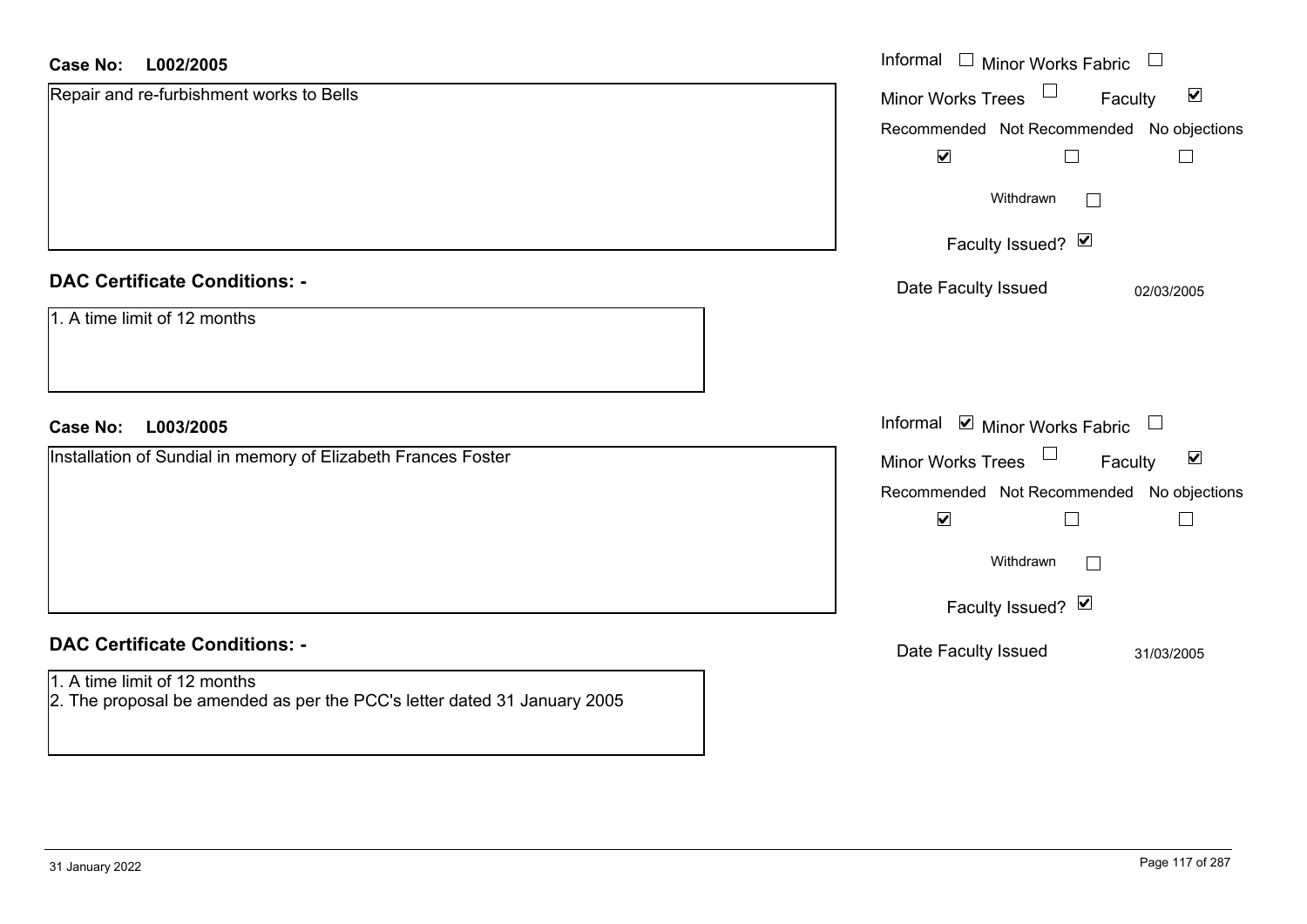#### **L033/2009Case No:** Informal

|                        |  | Installation of new stained glass window in memory of Mr and Mrs Gamble in the window at the west |
|------------------------|--|---------------------------------------------------------------------------------------------------|
| end of the North Aisle |  |                                                                                                   |

# **DAC Certificate Conditions: -**

## 1. A time limit of 12 months

# **DAC Certificate Conditions: -**

#### 1. A time limit of 12 months

2. That details of the works are entered in the Log Book so that a record is kept of what has been done

3. That the extent of the works required, the matching of materials and a sample of re-

| Case No:<br>L033/2009                                                                                                                                                                                                         | Informal □ Minor Works Fabric                               |  |  |  |
|-------------------------------------------------------------------------------------------------------------------------------------------------------------------------------------------------------------------------------|-------------------------------------------------------------|--|--|--|
| Installation of new stained glass window in memory of Mr and Mrs Gamble in the window at the west<br>end of the North Aisle                                                                                                   | $\blacktriangledown$<br>Minor Works Trees<br>Faculty        |  |  |  |
|                                                                                                                                                                                                                               | Recommended Not Recommended No objections                   |  |  |  |
|                                                                                                                                                                                                                               | $\blacktriangledown$<br>$\Box$                              |  |  |  |
|                                                                                                                                                                                                                               | Withdrawn                                                   |  |  |  |
|                                                                                                                                                                                                                               | Faculty Issued? $\blacksquare$                              |  |  |  |
| <b>DAC Certificate Conditions: -</b>                                                                                                                                                                                          | Date Faculty Issued<br>03/04/2009                           |  |  |  |
| 1. A time limit of 12 months<br>2. That details of the works are entered in the Log Book so that a record is kept of<br>what has been done<br>3. That the PCC considers fitting window grills that are of black powder coated |                                                             |  |  |  |
| L189/2009<br><b>Case No:</b>                                                                                                                                                                                                  | Informal $\Box$ Minor Works Fabric $\Box$                   |  |  |  |
| Repairs to the churchyard wall as per specification dated September 2009                                                                                                                                                      | $\blacktriangledown$<br><b>Minor Works Trees</b><br>Faculty |  |  |  |
|                                                                                                                                                                                                                               | Recommended Not Recommended No objections                   |  |  |  |
|                                                                                                                                                                                                                               | $\blacktriangledown$<br>$\overline{\phantom{a}}$            |  |  |  |
|                                                                                                                                                                                                                               | Withdrawn                                                   |  |  |  |
|                                                                                                                                                                                                                               | Faculty Issued? Ø                                           |  |  |  |
| <b>DAC Certificate Conditions: -</b>                                                                                                                                                                                          | Date Faculty Issued<br>08/02/2010                           |  |  |  |
| 1. A time limit of 12 months                                                                                                                                                                                                  |                                                             |  |  |  |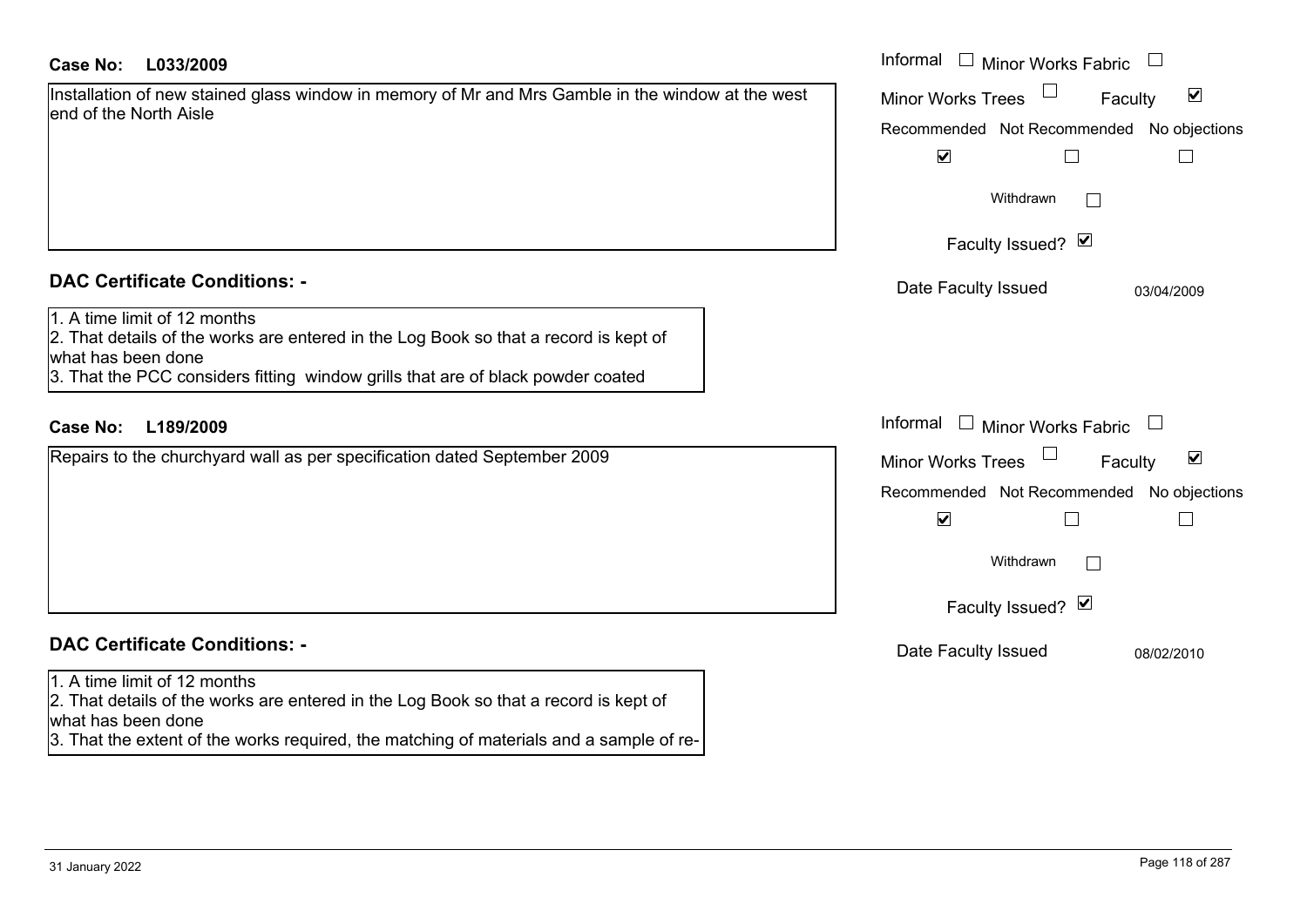| <b>Case No:</b><br>L225/2011                                                                                                               | Informal $\square$<br>$\blacktriangledown$<br><b>Minor Works Fabric</b> |
|--------------------------------------------------------------------------------------------------------------------------------------------|-------------------------------------------------------------------------|
| Refurbishment of Clock face                                                                                                                | <b>Minor Works Trees</b><br>$\Box$<br>Faculty                           |
|                                                                                                                                            | Recommended Not Recommended No objections                               |
|                                                                                                                                            | $\blacktriangledown$                                                    |
|                                                                                                                                            | Withdrawn<br>$\Box$                                                     |
|                                                                                                                                            | Faculty Issued? $\Box$                                                  |
| <b>DAC Certificate Conditions: -</b>                                                                                                       | Date Faculty Issued                                                     |
| 1. A time limit of 12 months<br>2. That details of the works are entered in the Log Book so that a record is kept of<br>what has been done |                                                                         |
| <b>Case No:</b><br>L168/2013                                                                                                               | Informal $\Box$ Minor Works Fabric<br>$\Box$                            |
| 1. Felling on 1 x diseased Acer (Sycamore) Tree (T29)                                                                                      | Minor Works Trees ⊠<br>$\Box$<br>Faculty                                |
| 2. Removal of deadwod from 1 x Acer (Sycamore) Tree (T30)                                                                                  | Recommended Not Recommended No objections                               |
|                                                                                                                                            | $\Box$<br>$\Box$<br>$\Box$                                              |
|                                                                                                                                            | Withdrawn<br>$\Box$                                                     |
|                                                                                                                                            | Faculty Issued? $\Box$                                                  |
| <b>DAC Certificate Conditions: -</b>                                                                                                       | Date Faculty Issued                                                     |
| 1. A time limit of 12 months<br>2. That the works are recorded in the Log Book so that a record is kept of what has<br>been done           |                                                                         |
|                                                                                                                                            |                                                                         |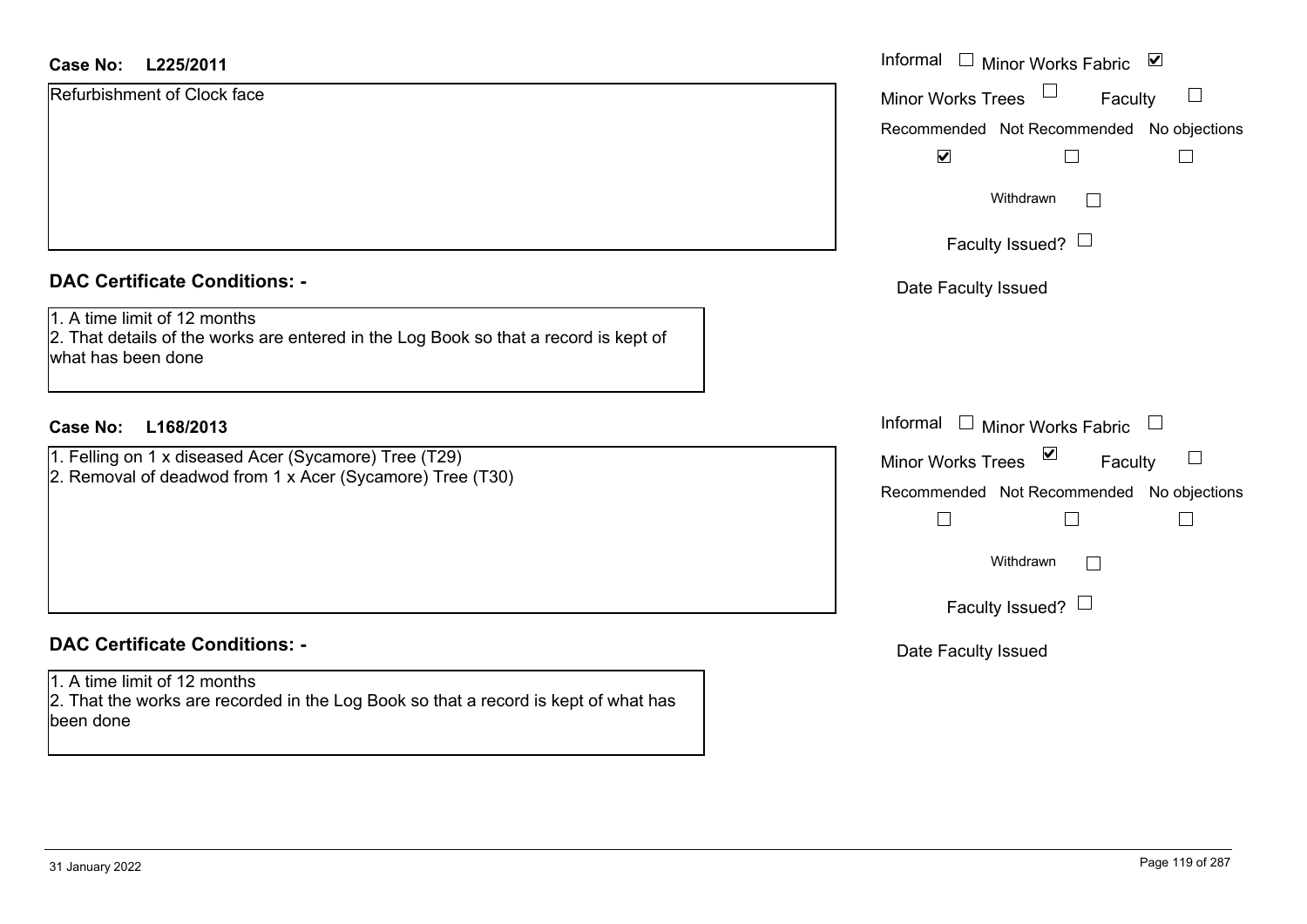# **Case No:**

CONFIRMATORY APPLICATION for works undertaken: -

Replacement roof following theft

## **DAC Certificate Conditions: -**

1. That details of the works are entered in the Log Book so that a record is kept of what has been done

|                                            | Informal $\Box$ Minor Works Fabric $\Box$                   |
|--------------------------------------------|-------------------------------------------------------------|
| MATORY APPLICATION for works undertaken: - | Minor Works Trees $\Box$<br>$\blacktriangledown$<br>Faculty |
| nent roof following theft                  | Recommended Not Recommended No objections                   |
|                                            | $\blacktriangledown$                                        |
|                                            | Withdrawn                                                   |
|                                            | Faculty Issued? $\Box$                                      |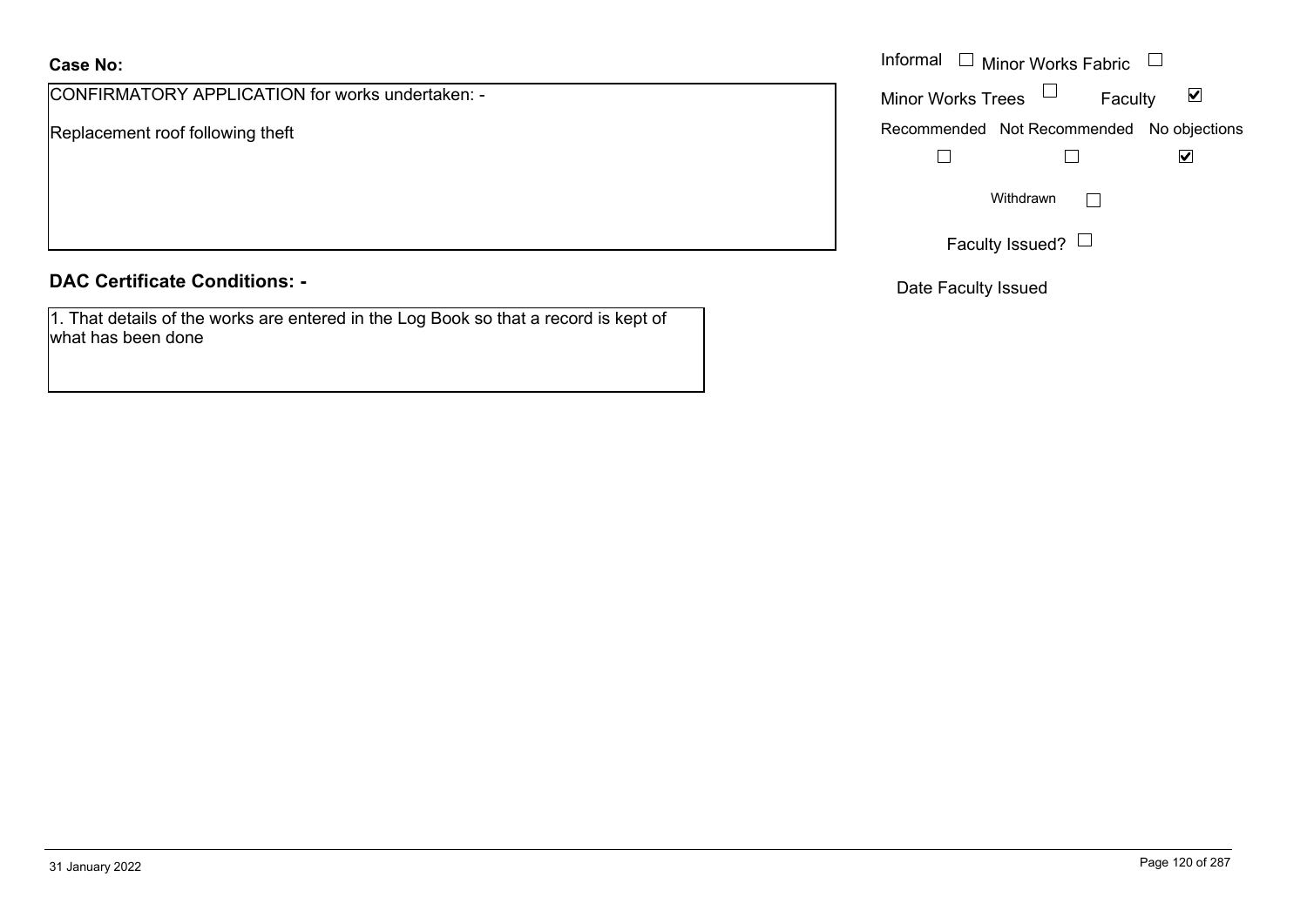#### **20302Blaby, All Saints**

### **L026/2002Case No:** Informal

Roof slating repairs, cleaning and decoration of rainwater goods, masonry repairs and re-pointing, glazing repairs and provision of new vent, plaster repairs, wainscot panelling in the tower, woodblock floor repairs and alterations to external paving

# **DAC Certificate Conditions: -**

1. A time limit of 12 months

| Informal<br>$\Box$ Minor Works Fabric |                                           |  |  |
|---------------------------------------|-------------------------------------------|--|--|
| <b>Minor Works Trees</b>              | Faculty                                   |  |  |
|                                       | Recommended Not Recommended No objections |  |  |
|                                       |                                           |  |  |
|                                       | Withdrawn                                 |  |  |
|                                       | Faculty Issued? $\Box$                    |  |  |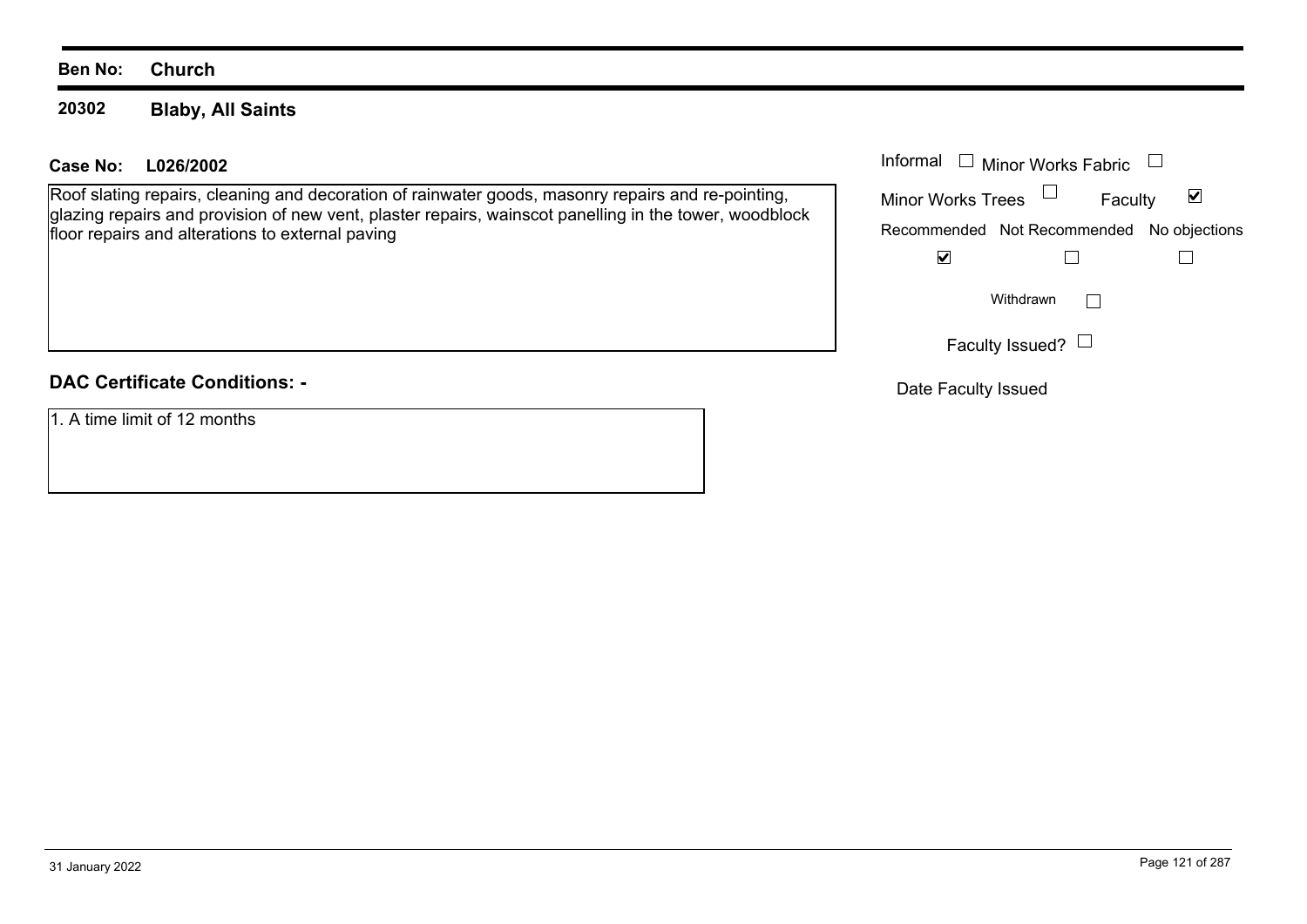| <b>Case No:</b><br>L088/2004                                                                                                                                                                                                                                                                                                                                                                                                                                       | Informal □ Minor Works Fabric                                                                                                                                                |
|--------------------------------------------------------------------------------------------------------------------------------------------------------------------------------------------------------------------------------------------------------------------------------------------------------------------------------------------------------------------------------------------------------------------------------------------------------------------|------------------------------------------------------------------------------------------------------------------------------------------------------------------------------|
| Confirmatory Faculty for Tower repairs requiring: -<br>1. Provision of flying scaffold to stabilise lose masonry on the spire and provide working access<br>2. Dismantling the weathervane and loose masonry to the top of the spire<br>3. Re-building of masonry including the replacement of stone and repair to the split capping; tightening<br>of the vane rod; shortening the vane rod above the spire and re-fitting the weathercock and cardinal<br>points | $\blacktriangledown$<br><b>Minor Works Trees</b><br>Faculty<br>Recommended Not Recommended No objections<br>$\blacktriangledown$<br>$\Box$<br>Withdrawn<br>Faculty Issued? Ø |
| <b>DAC Certificate Conditions: -</b>                                                                                                                                                                                                                                                                                                                                                                                                                               | Date Faculty Issued<br>08/11/2004                                                                                                                                            |
| 1. A time limit of 12 months                                                                                                                                                                                                                                                                                                                                                                                                                                       |                                                                                                                                                                              |
| L094/2005<br><b>Case No:</b>                                                                                                                                                                                                                                                                                                                                                                                                                                       | Informal<br>$\Box$ Minor Works Fabric                                                                                                                                        |
|                                                                                                                                                                                                                                                                                                                                                                                                                                                                    |                                                                                                                                                                              |
| Existing WC in brick out-building to be converted to form a new WC facility to accommodate wheelchair<br>users                                                                                                                                                                                                                                                                                                                                                     | $\blacktriangledown$<br>Minor Works Trees<br>Faculty<br>Recommended Not Recommended No objections<br>$\blacktriangledown$<br>L<br>Withdrawn<br>Faculty Issued? Ø             |
| <b>DAC Certificate Conditions: -</b>                                                                                                                                                                                                                                                                                                                                                                                                                               | Date Faculty Issued<br>06/10/2005                                                                                                                                            |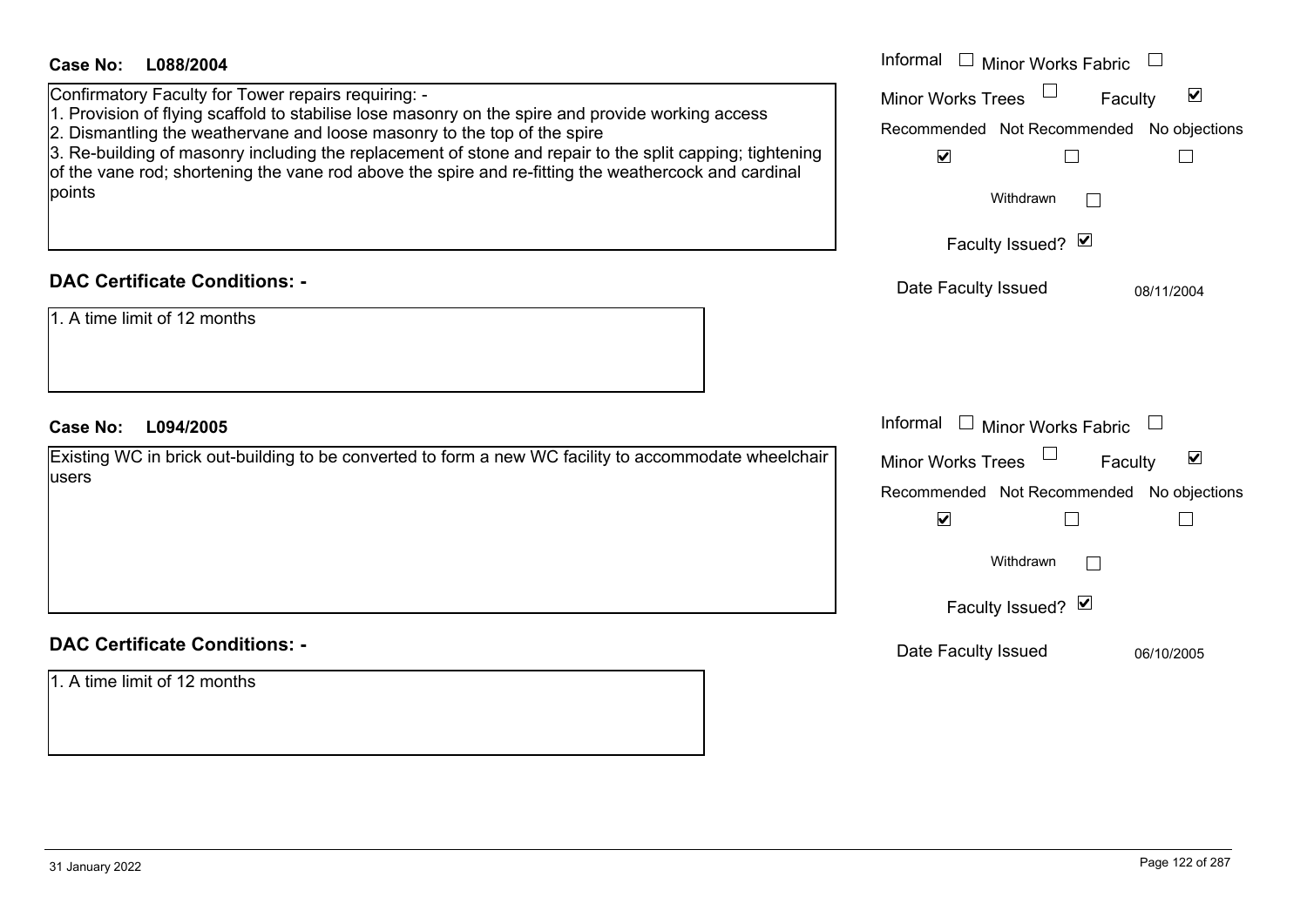| Case No: | L172/2007 |
|----------|-----------|
|----------|-----------|

| CONFIRMATORY FACULTY for works carried out under Chancellor's Consent: - |  |
|--------------------------------------------------------------------------|--|
| To re-roof the south aisle                                               |  |

## **DAC Certificate Conditions: -**

## 1. A time limit of 12 months

2. That all lead work must take place under a "Hot Work" Permit

## **L085/2009Case No:** Informal

Repairs identified by the 2006 Quinquennial Inspection: -

- 1. Rainwater Goods
- 2. Masonry
- 3. Plaster Repairs and wall decorations in South Aisle, Vestry and on west wall
- 4. Window vent frames
- 5. Tower parapet door
- 6. Wood block flooring and joinery

# **DAC Certificate Conditions: -**

1. A time limit of 12 months 2. That details of the works are entered in the Log Book so that a record is kept of what has been done

| L172/2007                                                                                                                                                                                                      | Informal Ø Minor Works Fabric □                                                                                                                                                    |
|----------------------------------------------------------------------------------------------------------------------------------------------------------------------------------------------------------------|------------------------------------------------------------------------------------------------------------------------------------------------------------------------------------|
| MATORY FACULTY for works carried out under Chancellor's Consent: -<br>of the south aisle                                                                                                                       | $\blacktriangledown$<br>Minor Works Trees<br>Faculty<br>Recommended Not Recommended No objections<br>$\blacktriangledown$                                                          |
|                                                                                                                                                                                                                | Withdrawn<br>$\mathbf{L}$                                                                                                                                                          |
|                                                                                                                                                                                                                | Faculty Issued? Ø                                                                                                                                                                  |
| rtificate Conditions: -                                                                                                                                                                                        | Date Faculty Issued<br>07/04/2008                                                                                                                                                  |
| limit of 12 months<br>Il lead work must take place under a "Hot Work" Permit                                                                                                                                   |                                                                                                                                                                                    |
| L085/2009                                                                                                                                                                                                      | Informal<br><b>Minor Works Fabric</b>                                                                                                                                              |
| dentified by the 2006 Quinquennial Inspection: -<br>ater Goods<br>ıry<br>r Repairs and wall decorations in South Aisle, Vestry and on west wall<br>w vent frames<br>parapet door<br>block flooring and joinery | $\blacktriangledown$<br><b>Minor Works Trees</b><br>Faculty<br>Recommended Not Recommended No objections<br>$\blacktriangledown$<br>Withdrawn<br>$\mathbb{R}$<br>Faculty Issued? Ø |
| rtificate Conditions: -                                                                                                                                                                                        | Date Faculty Issued<br>20/07/2009                                                                                                                                                  |
| limit of 12 months                                                                                                                                                                                             |                                                                                                                                                                                    |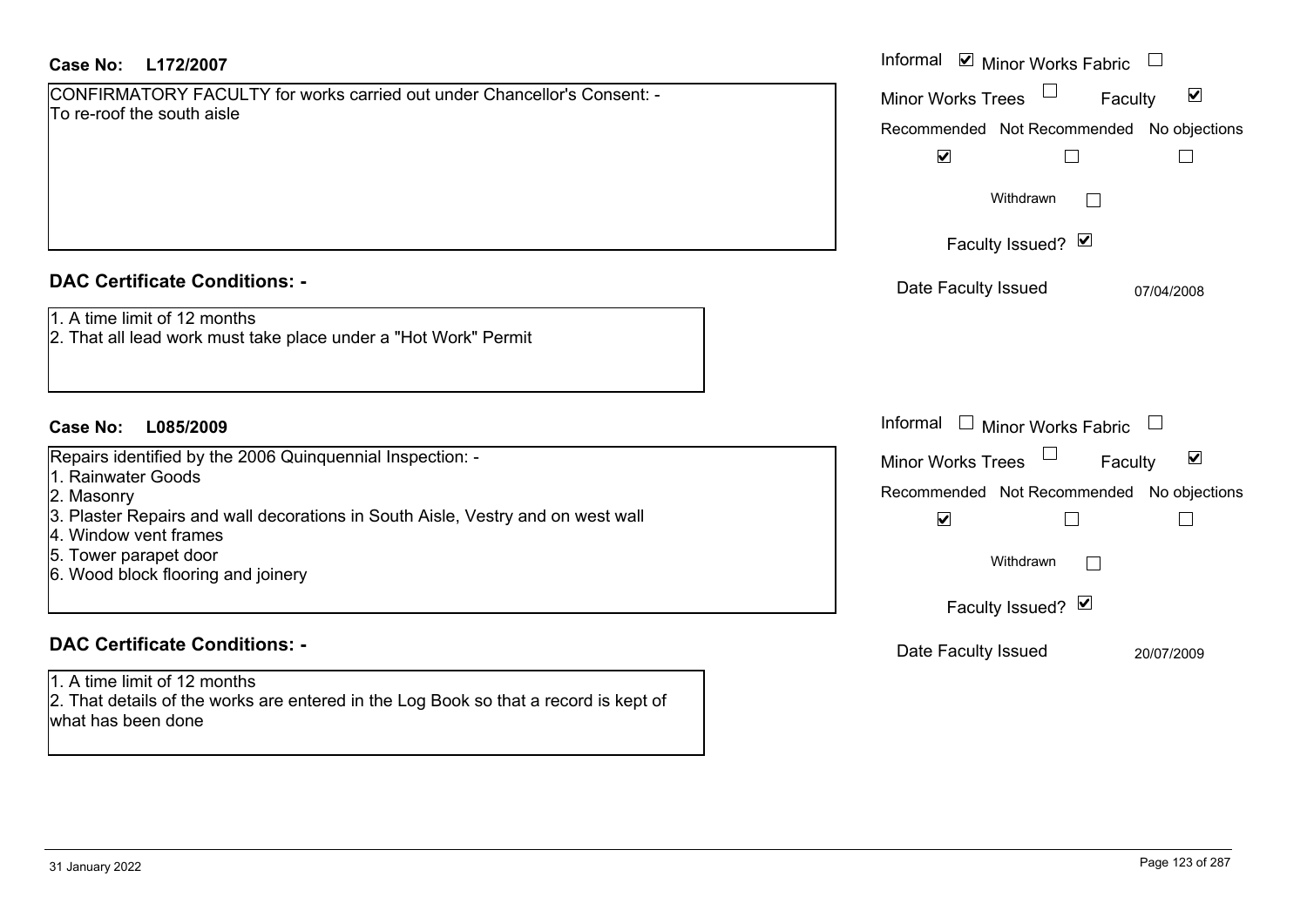| Case No:<br>L159/2010                                                                                                                                                                                                                                                           | Informal <b>V</b> Minor Works Fabric<br>$\overline{\phantom{a}}$                                                                                                                                                   |
|---------------------------------------------------------------------------------------------------------------------------------------------------------------------------------------------------------------------------------------------------------------------------------|--------------------------------------------------------------------------------------------------------------------------------------------------------------------------------------------------------------------|
| 1. Partial removal and disposal of Pews and associated Pew platform from the: -<br>a) Nave and South Aisle - easternmost rows<br>b) South Aisle - westernmost long Pew<br>2. Re-location of radiator at west end                                                                | $\blacktriangledown$<br><b>Minor Works Trees</b><br>Faculty<br>Recommended Not Recommended<br>No objections<br>$\blacktriangledown$<br>$\Box$                                                                      |
|                                                                                                                                                                                                                                                                                 | Withdrawn                                                                                                                                                                                                          |
|                                                                                                                                                                                                                                                                                 | Faculty Issued? Ø                                                                                                                                                                                                  |
| <b>DAC Certificate Conditions: -</b>                                                                                                                                                                                                                                            | Date Faculty Issued<br>16/08/2011                                                                                                                                                                                  |
| 1. A time limit of 12 months<br>2. That details of the works are entered in the Log Book so that a record is kept of<br>what has been done<br>3. That any soil excavated is checked for human remains and any human remains                                                     |                                                                                                                                                                                                                    |
| <b>Case No:</b><br>L136/2015                                                                                                                                                                                                                                                    | Informal<br>$\Box$ Minor Works Fabric<br>$\Box$                                                                                                                                                                    |
| Investigation and repair of the Drainage System                                                                                                                                                                                                                                 | Minor Works Trees<br>$\blacktriangledown$<br>Faculty<br>Recommended Not Recommended No objections<br>$\blacktriangledown$<br>$\mathbb{R}^2$<br>$\vert \ \ \vert$<br>Withdrawn<br>$\mathbf{1}$<br>Faculty Issued? Ø |
| <b>DAC Certificate Conditions: -</b>                                                                                                                                                                                                                                            | Date Faculty Issued<br>24/08/2015                                                                                                                                                                                  |
| 1. That details of the works are entered in the Log Book so that a record is kept of<br>what has been done<br>2. That no works shall take place until the PCC, after consultation with the Diocesan<br>Archaeological Adviser, has secured the implementation of a programme of |                                                                                                                                                                                                                    |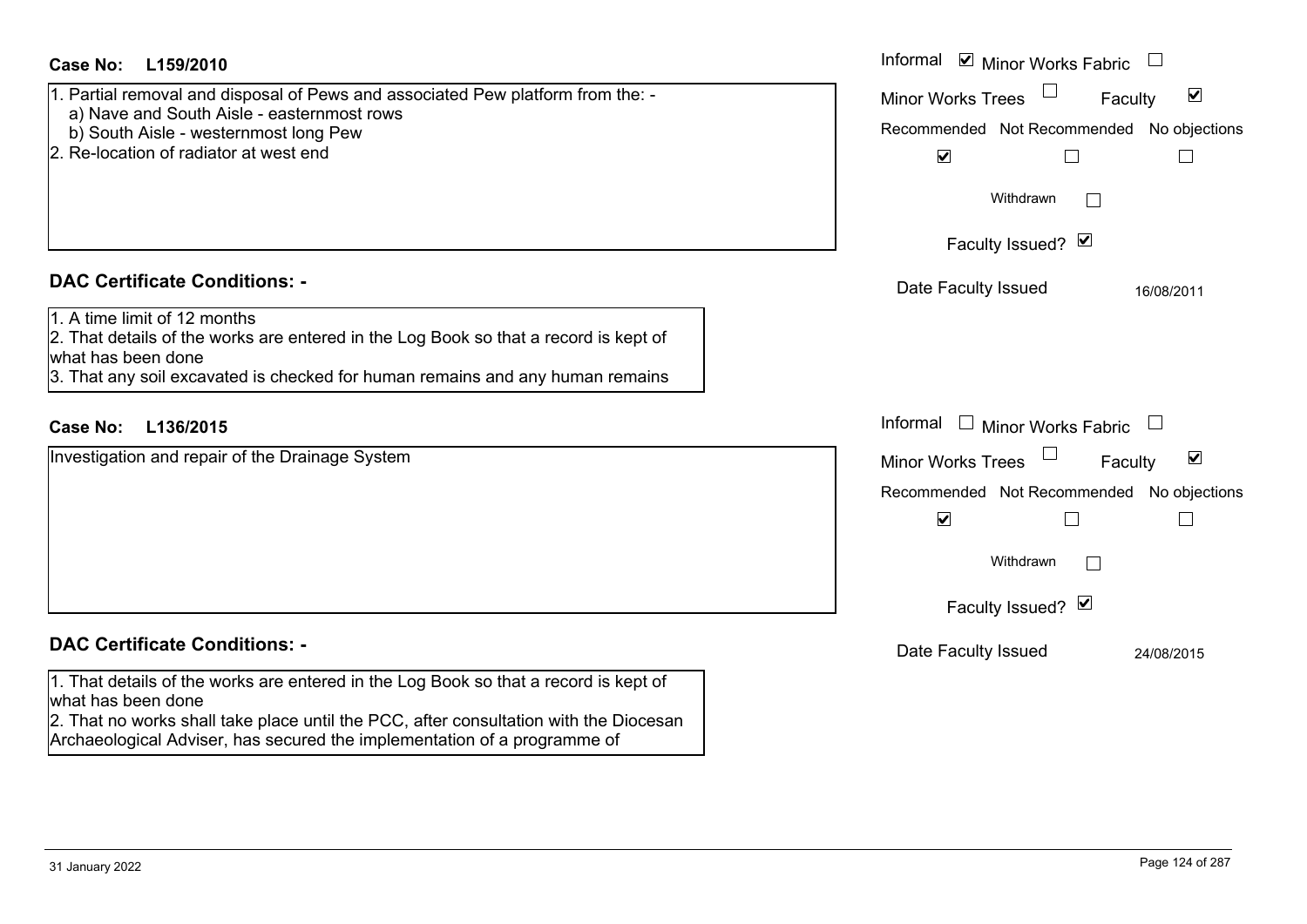| <b>Case No:</b>                                                                                                                                                                                                                        | Informal<br>$\Box$ Minor Works Fabric                       |
|----------------------------------------------------------------------------------------------------------------------------------------------------------------------------------------------------------------------------------------|-------------------------------------------------------------|
| Repairs to the churchyard wall                                                                                                                                                                                                         | $\blacktriangledown$<br><b>Minor Works Trees</b><br>Faculty |
|                                                                                                                                                                                                                                        | Recommended Not Recommended No objections                   |
|                                                                                                                                                                                                                                        | $\blacktriangledown$                                        |
|                                                                                                                                                                                                                                        | Withdrawn<br>$\Box$                                         |
|                                                                                                                                                                                                                                        | Faculty Issued? $\Box$                                      |
| <b>DAC Certificate Conditions: -</b>                                                                                                                                                                                                   | Date Faculty Issued<br>18/12/2019                           |
| 1. That details of the works are entered in the Log Book so that a record is kept of<br>what has been done<br>2. That a detailed report on the trial holes and the confirmed schedule of works is<br>submitted to the DAC for approval |                                                             |
| <b>Case No:</b>                                                                                                                                                                                                                        | Informal □ Minor Works Fabric ⊠                             |
| Replacement of the Noticeboard in the churchyard                                                                                                                                                                                       | Faculty<br>$\Box$<br><b>Minor Works Trees</b>               |
|                                                                                                                                                                                                                                        | Recommended Not Recommended No objections                   |
|                                                                                                                                                                                                                                        | $\blacktriangledown$                                        |
|                                                                                                                                                                                                                                        | Withdrawn<br>$\Box$                                         |
|                                                                                                                                                                                                                                        | Faculty Issued? $\Box$                                      |
| <b>DAC Certificate Conditions: -</b>                                                                                                                                                                                                   | Date Faculty Issued                                         |
| 1. That details of the works are entered in the Log Book so that a record is kept of<br>what has been done<br>2. All post-holes to be dug by hand                                                                                      |                                                             |
| 3. That Human Remains should be expected when excavating within a churchyard.                                                                                                                                                          |                                                             |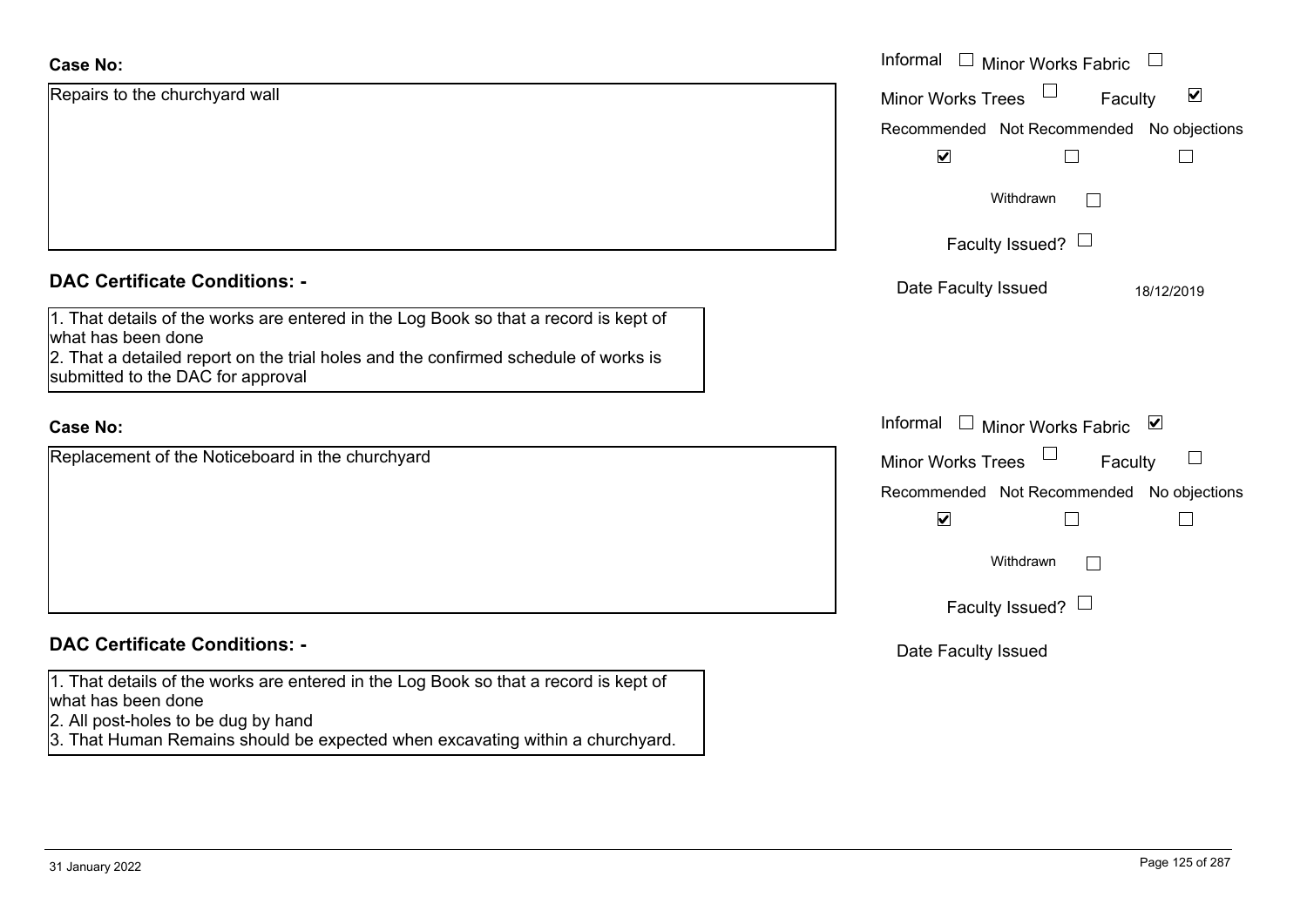# **Case No:**

Scraping and painting of internal church walls

| <b>DAC Certificate Conditions: -</b> |  |
|--------------------------------------|--|
|--------------------------------------|--|

1. That details of the works are entered in the Log Book so that a record is kept of what has been done

 2. That, in the event of wall paintings being discovered, the works stop immediately and the advise of the DAC is sought

|                                       |                                | Informal $\Box$ Minor Works Fabric $\Box$ |  |
|---------------------------------------|--------------------------------|-------------------------------------------|--|
| and painting of internal church walls | Minor Works Trees $\quad \Box$ | Faculty                                   |  |
|                                       |                                | Recommended Not Recommended No objections |  |
|                                       |                                |                                           |  |
|                                       |                                | Withdrawn                                 |  |
|                                       |                                | Faculty Issued? $\Box$                    |  |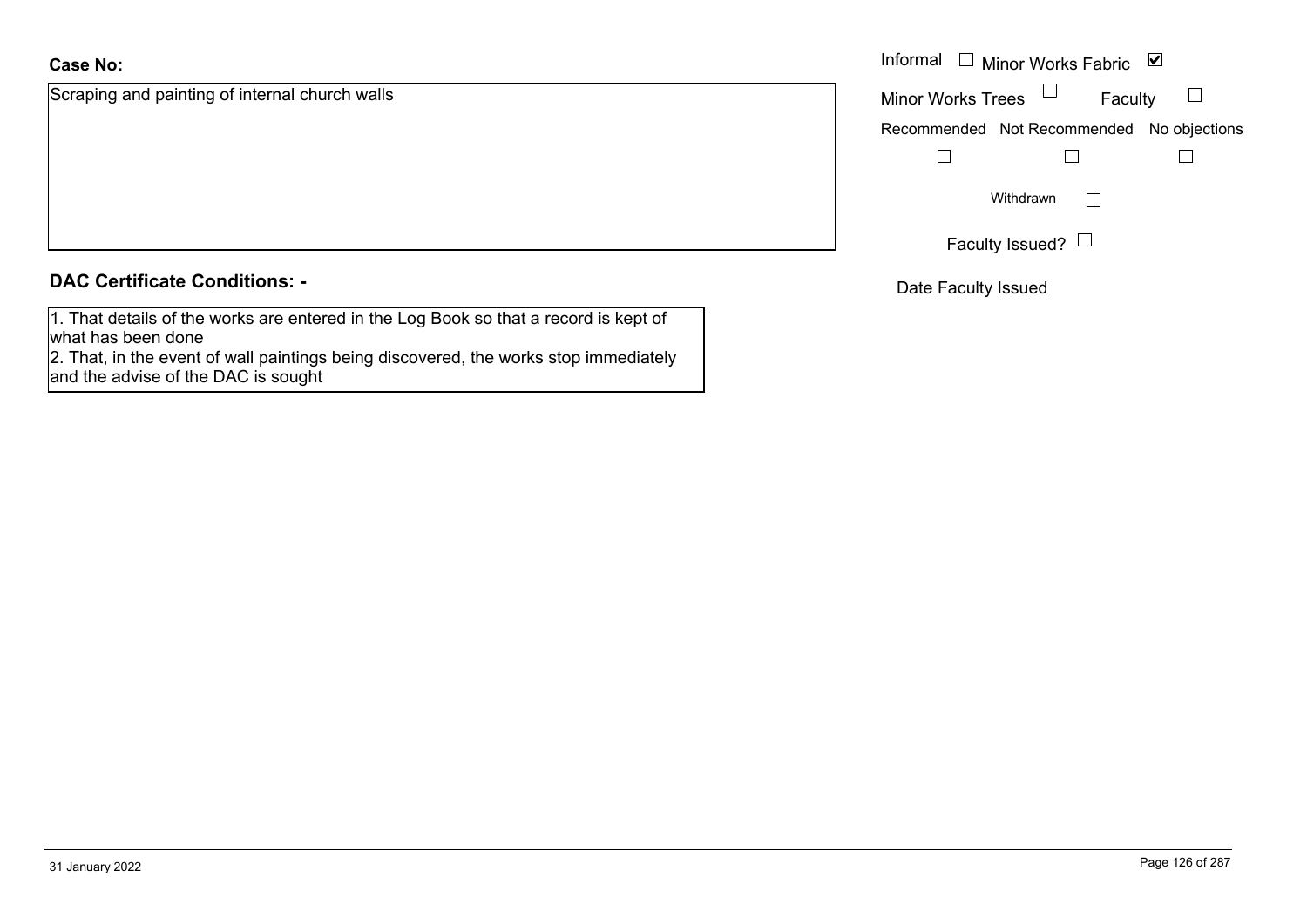#### **20208 Blackfordby, St Margaret**

#### **L137/2003 Case No:** Informal

Re-ordering of west end

### **DAC Certificate Conditions: -**

1. A time limit of 12 months

|                          | Informal Ø Minor Works Fabric             |  |
|--------------------------|-------------------------------------------|--|
| <b>Minor Works Trees</b> | Faculty                                   |  |
|                          | Recommended Not Recommended No objections |  |
|                          |                                           |  |
|                          | Withdrawn                                 |  |
|                          | Faculty Issued?                           |  |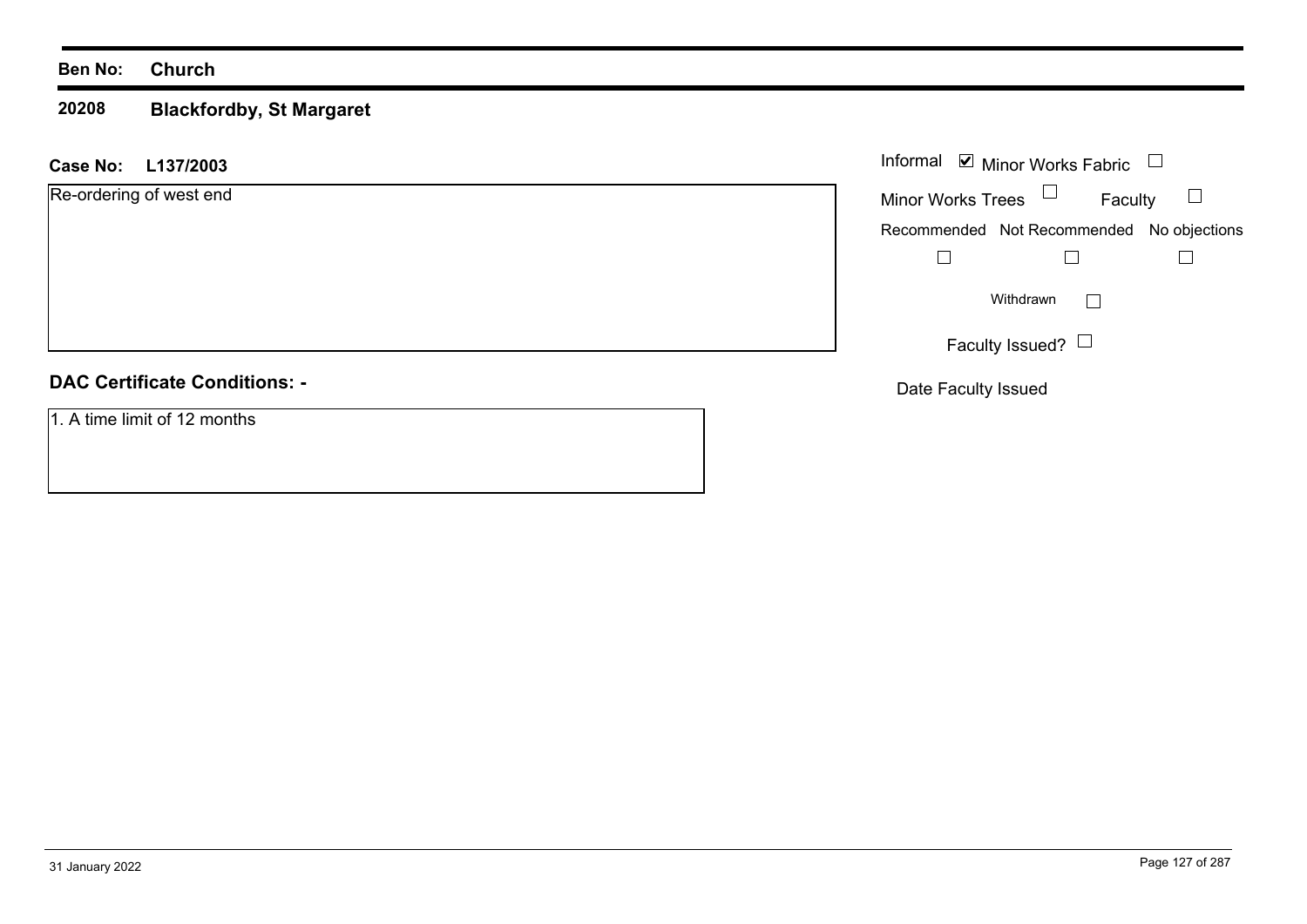| <b>Case No:</b><br>L005/2004                                                                                                                                                                                                              | Informal □ Minor Works Fabric                        |
|-------------------------------------------------------------------------------------------------------------------------------------------------------------------------------------------------------------------------------------------|------------------------------------------------------|
| To fit handrails to the exterior steps to the church entrance to enable easier access for the elderly                                                                                                                                     | $\blacktriangledown$<br>Minor Works Trees<br>Faculty |
|                                                                                                                                                                                                                                           | Recommended Not Recommended No objections            |
|                                                                                                                                                                                                                                           | $\blacktriangledown$<br>⊔                            |
|                                                                                                                                                                                                                                           | Withdrawn<br>$\mathbf{L}$                            |
|                                                                                                                                                                                                                                           | Faculty Issued? Ø                                    |
| <b>DAC Certificate Conditions: -</b>                                                                                                                                                                                                      | Date Faculty Issued<br>22/09/2004                    |
| 1. A time limit of 12 months<br>2. The handrails on the entrance steps to be splayed not straight<br>3. If possible, all fixings should be made into joints, not stonework, using stainless<br>steel or non-ferrous screws in fibre plugs |                                                      |
| <b>Case No:</b><br>L003/2004                                                                                                                                                                                                              | Informal $\Box$ Minor Works Fabric $\Box$            |
| To install a Sound System to the church as per job description                                                                                                                                                                            | $\blacktriangledown$<br>Minor Works Trees<br>Faculty |
|                                                                                                                                                                                                                                           | Recommended Not Recommended No objections            |
|                                                                                                                                                                                                                                           | $\blacktriangledown$<br>$\Box$<br>$\Box$             |
|                                                                                                                                                                                                                                           | Withdrawn<br>$\mathbf{L}$                            |
|                                                                                                                                                                                                                                           | Faculty Issued? Ø                                    |
| <b>DAC Certificate Conditions: -</b>                                                                                                                                                                                                      | Date Faculty Issued<br>24/09/2004                    |
| 1. A time limit of 12 months                                                                                                                                                                                                              |                                                      |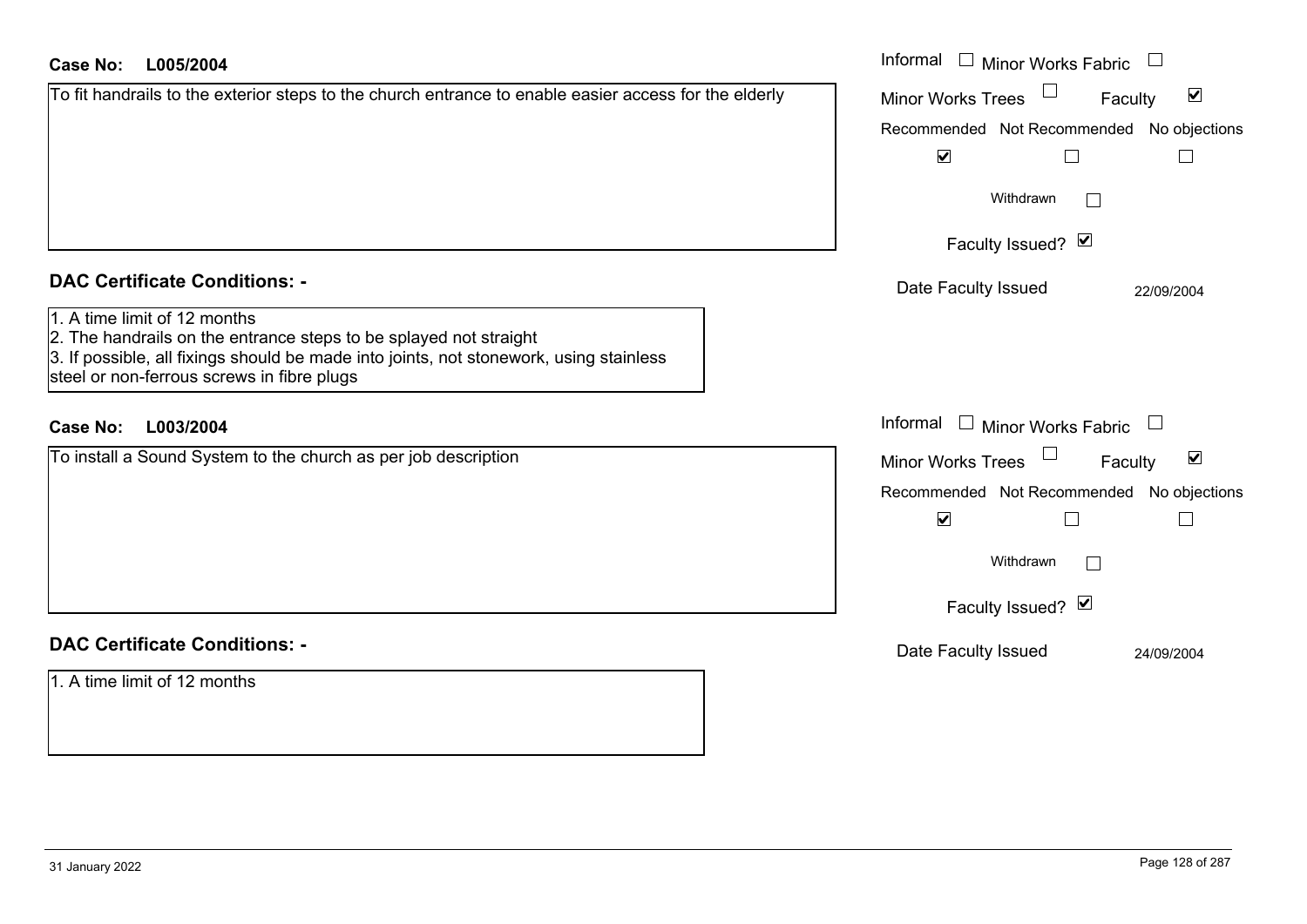| <b>Case No:</b><br>L004/2004                                                                                                               | Informal<br>$\Box$ Minor Works Fabric<br>$\begin{array}{c} \hline \end{array}$ |
|--------------------------------------------------------------------------------------------------------------------------------------------|--------------------------------------------------------------------------------|
| To site a memorial stone                                                                                                                   | $\blacktriangledown$<br>Minor Works Trees<br>Faculty                           |
|                                                                                                                                            | Recommended Not Recommended No objections                                      |
|                                                                                                                                            | $\blacktriangledown$                                                           |
|                                                                                                                                            | Withdrawn<br>$\mathbb{R}^n$                                                    |
|                                                                                                                                            | Faculty Issued? Ø                                                              |
| <b>DAC Certificate Conditions: -</b>                                                                                                       | Date Faculty Issued<br>04/10/2004                                              |
| 1. A time limit of 12 months<br>2. The memorial to be sited as per the PCC's letter of 14 May 2004.                                        |                                                                                |
| L210/2009<br><b>Case No:</b>                                                                                                               | Informal ☑ Minor Works Fabric<br>$\begin{array}{c} \hline \end{array}$         |
| Repairs to Nave roof                                                                                                                       | $\Box$<br><b>Minor Works Trees</b><br>Faculty                                  |
|                                                                                                                                            | Recommended Not Recommended No objections                                      |
|                                                                                                                                            | $\Box$                                                                         |
|                                                                                                                                            | Withdrawn<br>$\Box$                                                            |
|                                                                                                                                            | Faculty Issued? $\Box$                                                         |
| <b>DAC Certificate Conditions: -</b>                                                                                                       | Date Faculty Issued                                                            |
| 1. A time limit of 12 months<br>2. That details of the works are entered in the Log Book so that a record is kept of<br>what has been done |                                                                                |
|                                                                                                                                            |                                                                                |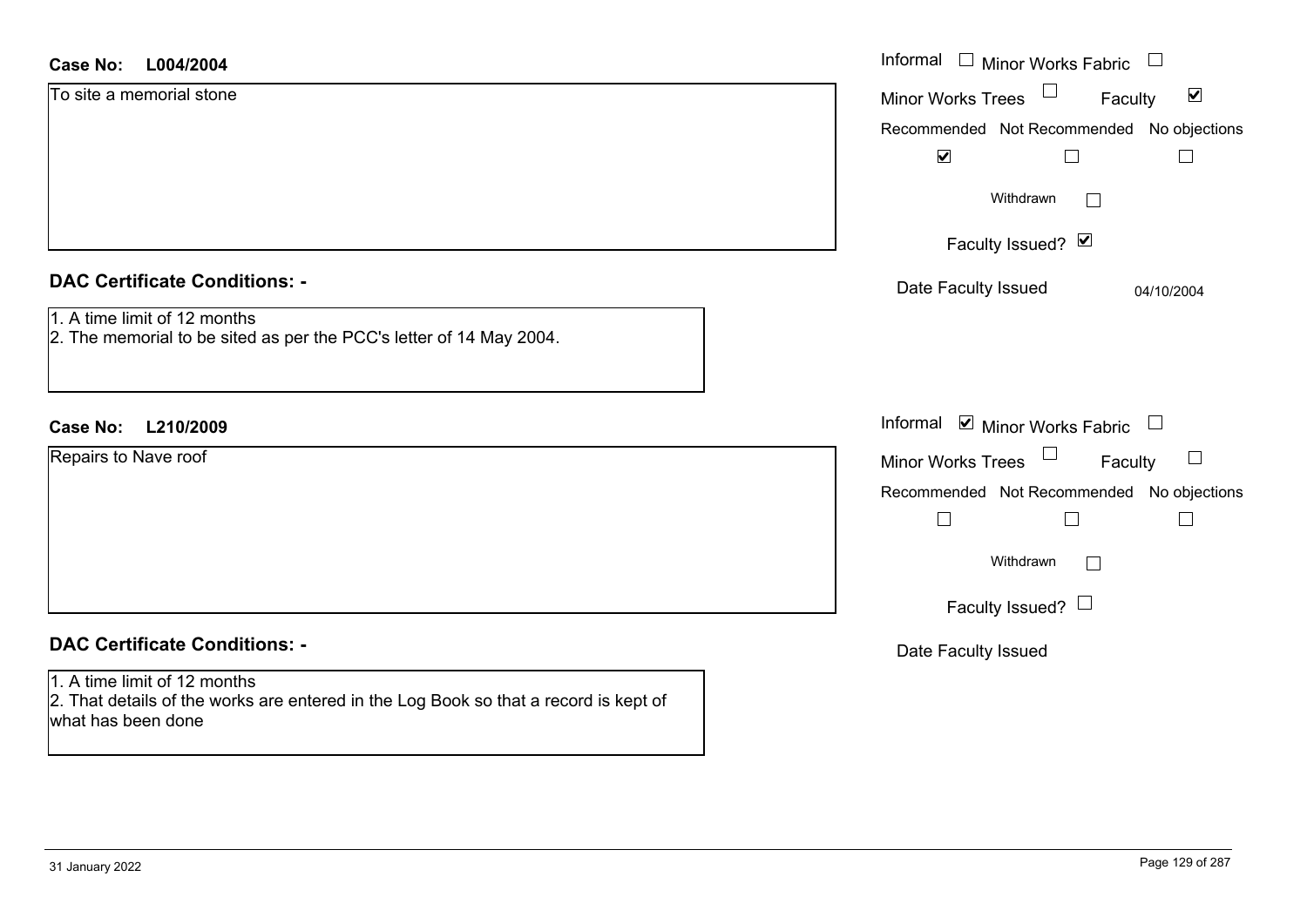| <b>Case No:</b><br>L123/2010                                                                                                                                                      | Informal<br>$\Box$<br><b>Minor Works Fabric</b>             |
|-----------------------------------------------------------------------------------------------------------------------------------------------------------------------------------|-------------------------------------------------------------|
| Repairs to Vestry and Chancel roofs                                                                                                                                               | $\blacktriangledown$<br><b>Minor Works Trees</b><br>Faculty |
|                                                                                                                                                                                   | Recommended Not Recommended No objections                   |
|                                                                                                                                                                                   | $\blacktriangledown$                                        |
|                                                                                                                                                                                   | Withdrawn                                                   |
|                                                                                                                                                                                   | Faculty Issued? Ø                                           |
| <b>DAC Certificate Conditions: -</b>                                                                                                                                              | Date Faculty Issued<br>19/11/2010                           |
| 1. A time limit of 12 months<br>2. That details of the works are entered in the Log Book so that a record is kept of<br>what has been done                                        |                                                             |
| Case No: L211/2014                                                                                                                                                                | Informal $\Box$ Minor Works Fabric $\Box$                   |
| 1. Roof repairs and west wall repairs as identified by the 2016 Quinquennial Inspection                                                                                           | $\blacktriangledown$<br>Minor Works Trees<br>Faculty        |
| 2. Removal of 5 pews & associated pew platform and laying of new stone floor<br>3. Lowering of floor at west end of the Nave and laying of new stone floor                        | Recommended Not Recommended No objections                   |
| 4. Conversion of window in north wall opposite South Door to create new North Door<br>5. Installation of new screen, accessible WC, Servery & boiler(s) and creation of new store |                                                             |
| 6. Re-location of Font to a position adjacent to new North Door and removal of bottom plinth / step<br>7. Bricking-up of old Boiler House access                                  | Withdrawn<br>☑                                              |
| 8. Installation of pathways around north side of the church to give access for those with disability                                                                              | Faculty Issued? $\Box$                                      |
| <b>DAC Certificate Conditions: -</b>                                                                                                                                              | Date Faculty Issued                                         |
| 1. That details of the works are entered in the Log Book so that a record is kept of<br>what has been done                                                                        |                                                             |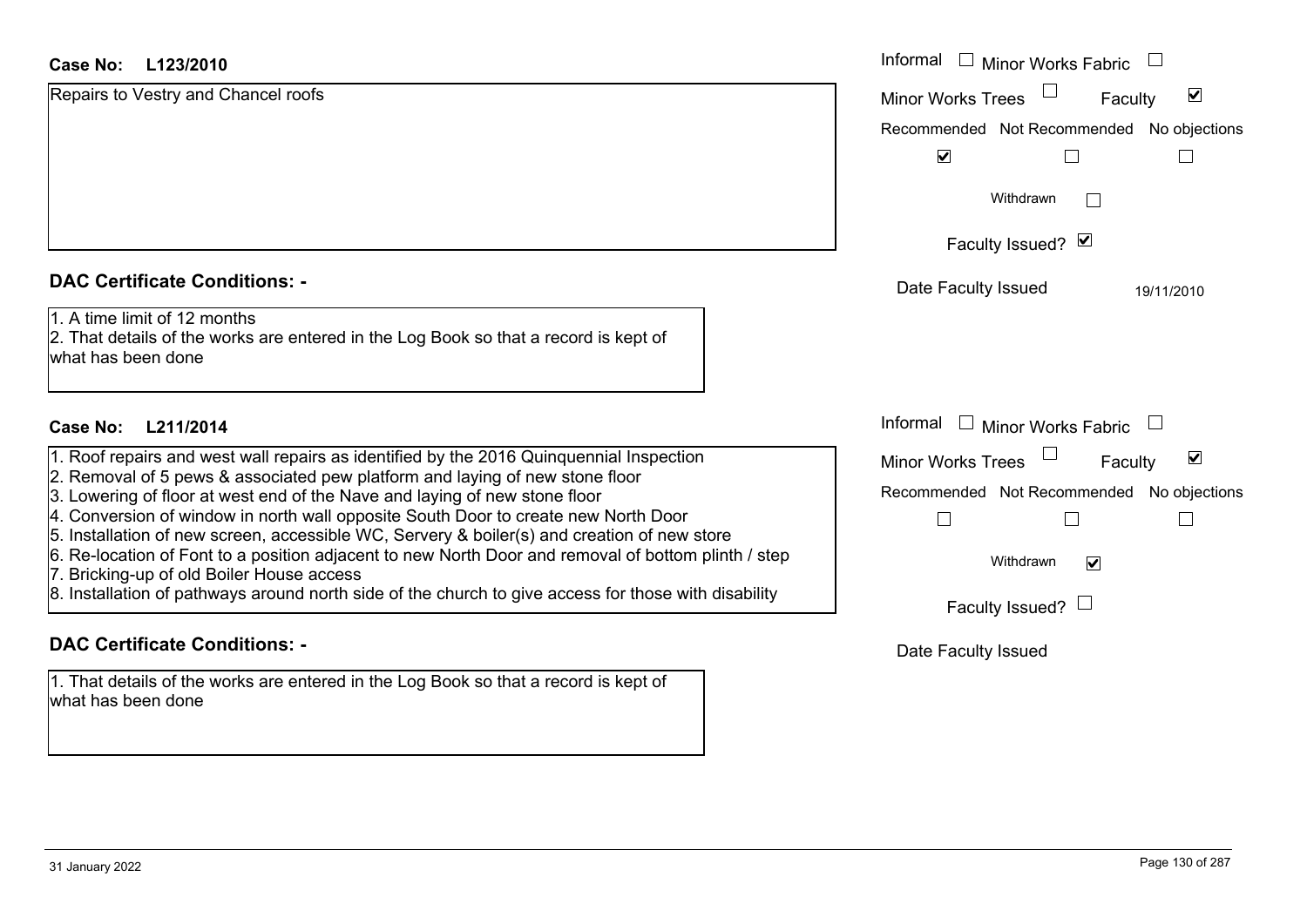#### **Case No:**

Urgent remedial works to the west end that has collapsed

# **DAC Certificate Conditions: -**

1. That details of the works are entered in the Log Book so that a record is kept of what has been done

 2. That any stonework to be replaced or removed is carefully checked for tool marks and, if found, the stones are set aside and Diocesan Archaeological Adviser is notified

|                                                 | Informal $\Box$ Minor Works Fabric $\Box$ |  |  |
|-------------------------------------------------|-------------------------------------------|--|--|
| medial works to the west end that has collapsed | Minor Works Trees $\Box$<br>Faculty       |  |  |
|                                                 | Recommended Not Recommended No objections |  |  |
|                                                 |                                           |  |  |
|                                                 | Withdrawn                                 |  |  |
|                                                 | Faculty Issued? $\Box$                    |  |  |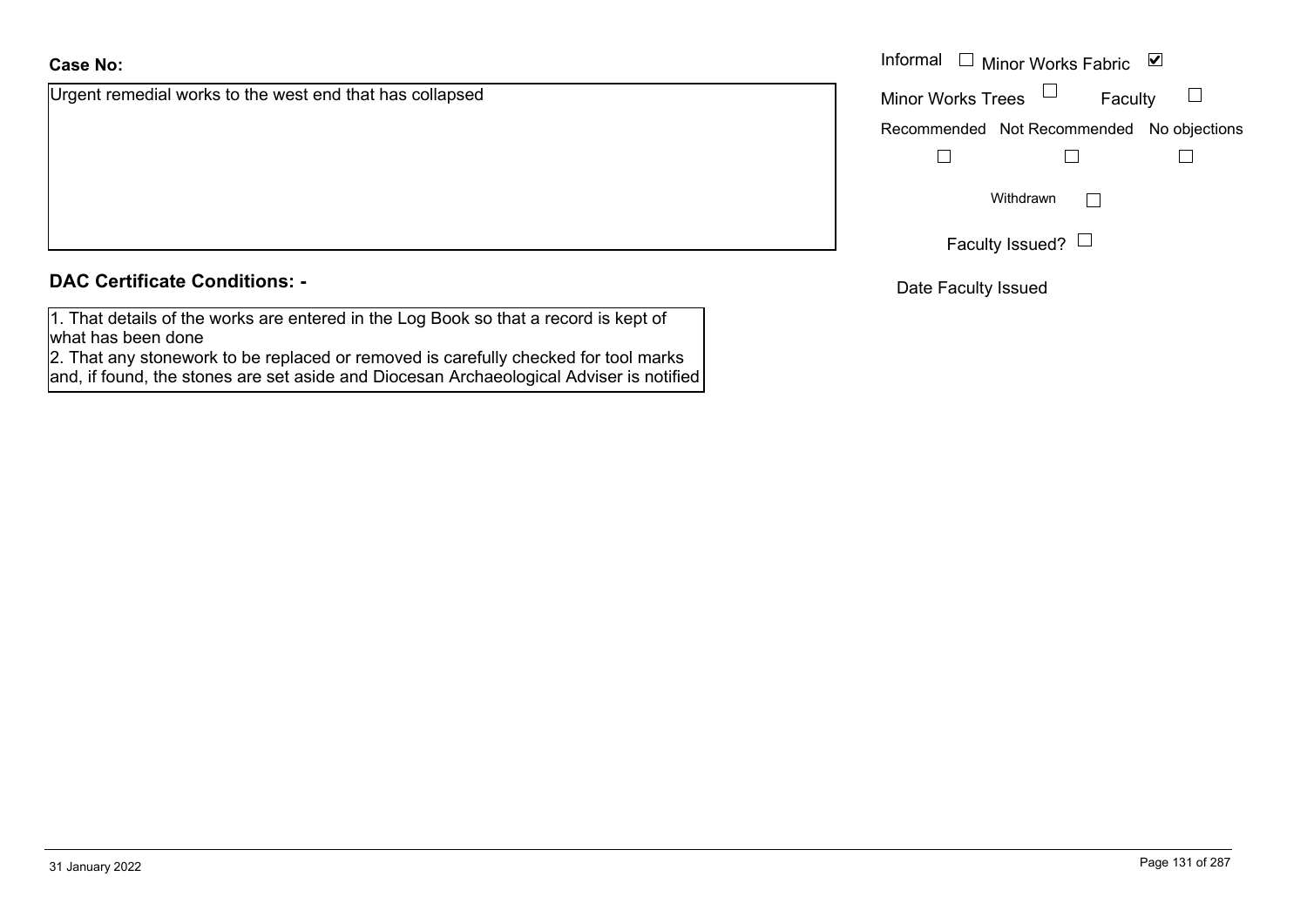# **Blaston, (Local Authority) Cemetery**

#### **Case No:**

| No application for Advice / Minor Works / DAC Certificate has been received | M |
|-----------------------------------------------------------------------------|---|
|                                                                             | R |
|                                                                             |   |
|                                                                             |   |
|                                                                             |   |
|                                                                             |   |
|                                                                             |   |

# **DAC Certificate Conditions: -**

1. A time limit of 12 months

 2. That details of the works are entered in the Log Book so that a record is kept of what has been done

|                                                                     | Informal $\Box$ Minor Works Fabric $\Box$ |  |  |
|---------------------------------------------------------------------|-------------------------------------------|--|--|
| cation for Advice / Minor Works / DAC Certificate has been received | Faculty<br>Minor Works Trees $\Box$       |  |  |
|                                                                     | Recommended Not Recommended No objections |  |  |
|                                                                     |                                           |  |  |
|                                                                     | Withdrawn                                 |  |  |
|                                                                     | Faculty Issued? $\Box$                    |  |  |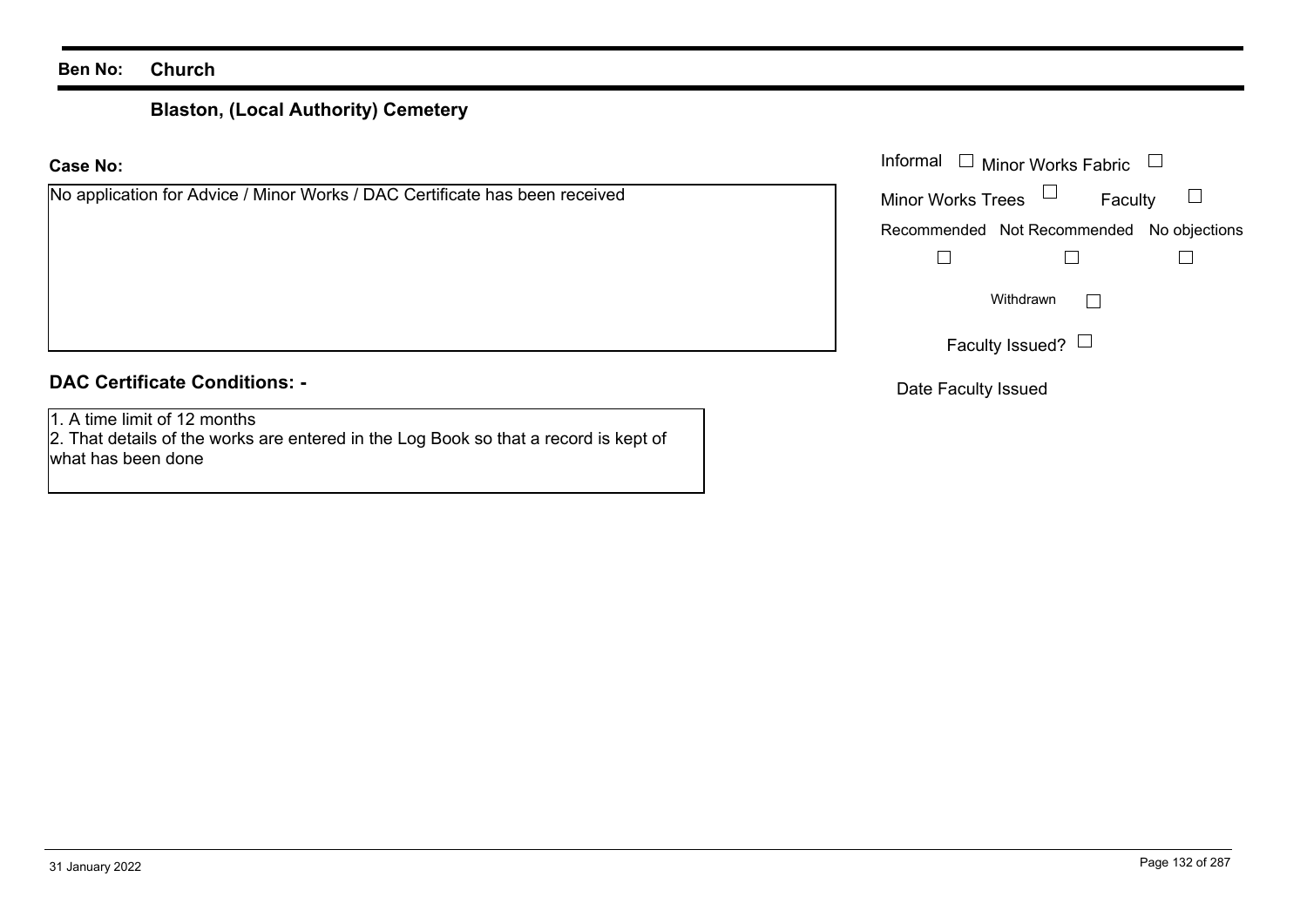**10305 Blaston, St Giles**

| L081/2001<br><b>Case No:</b>         | Informal $\Box$ Minor Works Fabric                          |
|--------------------------------------|-------------------------------------------------------------|
| Rainwater Goods and copings          | Minor Works Trees $\Box$<br>$\blacktriangledown$<br>Faculty |
|                                      | Recommended Not Recommended No objections                   |
|                                      | $\blacktriangledown$                                        |
|                                      | Withdrawn<br>$\mathbf{L}$                                   |
|                                      | Faculty Issued? $\vee$                                      |
| <b>DAC Certificate Conditions: -</b> | Date Faculty Issued<br>05/11/2001                           |
| 1. A time limit of 12 months         |                                                             |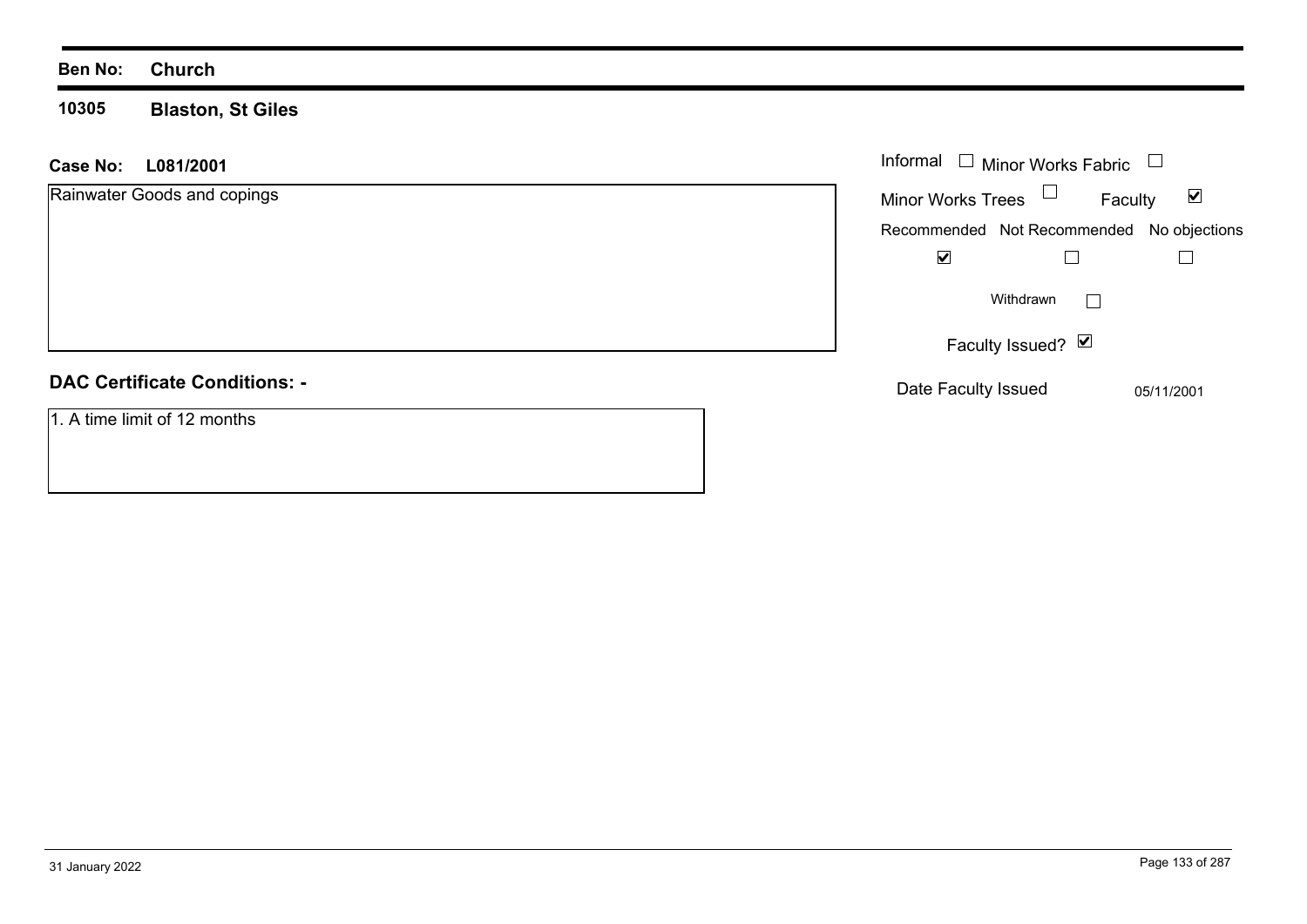#### **L133/2008Case No:**

| <b>Case No:</b><br>L133/2008                                                                                                                                                                                                                                                | Informal <b>☑</b> Minor Works Fabric                                                              |
|-----------------------------------------------------------------------------------------------------------------------------------------------------------------------------------------------------------------------------------------------------------------------------|---------------------------------------------------------------------------------------------------|
| Electrical repairs as detailed                                                                                                                                                                                                                                              | $\blacktriangledown$<br><b>Minor Works Trees</b><br>Faculty                                       |
|                                                                                                                                                                                                                                                                             | Recommended Not Recommended No objections<br>$\blacktriangledown$<br>⊔                            |
|                                                                                                                                                                                                                                                                             | Withdrawn<br>Г                                                                                    |
|                                                                                                                                                                                                                                                                             | Faculty Issued? Ø                                                                                 |
| <b>DAC Certificate Conditions: -</b><br>1. A time limit of 12 months<br>2. That details of the works are entered in the Log Book so that a record is kept of<br>what has been done<br>3. That, where possible, all fixings should be made into joints, not stonework, using | Date Faculty Issued<br>12/06/2009                                                                 |
| L005/2012<br><b>Case No:</b>                                                                                                                                                                                                                                                | Informal ☑ Minor Works Fabric<br>$\Box$                                                           |
| Vestry window replacement (1870)                                                                                                                                                                                                                                            | Minor Works Trees<br>$\blacktriangledown$<br>Faculty<br>Recommended Not Recommended No objections |
|                                                                                                                                                                                                                                                                             | $\blacktriangledown$<br>Withdrawn<br>Г<br>Faculty Issued? Ø                                       |
| <b>DAC Certificate Conditions: -</b>                                                                                                                                                                                                                                        | Date Faculty Issued<br>04/05/2012                                                                 |
| 1. A time limit of 12 months<br>2. That details of the works are entered in the Log Book so that a record is kept of<br>what has been done                                                                                                                                  |                                                                                                   |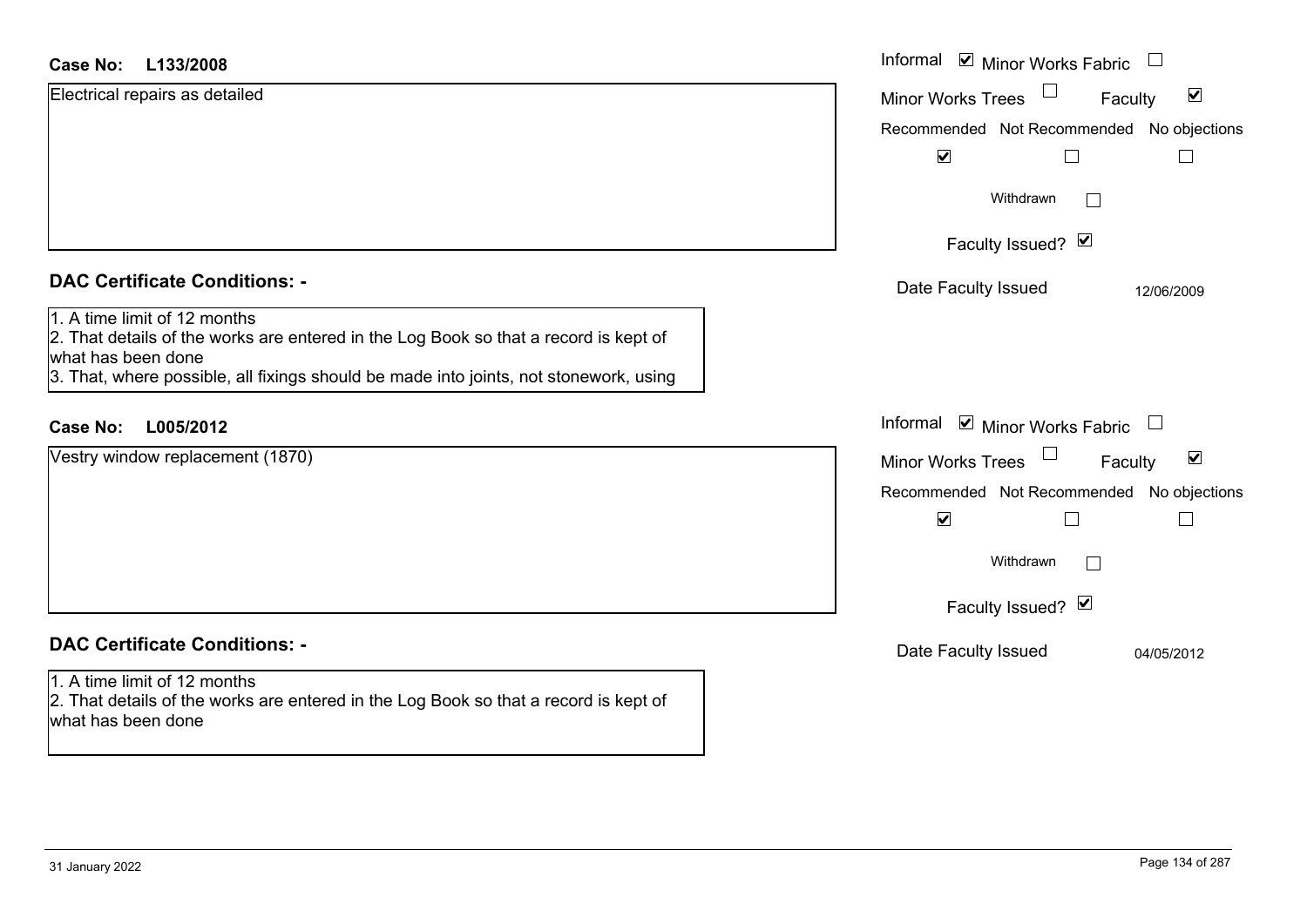| <b>Case No:</b><br>L011/2014                                                                                                                                                                        | Informal $\blacksquare$ Minor Works Fabric $\blacksquare$   |
|-----------------------------------------------------------------------------------------------------------------------------------------------------------------------------------------------------|-------------------------------------------------------------|
| In the Nave, repairs of: -                                                                                                                                                                          | $\blacktriangledown$<br><b>Minor Works Trees</b><br>Faculty |
| 1. Pews                                                                                                                                                                                             |                                                             |
| 2. Pew Platforms                                                                                                                                                                                    | Recommended Not Recommended No objections                   |
|                                                                                                                                                                                                     | $\blacktriangledown$<br>L                                   |
|                                                                                                                                                                                                     | Withdrawn                                                   |
|                                                                                                                                                                                                     | Faculty Issued? Ø                                           |
| <b>DAC Certificate Conditions: -</b>                                                                                                                                                                | Date Faculty Issued<br>14/06/2017                           |
| 1. That details of the works are entered in the Log Book so that a record is kept of<br>what has been done                                                                                          |                                                             |
| L006/2014<br>Case No:                                                                                                                                                                               | Informal $\Box$ Minor Works Fabric $\Box$                   |
| Installation of 2 x Plaques near to the Altar: -                                                                                                                                                    | $\blacktriangledown$<br>Minor Works Trees<br>Faculty        |
| 1. a) Rev John Owsley<br>b) Elizabeth Wright Owsley                                                                                                                                                 | Recommended Not Recommended No objections                   |
| c) Catherine Mason Reed Owsley                                                                                                                                                                      | $\blacktriangledown$                                        |
| 2. a) Dr John Owsley                                                                                                                                                                                |                                                             |
| b) Ann Foxton Oswley                                                                                                                                                                                | Withdrawn<br>$\overline{a}$                                 |
| c) Dr Charles Oswley                                                                                                                                                                                |                                                             |
| d) John C N Oswley                                                                                                                                                                                  | Faculty Issued? Ø                                           |
| to mark their burials within the church                                                                                                                                                             |                                                             |
| <b>DAC Certificate Conditions: -</b>                                                                                                                                                                | Date Faculty Issued<br>09/04/2014                           |
| 1. That details of the works are entered in the Log Book so that a record is kept of<br>what has been done<br>2. That, where possible, all fixings should be made into joints, not stonework, using |                                                             |

stainless steel or non-ferrous screws in fibre plugs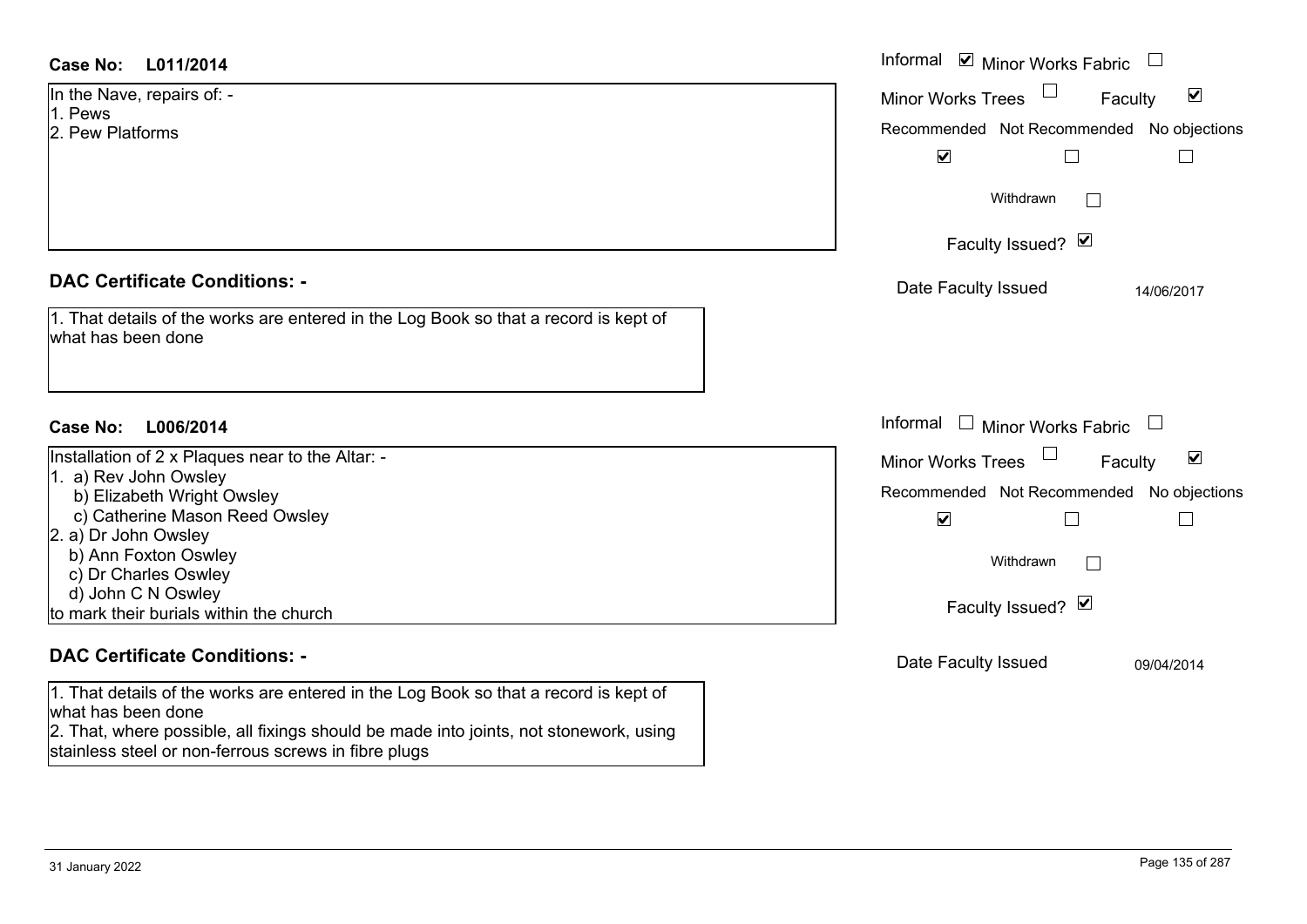| <b>Case No:</b>                                                                                                                                                                                                                                                                                     | Informal<br>$\mathbf{1}$<br>Minor Works Fabric                                                                                                                                                               |
|-----------------------------------------------------------------------------------------------------------------------------------------------------------------------------------------------------------------------------------------------------------------------------------------------------|--------------------------------------------------------------------------------------------------------------------------------------------------------------------------------------------------------------|
| 1. CONFIRMATORY APPLICATION for works undertaken: -<br>a) Removal and destruction of the Pew Platforms<br>2. Removal of remaining rotten flooring<br>3. Introduction of new Limecrete floor with slab finish<br>4. Replacement of defective plaster on Nave walls<br>5. Re-decoration with limewash | $\blacktriangledown$<br><b>Minor Works Trees</b><br>Faculty<br>Recommended Not Recommended No objections<br>$\blacktriangledown$<br>$\mathsf{L}$<br>$\Box$<br>Withdrawn<br>$\perp$<br>Faculty Issued? $\Box$ |
| <b>DAC Certificate Conditions: -</b><br>1. That details of the works are entered in the Log Book so that a record is kept of<br>what has been done<br>2. That the Pews be retained pending a separate application to remove them and<br>replace with chairs being submitted                         | Date Faculty Issued<br>20/11/2018                                                                                                                                                                            |
| <b>Case No:</b>                                                                                                                                                                                                                                                                                     | Informal<br>$\perp$<br>Minor Works Fabric                                                                                                                                                                    |
| 1. Removal and disposal of 15 rotten Pews<br>2. Retain and repair of 2 rotten Pews<br>3. Introduction of up to 54 chairs                                                                                                                                                                            | $\blacktriangledown$<br><b>Minor Works Trees</b><br>Faculty<br>Recommended Not Recommended<br>No objections<br>$\blacktriangledown$<br>П<br>$\Box$<br>Withdrawn<br>Faculty Issued? $\Box$                    |
| <b>DAC Certificate Conditions: -</b>                                                                                                                                                                                                                                                                | Date Faculty Issued<br>20/11/2019                                                                                                                                                                            |
| 1. That details of the works are entered in the Log Book so that a record is kept of<br>what has been done                                                                                                                                                                                          |                                                                                                                                                                                                              |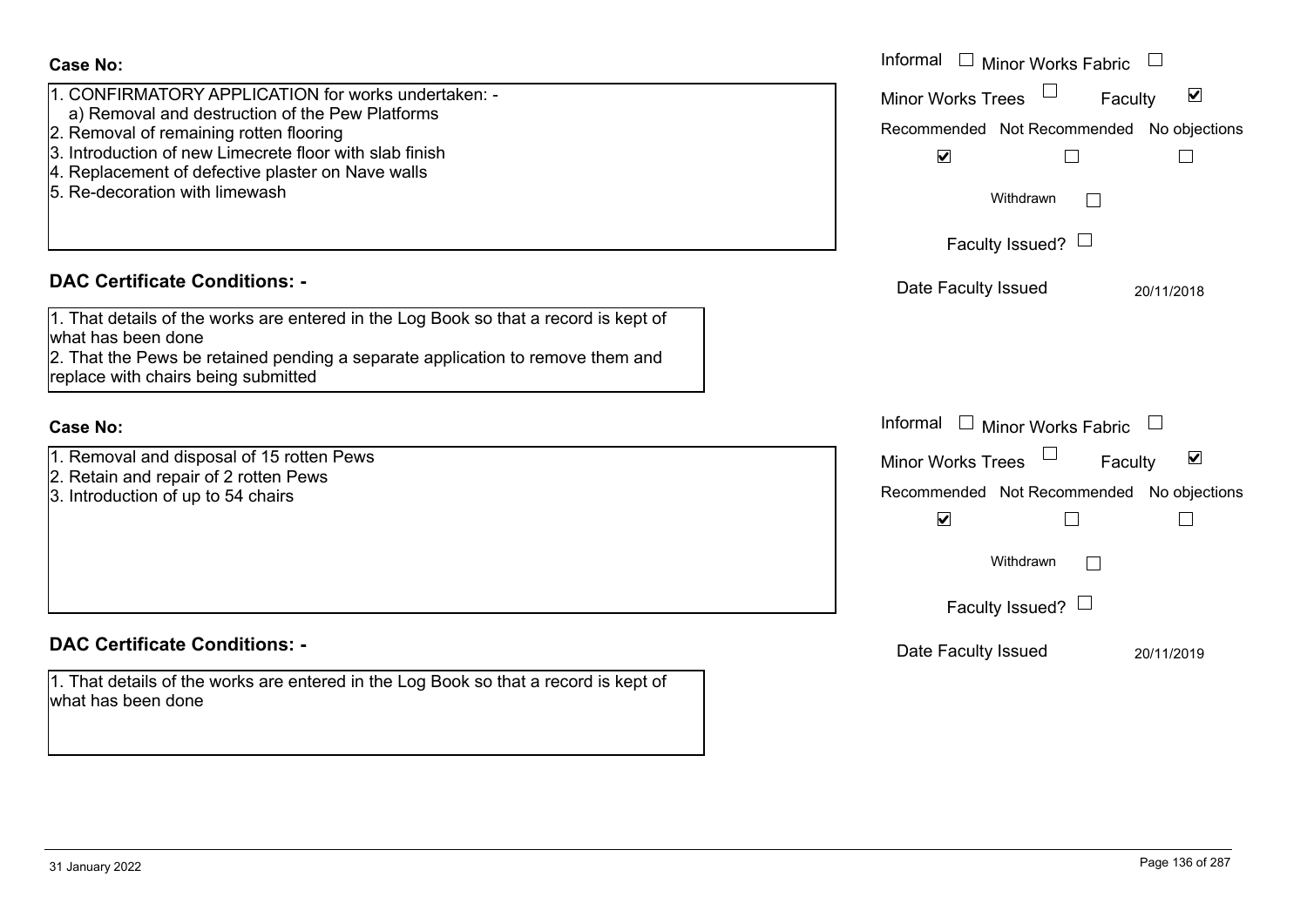#### **10201 Bottesford, St Mary the Virgin**

| <b>Case No:</b> | L040/2001                                              | Informal                                  | <b>Minor Works Fabric</b> |            |                      |
|-----------------|--------------------------------------------------------|-------------------------------------------|---------------------------|------------|----------------------|
|                 | Conservation work on monuments to the Dukes of Rutland | Minor Works Trees                         | $\Box$                    | Faculty    | $\boxed{\checkmark}$ |
|                 |                                                        | Recommended Not Recommended No objections |                           |            |                      |
|                 |                                                        | ⊻                                         |                           |            |                      |
|                 |                                                        |                                           | Withdrawn<br>$\mathbf{L}$ |            |                      |
|                 |                                                        |                                           | Faculty Issued? Ø         |            |                      |
|                 | <b>DAC Certificate Conditions: -</b>                   | Date Faculty Issued                       |                           | 20/12/2001 |                      |
|                 | 1. A time limit of 12 months                           |                                           |                           |            |                      |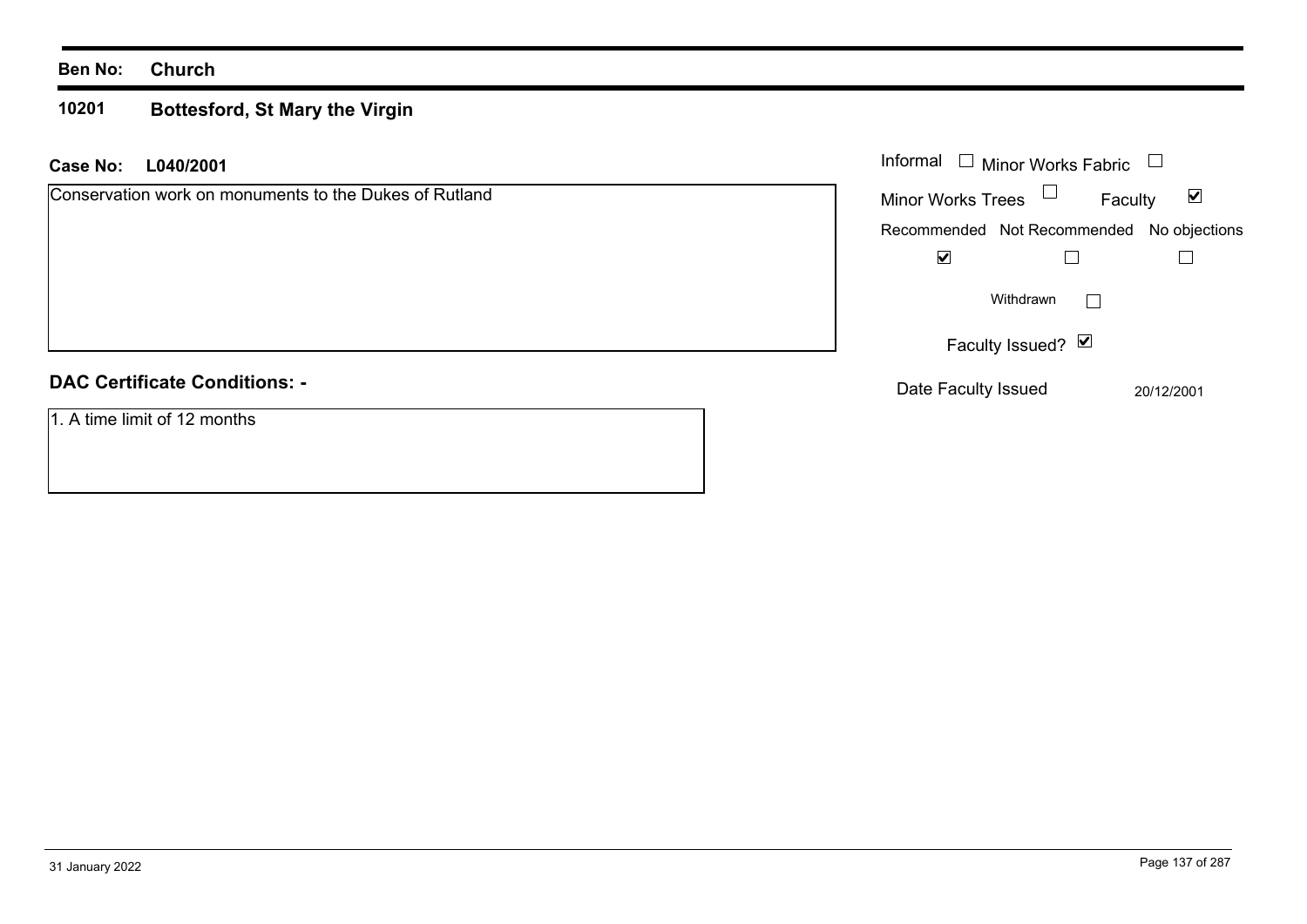| <b>Case No:</b><br>L085/2002         | Informal |
|--------------------------------------|----------|
| 1. Refurbishment of Organ            | Minor W  |
| 2. Overhaul of Bells                 | Recomm   |
|                                      |          |
|                                      |          |
|                                      |          |
|                                      |          |
| <b>DAC Certificate Conditions: -</b> | Date I   |
| 1. A time limit of 12 months         |          |
|                                      |          |

## **L060/2005 Case No:** Informal

1. Stonework repairs to general fabric

2. Carved masonry repairs to windows, northeast turret stair roof, pinnacles & parapet adjacent to the flue

- 3. Lead roof repairs
- 4. Renewal of South Porch roof
- 5. Timber treatment and repair of belfry floor
- 6. Access ladder to spire floor
- 7. Glazing repairs
- 8. Window ferramenta refurbishment and protective screens
- All as per architects specification September 2004

#### **DAC Certificate Conditions: -**

1. A time limit of 12 months

|                 | Informal<br><b>Minor Works Fabric</b>     |  |  |  |  |
|-----------------|-------------------------------------------|--|--|--|--|
|                 | ⊻<br><b>Minor Works Trees</b><br>Faculty  |  |  |  |  |
|                 | Recommended Not Recommended No objections |  |  |  |  |
|                 | $\blacktriangledown$                      |  |  |  |  |
|                 | Withdrawn                                 |  |  |  |  |
| Faculty Issued? |                                           |  |  |  |  |
|                 | Date Faculty Issued                       |  |  |  |  |
|                 |                                           |  |  |  |  |
|                 |                                           |  |  |  |  |
|                 |                                           |  |  |  |  |
|                 | Informal<br><b>Minor Works Fabric</b>     |  |  |  |  |
| è               | ☑<br><b>Minor Works Trees</b><br>Faculty  |  |  |  |  |
|                 | Recommended Not Recommended No objections |  |  |  |  |
|                 |                                           |  |  |  |  |
|                 | Withdrawn                                 |  |  |  |  |
|                 | Faculty Issued?                           |  |  |  |  |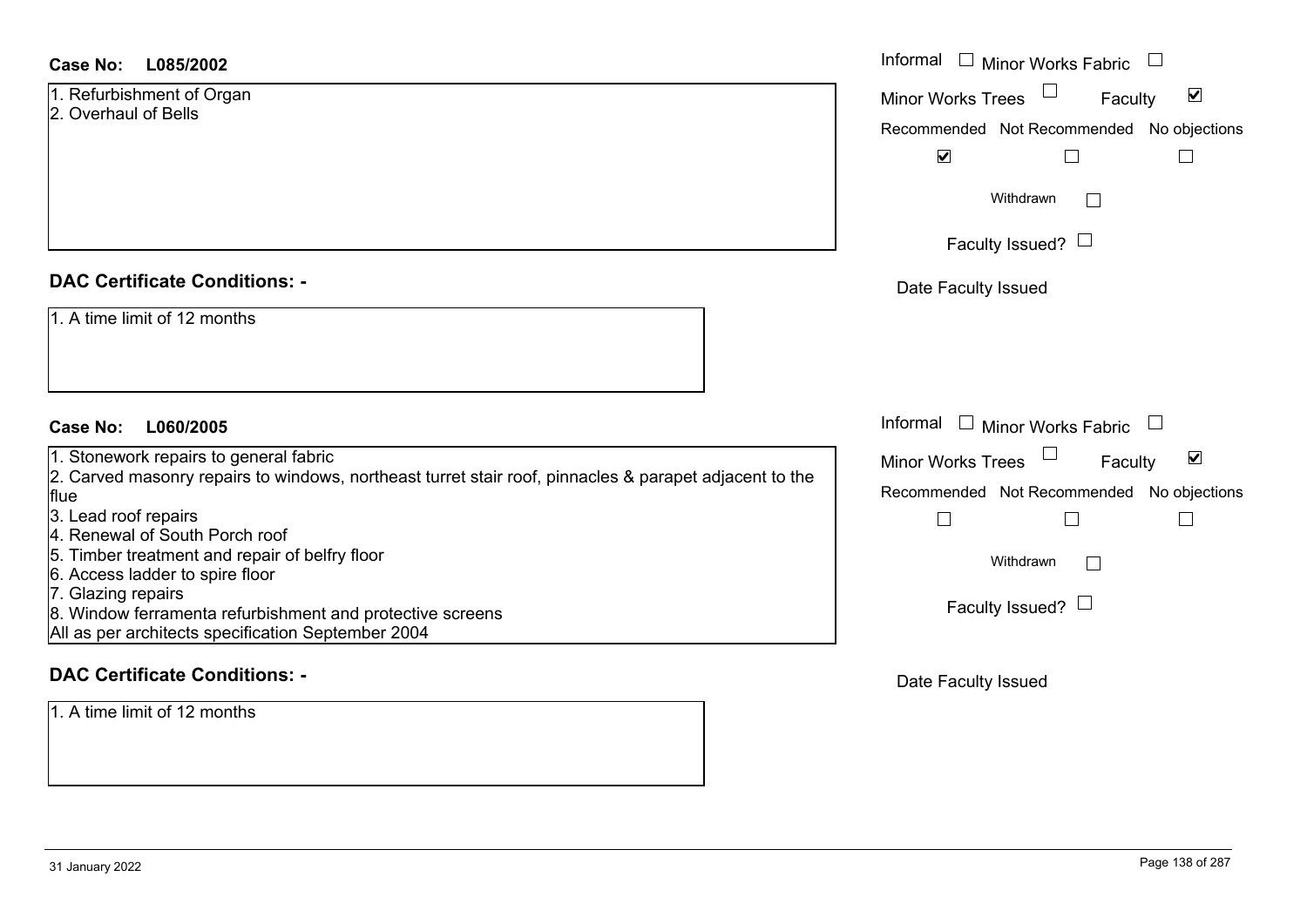| <b>Case No:</b><br>L068/2007                                                                                                                                                                                                                                                                                                                                                       | Informal □ Minor Works Fabric                                                                                                                               |
|------------------------------------------------------------------------------------------------------------------------------------------------------------------------------------------------------------------------------------------------------------------------------------------------------------------------------------------------------------------------------------|-------------------------------------------------------------------------------------------------------------------------------------------------------------|
| Works to the churchyard, comprising: -<br>1. To re-lay the church path from Fleming's Bridge gate to the s porch<br>2. To provide extra lighting along the path<br>3. Remove the tarmac surrounds to two York slabs by the s door and replace with block setts                                                                                                                     | $\Box$<br>$\blacktriangledown$<br>Minor Works Trees<br>Faculty<br>Recommended Not Recommended No objections<br>$\blacktriangledown$                         |
| 4. Raise the tree canopy along the river bank and underplant and replace 1 dead Elm tree<br>5. Remove redundant flagpole support, hard landscape and install 1 bench<br>6. Plant rose garden at s-e end of the church near the Priest's door<br>7. Erect two church signs and noticeboards<br>8. Remove redundant railings adjacent to the path and create standing for waste bins | Withdrawn<br>Faculty Issued? $\Box$                                                                                                                         |
| <b>DAC Certificate Conditions: -</b><br>1. A time limit of 12 months<br>2. That the PCC submits details of the final planting scheme for approval by the DAC                                                                                                                                                                                                                       | Date Faculty Issued                                                                                                                                         |
| <b>Case No:</b><br>L098/2008                                                                                                                                                                                                                                                                                                                                                       | Informal ☑ Minor Works Fabric                                                                                                                               |
| From the west end of the North Aisle, the removal and disposal of: -<br>$1.7x$ benches<br>2. 5 x short benches<br>to make permanent the "temporary removal and storage of unused pew benches at the rear of the<br>church" permitted by Archdeacon's Licence for Temporary re-ordering, granted 1 September 2008                                                                   | $\blacktriangledown$<br>Minor Works Trees<br>Faculty<br>Recommended Not Recommended No objections<br>$\blacktriangledown$<br>Withdrawn<br>Faculty Issued? Ø |
| <b>DAC Certificate Conditions: -</b>                                                                                                                                                                                                                                                                                                                                               | Date Faculty Issued<br>02/09/2009                                                                                                                           |
| 1. A time limit of 12 months<br>2. That details of the works are entered in the Log Book so that a record is kept of<br>what has been done                                                                                                                                                                                                                                         |                                                                                                                                                             |
|                                                                                                                                                                                                                                                                                                                                                                                    |                                                                                                                                                             |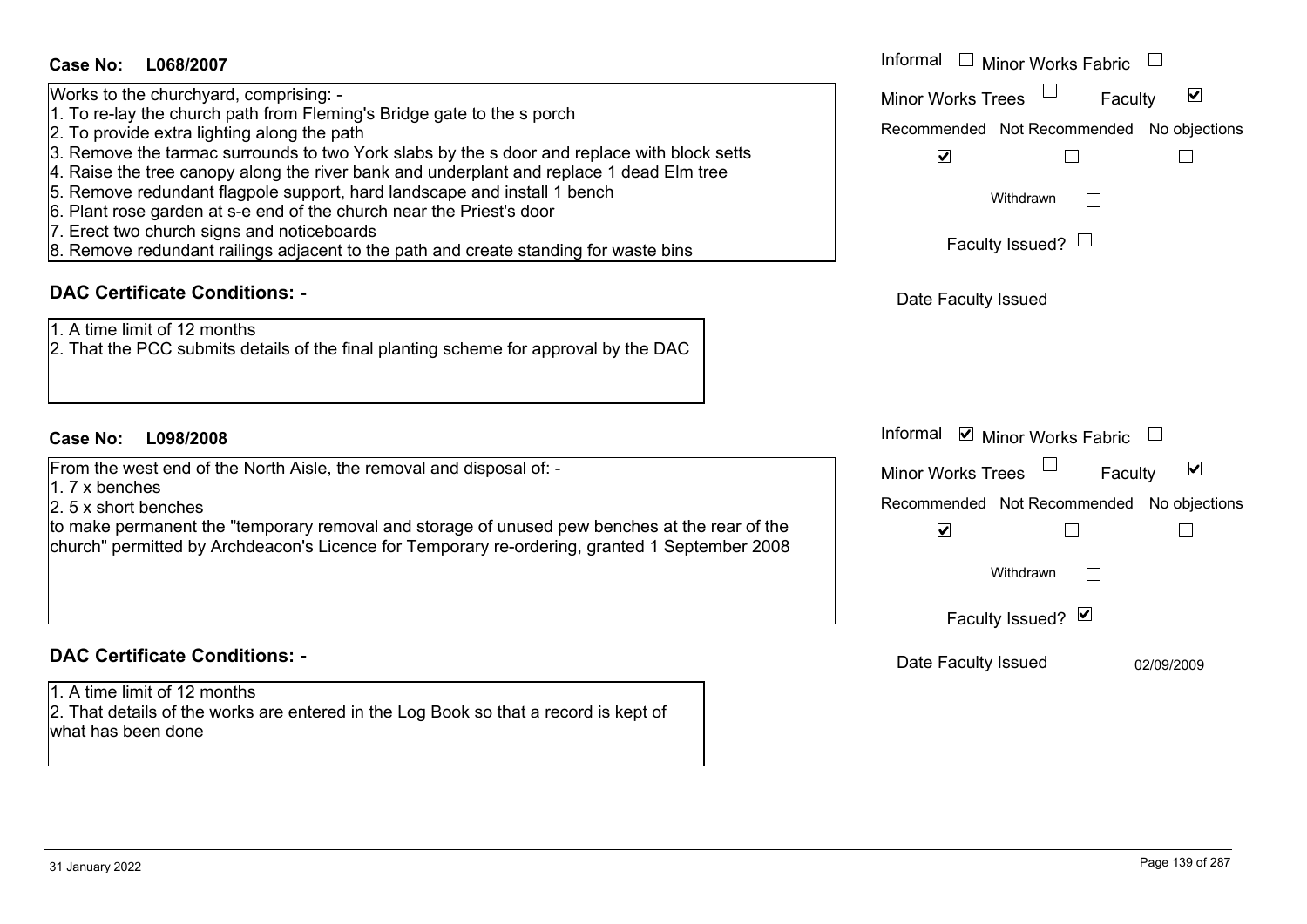| <b>Case No:</b><br>L185/2010                                                                                                                                                                                                       | Informal $\Box$ Minor Works Fabric $\Box$                                                                                                                                                 |
|------------------------------------------------------------------------------------------------------------------------------------------------------------------------------------------------------------------------------------|-------------------------------------------------------------------------------------------------------------------------------------------------------------------------------------------|
| Following the 2009 QI Report: -<br>1. Re-pointing and repairs to stonework<br>2. Refurbishment of window ferramenta<br>3. Repairs to leadwork                                                                                      | $\blacktriangledown$<br><b>Minor Works Trees</b><br>Faculty<br>Recommended Not Recommended No objections<br>$\blacktriangledown$<br>$\Box$<br>$\sqcup$                                    |
|                                                                                                                                                                                                                                    | Withdrawn                                                                                                                                                                                 |
|                                                                                                                                                                                                                                    | Faculty Issued? Ø                                                                                                                                                                         |
| <b>DAC Certificate Conditions: -</b><br>1. A time limit of 12 months<br>2. That details of the works are entered in the Log Book so that a record is kept of<br>what has been done                                                 | Date Faculty Issued<br>03/12/2010                                                                                                                                                         |
| <b>Case No:</b><br>L023a/2011                                                                                                                                                                                                      | Informal $\Box$ Minor Works Fabric $\Box$                                                                                                                                                 |
| Re-ordering Phase 1 comprising: -<br>1. Re-ordering of the Chancel steps area<br>2. Introduction of Nave Altar                                                                                                                     | $\blacktriangledown$<br><b>Minor Works Trees</b><br>Faculty<br>Recommended Not Recommended<br>No objections<br>$\blacktriangledown$<br>$\Box$<br>$\Box$<br>Withdrawn<br>Faculty Issued? Ø |
| <b>DAC Certificate Conditions: -</b>                                                                                                                                                                                               | Date Faculty Issued<br>11/04/2012                                                                                                                                                         |
| 1. A time limit of 12 months<br>2. That details of the works are entered in the Log Book so that a record is kept of<br>what has been done<br>3. That the PCC causes the enclosed advertisement to be published in the local press |                                                                                                                                                                                           |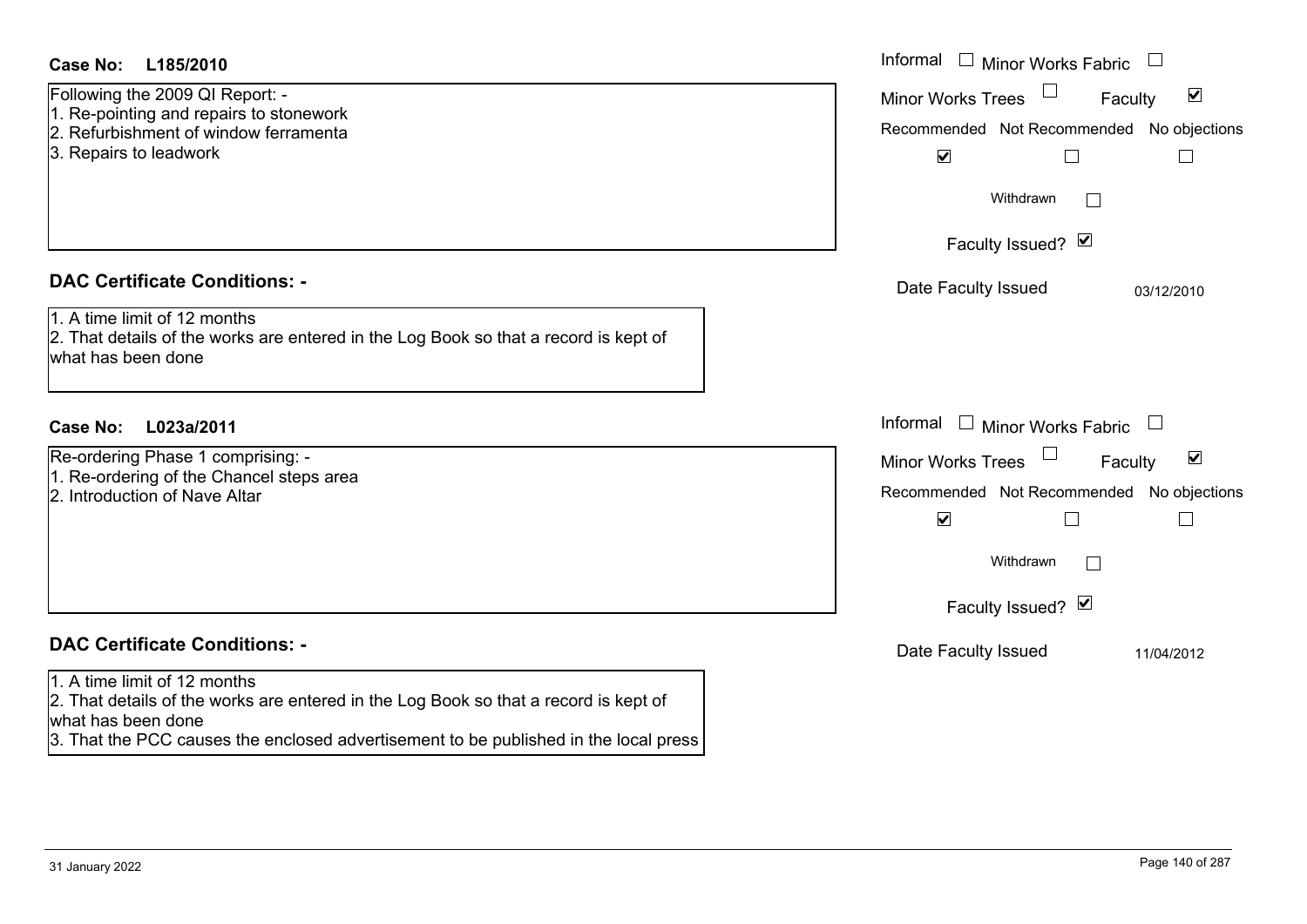| <b>Case No:</b><br>L204/2011                                                                                                               | Informal $\square$<br>Minor Works Fabric ⊠    |
|--------------------------------------------------------------------------------------------------------------------------------------------|-----------------------------------------------|
| Installation of roof alarm                                                                                                                 | <b>Minor Works Trees</b><br>$\Box$<br>Faculty |
|                                                                                                                                            | Recommended Not Recommended No objections     |
|                                                                                                                                            | $\Box$<br>$\Box$                              |
|                                                                                                                                            | Withdrawn<br>$\Box$                           |
|                                                                                                                                            | Faculty Issued? $\Box$                        |
| <b>DAC Certificate Conditions: -</b>                                                                                                       | Date Faculty Issued                           |
| 1. A time limit of 12 months<br>2. That details of the works are entered in the Log Book so that a record is kept of<br>what has been done |                                               |
|                                                                                                                                            |                                               |
| <b>Case No:</b><br>L023/2011                                                                                                               | Informal ☑ Minor Works Fabric                 |
| Re-ordering Scheme affecting: -                                                                                                            | $\Box$<br><b>Minor Works Trees</b><br>Faculty |
| 1. Chancel<br>2. West end                                                                                                                  | Recommended Not Recommended No objections     |
| 3. Welcome Area by South Porch<br>4. North Aisle and Choir Vestry behind organ                                                             | $\Box$<br>$\mathbf{L}$                        |
| 5. Heating, Lighting and Sound Systems<br>6. Churchyard                                                                                    | Withdrawn<br>$\Box$                           |
| a) South of the church<br>b) Redundant boiler house to the north of the church                                                             | Faculty Issued? $\Box$                        |
| <b>DAC Certificate Conditions: -</b>                                                                                                       | Date Faculty Issued                           |
| 1. A time limit of 12 months                                                                                                               |                                               |
| 2. That details of the works are entered in the Log Book so that a record is kept of                                                       |                                               |

what has been done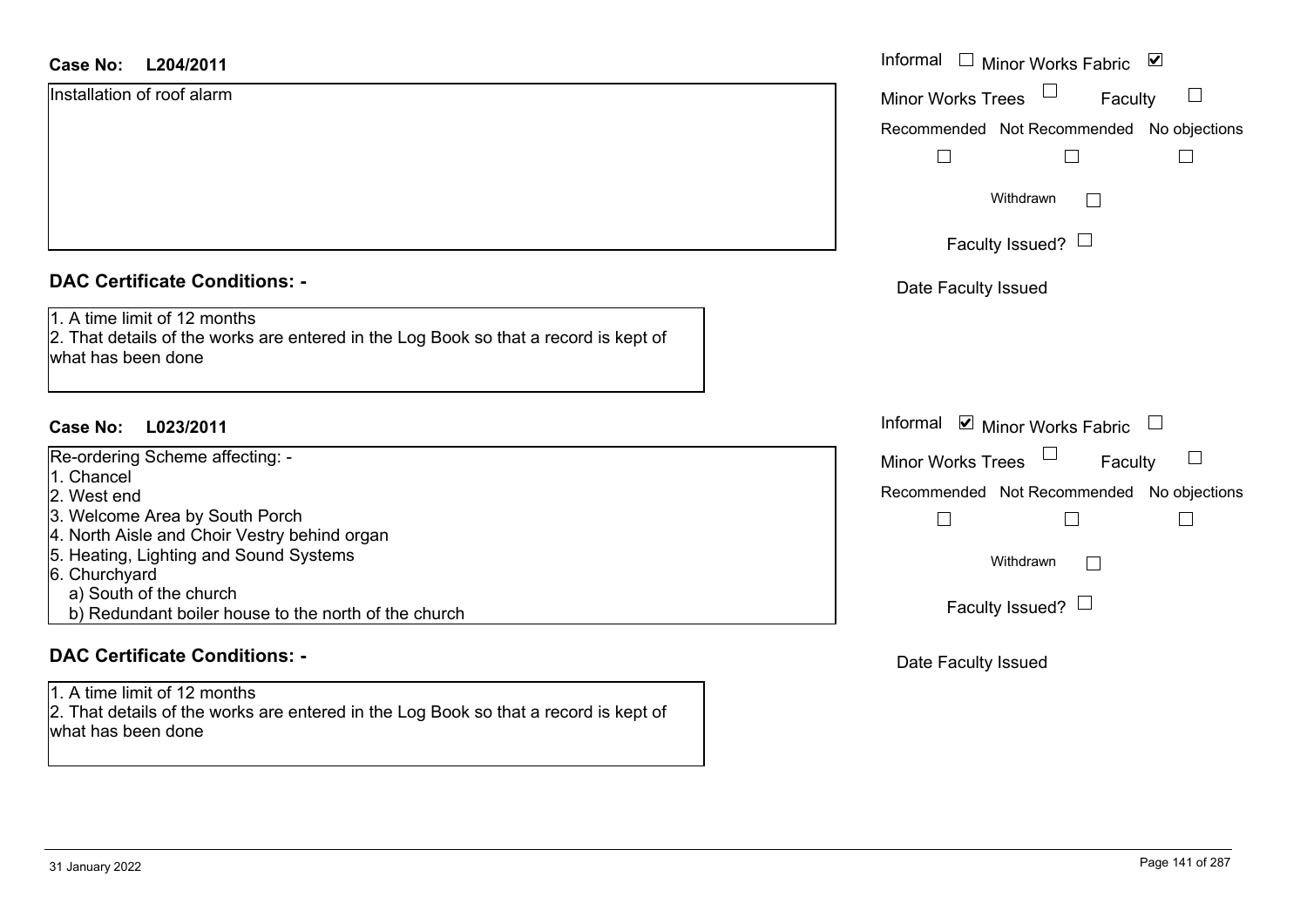| Re-ordering Phase 2 comprising: -<br>$\blacktriangledown$<br><b>Minor Works Trees</b><br>Faculty<br>1. Removal of former Pew Platforms and re-flooring with York stone<br>Recommended Not Recommended No objections<br>2. Affixing of effigy in southwest corner of the South Aisle to the wall<br>3. Installation of new under-floor Heating System and removal of redundant pipework and radiators<br>$\blacktriangledown$<br>5. Removal and disposal of redundant seats from the west wall<br>Withdrawn<br>6. Installation of Servery in northwest corner of the Nave<br>7. Conversion of Tower base into Meeting Room and enclosed Children's Area during services<br>Faculty Issued? Ø<br>8. Installation of 2 large Noticeboards on west wall, north and south of the Tower arch<br><b>DAC Certificate Conditions: -</b><br>Date Faculty Issued<br>02/05/2014<br>1. A time limit of 12 months<br>2. That details of the works are entered in the Log Book so that a record is kept of<br>3. That the PCC causes the enclosed advertisement to be published in the local press<br>Informal $\Box$ Minor Works Fabric $\Box$<br>L220/2011<br><b>Case No:</b><br>Replacement of gas-fired boilers<br>$\blacktriangledown$<br>Minor Works Trees<br>Faculty<br>Recommended Not Recommended No objections<br>$\blacktriangledown$<br>Withdrawn<br>Faculty Issued? Ø<br><b>DAC Certificate Conditions: -</b><br>Date Faculty Issued<br>19/01/2012 | Case No:<br>L023b/2011                                            | Informal □ Minor Works Fabric |
|--------------------------------------------------------------------------------------------------------------------------------------------------------------------------------------------------------------------------------------------------------------------------------------------------------------------------------------------------------------------------------------------------------------------------------------------------------------------------------------------------------------------------------------------------------------------------------------------------------------------------------------------------------------------------------------------------------------------------------------------------------------------------------------------------------------------------------------------------------------------------------------------------------------------------------------------------------------------------------------------------------------------------------------------------------------------------------------------------------------------------------------------------------------------------------------------------------------------------------------------------------------------------------------------------------------------------------------------------------------------------------------------------------------------------------------------------|-------------------------------------------------------------------|-------------------------------|
|                                                                                                                                                                                                                                                                                                                                                                                                                                                                                                                                                                                                                                                                                                                                                                                                                                                                                                                                                                                                                                                                                                                                                                                                                                                                                                                                                                                                                                                  |                                                                   |                               |
|                                                                                                                                                                                                                                                                                                                                                                                                                                                                                                                                                                                                                                                                                                                                                                                                                                                                                                                                                                                                                                                                                                                                                                                                                                                                                                                                                                                                                                                  |                                                                   |                               |
|                                                                                                                                                                                                                                                                                                                                                                                                                                                                                                                                                                                                                                                                                                                                                                                                                                                                                                                                                                                                                                                                                                                                                                                                                                                                                                                                                                                                                                                  |                                                                   |                               |
|                                                                                                                                                                                                                                                                                                                                                                                                                                                                                                                                                                                                                                                                                                                                                                                                                                                                                                                                                                                                                                                                                                                                                                                                                                                                                                                                                                                                                                                  | 4. Removal of triple-steps to the Font to lower it to floor level |                               |
|                                                                                                                                                                                                                                                                                                                                                                                                                                                                                                                                                                                                                                                                                                                                                                                                                                                                                                                                                                                                                                                                                                                                                                                                                                                                                                                                                                                                                                                  |                                                                   |                               |
|                                                                                                                                                                                                                                                                                                                                                                                                                                                                                                                                                                                                                                                                                                                                                                                                                                                                                                                                                                                                                                                                                                                                                                                                                                                                                                                                                                                                                                                  |                                                                   |                               |
|                                                                                                                                                                                                                                                                                                                                                                                                                                                                                                                                                                                                                                                                                                                                                                                                                                                                                                                                                                                                                                                                                                                                                                                                                                                                                                                                                                                                                                                  |                                                                   |                               |
|                                                                                                                                                                                                                                                                                                                                                                                                                                                                                                                                                                                                                                                                                                                                                                                                                                                                                                                                                                                                                                                                                                                                                                                                                                                                                                                                                                                                                                                  |                                                                   |                               |
|                                                                                                                                                                                                                                                                                                                                                                                                                                                                                                                                                                                                                                                                                                                                                                                                                                                                                                                                                                                                                                                                                                                                                                                                                                                                                                                                                                                                                                                  |                                                                   |                               |
|                                                                                                                                                                                                                                                                                                                                                                                                                                                                                                                                                                                                                                                                                                                                                                                                                                                                                                                                                                                                                                                                                                                                                                                                                                                                                                                                                                                                                                                  |                                                                   |                               |
|                                                                                                                                                                                                                                                                                                                                                                                                                                                                                                                                                                                                                                                                                                                                                                                                                                                                                                                                                                                                                                                                                                                                                                                                                                                                                                                                                                                                                                                  | what has been done                                                |                               |
|                                                                                                                                                                                                                                                                                                                                                                                                                                                                                                                                                                                                                                                                                                                                                                                                                                                                                                                                                                                                                                                                                                                                                                                                                                                                                                                                                                                                                                                  |                                                                   |                               |
|                                                                                                                                                                                                                                                                                                                                                                                                                                                                                                                                                                                                                                                                                                                                                                                                                                                                                                                                                                                                                                                                                                                                                                                                                                                                                                                                                                                                                                                  |                                                                   |                               |
|                                                                                                                                                                                                                                                                                                                                                                                                                                                                                                                                                                                                                                                                                                                                                                                                                                                                                                                                                                                                                                                                                                                                                                                                                                                                                                                                                                                                                                                  |                                                                   |                               |
|                                                                                                                                                                                                                                                                                                                                                                                                                                                                                                                                                                                                                                                                                                                                                                                                                                                                                                                                                                                                                                                                                                                                                                                                                                                                                                                                                                                                                                                  |                                                                   |                               |
|                                                                                                                                                                                                                                                                                                                                                                                                                                                                                                                                                                                                                                                                                                                                                                                                                                                                                                                                                                                                                                                                                                                                                                                                                                                                                                                                                                                                                                                  |                                                                   |                               |
|                                                                                                                                                                                                                                                                                                                                                                                                                                                                                                                                                                                                                                                                                                                                                                                                                                                                                                                                                                                                                                                                                                                                                                                                                                                                                                                                                                                                                                                  |                                                                   |                               |
|                                                                                                                                                                                                                                                                                                                                                                                                                                                                                                                                                                                                                                                                                                                                                                                                                                                                                                                                                                                                                                                                                                                                                                                                                                                                                                                                                                                                                                                  |                                                                   |                               |
|                                                                                                                                                                                                                                                                                                                                                                                                                                                                                                                                                                                                                                                                                                                                                                                                                                                                                                                                                                                                                                                                                                                                                                                                                                                                                                                                                                                                                                                  |                                                                   |                               |
|                                                                                                                                                                                                                                                                                                                                                                                                                                                                                                                                                                                                                                                                                                                                                                                                                                                                                                                                                                                                                                                                                                                                                                                                                                                                                                                                                                                                                                                  | 1. A time limit of 12 months                                      |                               |
| 2. That details of the works are entered in the Log Book so that a record is kept of                                                                                                                                                                                                                                                                                                                                                                                                                                                                                                                                                                                                                                                                                                                                                                                                                                                                                                                                                                                                                                                                                                                                                                                                                                                                                                                                                             |                                                                   |                               |
| 3. That the pressurised system with automatic water top-up is operated at a pressure                                                                                                                                                                                                                                                                                                                                                                                                                                                                                                                                                                                                                                                                                                                                                                                                                                                                                                                                                                                                                                                                                                                                                                                                                                                                                                                                                             | what has been done                                                |                               |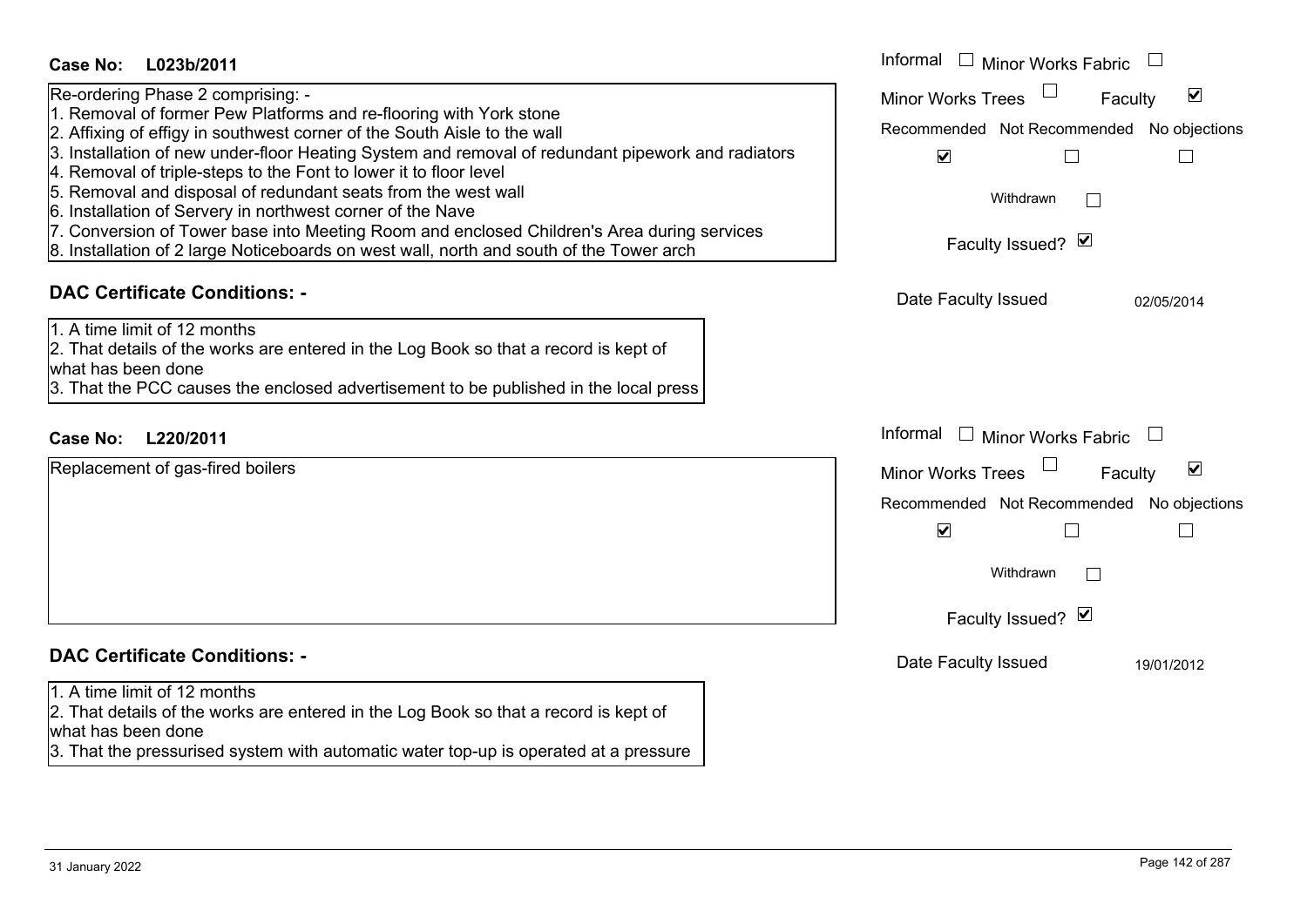# PRIVATE APPLICATION: -

#### **DAC Certificate Conditions: -**

## **DAC Certificate Conditions: -**

1. A time limit of 12 months

2. That details of the works are entered in the Log Book so that a record is kept of what has been done

3. That, where possible, all fixings should be made into joints, not stonework, using

| Case No:<br>L046/2012                                                                                                                                                                                                | Informal □ Minor Works Fabric                               |
|----------------------------------------------------------------------------------------------------------------------------------------------------------------------------------------------------------------------|-------------------------------------------------------------|
| <b>PRIVATE APPLICATION: -</b>                                                                                                                                                                                        | $\blacktriangledown$<br><b>Minor Works Trees</b><br>Faculty |
| Installation of a marker for the interment of ashes in Cumberland Blue Slate (18" x 12") in memory of<br>Sonia Smith                                                                                                 | Recommended Not Recommended No objections                   |
|                                                                                                                                                                                                                      | $\Box$<br>$\blacktriangleright$<br>$\mathbf{L}$             |
|                                                                                                                                                                                                                      |                                                             |
|                                                                                                                                                                                                                      | Withdrawn                                                   |
|                                                                                                                                                                                                                      | Faculty Issued? $\Box$                                      |
| <b>DAC Certificate Conditions: -</b>                                                                                                                                                                                 | Date Faculty Issued                                         |
| 1. A time limit of 12 months<br>2. That details of the works are entered in the Log Book so that a record is kept of<br>what has been done                                                                           |                                                             |
| L181/2013<br>Case No:                                                                                                                                                                                                | Informal ☑ Minor Works Fabric                               |
| 1. Installation of a nesting tray for Peregrine Falcons on the stone slab above the doorway onto the                                                                                                                 | $\blacktriangledown$<br>Minor Works Trees<br>Faculty        |
| external walk-way of the Tower, held in place by its own weight, without any fixings to the<br>stonework/fabric of the church                                                                                        | Recommended Not Recommended No objections                   |
| 2. Fixing of a camera to the tray, directed at the nesting area, linked by cable to a monitor screen in the<br>kitchen area at the base of the Tower: the monitor to be secured by fixing to a modern, internal wall | $\blacktriangledown$                                        |
| (NOT to the stonework) & the cable to be run unobtrusively down the wall of the spiral stair of the Tower                                                                                                            | Withdrawn                                                   |
|                                                                                                                                                                                                                      | Faculty Issued? Ø                                           |
| <b>DAC Certificate Conditions: -</b>                                                                                                                                                                                 | Date Faculty Issued<br>02/12/2013                           |
| 1 A time limit of 12 months                                                                                                                                                                                          |                                                             |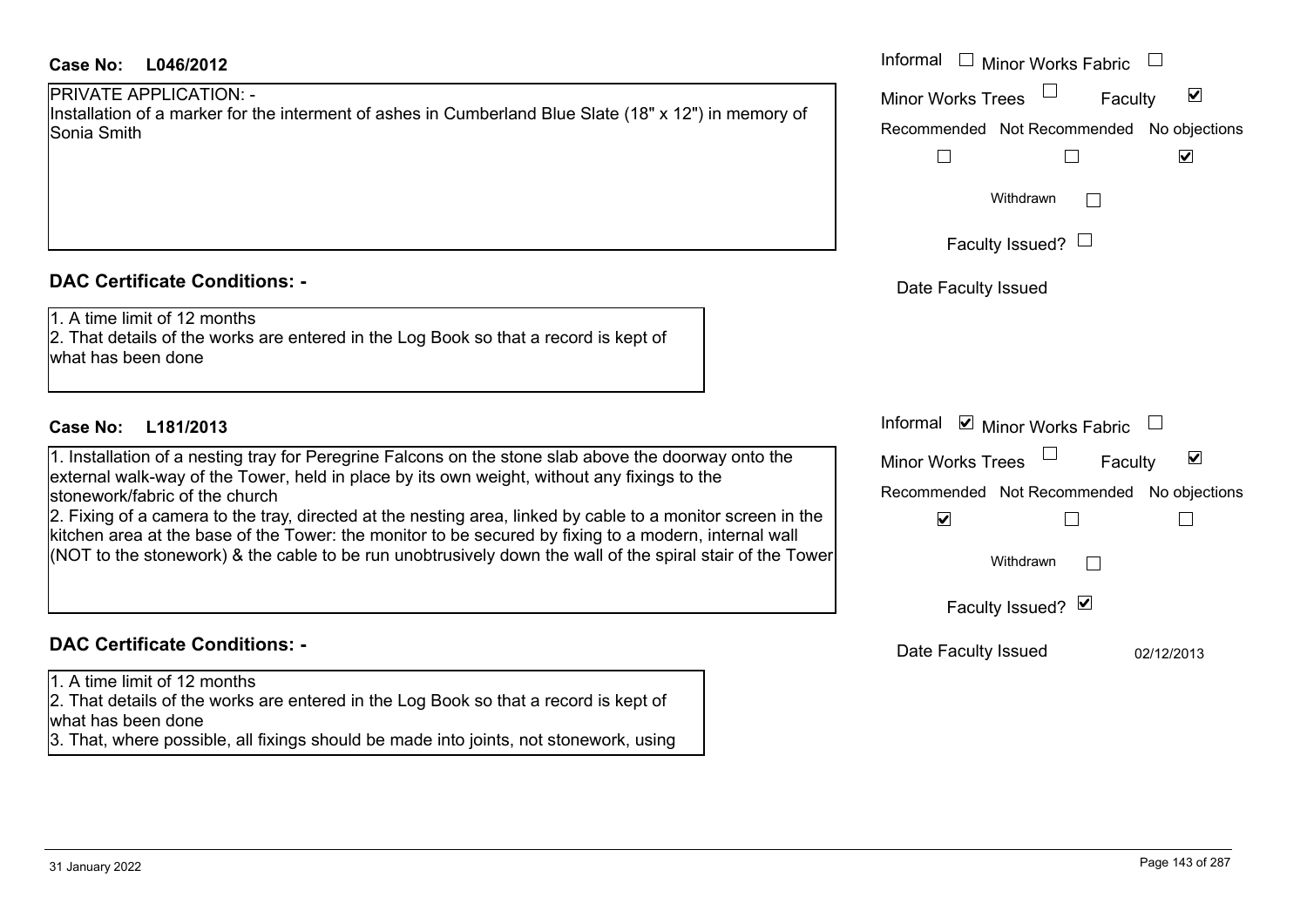#### Informal  $\Box$  Minor Works Fabric  $\Box$ **L044/2014Case No:** Informal 1. Removal of grass to make a boarder garden about 0.75 meters wide on two sides of the area and  $\blacktriangledown$ Faculty Minor Works Trees next to the path that circles the church. (The church and benches are next to the church and some upright tombs on the remaining side.) Recommended Not Recommended No objections 2. Removal of grass and placing of gravel, near the church door to form an entrance and give a non- $\overline{\mathbf{v}}$  $\Box$  $\Box$ muddy access to benches 3. Planting of Roses and annuals such as daffodils - Roses chosen are: a yellow rose called 'Peace'; a Withdrawn $\Box$ red rose called 'Remembrance'; a pink rose called 'Blessings' - about 14 rose bushes in all will be planted Faculty Issued? Ø 4. Tiding up the area by weeding, and general gardening 5. Purchase and placement of a second bench similar to the one already there - Brackenstyle Queensbury Teak Bench 1.5 meters 6. A suitable small brass plaque for the bench with the names of the deceased whose families gave money for this garden 7. Clean the current bench in the area

#### **DAC Certificate Conditions: -**

1. That details of the works are entered in the Log Book so that a record is kept of what has been done

Date Faculty Issued 21/05/2014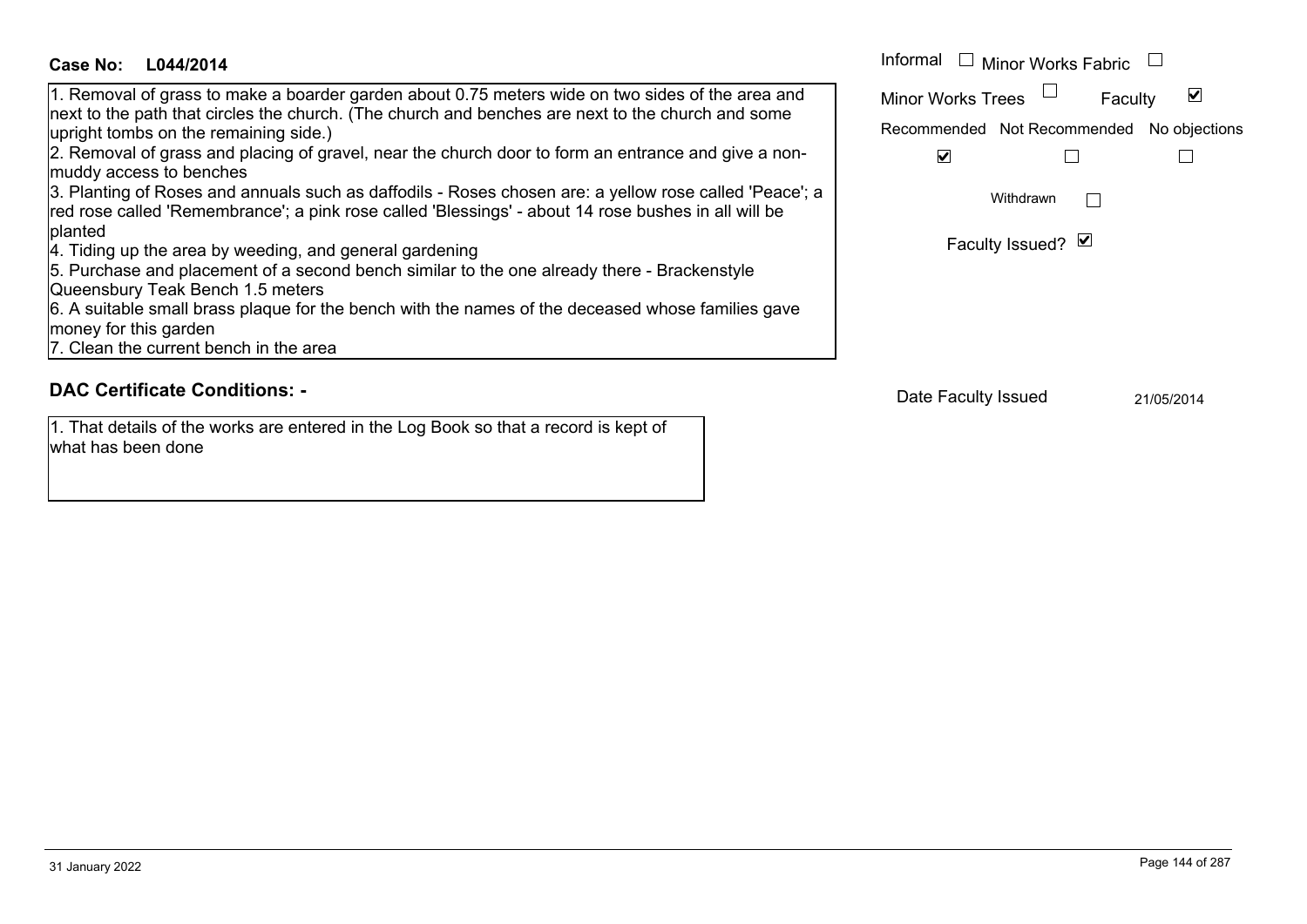#### **L254/2015Case No:** Informal

Following the 2014 QI Report, repairs to: - 01. South wall of the South Aisle02. South Porch03. West wall of the South Transept 04. East wall of the Chancel05. North wall of the Vestry 06. Chimney 07. Window 18 in north wall of the North Transept 08. North Aisle09. East gable of the Nave 10. North and South Clerestories 11. Nave turrets12. Roofs of Chancel, South Transept, South Aisle, South Porch, North Transept, Nave 13. Treatment to timber 14. Inspection of crypts under Chancel and Vestry as per specification by John Dodson

# **DAC Certificate Conditions: -**

1. That details of the works are entered in the Log Book so that a record is kept of what has been done

| Informal<br>$\Box$ Minor Works Fabric     |
|-------------------------------------------|
| <b>Minor Works Trees</b><br>Faculty       |
| Recommended Not Recommended No objections |
|                                           |
| Withdrawn                                 |
| Faculty Issued?                           |

Date Faculty Issued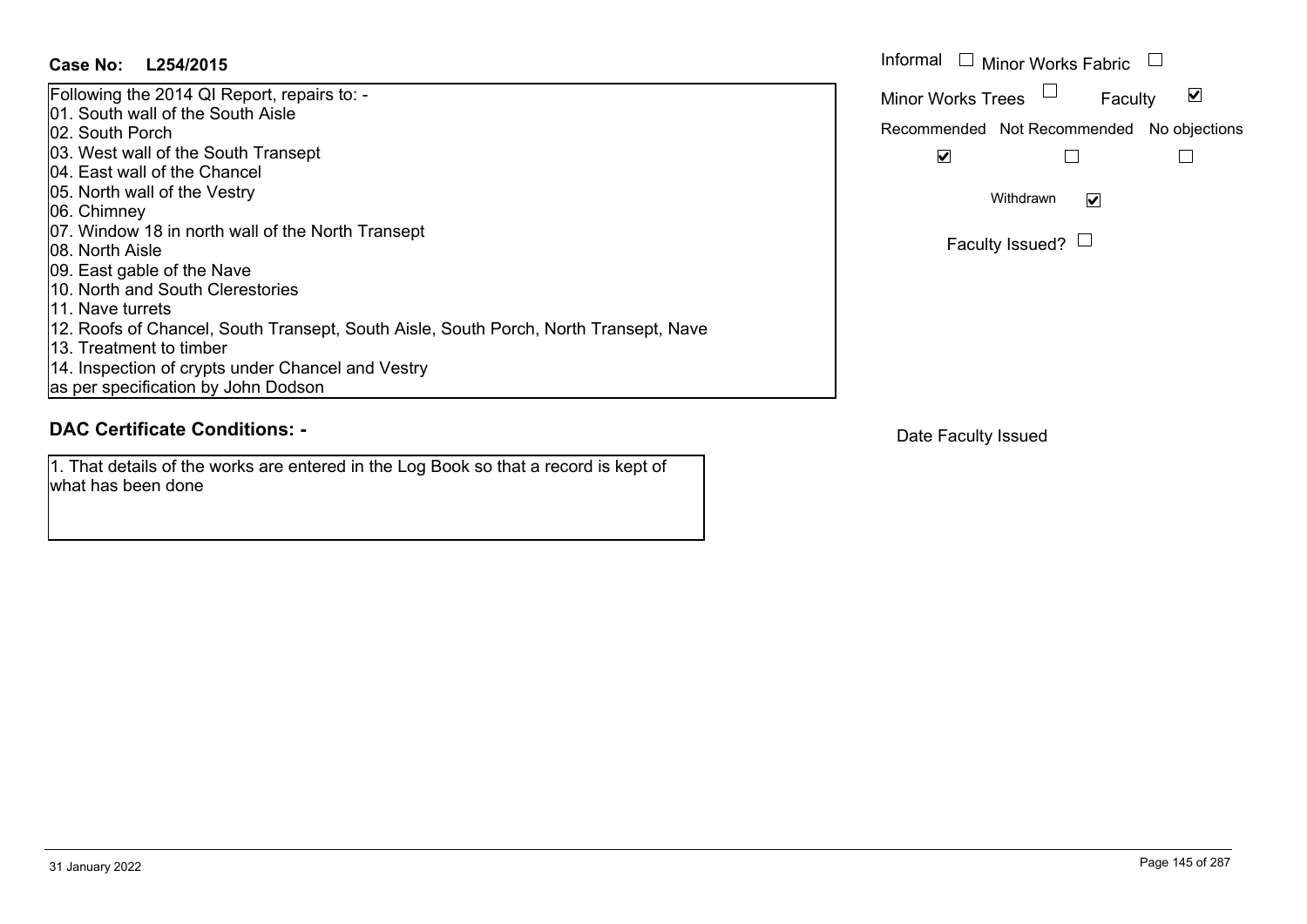| Case No:<br>L249/2015                                                                                                                      | Informal<br>$\Box$ Minor Works Fabric                          |
|--------------------------------------------------------------------------------------------------------------------------------------------|----------------------------------------------------------------|
| 1. Felling of Yellow Cuppressus Tree                                                                                                       | $\blacktriangledown$<br>Minor Works Trees<br>$\Box$<br>Faculty |
| 2. Removal of dead wood from Cyperus cuppressus Tree                                                                                       | Recommended Not Recommended No objections                      |
|                                                                                                                                            | $\Box$                                                         |
|                                                                                                                                            | Withdrawn<br>$\perp$                                           |
|                                                                                                                                            | Faculty Issued? $\Box$                                         |
| <b>DAC Certificate Conditions: -</b>                                                                                                       | Date Faculty Issued                                            |
| 1. A time limit of 12 months<br>2. That details of the works are entered in the Log Book so that a record is kept of<br>what has been done |                                                                |
| <b>Case No:</b><br>L257/2015                                                                                                               | Informal<br>$\Box$ Minor Works Fabric                          |
| 1. To make permanent the removal of three rows of pews from the west end of the church, previously                                         | $\blacktriangledown$<br><b>Minor Works Trees</b><br>Faculty    |
| permitted under Archdeacon's Licence for Temporary Re-ordering<br>2. To dispose of the Pews                                                | Recommended Not Recommended No objections                      |
| 3. Introduction of chairs (Henley)                                                                                                         | $\blacktriangledown$                                           |
|                                                                                                                                            | Withdrawn                                                      |
|                                                                                                                                            | Faculty Issued? Ø                                              |
| <b>DAC Certificate Conditions: -</b>                                                                                                       | Date Faculty Issued<br>27/01/2016                              |
| 1. That details of the works are entered in the Log Book so that a record is kept of<br>what has been done                                 |                                                                |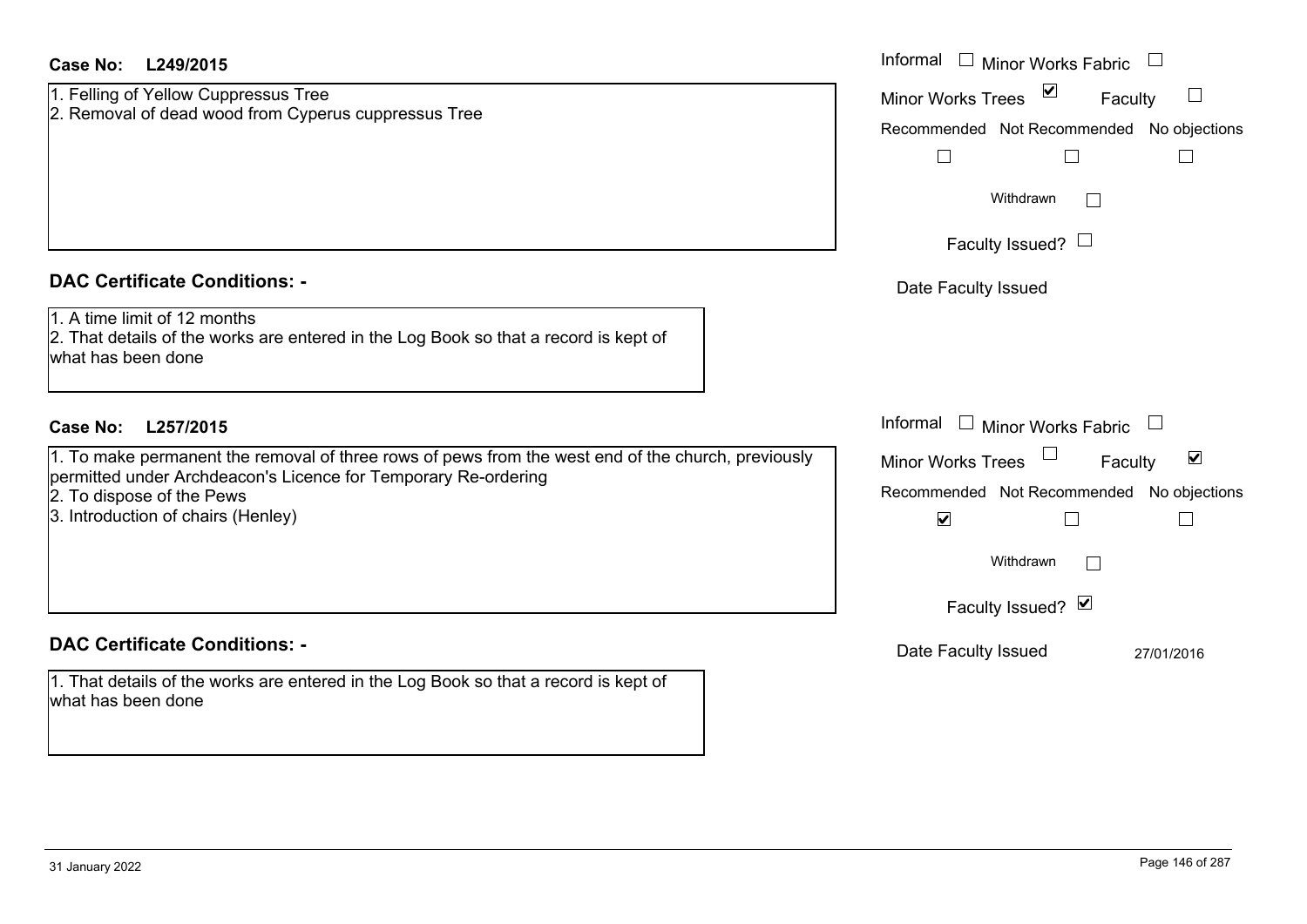#### **L105/2015Case No:** Informal

CONFIRMATORY APPLICATION for works undertaken with Chancellor's Licence: -

Re-building of 6.7m of churchyard wall following traffic accident

# **DAC Certificate Conditions: -**

1. That details of the works are entered in the Log Book so that a record is kept of what has been done

| Informal<br>$\Box$ Minor Works Fabric |                   |                                           |
|---------------------------------------|-------------------|-------------------------------------------|
| <b>Minor Works Trees</b>              |                   | M<br>Faculty                              |
|                                       |                   | Recommended Not Recommended No objections |
|                                       |                   |                                           |
|                                       | Withdrawn         |                                           |
|                                       | Faculty Issued? Ø |                                           |
| Date Faculty Issued                   |                   | 23/07/2015                                |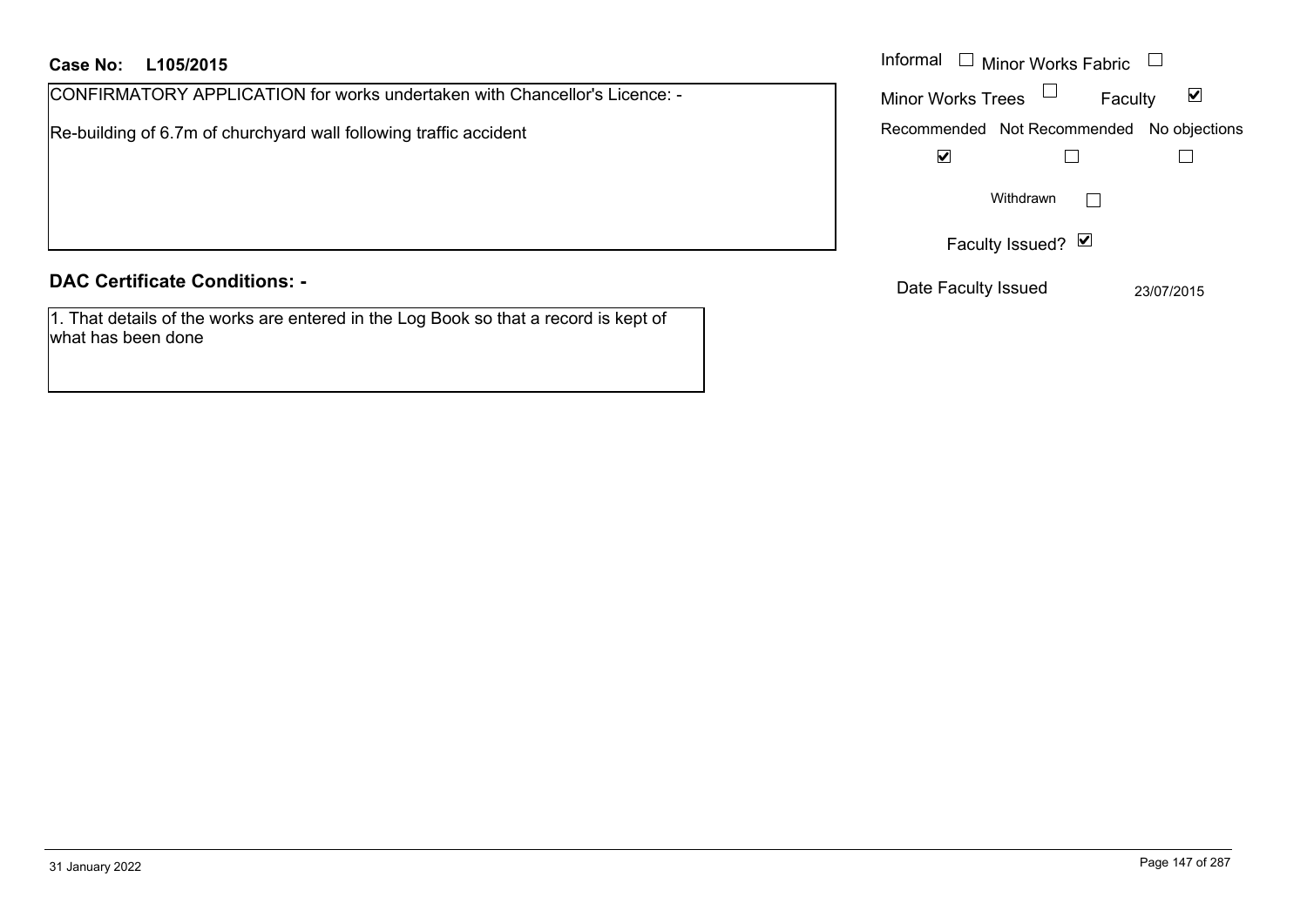| Following the 2014 QI Report, repairs to: -                                           |
|---------------------------------------------------------------------------------------|
| <b>01. South wall of the South Aisle</b>                                              |
| <b>02. South Porch</b>                                                                |
| 03. West wall of the South Transept                                                   |
| 04. East wall of the Chancel                                                          |
| 05. North wall of the Vestry                                                          |
| 06. Chimney                                                                           |
| 07. Window 18 in north wall of the North Transept                                     |
| <b>108. North Aisle</b>                                                               |
| 09. East gable of the Nave                                                            |
| 110. North and South Clerestories                                                     |
| 11. Nave turrets                                                                      |
| 112. Roofs of Chancel, South Transept, South Aisle, South Porch, North Transept, Nave |
| 13. Treatment to timber                                                               |
| 14. Inspection of crypts under Chancel and Vestry                                     |
| as per specification by John Dodson                                                   |

# **DAC Certificate Conditions: -**

1. That details of the works are entered in the Log Book so that a record is kept of what has been done

2. That any stonework to be replaced is carefully checked for tool marks and, if found, the stones are set aside and Diocesan Archaeological Adviser is notified

|                                                                 | Informal<br>□ Minor Works Fabric $\vert \blacktriangleright$ |  |
|-----------------------------------------------------------------|--------------------------------------------------------------|--|
| the 2014 QI Report, repairs to: -<br>่า wall of the South Aisle | <b>Minor Works Trees</b><br>Faculty                          |  |
| n Porch                                                         | Recommended Not Recommended No objections                    |  |
| wall of the South Transept<br>wall of the Chancel               | V                                                            |  |
| wall of the Vestry                                              | Withdrawn                                                    |  |
| nev                                                             |                                                              |  |
| ow 18 in north wall of the North Transept<br>ı Aisle            | Faculty Issued? $\Box$                                       |  |

Date Faculty Issued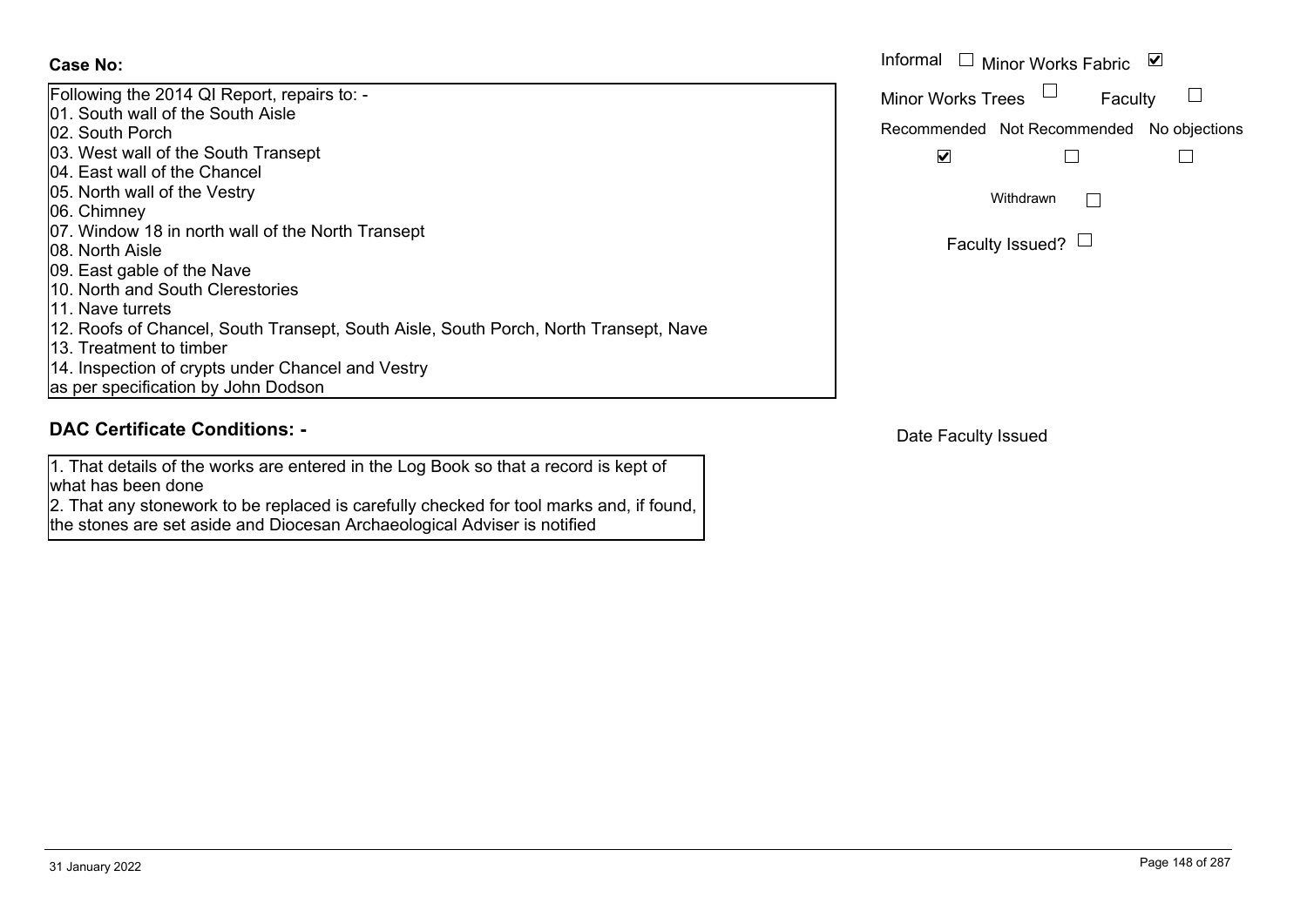| Removal of 2 x damaged limbs and dead wood from a tree (numbered tree 9 ) bordering the pathway |  |
|-------------------------------------------------------------------------------------------------|--|
| through the churchyard                                                                          |  |

#### **DAC Certificate Conditions: -**

| 1. That details of the works are entered in the Log Book so that a record is kept of |  |
|--------------------------------------------------------------------------------------|--|
| what has been done                                                                   |  |

## **Case No:**

Replacement of gas meter housing

## **DAC Certificate Conditions: -**

1. That details of the works are entered in the Log Book so that a record is kept of what has been done

- 2. That the new housing be made of aluminium as required by Melton Borough Council
- 3. That the PCC ensures that the new cover will be adequately ventilated

|                                                                                                         | Informal $\square$<br>Minor Works Fabric             |
|---------------------------------------------------------------------------------------------------------|------------------------------------------------------|
| of 2 x damaged limbs and dead wood from a tree (numbered tree 9) bordering the pathway<br>he churchyard | $\sum$<br>Minor Works Trees<br>Faculty               |
|                                                                                                         | Recommended Not Recommended No objections            |
|                                                                                                         | $\blacktriangledown$<br>$\mathsf{L}$                 |
|                                                                                                         | Withdrawn                                            |
|                                                                                                         | Faculty Issued? $\Box$                               |
| rtificate Conditions: -                                                                                 | Date Faculty Issued                                  |
| etails of the works are entered in the Log Book so that a record is kept of<br>been done                |                                                      |
|                                                                                                         | Informal $\Box$ Minor Works Fabric $\Box$            |
| nent of gas meter housing                                                                               | $\blacktriangledown$<br>Minor Works Trees<br>Faculty |
|                                                                                                         | Recommended Not Recommended<br>No objections         |
|                                                                                                         | $\blacktriangledown$                                 |
|                                                                                                         | Withdrawn                                            |
|                                                                                                         | Faculty Issued? $\Box$                               |
| rtificate Conditions: -                                                                                 | Date Faculty Issued<br>05/09/2018                    |
|                                                                                                         |                                                      |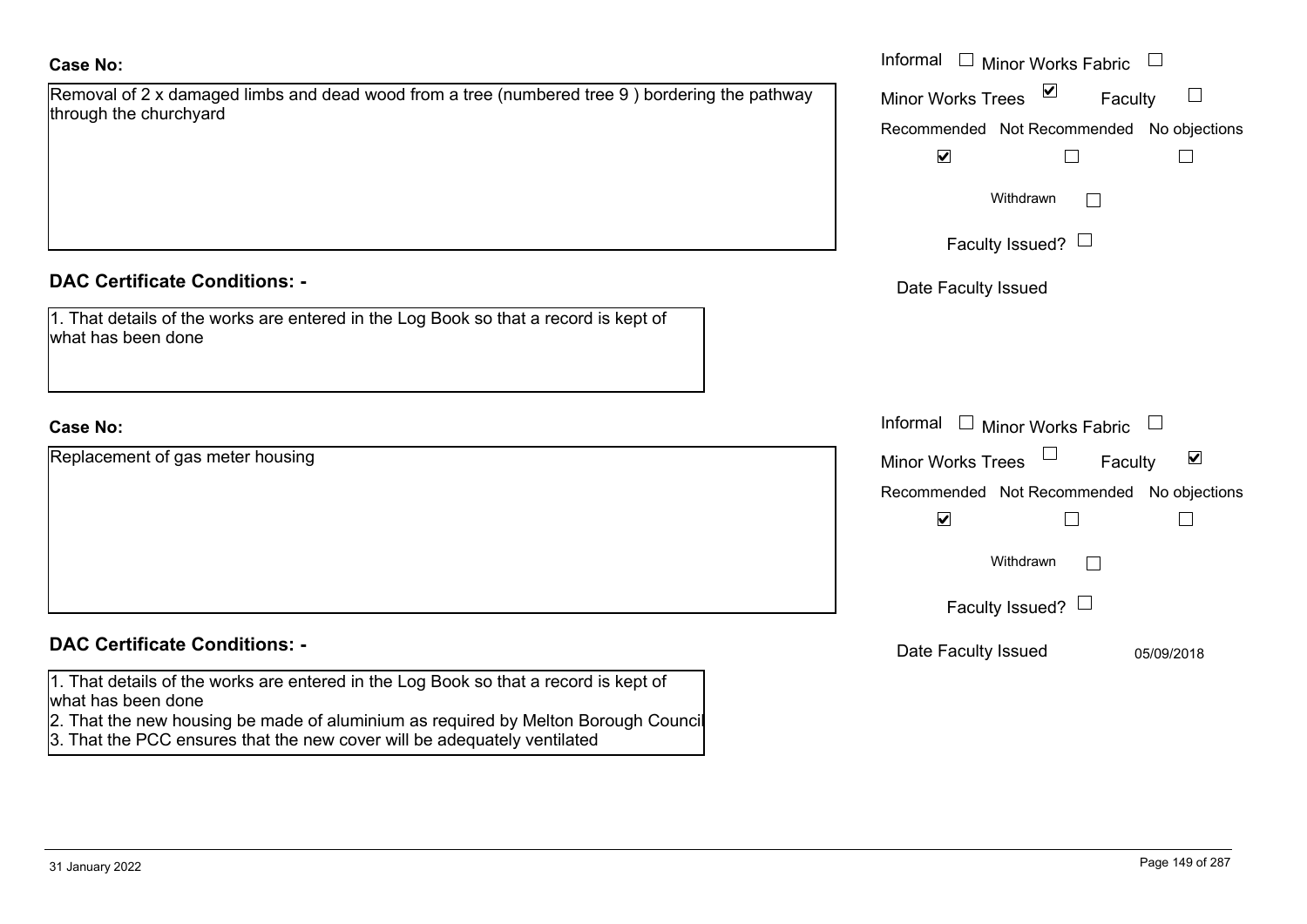|                                                                                                            | Recommended Not Recommended No objections |                                     |                                       |
|------------------------------------------------------------------------------------------------------------|-------------------------------------------|-------------------------------------|---------------------------------------|
|                                                                                                            | $\blacktriangledown$                      |                                     |                                       |
|                                                                                                            | Withdrawn                                 |                                     |                                       |
|                                                                                                            | Faculty Issued? $\Box$                    |                                     |                                       |
| <b>DAC Certificate Conditions: -</b>                                                                       | Date Faculty Issued                       |                                     | 26/11/2018                            |
| 1. That details of the works are entered in the Log Book so that a record is kept of<br>what has been done |                                           |                                     |                                       |
| <b>Case No:</b>                                                                                            | Informal                                  | □ Minor Works Fabric $\blacksquare$ |                                       |
| Replacement of the Sound System and Loudspeakers                                                           | <b>Minor Works Trees</b>                  | $\Box$<br>Faculty                   | $\begin{array}{c} \hline \end{array}$ |
|                                                                                                            | Recommended Not Recommended No objections |                                     |                                       |
|                                                                                                            | $\blacktriangledown$                      | $\Box$                              |                                       |
|                                                                                                            | Withdrawn                                 | $\mathbf{L}$                        |                                       |
|                                                                                                            | Faculty Issued? $\Box$                    |                                     |                                       |
| <b>DAC Certificate Conditions: -</b>                                                                       | Date Faculty Issued                       |                                     |                                       |
| 1. That details of the works are entered in the Log Book so that a record is kept of                       |                                           |                                     |                                       |

Faculty

 $\blacktriangledown$ 

Informal  $\Box$  Minor Works Fabric  $\Box$ 

Minor Works Trees

2. If it is decided to amplify any part of a service, the PCC must install an assistive hearing system to comply with the requirements of the Equality Act 2010 (formerly

Cleaning of the War Memorials on the south wall of the South Aisle

what has been done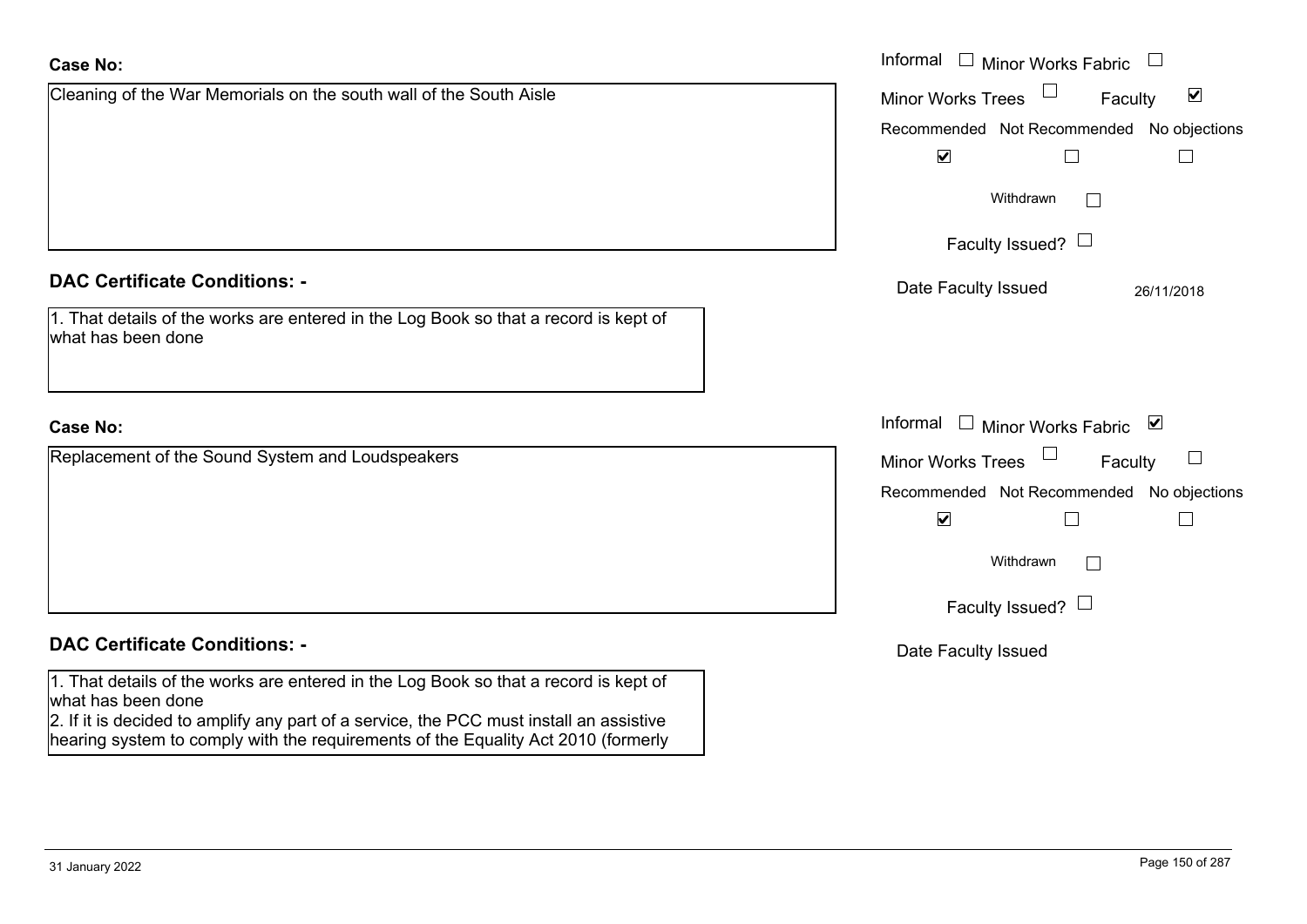| <b>Case No:</b>                                                                                            | Informal $\Box$ Minor Works Fabric $\Box$            |
|------------------------------------------------------------------------------------------------------------|------------------------------------------------------|
| CONFIRMATORY APPLICATION for works undertaken: -                                                           | Minor Works Trees<br>$\blacktriangledown$<br>Faculty |
| Installation of external Floodlights                                                                       | Recommended Not Recommended No objections            |
|                                                                                                            | $\blacktriangledown$<br>$\Box$<br>$\Box$             |
|                                                                                                            | Withdrawn<br>$\mathbf{L}$                            |
|                                                                                                            | Faculty Issued? $\Box$                               |
| <b>DAC Certificate Conditions: -</b>                                                                       | Date Faculty Issued<br>20/02/2021                    |
| 1. That details of the works are entered in the Log Book so that a record is kept of<br>what has been done |                                                      |
| <b>Case No:</b>                                                                                            | Informal $\Box$ Minor Works Fabric $\Box$            |
| Introduction of a memorial to Geoffrey Leon Barradell                                                      | Minor Works Trees<br>$\blacktriangledown$<br>Faculty |
|                                                                                                            | Recommended Not Recommended No objections            |
|                                                                                                            | $\blacktriangledown$<br>$\Box$                       |
|                                                                                                            | Withdrawn<br>$\Box$                                  |
|                                                                                                            | Faculty Issued? Ø                                    |
| <b>DAC Certificate Conditions: -</b>                                                                       | Date Faculty Issued<br>02/03/2020                    |
| 1. That details of the works are entered in the Log Book so that a record is kept of<br>what has been done |                                                      |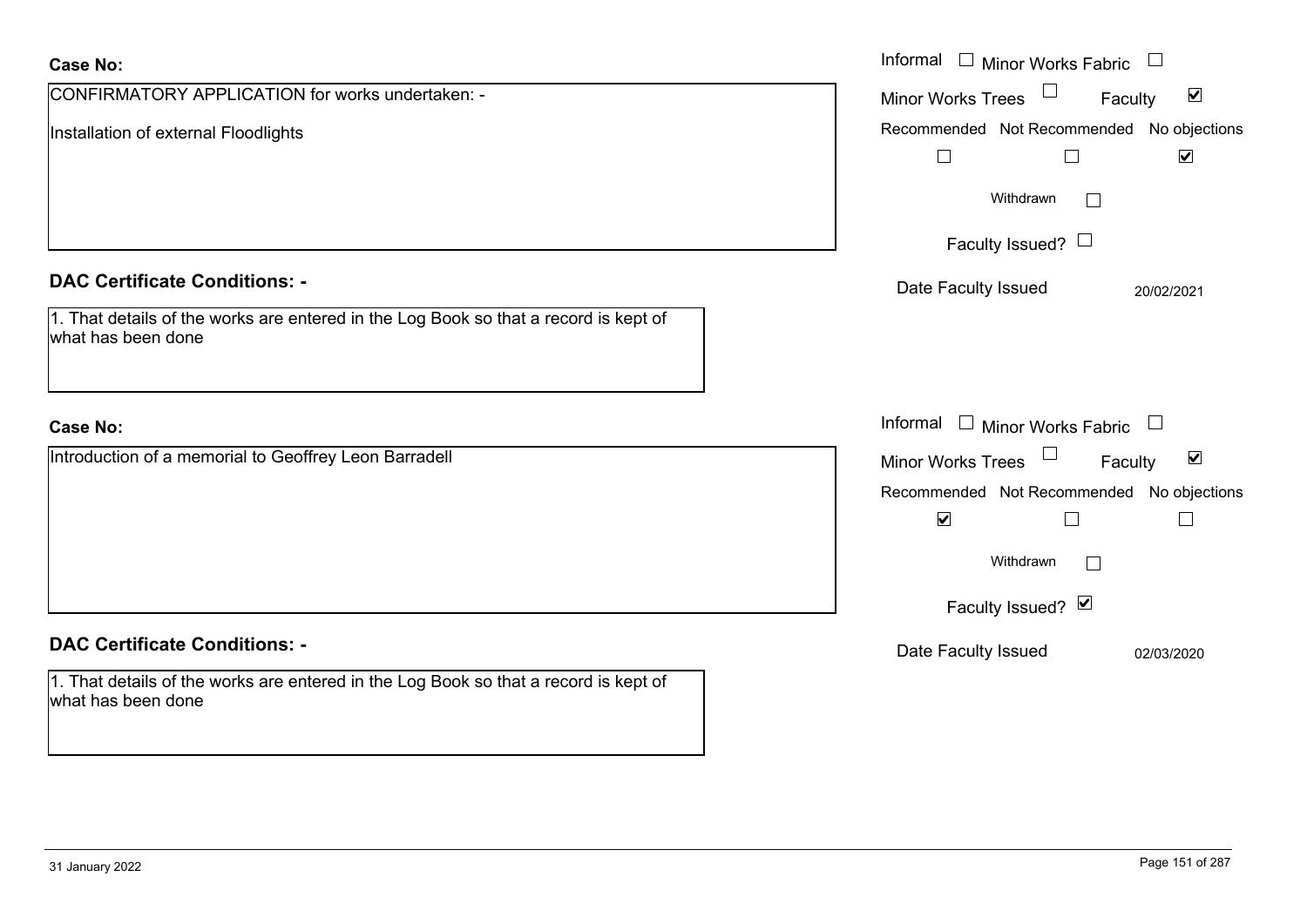## Investigation and possible repair of Spire and installation of lightning conductor comprising: - 1. Installing 6 stainless steel dog cramps to strengthen any weaknesses found during the testing of the stonework

2. Repairs to the outside of the Spire including patch-pointing, pinning stones & securing loose stones in lucarne openings

3. Repair cracking between the pinnacle base stone and adjoining parapet stonework of the north-west pinnacle of the North Transept

4. Install of new fixed raked access ladder with safety hoops in galvanised steel as permanent access

to the spire internal floor commencing from a suitable location on the sound control floor

5. Forming of new weathered hatch in the internal spire floor/roof with sloping hinged hatch cover

weathered with stainless steel and the upstands weathered into the roof covering

6. Extend the new access ladder up into the hatchway; if feasible position the hatch close to the internal

spire wall and provide/fix a stainless steel grabrail to aid safe transfer through the hatchway

7. Install secondary lightning conductor tape to the tower/spire and cross-bond to the bell-frame

# **DAC Certificate Conditions: -**

1. That details of the works are entered in the Log Book so that a record is kept of what has been done

2. That any stonework to be replaced is carefully checked for tool marks and, if found, the stones are set aside and Diocesan Archaeological Adviser is notified

|                                                                                                                                                                                | Informal<br>Minor Works Fabric                  |
|--------------------------------------------------------------------------------------------------------------------------------------------------------------------------------|-------------------------------------------------|
| tion and possible repair of Spire and installation of lightning conductor comprising: -                                                                                        | <b>Minor Works Trees</b><br>Faculty             |
| ng 6 stainless steel dog cramps to strengthen any weaknesses found during the testing of the                                                                                   | Not Recommended<br>No objections<br>Recommended |
| s to the outside of the Spire including patch-pointing, pinning stones & securing loose stones<br>e openinas                                                                   | ⊻                                               |
| cracking between the pinnacle base stone and adjoining parapet stonework of the north-west<br>of the North Transept                                                            | Withdrawn                                       |
| of new fixed raked access ladder with safety hoops in galvanised steel as permanent access<br>re internal floor commencing from a suitable location on the sound control floor | Faculty Issued? $\Box$                          |
| ig of new weathered hatch in the internal spire floor/roof with sloping hinged hatch cover<br>d with stainless steel and the upstands weathered into the roof covering         |                                                 |

Date Faculty Issued 20/01/2021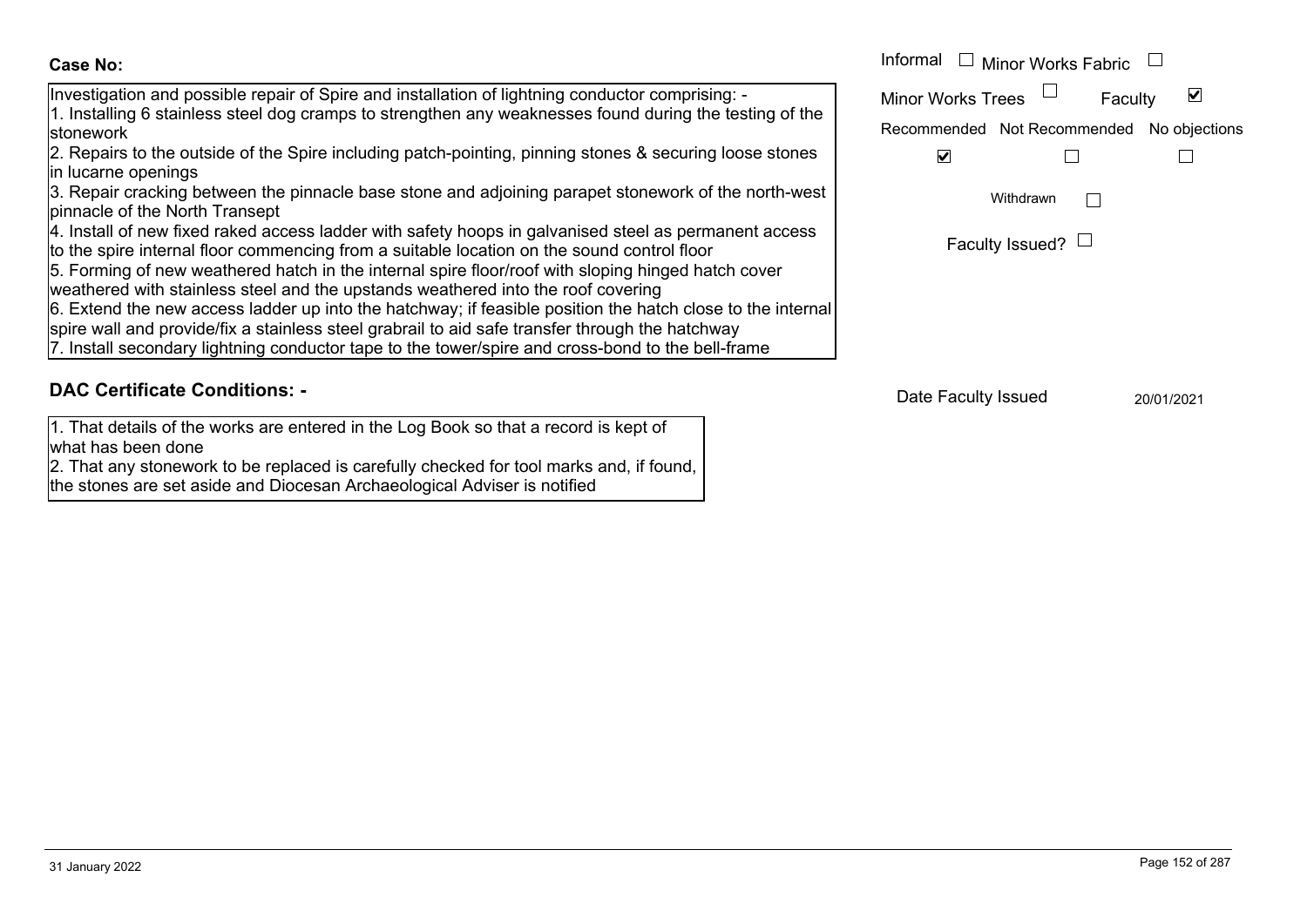Introduction of a memorial to David Leslie Dring into the churchyard

|  | <b>DAC Certificate Conditions: -</b> |
|--|--------------------------------------|
|--|--------------------------------------|

1. That details of the works are entered in the Log Book so that a record is kept of what has been done

|                                                             | Informal<br>$\Box$ Minor Works Fabric $\Box$ |                         |
|-------------------------------------------------------------|----------------------------------------------|-------------------------|
| ion of a memorial to David Leslie Dring into the churchyard | <b>Minor Works Trees</b><br>Faculty          | $\overline{\mathbf{v}}$ |
|                                                             | Recommended Not Recommended No objections    |                         |
|                                                             | $\blacktriangledown$                         |                         |
|                                                             | Withdrawn                                    |                         |
|                                                             | Faculty Issued? Ø                            |                         |
| rtificate Conditions: -                                     | Date Faculty Issued                          | 08/11/2021              |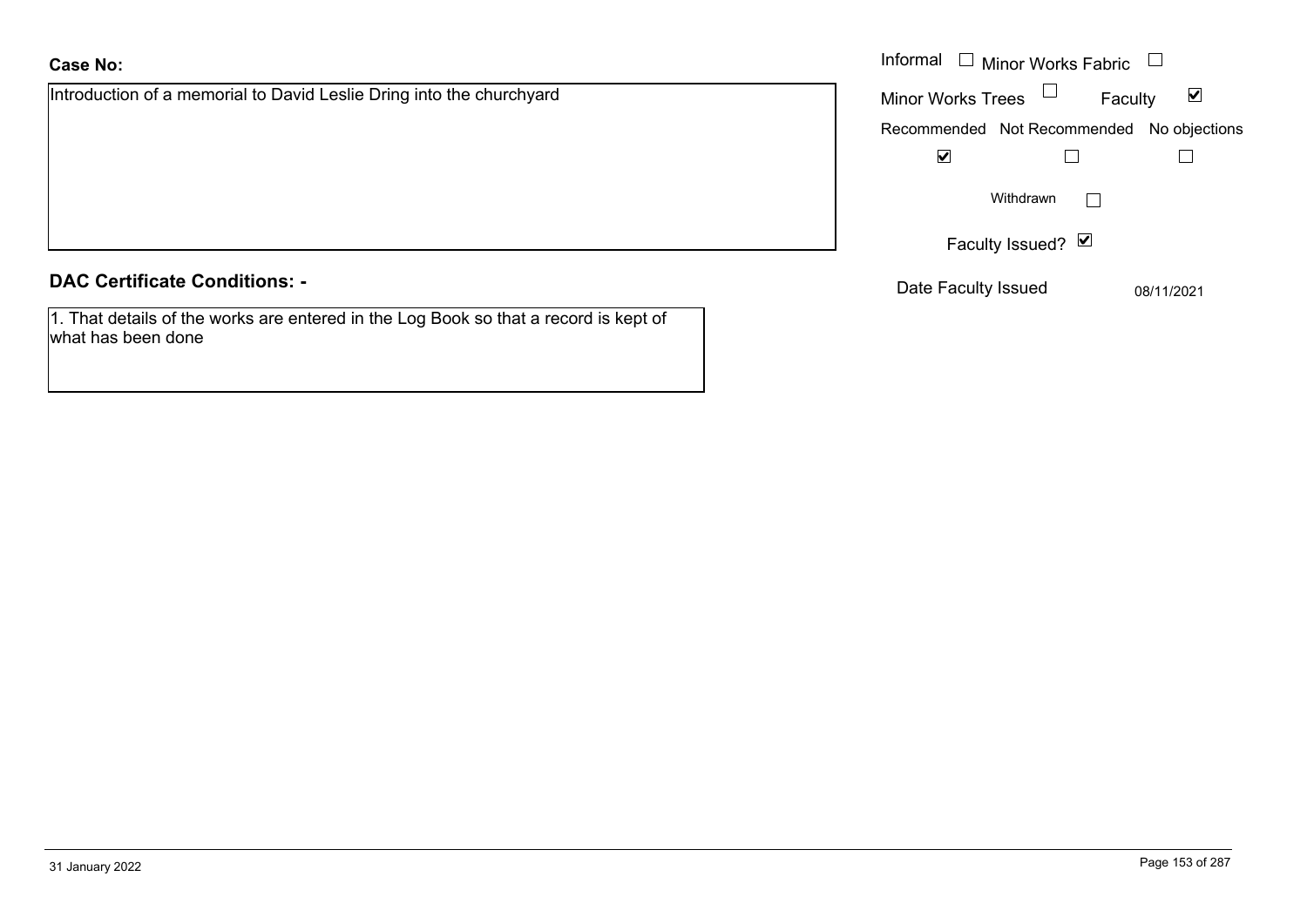#### **Ben No: Church**

#### **10204Branston-by-Belvoir, St Guthlac**

#### **L118/2000Case No:** Informal

1. Installation of: -

- a) Two floodlights to the base of the Tower
- b) Four floodlights at ground level to the north and south sides of the Chancel
- 2. Installation of Sound and Induction Loop System

# **DAC Certificate Conditions: -**

1. A time limit of 12 months

| Informal<br>$\Box$ Minor Works Fabric     |            |
|-------------------------------------------|------------|
| <b>Minor Works Trees</b>                  | Faculty    |
| Recommended Not Recommended No objections |            |
|                                           |            |
| Withdrawn                                 |            |
| Faculty Issued? Ø                         |            |
| Date Faculty Issued                       | 23/03/2002 |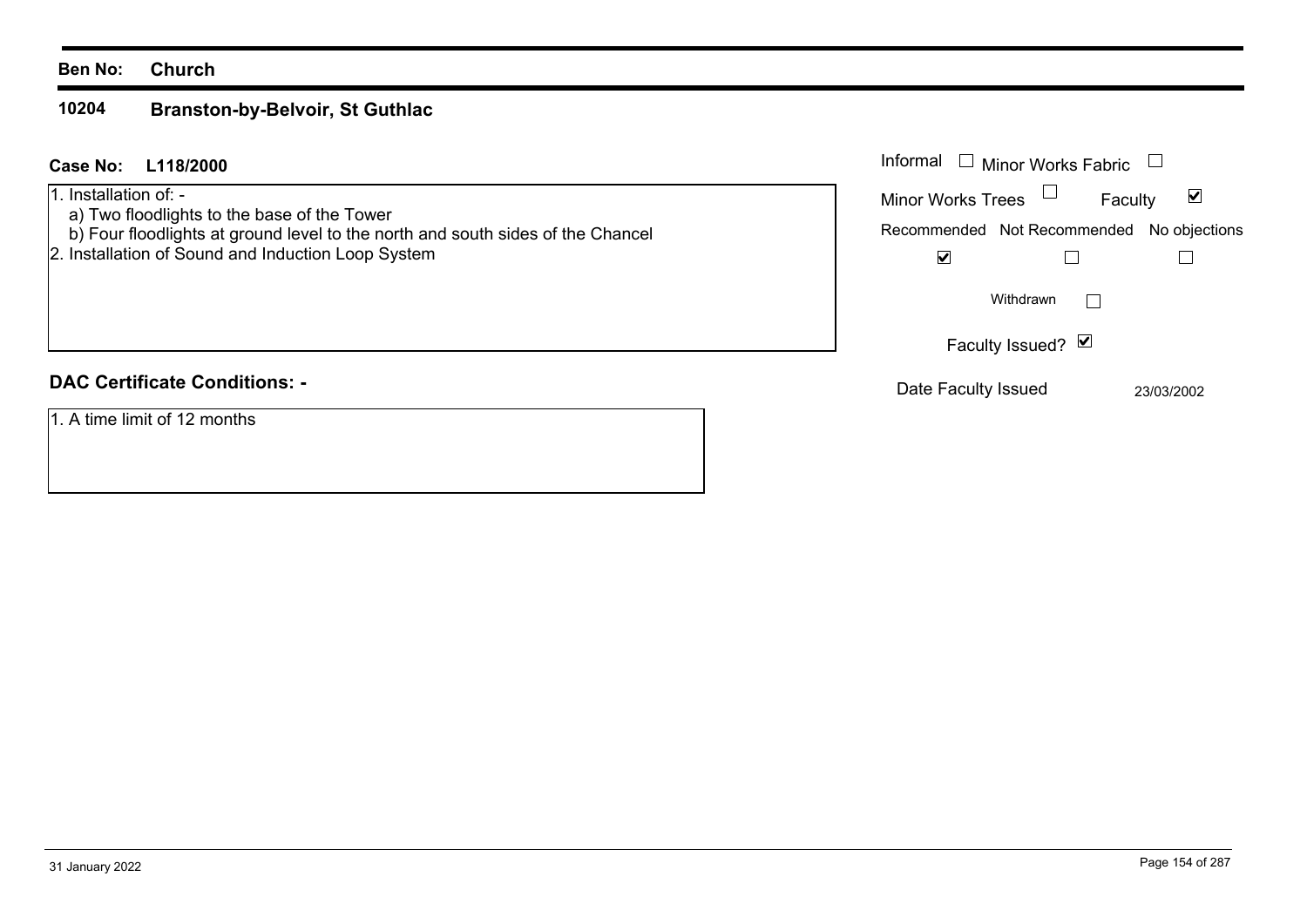| <b>Case No:</b><br>L081/2000                                                                                                               | Informal □ Minor Works Fabric                                                                                                                 |
|--------------------------------------------------------------------------------------------------------------------------------------------|-----------------------------------------------------------------------------------------------------------------------------------------------|
| 1. Garden of Remembrance<br>2. Installation of new sound system<br>3. Installation of floodlighting                                        | $\blacktriangledown$<br>Minor Works Trees<br>Faculty<br>Recommended Not Recommended No objections<br>$\blacktriangledown$<br>$\Box$<br>$\Box$ |
|                                                                                                                                            | Withdrawn<br>$\mathbb{R}^n$                                                                                                                   |
|                                                                                                                                            | Faculty Issued? Ø                                                                                                                             |
| <b>DAC Certificate Conditions: -</b>                                                                                                       | Date Faculty Issued<br>22/06/2001                                                                                                             |
| 1. A time limit of 12 months                                                                                                               |                                                                                                                                               |
| <b>Case No:</b><br>L230/2013                                                                                                               | Informal<br>$\Box$ Minor Works Fabric $\Box$                                                                                                  |
| Works to the Trees comprising: -<br>1. Corsican Pine - Crown reduction                                                                     | Minor Works Trees<br>Faculty                                                                                                                  |
| 2. Silver Birch - Removal to ground level                                                                                                  | Recommended Not Recommended No objections                                                                                                     |
|                                                                                                                                            | $\blacktriangledown$<br>$\Box$<br>$\Box$                                                                                                      |
|                                                                                                                                            | Withdrawn<br>$\Box$                                                                                                                           |
|                                                                                                                                            | Faculty Issued? $\Box$                                                                                                                        |
| <b>DAC Certificate Conditions: -</b>                                                                                                       | Date Faculty Issued                                                                                                                           |
| 1. A time limit of 12 months<br>2. That details of the works are entered in the Log Book so that a record is kept of<br>what has been done |                                                                                                                                               |
|                                                                                                                                            |                                                                                                                                               |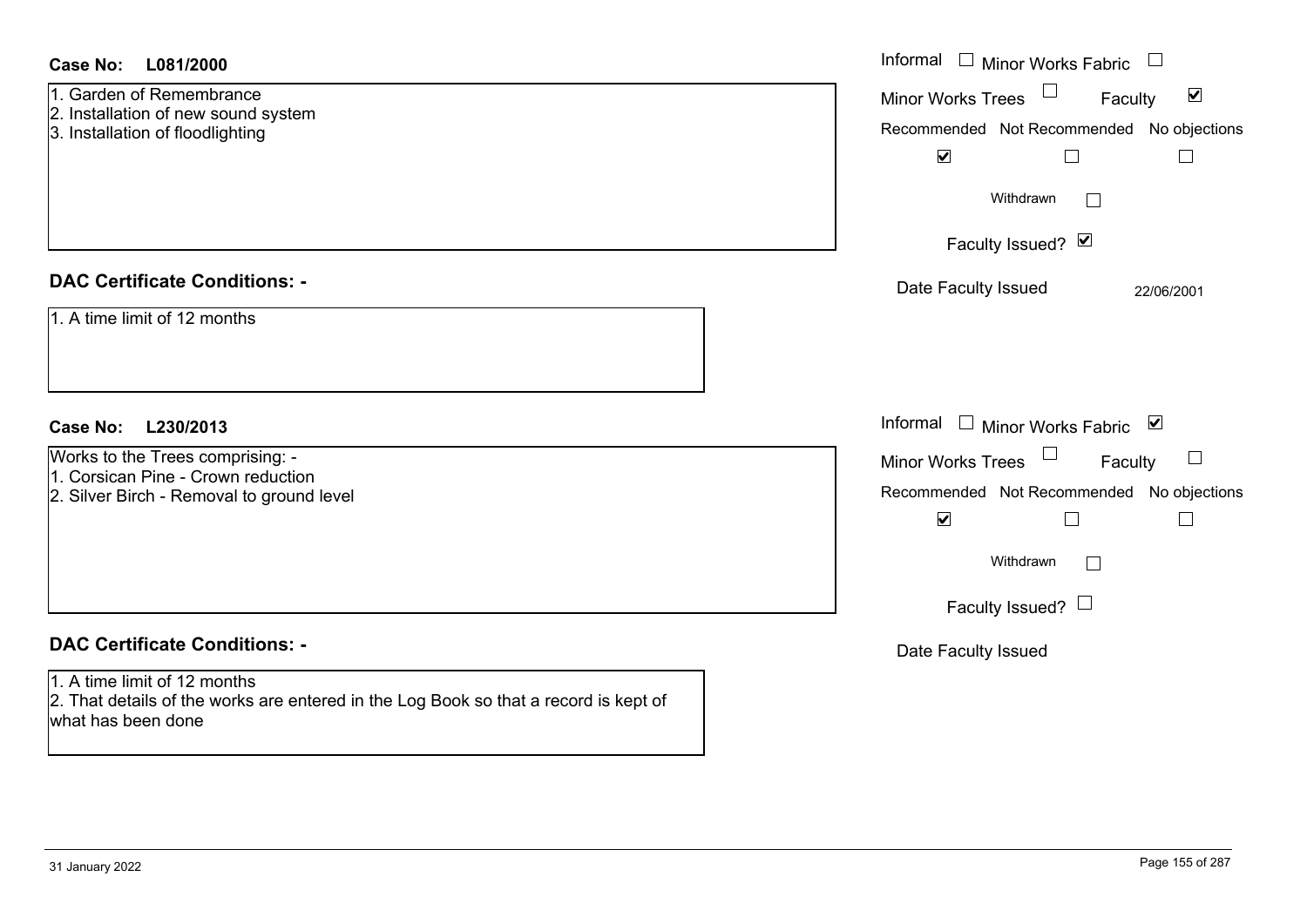## **L119/2014Case No:** Informal

| In the churchyard, installation of a Teak Bench in memory of Charlotte Louise Morris |
|--------------------------------------------------------------------------------------|
|                                                                                      |
|                                                                                      |
|                                                                                      |
|                                                                                      |
|                                                                                      |
|                                                                                      |
|                                                                                      |

# **DAC Certificate Conditions: -**

1. A time limit of 12 months

2. That details of the works are entered in the Log Book so that a record is kept of what has been done

# **L024/2015Case No:** Informal

- 1. Replacement of the:
	- a) Boiler
- b) Radiators and pipework
- 2. Creation of new soakaway

# **DAC Certificate Conditions: -**

#### 1. A time limit of 12 months

2. That details of the works are entered in the Log Book so that a record is kept of what has been done

3. That the proposed new pipework should be installed using screwed steel pipework

| Informal<br>⊻<br><b>Minor Works Fabric</b>                    |
|---------------------------------------------------------------|
| Minor Works Trees<br>Faculty                                  |
| Recommended Not Recommended No objections                     |
| Withdrawn                                                     |
| Faculty Issued?                                               |
| Date Faculty Issued                                           |
|                                                               |
|                                                               |
| Informal<br>$\blacktriangledown$<br><b>Minor Works Fabric</b> |
| <b>Minor Works Trees</b><br>Faculty                           |
| Recommended Not Recommended No objections<br>⊻                |
| Withdrawn                                                     |
| Faculty Issued?                                               |
| Date Faculty Issued                                           |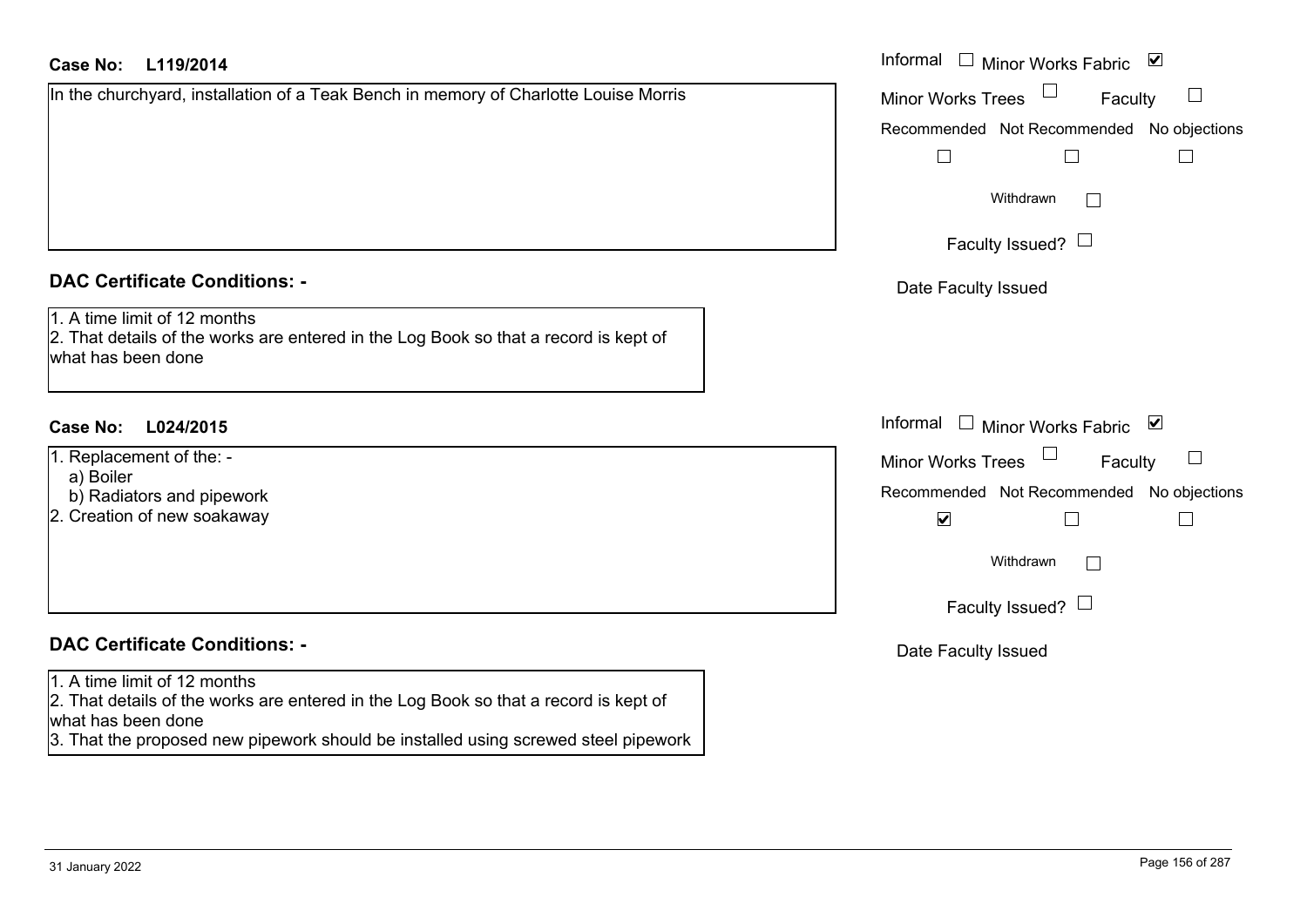| <b>Case No:</b>                                                                                                                                        | Informal $\Box$ Minor Works Fabric $\Box$                                                                   |
|--------------------------------------------------------------------------------------------------------------------------------------------------------|-------------------------------------------------------------------------------------------------------------|
| Installation of: -<br>1. Water supply to the church<br>2. Accessible WC & Servery at the west end of the South Aisle<br>3. Trench-arch Drainage System | $\blacktriangledown$<br>Minor Works Trees<br>Faculty<br>Recommended Not Recommended No objections<br>$\Box$ |
|                                                                                                                                                        | Withdrawn<br>$\mathbb{R}^n$<br>Faculty Issued? $\Box$                                                       |
| <b>DAC Certificate Conditions: -</b>                                                                                                                   | Date Faculty Issued                                                                                         |
| 1. That details of the works are entered in the Log Book so that a record is kept of<br>what has been done                                             |                                                                                                             |
| <b>Case No:</b>                                                                                                                                        | Informal $\Box$ Minor Works Fabric $\Box$                                                                   |
| Planting of a Tree                                                                                                                                     | Minor Works Trees ⊠<br>$\Box$<br>Faculty                                                                    |
|                                                                                                                                                        | Recommended Not Recommended No objections                                                                   |
|                                                                                                                                                        | $\Box$                                                                                                      |
|                                                                                                                                                        | Withdrawn<br>$\sqrt{2}$                                                                                     |
|                                                                                                                                                        | Faculty Issued? $\Box$                                                                                      |
| <b>DAC Certificate Conditions: -</b>                                                                                                                   | Date Faculty Issued                                                                                         |
| 1. That details of the works are entered in the Log Book so that a record is kept of<br>what has been done                                             |                                                                                                             |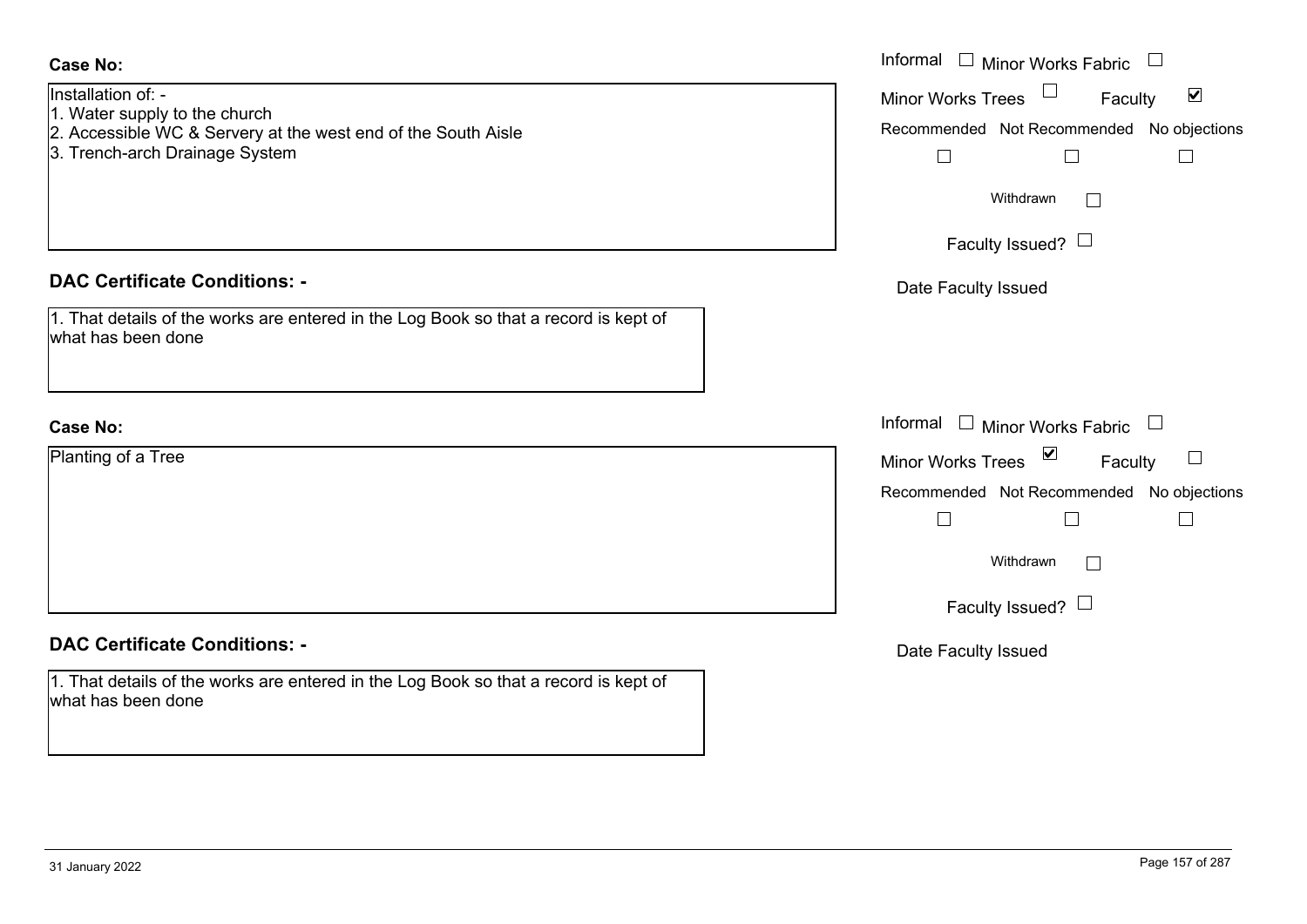Replacement of 10 x pews with wooden chairs

**DAC Certificate Conditions: -**

1. That details of the works are entered in the Log Book so that a record is kept of what has been done

|                                      | Informal $\Box$ Minor Works Fabric $\Box$      |
|--------------------------------------|------------------------------------------------|
| nent of 10 x pews with wooden chairs | Minor Works Trees $\quad \Box$<br>Faculty<br>⊻ |
|                                      | Recommended Not Recommended No objections      |
|                                      |                                                |
|                                      | Withdrawn<br>$\mathbf{1}$                      |
|                                      | Faculty Issued? L                              |

Date Faculty Issued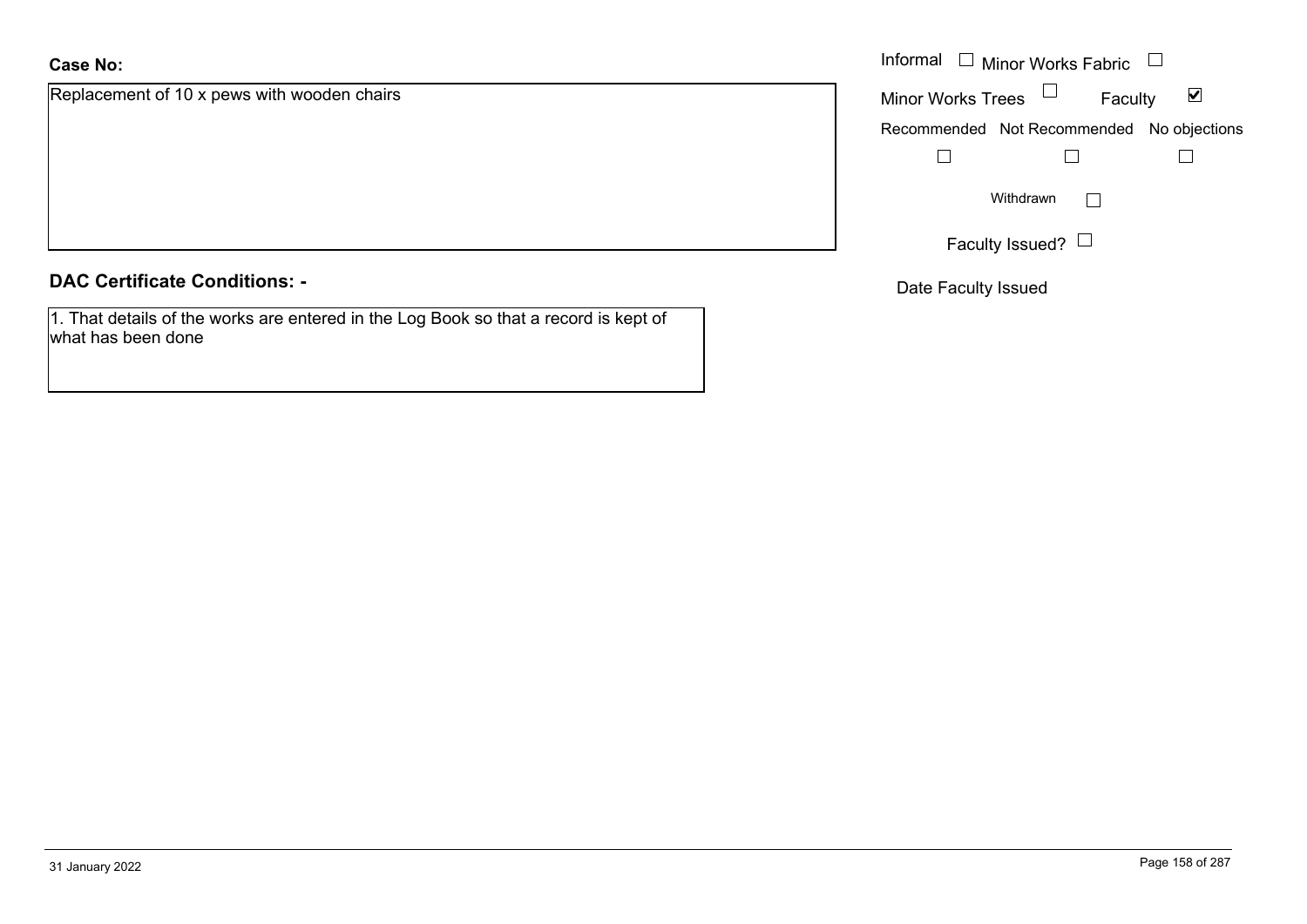#### **Ben No: Church**

#### **10126Braunstone Park, St Peter**

| L/1999<br>Case No:                                                                                                    | Informal $\Box$<br><b>Minor Works Fabric</b>                |
|-----------------------------------------------------------------------------------------------------------------------|-------------------------------------------------------------|
| Re-ordering                                                                                                           | Minor Works Trees $\Box$<br>$\blacktriangledown$<br>Faculty |
|                                                                                                                       | Recommended Not Recommended No objections                   |
|                                                                                                                       | $\blacktriangledown$                                        |
|                                                                                                                       | Withdrawn<br>$\vert \hspace{.06cm} \vert$                   |
|                                                                                                                       | Faculty Issued? Ø                                           |
| <b>DAC Certificate Conditions: -</b>                                                                                  | Date Faculty Issued<br>23/08/2000                           |
| 1. A time limit of 12 months<br>2. That the works are carried out in accordance with the specifications submitted and |                                                             |

the contract between the petitioners and NHMF

3. That the works be carried out under the direction of the church architect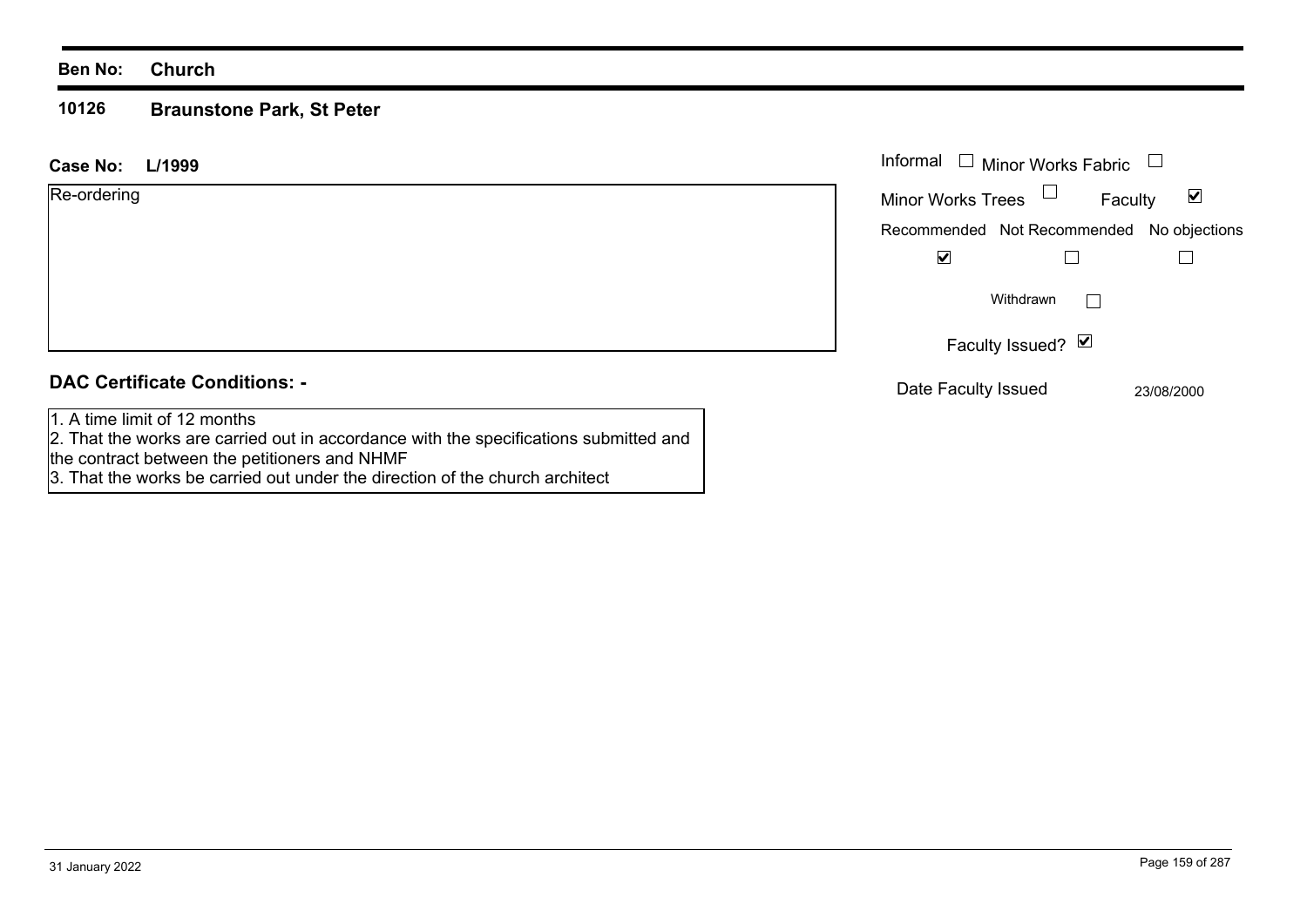| <b>Case No:</b><br>L159/2004                                                                                                                                                                                                                                                                        | Informal<br>$\Box$ Minor Works Fabric                                                                                                                                 |
|-----------------------------------------------------------------------------------------------------------------------------------------------------------------------------------------------------------------------------------------------------------------------------------------------------|-----------------------------------------------------------------------------------------------------------------------------------------------------------------------|
| 1. Installation of Sound Re-inforcement System incorporating Induction Loops in church and hall<br>2. Mount wooden bas-relief sculpture from East Africa on the north wall of the Chancel / Chapel area                                                                                             | $\blacktriangledown$<br><b>Minor Works Trees</b><br>Faculty<br>Recommended Not Recommended<br>No objections                                                           |
|                                                                                                                                                                                                                                                                                                     | $\blacktriangledown$<br>Withdrawn<br>Faculty Issued? M                                                                                                                |
| <b>DAC Certificate Conditions: -</b><br>1. A time limit of 12 months<br>2. That the wiring and speakers should be as unobtrusive as possible an of an<br>appropriate colour to blend with the background<br>3. That all fixings should be made into joints, not stonework, using stainless steel or | Date Faculty Issued<br>25/01/2005                                                                                                                                     |
| L037/2006<br><b>Case No:</b>                                                                                                                                                                                                                                                                        | Informal<br>$\Box$ Minor Works Fabric                                                                                                                                 |
| Installation of 3 external security lights and 4 CCTV cameras                                                                                                                                                                                                                                       | $\blacktriangledown$<br><b>Minor Works Trees</b><br>Faculty<br>Recommended Not Recommended<br>No objections<br>$\blacktriangledown$<br>Withdrawn<br>Faculty Issued? Ø |
| <b>DAC Certificate Conditions: -</b>                                                                                                                                                                                                                                                                | Date Faculty Issued<br>05/05/2006                                                                                                                                     |
| 1. A time limit of 12 months<br>2. That, where possible, all fixings should be made into joints, not stonework, using<br>stainless steel or non-ferrous screws in fibre plugs<br>3. That all wiring should be as unobtrusive as possible and of an appropriate colour to                            |                                                                                                                                                                       |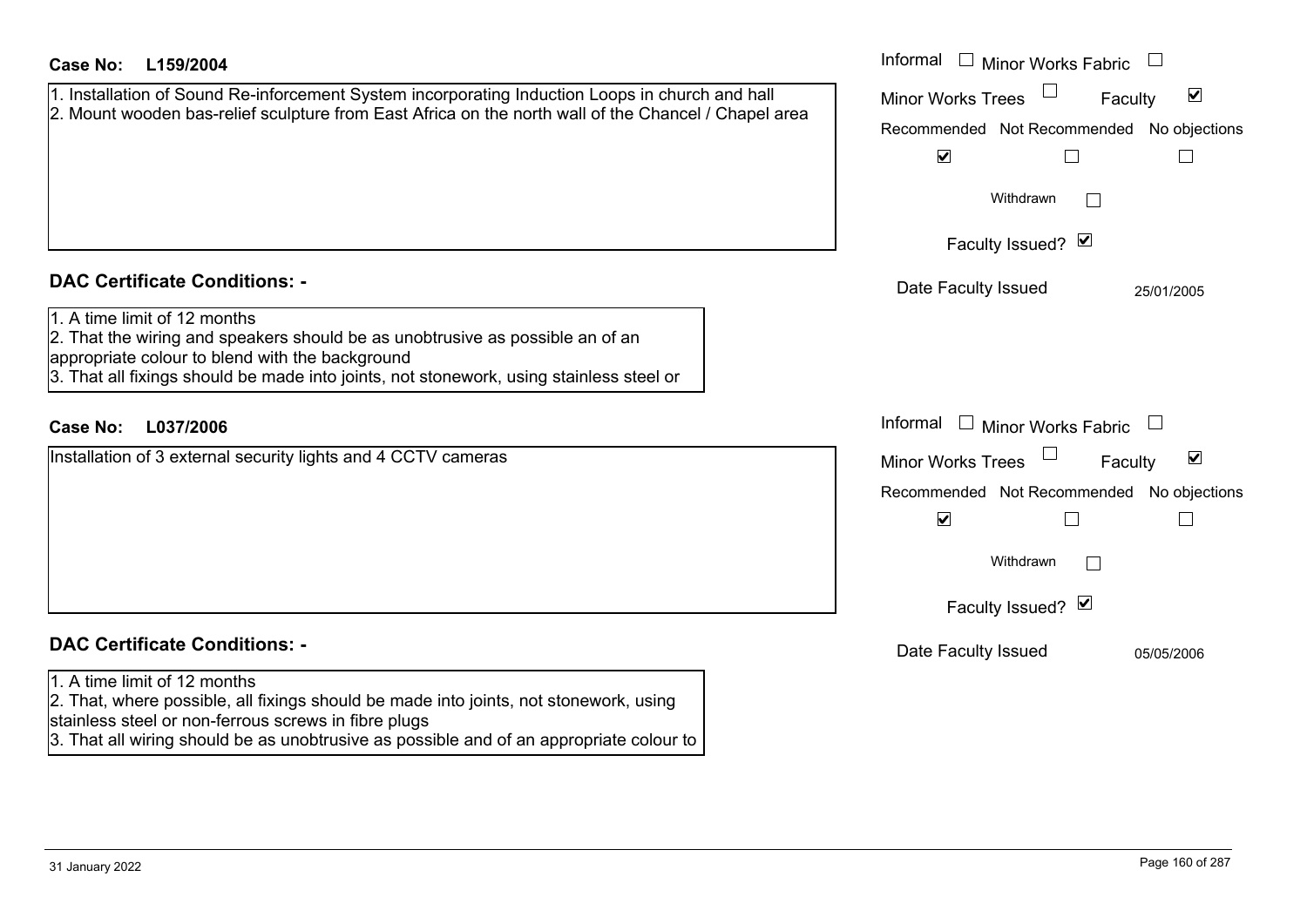| <b>Case No:</b><br>L014/2008                                                                                                                                                                                  | Informal ⊠ Minor Works Fabric                                  |
|---------------------------------------------------------------------------------------------------------------------------------------------------------------------------------------------------------------|----------------------------------------------------------------|
| Repairs to: -<br>1. Nave                                                                                                                                                                                      | $\blacktriangledown$<br>Minor Works Trees<br>Faculty           |
| 2. Chancel                                                                                                                                                                                                    | Recommended Not Recommended No objections                      |
| roofs                                                                                                                                                                                                         | $\blacktriangledown$                                           |
|                                                                                                                                                                                                               | Withdrawn<br>$\mathbf{L}$                                      |
|                                                                                                                                                                                                               | Faculty Issued? Ø                                              |
| <b>DAC Certificate Conditions: -</b>                                                                                                                                                                          | Date Faculty Issued<br>24/07/2008                              |
| 1. A time limit of 12 months<br>2. That details of the works are entered in the Log Book so that a record is kept of<br>what has been done<br>3. That all lead work must take place under a "Hot Work" Permit |                                                                |
| <b>Case No:</b><br>L159/2009                                                                                                                                                                                  | Informal $\Box$ Minor Works Fabric<br>$\overline{\phantom{a}}$ |
| 1. Fell 3 x Laburnum anagyroides Trees (numbers 19, 20 and 21)                                                                                                                                                | Minor Works Trees <sup>1</sup><br>Faculty                      |
| 2. Remedial works to 1 x Fraxinus excelsoir Tree (number 22)                                                                                                                                                  | Recommended Not Recommended No objections                      |
|                                                                                                                                                                                                               | $\blacktriangledown$                                           |
|                                                                                                                                                                                                               | Withdrawn<br>$\mathbb{R}$                                      |
|                                                                                                                                                                                                               | Faculty Issued? $\Box$                                         |
| <b>DAC Certificate Conditions: -</b>                                                                                                                                                                          | Date Faculty Issued                                            |

# **DAC Certificate Conditions: -**

1. That details of the works are entered in the Log Book so that a record is kept of what has been done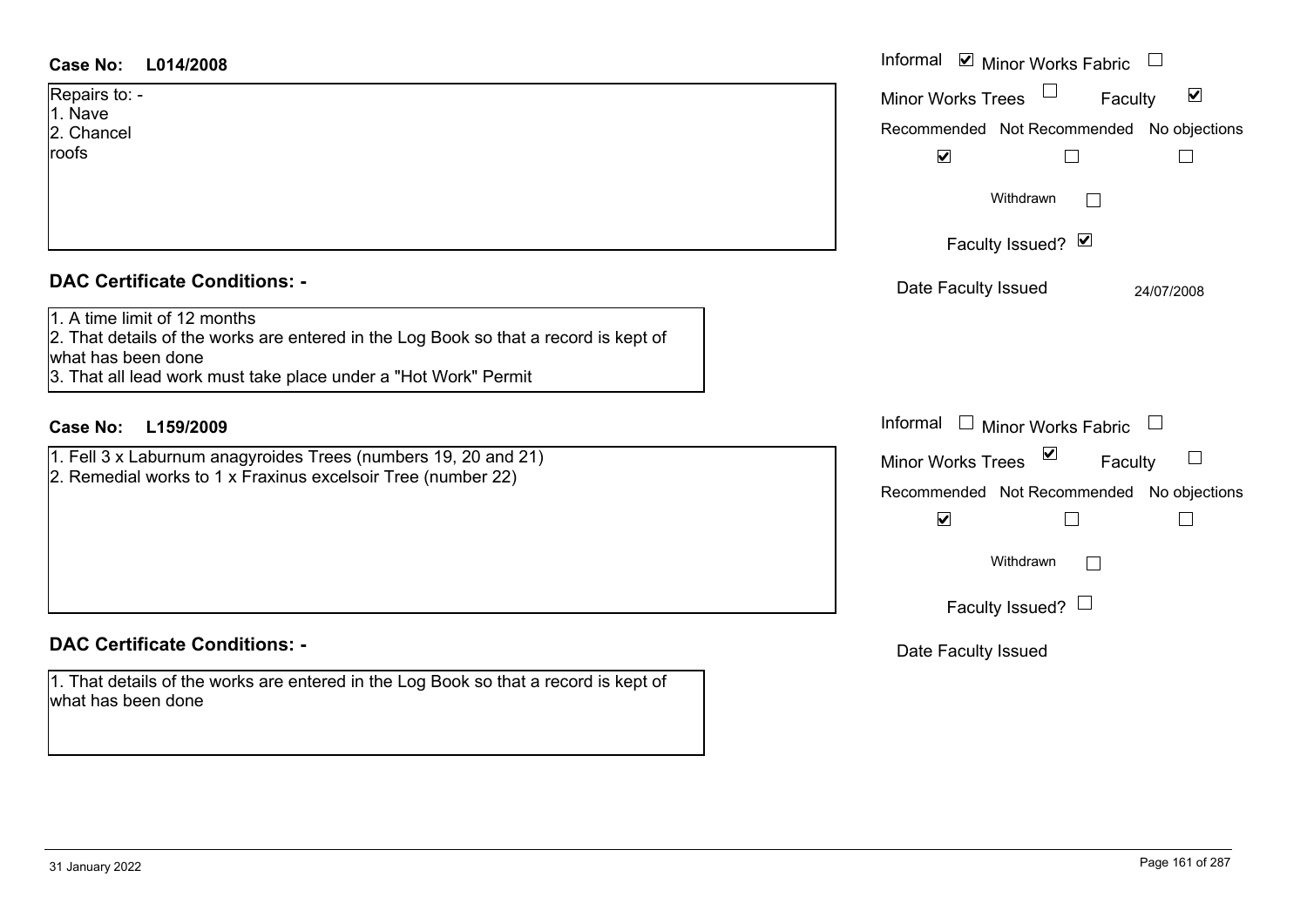| <b>Case No:</b><br>L143/2012                                                                                                                                                                                                                | Informal<br>$\Box$ Minor Works Fabric $\;\cup\;$                                                                                                                                                 |
|---------------------------------------------------------------------------------------------------------------------------------------------------------------------------------------------------------------------------------------------|--------------------------------------------------------------------------------------------------------------------------------------------------------------------------------------------------|
| 1. Replacement of 39 worn-out chairs in the church<br>2. Recovering of 19 existing upholstered chairs, to match those we intend to order<br>3. Disposal of the worn-out chairs                                                              | $\blacktriangledown$<br><b>Minor Works Trees</b><br>Faculty<br>Recommended Not Recommended No objections<br>$\blacktriangledown$<br>$\sqcup$                                                     |
|                                                                                                                                                                                                                                             | Withdrawn<br>Faculty Issued? Ø                                                                                                                                                                   |
| <b>DAC Certificate Conditions: -</b><br>1. A time limit of 12 months<br>2. That details of the works are entered in the Log Book so that a record is kept of<br>what has been done                                                          | Date Faculty Issued<br>14/09/2012                                                                                                                                                                |
| <b>Case No:</b>                                                                                                                                                                                                                             | Informal<br>$\Box$ Minor Works Fabric $\Box$                                                                                                                                                     |
| Erection of replacement Noticeboard                                                                                                                                                                                                         | Minor Works Trees<br>$\blacktriangledown$<br>Faculty<br>Recommended Not Recommended No objections<br>$\blacktriangledown$<br>$\vert \ \ \vert$<br>Withdrawn<br>$\mathbf{L}$<br>Faculty Issued? Ø |
| <b>DAC Certificate Conditions: -</b>                                                                                                                                                                                                        | Date Faculty Issued<br>19/09/2017                                                                                                                                                                |
| 1. That details of the works are entered in the Log Book so that a record is kept of<br>what has been done<br>2. That any post-holes should be dug by hand<br>3. That Human Remains should be expected when excavating within a churchyard. |                                                                                                                                                                                                  |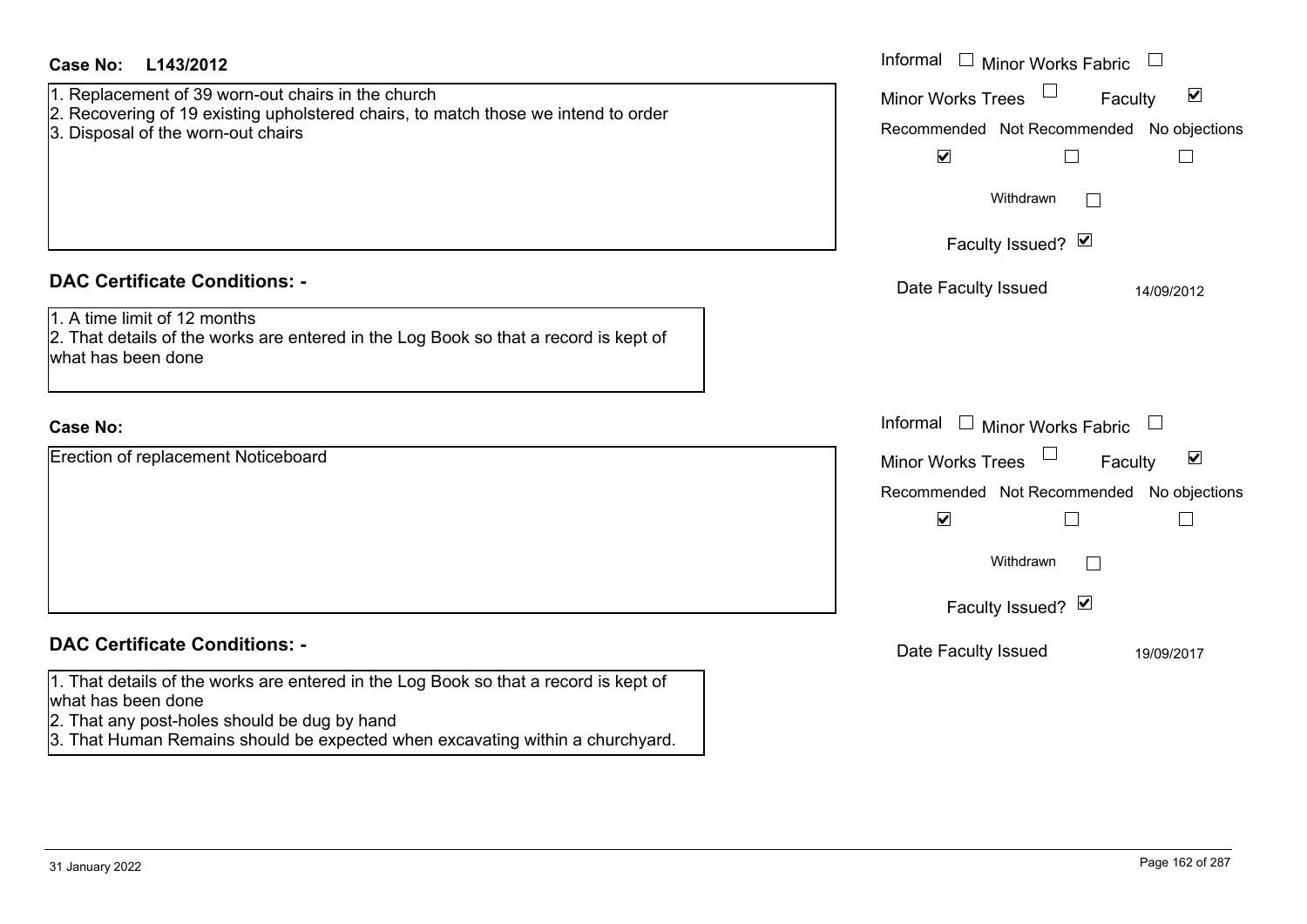#### **Case No:**Informal

| Install memorial plaque in Chancel in memory of the Revd Canon Chris Burch                                                                    | $\blacktriangledown$<br><b>Minor Works Trees</b><br>Faculty |
|-----------------------------------------------------------------------------------------------------------------------------------------------|-------------------------------------------------------------|
|                                                                                                                                               | Recommended Not Recommended No objections                   |
|                                                                                                                                               | $\blacktriangledown$                                        |
|                                                                                                                                               | Withdrawn                                                   |
|                                                                                                                                               | Faculty Issued? Ø                                           |
| <b>DAC Certificate Conditions: -</b>                                                                                                          | Date Faculty Issued<br>27/06/2018                           |
| 1. That details of the works are entered in the Log Book so that a record is kept of<br>what has been done                                    |                                                             |
| 2. That, where possible, all fixings should be made into joints, not stonework, using<br>stainless steel or non-ferrous screws in fibre plugs |                                                             |
| <b>Case No:</b>                                                                                                                               | Informal<br>□ Minor Works Fabric $\vert \mathbf{v} \vert$   |
| Refurbishment of the Church Hall kitchen                                                                                                      | <b>Minor Works Trees</b><br>Faculty                         |
|                                                                                                                                               | Recommended Not Recommended No objections                   |
|                                                                                                                                               | $\blacktriangledown$                                        |
|                                                                                                                                               | Withdrawn<br>$\Box$                                         |
|                                                                                                                                               | Faculty Issued? $\Box$                                      |
| <b>DAC Certificate Conditions: -</b>                                                                                                          | Date Faculty Issued                                         |
| 1. That details of the works are entered in the Log Book so that a record is kept of<br>what has been done                                    |                                                             |

Minor Works Fabric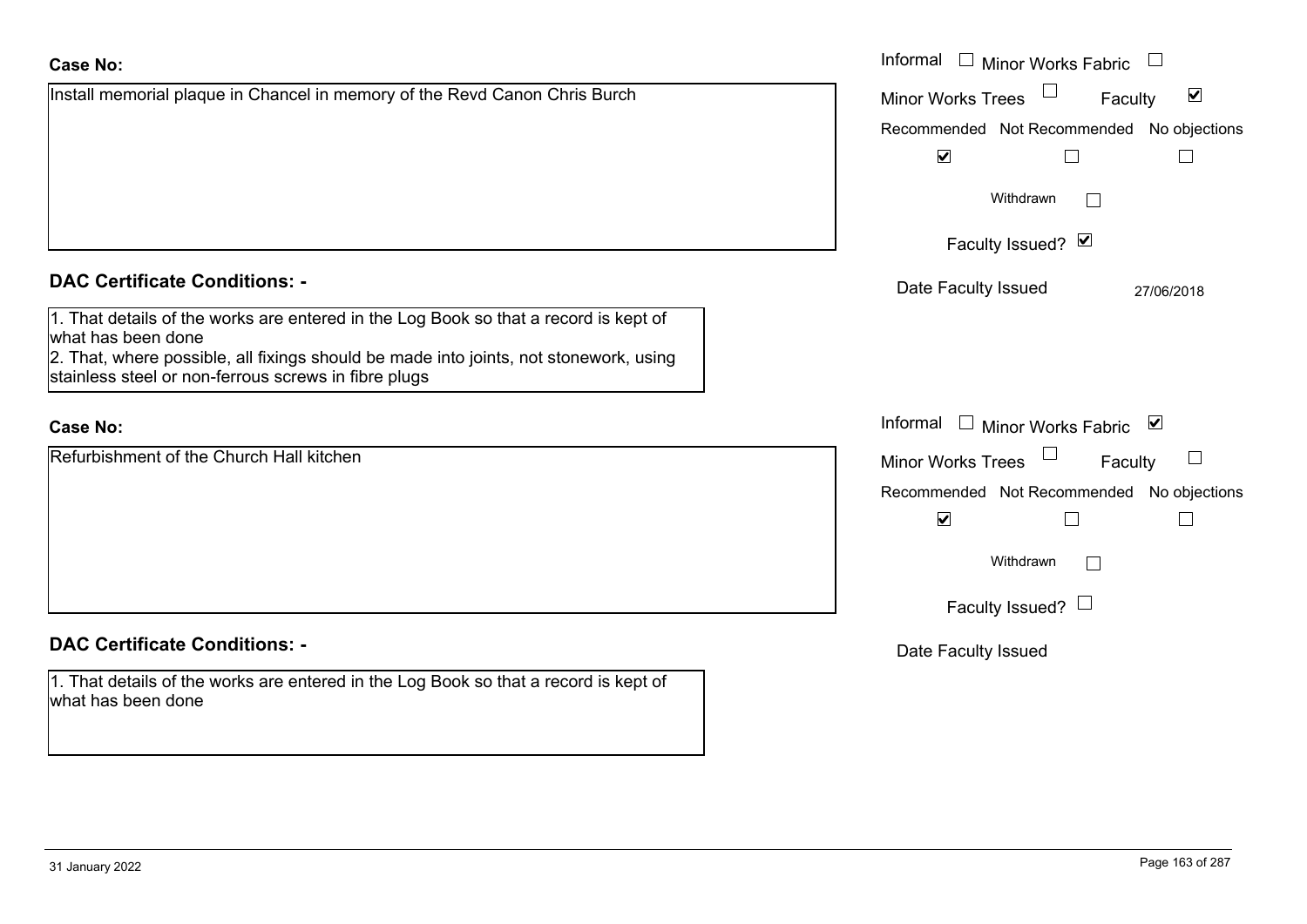- 1. Installation of new: -
- a) Central Heating Boiler
- b) Timers
- c) 3x Destratification Fans
- 2. Extension of heaters in church

# **DAC Certificate Conditions: -**

1. That details of the works are entered in the Log Book so that a record is kept of what has been done

2. That an updated Electrical Condition Report is commissioned, and submitted to the DAC Secretary, after the installation

|                                                                        | Informal $\Box$ Minor Works Fabric $\Box$                                                                                        |
|------------------------------------------------------------------------|----------------------------------------------------------------------------------------------------------------------------------|
| ation of new: -<br>tral Heating Boiler<br>ers<br>)estratification Fans | Minor Works Trees $\Box$<br>$\blacktriangledown$<br>Faculty<br>Recommended Not Recommended No objections<br>$\blacktriangledown$ |
| sion of heaters in church                                              | Withdrawn                                                                                                                        |
|                                                                        | Faculty Issued? $\Box$                                                                                                           |
| rtificate Conditions: -                                                | Date Faculty Issued<br>18/09/2020                                                                                                |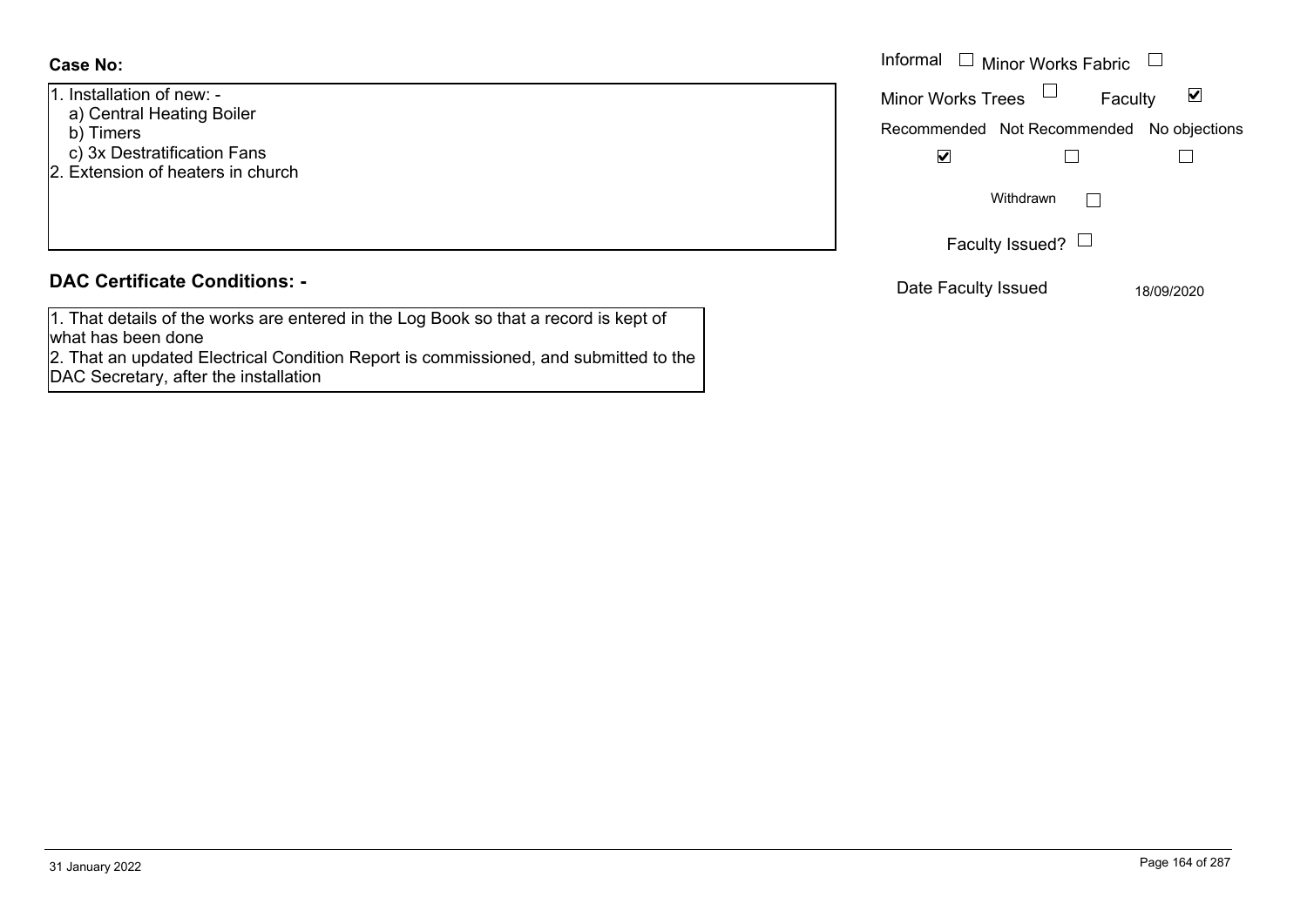#### **Ben No: Church**

#### **20502Braunstone Town, St Crispin**

#### **L096/2001Case No:** Informal

Exploratory work to parapet abutment wall to ascertain whether a dpc has been inserted. If not, parapet abutment wall to be taken down to the required level, dpc inserted and wall re-built, lead cover and flashing replaced

# **DAC Certificate Conditions: -**

1. A time limit of 12 months

2. That the PCC confirms the codes of lead to be used

| Informal                 | □ Minor Works Fabric                      |   |
|--------------------------|-------------------------------------------|---|
| <b>Minor Works Trees</b> | Faculty                                   | M |
|                          | Recommended Not Recommended No objections |   |
|                          |                                           |   |
|                          | Withdrawn                                 |   |
|                          | Faculty Issued? Ø                         |   |
|                          |                                           |   |

Date Faculty Issued 14/01/2002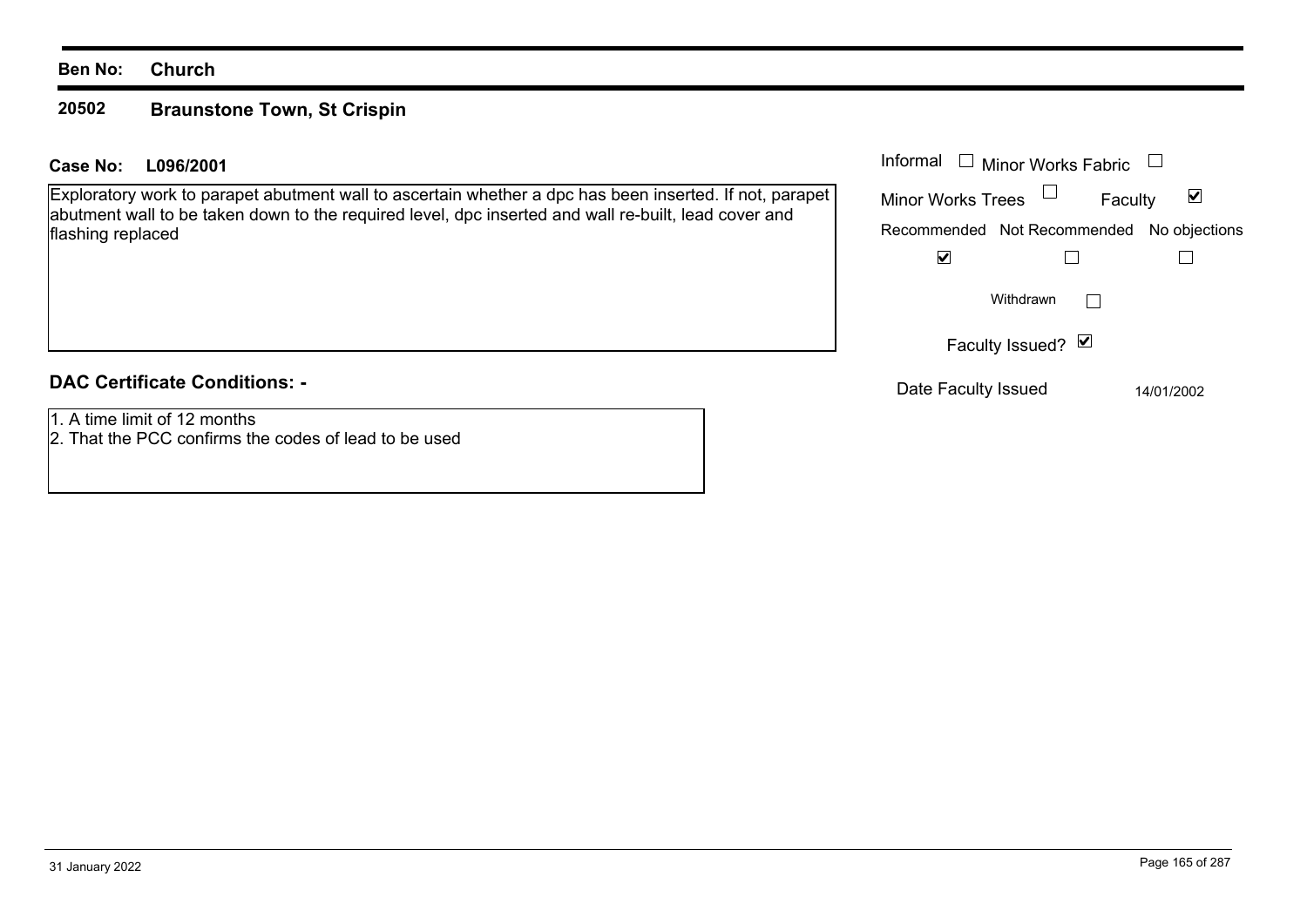| <b>Case No:</b><br>L054/2010                                                                                                                                                                           | Informal □ Minor Works Fabric                               |
|--------------------------------------------------------------------------------------------------------------------------------------------------------------------------------------------------------|-------------------------------------------------------------|
| Introduction of new external Noticeboard                                                                                                                                                               | $\blacktriangledown$<br><b>Minor Works Trees</b><br>Faculty |
|                                                                                                                                                                                                        | Recommended Not Recommended No objections                   |
|                                                                                                                                                                                                        | $\blacktriangledown$<br>$\Box$                              |
|                                                                                                                                                                                                        | Withdrawn                                                   |
|                                                                                                                                                                                                        | Faculty Issued? Ø                                           |
| <b>DAC Certificate Conditions: -</b>                                                                                                                                                                   | Date Faculty Issued<br>21/07/2010                           |
| 1. A time limit of 12 months<br>2. That details of the works are entered in the Log Book so that a record is kept of<br>what has been done                                                             |                                                             |
| <b>Case No:</b><br>L025/2014                                                                                                                                                                           | Informal $\Box$ Minor Works Fabric $\Box$                   |
| Instatallation of Cross 2440mm x 900mm x 100mm on main frontage of building                                                                                                                            | $\blacktriangledown$<br><b>Minor Works Trees</b><br>Faculty |
|                                                                                                                                                                                                        | Recommended Not Recommended No objections                   |
|                                                                                                                                                                                                        | $\blacktriangledown$<br>$\Box$                              |
|                                                                                                                                                                                                        | Withdrawn                                                   |
|                                                                                                                                                                                                        | Faculty Issued? Ø                                           |
| <b>DAC Certificate Conditions: -</b>                                                                                                                                                                   | Date Faculty Issued<br>04/04/2014                           |
| 1. That details of the works are entered in the Log Book so that a record is kept of<br>what has been done<br>2. That the PCC obtains the necessary planning permission from Leicester City<br>Council |                                                             |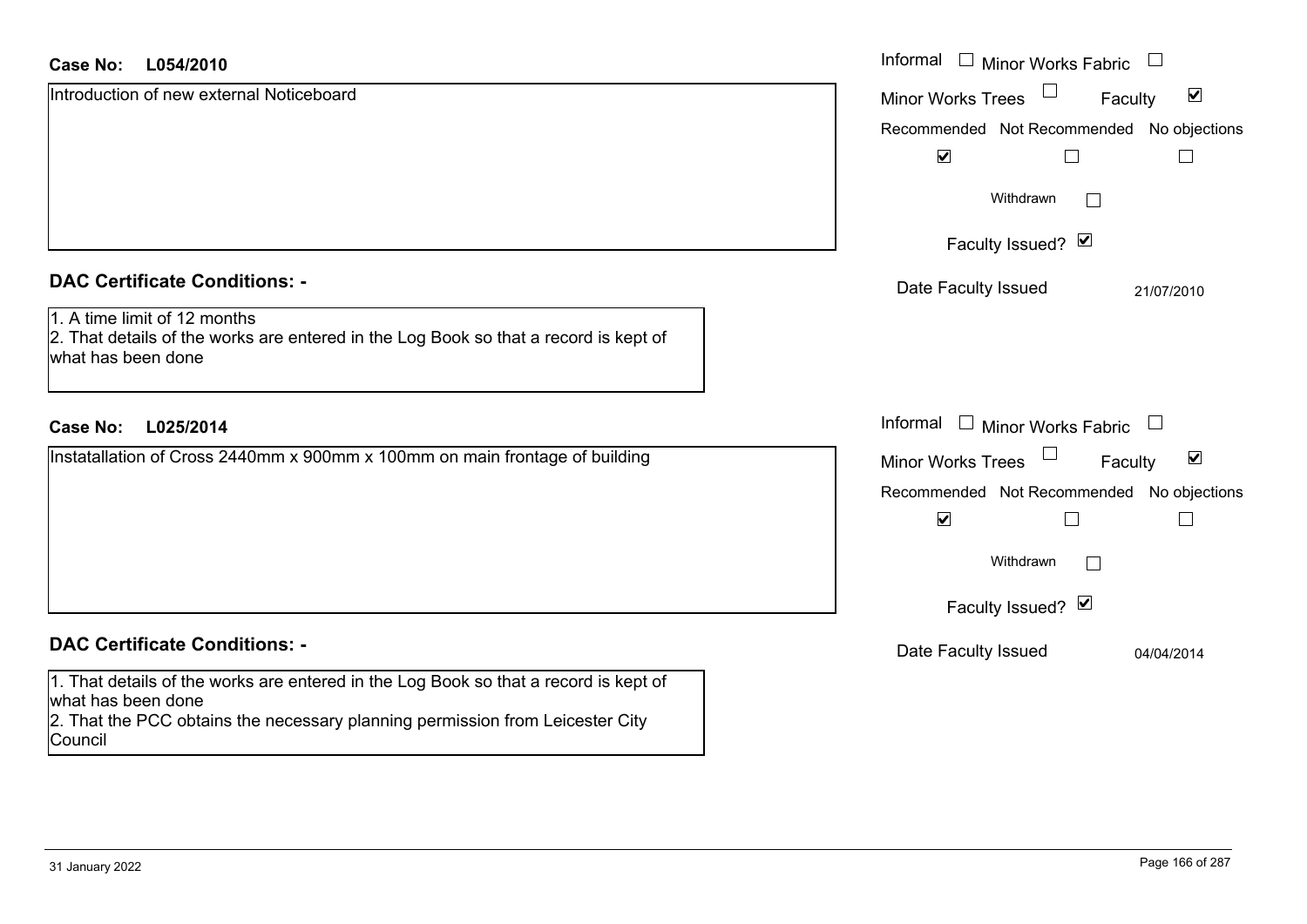| <b>Case No:</b>     | Informal |
|---------------------|----------|
| Repairs to the roof | Minor W  |
|                     | Recomm   |
|                     |          |
|                     |          |
|                     |          |
|                     |          |

## **DAC Certificate Conditions: -**

1. That details of the works are entered in the Log Book so that a record is kept of what has been done

| Informal                 | $\Box$ Minor Works Fabric                 | ⊻       |
|--------------------------|-------------------------------------------|---------|
| <b>Minor Works Trees</b> |                                           | Faculty |
|                          | Recommended Not Recommended No objections |         |
|                          |                                           |         |
|                          | Withdrawn                                 |         |
|                          | Faculty Issued?                           |         |

Date Faculty Issued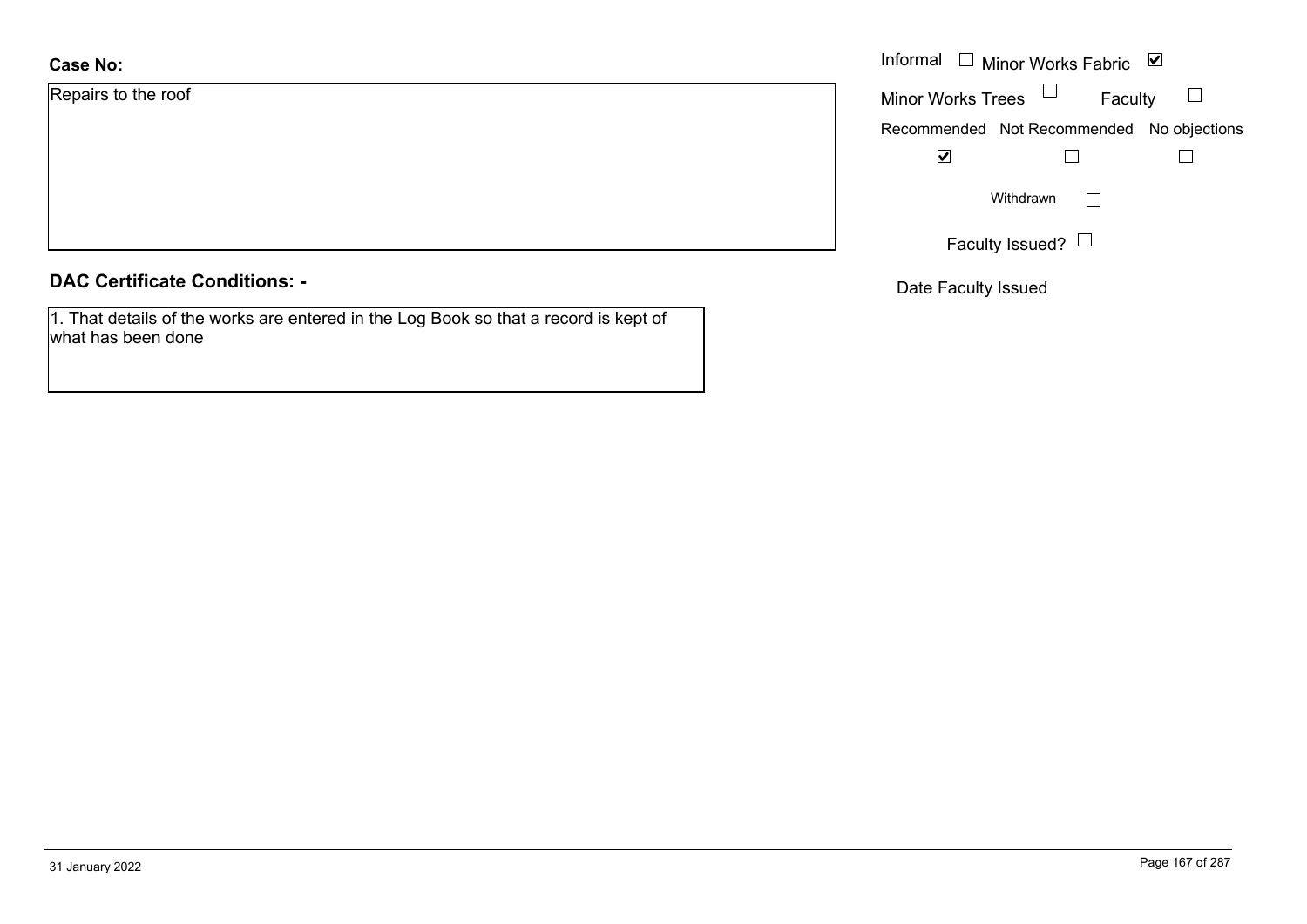#### **Ben No: Church**

#### **20207 Breedon-on-the-Hill, St Mary and St Hardulph**

**L014/2001 Case No:** Informal

| Conservation of Anglo-Saxon carvings | <b>Minor Works Trees</b><br>Faculty       |
|--------------------------------------|-------------------------------------------|
|                                      | Recommended Not Recommended No objections |
|                                      |                                           |
|                                      | Withdrawn<br>$\mathbb{Z}^{\mathbb{Z}}$    |
|                                      | Faculty Issued? $\Box$                    |
| <b>DAC Certificate Conditions: -</b> | Date Faculty Issued                       |
| 1. A time limit of 12 months         |                                           |

Minor Works Fabric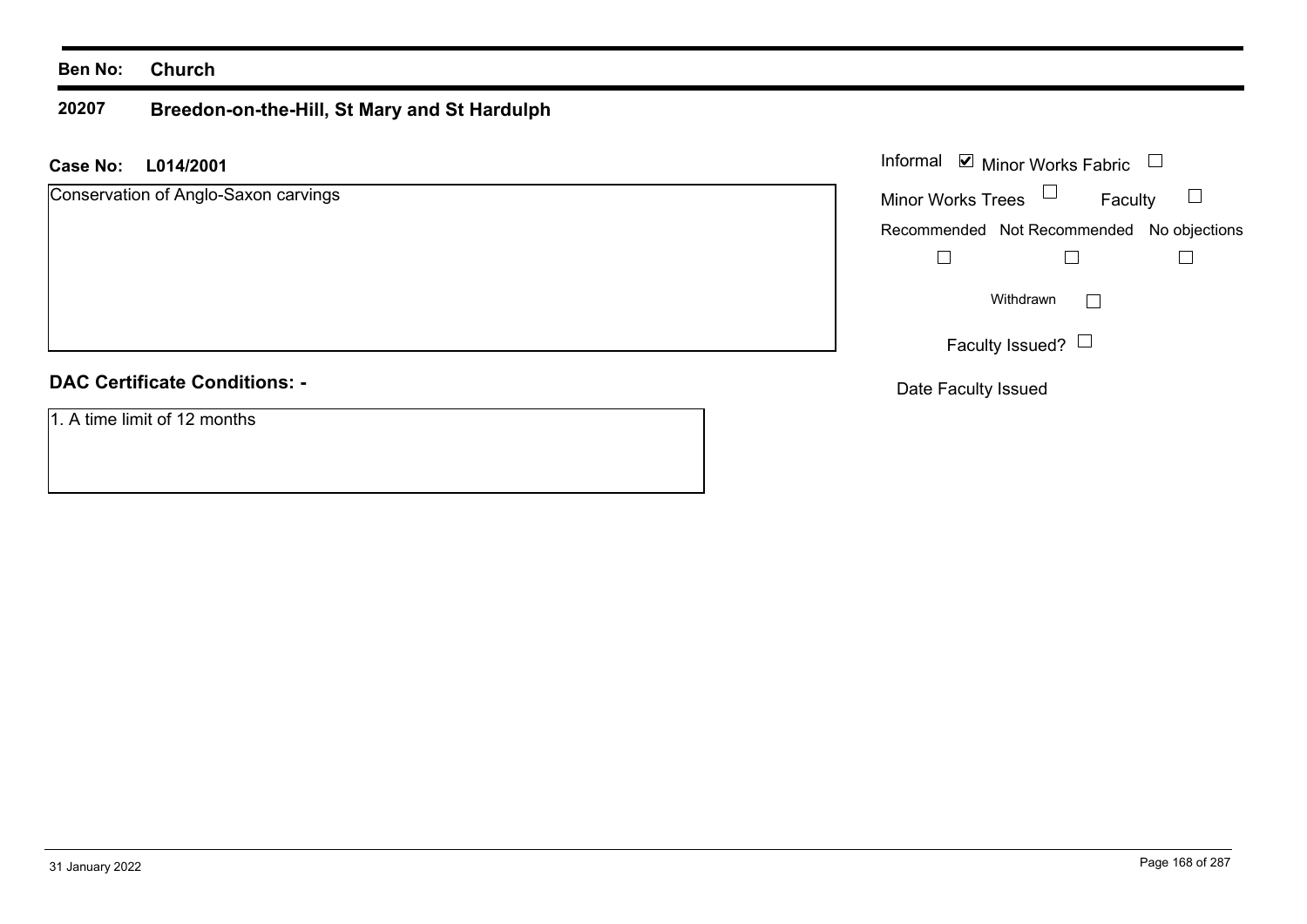#### **L129/2001Case No:**

| <b>Case No:</b><br>L129/2001                                                                                                   | Informal $\Box$ Minor Works Fabric $\Box$            |
|--------------------------------------------------------------------------------------------------------------------------------|------------------------------------------------------|
| Re-glazing of chancel e window                                                                                                 | Minor Works Trees<br>$\blacktriangledown$<br>Faculty |
|                                                                                                                                | Recommended Not Recommended No objections            |
|                                                                                                                                | $\blacktriangledown$<br>$\Box$                       |
|                                                                                                                                | Withdrawn<br>$\Box$                                  |
|                                                                                                                                | Faculty Issued? $\Box$                               |
| <b>DAC Certificate Conditions: -</b>                                                                                           | Date Faculty Issued                                  |
| 1. A time limit of 12 months                                                                                                   |                                                      |
|                                                                                                                                |                                                      |
| L049/2001<br><b>Case No:</b>                                                                                                   | Informal $\Box$ Minor Works Fabric $\Box$            |
| Mounting of replica of Breedon Angel                                                                                           | Minor Works Trees<br>$\blacktriangledown$<br>Faculty |
|                                                                                                                                | Recommended Not Recommended No objections            |
|                                                                                                                                | $\blacktriangledown$<br>$\Box$<br>$\Box$             |
|                                                                                                                                | Withdrawn<br>$\vert \ \ \vert$                       |
|                                                                                                                                | Faculty Issued? Ø                                    |
| <b>DAC Certificate Conditions: -</b>                                                                                           | Date Faculty Issued<br>26/09/2001                    |
| 1. A time limit of 12 months 2. That, if possible, holes should be drilled into the mortar<br>joints rather than the stonework |                                                      |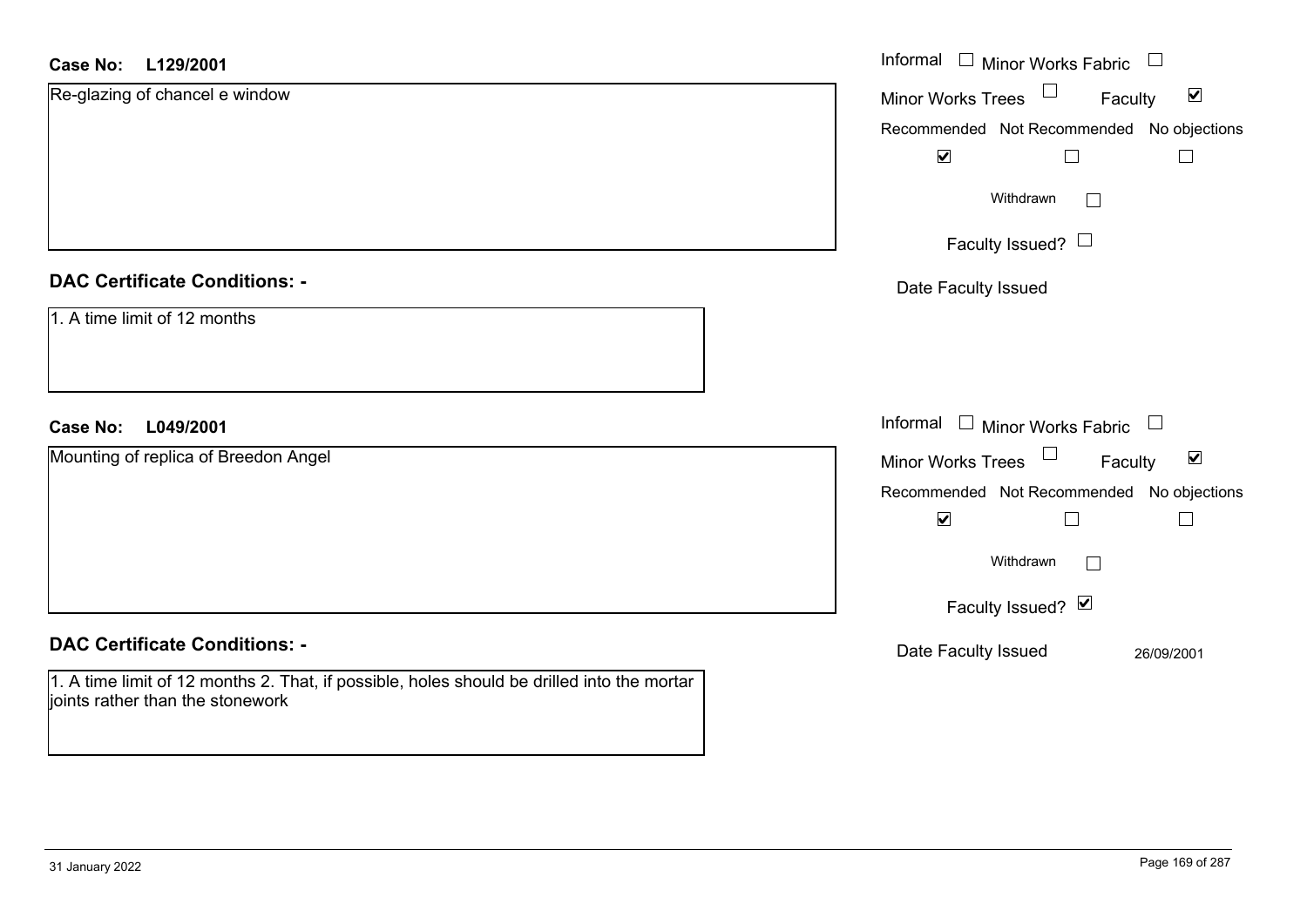#### 1. Repair work to the church including re-leading of chancel east windows and minor work to ope casements

# **DAC Certificate Conditions: -**

## **L120/2004Case No:** Informal

- 2. Replace with new boiler in underground boiler room
- 3. Replace flue with new flue as specified in enclosed drawings and specification

# **DAC Certificate Conditions: -**

1. A time limit of 12 months

| <b>Case No:</b><br>L062/2003                                                                                                                                                                         | Informal $\Box$ Minor Works Fabric $\Box$                   |
|------------------------------------------------------------------------------------------------------------------------------------------------------------------------------------------------------|-------------------------------------------------------------|
| 1. Repair work to the church including re-leading of chancel east windows and minor work to opening<br>casements                                                                                     | $\blacktriangledown$<br><b>Minor Works Trees</b><br>Faculty |
| 2. Repairs to vestry roof                                                                                                                                                                            | Recommended Not Recommended No objections                   |
| 3. Improved rainwater goods, removal of external north aisle paving and laying of gravel<br>4. Limewashing of north asile walls, re-laying the rear (east) edge of the altar platform and laying new | $\blacktriangledown$                                        |
| porous stone paving to reduce rising damp<br>5. Re-placement of broken flagpole stay 6. New bellchamber window bird mesh and parapet stonework                                                       | Withdrawn                                                   |
| reparis                                                                                                                                                                                              | Faculty Issued? $\Box$                                      |
| <b>DAC Certificate Conditions: -</b>                                                                                                                                                                 | Date Faculty Issued                                         |
| 1. A time limit of 12 months                                                                                                                                                                         |                                                             |
| L120/2004<br>Case No:                                                                                                                                                                                | Informal $\Box$<br>Minor Works Fabric                       |
| 1. Remove existing boiler                                                                                                                                                                            | $\blacktriangledown$<br><b>Minor Works Trees</b><br>Faculty |
| 2. Replace with new boiler in underground boiler room<br>3. Replace flue with new flue as specified in enclosed drawings and specification                                                           | Recommended Not Recommended No objections                   |
|                                                                                                                                                                                                      | $\blacktriangledown$                                        |
|                                                                                                                                                                                                      | Withdrawn                                                   |
|                                                                                                                                                                                                      | Faculty Issued? $\Box$                                      |
| <b>DAC Certificate Conditions: -</b>                                                                                                                                                                 | Date Faculty Issued                                         |
|                                                                                                                                                                                                      |                                                             |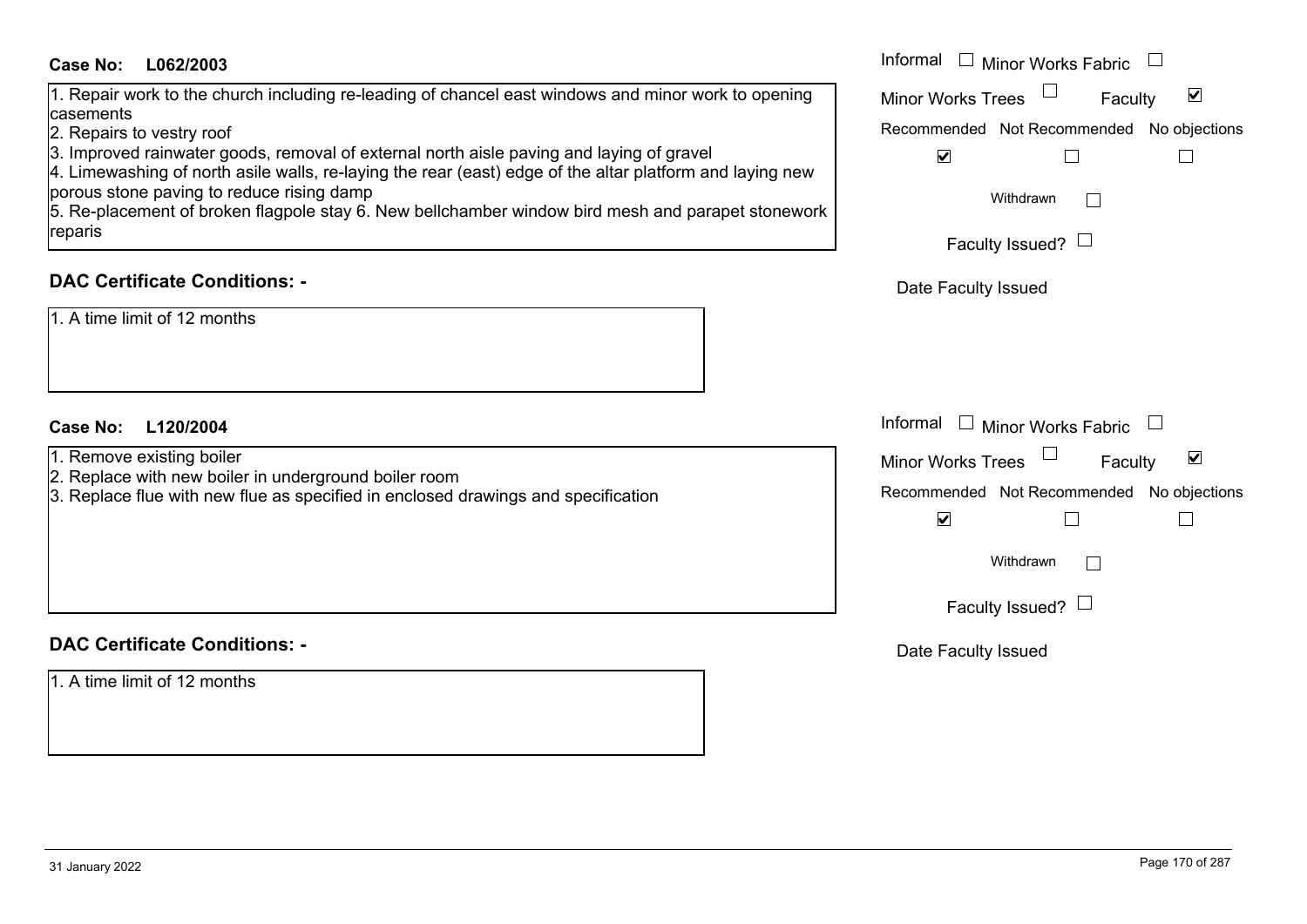| L026/2006<br><b>Case No:</b>                                                                                                                                                                                                                                                                                          | Informal □ Minor Works Fabric                        |
|-----------------------------------------------------------------------------------------------------------------------------------------------------------------------------------------------------------------------------------------------------------------------------------------------------------------------|------------------------------------------------------|
| Installation of protection grill to the upper part of the east Rose window                                                                                                                                                                                                                                            | $\blacktriangledown$<br>Minor Works Trees<br>Faculty |
|                                                                                                                                                                                                                                                                                                                       | Recommended Not Recommended No objections            |
|                                                                                                                                                                                                                                                                                                                       | $\blacktriangledown$                                 |
|                                                                                                                                                                                                                                                                                                                       | Withdrawn<br>$\mathcal{L}^{\mathcal{A}}$             |
|                                                                                                                                                                                                                                                                                                                       | Faculty Issued? $\vee$                               |
| <b>DAC Certificate Conditions: -</b>                                                                                                                                                                                                                                                                                  | Date Faculty Issued<br>02/05/2006                    |
| 1. A time limit of 12 months 2. That, where possible, all fixings should be made into<br>joints, not stonework, using stainless steel or non-ferrous screws in fibre plugs 3. That<br>the grills are of black powder coated stainless steel and shaped to fit into any tracery<br>or the overall shape of the windows |                                                      |
| L025/2006<br><b>Case No:</b>                                                                                                                                                                                                                                                                                          | Informal $\Box$ Minor Works Fabric $\Box$            |
| Repairs to east Rose window                                                                                                                                                                                                                                                                                           | Minor Works Trees<br>Faculty<br>$\mathcal{L}$        |
|                                                                                                                                                                                                                                                                                                                       | Recommended Not Recommended No objections            |
|                                                                                                                                                                                                                                                                                                                       | $\Box$                                               |
|                                                                                                                                                                                                                                                                                                                       | Withdrawn<br>$\Box$                                  |
|                                                                                                                                                                                                                                                                                                                       | Faculty Issued? $\Box$                               |
| <b>DAC Certificate Conditions: -</b>                                                                                                                                                                                                                                                                                  | Date Faculty Issued                                  |
| 1. A time limit of 12 months                                                                                                                                                                                                                                                                                          |                                                      |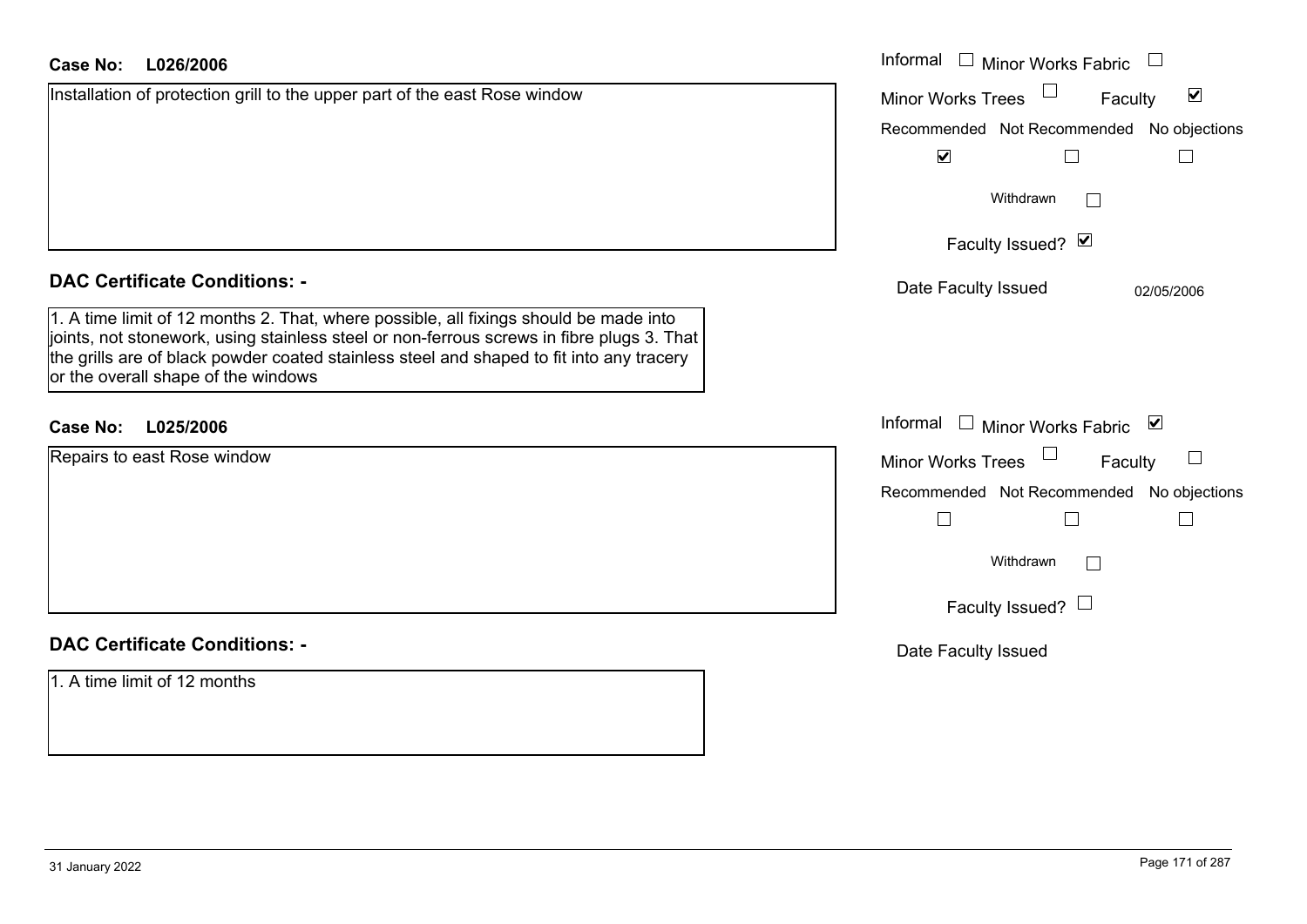| <b>Case No:</b><br>L043/2008                                                                               | Informal □ Minor Works Fabric                        |
|------------------------------------------------------------------------------------------------------------|------------------------------------------------------|
| CONFIRMATORY FACULTY: -<br>Repairs to church roof                                                          | $\blacktriangledown$<br>Minor Works Trees<br>Faculty |
|                                                                                                            | Recommended Not Recommended No objections            |
|                                                                                                            | $\blacktriangledown$                                 |
|                                                                                                            | Withdrawn                                            |
|                                                                                                            | Faculty Issued? Ø                                    |
| <b>DAC Certificate Conditions: -</b>                                                                       | Date Faculty Issued<br>09/04/2008                    |
| 1. A time limit of 12 months                                                                               |                                                      |
| <b>Case No:</b><br>L123/2008                                                                               | Informal<br>$\Box$ Minor Works Fabric $\boxtimes$    |
| Replacement of: -<br>1. Flashing around the Boiler House                                                   | $\Box$<br>Minor Works Trees<br>$\Box$<br>Faculty     |
| 2. 2 window cills on west side of the church at ground level                                               | Recommended Not Recommended No objections            |
|                                                                                                            | $\blacktriangledown$                                 |
|                                                                                                            | Withdrawn<br>$\vert \ \ \vert$                       |
|                                                                                                            | Faculty Issued? $\Box$                               |
| <b>DAC Certificate Conditions: -</b>                                                                       | Date Faculty Issued                                  |
| 1. That details of the works are entered in the Log Book so that a record is kept of<br>what has been done |                                                      |

 $\sim$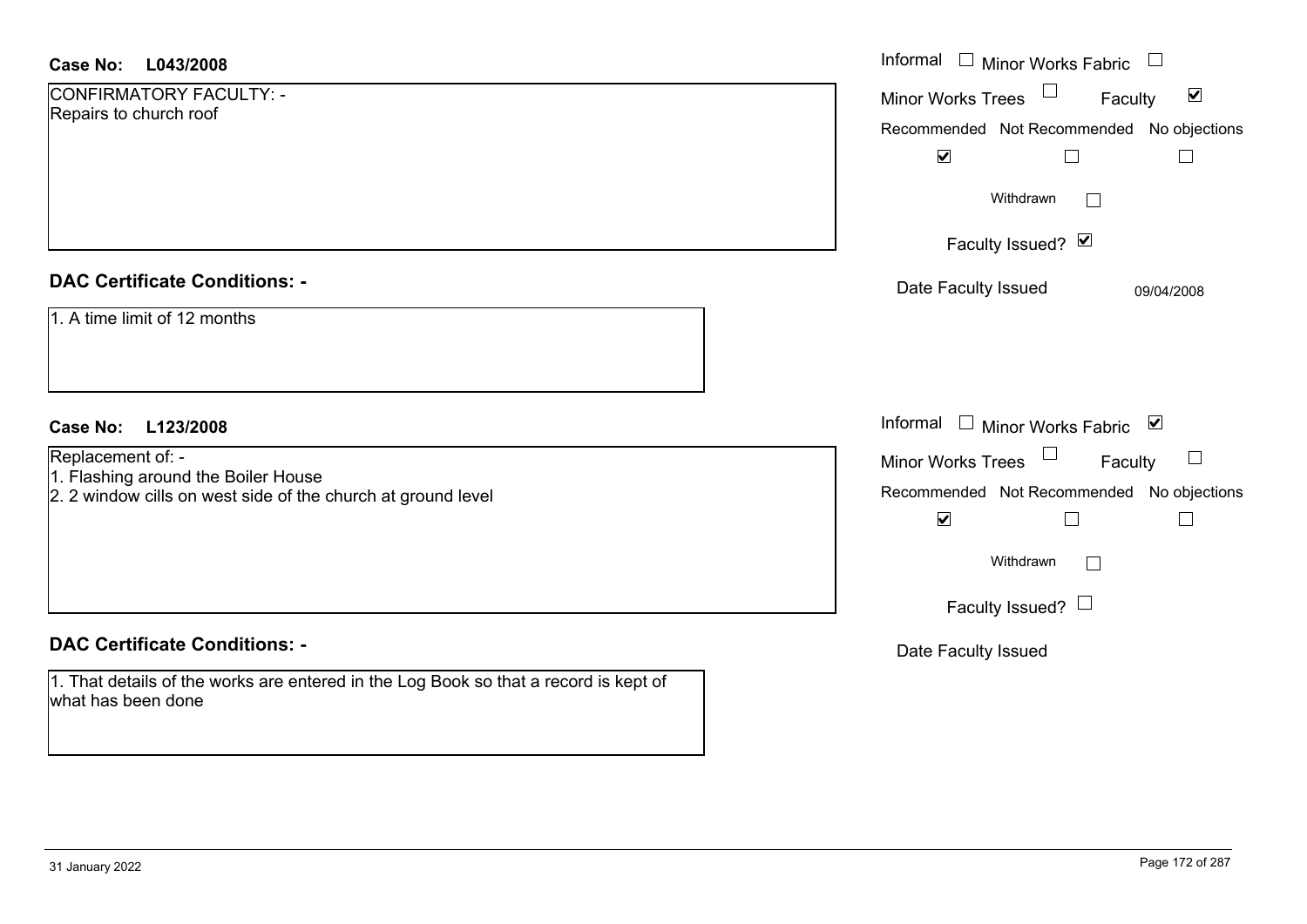| Installation of Servery              |  |
|--------------------------------------|--|
|                                      |  |
|                                      |  |
| <b>DAC Certificate Conditions: -</b> |  |

| 1. Re-ordering of the base of the Tower comprising: -                      |
|----------------------------------------------------------------------------|
| a) Installation of WC                                                      |
| b) Re-location of: -                                                       |
| i) Charity Boards                                                          |
| ii) Chest and flower equipment                                             |
| c) Installation of movable ramp from base of the Tower into the churchyard |
| 2. In the churchyard, installation of: -                                   |
| a) CONFIRMATORY APPLICATION: -                                             |
| i) New mains water supply                                                  |
| b) Trench Arch Drainage System                                             |
| 3. Installation of Servery at the west end of the Nave                     |
|                                                                            |
|                                                                            |

#### **DAC Certificate Conditions: -**

1. That details of the works are entered in the Log Book so that a record is kept of what has been done2. That the PCC causes the enclosed advertisement to be published on the Diocesan

website and submits to the Diocesan Registrar a copy of the Advertisement as it was

| <b>Case No:</b><br>L036b/2011                                                                                                              | Informal <b>☑</b> Minor Works Fabric                        |
|--------------------------------------------------------------------------------------------------------------------------------------------|-------------------------------------------------------------|
| <b>Installation of Servery</b>                                                                                                             | $\sqcup$<br><b>Minor Works Trees</b><br>Faculty             |
|                                                                                                                                            | Recommended Not Recommended No objections                   |
|                                                                                                                                            | $\perp$                                                     |
|                                                                                                                                            | Withdrawn<br>$\mathbb{R}^n$                                 |
|                                                                                                                                            | Faculty Issued? $\Box$                                      |
| <b>DAC Certificate Conditions: -</b>                                                                                                       | Date Faculty Issued                                         |
| 1. A time limit of 12 months<br>2. That details of the works are entered in the Log Book so that a record is kept of<br>what has been done |                                                             |
| <b>Case No:</b><br>L036a/2011                                                                                                              | Informal <b>v</b> Minor Works Fabric                        |
| 1. Re-ordering of the base of the Tower comprising: -                                                                                      | $\blacktriangledown$<br><b>Minor Works Trees</b><br>Faculty |
| a) Installation of WC<br>b) Re-location of: -                                                                                              | Recommended Not Recommended No objections                   |
| i) Charity Boards                                                                                                                          | $\blacktriangledown$<br>$\Box$                              |
| ii) Chest and flower equipment                                                                                                             |                                                             |
| c) Installation of movable ramp from base of the Tower into the churchyard                                                                 | Withdrawn<br>$\mathbf{L}$                                   |
| 2. In the churchyard, installation of: -<br>a) CONFIRMATORY APPLICATION: -                                                                 |                                                             |
| i) New mains water supply                                                                                                                  | Faculty Issued? Ø                                           |
| b) Trench Arch Drainage System                                                                                                             |                                                             |
| 3. Installation of Servery at the west end of the Nave                                                                                     |                                                             |
| <b>DAC Certificate Conditions: -</b>                                                                                                       | Date Faculty Issued<br>27/06/2014                           |
| 1. That details of the works are entered in the Log Book so that a record is kept of<br>what has been done                                 |                                                             |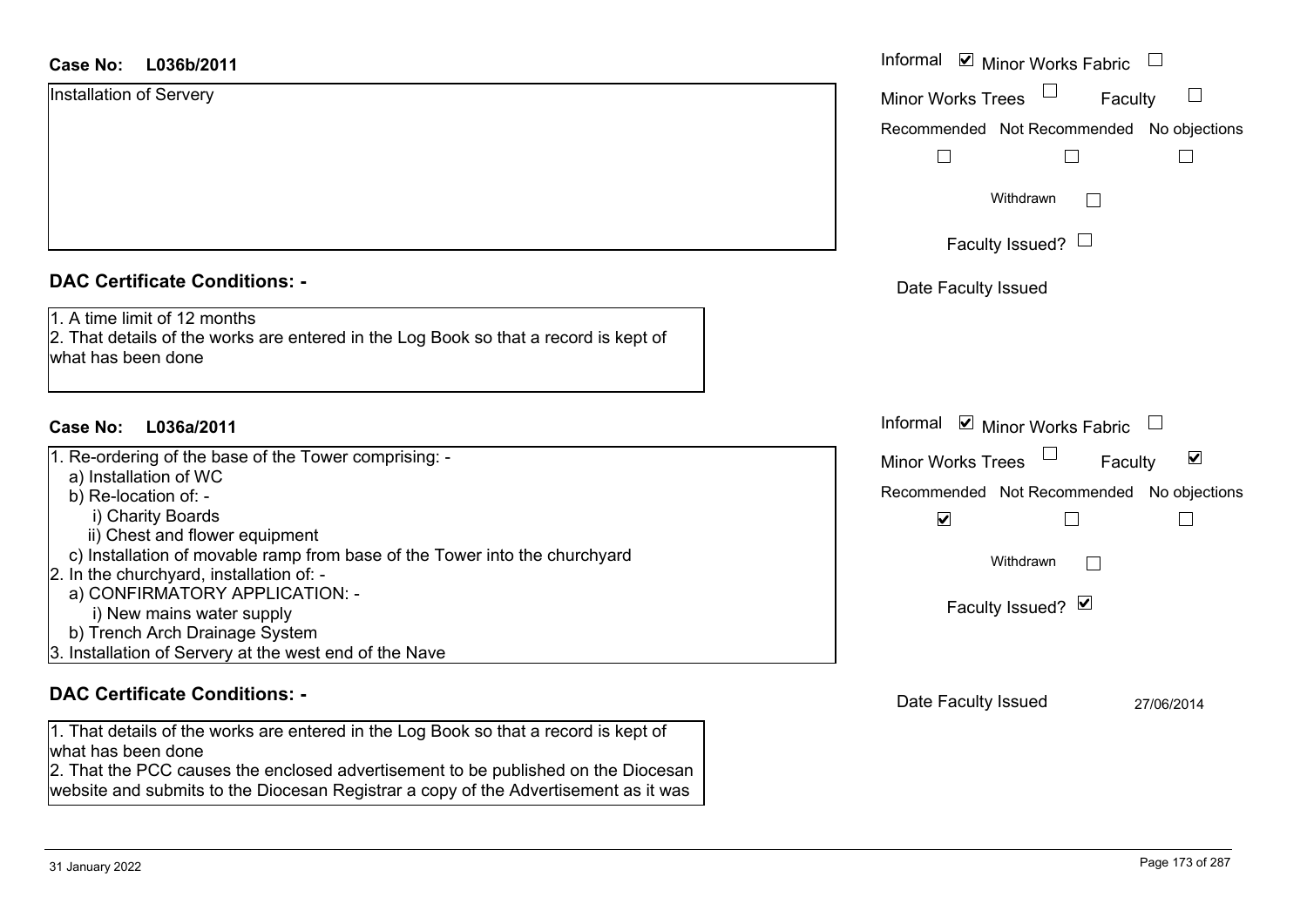## **L013/2011Case No:** Informal

With respect to the North Aisle and Shirley Pew: -

1. Render repairs

2. Re-decoration of internal walls, ceiling and railings

# **DAC Certificate Conditions: -**

1. A time limit of 12 months

2. That details of the works are entered in the Log Book so that a record is kept of what has been done

3. That all the old limewash should be removed completely from the window tracery,

# **L060/2011Case No:** Informal

Restoration of the monuments in the North Aisle

# **DAC Certificate Conditions: -**

1. A time limit of 12 months

2. That details of the works are entered in the Log Book so that a record is kept of what has been done

| Informal<br>$\blacktriangledown$<br><b>Minor Works Fabric</b>                    |  |
|----------------------------------------------------------------------------------|--|
| <b>Minor Works Trees</b><br>Faculty<br>Recommended Not Recommended No objections |  |
| $\blacktriangledown$<br>Withdrawn                                                |  |
| Faculty Issued?                                                                  |  |
| Date Faculty Issued                                                              |  |
|                                                                                  |  |
| Informal<br>$\blacksquare$ Minor Works Fabric                                    |  |
| <b>Minor Works Trees</b><br>Faculty                                              |  |
| Recommended Not Recommended No objections                                        |  |
|                                                                                  |  |
| Withdrawn                                                                        |  |
| Faculty Issued? $\Box$                                                           |  |
| Date Faculty Issued                                                              |  |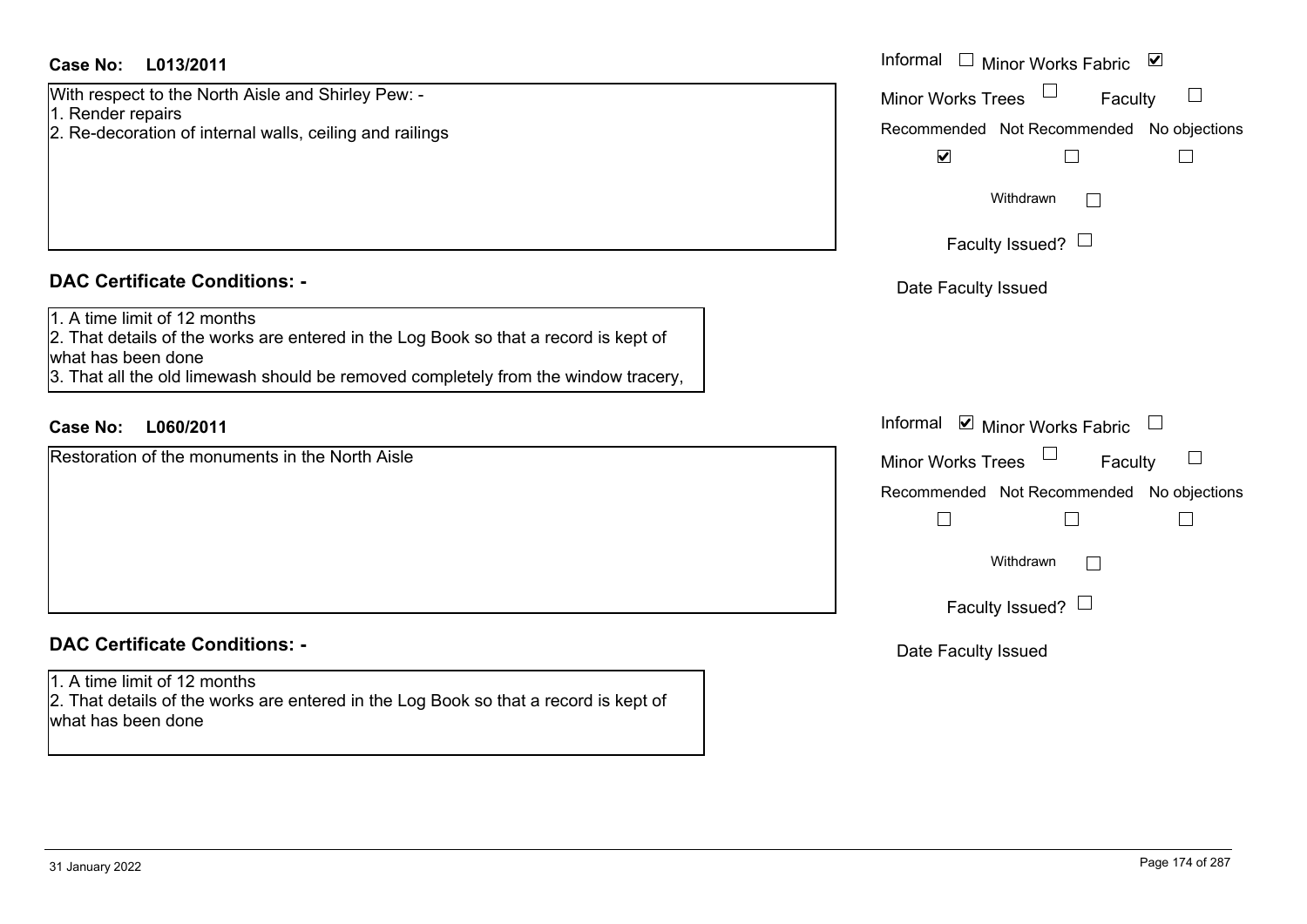| <b>Case No:</b><br>L147/2012                                                                                                               | Informal $\Box$ Minor Works Fabric $\Box$                      |
|--------------------------------------------------------------------------------------------------------------------------------------------|----------------------------------------------------------------|
| Extension to the churchyard                                                                                                                | $\Box$<br>$\blacktriangledown$<br>Minor Works Trees<br>Faculty |
|                                                                                                                                            | Recommended Not Recommended No objections                      |
|                                                                                                                                            | $\Box$<br>$\Box$                                               |
|                                                                                                                                            | Withdrawn<br>$\blacktriangledown$                              |
|                                                                                                                                            | Faculty Issued? $\Box$                                         |
| <b>DAC Certificate Conditions: -</b>                                                                                                       | Date Faculty Issued                                            |
| 1. A time limit of 12 months                                                                                                               |                                                                |
| L186/2012<br><b>Case No:</b>                                                                                                               | Informal<br>$\Box$ Minor Works Fabric $\Box$                   |
| Repairs to 14 plain glass windows                                                                                                          | $\Box$<br>$\Box$<br>Minor Works Trees<br>Faculty               |
|                                                                                                                                            | Recommended Not Recommended No objections                      |
|                                                                                                                                            | $\blacktriangledown$<br>$\Box$                                 |
|                                                                                                                                            | Withdrawn<br>$\Box$                                            |
|                                                                                                                                            | Faculty Issued? $\Box$                                         |
| <b>DAC Certificate Conditions: -</b>                                                                                                       | Date Faculty Issued                                            |
| 1. A time limit of 12 months<br>2. That details of the works are entered in the Log Book so that a record is kept of<br>what has been done |                                                                |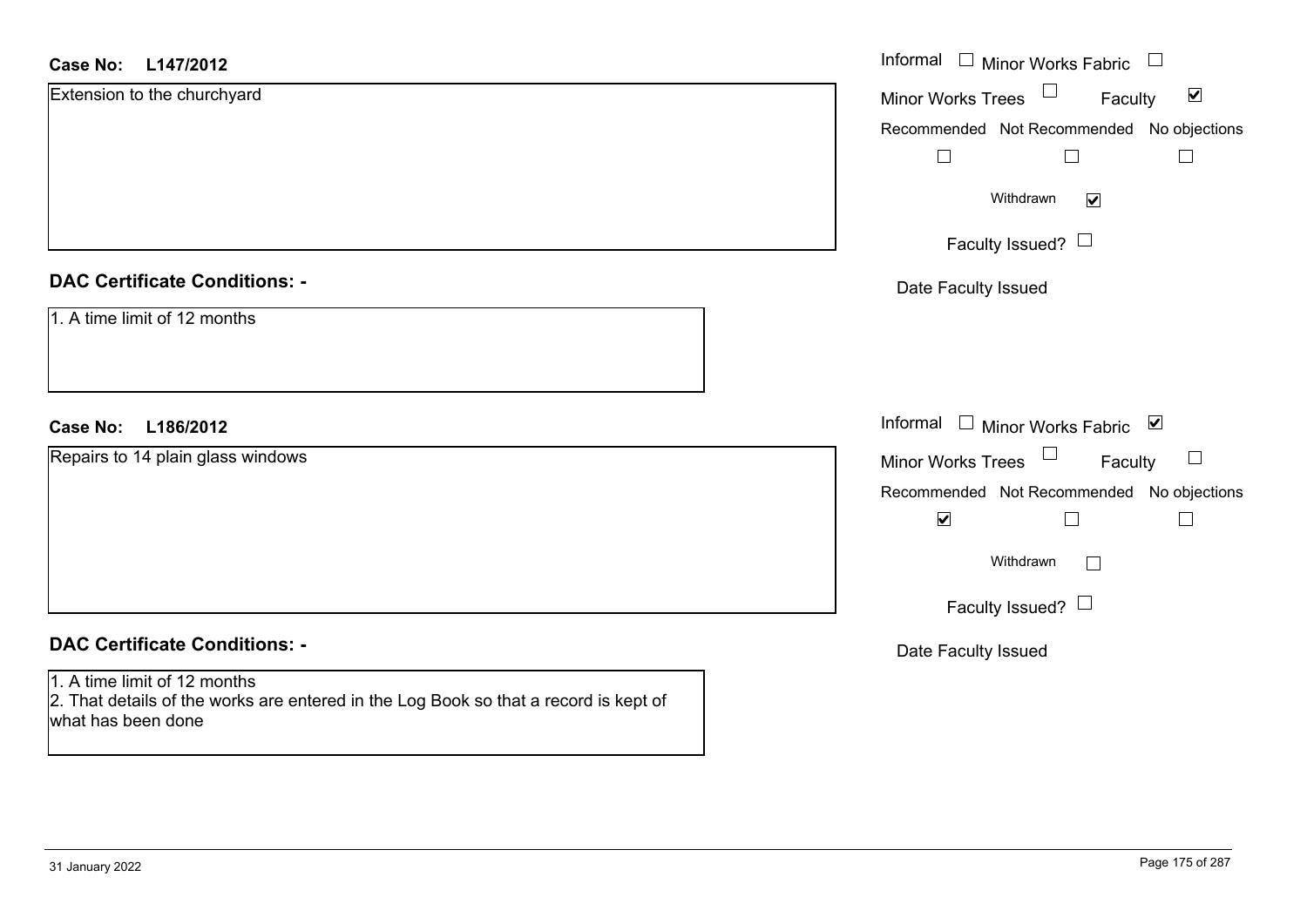## **L146/2012Case No:** Informal

Decoration of the hardboard infill to the Tower Arch in the Bell Ringing Chamber

#### **DAC Certificate Conditions: -**

1. A time limit of 12 months

2. That details of the works are entered in the Log Book so that a record is kept of what has been done

## **L138/2014Case No:** Informal

- 1. Upgrading of mains distribution board
- 2. Remedial works identified by the Electrical Inspection
- 3. Replacement of the existing switchgear housing with a larger cabinet
- 4. Installation of 5 spot lights in the Porch controlled by PIR Sensor

# **DAC Certificate Conditions: -**

1. A time limit of 12 months

2. That details of the works are entered in the Log Book so that a record is kept of what has been done

3. That all wiring, which should be in "FP200" or similar approved, should be as

| Informal<br>Minor Works Fabric ⊠          |
|-------------------------------------------|
| <b>Minor Works Trees</b><br>Faculty       |
| Recommended Not Recommended No objections |
|                                           |
| Withdrawn                                 |
| Faculty Issued? $\Box$                    |
| Date Faculty Issued                       |
|                                           |
|                                           |
|                                           |
| Informal<br>Minor Works Fabric ⊠          |
| <b>Minor Works Trees</b><br>Faculty       |
| Recommended Not Recommended No objections |
| V                                         |
| Withdrawn                                 |
| Faculty Issued? $\Box$                    |
| Date Faculty Issued                       |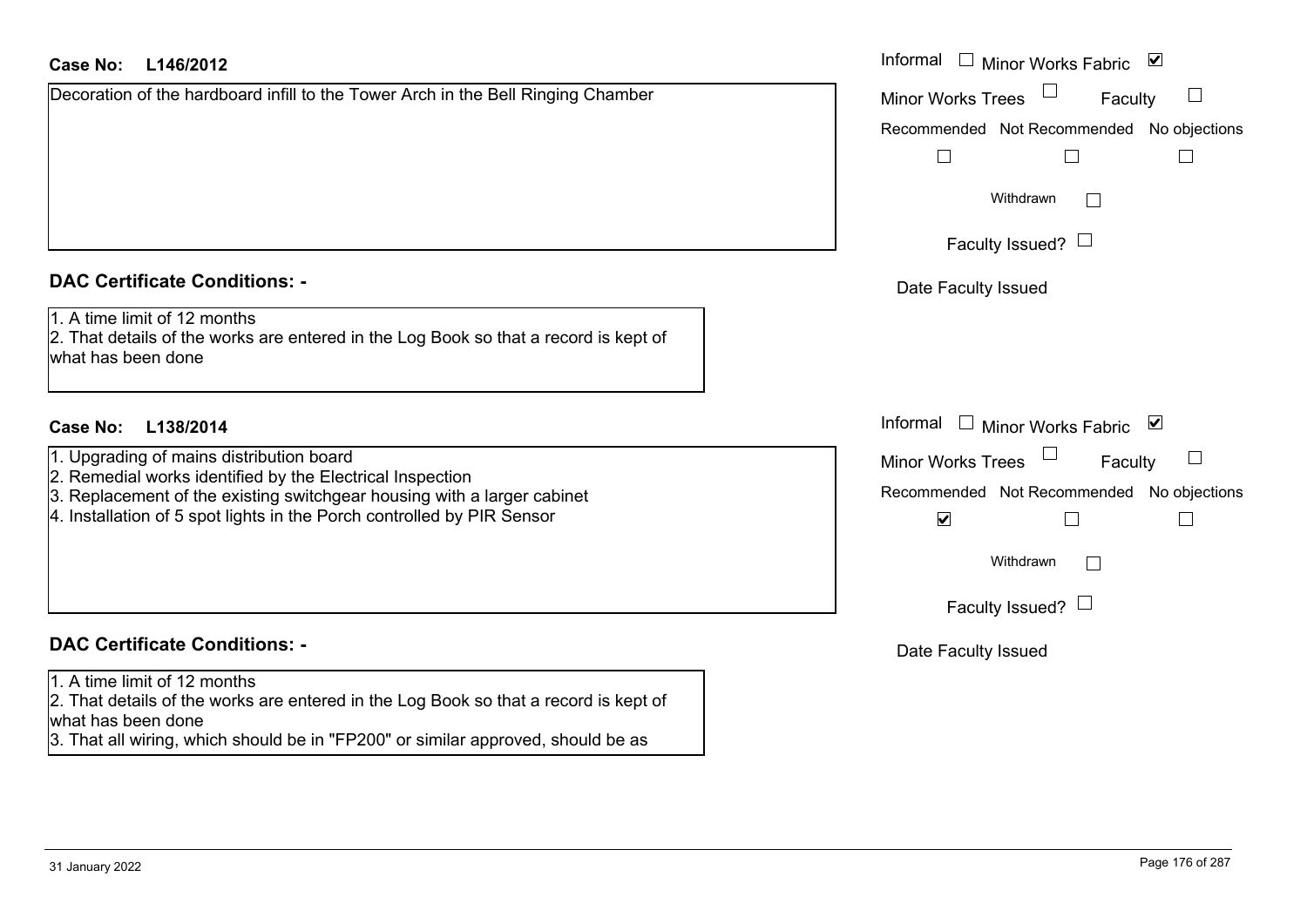| <b>Case No:</b><br>L148/2015                                                                                                                            | Informal $\Box$ Minor Works Fabric $\Box$            |
|---------------------------------------------------------------------------------------------------------------------------------------------------------|------------------------------------------------------|
| Re-covering of the Nave roof                                                                                                                            | $\blacktriangledown$<br>Minor Works Trees<br>Faculty |
|                                                                                                                                                         | Recommended Not Recommended No objections            |
|                                                                                                                                                         | $\Box$                                               |
|                                                                                                                                                         | Withdrawn<br>$\blacktriangledown$                    |
|                                                                                                                                                         | Faculty Issued? $\Box$                               |
| <b>DAC Certificate Conditions: -</b>                                                                                                                    | Date Faculty Issued                                  |
| 1. That details of the works are entered in the Log Book so that a record is kept of<br>what has been done                                              |                                                      |
| <b>Case No:</b>                                                                                                                                         | Informal □ Minor Works Fabric ⊠                      |
| Replacement of churchyard Noticeboard                                                                                                                   | Minor Works Trees<br>$\Box$<br>Faculty               |
|                                                                                                                                                         | Recommended Not Recommended No objections            |
|                                                                                                                                                         | $\blacktriangledown$<br>$\Box$<br>⊔                  |
|                                                                                                                                                         | Withdrawn<br>$\sqrt{2}$                              |
|                                                                                                                                                         | Faculty Issued? $\Box$                               |
| <b>DAC Certificate Conditions: -</b>                                                                                                                    | Date Faculty Issued                                  |
| 1. That details of the works are entered in the Log Book so that a record is kept of<br>what has been done<br>2. That the post-holes should be hand-dug |                                                      |

3. That Human Remains should be expected when excavating within a churchyard.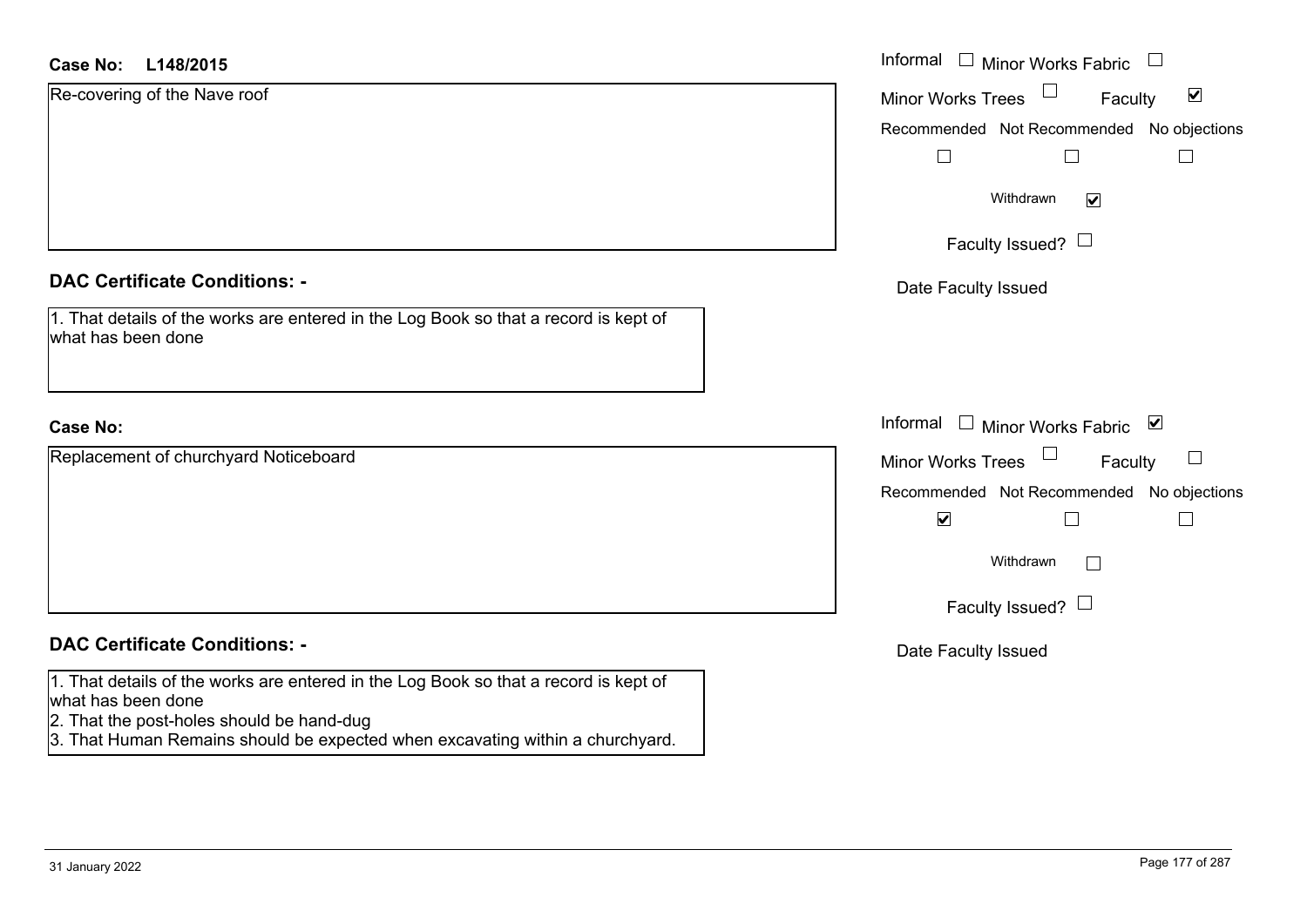- Repairs to: -
- 1. South Door
- 2. North Tower Door
- 3. Stonework Repairs

#### **DAC Certificate Conditions: -**

1. That details of the works are entered in the Log Book so that a record is kept of what has been done

2. That any stonework to be replaced is carefully checked for tool marks and, if found, the stones are set aside and Diocesan Archaeological Adviser is notified

#### **Case No:**

Repairs to damaged glass on the East Window (coloured) and part of the South Window (plain)

# **DAC Certificate Conditions: -**

1. That details of the works are entered in the Log Book so that a record is kept of what has been done

2. That, as far as possible, matching glass should be used for the repairs

|                                                                                                                                                                                                                                               | Informal $\Box$ Minor Works Fabric $\Box$                                                                                            |
|-----------------------------------------------------------------------------------------------------------------------------------------------------------------------------------------------------------------------------------------------|--------------------------------------------------------------------------------------------------------------------------------------|
| $0:$ -<br>Door<br><b>Tower Door</b><br>vork Repairs                                                                                                                                                                                           | <b>Minor Works Trees</b><br>$\overline{\phantom{a}}$<br>Faculty<br>Recommended Not Recommended No objections<br>$\blacktriangledown$ |
|                                                                                                                                                                                                                                               | Withdrawn<br>Faculty Issued? $\Box$                                                                                                  |
| rtificate Conditions: -                                                                                                                                                                                                                       | Date Faculty Issued                                                                                                                  |
| etails of the works are entered in the Log Book so that a record is kept of<br>been done<br>ny stonework to be replaced is carefully checked for tool marks and, if found,<br>s are set aside and Diocesan Archaeological Adviser is notified |                                                                                                                                      |
|                                                                                                                                                                                                                                               | Informal $\Box$ Minor Works Fabric                                                                                                   |
| o damaged glass on the East Window (coloured) and part of the South Window (plain)                                                                                                                                                            | $\blacktriangledown$<br>Minor Works Trees<br>Faculty<br>No objections<br>Recommended Not Recommended<br>$\blacktriangledown$         |
|                                                                                                                                                                                                                                               | Withdrawn<br>$\vert \ \ \vert$                                                                                                       |
|                                                                                                                                                                                                                                               | Faculty Issued? $\Box$                                                                                                               |
| rtificate Conditions: -                                                                                                                                                                                                                       | Date Faculty Issued<br>10/01/2020                                                                                                    |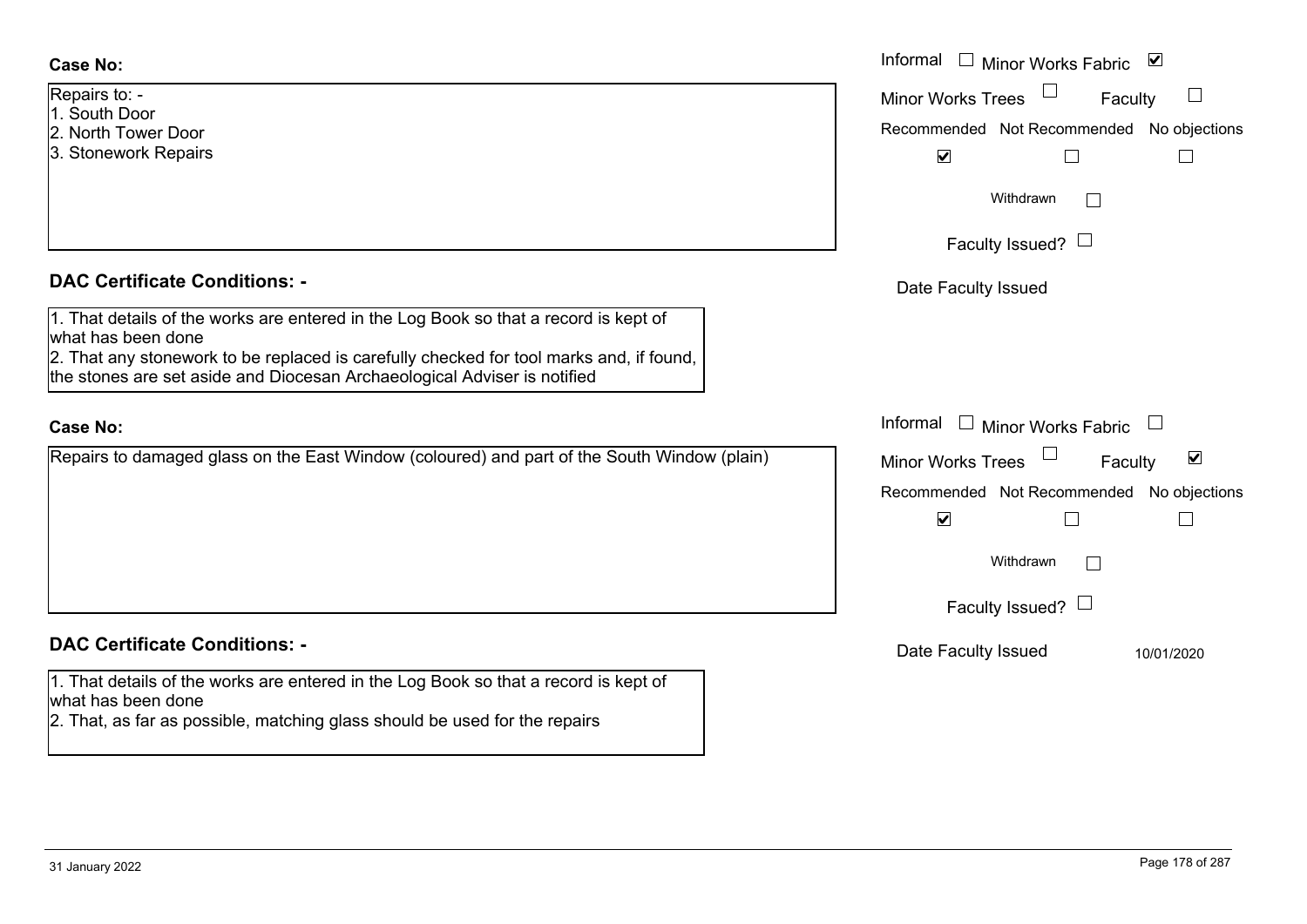| <b>Case No:</b>                                                                                            | Informal $\Box$<br>Minor Works Fabric ⊠       |
|------------------------------------------------------------------------------------------------------------|-----------------------------------------------|
| Repairs to the Tower                                                                                       | <b>Minor Works Trees</b><br>$\Box$<br>Faculty |
|                                                                                                            | Recommended Not Recommended No objections     |
|                                                                                                            | $\blacktriangledown$                          |
|                                                                                                            | Withdrawn<br>$\perp$                          |
|                                                                                                            | Faculty Issued? $\Box$                        |
| <b>DAC Certificate Conditions: -</b>                                                                       | Date Faculty Issued                           |
| 1. That details of the works are entered in the Log Book so that a record is kept of<br>what has been done |                                               |
| 2. That no works shall take place until the PCC, after consultation with the Diocesan                      |                                               |
| Archaeological Adviser, has secured the implementation of a programme of                                   |                                               |
| <b>Case No:</b>                                                                                            | Informal<br>Minor Works Fabric ⊠<br>$\Box$    |
| Installation of CCTV                                                                                       | <b>Minor Works Trees</b><br>ப<br>Faculty      |
|                                                                                                            | Recommended Not Recommended No objections     |
|                                                                                                            | $\vert \ \ \vert$<br>L                        |
|                                                                                                            | Withdrawn                                     |
|                                                                                                            | Faculty Issued? $\Box$                        |
| <b>DAC Certificate Conditions: -</b>                                                                       | Date Faculty Issued                           |
| 1. That details of the works are entered in the Log Book so that a record is kept of<br>what has been done |                                               |
| 2. That the PCC registers with the Information Commissioners Office (ICO)                                  |                                               |
| 3. That an updated Electrical Condition Report is commissioned, and submitted to the                       |                                               |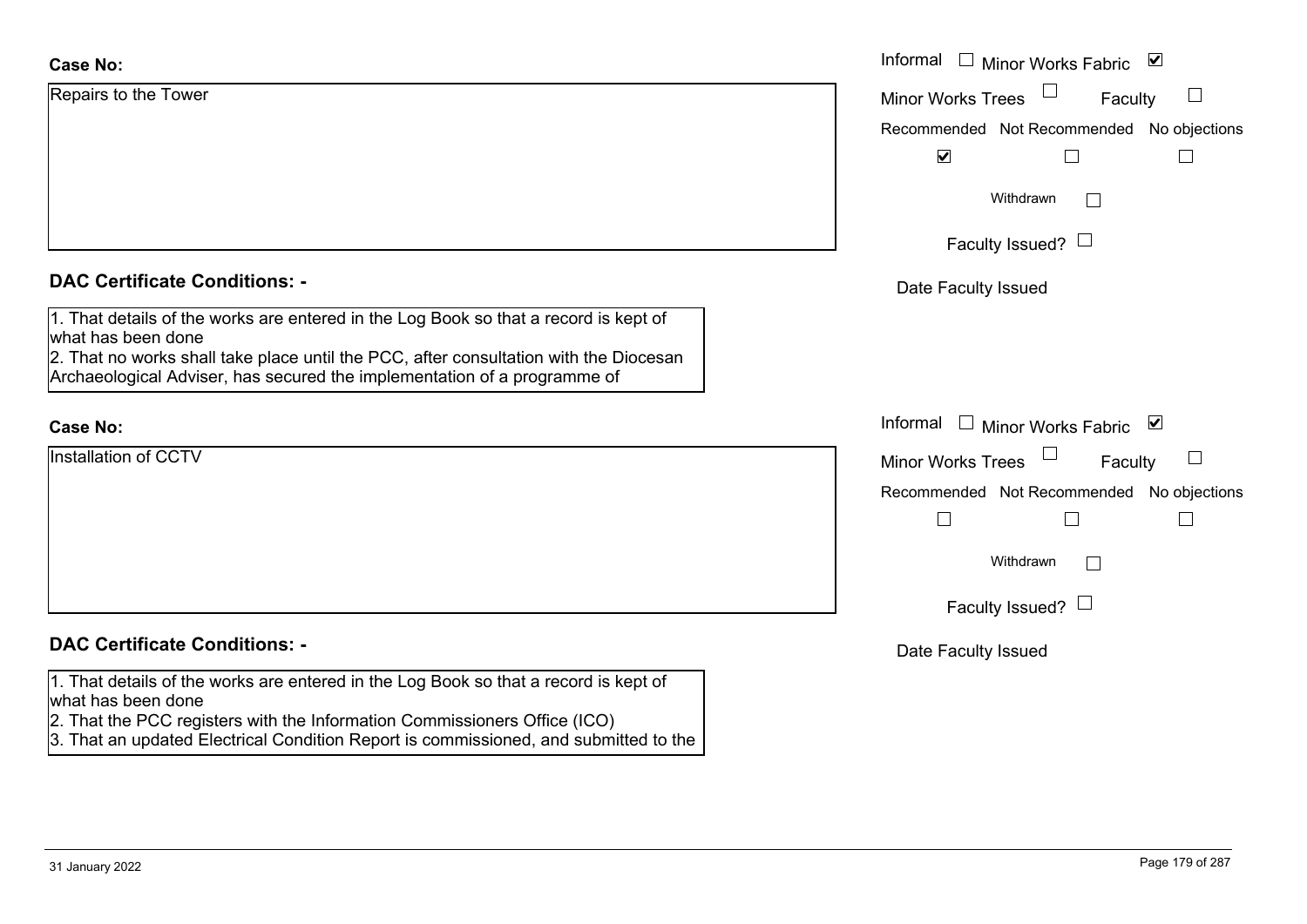| <b>Case No:</b>                                                                                            | Informal □ Minor Works Fabric □                      |
|------------------------------------------------------------------------------------------------------------|------------------------------------------------------|
| Application for the approval of Local Churchyard Regulations                                               | Minor Works Trees<br>$\blacktriangledown$<br>Faculty |
|                                                                                                            | Recommended Not Recommended No objections            |
|                                                                                                            | $\Box$<br>$\Box$<br>$\Box$                           |
|                                                                                                            | Withdrawn<br>$\Box$                                  |
|                                                                                                            | Faculty Issued?                                      |
| <b>DAC Certificate Conditions: -</b>                                                                       | Date Faculty Issued                                  |
| 1. That details of the works are entered in the Log Book so that a record is kept of<br>what has been done |                                                      |
| <b>Case No:</b>                                                                                            | Informal $\Box$ Minor Works Fabric $\Box$            |
| Installation of smoke detectors                                                                            | Minor Works Trees<br>Faculty                         |
|                                                                                                            | Recommended Not Recommended No objections            |
|                                                                                                            | $\Box$<br>$\Box$                                     |
|                                                                                                            | Withdrawn                                            |
|                                                                                                            | Faculty Issued? $\Box$                               |
| <b>DAC Certificate Conditions: -</b>                                                                       | Date Faculty Issued                                  |
| 1. That details of the works are entered in the Log Book so that a record is kept of<br>what has been done |                                                      |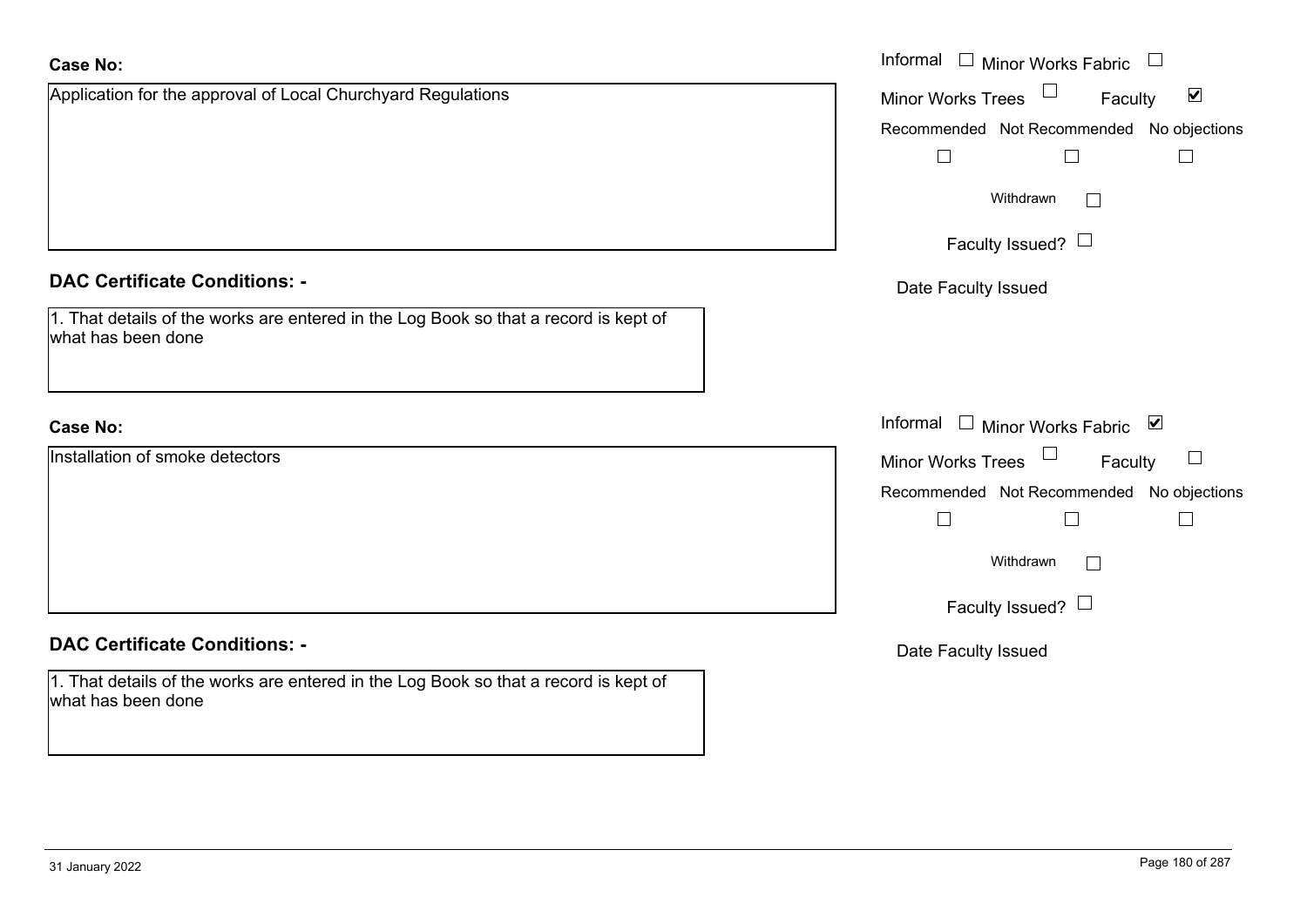## **Case No:**

Installation of 4 x CCTV cameras

|  |  | <b>DAC Certificate Conditions: -</b> |
|--|--|--------------------------------------|
|--|--|--------------------------------------|

1. That details of the works are entered in the Log Book so that a record is kept of what has been done

|                        | Informal $\Box$ Minor Works Fabric $\Box$ |
|------------------------|-------------------------------------------|
| on of 4 x CCTV cameras | Minor Works Trees $\Box$<br>Faculty       |
|                        | Recommended Not Recommended No objections |
|                        |                                           |
|                        | Withdrawn<br>$\mathbb{R}^n$               |
|                        | Faculty Issued? $\Box$                    |

Date Faculty Issued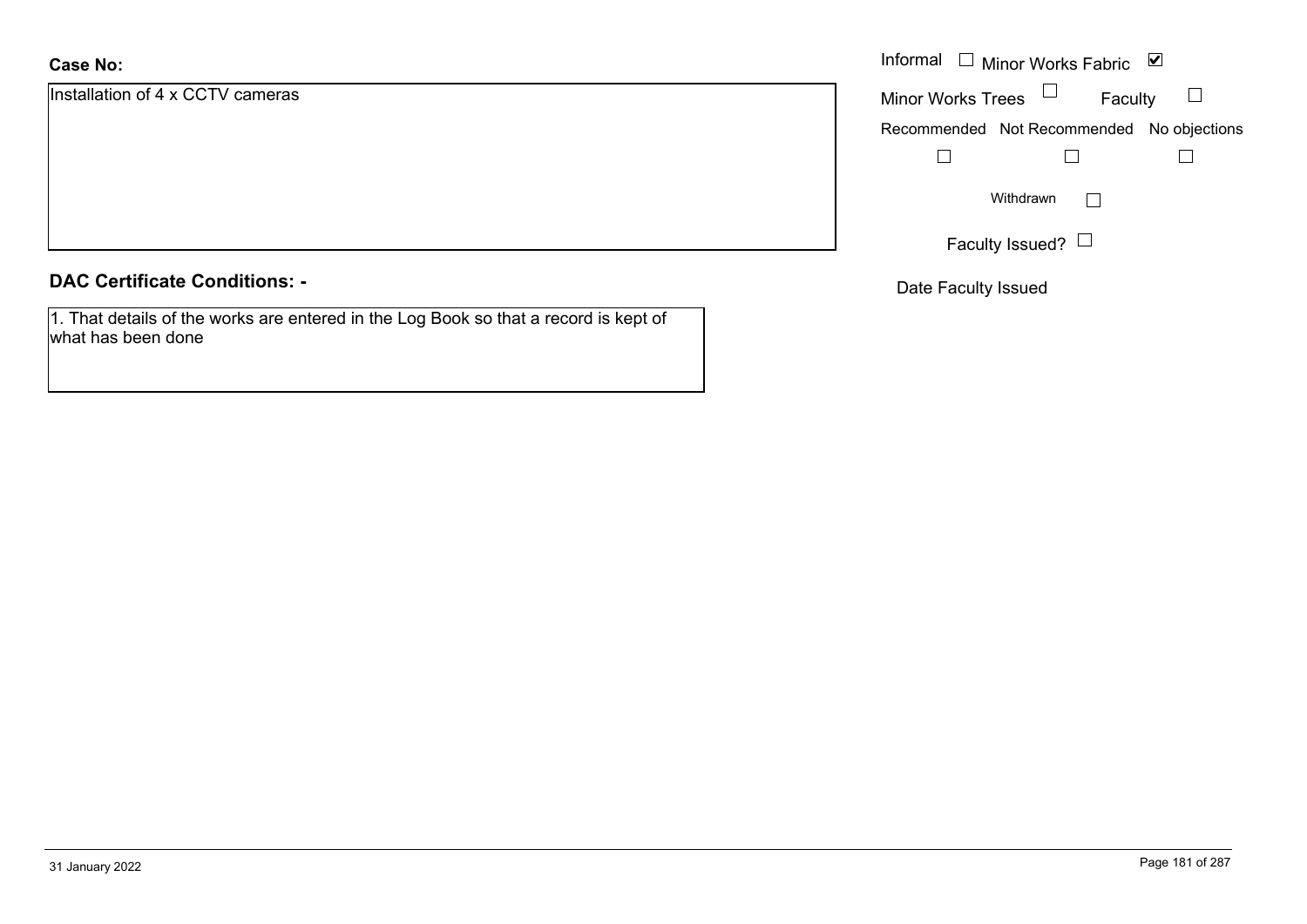**10205Brentingby, St Mary**

### **Case No:**

No application for Minor Works / Informal Advice / Formal Advice has been made

# **DAC Certificate Conditions: -**

1. A time limit of 12 months

|                                                                       | Informal $\Box$ Minor Works Fabric $\Box$ |
|-----------------------------------------------------------------------|-------------------------------------------|
| ation for Minor Works / Informal Advice / Formal Advice has been made | Minor Works Trees $\Box$<br>Faculty       |
|                                                                       | Recommended Not Recommended No objections |
|                                                                       |                                           |
|                                                                       | Withdrawn<br>$\mathbb{R}^n$               |
|                                                                       | Faculty Issued? $\Box$                    |

Date Faculty Issued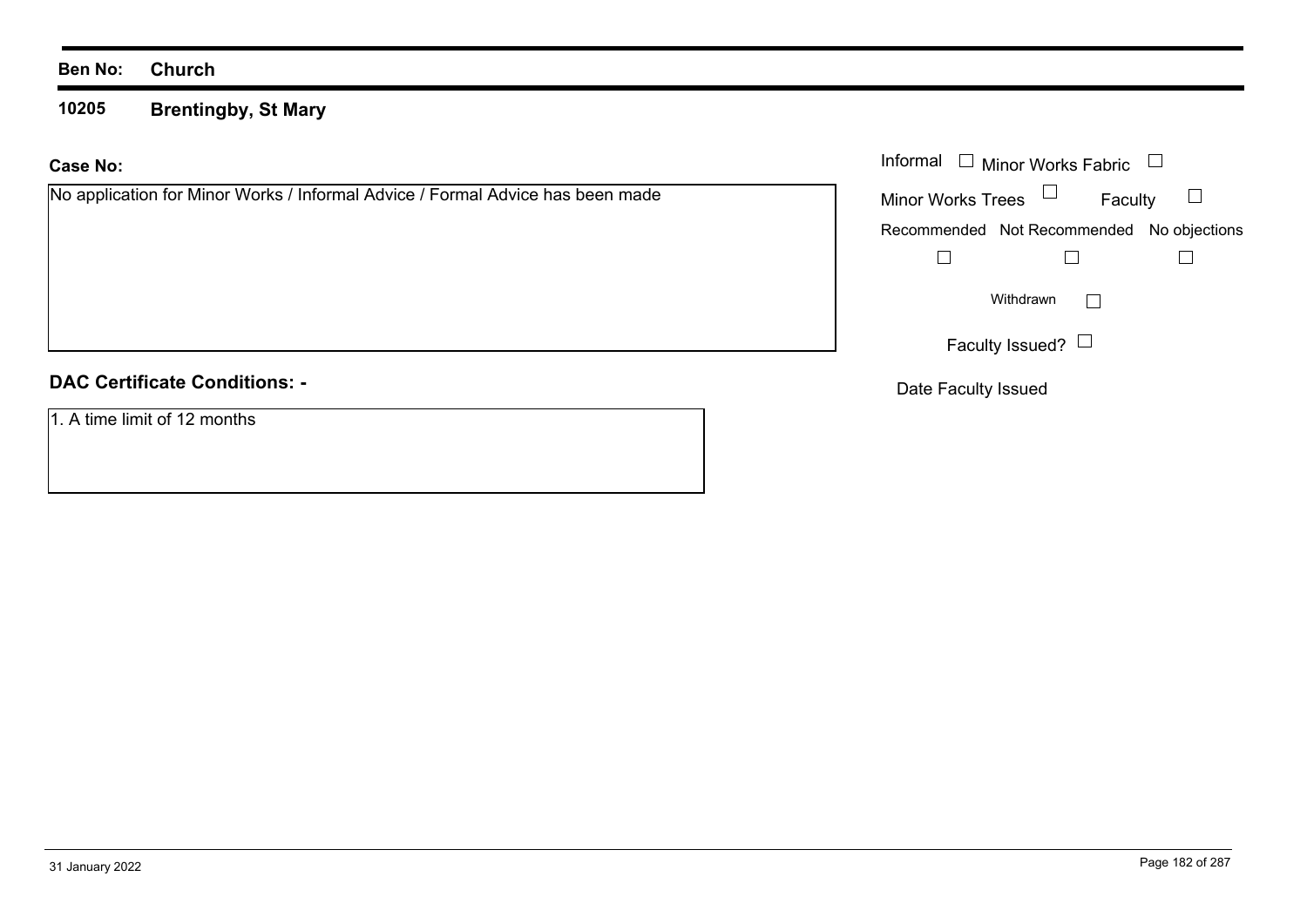#### **10305 Bringhurst, St Nicholas**

| L/1999<br><b>Case No:</b>            | Informal<br>$\Box$ Minor Works Fabric $\Box$                |
|--------------------------------------|-------------------------------------------------------------|
| Floodlighting                        | Minor Works Trees $\Box$<br>$\blacktriangledown$<br>Faculty |
|                                      | Recommended Not Recommended No objections                   |
|                                      |                                                             |
|                                      | Withdrawn<br>$\mathbb{R}^n$                                 |
|                                      | Faculty Issued? Ø                                           |
| <b>DAC Certificate Conditions: -</b> | Date Faculty Issued<br>23/03/2002                           |
| 1. A time limit of 12 months         |                                                             |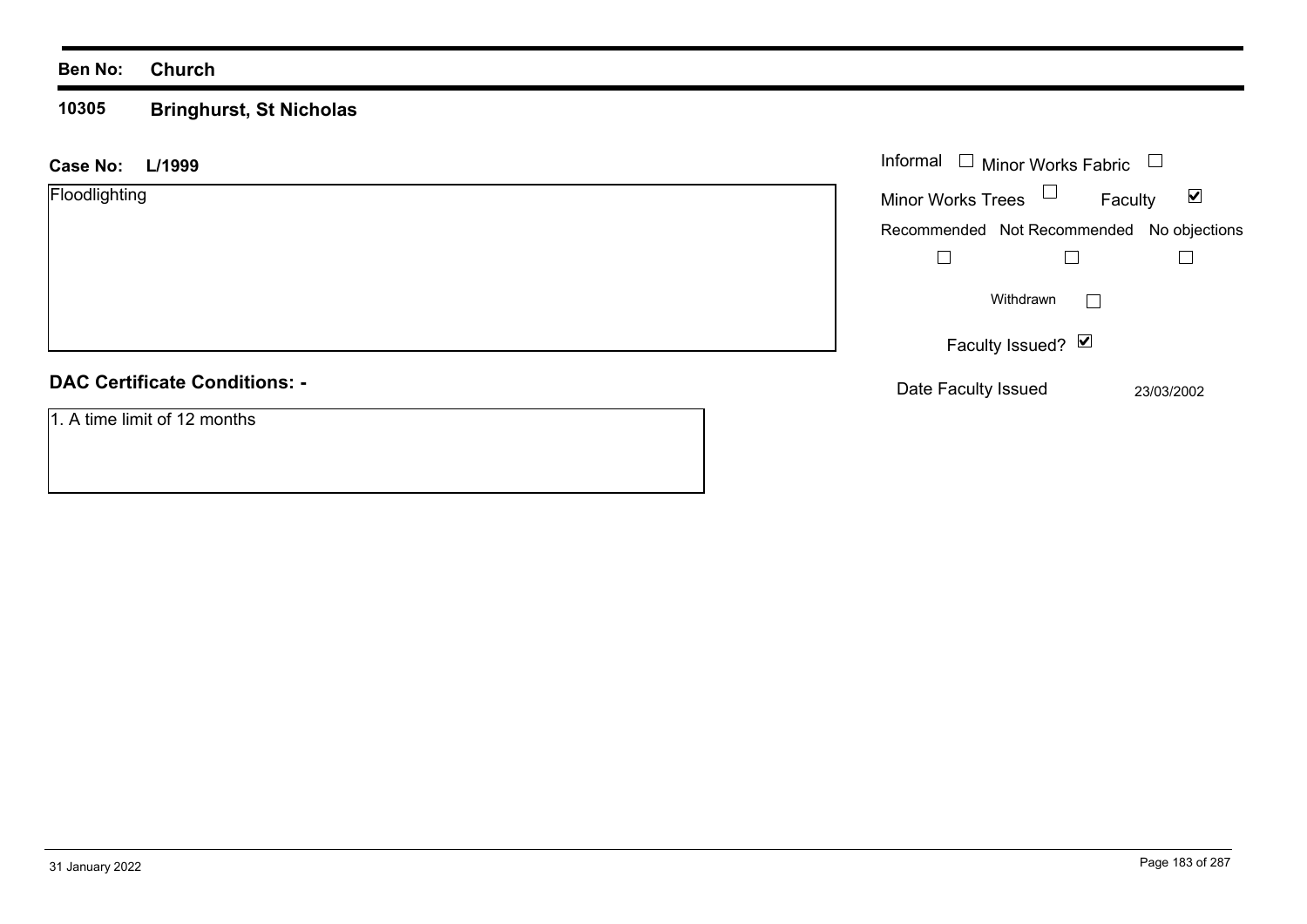| <b>Case No:</b><br>L034/2004                                                                                                                                                                                                                                                                                                      | Informal □ Minor Works Fabric                                                                                                                                                                                                            |
|-----------------------------------------------------------------------------------------------------------------------------------------------------------------------------------------------------------------------------------------------------------------------------------------------------------------------------------|------------------------------------------------------------------------------------------------------------------------------------------------------------------------------------------------------------------------------------------|
| To excavate a trench approx. 2 - 3ft in width to foundation level of the house (see photo) and to tank<br>the wall using the products as per the datasheet and install a soakaway drain                                                                                                                                           | $\blacktriangledown$<br><b>Minor Works Trees</b><br>Faculty<br>Recommended Not Recommended No objections<br>$\blacktriangledown$<br>$\mathbf{L}$<br>$\mathbf{L}$<br>Withdrawn<br>$\perp$<br>Faculty Issued? Ø                            |
| <b>DAC Certificate Conditions: -</b><br>1. A time limit of 12 months<br>2. That any trenching be the subject of an archaeological watching brief in<br>accordance with paragraph 4 of the attached archaeological conditions                                                                                                      | Date Faculty Issued<br>07/09/2004                                                                                                                                                                                                        |
| <b>Case No:</b><br>L059/2007<br>Repairs to southern boundary churchyard wall                                                                                                                                                                                                                                                      | Informal<br>$\Box$<br>Minor Works Fabric<br>$\blacktriangledown$<br><b>Minor Works Trees</b><br>Faculty<br>Recommended Not Recommended No objections<br>$\blacktriangledown$<br>$\Box$<br>$\mathbb{R}$<br>Withdrawn<br>Faculty Issued? Ø |
| <b>DAC Certificate Conditions: -</b><br>1. A time limit of 12 months<br>2. That no works shall take place until the petitioner has secured the implementation<br>of a programme of archaeological works in accordance with a written scheme of<br>investigation which has been submitted by the applicant and approved by the DAC | Date Faculty Issued<br>06/06/2007                                                                                                                                                                                                        |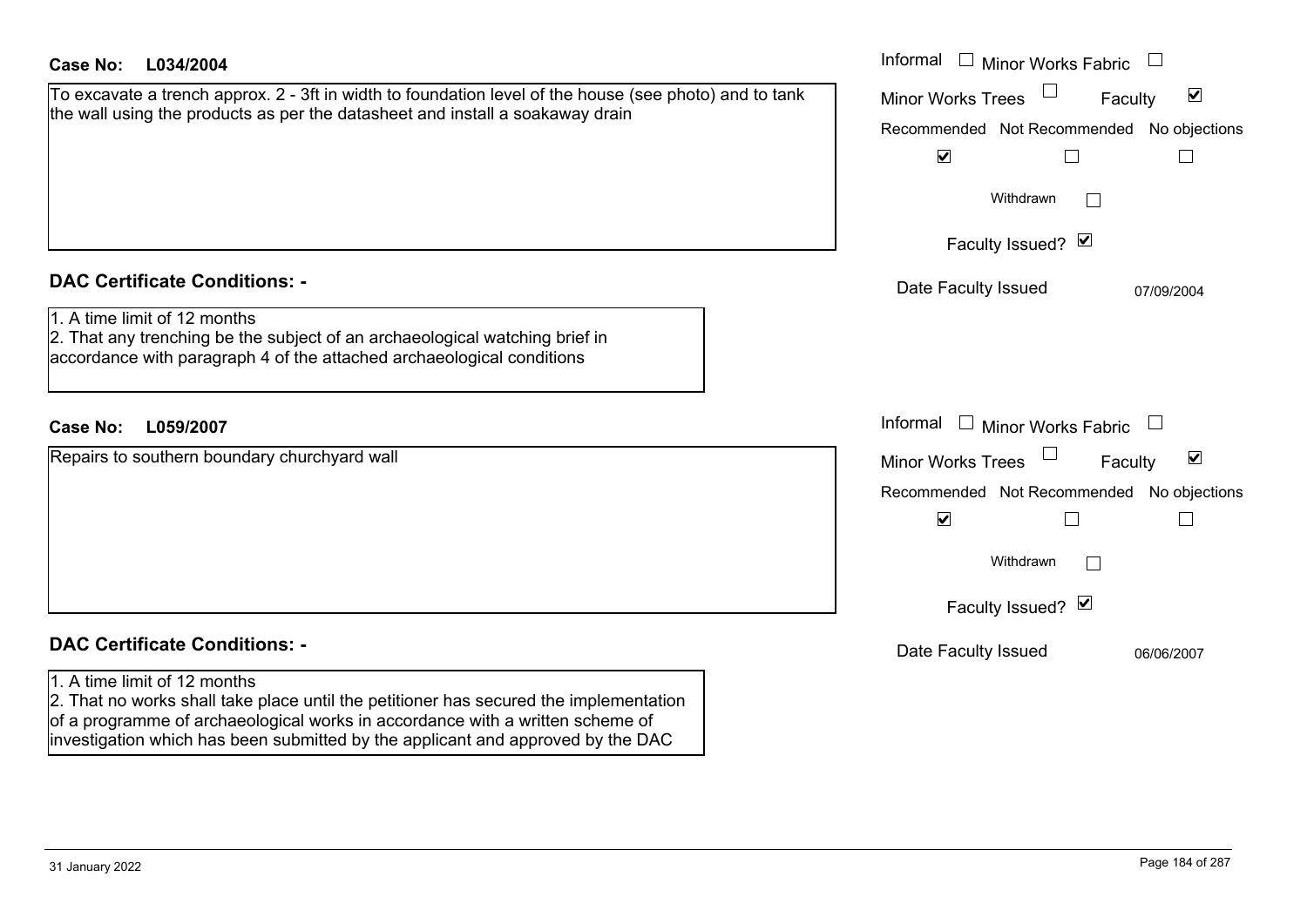#### **L165/2007Case No:**

| <b>Case No:</b><br>L165/2007                                                                                                                  | Informal $\Box$<br>⊻<br><b>Minor Works Fabric</b>           |
|-----------------------------------------------------------------------------------------------------------------------------------------------|-------------------------------------------------------------|
| Partial scaffolding of the Tower and minor opening up of stonework to check embedded iron                                                     | <b>Minor Works Trees</b><br>Faculty                         |
|                                                                                                                                               | Recommended Not Recommended No objections                   |
|                                                                                                                                               |                                                             |
|                                                                                                                                               | Withdrawn<br>$\overline{\phantom{a}}$                       |
|                                                                                                                                               | Faculty Issued? $\Box$                                      |
| <b>DAC Certificate Conditions: -</b>                                                                                                          | Date Faculty Issued                                         |
|                                                                                                                                               |                                                             |
| <b>Case No:</b><br>L013/2008                                                                                                                  | Informal □ Minor Works Fabric<br>$\Box$                     |
| Tower repairs consisting of: -                                                                                                                | $\blacktriangledown$<br><b>Minor Works Trees</b><br>Faculty |
| 1. Replacement of stonework & stringcourses<br>2. Re-pointing                                                                                 | Recommended Not Recommended No objections                   |
| 3. Replacement of damaged or missing pinnacles<br>4. Replacement of ironwork in pinnacles and parapet wall with stainless steel               | $\blacktriangledown$                                        |
| 5. Re-building of parapet wall using existing stonework<br>6. Replacement of damaged or missing louvres to bell chamber                       | Withdrawn<br>$\Box$                                         |
| 7. Repair and re-gilding of weathervane                                                                                                       | Faculty Issued? Ø                                           |
| <b>DAC Certificate Conditions: -</b>                                                                                                          | Date Faculty Issued<br>25/02/2008                           |
| 1. A time limit of 12 months<br>2. That the PCC installs a "Galebreak" membrance to keep water from entering the<br>tower through the louvres |                                                             |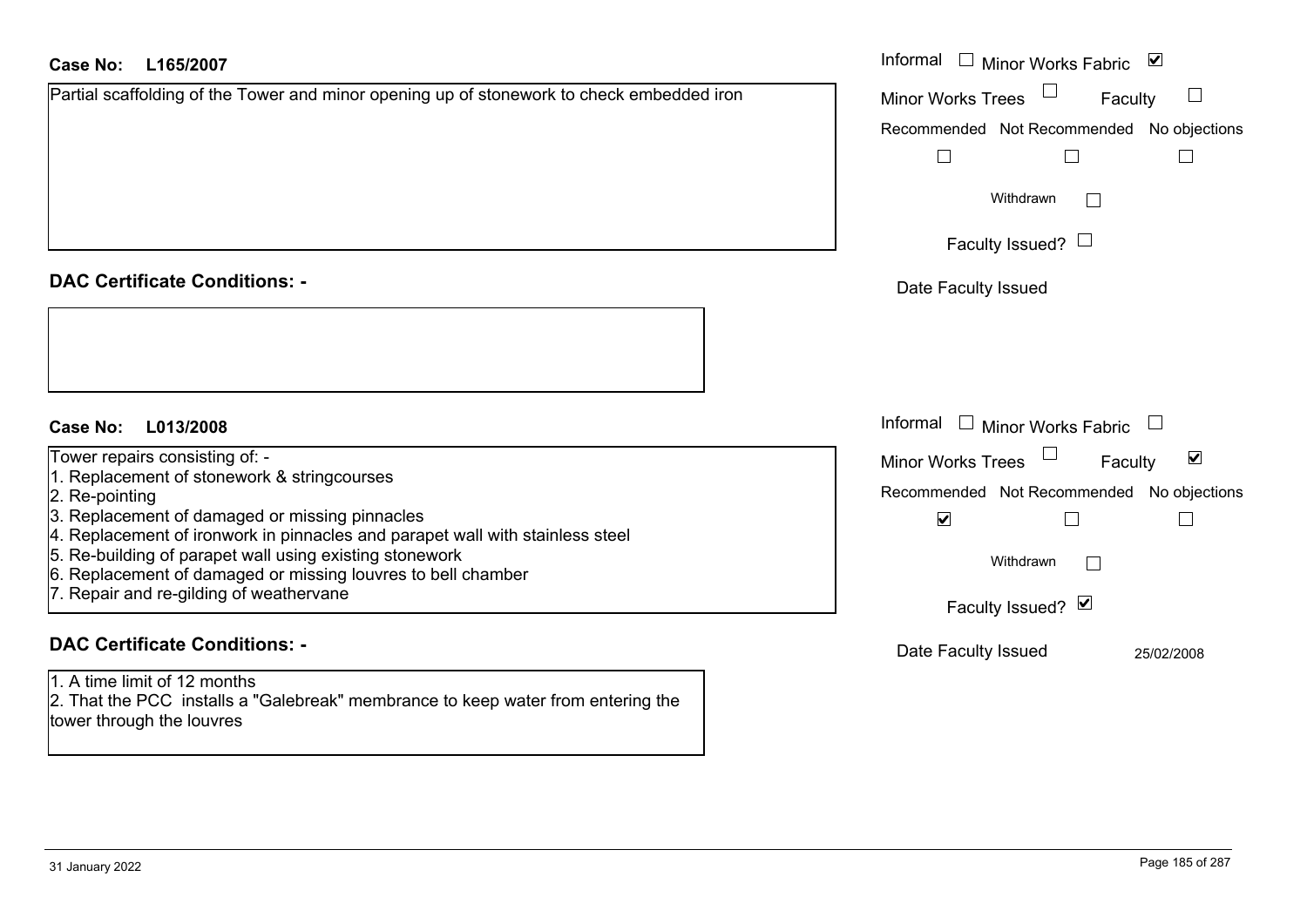| <b>Case No:</b><br>L006/2008                                                                                                                                                                                                                                                                                               | Informal □ Minor Works Fabric                                                                                                                                                          |
|----------------------------------------------------------------------------------------------------------------------------------------------------------------------------------------------------------------------------------------------------------------------------------------------------------------------------|----------------------------------------------------------------------------------------------------------------------------------------------------------------------------------------|
| CONFIRMATORY FACULTY for work permitted by DAC Office: -<br>To move 11th/12thC grave cover inside the church to be preserved from further damage                                                                                                                                                                           | $\blacktriangledown$<br><b>Minor Works Trees</b><br>Faculty<br>Recommended Not Recommended No objections<br>$\blacktriangledown$<br>$\Box$<br>$\mathcal{L}_{\mathcal{A}}$<br>Withdrawn |
| <b>DAC Certificate Conditions: -</b>                                                                                                                                                                                                                                                                                       | Faculty Issued? Ø                                                                                                                                                                      |
| 1. A time limit of 12 months<br>2. That the PCC must satisfy itself that the proposed location will not allow the<br>headstone to be a trip-hazard<br>3. That stone should be used to support the headstone as wood may eventually rot                                                                                     | Date Faculty Issued<br>25/02/2008                                                                                                                                                      |
| L123/2009<br><b>Case No:</b>                                                                                                                                                                                                                                                                                               | Informal<br>$\Box$ Minor Works Fabric                                                                                                                                                  |
| With regard to the churchyard wall: -<br>1. Take down and re-build certain sections of drystone walling<br>2. Take down and re-build certain sections of bulging wall<br>3. Installation of French Drain to assist drainage of the area<br>4. Restoration of the appearance of the wall at the south end of the churchyard | $\blacktriangledown$<br><b>Minor Works Trees</b><br>Faculty<br>Recommended Not Recommended No objections<br>$\blacktriangledown$<br>Withdrawn<br>Faculty Issued? Ø                     |
| <b>DAC Certificate Conditions: -</b>                                                                                                                                                                                                                                                                                       | Date Faculty Issued<br>16/09/2009                                                                                                                                                      |
| 1. A time limit of 12 months<br>2. That details of the works are entered in the Log Book so that a record is kept of<br>what has been done<br>3. That no works shall take place until the PCC, after consultation with the Diocesan                                                                                        |                                                                                                                                                                                        |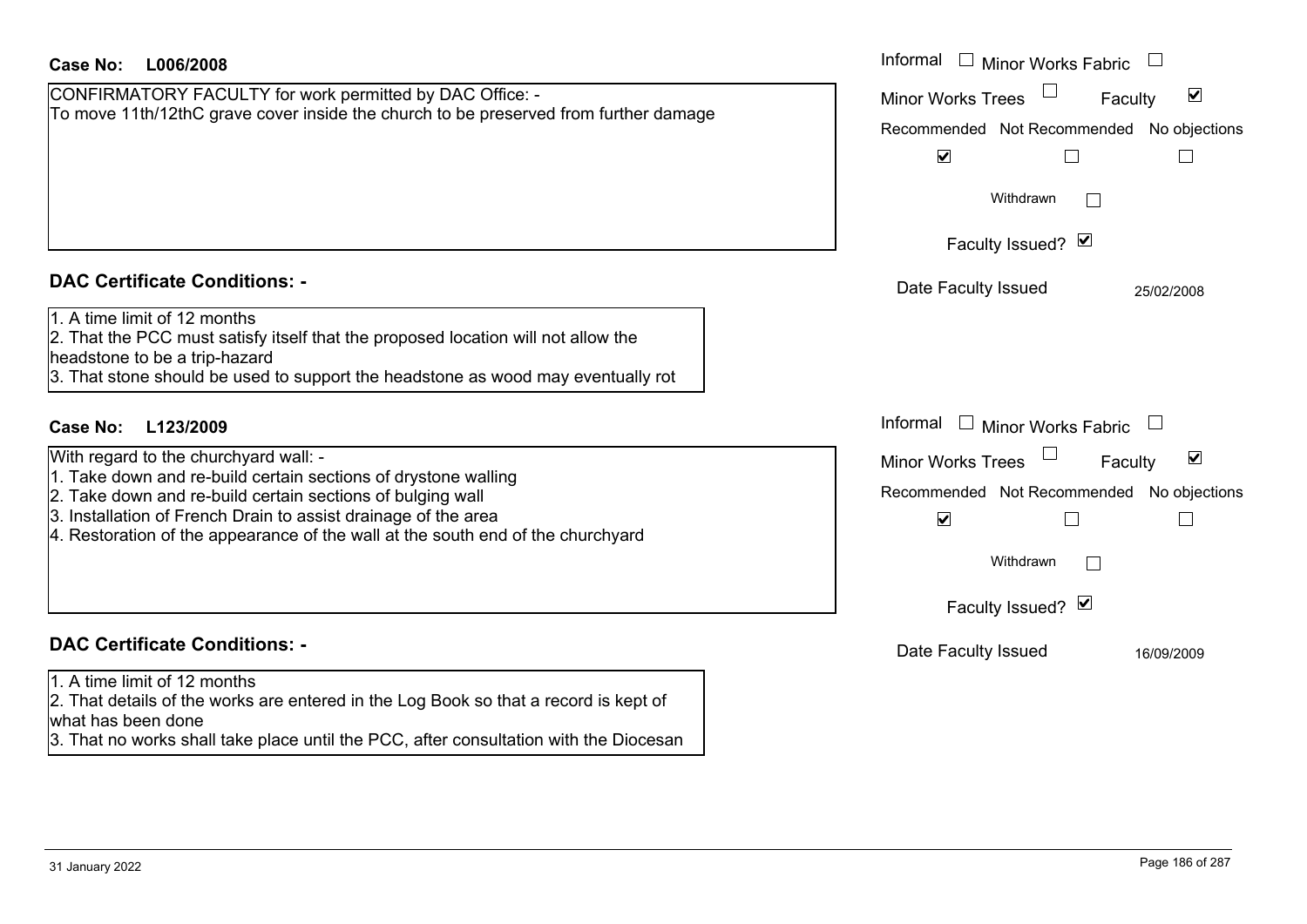| <b>Case No:</b><br>L026/2009                                                                                                                                                                                                                                                | Informal<br>$\mathbb{R}$<br>Minor Works Fabric<br>$\begin{array}{c} \hline \end{array}$                                                                                                                                                                                           |
|-----------------------------------------------------------------------------------------------------------------------------------------------------------------------------------------------------------------------------------------------------------------------------|-----------------------------------------------------------------------------------------------------------------------------------------------------------------------------------------------------------------------------------------------------------------------------------|
| 1. Installation of French drain and soakaway for north side of the church<br>2. Repairs to Chancel comprising: -<br>a) Ceiling plaster<br>b) Wall Plaster<br>c) Roof timbers<br>d) Roof slating                                                                             | $\blacktriangledown$<br><b>Minor Works Trees</b><br>Faculty<br>Recommended Not Recommended No objections<br>$\blacktriangledown$<br>$\Box$<br>$\Box$<br>Withdrawn<br>$\Box$<br>Faculty Issued? Ø                                                                                  |
| <b>DAC Certificate Conditions: -</b><br>1. A time limit of 12 months<br>2. That details of the works are entered in the Log Book so that a record is kept of<br>what has been done<br>3. That no works shall take place until the PCC, after consultation with the Diocesan | Date Faculty Issued<br>06/04/2009                                                                                                                                                                                                                                                 |
| L012/2009<br><b>Case No:</b><br>Repairs to windows and surrounding stonework                                                                                                                                                                                                | Informal<br>$\mathbb{R}^n$<br>Minor Works Fabric<br>$\Box$<br>$\blacktriangledown$<br><b>Minor Works Trees</b><br>Faculty<br>Recommended Not Recommended No objections<br>$\blacktriangledown$<br>$\Box$<br>$\overline{\phantom{a}}$<br>Withdrawn<br>$\perp$<br>Faculty Issued? Ø |
| <b>DAC Certificate Conditions: -</b><br>1. A time limit of 12 months<br>2. That details of the works are entered in the Log Book so that a record is kept of<br>what has been done<br>3. That the lime green quarries need to be retained and re-used sensitively           | Date Faculty Issued<br>20/02/2009                                                                                                                                                                                                                                                 |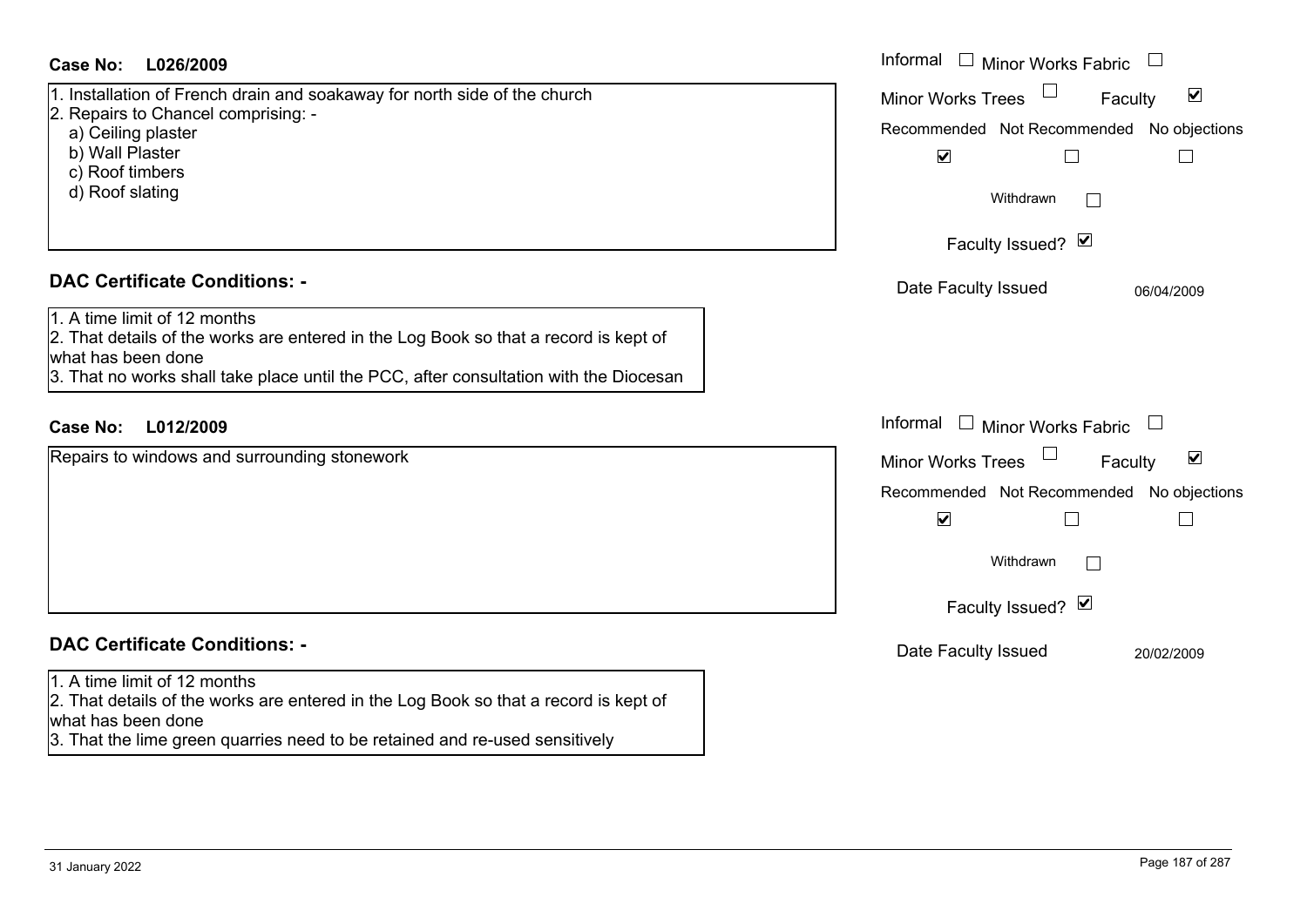| L183/2009<br>Case No:                                                                                                                                                                                | Informal □ Minor Works Fabric ⊠                             |
|------------------------------------------------------------------------------------------------------------------------------------------------------------------------------------------------------|-------------------------------------------------------------|
| Installation of a teak Bench in the churchyard in memory of Ben and Jean Hawkins                                                                                                                     | <b>Minor Works Trees</b><br>Faculty                         |
|                                                                                                                                                                                                      | No objections<br>Recommended Not Recommended                |
|                                                                                                                                                                                                      | $\Box$<br>$\Box$<br>$\overline{\phantom{a}}$                |
|                                                                                                                                                                                                      | Withdrawn<br>$\mathbf{L}$                                   |
|                                                                                                                                                                                                      | Faculty Issued? $\Box$                                      |
| <b>DAC Certificate Conditions: -</b>                                                                                                                                                                 | Date Faculty Issued                                         |
| 1. That details of the works are entered in the Log Book so that a record is kept of<br>what has been done                                                                                           |                                                             |
| L061/2009<br><b>Case No:</b>                                                                                                                                                                         | Informal Ø Minor Works Fabric □                             |
| Replacement of the rainwater goods for the Nave                                                                                                                                                      | $\blacktriangledown$<br><b>Minor Works Trees</b><br>Faculty |
|                                                                                                                                                                                                      | Recommended Not Recommended No objections                   |
|                                                                                                                                                                                                      | $\blacktriangledown$<br>$\Box$<br>$\overline{\phantom{a}}$  |
|                                                                                                                                                                                                      | Withdrawn                                                   |
|                                                                                                                                                                                                      | Faculty Issued? Ø                                           |
| <b>DAC Certificate Conditions: -</b>                                                                                                                                                                 | Date Faculty Issued<br>25/08/2009                           |
| 1. A time limit of 12 months<br>2. That details of the works are entered in the Log Book so that a record is kept of<br>what has been done<br>3. That the Rainwater Goods should black powder coated |                                                             |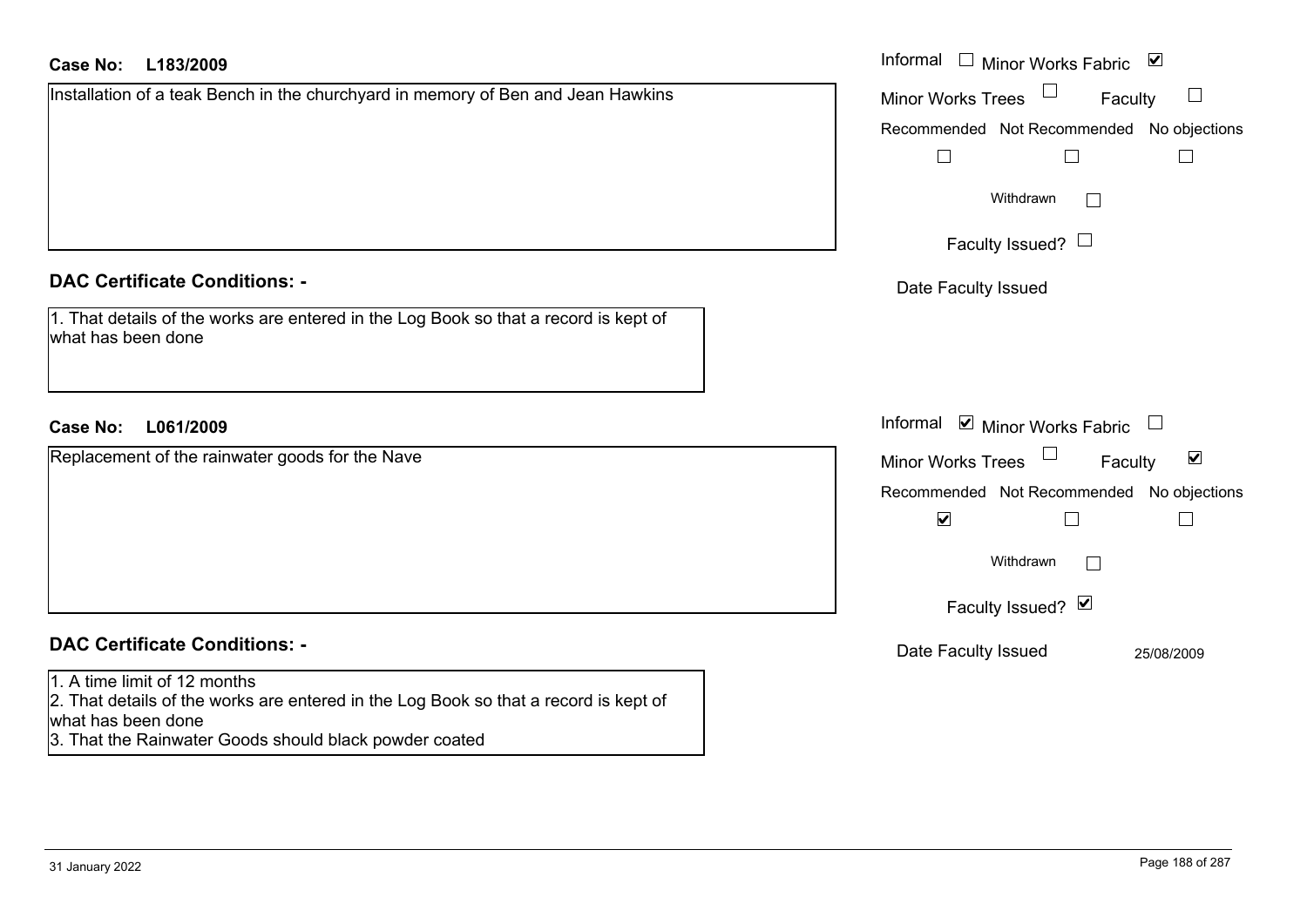#### **L005/2010Case No:**

| <b>Case No:</b><br>L005/2010                                                                                                               | Informal<br>$\overline{\phantom{a}}$<br>⊻<br><b>Minor Works Fabric</b> |
|--------------------------------------------------------------------------------------------------------------------------------------------|------------------------------------------------------------------------|
| Re-decoration of the Chancel walls and ceiling                                                                                             | ப<br><b>Minor Works Trees</b><br>Faculty                               |
|                                                                                                                                            | Recommended Not Recommended No objections                              |
|                                                                                                                                            | $\blacktriangledown$                                                   |
|                                                                                                                                            | Withdrawn<br>$\sqrt{2}$                                                |
|                                                                                                                                            | Faculty Issued? $\Box$                                                 |
| <b>DAC Certificate Conditions: -</b>                                                                                                       | Date Faculty Issued                                                    |
| 1. That details of the works are entered in the Log Book so that a record is kept of<br>what has been done                                 |                                                                        |
|                                                                                                                                            | Informal ☑ Minor Works Fabric                                          |
| <b>Case No:</b><br>L100/2011                                                                                                               |                                                                        |
| 1. In the North and South Aisles: -<br>a) Removal and disposal of pews and pew platforms                                                   | $\blacktriangledown$<br>Minor Works Trees<br>Faculty                   |
| b) Repair of floor                                                                                                                         | Recommended Not Recommended No objections                              |
| c) Repair of walls                                                                                                                         | $\blacktriangledown$                                                   |
| 2. In the South Aisle: -<br>a) Re-creation of the Lady Chapel                                                                              | Withdrawn<br>$\sqrt{2}$                                                |
|                                                                                                                                            | Faculty Issued? Ø                                                      |
| <b>DAC Certificate Conditions: -</b>                                                                                                       | Date Faculty Issued<br>30/01/2012                                      |
| 1. A time limit of 12 months<br>2. That details of the works are entered in the Log Book so that a record is kept of<br>what has been done |                                                                        |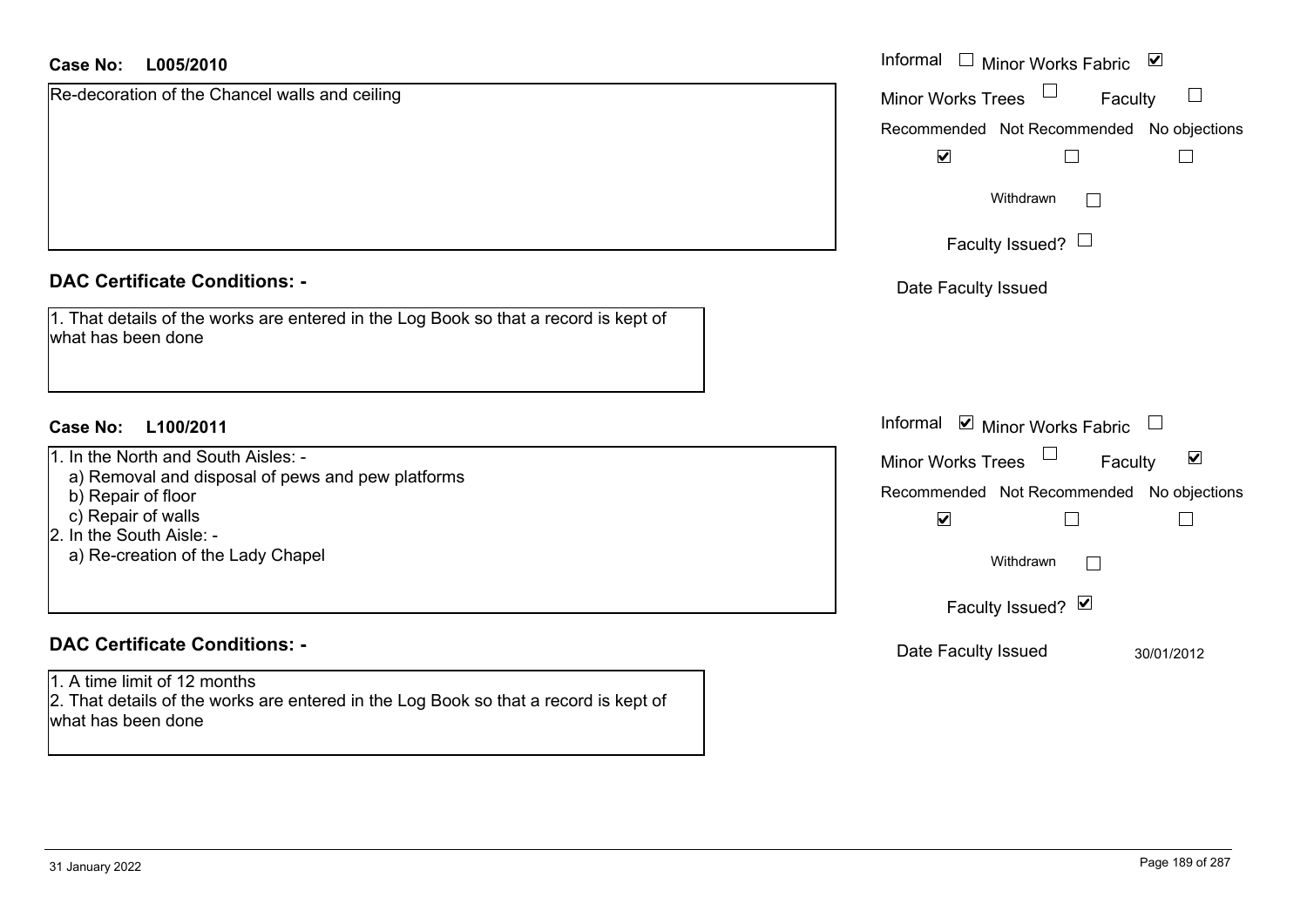| Phase 2: -         |                                                                                                                                                                               |  |
|--------------------|-------------------------------------------------------------------------------------------------------------------------------------------------------------------------------|--|
|                    | 1. Installation of under-floor heating or an air-to-water system<br>2. Upgrading of the Lighting System<br>3. Treatment of the North door                                     |  |
|                    |                                                                                                                                                                               |  |
|                    | <b>DAC Certificate Conditions: -</b>                                                                                                                                          |  |
| what has been done | 1. A time limit of 12 months<br>2. That details of the works are entered in the Log Book so that a record is kept of                                                          |  |
| <b>Case No:</b>    | L110/2013                                                                                                                                                                     |  |
|                    | 1. Replacement of two 1972 bar heaters in the Chancel with 4 x 3kW Quartz Halogen Radiant heaters<br>2. Introduction of portable panel heater behind the Altar when necessary |  |
|                    |                                                                                                                                                                               |  |

3. That the new heaters are to be fitted with gold tubes

| Informal ☑ Minor Works Fabric                                     |
|-------------------------------------------------------------------|
| <b>Minor Works Trees</b><br>Faculty                               |
| Recommended Not Recommended No objections                         |
| Withdrawn                                                         |
| Faculty Issued? $\Box$                                            |
| Date Faculty Issued                                               |
| Informal<br>$\blacktriangledown$                                  |
| Minor Works Fabric                                                |
| <b>Minor Works Trees</b><br>Faculty                               |
| Recommended Not Recommended No objections<br>$\blacktriangledown$ |
| Withdrawn                                                         |
| Faculty Issued? $\Box$                                            |
| Date Faculty Issued                                               |
|                                                                   |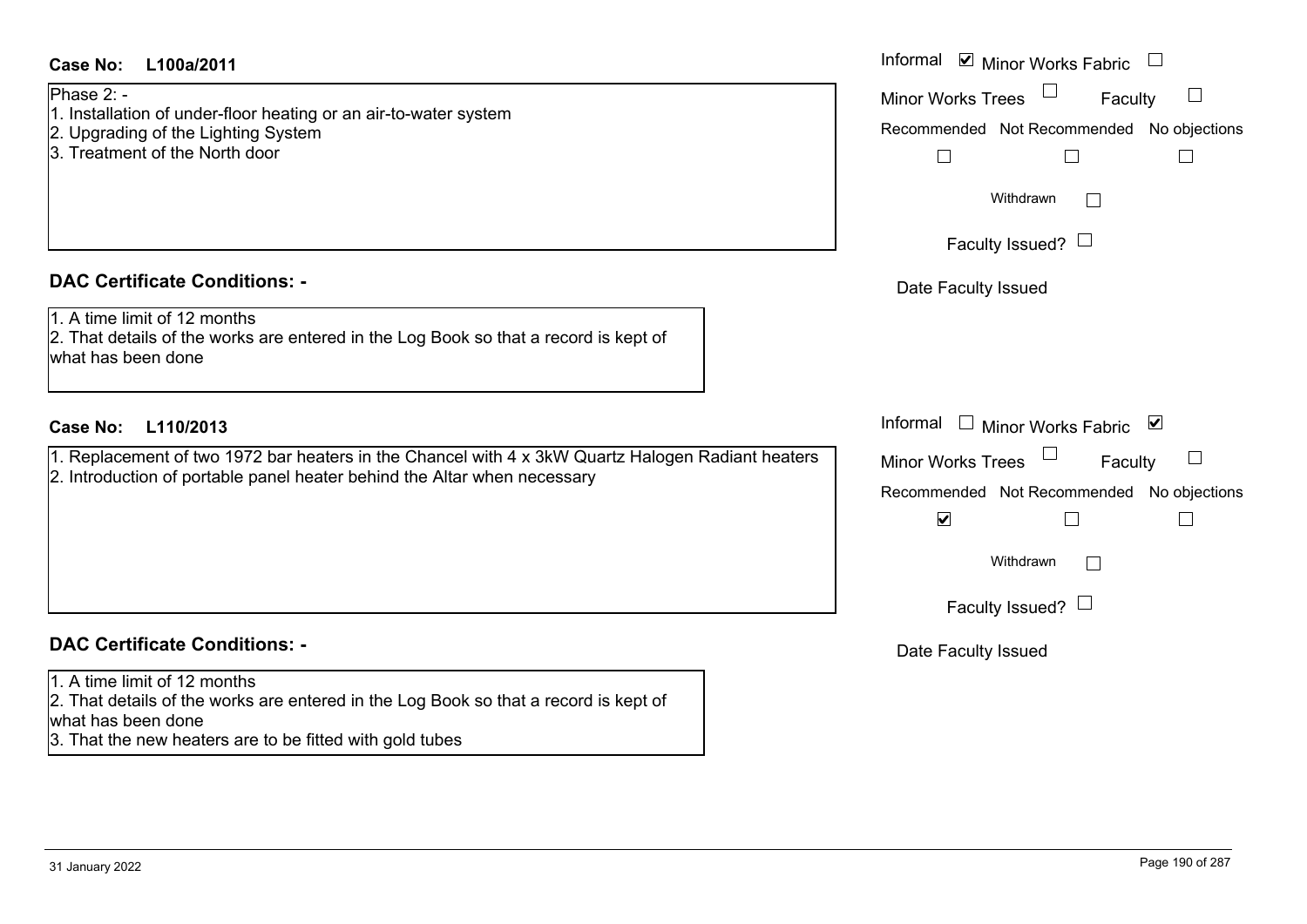| <b>Case No:</b>                                                                                                                                                                                                                                                                         | Informal $\square$<br>$\blacktriangledown$<br><b>Minor Works Fabric</b>                     |
|-----------------------------------------------------------------------------------------------------------------------------------------------------------------------------------------------------------------------------------------------------------------------------------------|---------------------------------------------------------------------------------------------|
| Repairs to roof timbers                                                                                                                                                                                                                                                                 | Minor Works Trees<br>$\Box$<br>Faculty                                                      |
|                                                                                                                                                                                                                                                                                         | Recommended Not Recommended No objections                                                   |
|                                                                                                                                                                                                                                                                                         | $\blacktriangledown$<br>$\Box$                                                              |
|                                                                                                                                                                                                                                                                                         | Withdrawn<br>$\Box$                                                                         |
|                                                                                                                                                                                                                                                                                         | Faculty Issued? $\Box$                                                                      |
| <b>DAC Certificate Conditions: -</b>                                                                                                                                                                                                                                                    | Date Faculty Issued                                                                         |
| 1. That details of the works are entered in the Log Book so that a record is kept of<br>what has been done<br>2. That, following the investigation, a report on the condition of the Roof Timbers is<br>submitted which details the recommended remedial works for consideration by the |                                                                                             |
| <b>Case No:</b>                                                                                                                                                                                                                                                                         | Informal $\square$<br><b>Minor Works Fabric</b><br>$\begin{array}{c} \boxed{1} \end{array}$ |
| Replacement of the North Aisle roof                                                                                                                                                                                                                                                     | $\blacktriangledown$<br>Minor Works Trees<br>Faculty                                        |
|                                                                                                                                                                                                                                                                                         | Recommended Not Recommended No objections                                                   |
|                                                                                                                                                                                                                                                                                         | $\blacktriangledown$<br>П                                                                   |
|                                                                                                                                                                                                                                                                                         | Withdrawn<br>$\Box$                                                                         |
|                                                                                                                                                                                                                                                                                         | Faculty Issued? $\Box$                                                                      |
| <b>DAC Certificate Conditions: -</b>                                                                                                                                                                                                                                                    | Date Faculty Issued<br>24/10/2019                                                           |
| 1. That details of the works are entered in the Log Book so that a record is kept of<br>what has been done                                                                                                                                                                              |                                                                                             |
|                                                                                                                                                                                                                                                                                         |                                                                                             |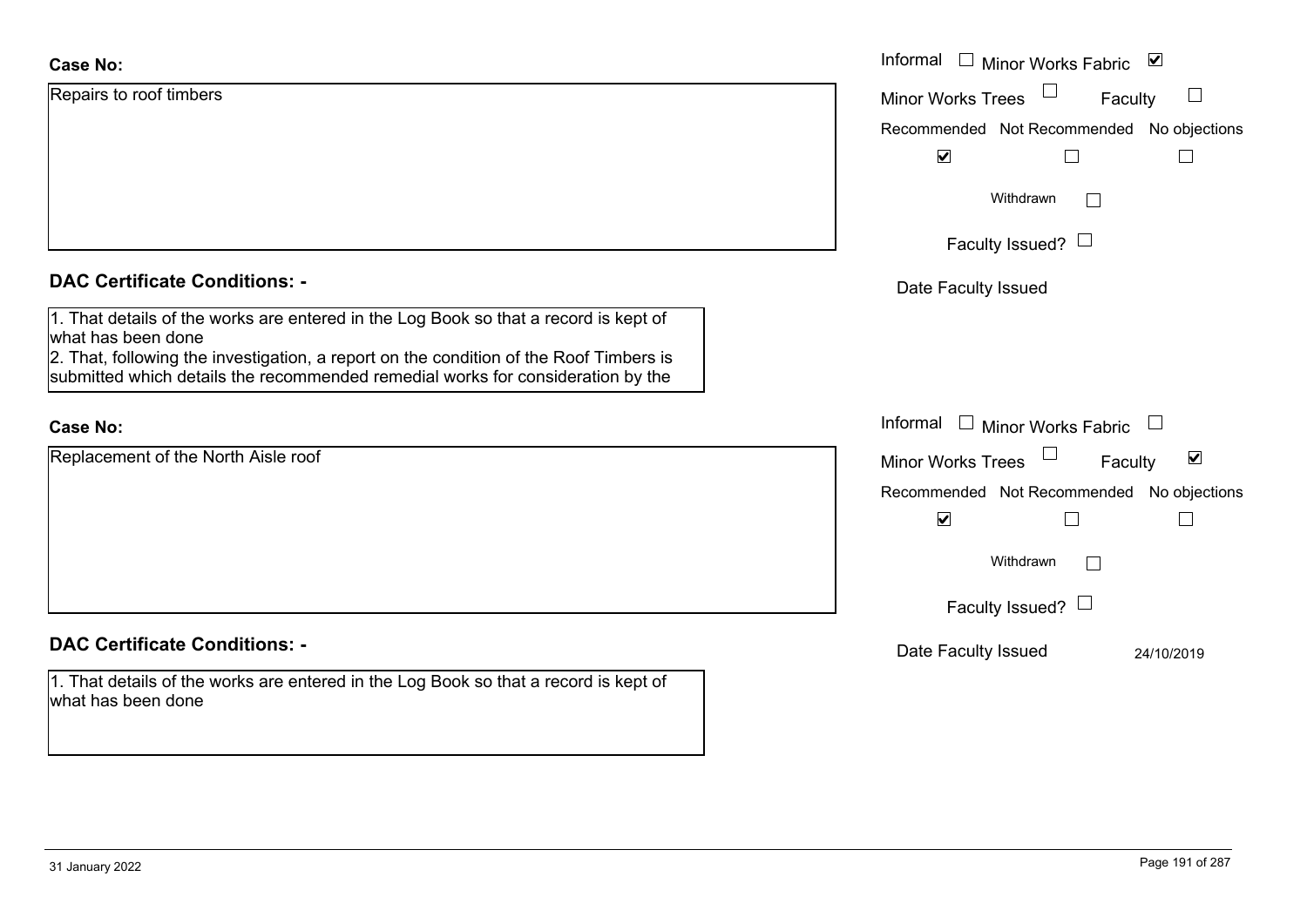| <b>Case No:</b>                                                                                            | Informal □ Minor Works Fabric                        |
|------------------------------------------------------------------------------------------------------------|------------------------------------------------------|
| CONFIRMATORY APPLICATION for works undertaken with Interim Faculty: -                                      | Minor Works Trees<br>$\blacktriangledown$<br>Faculty |
| 1. Investigations to the timbers of the Nave                                                               | Recommended Not Recommended No objections            |
|                                                                                                            | $\blacktriangledown$<br>$\Box$                       |
|                                                                                                            | Withdrawn<br>$\mathbb{R}^n$                          |
|                                                                                                            | Faculty Issued? Ø                                    |
| <b>DAC Certificate Conditions: -</b>                                                                       | Date Faculty Issued<br>04/01/2019                    |
| 1. That details of the works are entered in the Log Book so that a record is kept of<br>what has been done |                                                      |
| <b>Case No:</b>                                                                                            | Informal<br>Minor Works Fabric ⊠                     |
| Annual Works to Yew Tree as agreed by PCC to retain as a shrub                                             | Minor Works Trees<br>Faculty<br>$\Box$               |
|                                                                                                            | Recommended Not Recommended No objections            |
|                                                                                                            | $\Box$<br>$\Box$                                     |
|                                                                                                            | Withdrawn<br>$\overline{\phantom{0}}$                |
|                                                                                                            | Faculty Issued? $\Box$                               |
| <b>DAC Certificate Conditions: -</b>                                                                       | Date Faculty Issued                                  |
| 1. That details of the works are entered in the Log Book so that a record is kept of<br>what has been done |                                                      |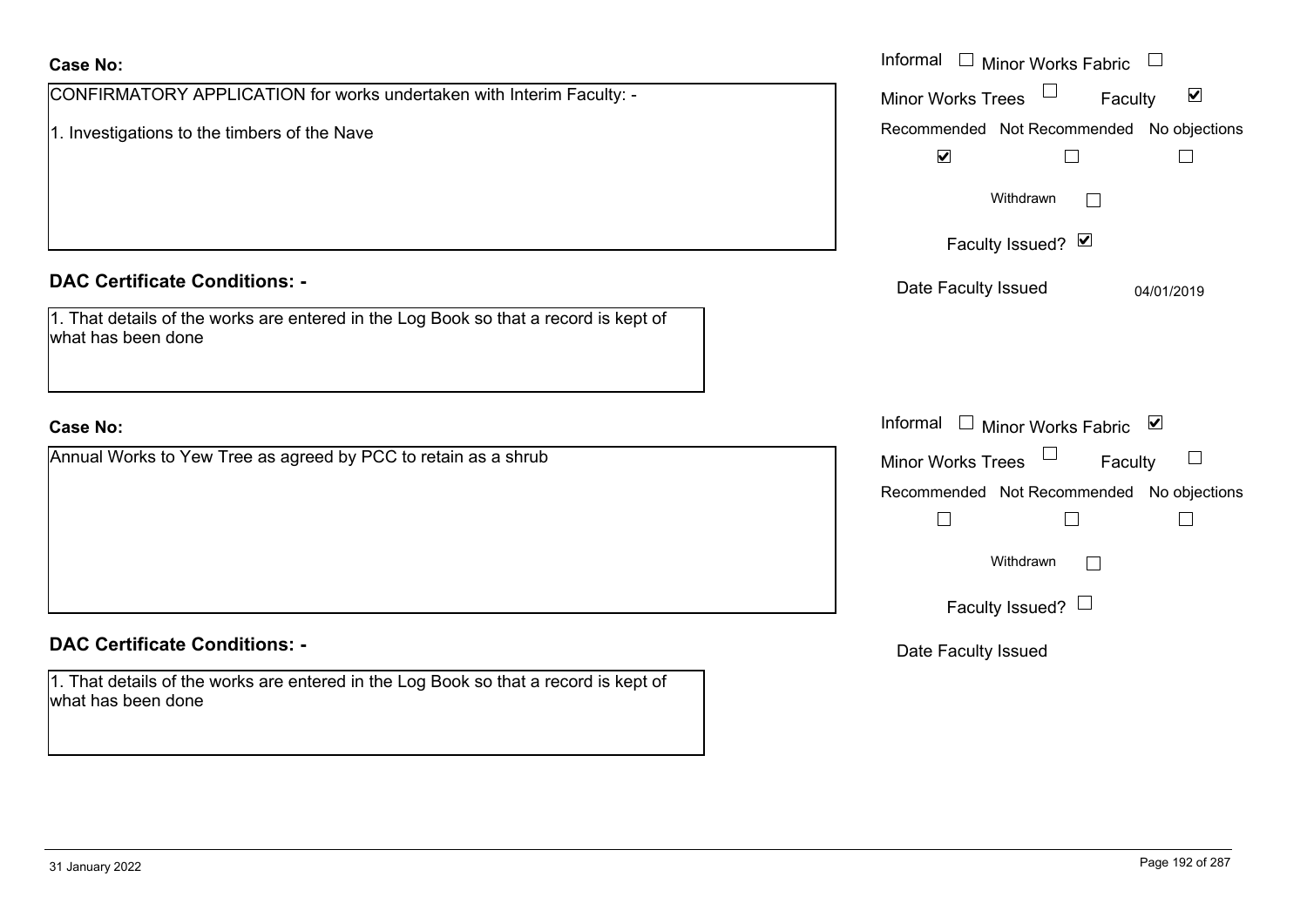| <b>Case No:</b>                                                                                                | Informal $\Box$ Minor Works Fabric $\Box$             |
|----------------------------------------------------------------------------------------------------------------|-------------------------------------------------------|
| <b>Prune Millennium Yew</b>                                                                                    | Minor Works Trees $\boxed{\triangleright}$<br>Faculty |
|                                                                                                                | Recommended Not Recommended No objections             |
|                                                                                                                | $\blacktriangledown$<br>$\Box$<br>$\Box$              |
|                                                                                                                | Withdrawn<br>$\Box$                                   |
|                                                                                                                | Faculty Issued?                                       |
| <b>DAC Certificate Conditions: -</b>                                                                           | Date Faculty Issued                                   |
| $ 1$ . That details of the works are entered in the Log Book so that a record is kept of<br>what has been done |                                                       |
| <b>Case No:</b>                                                                                                | Informal $\Box$ Minor Works Fabric $\Box$             |
| <b>Annual Tree Works to Yew</b>                                                                                | Minor Works Trees<br>Faculty                          |
|                                                                                                                | Recommended Not Recommended No objections             |
|                                                                                                                | $\blacktriangledown$<br>$\Box$<br>$\Box$              |
|                                                                                                                | Withdrawn                                             |
|                                                                                                                | Faculty Issued? $\Box$                                |
| <b>DAC Certificate Conditions: -</b>                                                                           | Date Faculty Issued                                   |
| 1. That details of the works are entered in the Log Book so that a record is kept of<br>what has been done     |                                                       |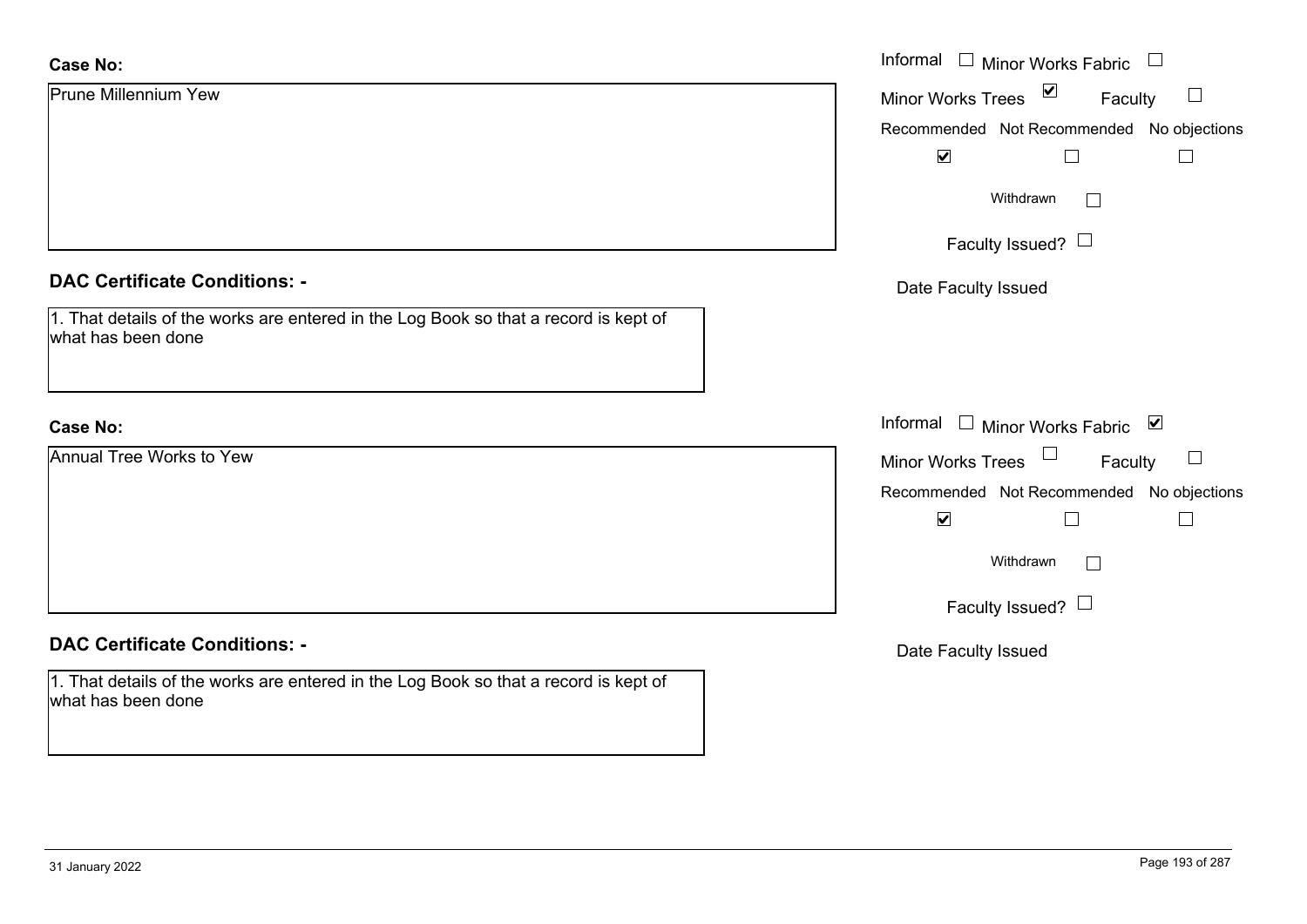#### **10208 Brooksby, St Michael**

### **L145/2005 Case No:** Informal

| Repairs and re-pointing to parapet and the gutters | ☑<br><b>Minor Works Trees</b><br>Faculty  |
|----------------------------------------------------|-------------------------------------------|
|                                                    | Recommended Not Recommended No objections |
|                                                    | ✔                                         |
|                                                    | Withdrawn                                 |
|                                                    | Faculty Issued? ⊠                         |
| <b>DAC Certificate Conditions: -</b>               | Date Faculty Issued<br>03/01/2006         |

1. A time limit of 12 months

Minor Works Fabric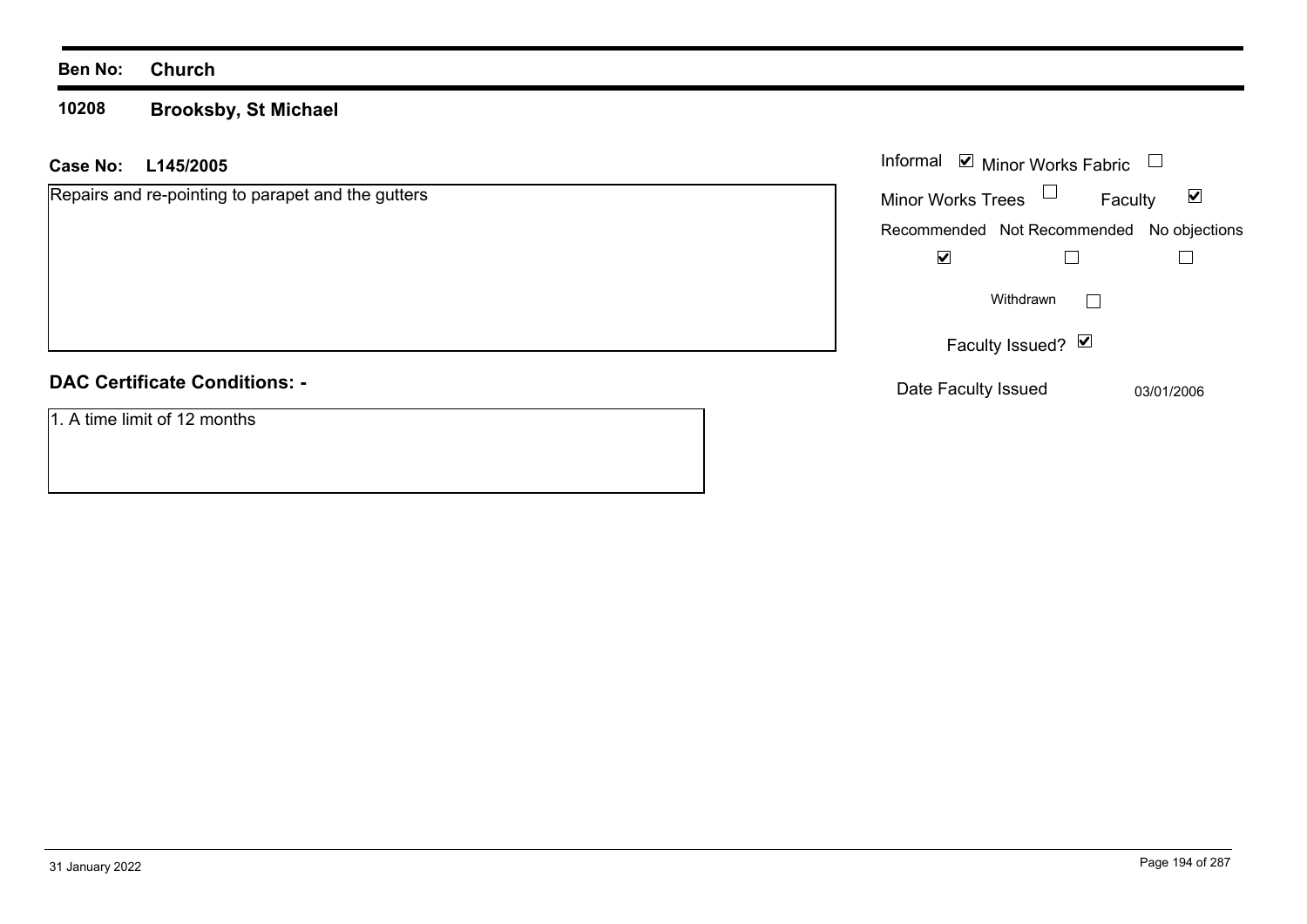| Case No:<br>L181/2006                                                                                                                                                                                                                                                                                                                                                                                                                   | Informal ☑ Minor Works Fabric                                                                                                                                          |
|-----------------------------------------------------------------------------------------------------------------------------------------------------------------------------------------------------------------------------------------------------------------------------------------------------------------------------------------------------------------------------------------------------------------------------------------|------------------------------------------------------------------------------------------------------------------------------------------------------------------------|
| Repairs to the fabric: -<br>1. Tower and Spire<br>2. Roof abutments, parapet gutters and downpipes<br>3. East window                                                                                                                                                                                                                                                                                                                    | $\blacktriangledown$<br><b>Minor Works Trees</b><br>Faculty<br>Recommended Not Recommended No objections<br>$\blacktriangledown$<br>$\Box$                             |
|                                                                                                                                                                                                                                                                                                                                                                                                                                         | Withdrawn<br>$\mathbb{R}^n$<br>Faculty Issued? Ø                                                                                                                       |
| <b>DAC Certificate Conditions: -</b><br>1. A time limit of 12 months<br>2. That all lead work must take place under a "Hot Work" Permit                                                                                                                                                                                                                                                                                                 | Date Faculty Issued<br>23/04/2007                                                                                                                                      |
| L152/2007<br>Case No:                                                                                                                                                                                                                                                                                                                                                                                                                   | Informal $\square$<br>Minor Works Fabric                                                                                                                               |
| 1. Provide handrails at the steps: -<br>a) Between the car park and the north porch<br>b) Main entrance to the church<br>2. Re-face the s-w & n-w tower buttresses<br>3. Replace stonework on e side of s tower wall<br>4. Stitching of stair well crack<br>5. Remove damaged render to external face of n wall, re-point & re-face<br>6. Replace old pine belfry louvres and secure black powder coated bird-guards to back of louvres | Minor Works Trees<br>$\blacktriangledown$<br>Faculty<br>Recommended Not Recommended No objections<br>$\blacktriangledown$<br>Withdrawn<br>$\perp$<br>Faculty Issued? Ø |
| <b>DAC Certificate Conditions: -</b>                                                                                                                                                                                                                                                                                                                                                                                                    | Date Faculty Issued<br>14/11/2007                                                                                                                                      |
| 1. A time limit of 12 months<br>2. That the PCC considers installing a "Galebreak" membrane to keep water from<br>entering the tower through the louvres                                                                                                                                                                                                                                                                                |                                                                                                                                                                        |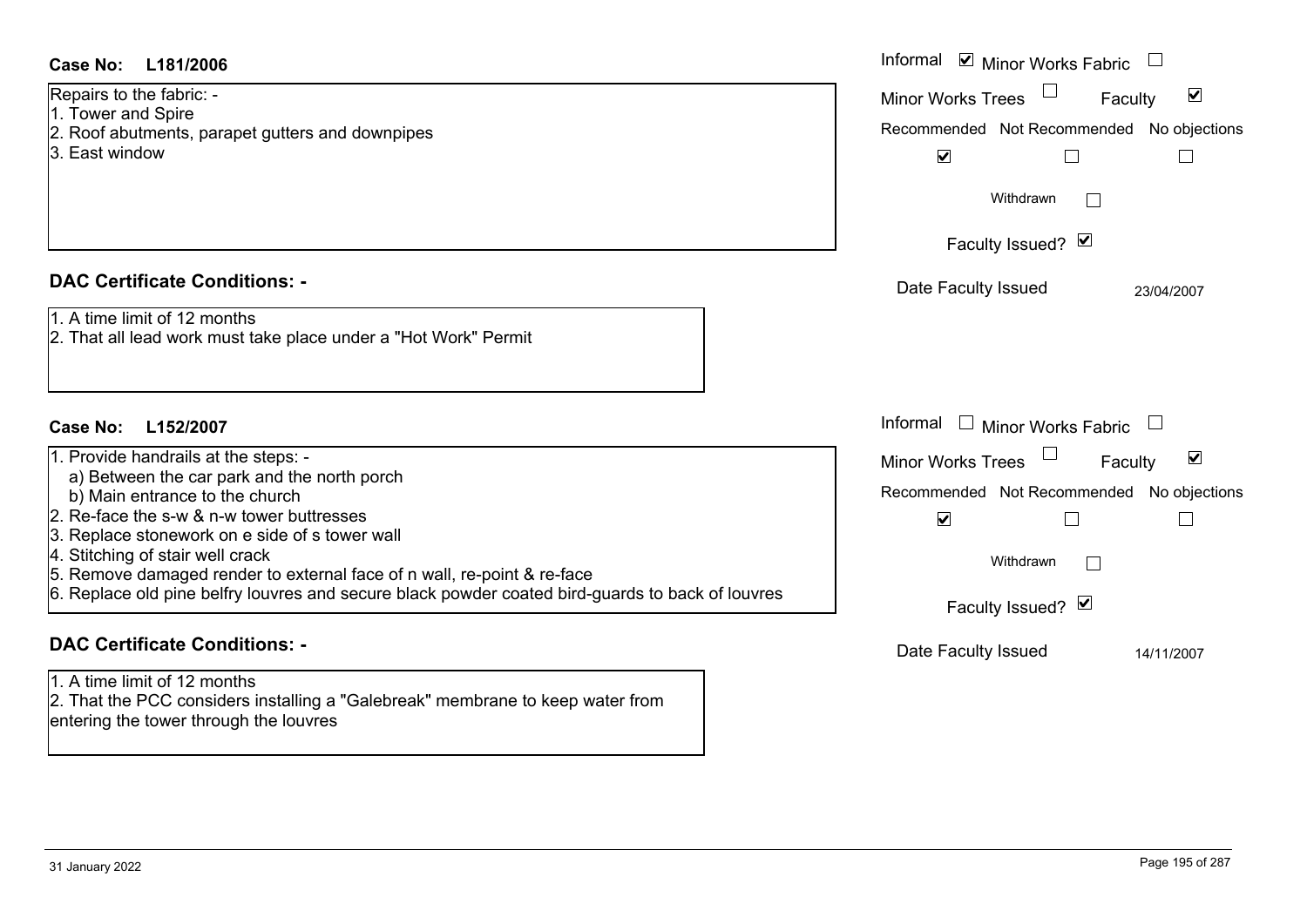| <b>Case No:</b><br>L009/2009                                                                                                                                                                                                        | Informal<br>$\Box$ Minor Works Fabric                                                                                            |
|-------------------------------------------------------------------------------------------------------------------------------------------------------------------------------------------------------------------------------------|----------------------------------------------------------------------------------------------------------------------------------|
| <b>Essential electrical remedial works</b>                                                                                                                                                                                          | $\blacktriangledown$<br><b>Minor Works Trees</b><br>Faculty                                                                      |
|                                                                                                                                                                                                                                     | Recommended Not Recommended No objections                                                                                        |
|                                                                                                                                                                                                                                     | $\blacktriangledown$                                                                                                             |
|                                                                                                                                                                                                                                     | Withdrawn                                                                                                                        |
|                                                                                                                                                                                                                                     | Faculty Issued? Ø                                                                                                                |
| <b>DAC Certificate Conditions: -</b>                                                                                                                                                                                                | Date Faculty Issued<br>08/09/2009                                                                                                |
| 1. A time limit of 12 months<br>2. That details of the works are entered in the Log Book so that a record is kept of<br>what has been done<br>3. That, where possible, all fixings should be made into joints, not stonework, using |                                                                                                                                  |
| <b>Case No:</b><br>L131/2010                                                                                                                                                                                                        | Informal<br>$\Box$ Minor Works Fabric<br>$\Box$                                                                                  |
| Window repairs: -<br>. 2 x North Aisle transoms<br>2. South Aisle: -<br>a) West window                                                                                                                                              | $\blacktriangledown$<br><b>Minor Works Trees</b><br>Faculty<br>Recommended Not Recommended No objections<br>$\blacktriangledown$ |
| b) 3 x centre three lights                                                                                                                                                                                                          | Withdrawn                                                                                                                        |
|                                                                                                                                                                                                                                     | Faculty Issued? $\blacksquare$                                                                                                   |
| <b>DAC Certificate Conditions: -</b>                                                                                                                                                                                                | Date Faculty Issued<br>13/09/2010                                                                                                |
| 1. A time limit of 12 months<br>2. That details of the works are entered in the Log Book so that a record is kept of<br>what has been done                                                                                          |                                                                                                                                  |

 $\sim$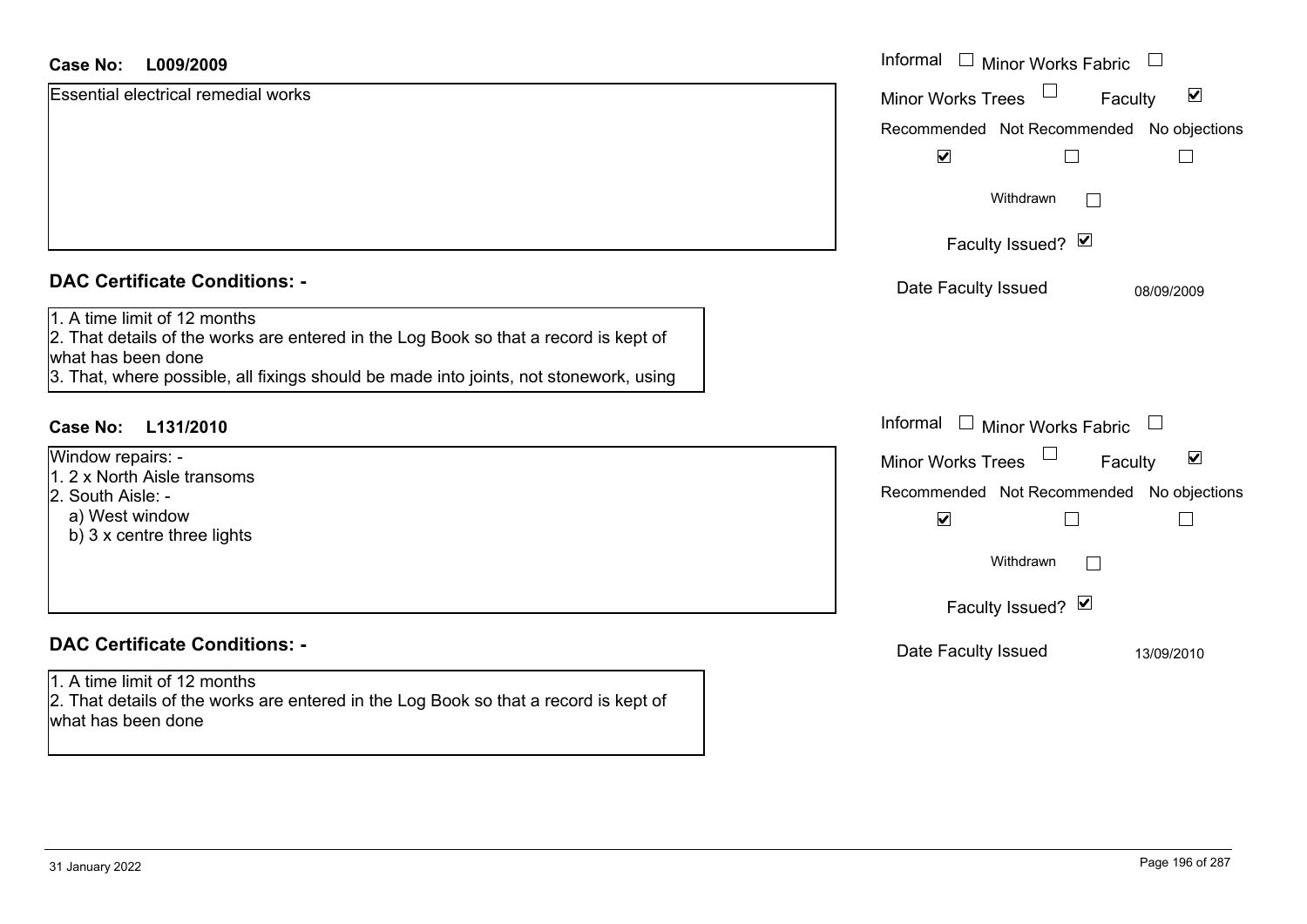| L135/2012<br><b>Case No:</b>                                                                                                                                                                                                                                                                                                                                                                                                                                                                            | Informal $\blacksquare$ Minor Works Fabric $\Box$                                                                              |            |
|---------------------------------------------------------------------------------------------------------------------------------------------------------------------------------------------------------------------------------------------------------------------------------------------------------------------------------------------------------------------------------------------------------------------------------------------------------------------------------------------------------|--------------------------------------------------------------------------------------------------------------------------------|------------|
| 1. Disposal of second-hand single manual/pedal Pipe Organ (Walker of Middlesbrough) purchased in<br>1995 situated in the south-west corner of the Nave by offering it to other churches<br>2. Installation of a two-manual/pedal electronic organ to be located in the space between the choir<br>stalls and the front pew on the north side of the Nave<br>3. If the internal speakers of the organ prove insufficient, installation of one or two speakers above the<br>Vestry screen under the Tower | <b>Minor Works Trees</b><br>Recommended Not Recommended No objection<br>$\blacktriangledown$<br>Withdrawn<br>Faculty Issued? Ø | Faculty    |
|                                                                                                                                                                                                                                                                                                                                                                                                                                                                                                         |                                                                                                                                |            |
| <b>DAC Certificate Conditions: -</b>                                                                                                                                                                                                                                                                                                                                                                                                                                                                    |                                                                                                                                |            |
| 1. A time limit of 12 months<br>2. That details of the works are entered in the Log Book so that a record is kept of<br>what has been done<br>3. That details of the speakers and their proposed locations be submitted to the DAC                                                                                                                                                                                                                                                                      | Date Faculty Issued                                                                                                            | 25/09/2012 |

# **L144/2012Case No:** Informal

1. Repairs to South Aisle centre window: -

 a) Remove glazing, panels taken apart, glasses cleaned and re-leaded with new lead came, damaged glasses replaced with period glass to match, new lead condensation trays fitted

b) Ironwork removed and the ends re-tipped with stainless steel, and decorated, one extra bar made and incorporated

2. Repairs base of Tower three light windows: -

a) Remove three panels, decorate ironwork, fit new lead condensation trays and extra external bar to brace the panels

 b) Incorporate brass ventilator, with stainless steel bird guards and cords fitted, to alleviate damp conditions in Vestry below Tower

# **DAC Certificate Conditions: -**

1. A time limit of 12 months2. That details of the works are entered in the Log Book so that a record is kept of what has been done

|     | Informal<br><b>Minor Works Fabric</b>     |
|-----|-------------------------------------------|
|     | ⊻<br><b>Minor Works Trees</b><br>Faculty  |
|     | Recommended Not Recommended No objections |
| de  | $\blacktriangledown$                      |
| rs, | Withdrawn                                 |
|     | Faculty Issued? M                         |
|     |                                           |
|     | Date Faculty Issued<br>02/10/2012         |
|     |                                           |
|     |                                           |
|     |                                           |
|     | Informal ☑ Minor Works Fabric             |
| h   | <b>Minor Works Trees</b><br>Faculty       |
|     | Recommended Not Recommended No objections |
|     | $\blacktriangledown$                      |
| ١ė  | Withdrawn                                 |
|     |                                           |
|     | Faculty Issued? Ø                         |
|     | Date Faculty Issued<br>25/09/2012         |
|     |                                           |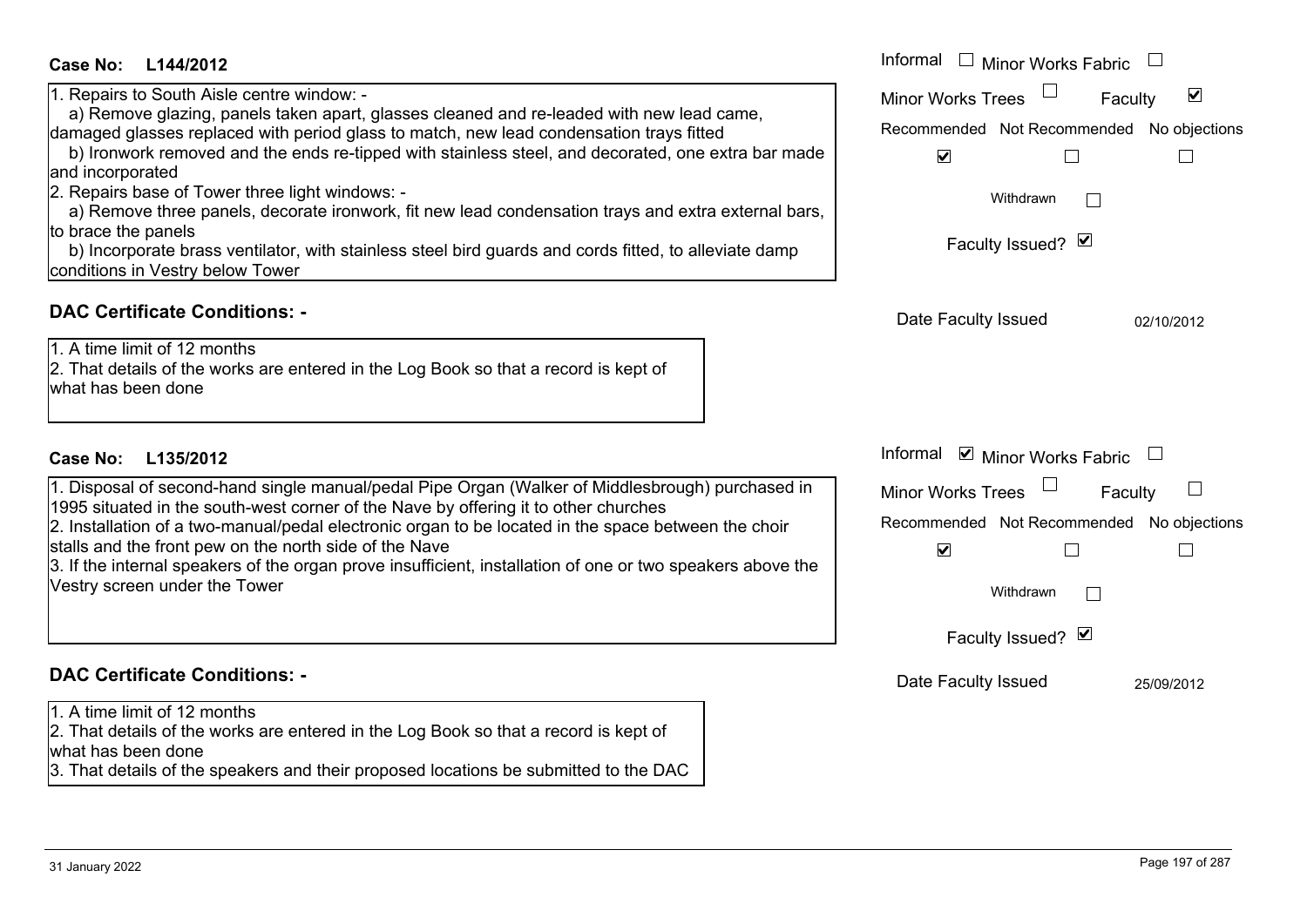1. Repairs to the following Monuments: -

- a) Sir William and Dame Anne Villiers
- b) Jutland Memorial
- 2. Conservation of Admiral Beatty's Union Flag

### **DAC Certificate Conditions: -**

1. A time limit of 12 months

2. That details of the works are entered in the Log Book so that a record is kept of what has been done

3. That acrylic paint must not be used for the reinstatement of the inscription to the

### **L192/2014Case No:** Informal

1. Removal of 8 redundant infra-red wall mounted heaters2. Installation of: -

 a) 6 x Linquartz Optik 2 - 30 model (850mm) 3kW b) 2 x Linquartz Optik 1 - 20 model (425mm) 2kW wall-mounted heaters to be connected to existing spurs

### **DAC Certificate Conditions: -**

1. A time limit of 12 months

2. That details of the works are entered in the Log Book so that a record is kept of what has been done

3. That only electrical contractors with "Full Scope" registration or membership to

| : L116/2013                                                                                                                                                                                     | Informal □ Minor Works Fabric                                                                                                    |
|-------------------------------------------------------------------------------------------------------------------------------------------------------------------------------------------------|----------------------------------------------------------------------------------------------------------------------------------|
| s to the following Monuments: -<br>William and Dame Anne Villiers<br>and Memorial<br>rvation of Admiral Beatty's Union Flag                                                                     | $\blacktriangledown$<br><b>Minor Works Trees</b><br>Faculty<br>Recommended Not Recommended No objections<br>$\blacktriangledown$ |
|                                                                                                                                                                                                 | Withdrawn                                                                                                                        |
|                                                                                                                                                                                                 | Faculty Issued? Ø                                                                                                                |
| rtificate Conditions: -                                                                                                                                                                         | Date Faculty Issued<br>11/09/2013                                                                                                |
| limit of 12 months<br>etails of the works are entered in the Log Book so that a record is kept of<br>been done<br>crylic paint must not be used for the reinstatement of the inscription to the |                                                                                                                                  |
| L192/2014                                                                                                                                                                                       | Informal □ Minor Works Fabric ⊠                                                                                                  |
| val of 8 redundant infra-red wall mounted heaters                                                                                                                                               | Minor Works Trees<br>Faculty                                                                                                     |
| ation of: -<br>Linquartz Optik 2 - 30 model (850mm) 3kW<br>Linquartz Optik 1 - 20 model (425mm) 2kW<br>ounted heaters to be connected to existing spurs                                         | Recommended Not Recommended No objections<br>$\blacktriangledown$                                                                |
|                                                                                                                                                                                                 | Withdrawn                                                                                                                        |
|                                                                                                                                                                                                 | Faculty Issued? $\Box$                                                                                                           |
| rtificate Conditions: -                                                                                                                                                                         | Date Faculty Issued                                                                                                              |
| limit of 12 months<br>etails of the works are entered in the Log Book so that a record is kent of                                                                                               |                                                                                                                                  |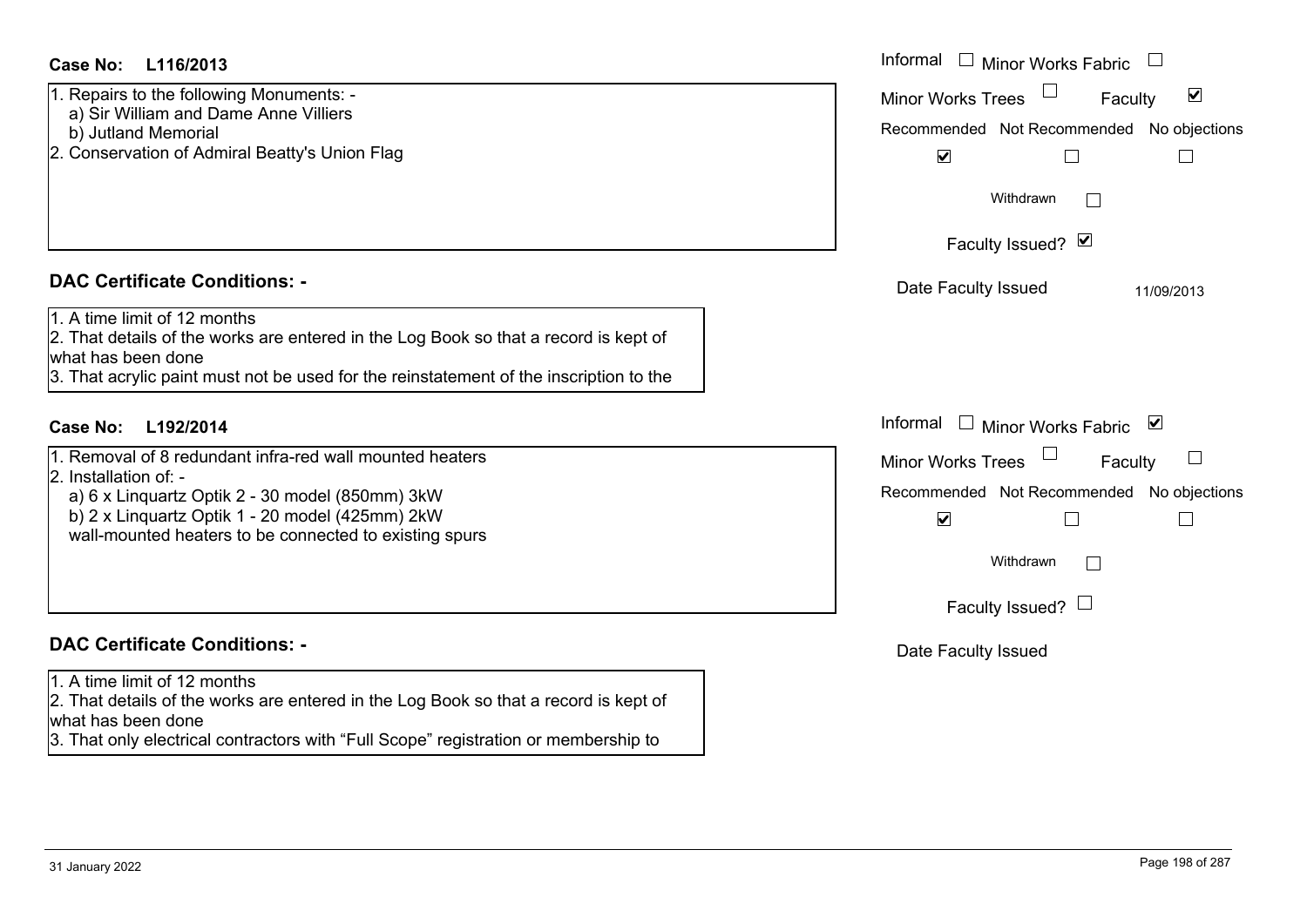| <b>Case No:</b>                                                                                                                                                                                                                                                                                                                                                                                                                                                                                                                                                                                                                                                            | Informal<br>Minor Works Fabric                                                                                                                                           |
|----------------------------------------------------------------------------------------------------------------------------------------------------------------------------------------------------------------------------------------------------------------------------------------------------------------------------------------------------------------------------------------------------------------------------------------------------------------------------------------------------------------------------------------------------------------------------------------------------------------------------------------------------------------------------|--------------------------------------------------------------------------------------------------------------------------------------------------------------------------|
| Installation of Lighting comprising: -<br>1. Rewire lighting throughout the church, internally and externally<br>2. Wire and fit 3 circuit track LED lighting discreetly wired and positions in 10 x positions, each track<br>with 3 x LED spots to highlight feature points also uplight the roof trusses and also downlight towards<br>pews<br>3. All track lighting to be wired in Protective FP200 cable<br>4. Install LED lighting in the tower stairwell, vestry and porches<br>5. Install lighting on step pillars outside to light up steps in churchyard<br>6. Install 2 x LED floodlights to highlight the external walls on the north side on special occasions | $\blacktriangledown$<br><b>Minor Works Trees</b><br>Faculty<br>Recommended Not Recommended No objections<br>$\blacktriangledown$<br>Withdrawn<br>I.<br>Faculty Issued? Ø |
| <b>DAC Certificate Conditions: -</b>                                                                                                                                                                                                                                                                                                                                                                                                                                                                                                                                                                                                                                       | Date Faculty Issued<br>18/10/2016                                                                                                                                        |
| 1. That details of the works are entered in the Log Book so that a record is kept of<br>what has been done<br>2. That, where possible, all fixings should be made into joints, not stonework, using<br>stainless steel or non-ferrous screws in fibre plugs                                                                                                                                                                                                                                                                                                                                                                                                                |                                                                                                                                                                          |
| <b>Case No:</b>                                                                                                                                                                                                                                                                                                                                                                                                                                                                                                                                                                                                                                                            | Informal $\Box$ Minor Works Fabric $\Box$                                                                                                                                |
| Installation of Sound and Induction Loop System                                                                                                                                                                                                                                                                                                                                                                                                                                                                                                                                                                                                                            | <b>Minor Works Trees</b><br>$\mathbf{I}$<br>Faculty<br>Recommended Not Recommended No objections<br>$\blacktriangledown$<br>Withdrawn<br>Faculty Issued? $\Box$          |
| <b>DAC Certificate Conditions: -</b>                                                                                                                                                                                                                                                                                                                                                                                                                                                                                                                                                                                                                                       | Date Faculty Issued                                                                                                                                                      |
| 1. That details of the works are entered in the Log Book so that a record is kept of<br>what has been done<br>2. That the PCC installs an induction loop system to comply with the requirements of<br>the Disability Discrimination Act                                                                                                                                                                                                                                                                                                                                                                                                                                    |                                                                                                                                                                          |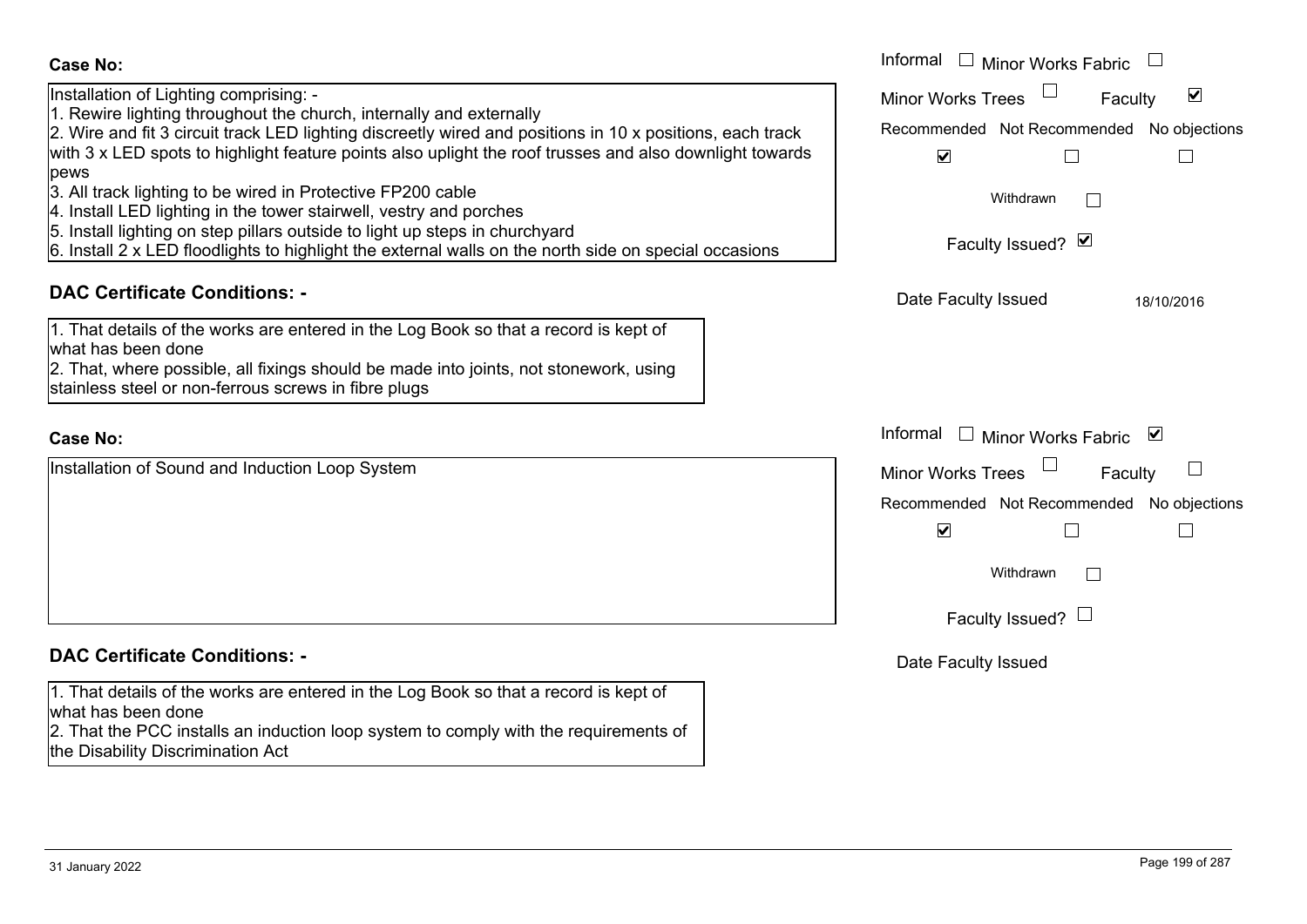| <b>Case No:</b>                                                                                                                                                                                                                                                                     | Informal □ Minor Works Fabric                               |
|-------------------------------------------------------------------------------------------------------------------------------------------------------------------------------------------------------------------------------------------------------------------------------------|-------------------------------------------------------------|
| Temporary installation of Christmas Tree                                                                                                                                                                                                                                            | $\blacktriangledown$<br><b>Minor Works Trees</b><br>Faculty |
|                                                                                                                                                                                                                                                                                     | Recommended Not Recommended No objections                   |
|                                                                                                                                                                                                                                                                                     | $\blacktriangledown$                                        |
|                                                                                                                                                                                                                                                                                     | Withdrawn                                                   |
|                                                                                                                                                                                                                                                                                     | Faculty Issued? Ø                                           |
| <b>DAC Certificate Conditions: -</b>                                                                                                                                                                                                                                                | Date Faculty Issued<br>18/10/2016                           |
| 1. That details of the works are entered in the Log Book so that a record is kept of<br>what has been done<br>2. That the PCC ensures that the installation complies with Amendment 1 of BS<br>7671:2008 17th Edition Wiring Regulations which includes a key new section (534) for |                                                             |
| <b>Case No:</b>                                                                                                                                                                                                                                                                     | Informal $\Box$ Minor Works Fabric                          |
| Installation of two Churchwarden's wands from a redundant church                                                                                                                                                                                                                    | $\blacktriangledown$<br>Minor Works Trees<br>Faculty        |
|                                                                                                                                                                                                                                                                                     | Recommended Not Recommended No objections                   |
|                                                                                                                                                                                                                                                                                     | $\blacktriangledown$<br>$\mathsf{L}$                        |
|                                                                                                                                                                                                                                                                                     | Withdrawn                                                   |
|                                                                                                                                                                                                                                                                                     | Faculty Issued? Ø                                           |
| <b>DAC Certificate Conditions: -</b>                                                                                                                                                                                                                                                | Date Faculty Issued<br>18/10/2016                           |
| 1. That details of the works are entered in the Log Book so that a record is kept of<br>what has been done                                                                                                                                                                          |                                                             |
| 2. That the PCC ensures that the necessary Faculty has been granted in the                                                                                                                                                                                                          |                                                             |

Consistory Court of the Diocese of Durham for the removal of the Wands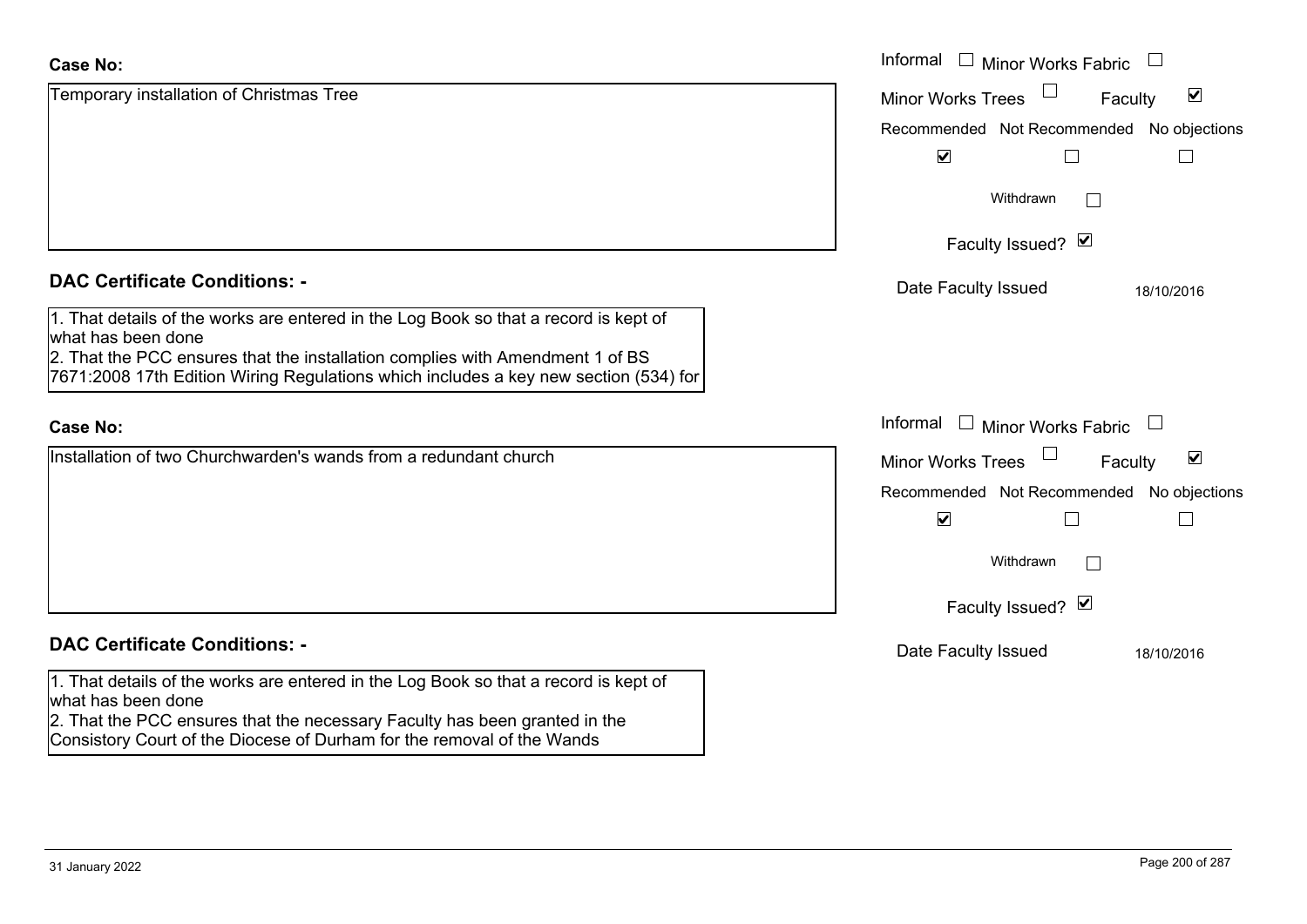| <b>Case No:</b>                                                                                            | Informal □ Minor Works Fabric                               |
|------------------------------------------------------------------------------------------------------------|-------------------------------------------------------------|
| Repair and restoration of the east window                                                                  | $\blacktriangledown$<br><b>Minor Works Trees</b><br>Faculty |
|                                                                                                            | Recommended Not Recommended No objections                   |
|                                                                                                            | $\Box$                                                      |
|                                                                                                            | Withdrawn<br>$\blacktriangledown$                           |
|                                                                                                            | Faculty Issued? $\Box$                                      |
| <b>DAC Certificate Conditions: -</b>                                                                       | Date Faculty Issued                                         |
| 1. That details of the works are entered in the Log Book so that a record is kept of<br>what has been done |                                                             |
| <b>Case No:</b>                                                                                            | Informal<br>$\Box$ Minor Works Fabric<br>$\Box$             |
| Disposal of redundant: -<br>1. Prayer Desk                                                                 | Minor Works Trees<br>$\blacktriangledown$<br>Faculty        |
| 2. Lectern                                                                                                 | Recommended Not Recommended No objections                   |
|                                                                                                            | $\blacktriangledown$<br>$\mathbf{L}$<br>$\mathcal{L}$       |
|                                                                                                            | Withdrawn<br>$\Box$                                         |
|                                                                                                            | Faculty Issued? $\Box$                                      |
| <b>DAC Certificate Conditions: -</b>                                                                       | Date Faculty Issued                                         |
| 1. That details of the works are entered in the Log Book so that a record is kept of<br>what has been done |                                                             |
|                                                                                                            |                                                             |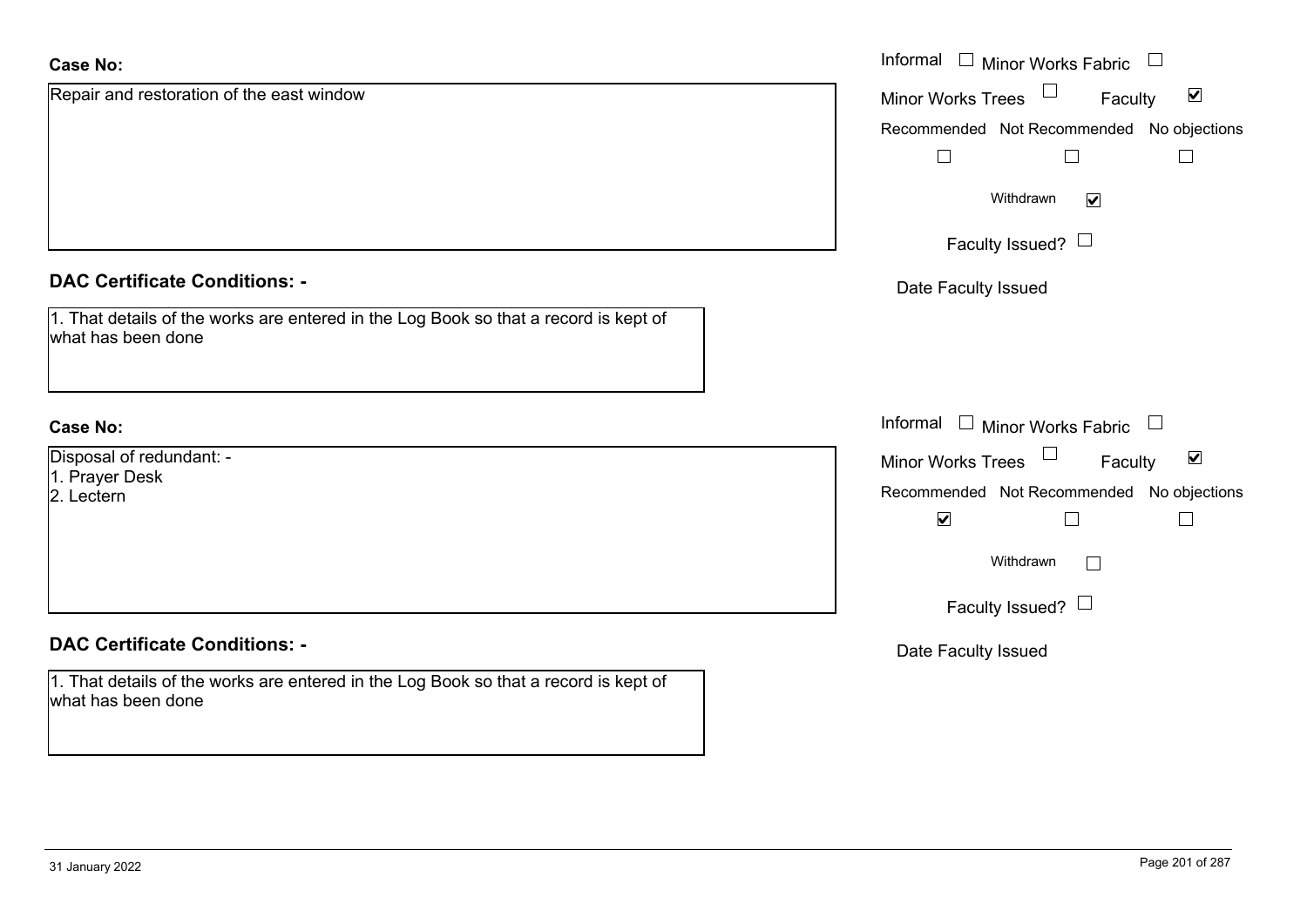| <b>Case No:</b>                                                                                                                                 | Informal $\Box$<br><b>Minor Works Fabric</b>                   |
|-------------------------------------------------------------------------------------------------------------------------------------------------|----------------------------------------------------------------|
| <b>Restoration of the East Window</b>                                                                                                           | $\blacktriangledown$<br><b>Minor Works Trees</b><br>Faculty    |
|                                                                                                                                                 | Recommended Not Recommended No objections                      |
|                                                                                                                                                 | $\blacktriangledown$                                           |
|                                                                                                                                                 | Withdrawn<br>$\mathbb{R}^n$                                    |
|                                                                                                                                                 | Faculty Issued? $\Box$                                         |
| <b>DAC Certificate Conditions: -</b>                                                                                                            | Date Faculty Issued                                            |
| 1. That details of the works are entered in the Log Book so that a record is kept of<br>what has been done                                      |                                                                |
| 2. That the work should be carried out at the direction of the church architect                                                                 |                                                                |
| <b>Case No:</b>                                                                                                                                 | Informal $\Box$ Minor Works Fabric<br>$\overline{\phantom{a}}$ |
| Insert louvres in the lucarnes of the spire to prevent the ingress of water during rainstorms and the                                           | $\blacktriangledown$<br>Faculty<br><b>Minor Works Trees</b>    |
| consequent rotting of the wooden floorboards in the tower and other damage                                                                      | Recommended Not Recommended No objections                      |
|                                                                                                                                                 | $\blacktriangledown$                                           |
|                                                                                                                                                 | Withdrawn<br>$\mathbb{R}^n$                                    |
|                                                                                                                                                 | Faculty Issued? $\Box$                                         |
| <b>DAC Certificate Conditions: -</b>                                                                                                            | Date Faculty Issued<br>07/12/2020                              |
| 1. That details of the works are entered in the Log Book so that a record is kept of<br>what has been done                                      |                                                                |
| 2. That if the contractor becomes aware of evidence of bat roosts the works must halt<br>and Scoping Survey undertaken before the works proceed |                                                                |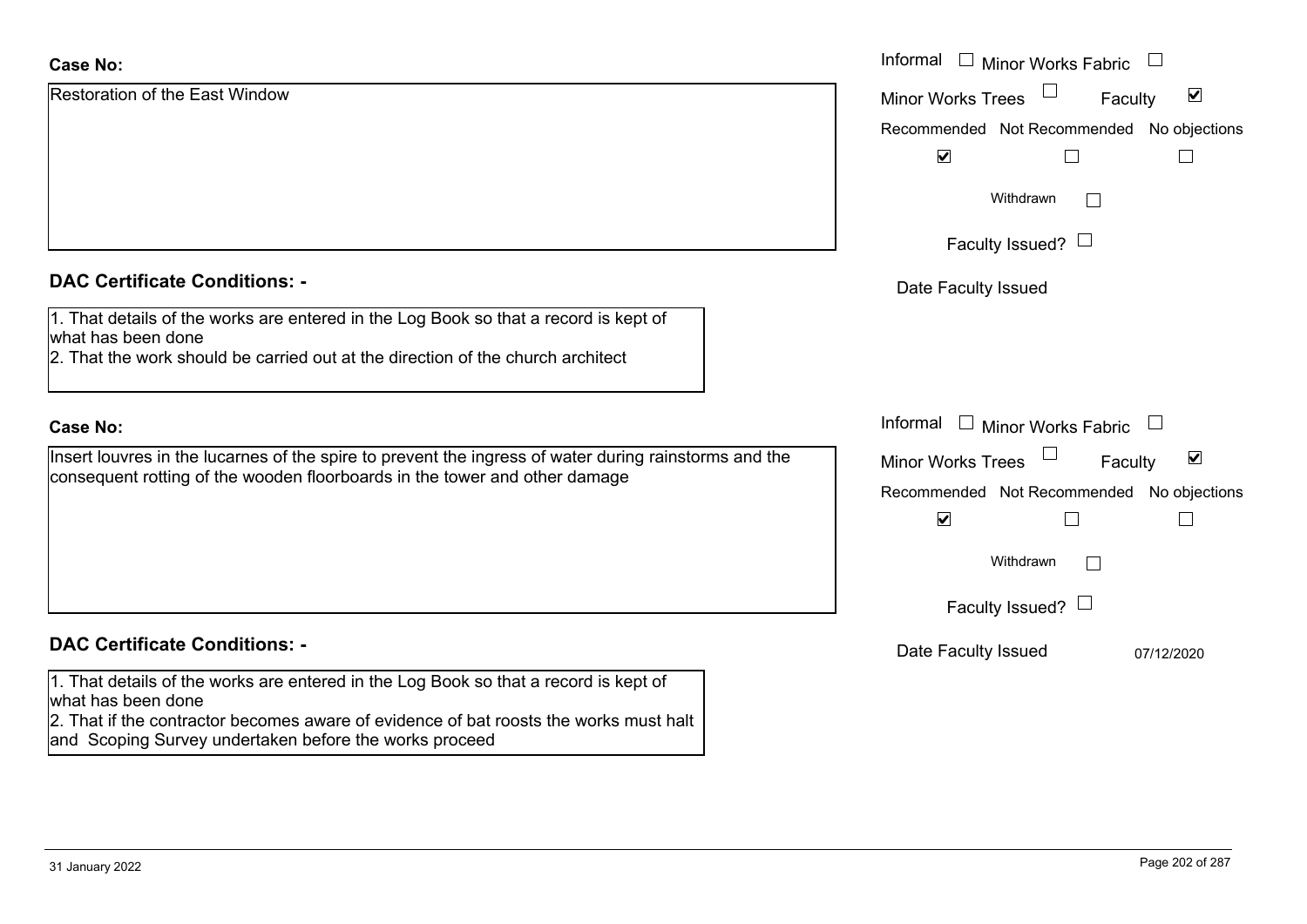| <b>Case No:</b>                                                                                            | Informal<br>Minor <sup>'</sup> |
|------------------------------------------------------------------------------------------------------------|--------------------------------|
| Restoration of Stonework as reported in the 2019 QI inspection                                             | <b>Minor Works Trees</b>       |
|                                                                                                            | Recommended Not                |
|                                                                                                            | $\blacktriangledown$           |
|                                                                                                            | Withdr                         |
|                                                                                                            | Faculty Issi                   |
| <b>DAC Certificate Conditions: -</b>                                                                       | Date Faculty Issu              |
| 1. That details of the works are entered in the Log Book so that a record is kept of<br>what has been done |                                |

### **DAC Certificate Conditions: -**

| 1. That details of the works are entered in the Log Book so that a record is kept of |
|--------------------------------------------------------------------------------------|
| what has been done                                                                   |
| n. That the DCC erronges for the hell frome to be dendre dated                       |

2. That the PCC arranges for the bell frame to be dendro-dated

### **Case No:**

**Case No:**

1. That details of the  $w$ what has been done

2. That any stone that is replaced should be checked for signs of re-use, inscriptions and graffiti and if necessary contact the Diocesan Archaeological Advisor

Informal

Restore the bell dated 1749 involving resetting the striking mechanism and replacing the bearings.

 $\Box$  $\Box$ Withdrawn $\Box$ Faculty Issued?  $\Box$ 

Faculty

 $\blacktriangledown$ 

Recommended Not Recommended No objections

Informal  $\Box$  Minor Works Fabric  $\Box$ 

Minor Works Trees

 $\overline{\mathbf{v}}$ 

Date Faculty Issued 07/12/2020

 $\Box$ 

 $\Box$ 

nor Works Fabric  $\boxtimes$ 

 $\Box$ 

Not Recommended No objections

Faculty

 $\Box$ 

'ithdrawn  $\Box$ 

Issued?  $\Box$ 

ssued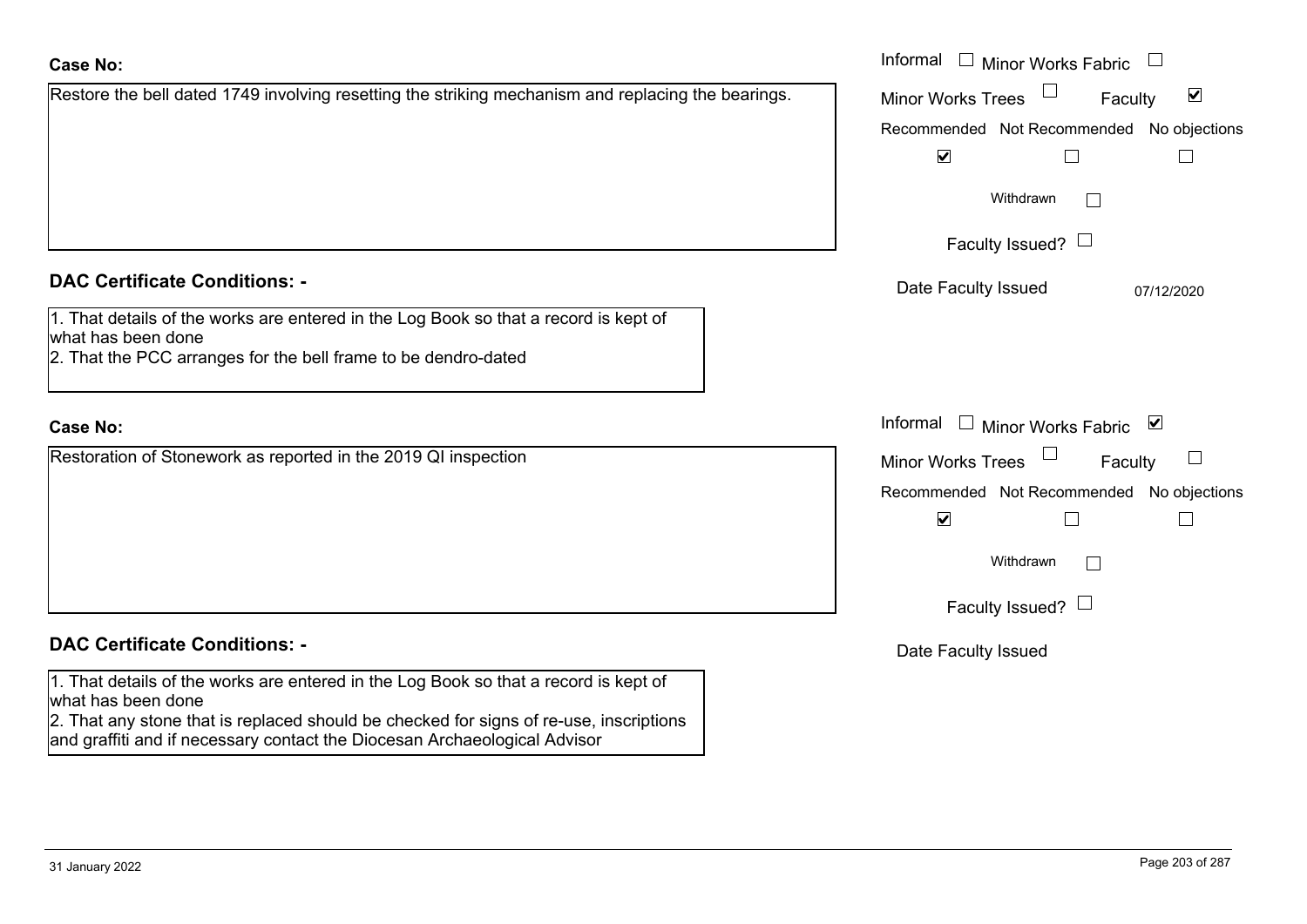#### **20201 Broom Leys, St David**

| L/1999<br><b>Case No:</b>               | Informal $\Box$ Minor Works Fabric<br>$\overline{\phantom{a}}$ |
|-----------------------------------------|----------------------------------------------------------------|
| Installation of 4 stained glass windows | Minor Works Trees $\Box$<br>$\blacktriangledown$<br>Faculty    |
|                                         | Recommended Not Recommended No objections                      |
|                                         |                                                                |
|                                         | Withdrawn<br>$\vert \ \ \vert$                                 |
|                                         | Faculty Issued? Ø                                              |
| <b>DAC Certificate Conditions: -</b>    | Date Faculty Issued<br>20/03/2000                              |
| 1. A time limit of 12 months            |                                                                |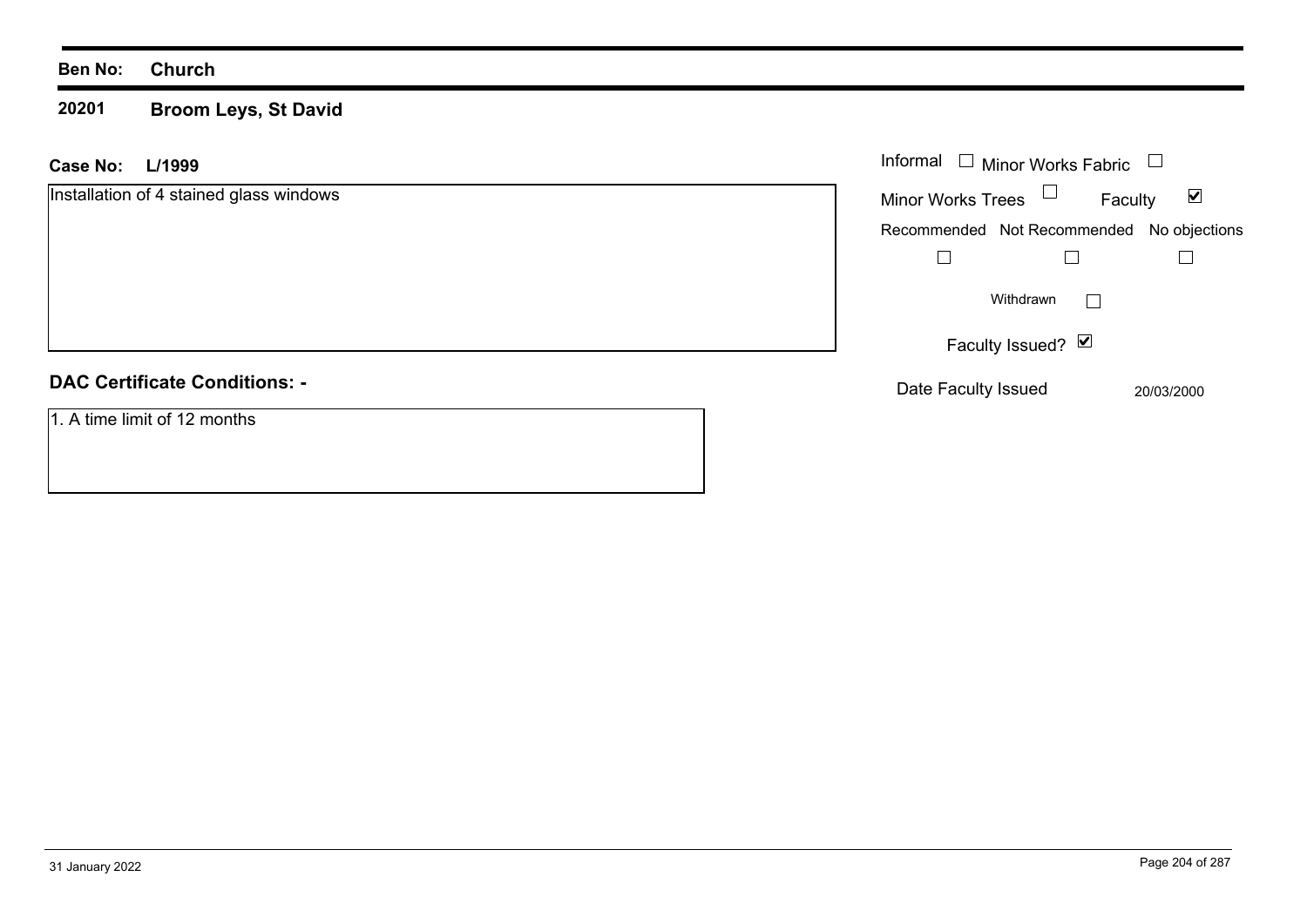| <b>Case No:</b><br>L128/2000                                  | Informal<br>$\Box$ Minor Works Fabric $\Box$                      |
|---------------------------------------------------------------|-------------------------------------------------------------------|
| Replacement of existing mastic asphalt to flat roof of the: - | Minor Works Trees <sup>1</sup><br>$\blacktriangledown$<br>Faculty |
| 1. Vestry<br>2. Lady Chapel                                   | Recommended Not Recommended No objections                         |
|                                                               | $\blacktriangledown$<br>$\Box$<br>$\Box$                          |
|                                                               | Withdrawn<br>$\Box$                                               |
|                                                               | Faculty Issued? Ø                                                 |
| <b>DAC Certificate Conditions: -</b>                          | Date Faculty Issued<br>06/02/2001                                 |
| 1. A time limit of 12 months                                  |                                                                   |
| <b>Case No:</b><br>L033/2001                                  | Informal $\Box$ Minor Works Fabric $\Box$                         |
| Replacement of lead roof                                      | Minor Works Trees<br>$\blacktriangledown$<br>Faculty              |
|                                                               | Recommended Not Recommended No objections                         |
|                                                               | $\blacktriangledown$<br>$\Box$<br>$\Box$                          |
|                                                               | Withdrawn<br>$\Box$                                               |
|                                                               | Faculty Issued? Ø                                                 |
| <b>DAC Certificate Conditions: -</b>                          | Date Faculty Issued<br>13/11/2002                                 |
| 1. A time limit of 12 months                                  |                                                                   |
|                                                               |                                                                   |
|                                                               |                                                                   |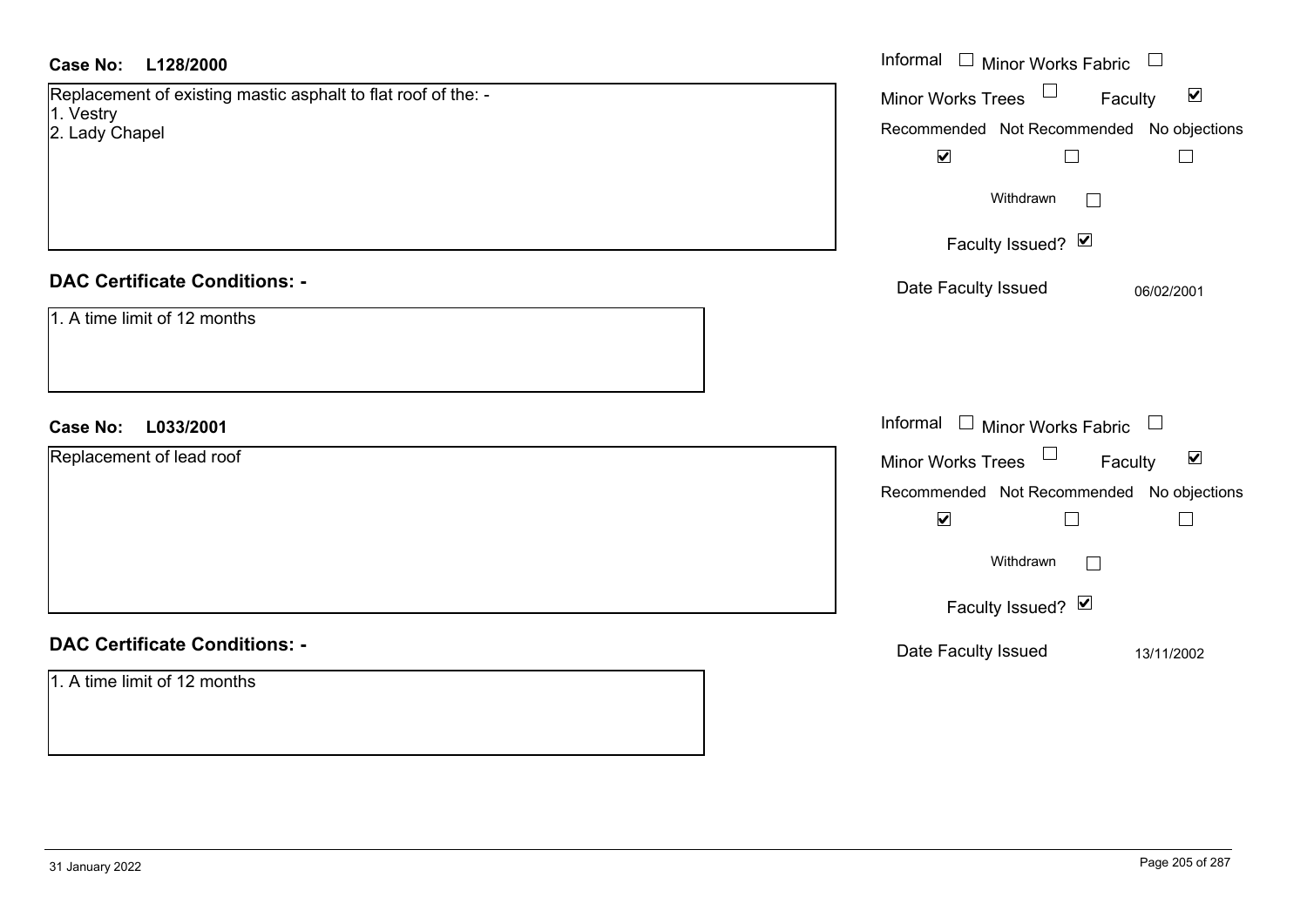#### **L132/2001Case No:**

| <b>Case No:</b><br>L132/2001                                              | Informal □ Minor Works Fabric                                  |
|---------------------------------------------------------------------------|----------------------------------------------------------------|
| Installation of new Heating System                                        | $\blacktriangledown$<br>Minor Works Trees<br>Faculty           |
|                                                                           | Recommended Not Recommended No objections                      |
|                                                                           | $\blacktriangledown$<br>$\Box$                                 |
|                                                                           | Withdrawn<br>$\mathbf{I}$                                      |
|                                                                           | Faculty Issued? Ø                                              |
| <b>DAC Certificate Conditions: -</b>                                      | Date Faculty Issued<br>06/02/2002                              |
| 1. A time limit of 12 months                                              |                                                                |
| L062/2006<br><b>Case No:</b>                                              | Informal $\Box$ Minor Works Fabric<br>$\Box$                   |
| To make permanent the permission granted under Archdeacon's Licence to: - | $\Box$<br>$\blacktriangledown$<br>Minor Works Trees<br>Faculty |
| Replace the pews in the Lady Chapel with chairs                           | Recommended Not Recommended No objections                      |
|                                                                           | $\blacktriangledown$<br>$\Box$                                 |
|                                                                           | Withdrawn<br>$\mathbf{L}$                                      |
|                                                                           | Faculty Issued? Ø                                              |
| <b>DAC Certificate Conditions: -</b>                                      | Date Faculty Issued<br>02/06/2006                              |
| 1. A time limit of 12 months                                              |                                                                |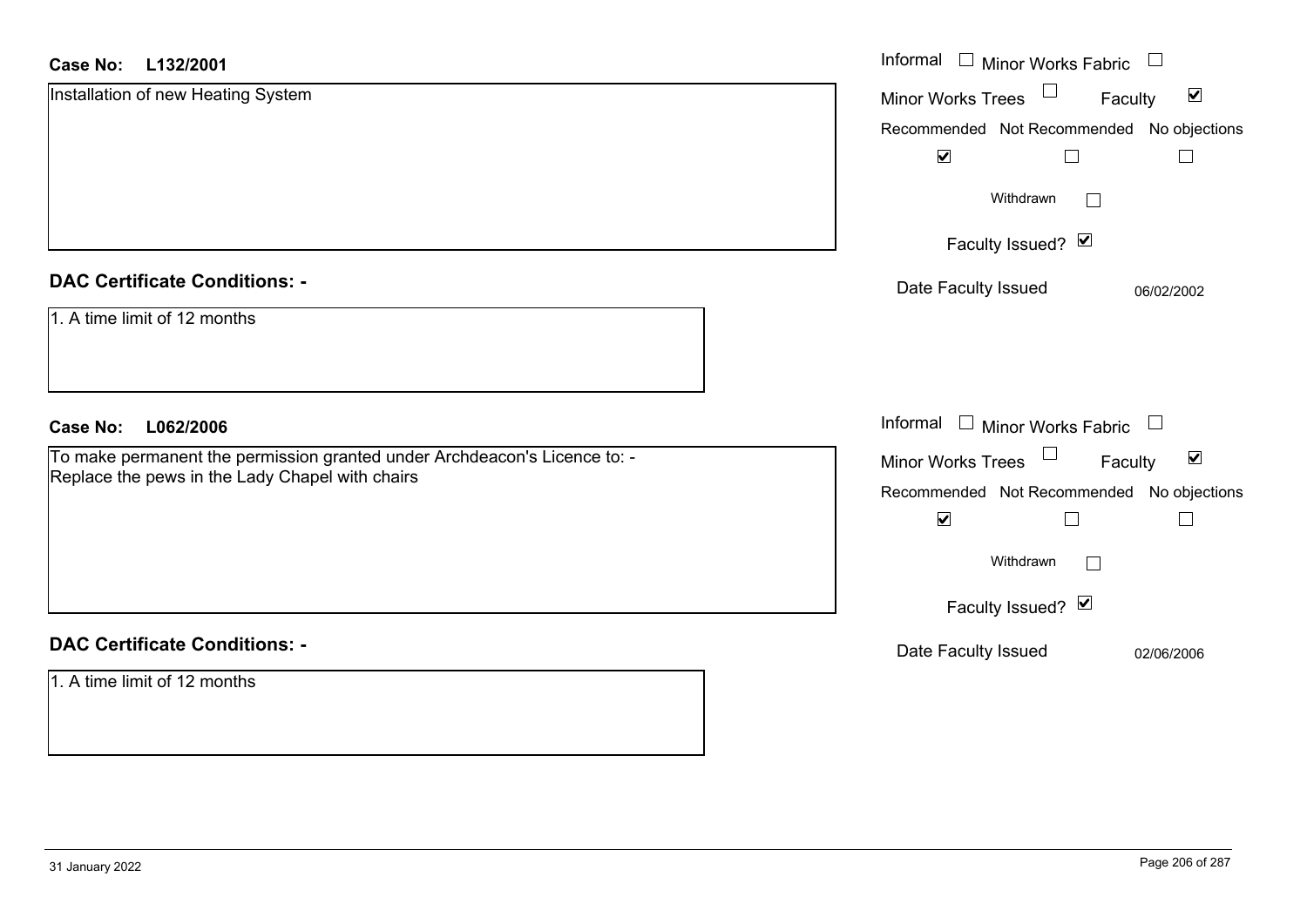| <b>Case No:</b><br>L086/2011 |
|------------------------------|
|------------------------------|

Repairs to: -

- 1. Lightning Conductor
- 2. Church roof
- 3. Church Hall roof

### **DAC Certificate Conditions: -**

1. A time limit of 12 months

2. That details of the works are entered in the Log Book so that a record is kept of what has been done

### **L078/2012Case No:** Informal

1. Repairs to, and replacement of, timber supports to the Bell Tower and Cross 2. Re-bedding / re-pointing of copings to Tower

# **DAC Certificate Conditions: -**

### 1. A time limit of 12 months

2. That details of the works are entered in the Log Book so that a record is kept of what has been done

3. that all fastenings should be non-ferrous (Stainless steel) resin anchors, and not

| L086/2011                                                                                                                                 | Informal $\Box$ Minor Works Fabric $\Box$                                                                                                                                            |
|-------------------------------------------------------------------------------------------------------------------------------------------|--------------------------------------------------------------------------------------------------------------------------------------------------------------------------------------|
| $O: -$<br>ing Conductor<br>า roof<br>า Hall roof                                                                                          | Minor Works Trees<br>$\Box$<br>Faculty<br>Recommended Not Recommended No objections<br>$\blacktriangledown$                                                                          |
|                                                                                                                                           | Withdrawn<br>Faculty Issued? $\Box$                                                                                                                                                  |
| rtificate Conditions: -<br>limit of 12 months<br>etails of the works are entered in the Log Book so that a record is kept of<br>been done | Date Faculty Issued                                                                                                                                                                  |
| L078/2012                                                                                                                                 | Informal $\blacksquare$ Minor Works Fabric $\blacksquare$                                                                                                                            |
| s to, and replacement of, timber supports to the Bell Tower and Cross<br>dding / re-pointing of copings to Tower                          | Minor Works Trees<br>$\overline{\phantom{a}}$<br>Faculty<br>Recommended Not Recommended No objections<br>$\blacktriangledown$<br>Withdrawn<br>$\mathbf{1}$<br>Faculty Issued? $\Box$ |
| rtificate Conditions: -                                                                                                                   | Date Faculty Issued                                                                                                                                                                  |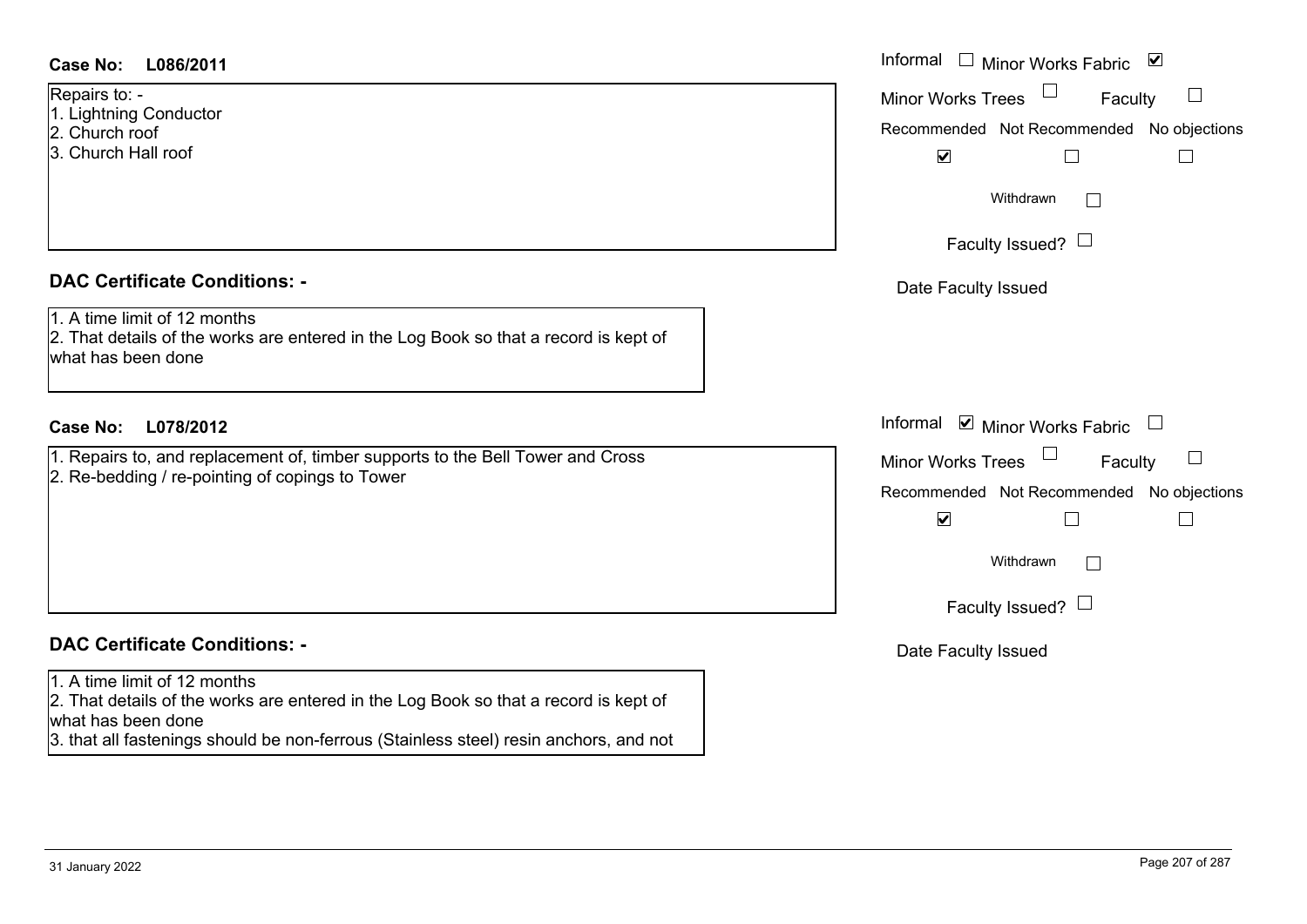| <b>Case No:</b><br>L220/2014                                                                                                                                                                                                          | Informal<br>Minor Works Fabric ⊠              |
|---------------------------------------------------------------------------------------------------------------------------------------------------------------------------------------------------------------------------------------|-----------------------------------------------|
| Replacement of the Boiler in the Church Hall                                                                                                                                                                                          | <b>Minor Works Trees</b><br>$\Box$<br>Faculty |
|                                                                                                                                                                                                                                       | Recommended Not Recommended No objections     |
|                                                                                                                                                                                                                                       | $\blacktriangledown$                          |
|                                                                                                                                                                                                                                       | Withdrawn<br>$\Box$                           |
|                                                                                                                                                                                                                                       | Faculty Issued? $\Box$                        |
| <b>DAC Certificate Conditions: -</b>                                                                                                                                                                                                  | Date Faculty Issued                           |
| 1. A time limit of 12 months<br>2. That details of the works are entered in the Log Book so that a record is kept of<br>what has been done<br>3. That, in line with the requirement and advice of the Ecclesiastical Insurance Group, |                                               |
| L222/2015<br><b>Case No:</b>                                                                                                                                                                                                          | Informal<br>$\perp$<br>Minor Works Fabric ⊠   |
| Replacement of window glass in the Baptistery                                                                                                                                                                                         | <b>Minor Works Trees</b><br>$\Box$<br>Faculty |
|                                                                                                                                                                                                                                       | Recommended Not Recommended No objections     |
|                                                                                                                                                                                                                                       | $\blacktriangledown$<br>$\Box$                |
|                                                                                                                                                                                                                                       | Withdrawn<br>$\Box$                           |
|                                                                                                                                                                                                                                       | Faculty Issued? $\Box$                        |
| <b>DAC Certificate Conditions: -</b>                                                                                                                                                                                                  | Date Faculty Issued                           |
| 1. A time limit of 12 months<br>2. That details of the works are entered in the Log Book so that a record is kept of<br>what has been done                                                                                            |                                               |

 $\sim$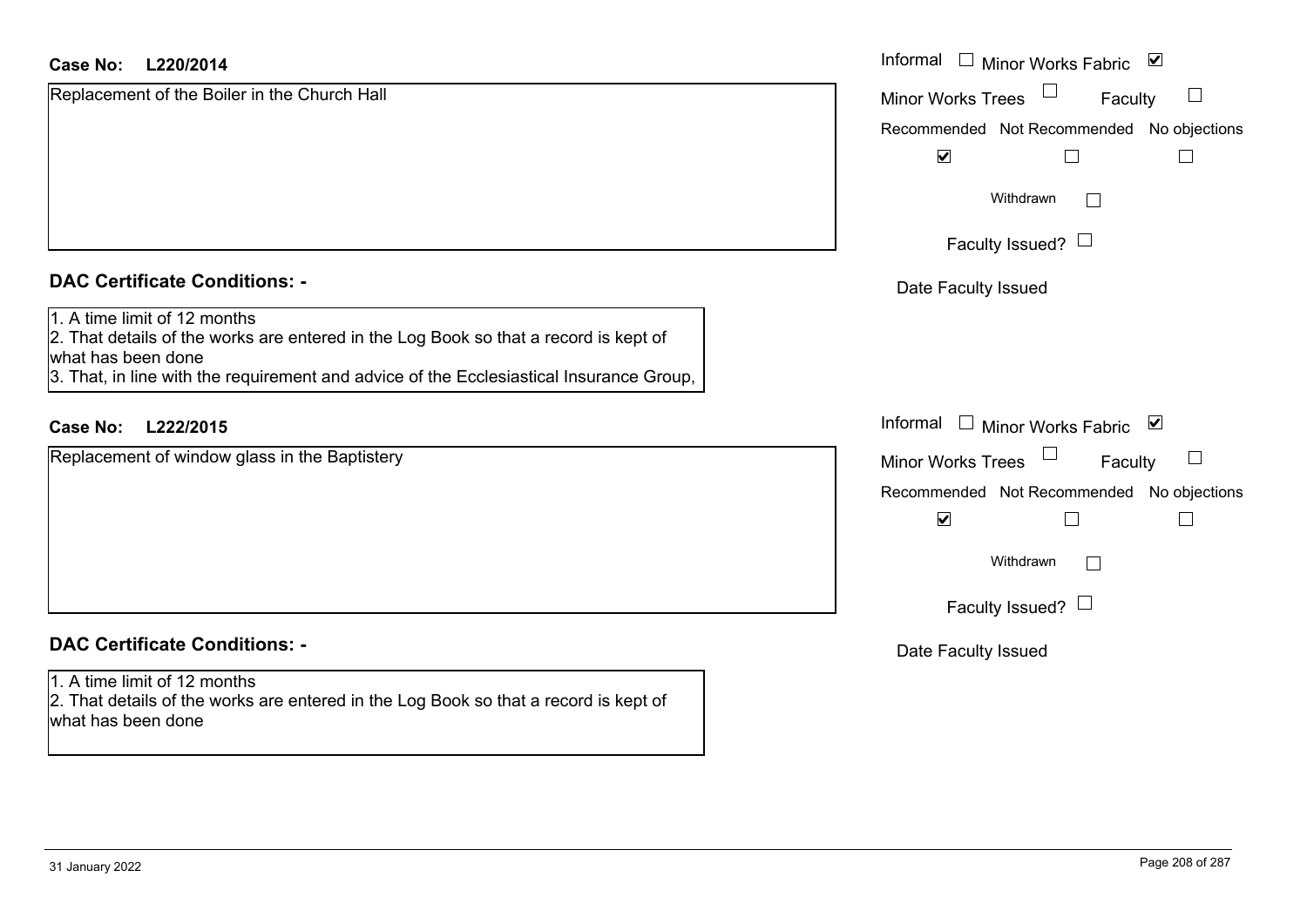| Case No:<br>L202/2015                                                                                                                              | Informal $\square$<br><b>Minor Works Fabric</b>                                                                                                                                    |
|----------------------------------------------------------------------------------------------------------------------------------------------------|------------------------------------------------------------------------------------------------------------------------------------------------------------------------------------|
| 1. Replacement of the existing Noticeboard on Meadow Lane<br>2. Installation of new Noticeboard on Greenhill Road                                  | $\Box$<br>$\blacktriangledown$<br><b>Minor Works Trees</b><br>Faculty<br>Recommended Not Recommended No objections<br>$\blacktriangledown$<br>$\Box$                               |
|                                                                                                                                                    | Withdrawn<br>$\mathbb{R}^n$                                                                                                                                                        |
|                                                                                                                                                    | Faculty Issued? Ø                                                                                                                                                                  |
| <b>DAC Certificate Conditions: -</b><br>1. That details of the works are entered in the Log Book so that a record is kept of<br>what has been done | Date Faculty Issued<br>15/12/2015                                                                                                                                                  |
| <b>Case No:</b>                                                                                                                                    | Informal $\Box$ Minor Works Fabric<br>$\overline{\phantom{a}}$                                                                                                                     |
| Introduction of new Ministers' Board                                                                                                               | $\blacktriangledown$<br><b>Minor Works Trees</b><br>Faculty<br>Recommended Not Recommended No objections<br>$\blacktriangledown$<br>$\mathbf{L}$<br>Withdrawn<br>Faculty Issued? Ø |
| <b>DAC Certificate Conditions: -</b>                                                                                                               | Date Faculty Issued<br>20/06/2016                                                                                                                                                  |
| 1. That details of the works are entered in the Log Book so that a record is kept of<br>what has been done                                         |                                                                                                                                                                                    |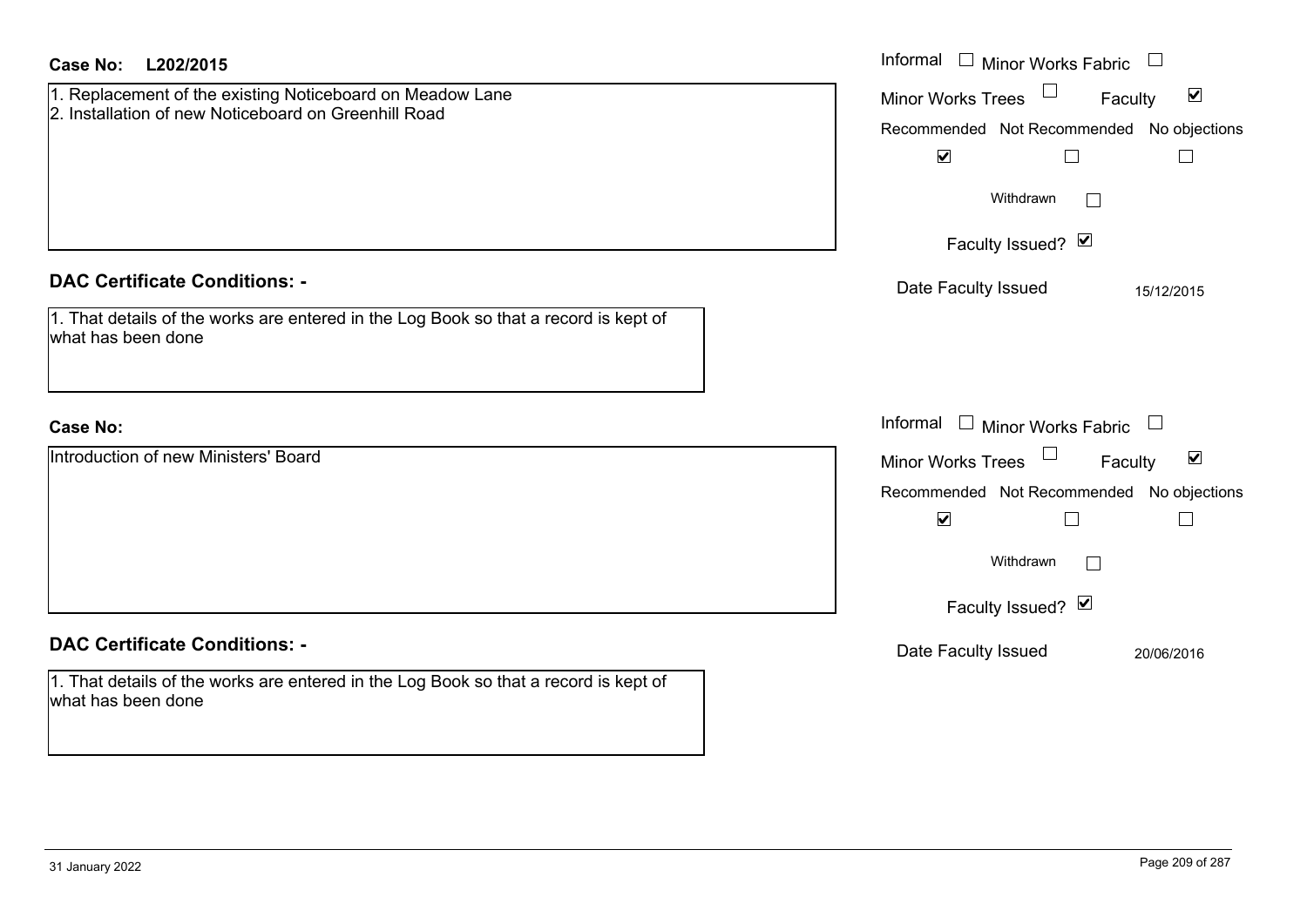| Case No:                                                                                                                                                                                                                                                | Informal |
|---------------------------------------------------------------------------------------------------------------------------------------------------------------------------------------------------------------------------------------------------------|----------|
| CONFIRMATORY APPLICATION for works undertaken with the Deputy Chancellor's consent: -                                                                                                                                                                   | Minor W  |
| 1. Removal of: -<br>a) Crucifix<br>b) GRP panels                                                                                                                                                                                                        | Recomm   |
| <b>DAC Certificate Conditions: -</b><br>1. That details of the works are entered in the Log Book so that a record is kept of<br>lwhat has been done<br>2. That the PCC submits details of the remedial works required to be agreed by the<br><b>DAC</b> | Date I   |
| <b>Case No:</b>                                                                                                                                                                                                                                         | Informal |
| 1. Removal of deadwood from 7 Oak                                                                                                                                                                                                                       | Minor W  |
| 2. Crown Raise 7 Oak<br>3. Reduce Leylandii                                                                                                                                                                                                             | Recomm   |

4. Removal of deadwood & Crown Raise 5/6 Lime Trees in Grounds

### **DAC Certificate Conditions: -**

1. That details of the works are entered in the Log Book so that a record is kept of what has been done

| Informal $\quad \Box$ Minor Works Fabric             |
|------------------------------------------------------|
| $\blacktriangledown$<br>Minor Works Trees<br>Faculty |
| Recommended Not Recommended No objections            |
|                                                      |
| Withdrawn                                            |
| Faculty Issued?                                      |
| Date Faculty Issued                                  |
|                                                      |
|                                                      |
|                                                      |
| Informal $\Box$<br>⊻<br><b>Minor Works Fabric</b>    |
| Minor Works Trees<br>Faculty                         |
| Recommended Not Recommended No objections            |
| $\blacktriangledown$                                 |
| Withdrawn                                            |
| Faculty Issued? $\Box$                               |
| Date Faculty Issued                                  |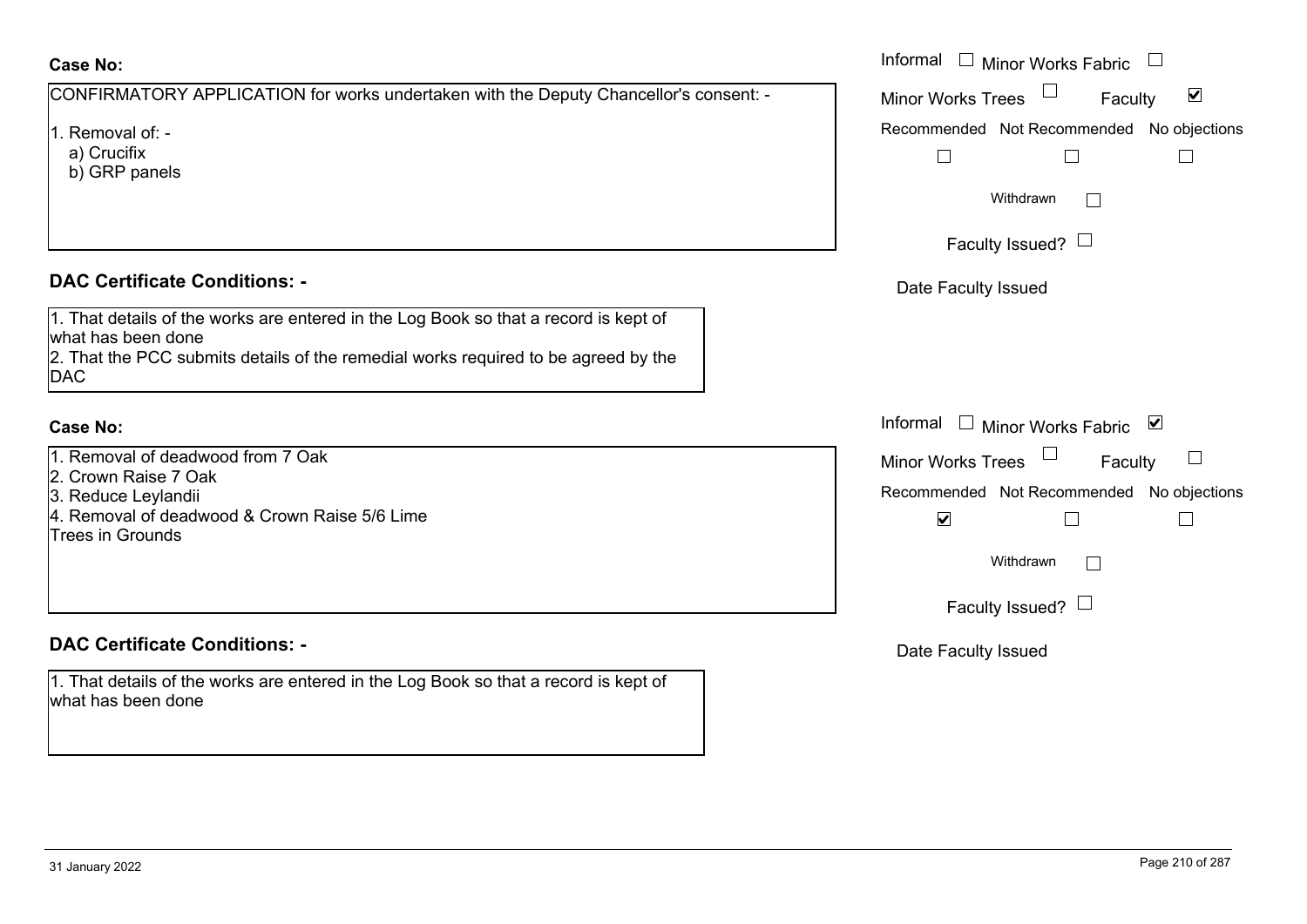| <b>Case No:</b>                                                                                                                                                                                                                       | Informal $\square$<br>⊻<br>Minor Works Fabric        |
|---------------------------------------------------------------------------------------------------------------------------------------------------------------------------------------------------------------------------------------|------------------------------------------------------|
| <b>Re-decoration of Facias</b>                                                                                                                                                                                                        | $\Box$<br>Minor Works Trees<br>Faculty               |
|                                                                                                                                                                                                                                       | Recommended Not Recommended No objections            |
|                                                                                                                                                                                                                                       | $\blacktriangledown$                                 |
|                                                                                                                                                                                                                                       | Withdrawn<br>$\perp$                                 |
|                                                                                                                                                                                                                                       | Faculty Issued? $\Box$                               |
| <b>DAC Certificate Conditions: -</b>                                                                                                                                                                                                  | Date Faculty Issued                                  |
| 1. That details of the works are entered in the Log Book so that a record is kept of<br>what has been done                                                                                                                            |                                                      |
| <b>Case No:</b>                                                                                                                                                                                                                       | Informal<br>$\Box$<br><b>Minor Works Fabric</b><br>⊻ |
| 1. Localised repairs to the flat roof and associated rooflights<br>$2.$ Repair of damage to the top of the Tower caused by the failure of the beams supporting the crucifix<br>(removed last year) and deterioration of mortar joints | <b>Minor Works Trees</b><br>Faculty                  |
|                                                                                                                                                                                                                                       | Recommended Not Recommended No objections            |
|                                                                                                                                                                                                                                       | $\blacktriangledown$<br>Г                            |
|                                                                                                                                                                                                                                       | Withdrawn<br>$\Box$                                  |
|                                                                                                                                                                                                                                       | Faculty Issued? $\Box$                               |
| <b>DAC Certificate Conditions: -</b>                                                                                                                                                                                                  | Date Faculty Issued                                  |
| 1. That details of the works are entered in the Log Book so that a record is kept of<br>what has been done                                                                                                                            |                                                      |
|                                                                                                                                                                                                                                       |                                                      |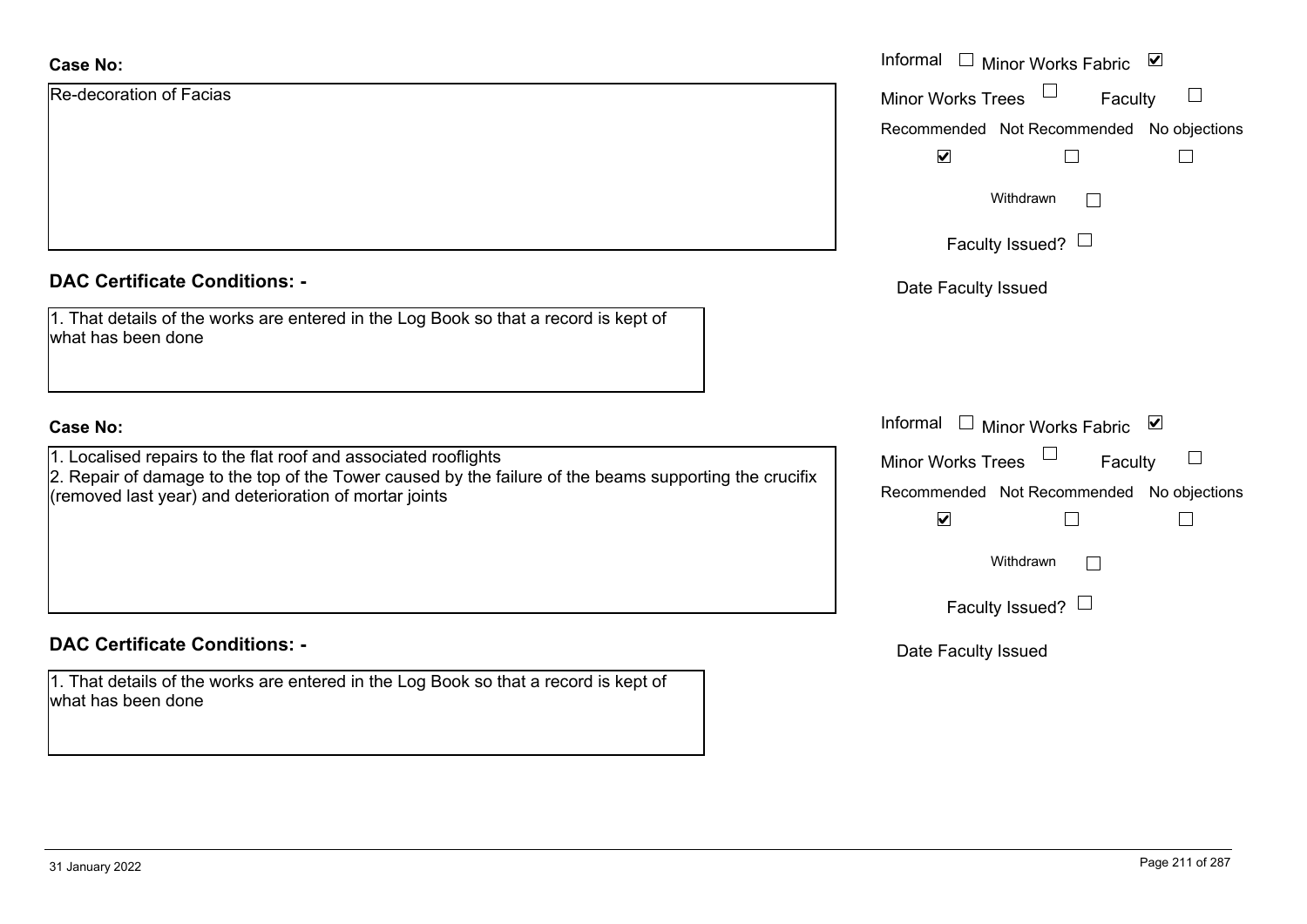| <b>Case No:</b>                                                                                                                                                            | Informal<br>Minor Works Fabric ⊠                          |
|----------------------------------------------------------------------------------------------------------------------------------------------------------------------------|-----------------------------------------------------------|
| Replacement of the floor tiles in the corridor                                                                                                                             | $\Box$<br><b>Minor Works Trees</b><br>Faculty             |
|                                                                                                                                                                            | Recommended Not Recommended No objections                 |
|                                                                                                                                                                            |                                                           |
|                                                                                                                                                                            | Withdrawn                                                 |
|                                                                                                                                                                            | Faculty Issued? $\Box$                                    |
| <b>DAC Certificate Conditions: -</b>                                                                                                                                       | Date Faculty Issued                                       |
| 1. That details of the works are entered in the Log Book so that a record is kept of<br>what has been done                                                                 |                                                           |
| <b>Case No:</b>                                                                                                                                                            | Informal<br>□ Minor Works Fabric $\vert \mathbf{v} \vert$ |
| Installation of Roof Alarm                                                                                                                                                 | Minor Works Trees<br>Faculty                              |
|                                                                                                                                                                            | Recommended Not Recommended No objections                 |
|                                                                                                                                                                            | $\blacktriangledown$<br>$\mathbf{I}$                      |
|                                                                                                                                                                            | Withdrawn                                                 |
|                                                                                                                                                                            | Faculty Issued? $\Box$                                    |
| <b>DAC Certificate Conditions: -</b>                                                                                                                                       | Date Faculty Issued                                       |
| 1. That details of the works are entered in the Log Book so that a record is kept of<br>what has been done                                                                 |                                                           |
| 2. That, in line with the requirement and advice of the Ecclesiastical Insurance Group,<br>the installation and/or testing must be carried out by an electrician who is an |                                                           |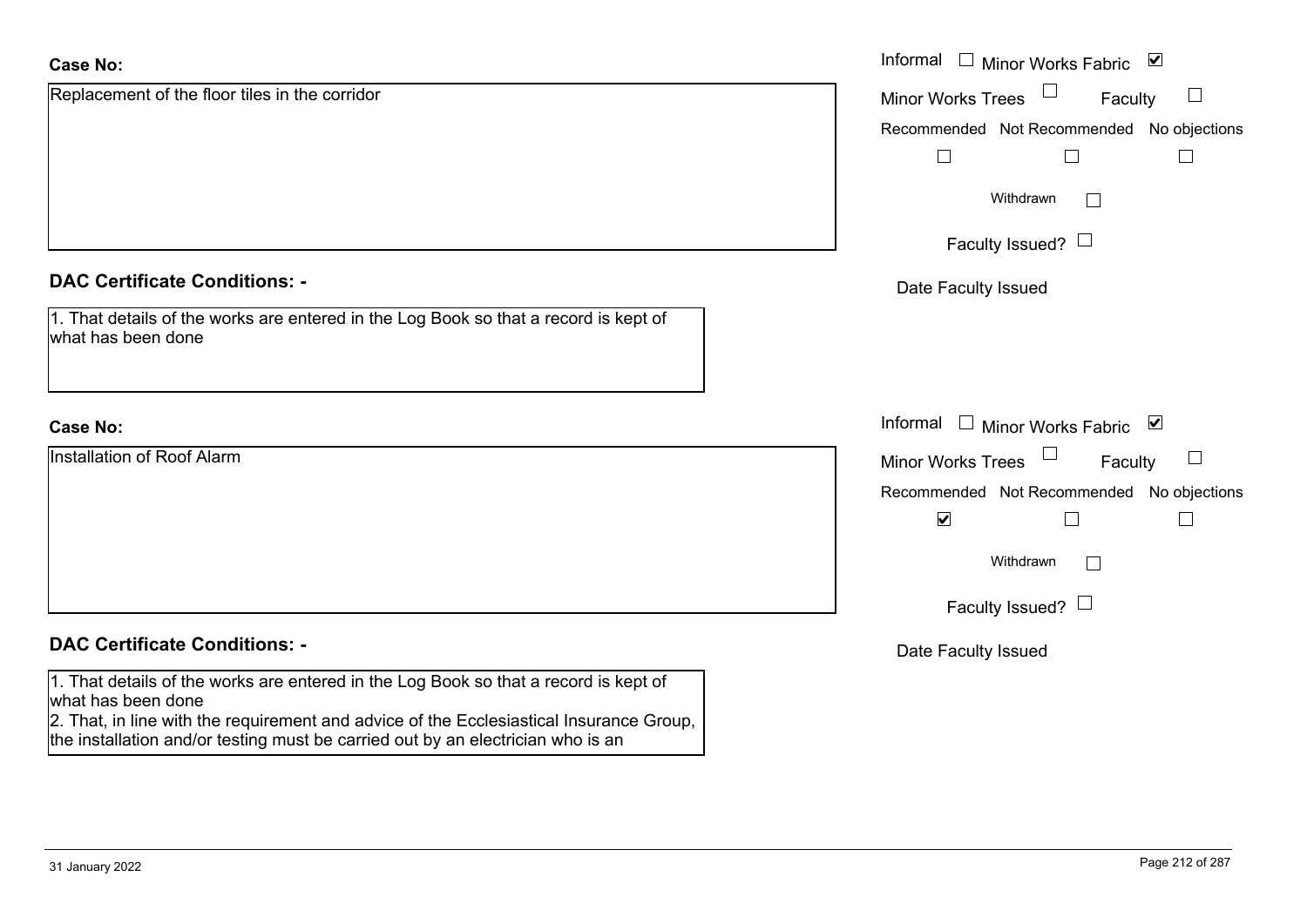|                                                                                                                                                                                                                                                             | Withdrawn                                                                                                           |
|-------------------------------------------------------------------------------------------------------------------------------------------------------------------------------------------------------------------------------------------------------------|---------------------------------------------------------------------------------------------------------------------|
|                                                                                                                                                                                                                                                             | Faculty Issued? Ø                                                                                                   |
| <b>DAC Certificate Conditions: -</b>                                                                                                                                                                                                                        | Date Faculty Issued                                                                                                 |
| 1. That details of the works are entered in the Log Book so that a record is kept of<br>what has been done<br>2. that the defibrillator must be installed to a spur and not just plugged in to an<br>ordinary socket (which could accidentally be unpluged) |                                                                                                                     |
| <b>Case No:</b>                                                                                                                                                                                                                                             | Informal<br>Minor Works Fat                                                                                         |
| Replacement of 2 Radio Microphones                                                                                                                                                                                                                          | <b>Minor Works Trees</b><br>Recommended Not Recommen<br>$\blacktriangledown$<br>Withdrawn<br>Faculty Issued? $\Box$ |
|                                                                                                                                                                                                                                                             |                                                                                                                     |

### **DAC Certificate Conditions: -**

1. That details of the works are entered in the Log Book so that a record is kept of what has been done

**Case No:**Informal

# DA<sup>C</sup>

Installation of a Defibrillator unit on the Church Hall building

### Cas

Recommended Not Recommended No objections

 $\Box$ 

Minor Works Fabric

Minor Works Trees

 $\blacktriangledown$ 

04/01/2019

 $\Box$ 

Faculty

 $\blacktriangledown$ 

 $\Box$ 

Minor Works Fabric

nded No objections Faculty

 $\Box$ 

Date Faculty Issued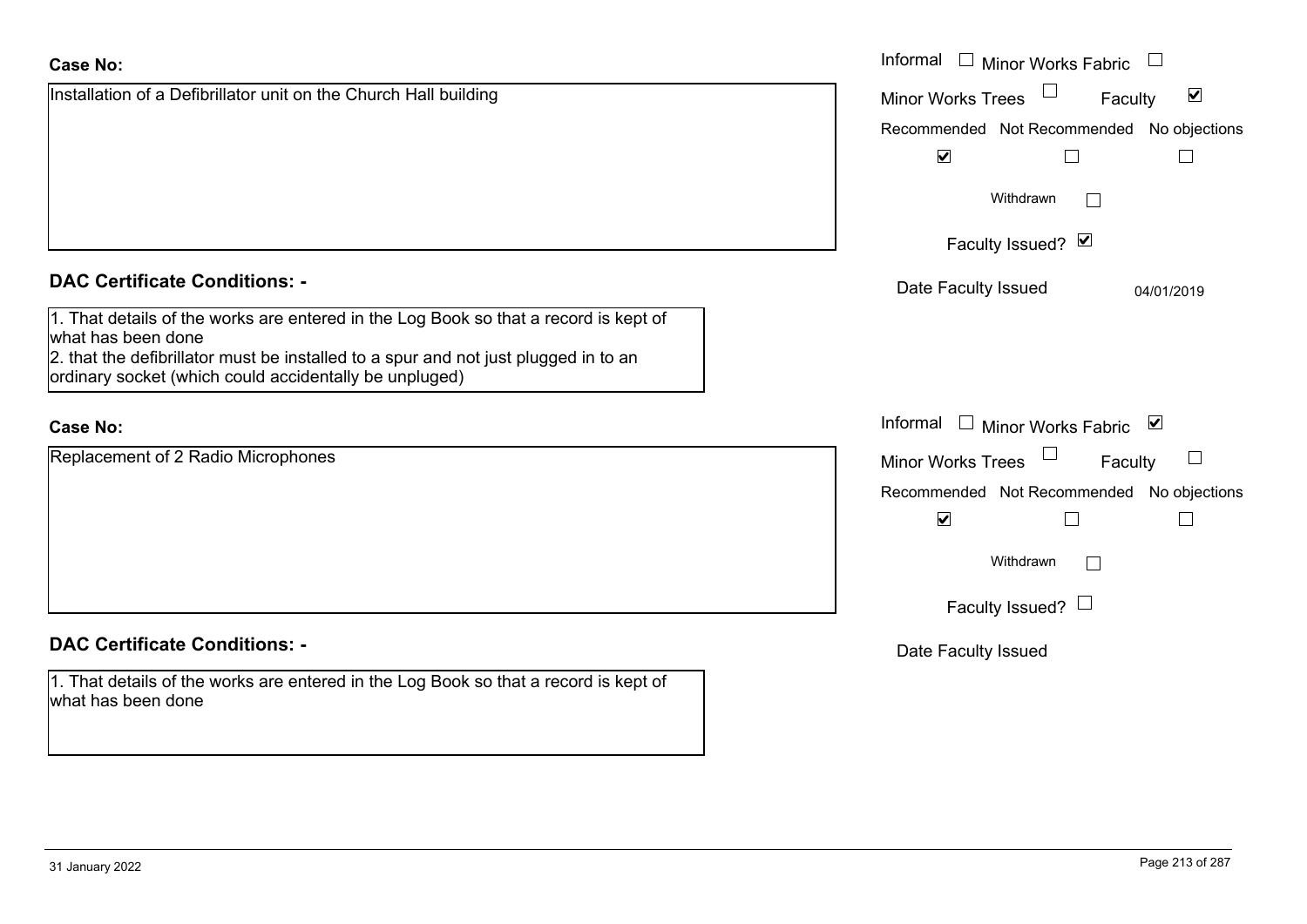### **Case No:**

To make permanent the arrangements permited under the Archdeacon's Licence for Temporary Reordering granted on 7 March 2018: -

In the Nave: -

- 1. Removal of 3 Pews
- 2. Introduction of carpet and bean bags

### **DAC Certificate Conditions: -**

|                    |  | 1. That details of the works are entered in the Log Book so that a record is kept of |
|--------------------|--|--------------------------------------------------------------------------------------|
| what has been done |  |                                                                                      |

- 2. That the carpet must be breathable and have a breathable underlay
- 3. That neither the carpet nor the underlay be secured to the floor

### **Case No:**

Flat roof repairs to raised section on the church hall

# **DAC Certificate Conditions: -**

1. That details of the works are entered in the Log Book so that a record is kept of what has been done

|                                                                                                                                                                                                                      | Informal □ Minor Works Fabric                                                                                      |
|----------------------------------------------------------------------------------------------------------------------------------------------------------------------------------------------------------------------|--------------------------------------------------------------------------------------------------------------------|
| permanent the arrangements permited under the Archdeacon's Licence for Temporary Re-<br>granted on 7 March 2018: -                                                                                                   | $\blacktriangledown$<br><b>Minor Works Trees</b><br>Faculty<br>Recommended Not Recommended No objections           |
| ve: -<br>val of 3 Pews<br>uction of carpet and bean bags                                                                                                                                                             | $\blacktriangledown$                                                                                               |
|                                                                                                                                                                                                                      | Withdrawn<br>Faculty Issued? $\Box$                                                                                |
| rtificate Conditions: -                                                                                                                                                                                              | Date Faculty Issued<br>23/07/2019                                                                                  |
| etails of the works are entered in the Log Book so that a record is kept of<br>been done<br>e carpet must be breathable and have a breathable underlay<br>either the carpet nor the underlay be secured to the floor |                                                                                                                    |
|                                                                                                                                                                                                                      | Informal Informal Minor Works Fabric ⊠                                                                             |
| repairs to raised section on the church hall                                                                                                                                                                         | <b>Minor Works Trees</b><br>Faculty<br>Recommended Not Recommended No objections<br>$\blacktriangledown$<br>$\Box$ |
|                                                                                                                                                                                                                      | Withdrawn                                                                                                          |
|                                                                                                                                                                                                                      | Faculty Issued? $\Box$                                                                                             |
| rtificate Conditions: -                                                                                                                                                                                              | Date Faculty Issued                                                                                                |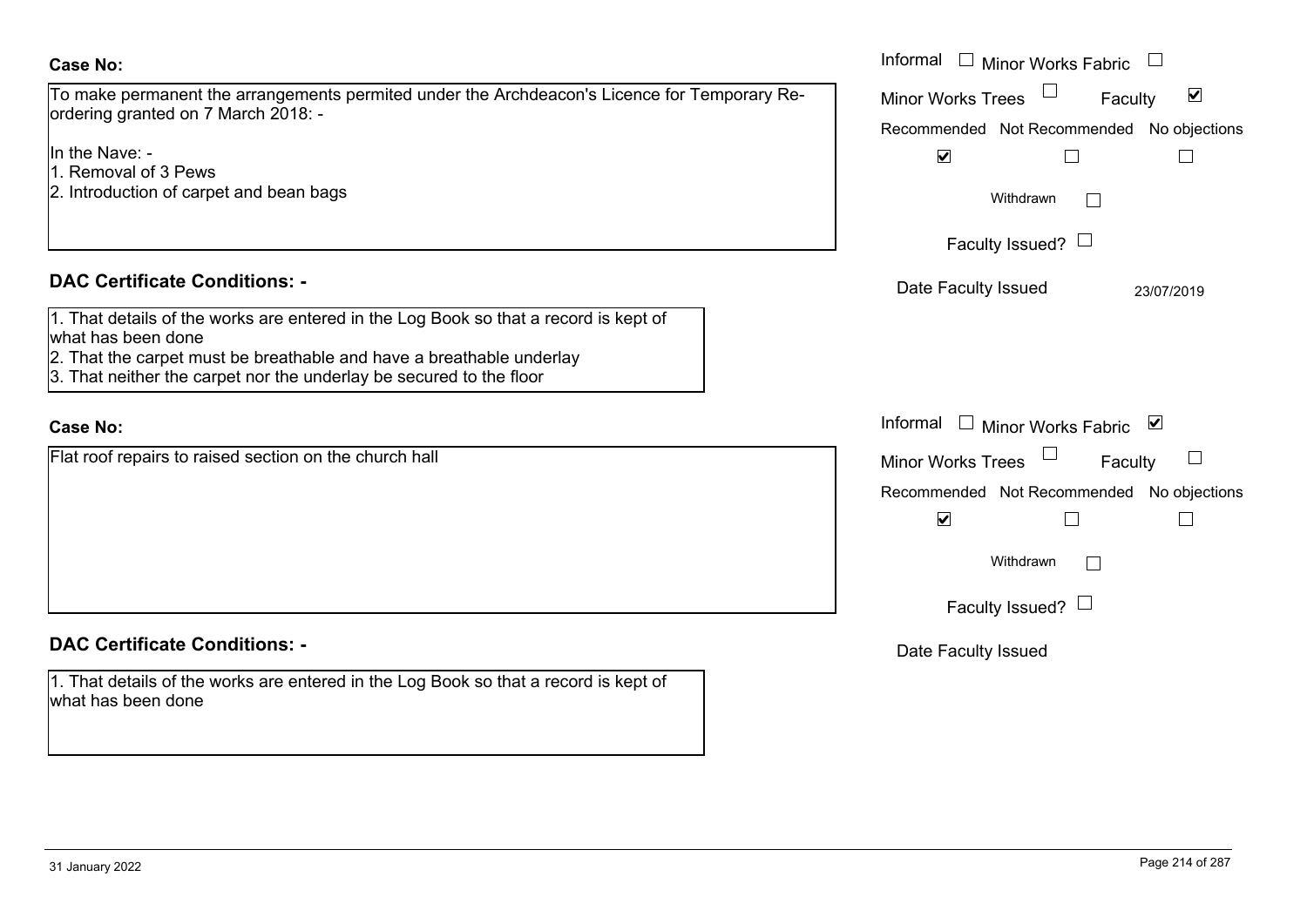# **Broughton Astley, Frolesworth Road (Local Authority) Cemetery**

| L025/2009<br><b>Case No:</b>                                                                                                                    | Informal<br>Minor Works Fabric<br>$\mathbb{R}$                                                                   |
|-------------------------------------------------------------------------------------------------------------------------------------------------|------------------------------------------------------------------------------------------------------------------|
| 1. Memorial Safety Inspection<br>2. Rectification of dangerous and potentially unsafe memorials<br>3. Extension of cremated remains burial area | $\blacktriangledown$<br><b>Minor Works Trees</b><br>Faculty<br>Recommended Not Recommended<br>No objections<br>☑ |
|                                                                                                                                                 | Withdrawn                                                                                                        |
|                                                                                                                                                 | Faculty Issued? $\vert \blacktriangleleft \vert$                                                                 |
| <b>DAC Certificate Conditions: -</b>                                                                                                            | Date Faculty Issued<br>27/04/2009                                                                                |
| 1. A time limit of 12 months<br>2. That details of the works are entered in the Log Book so that a record is kept of<br>what has been done      |                                                                                                                  |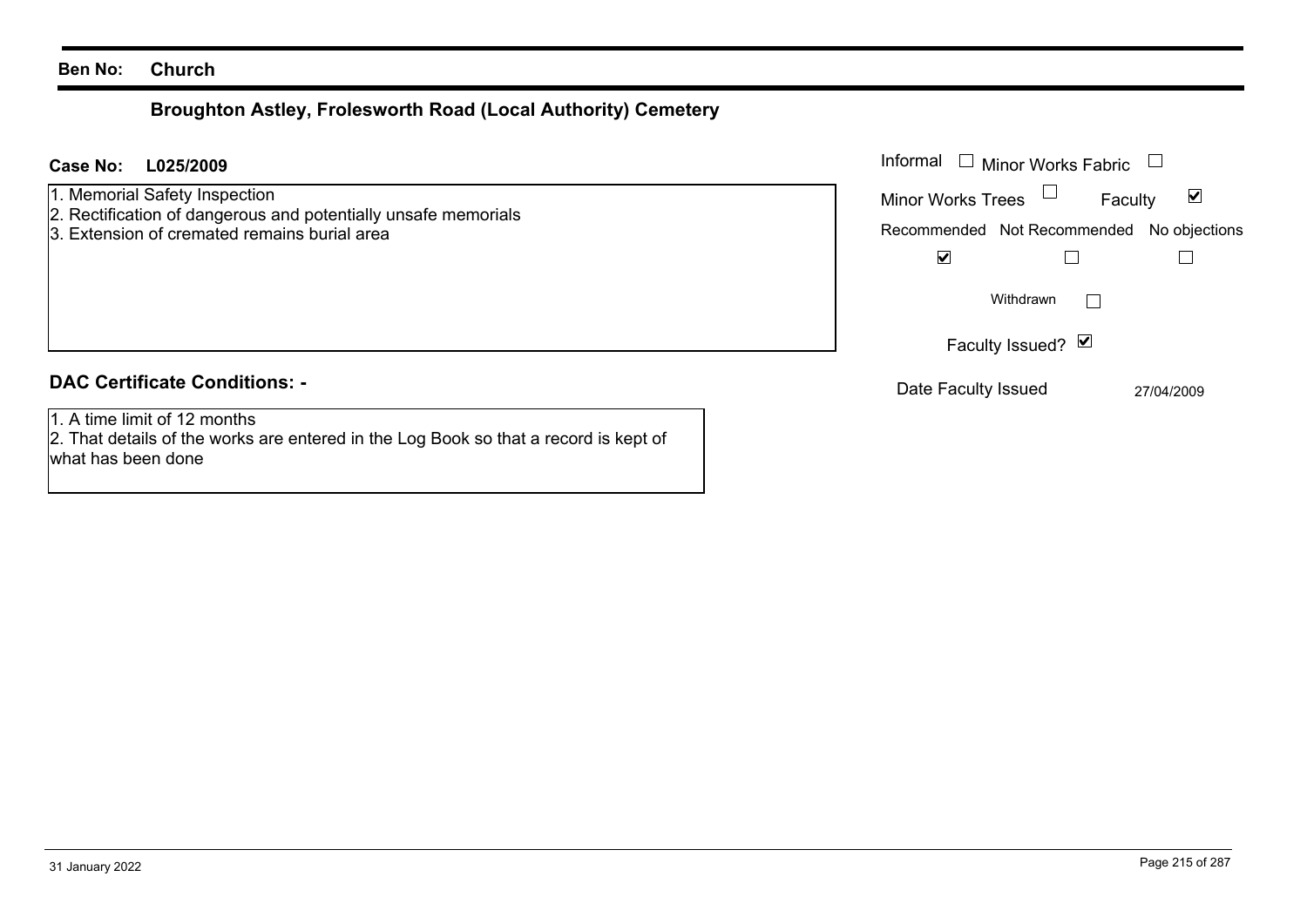#### **20303 Broughton Astley, St Mary the Virgin**

| L/1999<br>Case No:                                          | Informal<br>$\Box$ Minor Works Fabric                                 |
|-------------------------------------------------------------|-----------------------------------------------------------------------|
| Removal of Pipe Organ and replacement with electronic Organ | $\Box$<br><b>Minor Works Trees</b><br>$\blacktriangledown$<br>Faculty |
|                                                             | Recommended Not Recommended No objections                             |
|                                                             |                                                                       |
|                                                             | Withdrawn                                                             |
|                                                             | Faculty Issued? Ø                                                     |
| <b>DAC Certificate Conditions: -</b>                        | Date Faculty Issued<br>02/06/2000                                     |
| 1. A time limit of 12 months                                |                                                                       |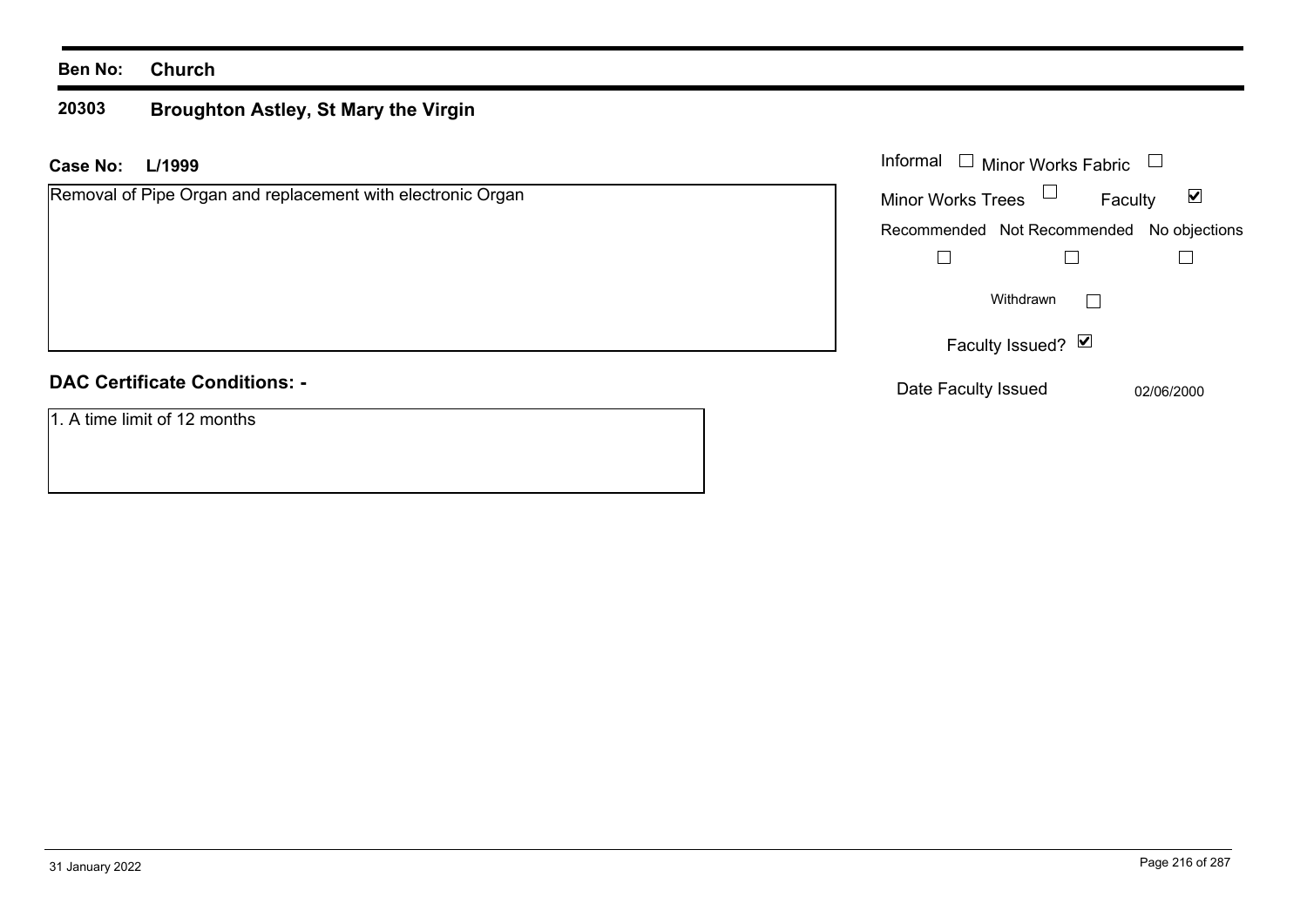| Case No:<br>L146/2001                                                                                                                                                                                                                 | Informal $\Box$ Minor Works Fabric $\Box$                                                                                                                                                              |
|---------------------------------------------------------------------------------------------------------------------------------------------------------------------------------------------------------------------------------------|--------------------------------------------------------------------------------------------------------------------------------------------------------------------------------------------------------|
| CONFIRMATORY FACULTY: -<br>Installation of lights in churchyard. Work carried out by member of the congregation as a deterrent to<br>vandalism                                                                                        | $\blacktriangledown$<br><b>Minor Works Trees</b><br>Faculty<br>Recommended Not Recommended No objections<br>⊔<br>$\Box$<br>Withdrawn                                                                   |
|                                                                                                                                                                                                                                       | Faculty Issued? $\Box$                                                                                                                                                                                 |
| <b>DAC Certificate Conditions: -</b><br>1. A time limit of 12 months                                                                                                                                                                  | Date Faculty Issued                                                                                                                                                                                    |
| L188/2009<br><b>Case No:</b>                                                                                                                                                                                                          | Informal $\Box$ Minor Works Fabric $\Box$                                                                                                                                                              |
| Repairs to the churchyard wall as per specification dated September 2009                                                                                                                                                              | $\Box$<br>$\blacktriangledown$<br><b>Minor Works Trees</b><br>Faculty<br>Recommended Not Recommended No objections<br>$\blacktriangledown$<br>П<br>Withdrawn<br>$\vert \ \ \vert$<br>Faculty Issued? Ø |
| <b>DAC Certificate Conditions: -</b>                                                                                                                                                                                                  | Date Faculty Issued<br>21/01/2010                                                                                                                                                                      |
| 1. A time limit of 12 months<br>2. That details of the works are entered in the Log Book so that a record is kept of<br>what has been done<br>3. That the extent of the works required, the matching of materials and a sample of re- |                                                                                                                                                                                                        |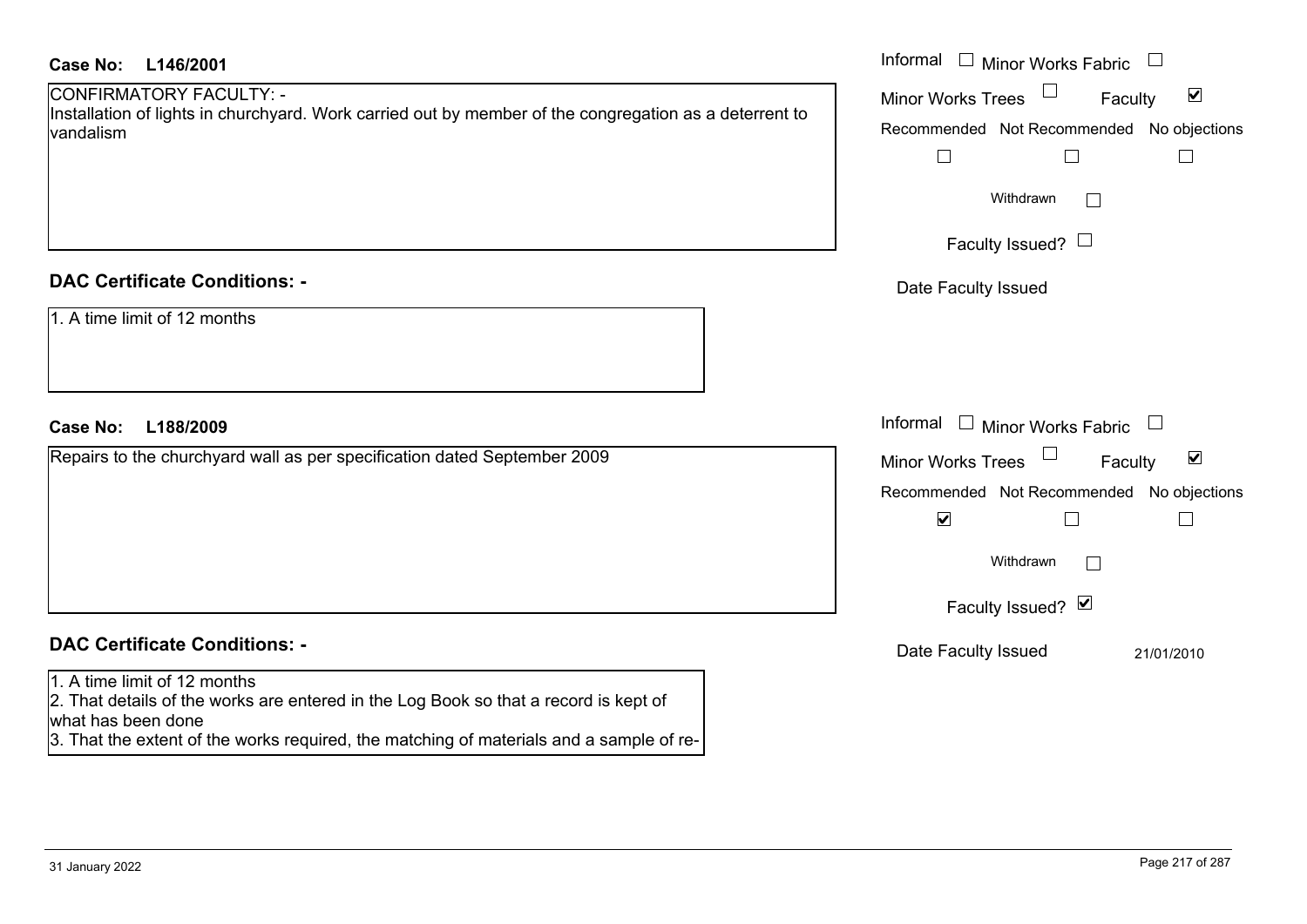#### **L048a/2009Case No:** Informal

Creation, at the west end, of Community Area by: -

- 1. Removal and disposal of 2 Pews
- 2. Removal of Pew Platform and making the floor level
- 3. Introduction of heavy-duty Royal Blue carpeting

#### **DAC Certificate Conditions: -**

- 1. That details of the works are entered in the Log Book so that a record is kept of what has been done
- 2. That the work should be carried out at the direction of the church architect
- 3. That the contractor complies with the DAC guidance on the fitting of carpets (copy

| Informal <b>v</b> Minor Works Fabric |                                           |                   |         |            |
|--------------------------------------|-------------------------------------------|-------------------|---------|------------|
|                                      | <b>Minor Works Trees</b>                  |                   | Faculty |            |
|                                      | Recommended Not Recommended No objections |                   |         |            |
|                                      | M                                         |                   |         |            |
|                                      |                                           | Withdrawn         |         |            |
|                                      |                                           | Faculty Issued? Ø |         |            |
|                                      | Date Faculty Issued                       |                   |         | 30/06/2014 |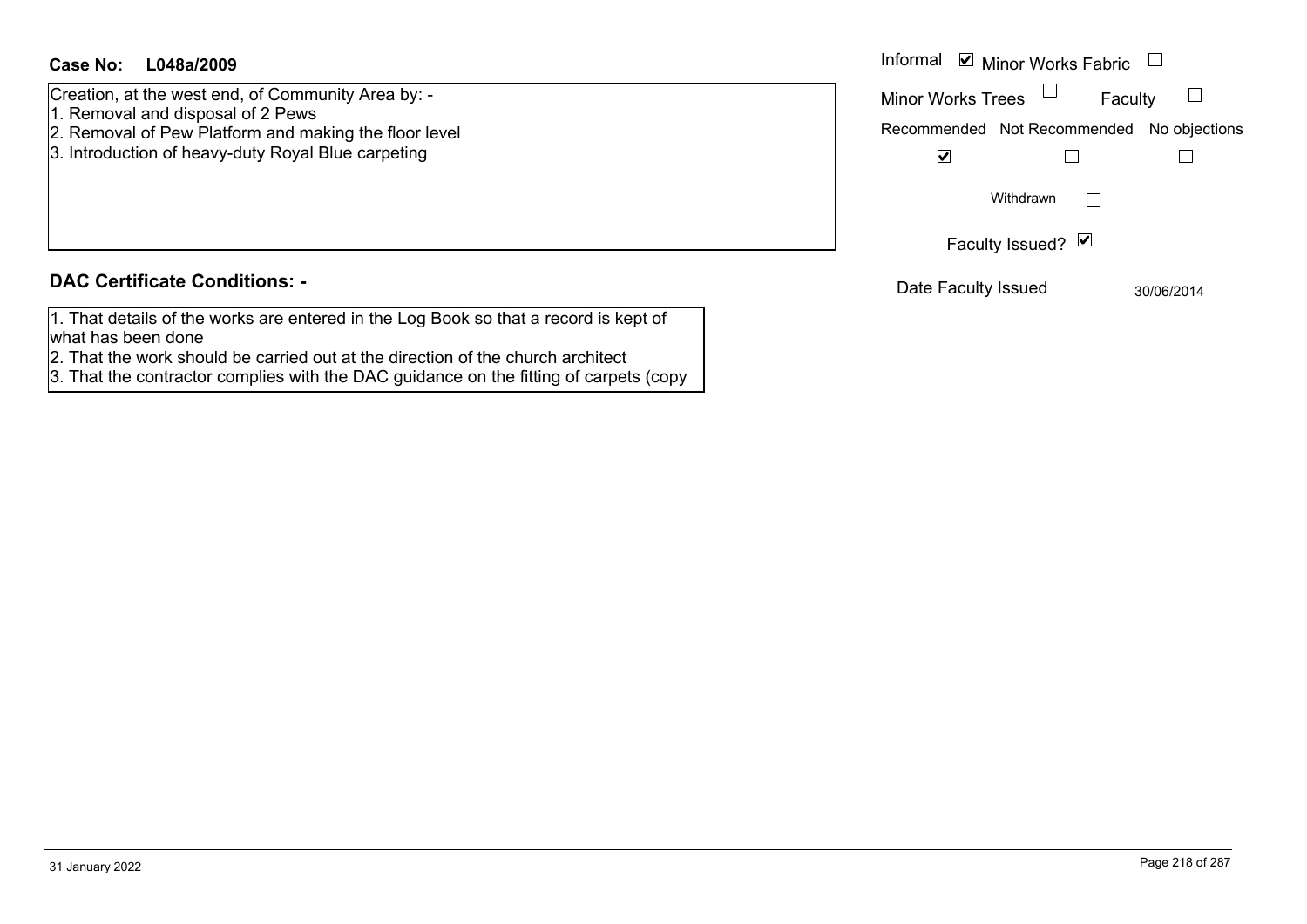# **L048/2009Case No:** Informal

Upgrade the Heating System comprising: -

1. Bring Gas Supply to the Church from a point in Old Rectory Close along the path in the churchyard to a point close to the South Porch in accordance with the quote and drawing of Fulcrum Pipelines Limited of 19 February 2015

2. Install 6 Vulcana Kestrel Gas Fired Convector Heaters (5 in the nave and one in the Choir Chancel) at locations per the plan attached hereto, in accordance with the quote and spec. All pipe runs and holes will be agreed with the Church architect prior to works starting on site and with Airconditioning Wright Favell Limited dated 23rd March 2015. Piping to be laid internally and painted white to be unobtrusive.

3. Install 4 ceiling fans, (2 in the nave and 2 in the side aisle), painted brown so as to be unobtrusive, in accordance with the quote of David A Clarke (Electrical) Ltd dated 8th April 2015

4. Remove and dispose of existing oil fired industrial boiler and blower together with the external oil tank in accordance with the quote of Airconditioning Wright Favell Limited dated 23rd March 2015

## **DAC Certificate Conditions: -**

1. That details of the works are entered in the Log Book so that a record is kept of what has been done

2. That, in line with the requirement and advice of the Ecclesiastical Insurance Group, the installation and/or testing must be carried out by an electrician who is an

Informal  $\vee$  Minor Works Fabric  $\Box$  $\blacktriangledown$ Faculty Minor Works Trees Recommended Not Recommended No objections  $\overline{\mathbf{v}}$  $\Box$  $\Box$ Withdrawn $\Box$ Faculty Issued? Ø

Date Faculty Issued 11/09/2015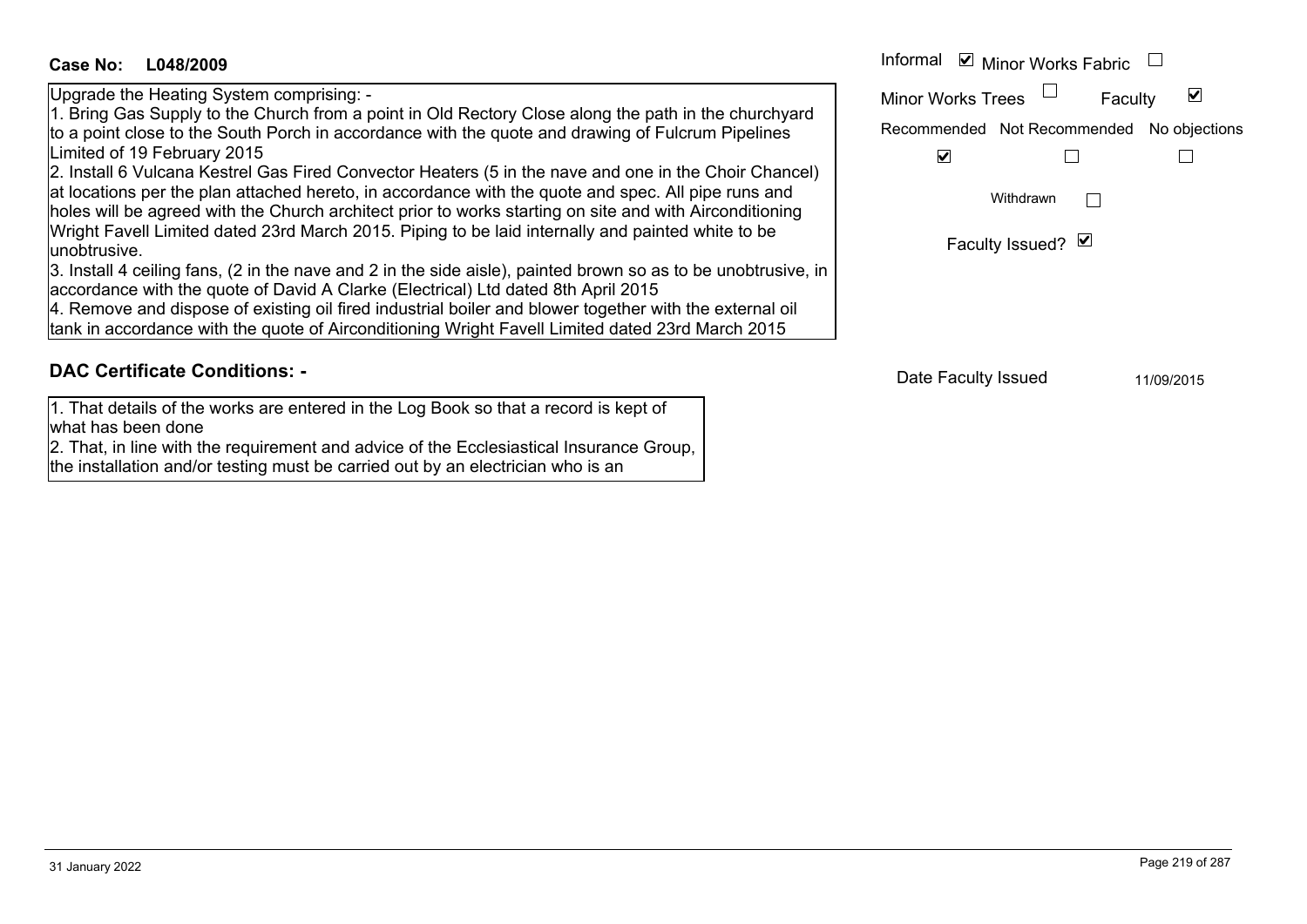| <b>Case No:</b>                                                                                                                                                                                                                                                                                                                                                                                                                                                                                                                                                                                                 | Informal $\Box$ Minor Works Fabric                                                                                                                                 |
|-----------------------------------------------------------------------------------------------------------------------------------------------------------------------------------------------------------------------------------------------------------------------------------------------------------------------------------------------------------------------------------------------------------------------------------------------------------------------------------------------------------------------------------------------------------------------------------------------------------------|--------------------------------------------------------------------------------------------------------------------------------------------------------------------|
| Re-ordering comprising: -<br>1. To remove the Victorian pine pews from the North Aisle of the church<br>2. Lower the platforms to floor level<br>3. Make good any joists<br>4. Make good the pew ends of the south aisle as needed from ends of pews removed<br>5. Sell the pews if possible or destroy as many are pitted with old woodworm activity and are unsafe<br>6. Make good the floor of the aisle with oak floor boards, making a multi use social area<br>7. Purchase new chairs that are stackable for extra seating as and when required<br>8. Build New cupboards in the choir vestry for storage | Minor Works Trees $\Box$<br>$\blacktriangledown$<br>Faculty<br>Recommended Not Recommended No objections<br>$\blacktriangledown$<br>Withdrawn<br>Faculty Issued? Ø |
| <b>DAC Certificate Conditions: -</b>                                                                                                                                                                                                                                                                                                                                                                                                                                                                                                                                                                            | Date Faculty Issued<br>06/04/2018                                                                                                                                  |
| 1. That details of the works are entered in the Log Book so that a record is kept of<br>what has been done<br>2. That Human Remains should be expected when excavating within a church. Any<br>remains should be recovered, treated in a respectful manner and boxed or bagged,                                                                                                                                                                                                                                                                                                                                 |                                                                                                                                                                    |
| <b>Case No:</b>                                                                                                                                                                                                                                                                                                                                                                                                                                                                                                                                                                                                 | Informal □ Minor Works Fabric ⊠                                                                                                                                    |
| Works following the 2015 QI Report comprising repairs to: -<br>1. Rainwater Goods<br>2. Roof Coverings<br>3. Stonework and Plastering<br>4. Glazing and Ferramenta<br>5. Existing French/gravel Drains<br>6. Ground-level gullies                                                                                                                                                                                                                                                                                                                                                                               | Minor Works Trees<br>Faculty<br>Recommended Not Recommended No objections<br>$\blacktriangledown$<br>$\mathbb{R}^n$<br>Withdrawn<br>Faculty Issued? $\Box$         |
| <b>DAC Certificate Conditions: -</b>                                                                                                                                                                                                                                                                                                                                                                                                                                                                                                                                                                            | Date Faculty Issued                                                                                                                                                |
| 1. That details of the works are entered in the Log Book so that a record is kept of<br>what has been done<br>2. That a bat survey should be undertaken to inform the timing of the works, although<br>there is limited roofing works there is quite a lot of pointing works and bats can roost                                                                                                                                                                                                                                                                                                                 |                                                                                                                                                                    |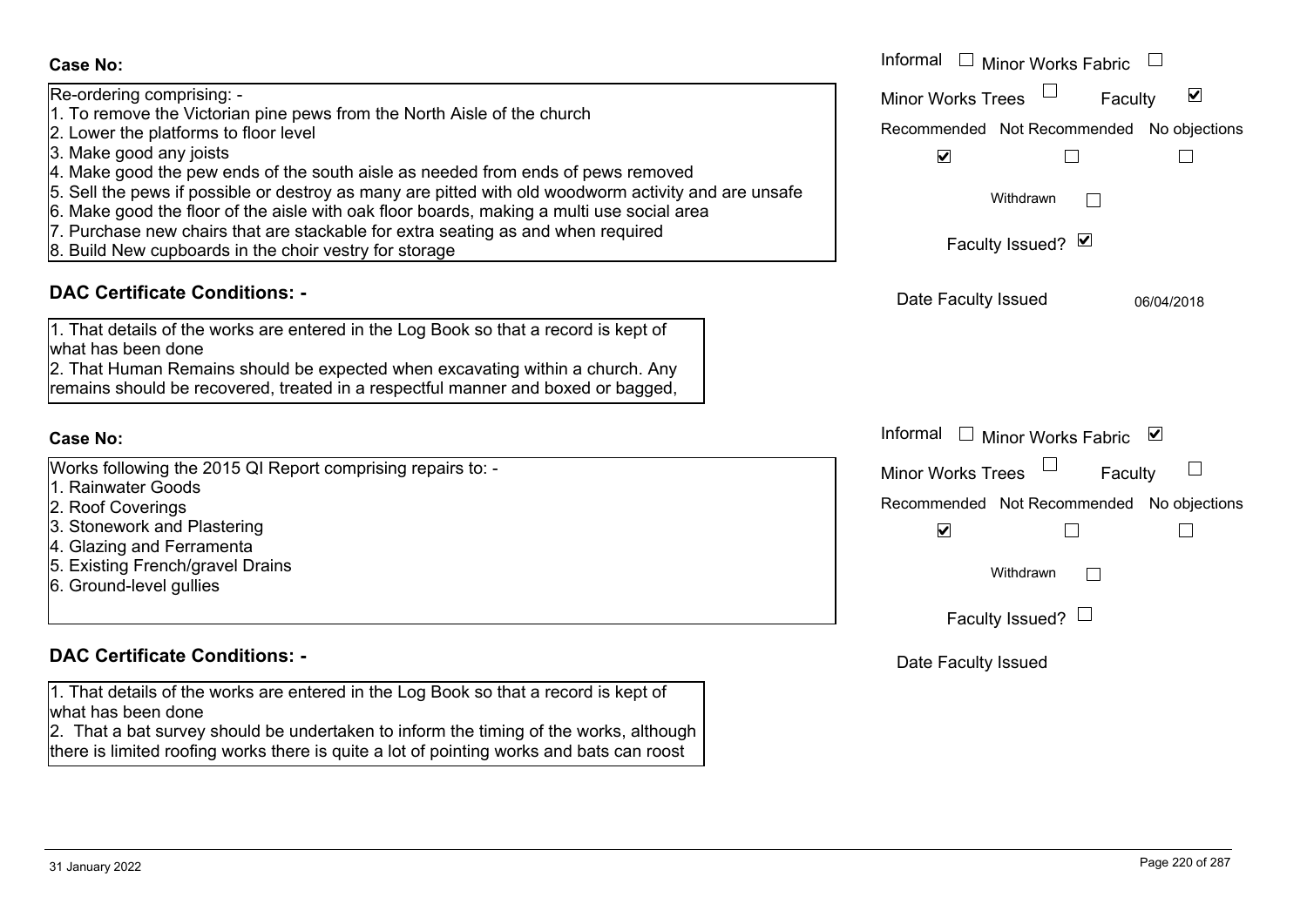Replacement of the Digital Organ

#### **DAC Certificate Conditions: -**

1. That details of the works are entered in the Log Book so that a record is kept of what has been done

|                           | Informal $\Box$ Minor Works Fabric $\Box$ |
|---------------------------|-------------------------------------------|
| nent of the Digital Organ | Faculty<br>Minor Works Trees              |
|                           | Recommended Not Recommended No objections |
|                           | $\blacktriangledown$                      |
|                           | Withdrawn                                 |
|                           | Faculty Issued? $\Box$                    |

Date Faculty Issued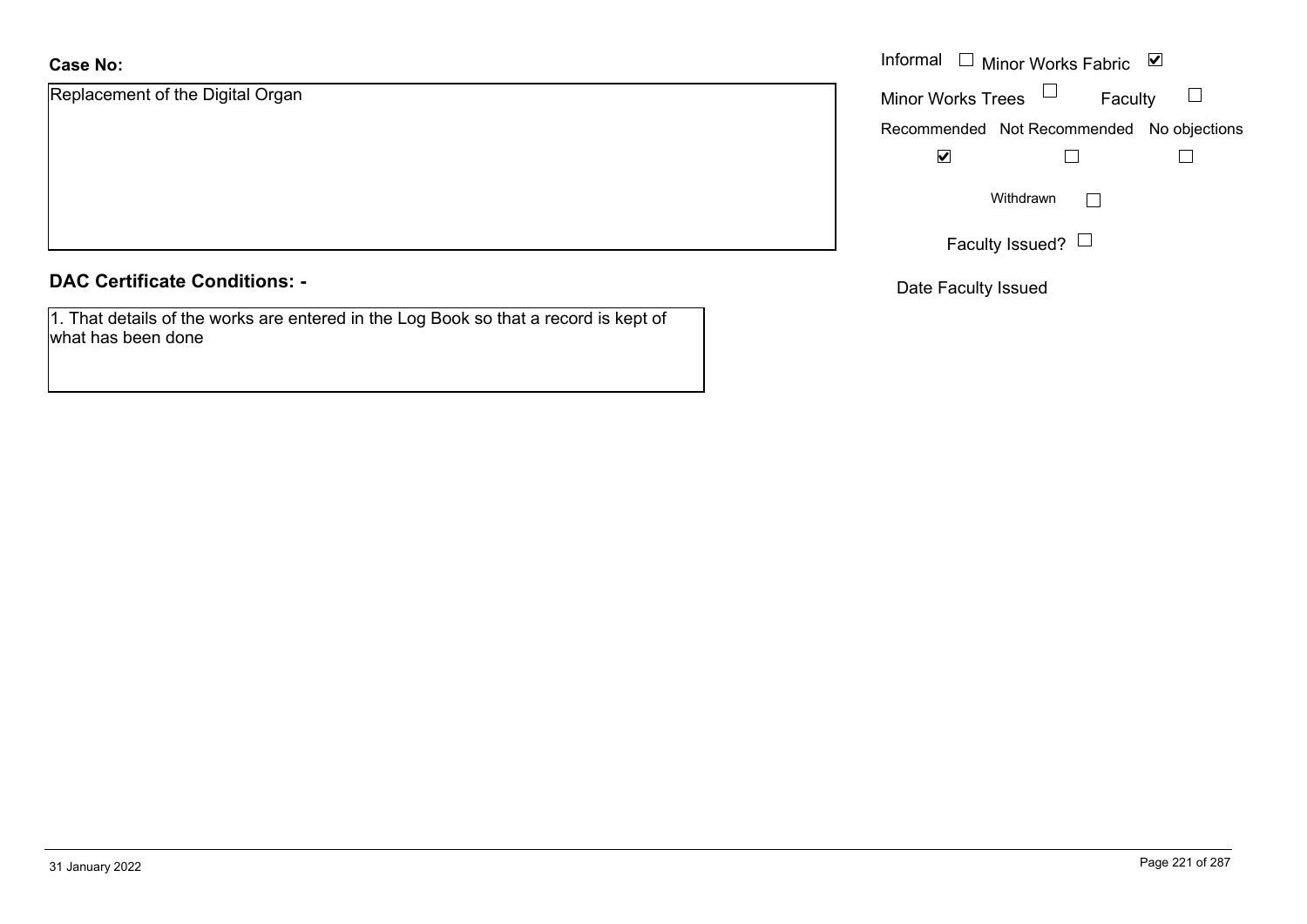#### **20301 Bruntingthorpe, St Mary**

#### **L015/2001 Case No:** Informal

Removal of three Pews

#### **DAC Certificate Conditions: -**

1. A time limit of 12 months

| Informal<br>$\Box$ Minor Works Fabric |                                           |  |
|---------------------------------------|-------------------------------------------|--|
| <b>Minor Works Trees</b>              | Faculty                                   |  |
|                                       | Recommended Not Recommended No objections |  |
|                                       |                                           |  |
|                                       | Withdrawn                                 |  |
|                                       | Faculty Issued? $\Box$                    |  |

Date Faculty Issued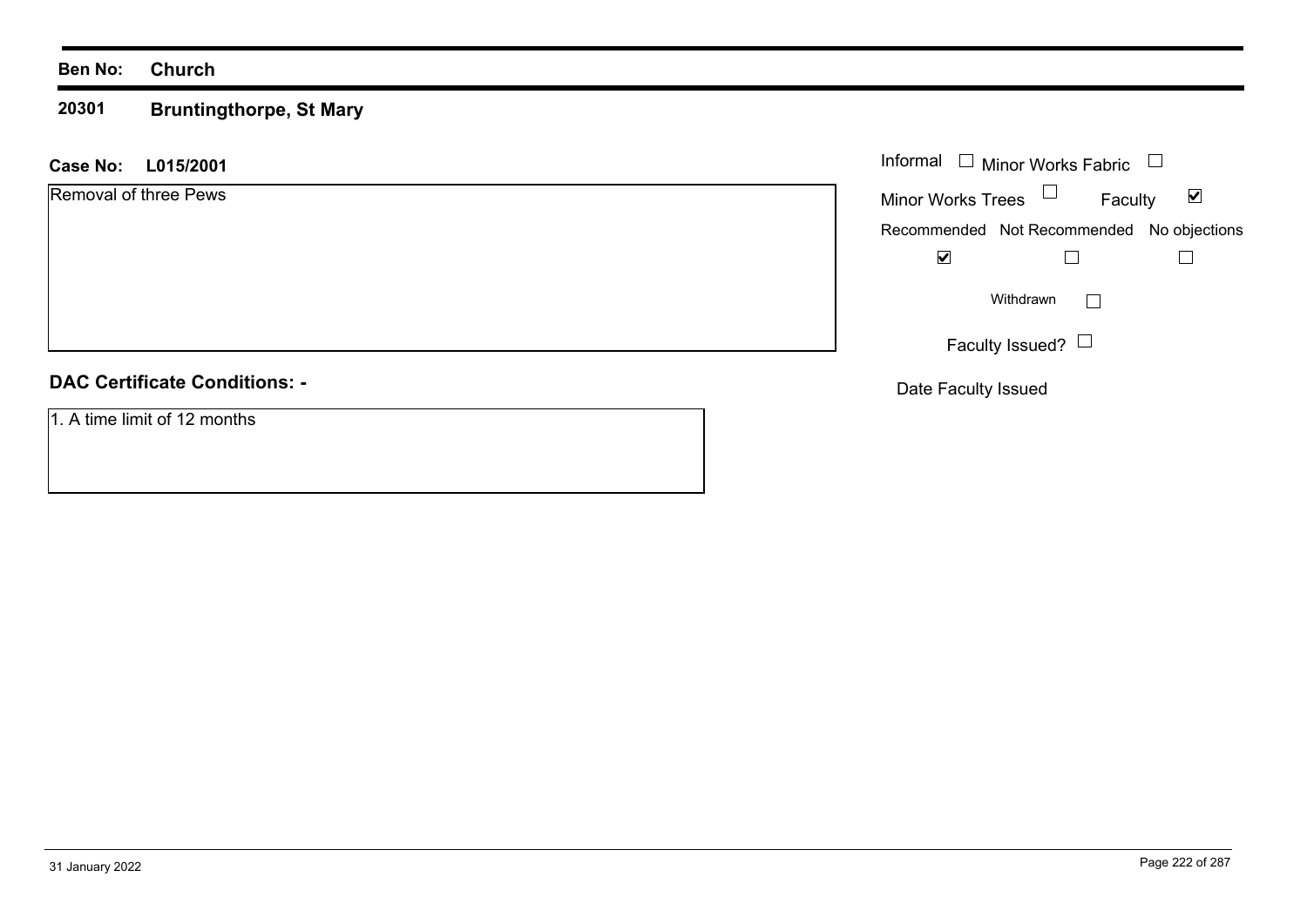| <b>Case No:</b><br>L064/2008                                                                                                                                                                                                                                | Informal<br>$\Box$ Minor Works Fabric                                       |
|-------------------------------------------------------------------------------------------------------------------------------------------------------------------------------------------------------------------------------------------------------------|-----------------------------------------------------------------------------|
| CONFIRMATORY APPLICATION for works carried out: -                                                                                                                                                                                                           | $\blacktriangledown$<br><b>Minor Works Trees</b><br>Faculty                 |
| Installation of Sound Reinforcement and Induction Loop Systems                                                                                                                                                                                              | Recommended Not Recommended No objections<br>$\blacktriangledown$<br>$\Box$ |
|                                                                                                                                                                                                                                                             | Withdrawn<br>$\sim$                                                         |
|                                                                                                                                                                                                                                                             | Faculty Issued? $\Box$                                                      |
| <b>DAC Certificate Conditions: -</b>                                                                                                                                                                                                                        | Date Faculty Issued<br>25/10/2019                                           |
| 1. A time limit of 12 months<br>2. That details of the works are entered in the Log Book so that a record is kept of<br>what has been done                                                                                                                  |                                                                             |
| <b>Case No:</b>                                                                                                                                                                                                                                             | Informal<br>□ Minor Works Fabric $\blacksquare$                             |
| <b>Replacement of Rainwater Goods</b>                                                                                                                                                                                                                       | $\Box$<br><b>Minor Works Trees</b><br>Faculty                               |
|                                                                                                                                                                                                                                                             | Recommended Not Recommended No objections                                   |
|                                                                                                                                                                                                                                                             | $\blacktriangledown$                                                        |
|                                                                                                                                                                                                                                                             | Withdrawn                                                                   |
|                                                                                                                                                                                                                                                             | Faculty Issued? $\Box$                                                      |
| <b>DAC Certificate Conditions: -</b>                                                                                                                                                                                                                        | Date Faculty Issued                                                         |
| 1. That details of the works are entered in the Log Book so that a record is kept of<br>what has been done<br>2. That, where possible, all fixings should be made into joints, not stonework, using<br>stainless steel or non-ferrous screws in fibre plugs |                                                                             |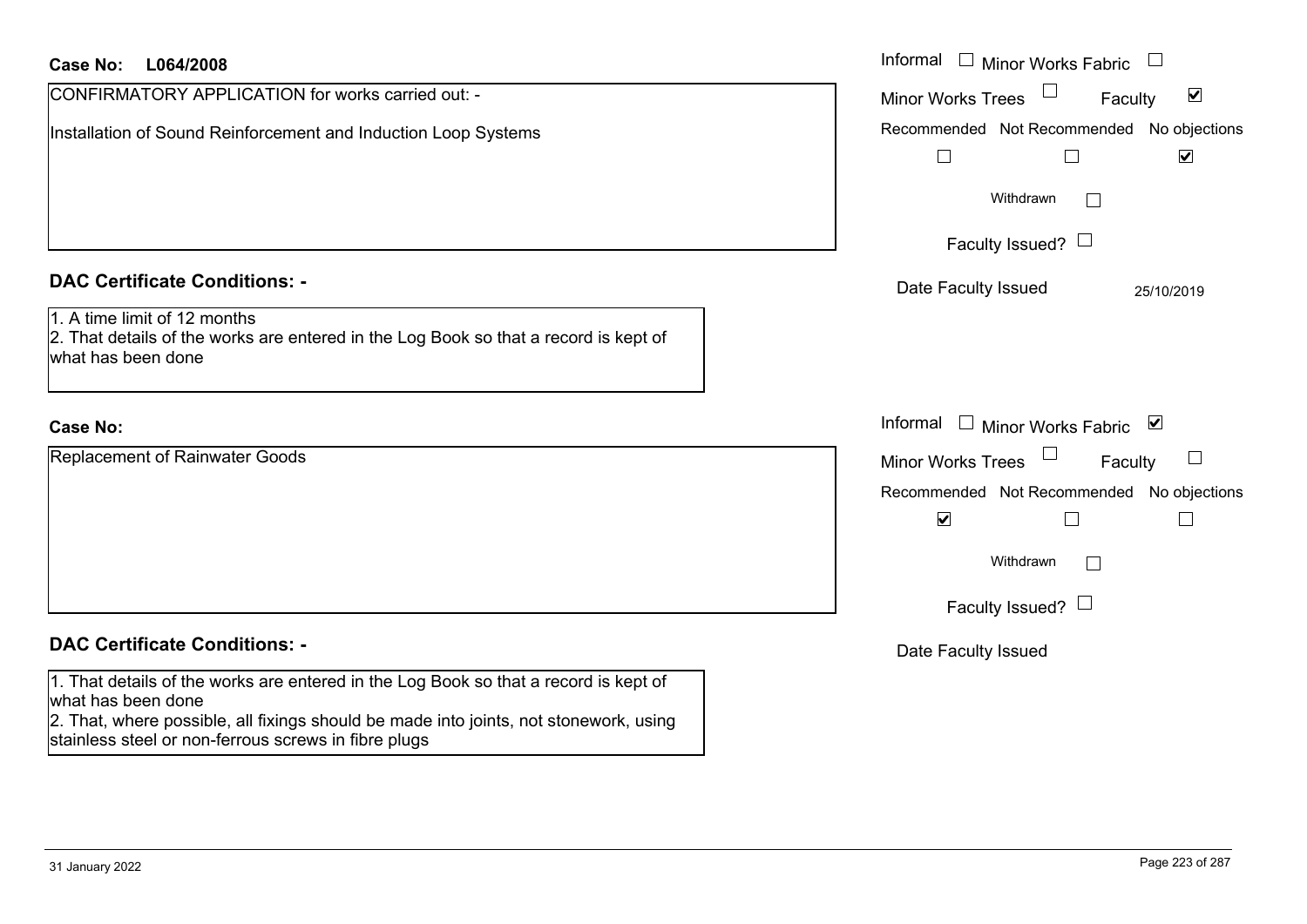#### **10210 Buckminster, St John the Baptist**

**L041/2001 Case No:** Informal

Replacement of dilapidated wooden gates to churchyard entrance

#### **DAC Certificate Conditions: -**

1. A time limit of 12 months

| Informal<br>Minor Works Fabric |                   |                                           |
|--------------------------------|-------------------|-------------------------------------------|
| Minor Works Trees              |                   | M<br>Faculty                              |
|                                |                   | Recommended Not Recommended No objections |
|                                |                   |                                           |
|                                | Withdrawn         |                                           |
|                                | Faculty Issued? Ø |                                           |
| Date Faculty Issued            |                   | 14/03/2002                                |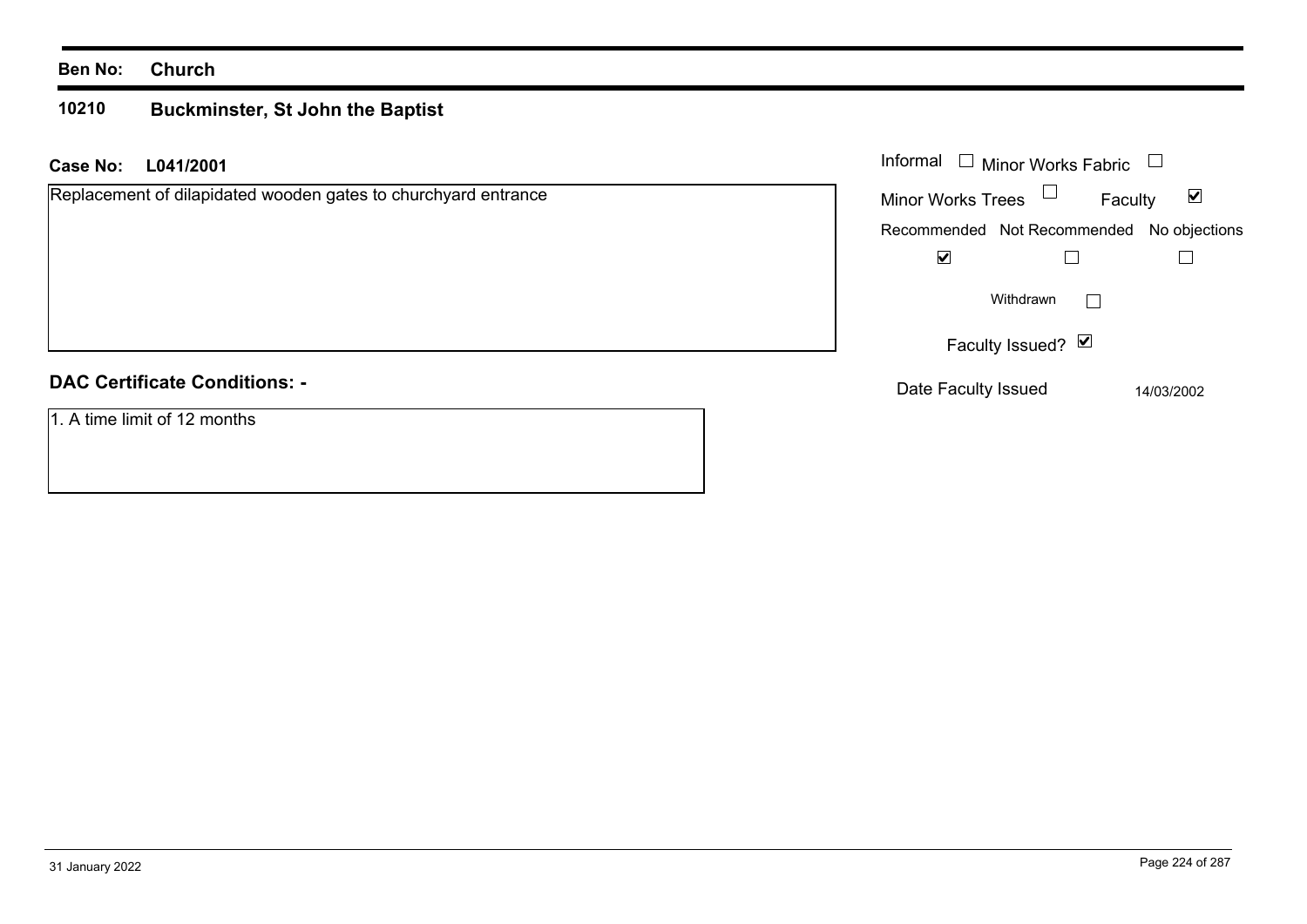| Case No:<br>L113/2002                                                                                                                                                                                                                                                                                                      | Informal $\Box$ Minor Works Fabric $\Box$                                                                                                                                         |
|----------------------------------------------------------------------------------------------------------------------------------------------------------------------------------------------------------------------------------------------------------------------------------------------------------------------------|-----------------------------------------------------------------------------------------------------------------------------------------------------------------------------------|
| Addition of walkways to the bellframe above the second tier for access and maintenance of the clock<br>and one of the bells. Installation of soundproofing to underside of bellchamber floor                                                                                                                               | $\blacktriangledown$<br><b>Minor Works Trees</b><br>Faculty<br>Recommended Not Recommended No objections<br>$\blacktriangledown$<br>$\Box$<br>⊔<br>Withdrawn<br>Faculty Issued? Ø |
| <b>DAC Certificate Conditions: -</b>                                                                                                                                                                                                                                                                                       | Date Faculty Issued<br>27/11/2002                                                                                                                                                 |
| 1. A time limit of 12 months                                                                                                                                                                                                                                                                                               |                                                                                                                                                                                   |
| <b>Case No:</b><br>L017/2004                                                                                                                                                                                                                                                                                               | Informal $\Box$ Minor Works Fabric $\Box$                                                                                                                                         |
| 1. Replacing the gutters to the north side of the nave clerestory<br>2. Re-pointing works to the north clerestory<br>3. Re-leading of one bay to the nave roof and abutting cover flashing<br>4. Replacement of lead abutment flashings to the north aisle roof with the chancel and nave and<br>associated building works | $\blacktriangledown$<br><b>Minor Works Trees</b><br>Faculty<br>Recommended Not Recommended No objections<br>$\blacktriangledown$<br>$\overline{\phantom{a}}$<br>Withdrawn         |
|                                                                                                                                                                                                                                                                                                                            | Faculty Issued? Ø                                                                                                                                                                 |
| <b>DAC Certificate Conditions: -</b>                                                                                                                                                                                                                                                                                       | Date Faculty Issued<br>27/04/2004                                                                                                                                                 |
| 1. A time limit of 12 months                                                                                                                                                                                                                                                                                               |                                                                                                                                                                                   |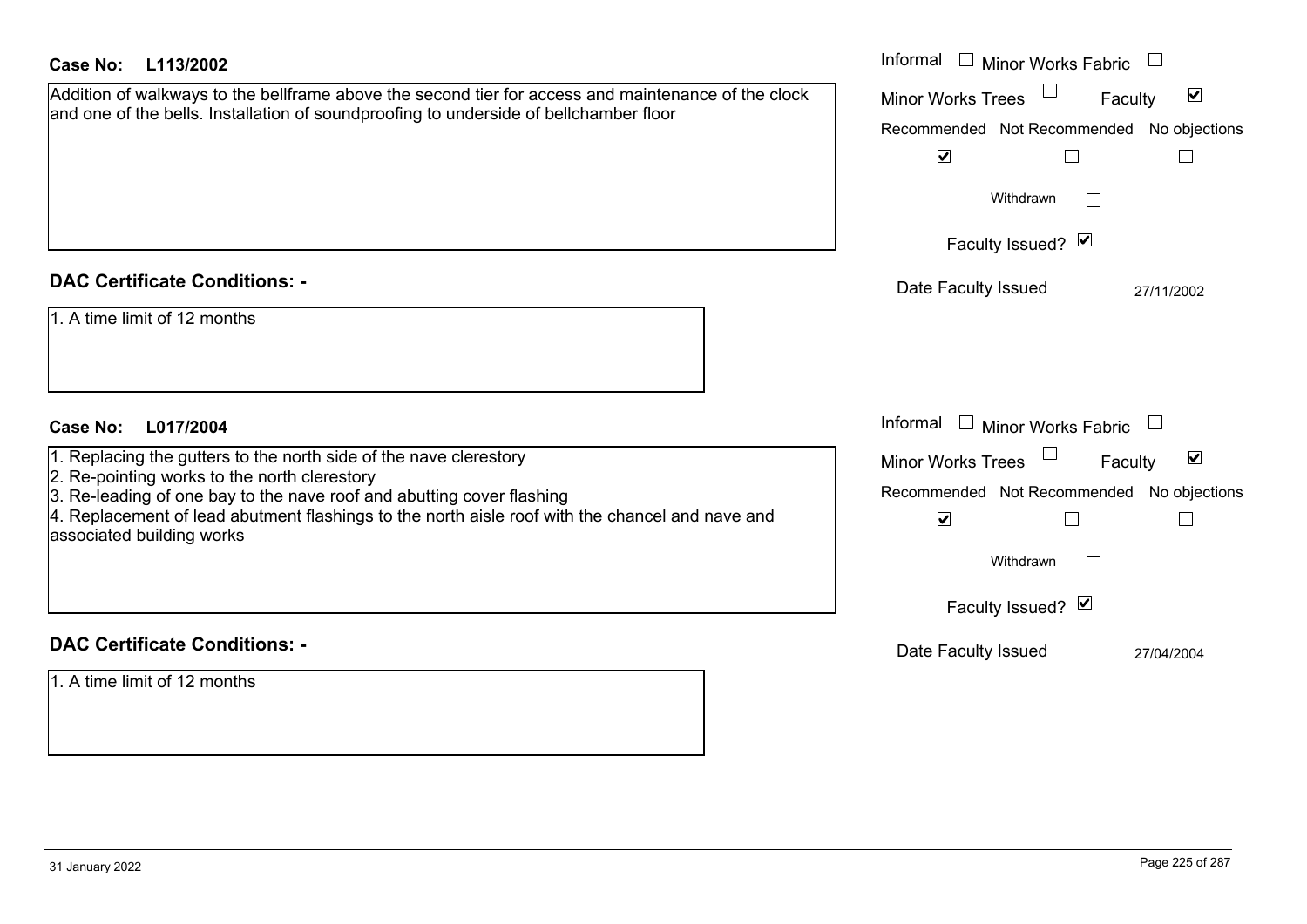#### **L096/2008Case No:** Informal

1. Repairs to the following roofs: -

- a) North aisle
- b) Nave
- c) South Aisle & Porch
- $2.$  Re-formation of box guttering, masonry repairs and re-pointing to tower abutment and south aisle

#### **DAC Certificate Conditions: -**

1. A time limit of 12 months

2. That details of the works are entered in the Log Book so that a record is kept of what has been done

3. That any plumbers marks found on existing lead should be photographed, identified

# **L172/2011Case No:** Informal

Roof repairs following theft

# **DAC Certificate Conditions: -**

# 1. A time limit of 12 months

2. That details of the works are entered in the Log Book so that a record is kept of what has been done

| Informal<br><b>Minor Works Fabric</b>                              |  |  |
|--------------------------------------------------------------------|--|--|
| $\overline{\mathbf{v}}$<br><b>Minor Works Trees</b><br>Faculty     |  |  |
| Recommended Not Recommended No objections<br>$\blacktriangledown$  |  |  |
| Withdrawn                                                          |  |  |
| Faculty Issued? Ø                                                  |  |  |
| Date Faculty Issued<br>19/08/2008                                  |  |  |
|                                                                    |  |  |
|                                                                    |  |  |
| Informal<br>$\Box$<br>Minor Works Fabric                           |  |  |
| $\vert\bm{\mathsf{v}}\vert$<br><b>Minor Works Trees</b><br>Faculty |  |  |
| Recommended Not Recommended No objections                          |  |  |
|                                                                    |  |  |
| Withdrawn                                                          |  |  |
| Faculty Issued? Ø                                                  |  |  |
| Date Faculty Issued<br>06/09/2011                                  |  |  |
|                                                                    |  |  |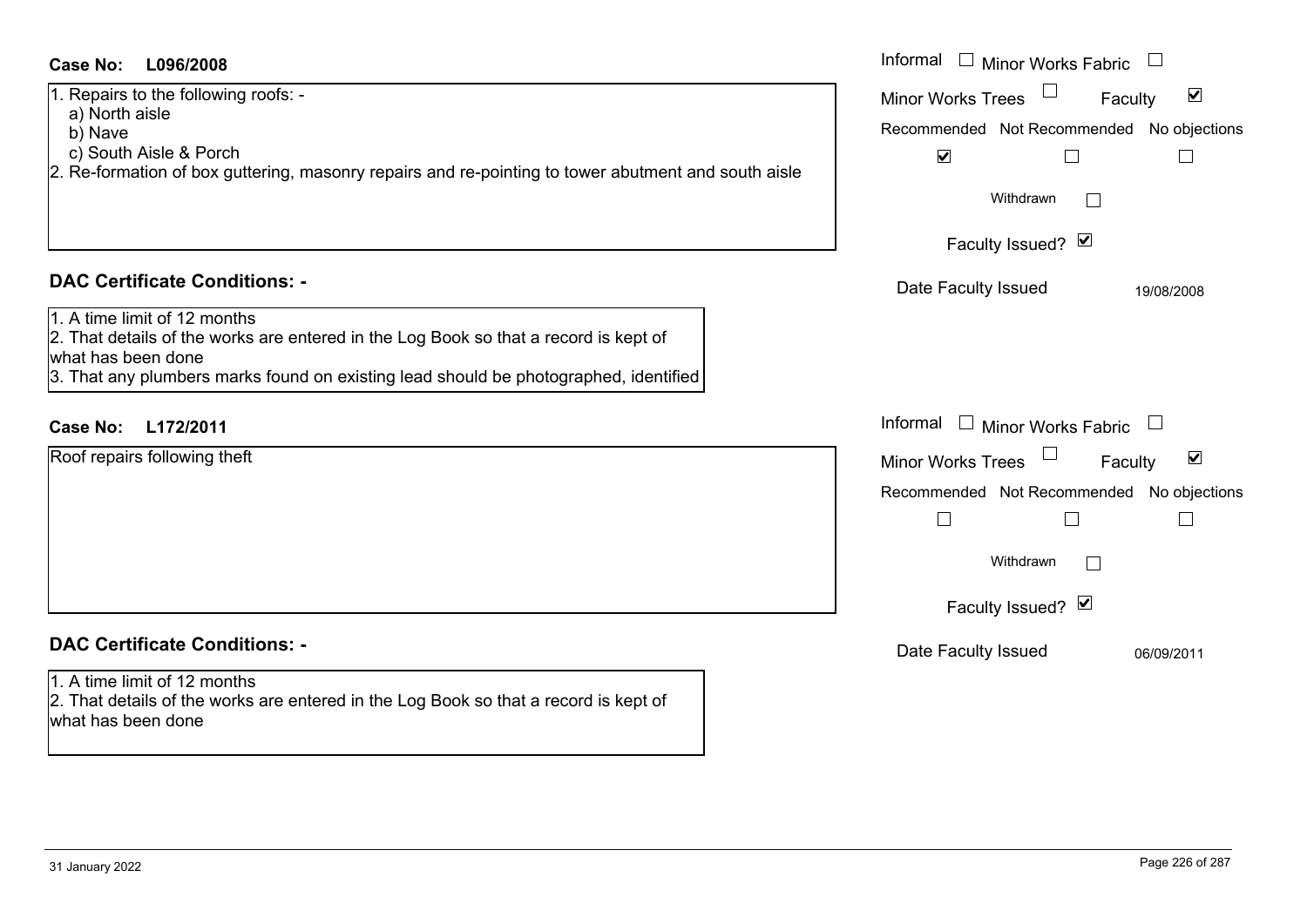| <b>Case No:</b><br>L165/2011                                                                                                                                                                                                                                                                                                        | Informal $\Box$ Minor Works Fabric $\Box$                                                                                                                                                      |
|-------------------------------------------------------------------------------------------------------------------------------------------------------------------------------------------------------------------------------------------------------------------------------------------------------------------------------------|------------------------------------------------------------------------------------------------------------------------------------------------------------------------------------------------|
| Repairs following 2010 QI Report, comprising: -<br>1. Replacement of four wooden louvre frames from bellchamber with English Oak<br>2. Works to spirelight openings: -<br>a) Check and secure louvre frames<br>b) Install black coated stainless steel mesh birdguards to all openings<br>3. External inspection of Spire and Tower | $\blacktriangledown$<br><b>Minor Works Trees</b><br>Faculty<br>Recommended Not Recommended No objections<br>$\blacktriangledown$<br>$\Box$<br>$\mathbb{R}^n$<br>Withdrawn<br>Faculty Issued? Ø |
| <b>DAC Certificate Conditions: -</b>                                                                                                                                                                                                                                                                                                | Date Faculty Issued<br>11/11/2011                                                                                                                                                              |
| 1. A time limit of 12 months<br>2. That details of the works are entered in the Log Book so that a record is kept of<br>what has been done<br>3. That galebreaker, positioned so that the water runs outside, is in addition to the                                                                                                 |                                                                                                                                                                                                |
| L107/2011<br><b>Case No:</b>                                                                                                                                                                                                                                                                                                        | Informal □ Minor Works Fabric ⊠                                                                                                                                                                |
| Re-wiring of the church                                                                                                                                                                                                                                                                                                             | <b>Minor Works Trees</b><br>Faculty<br>Recommended Not Recommended No objections<br>$\blacktriangledown$<br>$\Box$<br>$\mathbf{I}$<br>Withdrawn<br>Faculty Issued? $\Box$                      |
| <b>DAC Certificate Conditions: -</b>                                                                                                                                                                                                                                                                                                | Date Faculty Issued                                                                                                                                                                            |
| 1. A time limit of 12 months<br>2. That details of the works are entered in the Log Book so that a record is kept of<br>what has been done<br>3. That the PCC commissions a full electrical systems inspection and report.                                                                                                          |                                                                                                                                                                                                |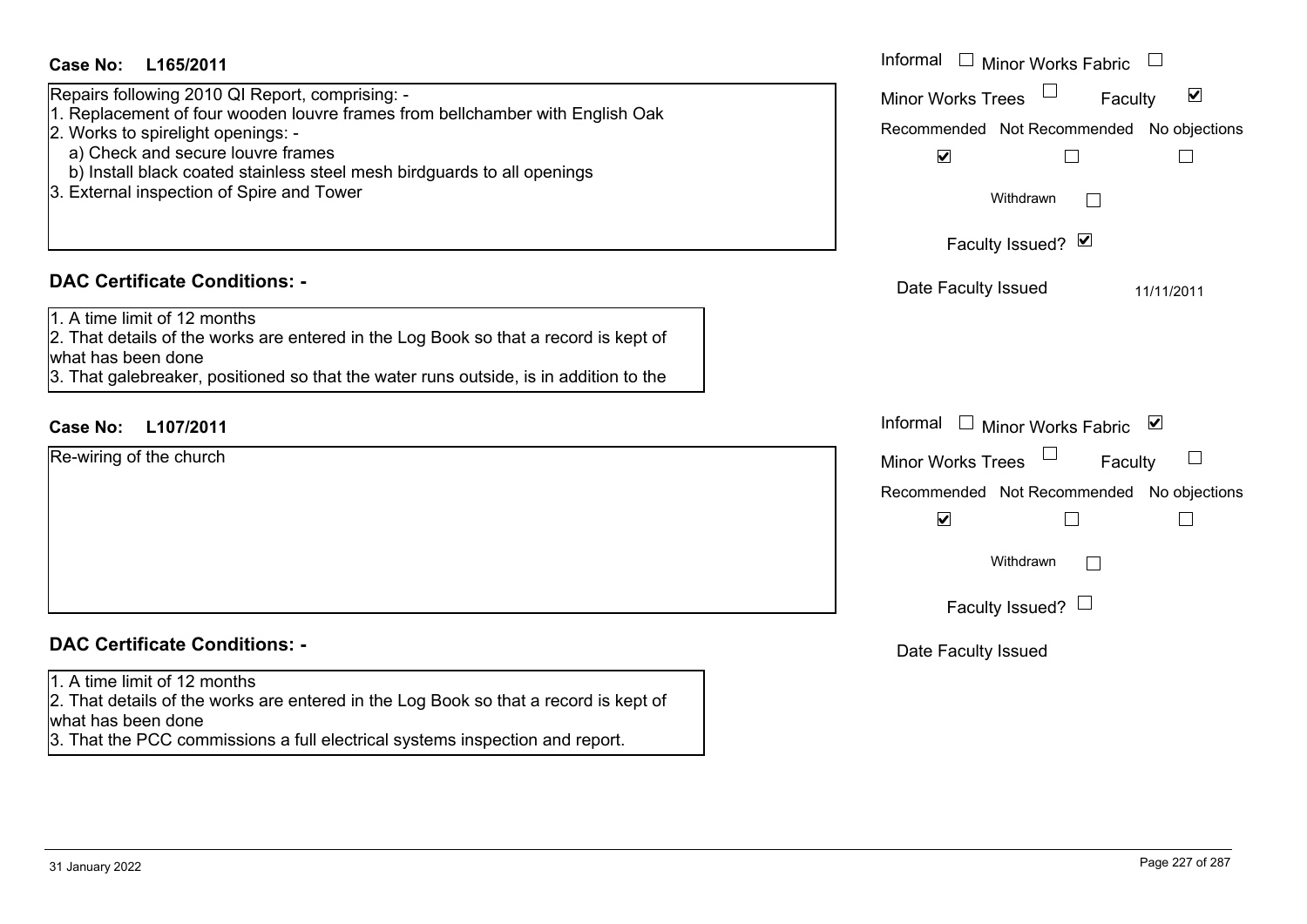3. That the PCC obtains the analysis of a sample of stone before the works are

| <b>Case No:</b><br>L095/2011                                                                                                                                                                                                                                                                                                                                  | Informal $\Box$ Minor Works Fabric $\Box$                                                                                                                          |
|---------------------------------------------------------------------------------------------------------------------------------------------------------------------------------------------------------------------------------------------------------------------------------------------------------------------------------------------------------------|--------------------------------------------------------------------------------------------------------------------------------------------------------------------|
| Repairs to roofs: -<br>1. South slope of the Chancel<br>2. North Aisle near to eastern Clerestory<br>3. South roof of the Tower                                                                                                                                                                                                                               | <b>Minor Works Trees</b><br>$\overline{\phantom{a}}$<br>Faculty<br>Recommended Not Recommended No objections<br>$\blacktriangledown$                               |
|                                                                                                                                                                                                                                                                                                                                                               | Withdrawn<br>$\perp$<br>Faculty Issued? $\Box$                                                                                                                     |
| <b>DAC Certificate Conditions: -</b>                                                                                                                                                                                                                                                                                                                          | Date Faculty Issued                                                                                                                                                |
| 1. A time limit of 12 months<br>2. That details of the works are entered in the Log Book so that a record is kept of<br>what has been done<br>3. That the works be carried out under a Hot Work Permit                                                                                                                                                        |                                                                                                                                                                    |
| <b>Case No:</b><br>L125/2012                                                                                                                                                                                                                                                                                                                                  | Informal<br>$\Box$<br>Minor Works Fabric                                                                                                                           |
| Following the 2010 QI Report, repairs to the Spire comprising: -<br>1. Alterations to holding down rod and cross tree and internal repairs<br>2. Rebuilding high level chimney<br>3. Repairs to corbel course at foot of spire<br>4. Repairs to spire masonry<br>5. Exterior spire repointing<br>6. Works to lightning conductor<br>7. Re-gilding weathervane | $\blacktriangledown$<br><b>Minor Works Trees</b><br>Faculty<br>Recommended Not Recommended No objections<br>$\blacktriangledown$<br>Withdrawn<br>Faculty Issued? Ø |
| <b>DAC Certificate Conditions: -</b>                                                                                                                                                                                                                                                                                                                          | Date Faculty Issued<br>25/09/2012                                                                                                                                  |
| 1. A time limit of 12 months<br>2. That details of the works are entered in the Log Book so that a record is kept of<br>what has been done                                                                                                                                                                                                                    |                                                                                                                                                                    |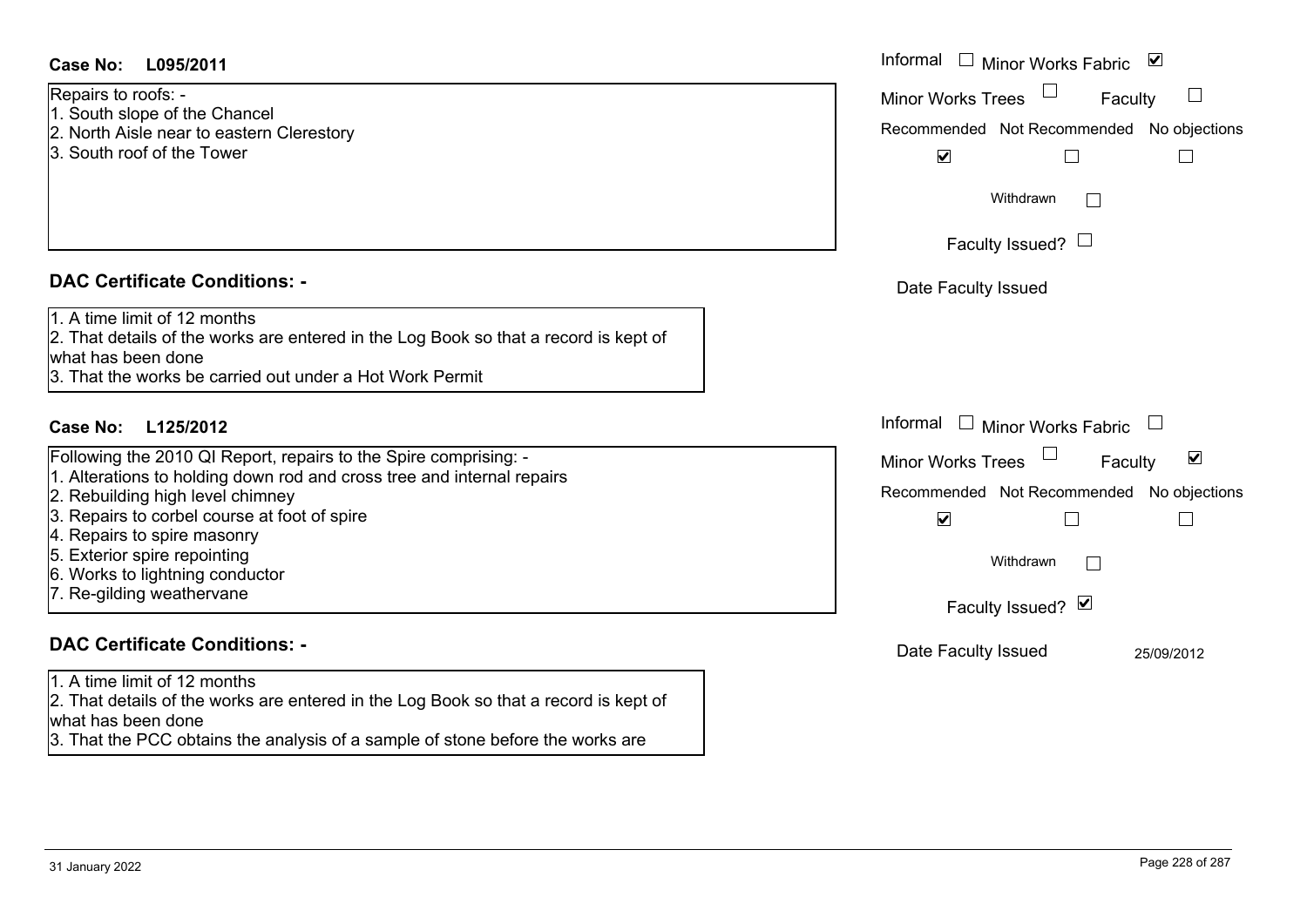| <b>Case No:</b><br>L025/2012                                                                                                                                                                                                    | Informal □ Minor Works Fabric ⊠                                              |
|---------------------------------------------------------------------------------------------------------------------------------------------------------------------------------------------------------------------------------|------------------------------------------------------------------------------|
| Installation of external security system                                                                                                                                                                                        | $\begin{array}{c} \hline \end{array}$<br><b>Minor Works Trees</b><br>Faculty |
|                                                                                                                                                                                                                                 | Recommended Not Recommended No objections                                    |
|                                                                                                                                                                                                                                 |                                                                              |
|                                                                                                                                                                                                                                 | Withdrawn<br>$\Box$                                                          |
|                                                                                                                                                                                                                                 | Faculty Issued? $\Box$                                                       |
| <b>DAC Certificate Conditions: -</b>                                                                                                                                                                                            | Date Faculty Issued                                                          |
| 1. A time limit of 12 months<br>2. That details of the works are entered in the Log Book so that a record is kept of<br>what has been done<br>3. The PCC uses only an NIC/EIC registered electrical contractor (Wired Up do not |                                                                              |
| <b>Case No:</b><br>L208/2013                                                                                                                                                                                                    | Informal $\Box$ Minor Works Fabric<br>$\Box$                                 |
| Introduction of a Bench into the South Aisle of the church                                                                                                                                                                      | $\blacktriangledown$<br><b>Minor Works Trees</b><br>Faculty                  |
|                                                                                                                                                                                                                                 | Recommended Not Recommended No objections                                    |
|                                                                                                                                                                                                                                 | $\blacktriangledown$<br>$\sqcup$<br>$\overline{\phantom{a}}$                 |
|                                                                                                                                                                                                                                 | Withdrawn<br>$\Box$                                                          |
|                                                                                                                                                                                                                                 | Faculty Issued? Ø                                                            |
| <b>DAC Certificate Conditions: -</b>                                                                                                                                                                                            | Date Faculty Issued<br>09/07/2014                                            |
| 1. A time limit of 12 months<br>2. That details of the works are entered in the Log Book so that a record is kept of<br>what has been done                                                                                      |                                                                              |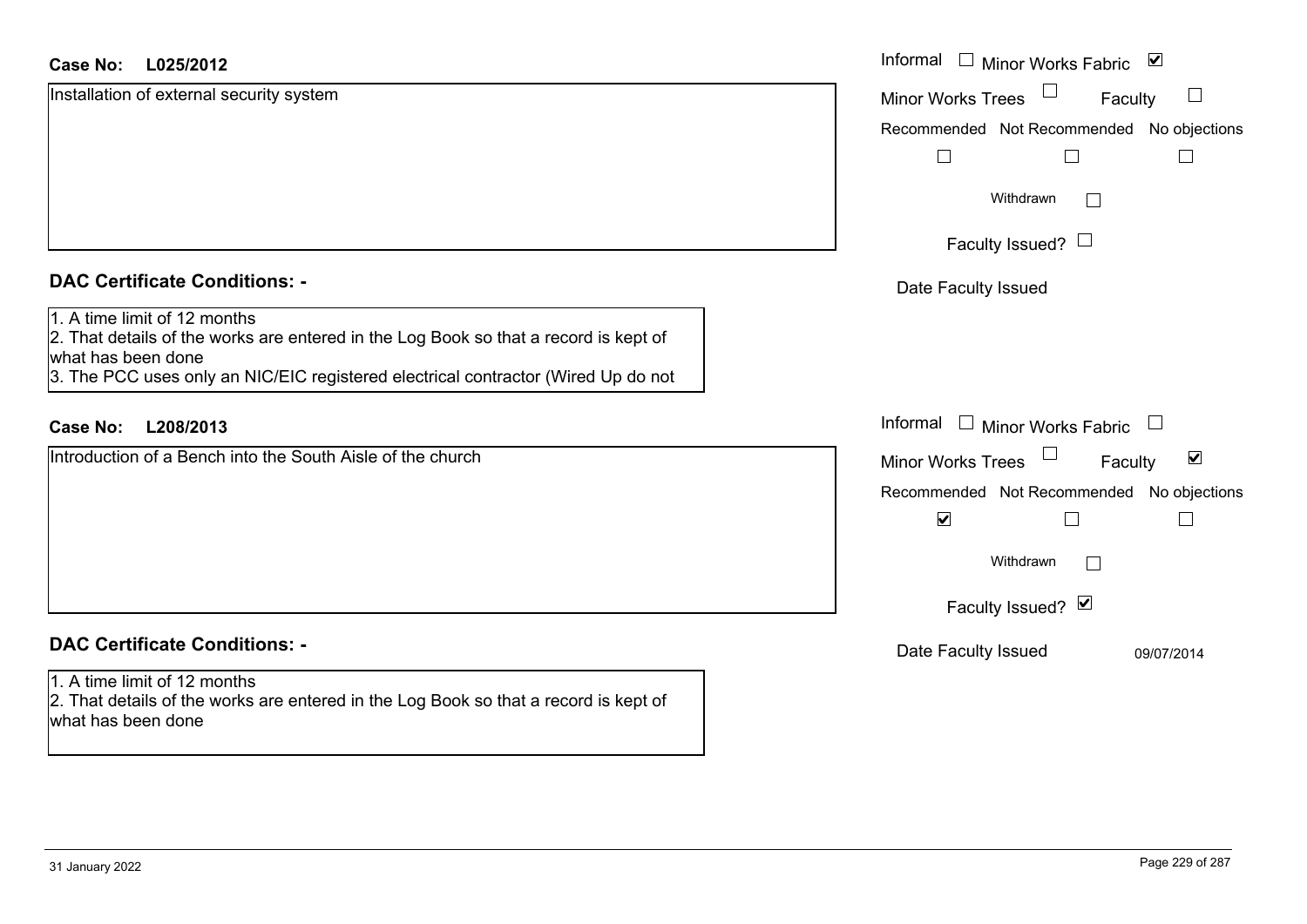#### **L170/2013Case No:** Informal

| Works to Trees comprising: -                             |
|----------------------------------------------------------|
| 1. Felling of: -                                         |
| a) Atlas Cedar (T1) opposite Porch                       |
| b) Cypress (T6) at north side of Church                  |
| 2. Crown Reduction of Sitka Spruce (T3)                  |
| 3. Removal of deadwood from English Yew (T4)             |
| [4. Reduction of southern stem of 6m Lawson Cypress (T5) |
|                                                          |

# **DAC Certificate Conditions: -**

1. A time limit of 12 months2. That details of the works are entered in the Log Book so that a record is kept of what has been done

## **L137/2015Case No:** Informal

Installation of churchyard Noticeboard

#### **DAC Certificate Conditions: -**

1. That details of the works are entered in the Log Book so that a record is kept of what has been done

2. That any holes should be dug by hand and the DAC Archaeological Adviser invited to be present during the excavations

| Informal<br><b>Minor Works Fabric</b>     |
|-------------------------------------------|
| ⊻<br><b>Minor Works Trees</b><br>Faculty  |
| Recommended Not Recommended No objections |
|                                           |
| Withdrawn                                 |
| Faculty Issued?                           |
| Date Faculty Issued                       |
|                                           |
|                                           |
|                                           |
| Informal<br>$\Box$<br>Minor Works Fabric  |
| V<br><b>Minor Works Trees</b><br>Faculty  |
| Recommended Not Recommended No objections |
| $\blacktriangledown$                      |
| Withdrawn                                 |
| Faculty Issued? Ø                         |
| Date Faculty Issued<br>10/08/2015         |
|                                           |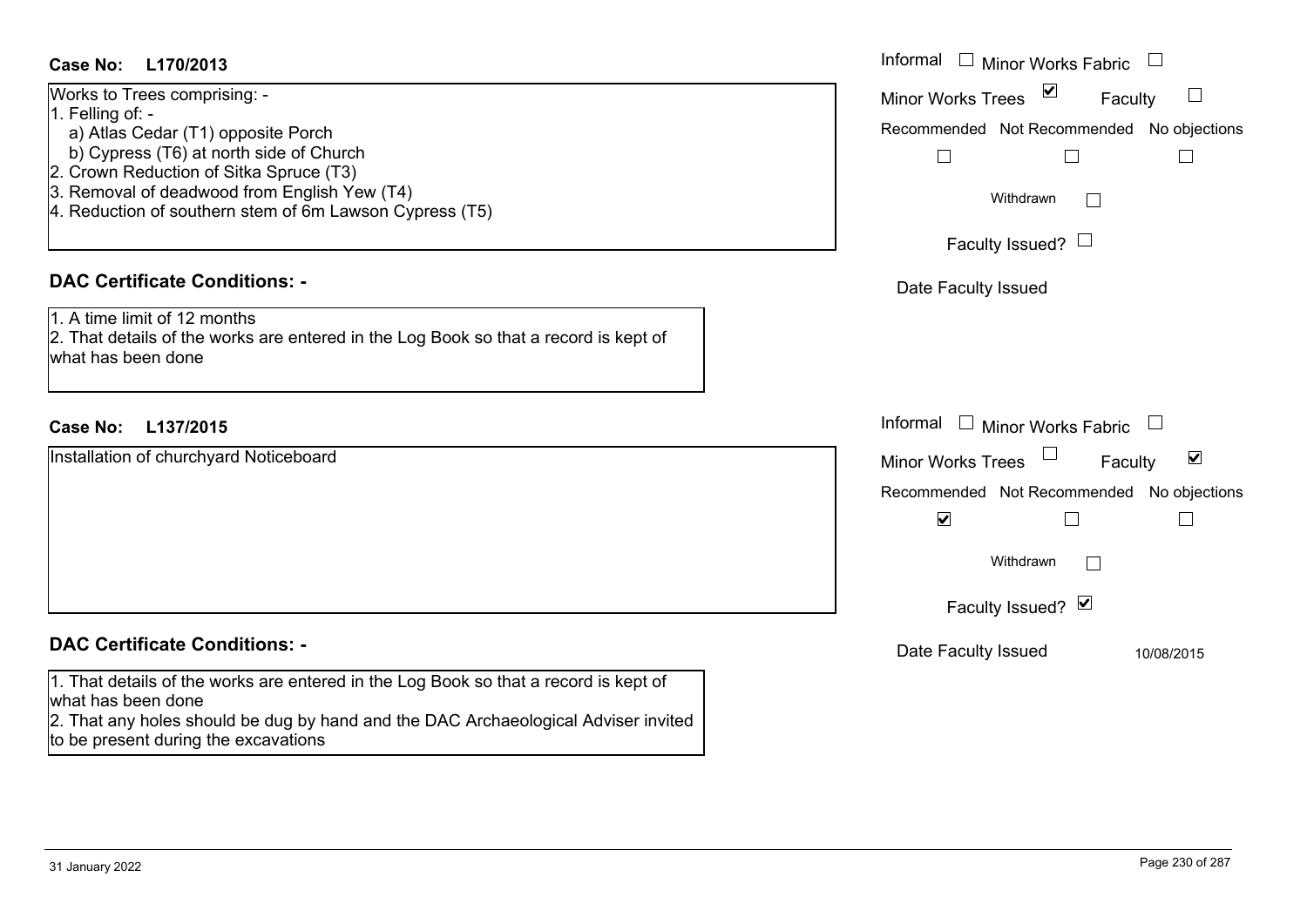| <b>Case No:</b>                                                                                                                                                                                                                             | Informal □ Minor Works Fabric ⊠               |
|---------------------------------------------------------------------------------------------------------------------------------------------------------------------------------------------------------------------------------------------|-----------------------------------------------|
| Re-covering of the roof over the Organ Loft                                                                                                                                                                                                 | <b>Minor Works Trees</b><br>$\Box$<br>Faculty |
|                                                                                                                                                                                                                                             | Recommended Not Recommended No objections     |
|                                                                                                                                                                                                                                             | $\blacktriangledown$<br>$\Box$                |
|                                                                                                                                                                                                                                             | Withdrawn                                     |
|                                                                                                                                                                                                                                             | Faculty Issued? $\Box$                        |
| <b>DAC Certificate Conditions: -</b>                                                                                                                                                                                                        | Date Faculty Issued                           |
| 1. That details of the works are entered in the Log Book so that a record is kept of<br>what has been done<br>2. That the flashings to be pointed with lime mortar                                                                          |                                               |
| <b>Case No:</b>                                                                                                                                                                                                                             | Informal $\Box$ Minor Works Fabric $\Box$     |
| Replacement of obsolete heater with new Halogen Magic lamp in a new position on opposite buttress<br>wall of Organ chamber                                                                                                                  | Faculty<br><b>Minor Works Trees</b><br>$\Box$ |
|                                                                                                                                                                                                                                             | Recommended Not Recommended No objections     |
|                                                                                                                                                                                                                                             | $\blacktriangledown$<br>$\Box$                |
|                                                                                                                                                                                                                                             | Withdrawn<br>$\mathbb{R}^n$                   |
|                                                                                                                                                                                                                                             | Faculty Issued? $\Box$                        |
| <b>DAC Certificate Conditions: -</b>                                                                                                                                                                                                        | Date Faculty Issued                           |
| 1. That details of the works are entered in the Log Book so that a record is kept of<br>what has been done<br>2. That an updated Electrical Condition Report is commissioned, and submitted to the<br>DAC Secretary, after the installation |                                               |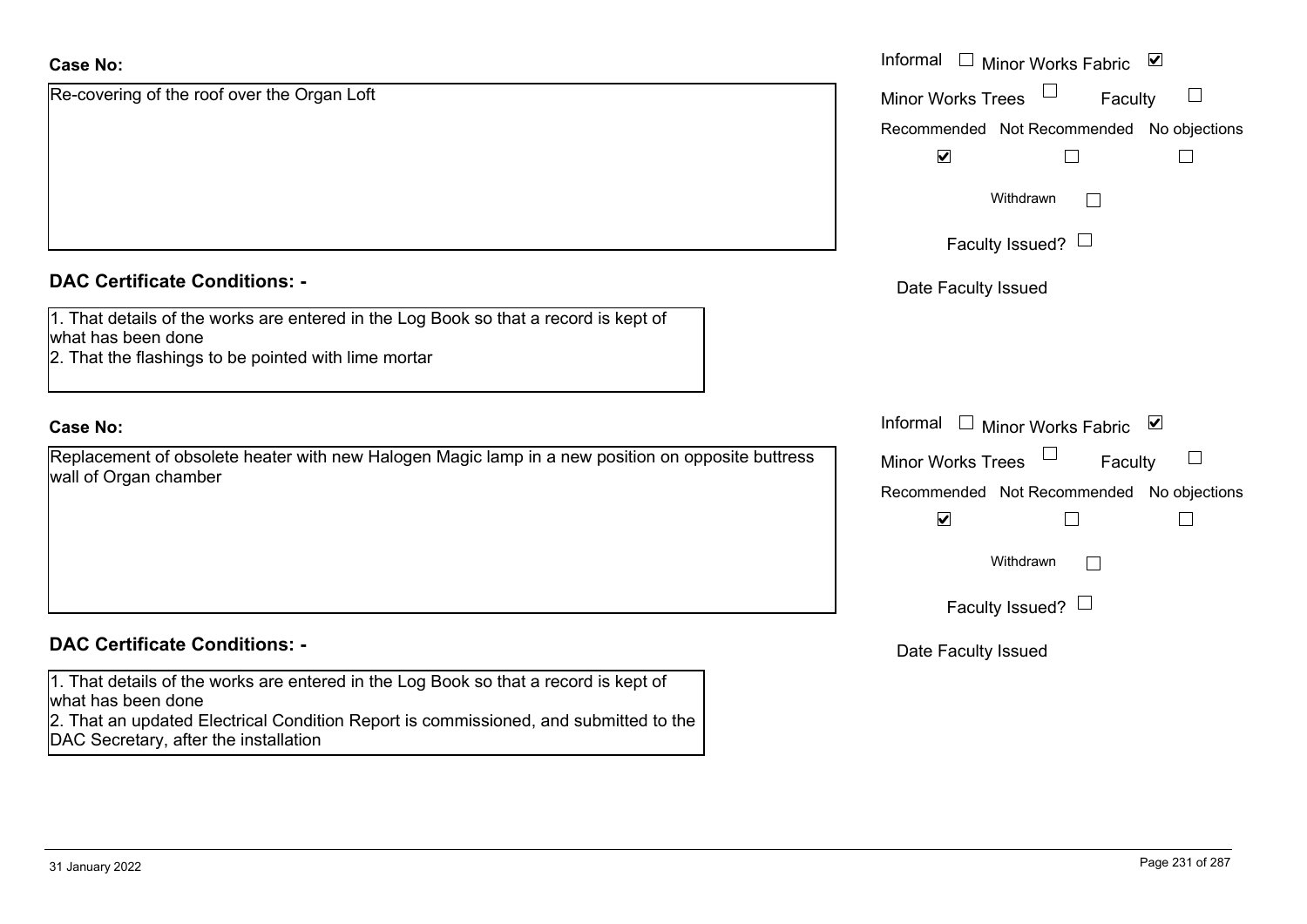|  | Roof repairs to: - |  |                                      |
|--|--------------------|--|--------------------------------------|
|  |                    |  | 1. East of Tower above Organ Chamber |

- 2. Nave
- 3. North Aisle
- 4. Chancel

#### **DAC Certificate Conditions: -**

- 1. That details of the works are entered in the Log Book so that a record is kept of what has been done
- 2. That all lead work must take place under a "Hot Work" Permit
- 3. That any plumbers marks found on existing lead should be photographed, identified

#### **Case No:**

Replacement of 7 x existing obsolete heaters with 7 x new 3kw halogen heaters

#### **DAC Certificate Conditions: -**

1. That details of the works are entered in the Log Book so that a record is kept of what has been done

2. That an updated Electrical Condition Report is commissioned, and submitted to the DAC Secretary, after the installation

|                                                                                                                                                                                                                                   | Informal □ Minor Works Fabric<br>⊻                                                                           |
|-----------------------------------------------------------------------------------------------------------------------------------------------------------------------------------------------------------------------------------|--------------------------------------------------------------------------------------------------------------|
| $\sin$ s to: -<br>f Tower above Organ Chamber                                                                                                                                                                                     | $\overline{\phantom{a}}$<br><b>Minor Works Trees</b><br>Faculty<br>Recommended Not Recommended No objections |
| Aisle<br>el                                                                                                                                                                                                                       | $\blacktriangledown$<br>$\Box$                                                                               |
|                                                                                                                                                                                                                                   | Withdrawn                                                                                                    |
|                                                                                                                                                                                                                                   | Faculty Issued? $\Box$                                                                                       |
| rtificate Conditions: -                                                                                                                                                                                                           | Date Faculty Issued                                                                                          |
| etails of the works are entered in the Log Book so that a record is kept of<br>been done<br>Il lead work must take place under a "Hot Work" Permit<br>ny plumbers marks found on existing lead should be photographed, identified |                                                                                                              |
|                                                                                                                                                                                                                                   | Informal □ Minor Works Fabric                                                                                |
| nent of 7 x existing obsolete heaters with 7 x new 3kw halogen heaters                                                                                                                                                            | $\Box$<br>$\blacktriangledown$<br>Minor Works Trees<br>Faculty                                               |
|                                                                                                                                                                                                                                   | Recommended Not Recommended No objections                                                                    |
|                                                                                                                                                                                                                                   | $\blacktriangledown$                                                                                         |
|                                                                                                                                                                                                                                   | Withdrawn                                                                                                    |
|                                                                                                                                                                                                                                   | Faculty Issued? Ø                                                                                            |
| rtificate Conditions: -                                                                                                                                                                                                           | Date Faculty Issued<br>25/02/2019                                                                            |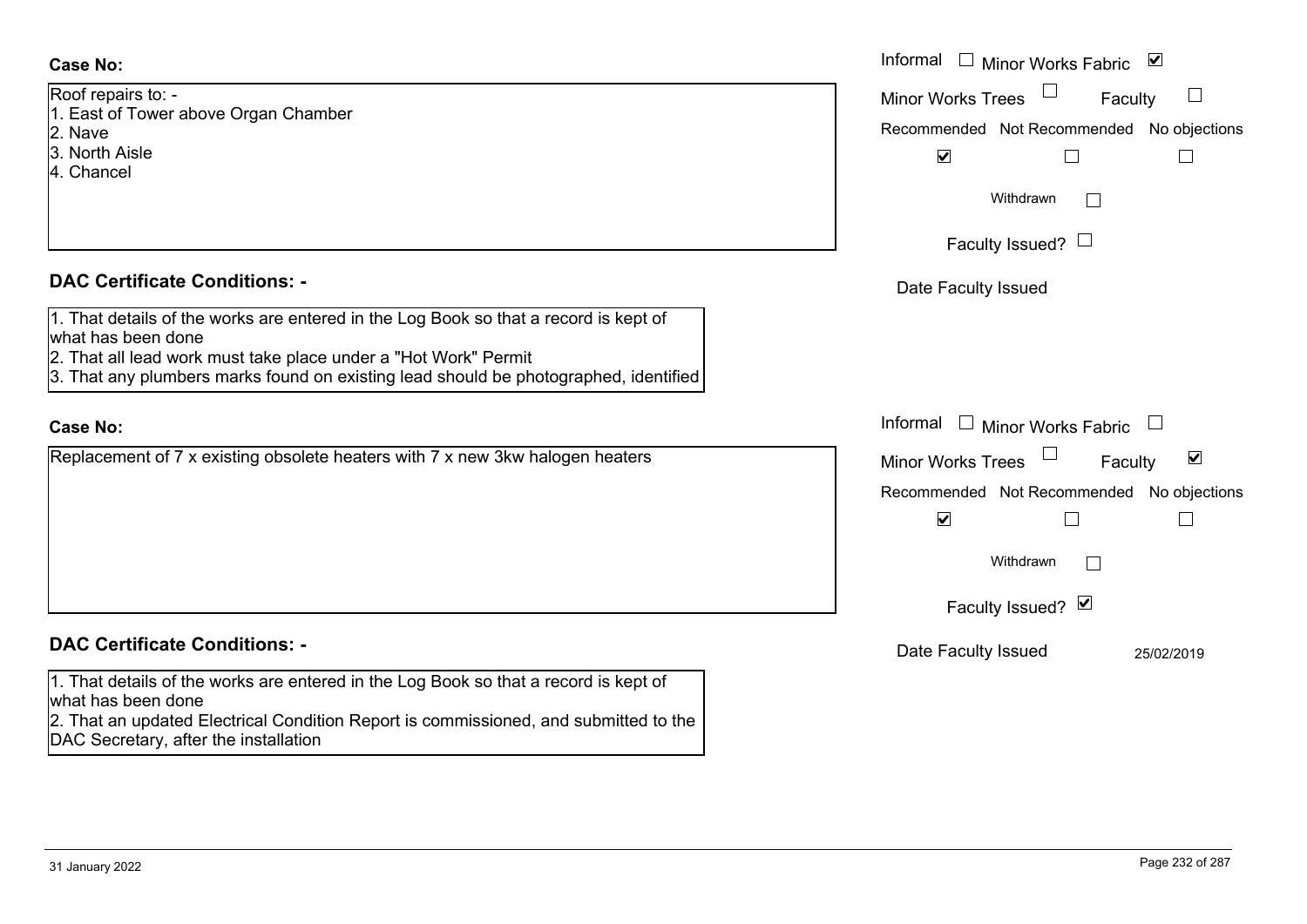Electrical System works comprising: -

- 1. New lighting circuits with conduit drops
- 2. New led lights to replace the halogen ones
- 3. Install new distribution board
- 4. Replace outside light
- 5. Install socket drops in conduit to give mechanical protection

#### **DAC Certificate Conditions: -**

1. That details of the works are entered in the Log Book so that a record is kept of what has been done

2. That an updated Electrical Condition Report is commissioned, and submitted to the DAC Secretary, after the installation

|                                                                  | Informal<br>$\overline{\phantom{a}}$ $\Box$ Minor Works Fabric<br>⊻ |
|------------------------------------------------------------------|---------------------------------------------------------------------|
| System works comprising: -<br>ghting circuits with conduit drops | <b>Minor Works Trees</b><br>Faculty                                 |
| d lights to replace the halogen ones                             | Recommended Not Recommended No objections                           |
| new distribution board<br>ce outside light                       | V                                                                   |
| socket drops in conduit to give mechanical protection            | Withdrawn                                                           |
|                                                                  | Faculty Issued? $\Box$                                              |

Date Faculty Issued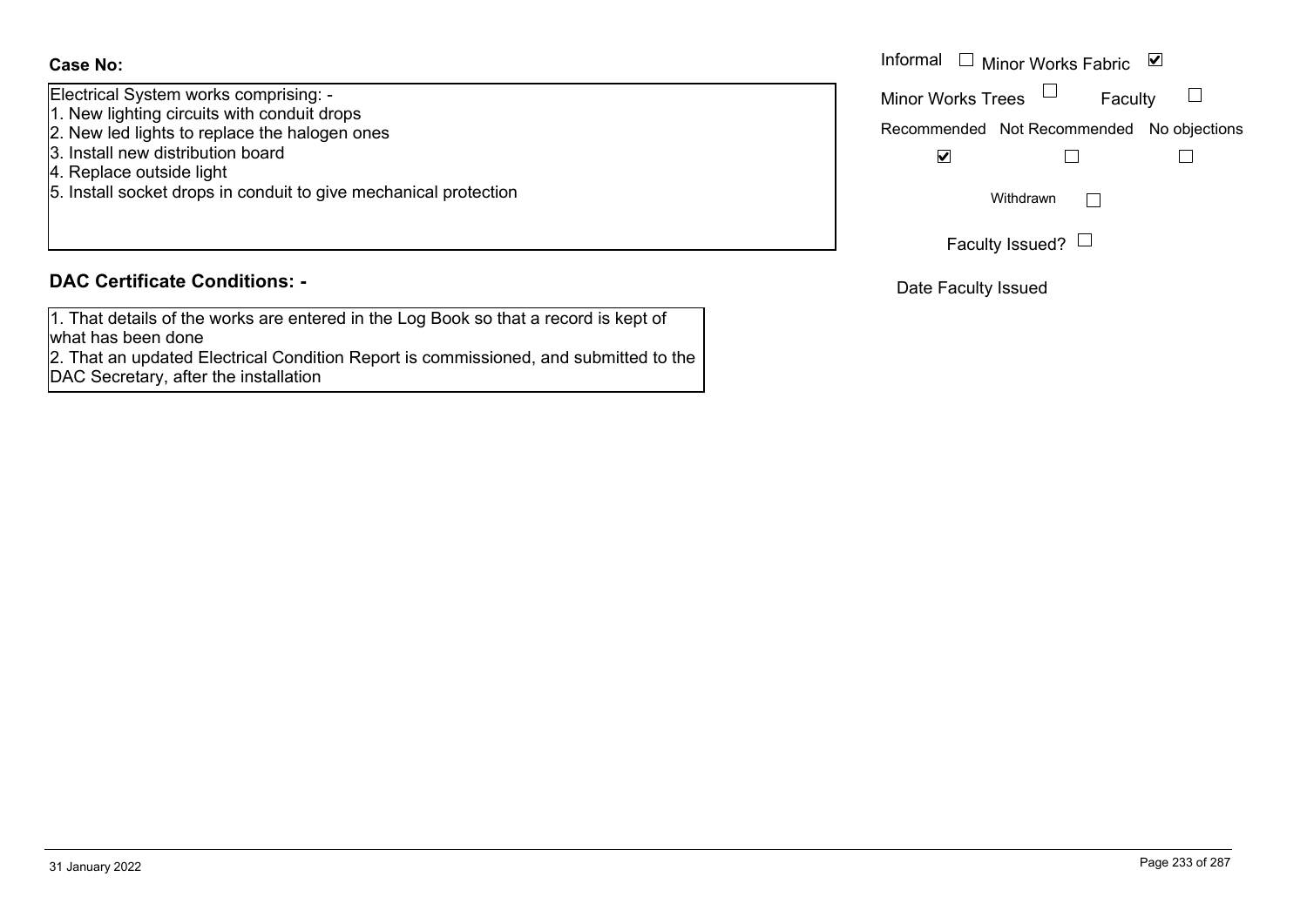**20403 Burbage, St Catherine**

| L149/2001<br>Case No:                                               | Informal $\Box$ Minor Works Fabric                          |
|---------------------------------------------------------------------|-------------------------------------------------------------|
| Erection of an extension and removal and re-location of gravestones | Minor Works Trees $\Box$<br>$\blacktriangledown$<br>Faculty |
|                                                                     | Recommended Not Recommended No objections                   |
|                                                                     |                                                             |
|                                                                     | Withdrawn                                                   |
|                                                                     | Faculty Issued? Ø                                           |
| <b>DAC Certificate Conditions: -</b>                                | Date Faculty Issued<br>13/11/2002                           |
| 1. A time limit of 12 months                                        |                                                             |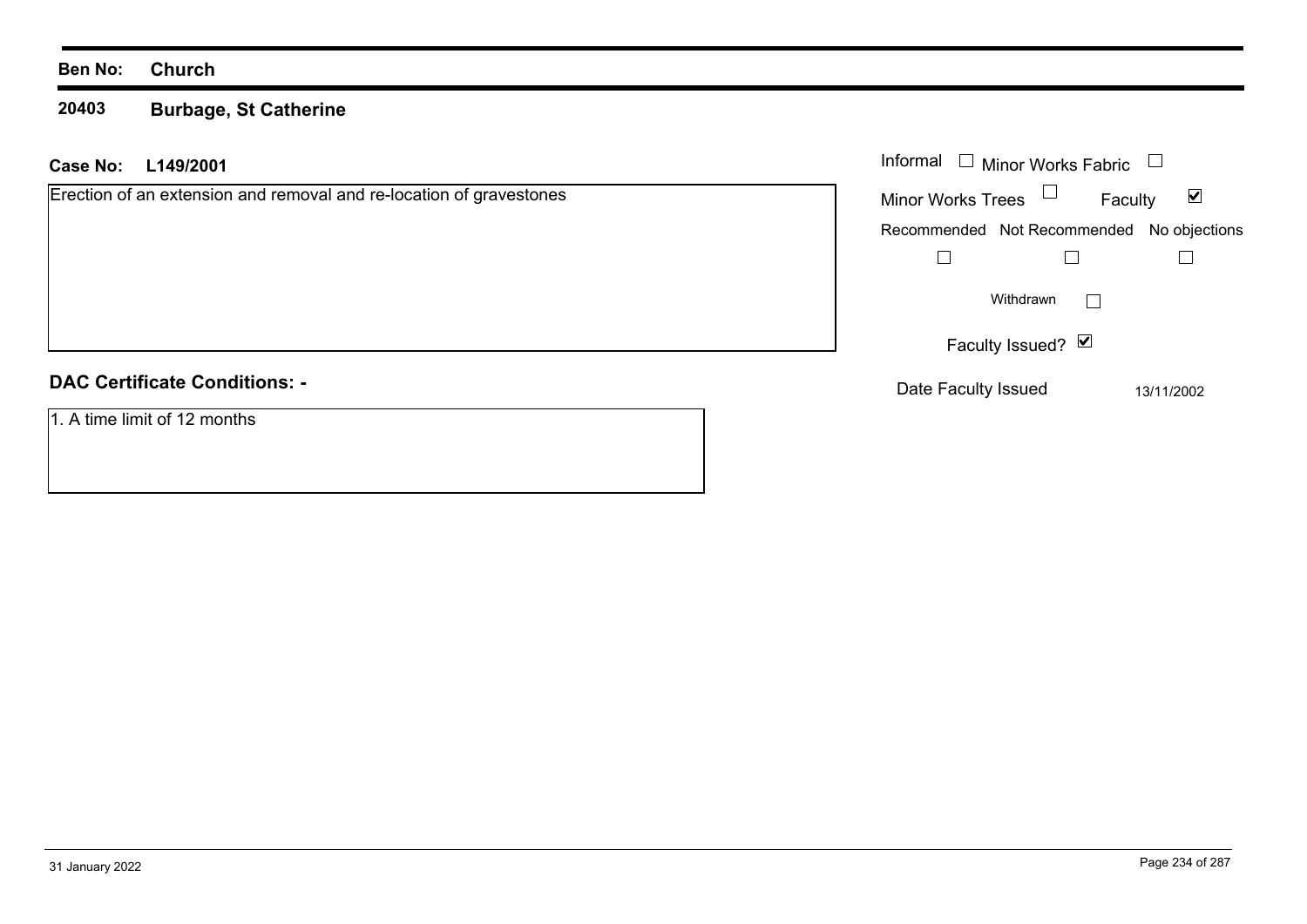| <b>Case No:</b><br>L112/2001                                             | Informal $\Box$ Minor Works Fabric $\Box$                         |
|--------------------------------------------------------------------------|-------------------------------------------------------------------|
| Re-siting of memorials to north of church as part of the extension works | Minor Works Trees <sup>1</sup><br>$\blacktriangledown$<br>Faculty |
|                                                                          | Recommended Not Recommended No objections                         |
|                                                                          | $\blacktriangledown$<br>$\Box$<br>$\Box$                          |
|                                                                          | Withdrawn<br>$\Box$                                               |
|                                                                          | Faculty Issued? $\Box$                                            |
| <b>DAC Certificate Conditions: -</b>                                     | Date Faculty Issued                                               |
| 1. A time limit of 12 months                                             |                                                                   |
| <b>Case No:</b><br>L077/2003                                             | Informal $\Box$ Minor Works Fabric $\Box$                         |
| Repairs to: -                                                            | Minor Works Trees $\Box$<br>$\blacktriangledown$<br>Faculty       |
| 1. Tower Parapet<br>2. Spire                                             | Recommended Not Recommended No objections                         |
|                                                                          | $\blacktriangledown$<br>$\Box$<br>$\Box$                          |
|                                                                          | Withdrawn<br>$\Box$                                               |
|                                                                          | Faculty Issued? Ø                                                 |
| <b>DAC Certificate Conditions: -</b>                                     | Date Faculty Issued<br>22/04/2004                                 |
| 1. A time limit of 12 months                                             |                                                                   |
|                                                                          |                                                                   |
|                                                                          |                                                                   |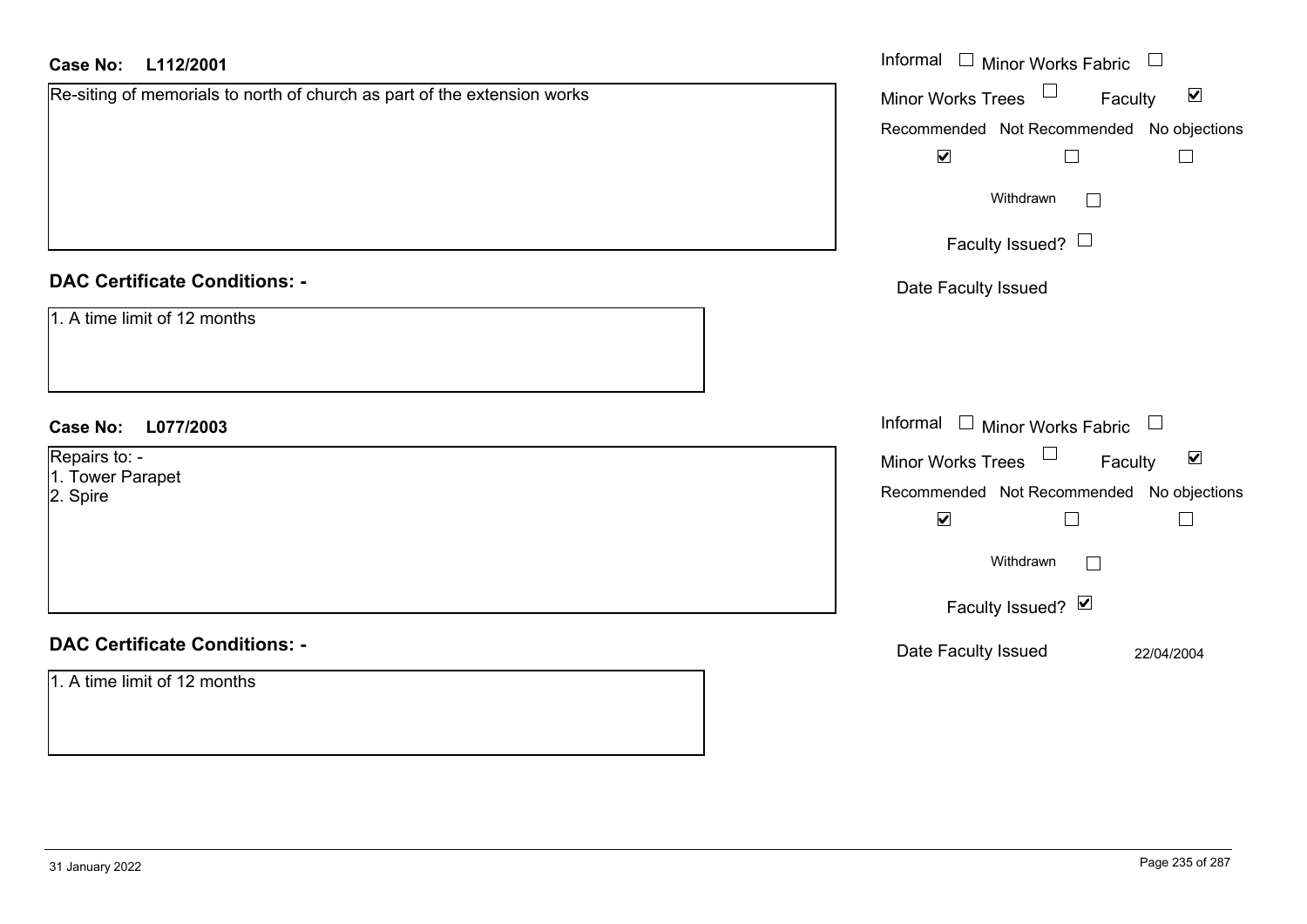| L038/2005<br><b>Case No:</b>                                                                                                                          | Informal<br>$\mathrel{\boxdot}$ Minor Works Fabric<br>$\Box$ |
|-------------------------------------------------------------------------------------------------------------------------------------------------------|--------------------------------------------------------------|
| To introduce a headstone into the churchyard                                                                                                          | $\blacktriangledown$<br>Minor Works Trees<br>Faculty         |
|                                                                                                                                                       | Recommended Not Recommended No objections                    |
|                                                                                                                                                       | $\overline{\mathbf{v}}$                                      |
|                                                                                                                                                       | Withdrawn<br>$\blacktriangledown$                            |
|                                                                                                                                                       | Faculty Issued? $\Box$                                       |
| <b>DAC Certificate Conditions: -</b>                                                                                                                  | Date Faculty Issued                                          |
| 1. A time limit of 12 months 2. The proposed headstone does not comply with the<br>regulations 3. There are no other similar stones in the churchyard |                                                              |
| L126/2006<br><b>Case No:</b>                                                                                                                          | Informal $\blacksquare$ Minor Works Fabric $\blacksquare$    |
| Installation of Charterhouse benches as new choir stalls                                                                                              | Minor Works Trees<br>$\blacktriangledown$<br>Faculty         |
|                                                                                                                                                       | Recommended Not Recommended No objections                    |
|                                                                                                                                                       | $\blacktriangledown$                                         |
|                                                                                                                                                       | Withdrawn                                                    |
|                                                                                                                                                       | Faculty Issued? Ø                                            |
| <b>DAC Certificate Conditions: -</b>                                                                                                                  | Date Faculty Issued<br>08/03/2007                            |
| 1. A time limit of 12 months                                                                                                                          |                                                              |
|                                                                                                                                                       |                                                              |
|                                                                                                                                                       |                                                              |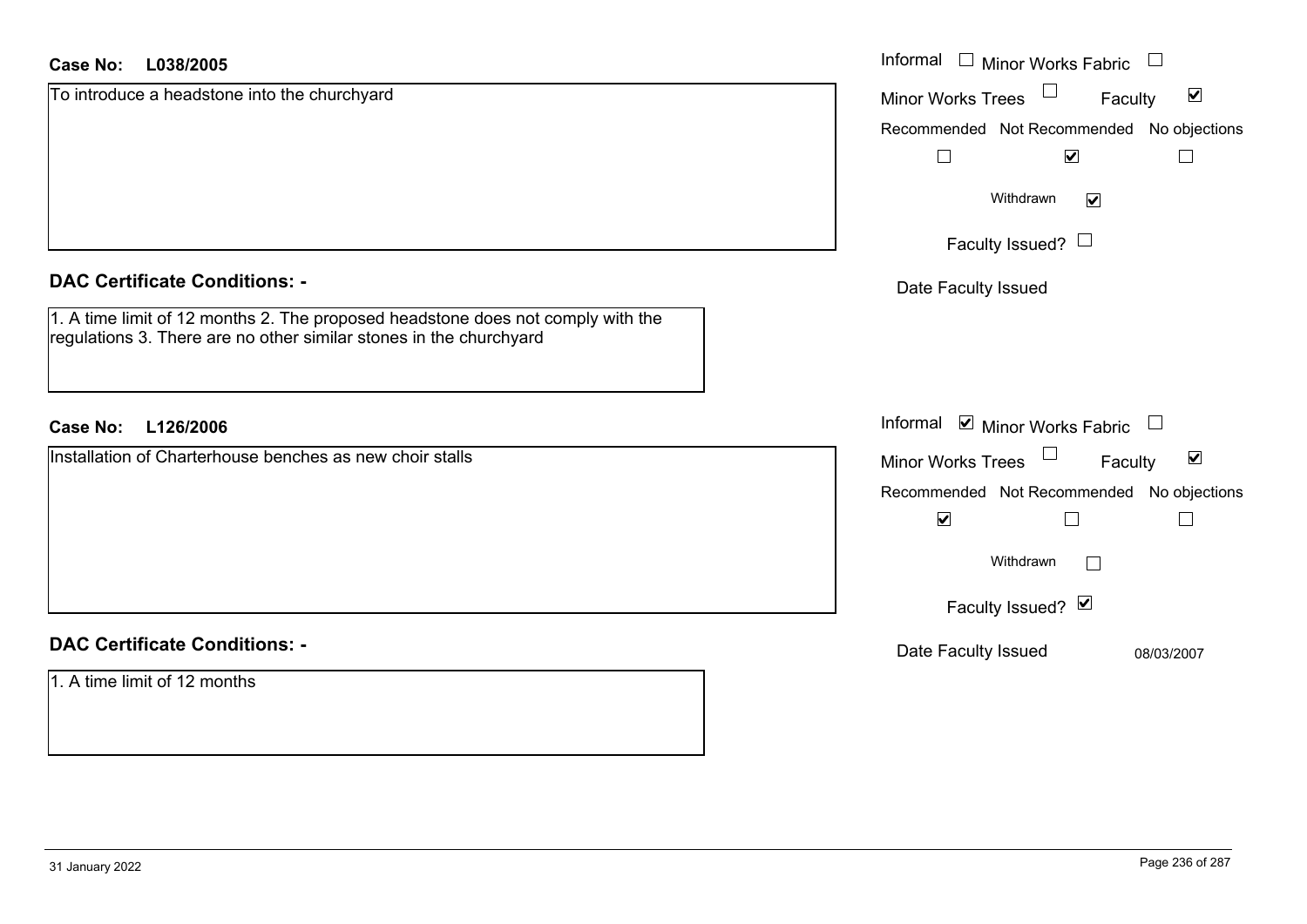| Case No:<br>L179/2007                                                                                                                                                                                                               | Informal<br><b>Minor Works Fabric</b>                                                                                            |
|-------------------------------------------------------------------------------------------------------------------------------------------------------------------------------------------------------------------------------------|----------------------------------------------------------------------------------------------------------------------------------|
| 1. Replacement of existing west Tower asphalt gutter with lead<br>2. Masonry repairs to: -<br>a) Interior & exterior of Spire including lucarnes                                                                                    | $\blacktriangledown$<br><b>Minor Works Trees</b><br>Faculty<br>Recommended Not Recommended No objections                         |
| b) West Tower Parapet walls and upper stage<br>c) Belfry windows label moulds                                                                                                                                                       | $\blacktriangledown$<br>Withdrawn<br>$\mathbb{R}^n$                                                                              |
|                                                                                                                                                                                                                                     | Faculty Issued? Ø                                                                                                                |
| <b>DAC Certificate Conditions: -</b>                                                                                                                                                                                                | Date Faculty Issued<br>06/03/2008                                                                                                |
| 1. A time limit of 12 months                                                                                                                                                                                                        |                                                                                                                                  |
| <b>Case No:</b><br>L155/2008                                                                                                                                                                                                        | Informal<br>$\Box$ Minor Works Fabric                                                                                            |
| 1. Installation of: -<br>a) Allen Q300 electronic organ with moveable console<br>b) 4 x HR-200 speakers on the west wall of the nave<br>2. Removal of existing Eminent electronic organ for use in Aston Flamville, St Peter        | $\blacktriangledown$<br><b>Minor Works Trees</b><br>Faculty<br>Recommended Not Recommended No objections<br>$\blacktriangledown$ |
|                                                                                                                                                                                                                                     | Withdrawn                                                                                                                        |
|                                                                                                                                                                                                                                     | Faculty Issued? Ø                                                                                                                |
| <b>DAC Certificate Conditions: -</b>                                                                                                                                                                                                | Date Faculty Issued<br>20/10/2008                                                                                                |
| 1. A time limit of 12 months<br>2. That details of the works are entered in the Log Book so that a record is kept of<br>what has been done<br>3. That, where possible, all fixings should be made into joints, not stonework, using |                                                                                                                                  |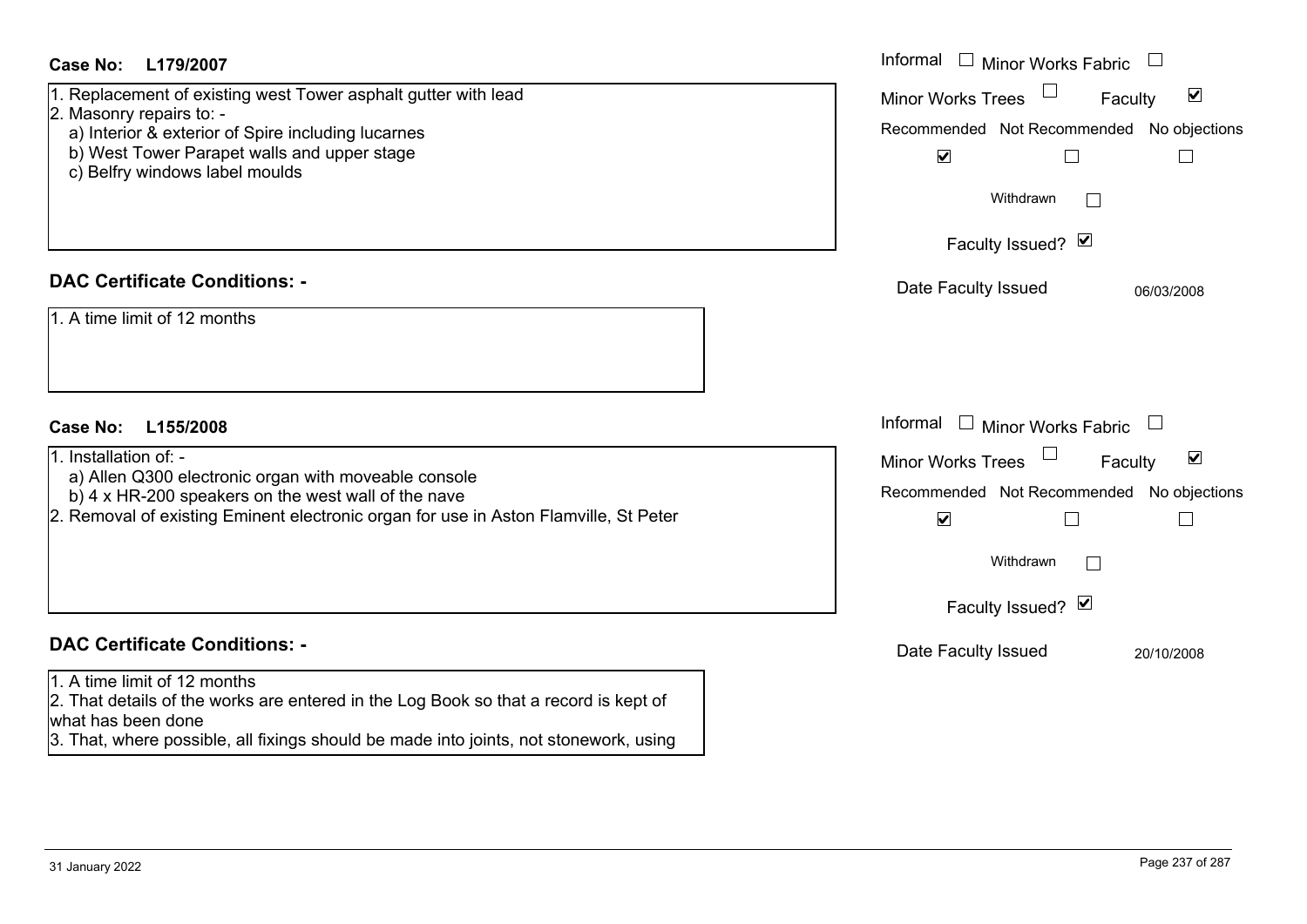| L175/2010<br>Case No:                                                                                                                                                                                                               | Informal<br>$\Box$ Minor Works Fabric                       |
|-------------------------------------------------------------------------------------------------------------------------------------------------------------------------------------------------------------------------------------|-------------------------------------------------------------|
| To drill a trial borehole in the churchyard                                                                                                                                                                                         | $\blacktriangledown$<br><b>Minor Works Trees</b><br>Faculty |
|                                                                                                                                                                                                                                     | Recommended Not Recommended No objections                   |
|                                                                                                                                                                                                                                     | $\blacktriangledown$                                        |
|                                                                                                                                                                                                                                     | Withdrawn                                                   |
|                                                                                                                                                                                                                                     | Faculty Issued? Ø                                           |
| <b>DAC Certificate Conditions: -</b>                                                                                                                                                                                                | Date Faculty Issued<br>28/09/2010                           |
| 1. A time limit of 12 months<br>2. That details of the works are entered in the Log Book so that a record is kept of<br>what has been done<br>3. That the first metre of the borehole be dug under archaeological supervision       |                                                             |
| L030/2010<br><b>Case No:</b>                                                                                                                                                                                                        | Informal<br>$\Box$ Minor Works Fabric                       |
| Installation of new glass doors in external arch of the South Porch                                                                                                                                                                 | $\blacktriangledown$<br><b>Minor Works Trees</b><br>Faculty |
|                                                                                                                                                                                                                                     | Recommended Not Recommended No objections                   |
|                                                                                                                                                                                                                                     | $\blacktriangledown$                                        |
|                                                                                                                                                                                                                                     | Withdrawn                                                   |
|                                                                                                                                                                                                                                     | Faculty Issued? $\Box$                                      |
| <b>DAC Certificate Conditions: -</b>                                                                                                                                                                                                | Date Faculty Issued                                         |
| 1. A time limit of 12 months<br>2. That details of the works are entered in the Log Book so that a record is kept of<br>what has been done<br>3. That, where possible, all fixings should be made into joints, not stonework, using |                                                             |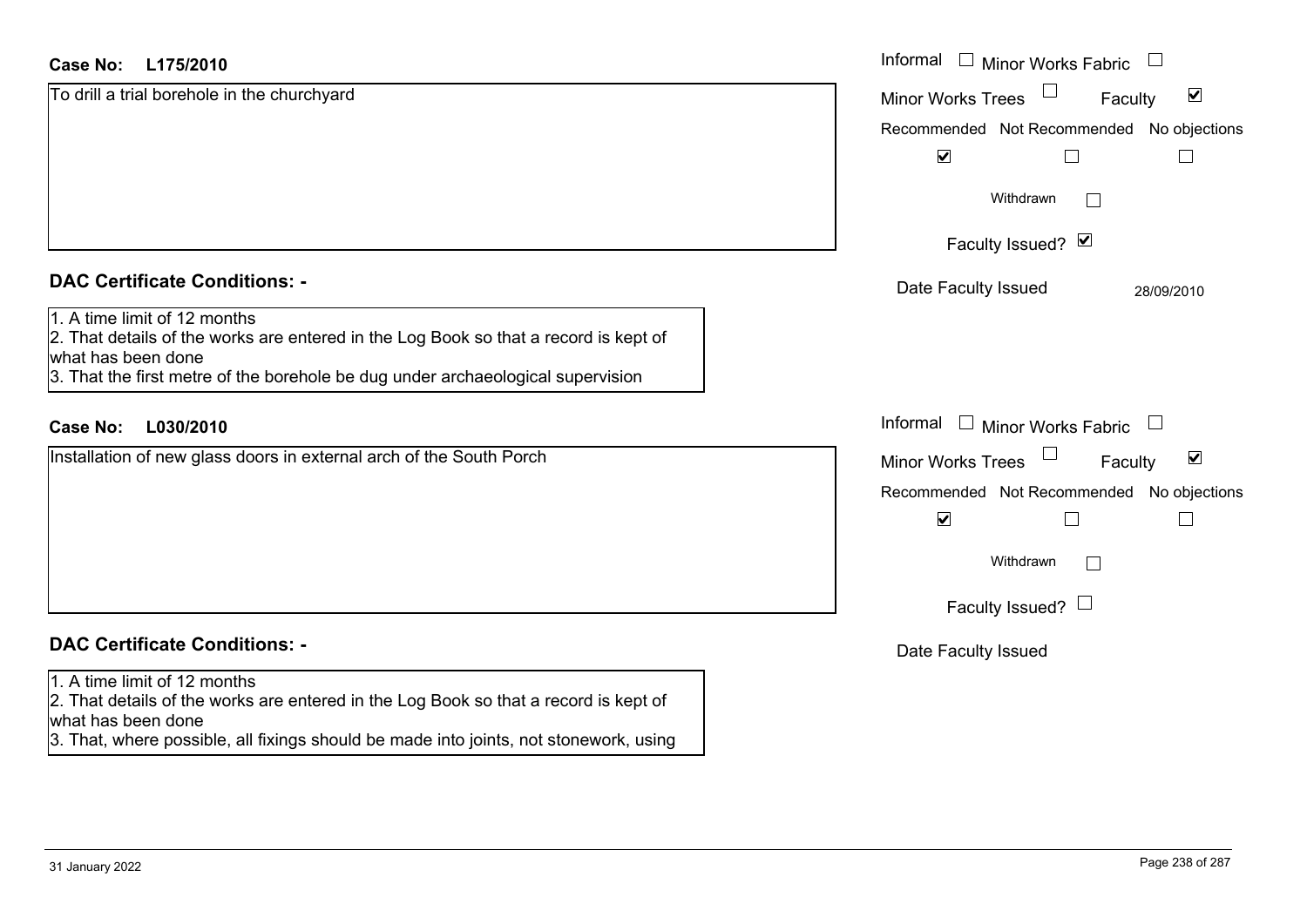| Case No:<br>L059/2010                                                                    | Informal ☑ Minor Works Fabric             |
|------------------------------------------------------------------------------------------|-------------------------------------------|
| Re-ordering and upgrading of the heating of the system comprising: -                     | <b>Minor Works Trees</b><br>Faculty       |
| 1. In the Nave: -                                                                        |                                           |
| a) Removal of existing: -                                                                | Recommended Not Recommended No objections |
| i) Pews and associated pew platforms                                                     | $\overline{\mathbf{v}}$                   |
| ii) Heating radiators and associated pipework                                            |                                           |
| iii) Floor                                                                               | Withdrawn                                 |
| b) Installation of new: -                                                                |                                           |
| i) York stone floor                                                                      |                                           |
| ii) Underfloor heating system                                                            | Faculty Issued? Ø                         |
| iii) Introduction of new chairs / stackable benches                                      |                                           |
| c) Re-decoration using Claypaint                                                         |                                           |
| 2. In the extension: -                                                                   |                                           |
| a) Removal of the surface of the existing floor                                          |                                           |
| b) Installation of new York stone surface to the floor (to match that of the Nave)       |                                           |
| 3. In the Chancel: -                                                                     |                                           |
| a) Re-location of the Choir stalls                                                       |                                           |
| b) Installation of radiators                                                             |                                           |
| c) Installation, in store room off the Chancel, new gas boiler                           |                                           |
| 4. In the churchyard, installation of vertical ground-source heat pump with 6 bole holes |                                           |
| 5. In the existing boiler house: -                                                       |                                           |
| a) Removal of existing boiler plant                                                      |                                           |
| b) Installation of new equipment for the ground-source heat pump                         |                                           |
| c) Re-asphalting of roof                                                                 |                                           |
| <b>DAC Certificate Conditions: -</b>                                                     | Date Faculty Issued                       |

1. A time limit of 12 months

what has been done

2. That details of the works are entered in the Log Book so that a record is kept of

3. That no works shall take place until the PCC, after consultation with the Diocesan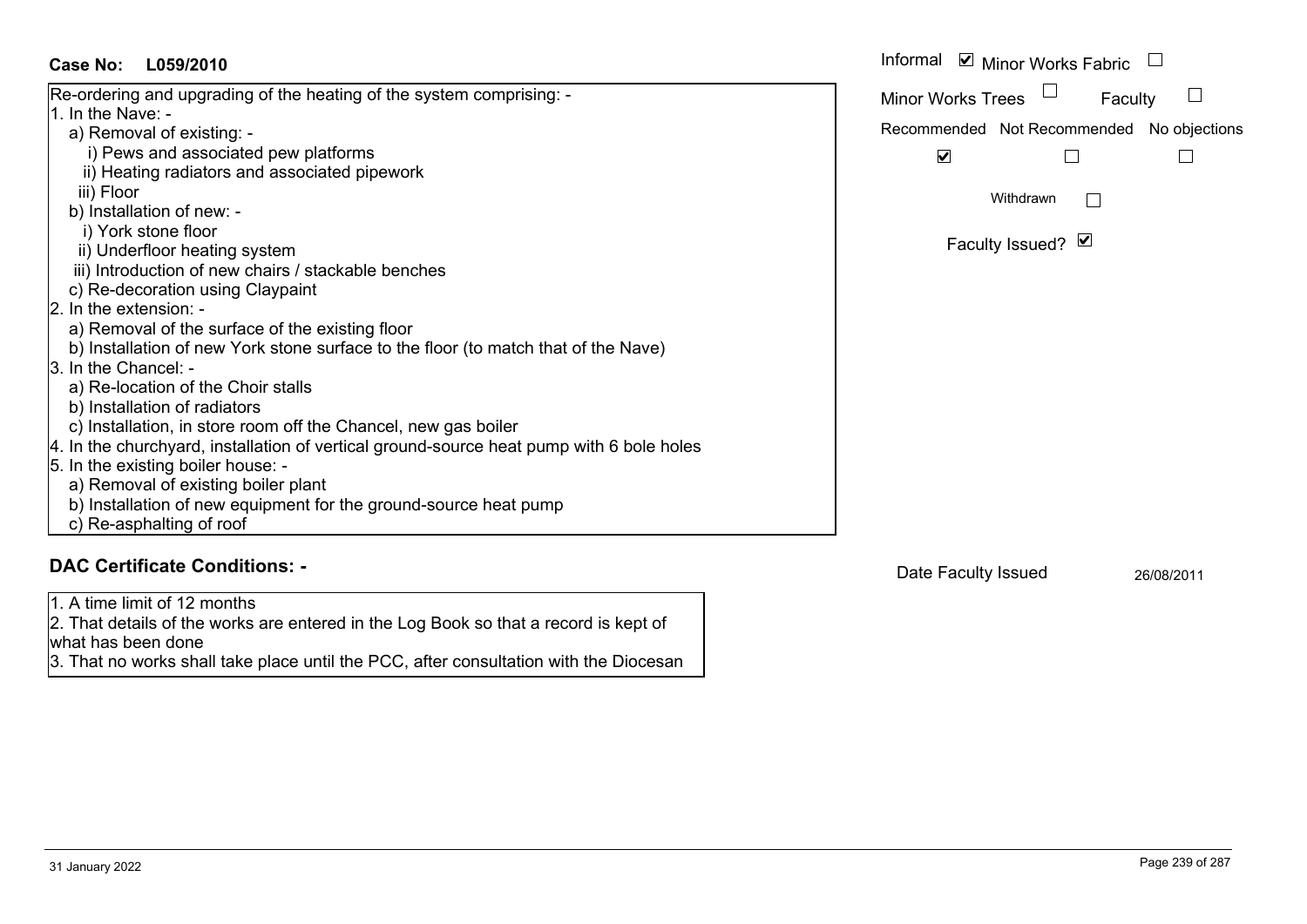#### **L104/2010Case No:** Informal

Installation of new lighting system: - 1. Phase 1 - Nave2. Phase 2 - Chancel3. Phase 3 - a) North and South Aisles b) South Porch

## **DAC Certificate Conditions: -**

1. A time limit of 12 months2. That details of the works are entered in the Log Book so that a record is kept of what has been done

## **L030/2011Case No:** Informal

Excavation of 6 trial pits: - 1. 5 in the Nave2. 1 in the churchyard as per drawing 09.002.02 014A

# **DAC Certificate Conditions: -**

#### 1. A time limit of 12 months

2. That details of the works are entered in the Log Book so that a record is kept of what has been done

3. That the DAC Archaeological Adviser liaises with the Church Architect over the

| Informal ☑ Minor Works Fabric<br><b>Minor Works Trees</b><br>Faculty<br>Recommended Not Recommended No objections<br>Withdrawn<br>M |
|-------------------------------------------------------------------------------------------------------------------------------------|
| Faculty Issued?                                                                                                                     |
| Date Faculty Issued                                                                                                                 |
| Informal<br><b>Minor Works Fabric</b>                                                                                               |
| $\blacktriangledown$<br><b>Minor Works Trees</b><br>Faculty                                                                         |
| Recommended Not Recommended No objections<br>$\blacktriangledown$<br>Withdrawn                                                      |
| Faculty Issued? Ø                                                                                                                   |
| Date Faculty Issued<br>15/02/2011                                                                                                   |
|                                                                                                                                     |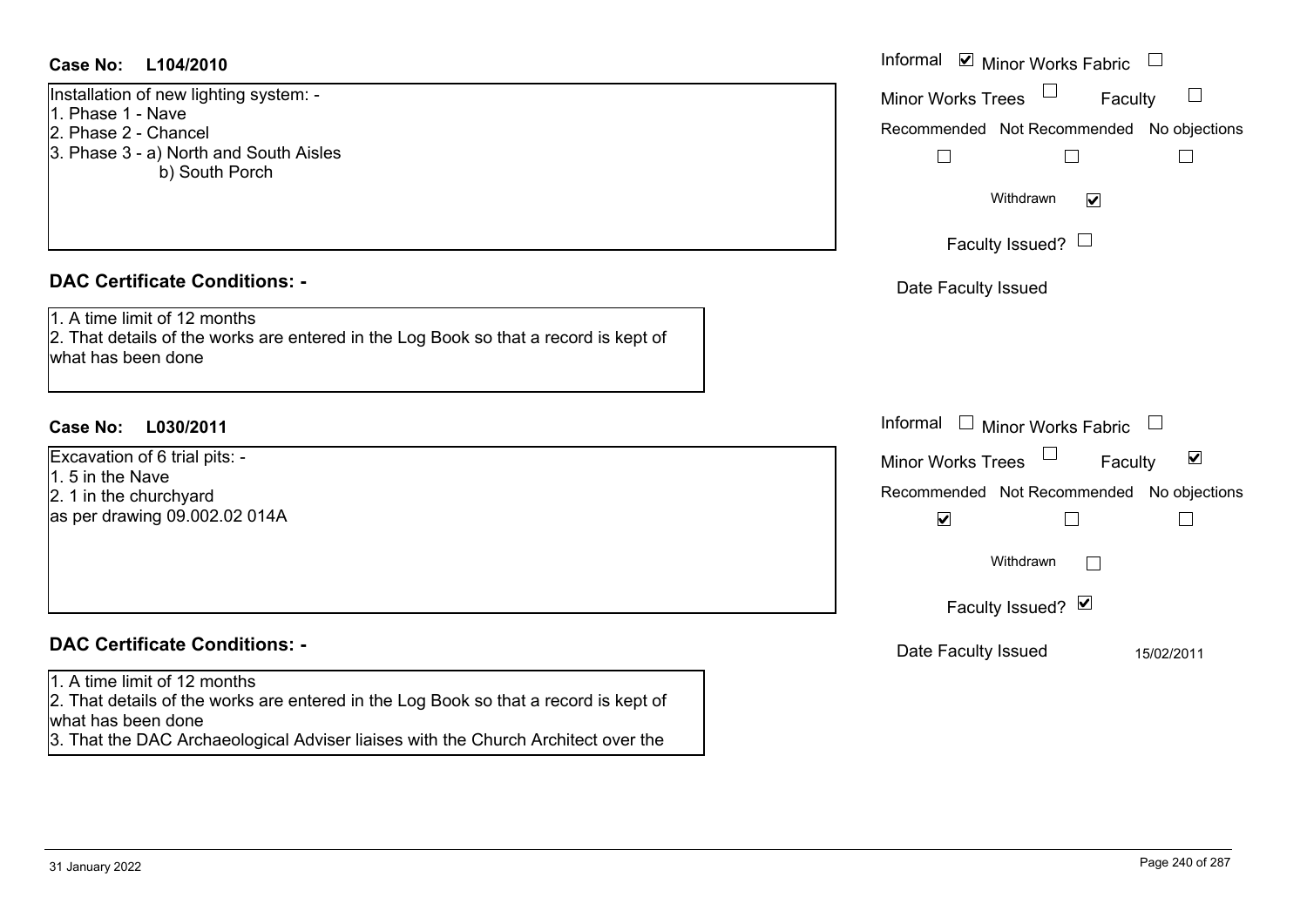| <b>Case No:</b><br>L103/2012                                                                                                                                                                                                                                              | Informal Ø Minor Works Fabric □                                                                                                                                                                                                                |
|---------------------------------------------------------------------------------------------------------------------------------------------------------------------------------------------------------------------------------------------------------------------------|------------------------------------------------------------------------------------------------------------------------------------------------------------------------------------------------------------------------------------------------|
| In the Tower: -<br>Installation of telecommunications equipment                                                                                                                                                                                                           | $\Box$<br><b>Minor Works Trees</b><br>Faculty<br>Recommended Not Recommended No objections<br>$\blacktriangledown$<br>$\Box$<br>$\Box$<br>Withdrawn<br>Faculty Issued? Ø                                                                       |
| <b>DAC Certificate Conditions: -</b><br>1. A time limit of 12 months<br>2. That details of the works are entered in the Log Book so that a record is kept of<br>what has been done<br>3. That the PCC confirms whther planning permission is required and, if so, obtains | Date Faculty Issued<br>13/09/2012                                                                                                                                                                                                              |
| Case No:<br>L074/2013<br>Repairs to unnamed Chest Tombs: -<br>1. Approximately 5m<br>2. Approximately 7m<br>west of the Tower marked "A" and "B" on the plan of the churchyard                                                                                            | Informal<br>□ Minor Works Fabric □<br>$\blacktriangledown$<br><b>Minor Works Trees</b><br>Faculty<br>Recommended Not Recommended No objections<br>$\blacktriangledown$<br>$\Box$<br>$\overline{\phantom{a}}$<br>Withdrawn<br>Faculty Issued? V |
| <b>DAC Certificate Conditions: -</b><br>1. A time limit of 12 months<br>2. That details of the works are entered in the Log Book so that a record is kept of<br>what has been done                                                                                        | Date Faculty Issued<br>24/07/2013                                                                                                                                                                                                              |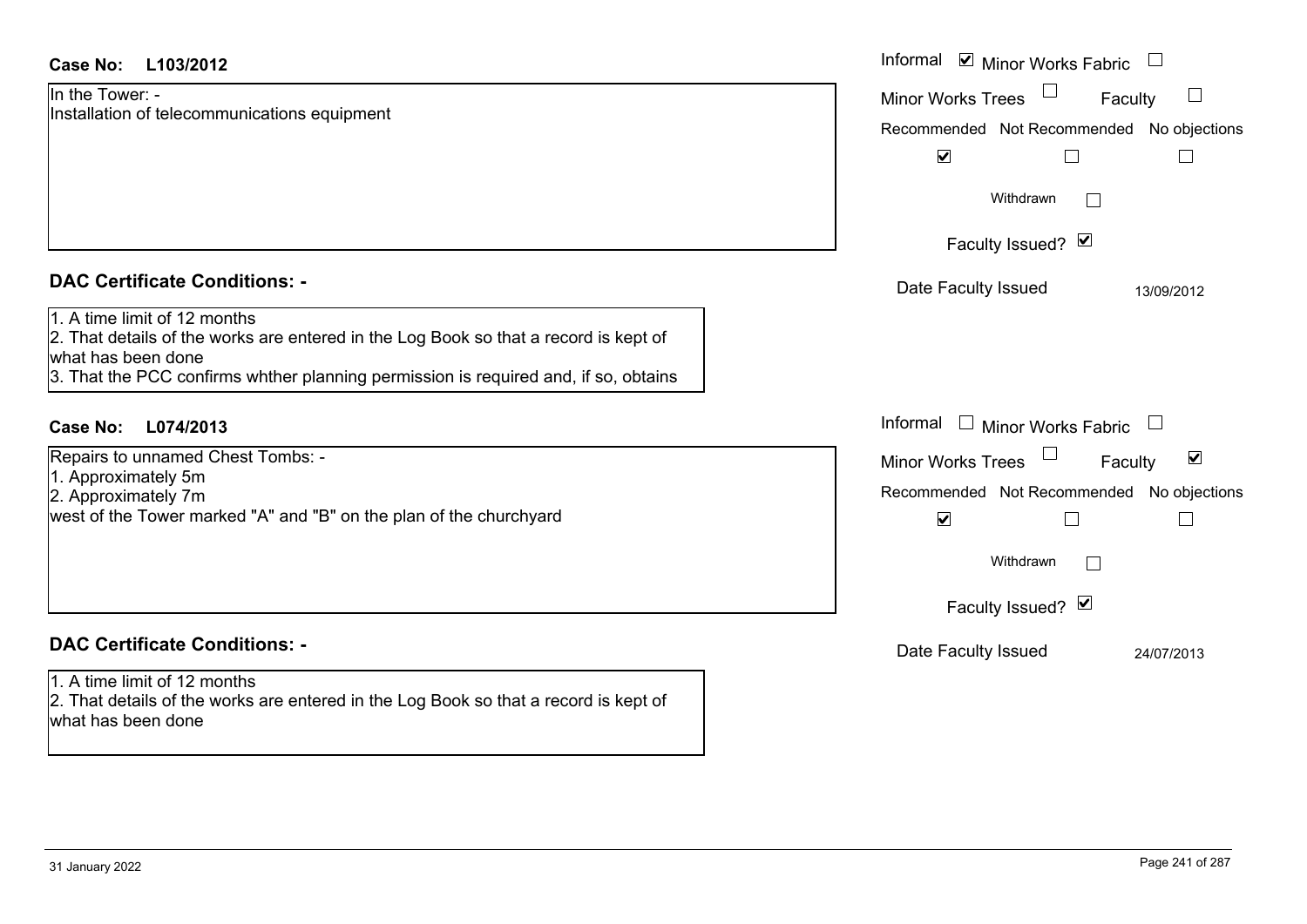| <b>Case No:</b><br>L097/2013                                                                                                                 | Informal<br>$\Box$ Minor Works Fabric $\;\Box$                                                                                   |
|----------------------------------------------------------------------------------------------------------------------------------------------|----------------------------------------------------------------------------------------------------------------------------------|
| In the churchyard: -<br>1. Removal of stumps of fallen 1 x Cedar and 1 x Yew Trees<br>2. Planting of replacement 1 x Cedar and 1 x Yew Trees | Minor Works Trees ⊠<br>Faculty<br>Recommended Not Recommended No objections<br>$\Box$<br>$\Box$<br>$\Box$<br>Withdrawn<br>$\sim$ |
|                                                                                                                                              | Faculty Issued? $\Box$                                                                                                           |
| <b>DAC Certificate Conditions: -</b>                                                                                                         | Date Faculty Issued                                                                                                              |
| 1. A time limit of 12 months<br>2. That details of the works are entered in the Log Book so that a record is kept of<br>what has been done   |                                                                                                                                  |
| <b>Case No:</b><br>L085/2013                                                                                                                 | Informal $\Box$ Minor Works Fabric $\Box$                                                                                        |
| Re-building of part of the Churchyard wall                                                                                                   | Minor Works Trees<br>$\blacktriangledown$<br>Faculty                                                                             |
|                                                                                                                                              | Recommended Not Recommended No objections                                                                                        |
|                                                                                                                                              | $\blacktriangledown$<br>$\Box$<br>$\overline{\phantom{a}}$                                                                       |
|                                                                                                                                              | Withdrawn<br>$\Box$                                                                                                              |
|                                                                                                                                              | Faculty Issued? Ø                                                                                                                |
| <b>DAC Certificate Conditions: -</b>                                                                                                         | Date Faculty Issued<br>24/04/2013                                                                                                |
| 1. A time limit of 12 months<br>2. That details of the works are entered in the Log Book so that a record is kept of<br>what has been done   |                                                                                                                                  |
|                                                                                                                                              |                                                                                                                                  |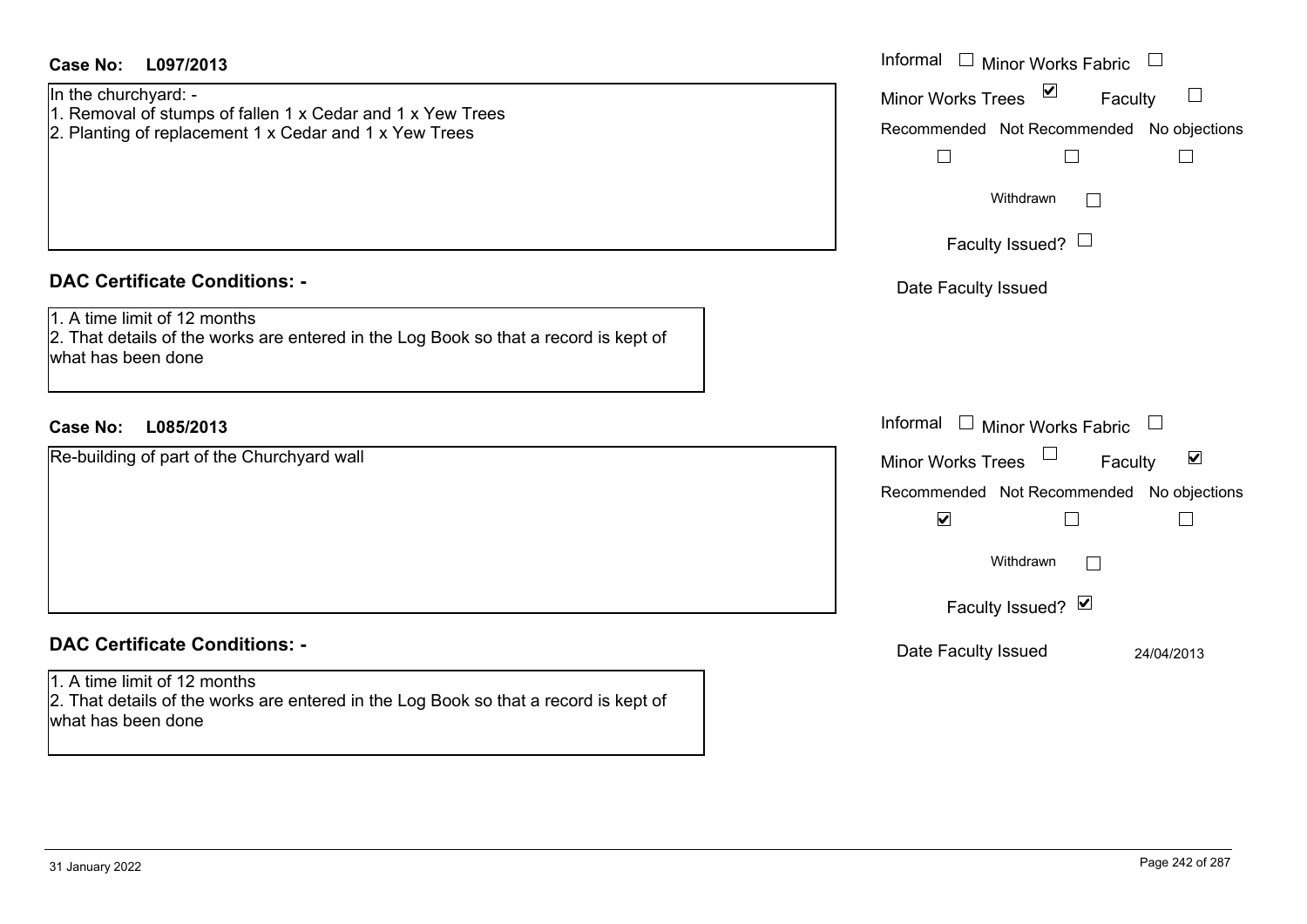| <b>Case No:</b><br>L026/2014                                                                                                                   | Informal $\Box$ Minor Works Fabric $\Box$                   |
|------------------------------------------------------------------------------------------------------------------------------------------------|-------------------------------------------------------------|
| 1. Testing                                                                                                                                     | $\blacktriangledown$<br><b>Minor Works Trees</b><br>Faculty |
| 2. Repairs to                                                                                                                                  |                                                             |
| Memorials in line with the Policy Statement from Burbage Parish Council                                                                        | Recommended Not Recommended No objections                   |
|                                                                                                                                                | $\blacktriangledown$<br>$\Box$<br>$\vert \ \ \vert$         |
|                                                                                                                                                | Withdrawn                                                   |
|                                                                                                                                                | Faculty Issued? Ø                                           |
| <b>DAC Certificate Conditions: -</b>                                                                                                           | Date Faculty Issued<br>04/04/2014                           |
| 1. That details of the works are entered in the Log Book so that a record is kept of<br>what has been done<br>2. That Burbage Parish Council's |                                                             |
| a) Memorial Safety Policy                                                                                                                      |                                                             |
| <b>Case No:</b><br>L121/2014                                                                                                                   | Informal $\Box$ Minor Works Fabric $\Box$                   |
| In the churchyard, installation of new Noticeboard by the south gate                                                                           | $\blacktriangledown$<br><b>Minor Works Trees</b><br>Faculty |
|                                                                                                                                                | Recommended Not Recommended No objections                   |
|                                                                                                                                                | $\blacktriangledown$<br>$\Box$<br>$\vert \ \ \vert$         |
|                                                                                                                                                | Withdrawn                                                   |
|                                                                                                                                                | Faculty Issued? Ø                                           |
| <b>DAC Certificate Conditions: -</b>                                                                                                           | Date Faculty Issued<br>04/09/2014                           |
| 1. That details of the works are entered in the Log Book so that a record is kept of                                                           |                                                             |
| what has been done                                                                                                                             |                                                             |
| 2. That the holes should be hand dug                                                                                                           |                                                             |
| 3. Human Remains should be expected when excavating within a churchyard. Any                                                                   |                                                             |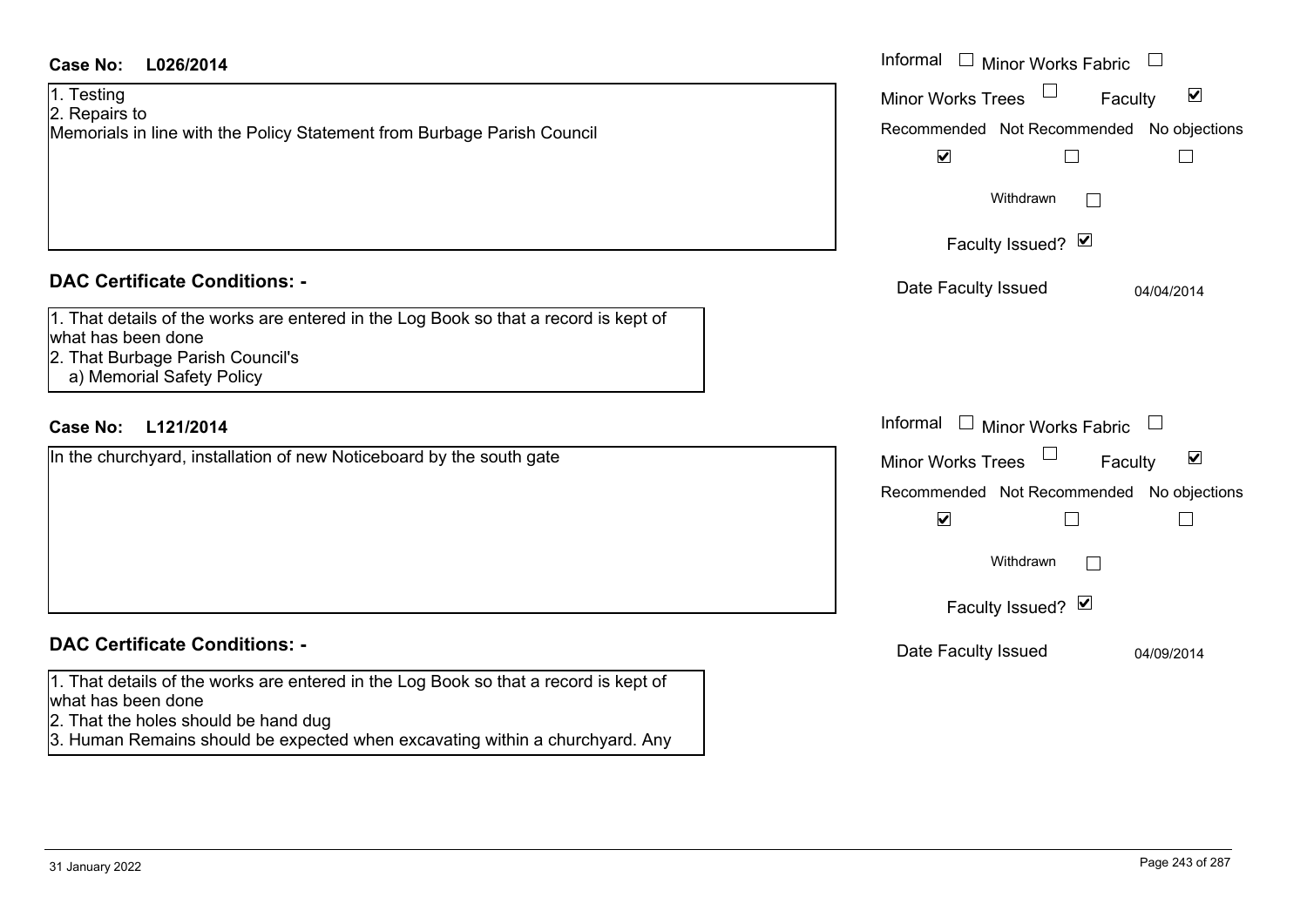| <b>Case No:</b>                                                                                                                                                                                                                             | Informal<br>$\Box$ Minor Works Fabric $\Box$                |
|---------------------------------------------------------------------------------------------------------------------------------------------------------------------------------------------------------------------------------------------|-------------------------------------------------------------|
| Installation of curtain heater                                                                                                                                                                                                              | $\Box$<br>$\Box$<br><b>Minor Works Trees</b><br>Faculty     |
|                                                                                                                                                                                                                                             | Recommended Not Recommended No objections                   |
|                                                                                                                                                                                                                                             | $\blacktriangledown$                                        |
|                                                                                                                                                                                                                                             | Withdrawn<br>$\perp$                                        |
|                                                                                                                                                                                                                                             | Faculty Issued? $\Box$                                      |
| <b>DAC Certificate Conditions: -</b>                                                                                                                                                                                                        | Date Faculty Issued                                         |
| 1. That details of the works are entered in the Log Book so that a record is kept of<br>what has been done<br>2. That an updated Electrical Condition Report is commissioned, and submitted to the<br>DAC Secretary, after the installation |                                                             |
| <b>Case No:</b>                                                                                                                                                                                                                             | Informal<br>$\Box$ Minor Works Fabric                       |
| Introduction of a statue of St Catherine onto the Chancel dais                                                                                                                                                                              | $\blacktriangledown$<br><b>Minor Works Trees</b><br>Faculty |
|                                                                                                                                                                                                                                             | Recommended Not Recommended No objections                   |
|                                                                                                                                                                                                                                             | $\blacktriangledown$<br>$\Box$                              |
|                                                                                                                                                                                                                                             | Withdrawn<br>$\vert \ \ \vert$                              |
|                                                                                                                                                                                                                                             | Faculty Issued? $\Box$                                      |
| <b>DAC Certificate Conditions: -</b>                                                                                                                                                                                                        | Date Faculty Issued<br>28/11/2018                           |
| 1. That details of the works are entered in the Log Book so that a record is kept of<br>what has been done<br>2. That the PCC provides details of how the staute is to be afixed to the wall to<br>prevent it toppling over                 |                                                             |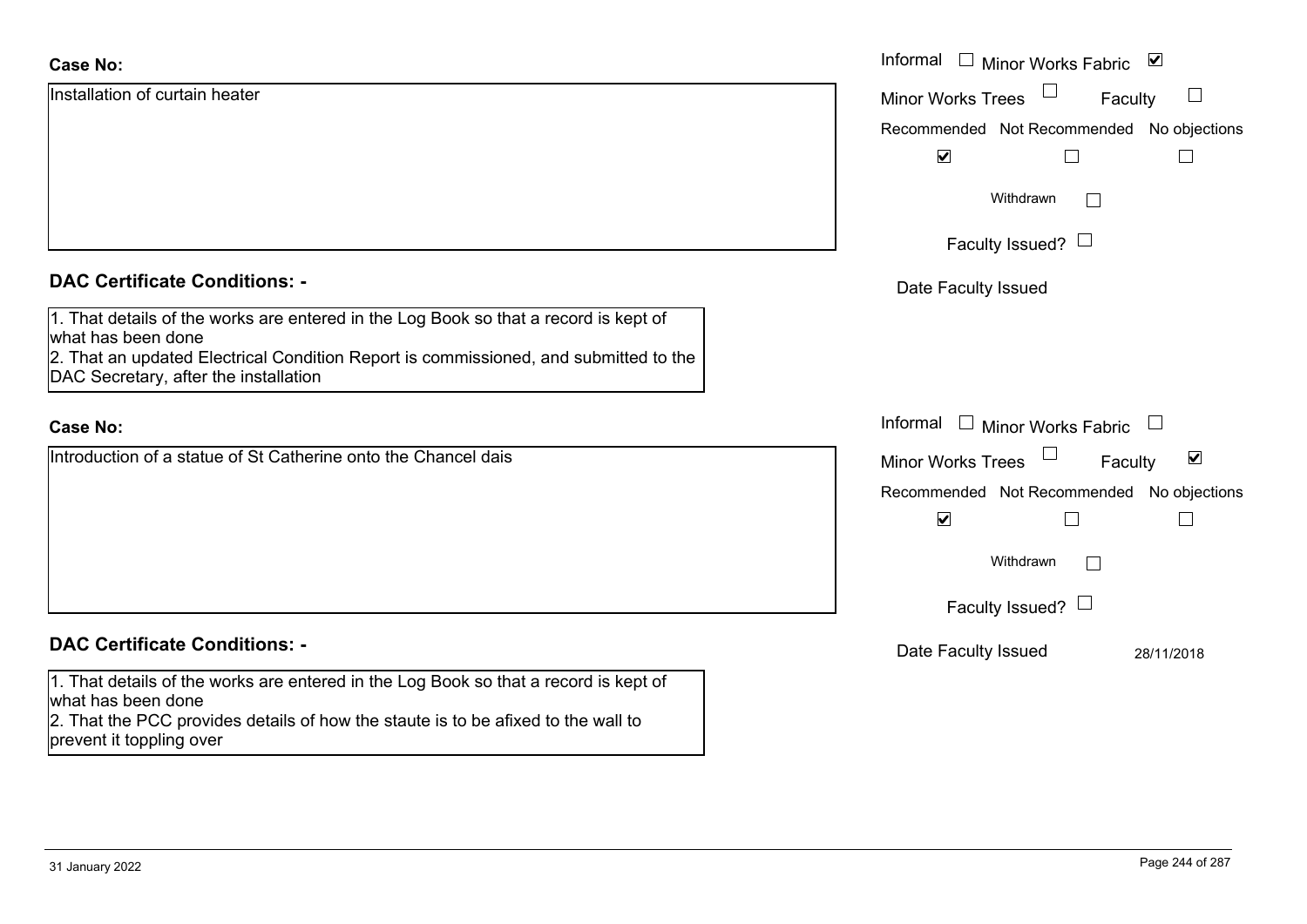| 1. Removal of existing folding wooden screen                           |
|------------------------------------------------------------------------|
| 2. Installation of glazed screen                                       |
| between the North Transept extension and the North Aisle of the church |

## **DAC Certificate Conditions: -**

| 1. That details of the works are entered in the Log Book so that a record is kept of |
|--------------------------------------------------------------------------------------|
| what has been done                                                                   |

#### **Case No:**

| CONFIRMATORY APPLICATION for following works already completed: - |  |  |
|-------------------------------------------------------------------|--|--|
|                                                                   |  |  |

- 1. Repair rotting roof rafter ends & rainwater goods to the Lady Chapel North Wall
- 2. Overhaul/replace hopper & downpipe to Chancel North Wall
- 3. Overhaul downpipe to South Aisle East Wall
- 4. Repoint open joints beneath copings to the Lady Chapel East Wall & consolidate eroding st to chimney
- 5. Rebed & repoint loose stonework to the NE corner of North Aisle East Wal
- 6. Check roof for slipped & damaged slates & replace as necessary
- 7. Repair cracked lead work to West End valley between South Aisle & Nave

### **DAC Certificate Conditions: -**

1. That details of the works are entered in the Log Book so that a record is kept of what has been done

|                                                                                                                                                                                                   | Informal $\square$<br><b>Minor Works Fabric</b>                   |
|---------------------------------------------------------------------------------------------------------------------------------------------------------------------------------------------------|-------------------------------------------------------------------|
| val of existing folding wooden screen<br>ation of glazed screen                                                                                                                                   | $\blacktriangledown$<br><b>Minor Works Trees</b><br>Faculty       |
| the North Transept extension and the North Aisle of the church                                                                                                                                    | Recommended Not Recommended No objections                         |
|                                                                                                                                                                                                   | Withdrawn<br>$\mathbb{R}^n$                                       |
|                                                                                                                                                                                                   | Faculty Issued? $\Box$                                            |
| rtificate Conditions: -                                                                                                                                                                           | Date Faculty Issued                                               |
| etails of the works are entered in the Log Book so that a record is kept of<br>been done                                                                                                          |                                                                   |
|                                                                                                                                                                                                   | Informal □ Minor Works Fabric                                     |
| MATORY APPLICATION for following works already completed: -                                                                                                                                       | $\blacktriangledown$<br><b>Minor Works Trees</b><br>Faculty       |
| rotting roof rafter ends & rainwater goods to the Lady Chapel North Wall<br>aul/replace hopper & downpipe to Chancel North Wall<br>aul downpipe to South Aisle East Wall                          | Recommended Not Recommended No objections<br>$\blacktriangledown$ |
| it open joints beneath copings to the Lady Chapel East Wall & consolidate eroding stonework<br>эу                                                                                                 | Withdrawn<br>$\mathbf{L}$                                         |
| & repoint loose stonework to the NE corner of North Aisle East Wal<br>roof for slipped & damaged slates & replace as necessary<br>cracked lead work to West End valley between South Aisle & Nave | Faculty Issued? Ø                                                 |
| rtificate Conditions: -                                                                                                                                                                           | Date Faculty Issued<br>21/03/2019                                 |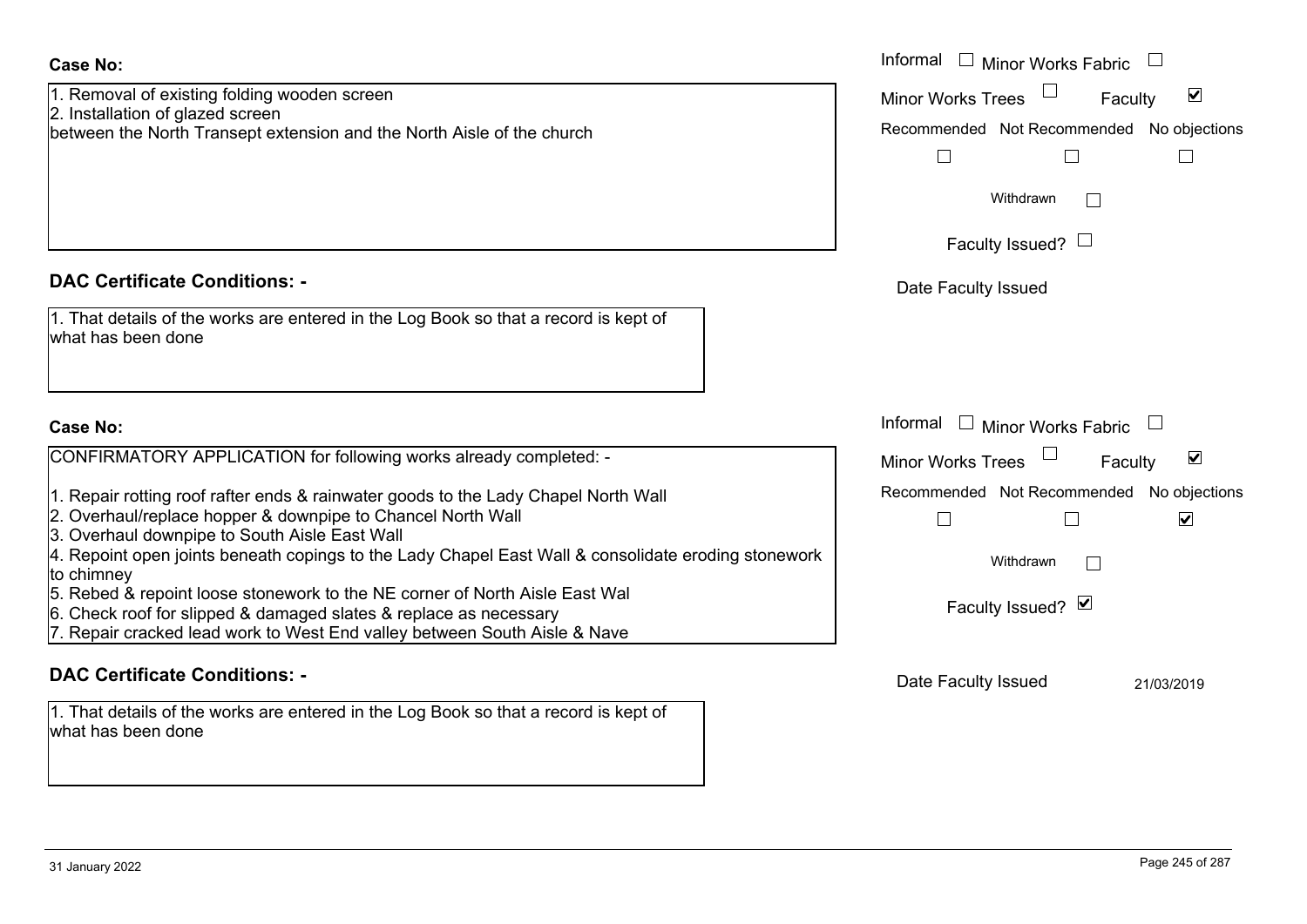| <b>Case No:</b>                                                                                                                                                                                                                                     | Informal $\square$<br>Minor Works Fabric ⊠                                          |
|-----------------------------------------------------------------------------------------------------------------------------------------------------------------------------------------------------------------------------------------------------|-------------------------------------------------------------------------------------|
| Replacement of the roof to: -<br>1. South Aisle                                                                                                                                                                                                     | $\Box$<br>Minor Works Trees<br>Faculty<br>Recommended Not Recommended No objections |
| 2. North Aisle<br>3. North Chancel                                                                                                                                                                                                                  | $\blacktriangleright$                                                               |
|                                                                                                                                                                                                                                                     | Withdrawn<br>$\mathbb{R}^n$                                                         |
|                                                                                                                                                                                                                                                     | Faculty Issued? $\Box$                                                              |
| <b>DAC Certificate Conditions: -</b>                                                                                                                                                                                                                | Date Faculty Issued                                                                 |
| 1. That details of the works are entered in the Log Book so that a record is kept of<br>what has been done<br>2. That the PCC should check with the insurer and get written confirmation whether<br>there is a need for an alarm to the scaffolding |                                                                                     |
| <b>Case No:</b>                                                                                                                                                                                                                                     | Informal $\Box$ Minor Works Fabric                                                  |
| Introduction of bronze statue of the Risen Christ                                                                                                                                                                                                   | $\blacktriangledown$<br>Minor Works Trees<br>Faculty                                |
|                                                                                                                                                                                                                                                     | Recommended Not Recommended No objections                                           |
|                                                                                                                                                                                                                                                     | Withdrawn                                                                           |
|                                                                                                                                                                                                                                                     | Faculty Issued? $\Box$                                                              |
| <b>DAC Certificate Conditions: -</b>                                                                                                                                                                                                                | Date Faculty Issued                                                                 |
| 1. That details of the works are entered in the Log Book so that a record is kept of<br>what has been done                                                                                                                                          |                                                                                     |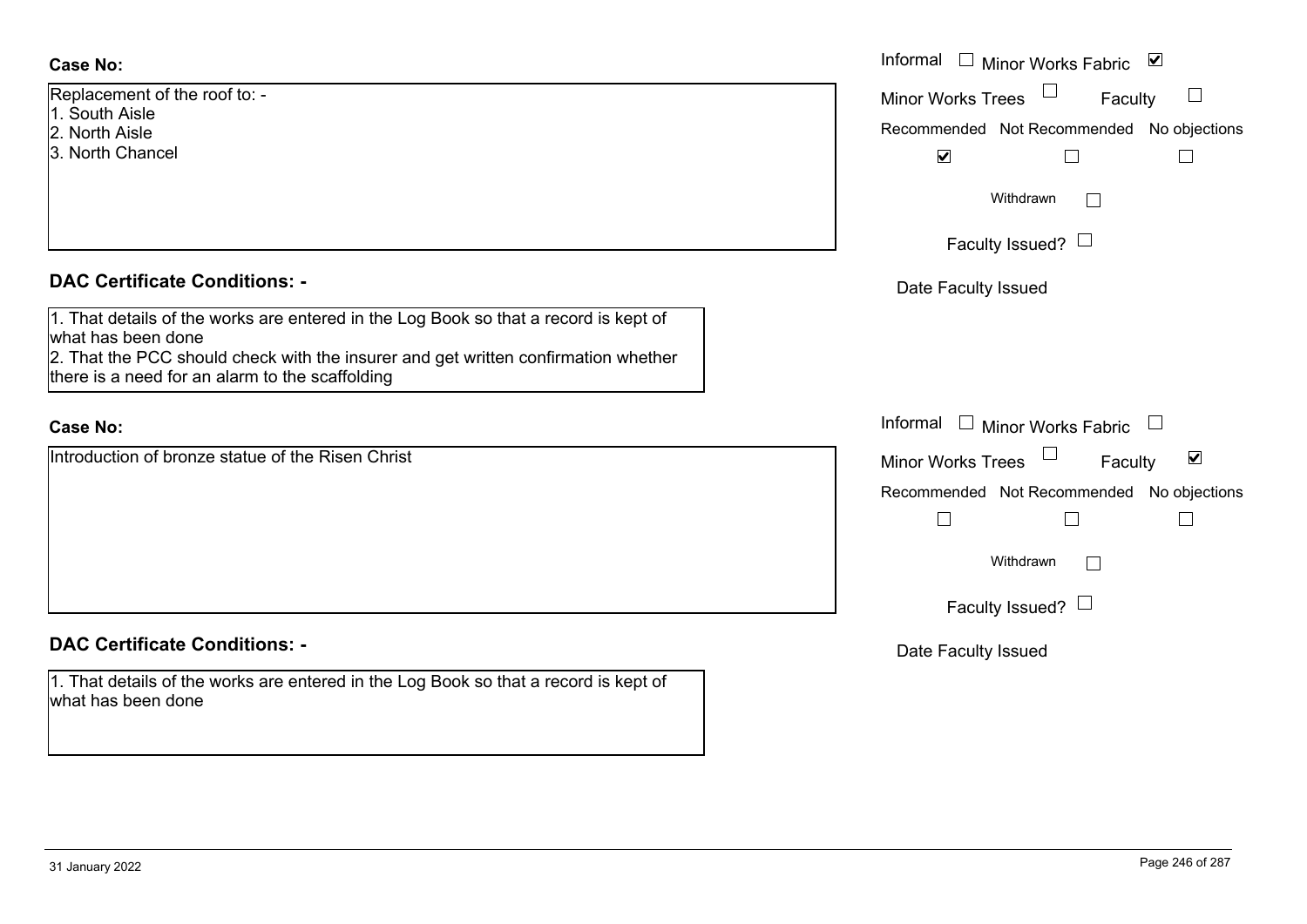#### **10203 Burrough-on-the-Hill, St Mary the Virgin**

**L016/2001 Case No:** Informal

| Re-pointing and stonework repairs to the Spire | <b>Minor Works Trees</b> | Faculty                                   | ☑          |
|------------------------------------------------|--------------------------|-------------------------------------------|------------|
|                                                |                          | Recommended Not Recommended No objections |            |
|                                                | ☑                        |                                           |            |
|                                                |                          | Withdrawn<br>$\vert \ \ \vert$            |            |
|                                                |                          | Faculty Issued? Ø                         |            |
| <b>DAC Certificate Conditions: -</b>           | Date Faculty Issued      |                                           | 09/10/2001 |
| 1. A time limit of 12 months                   |                          |                                           |            |

Minor Works Fabric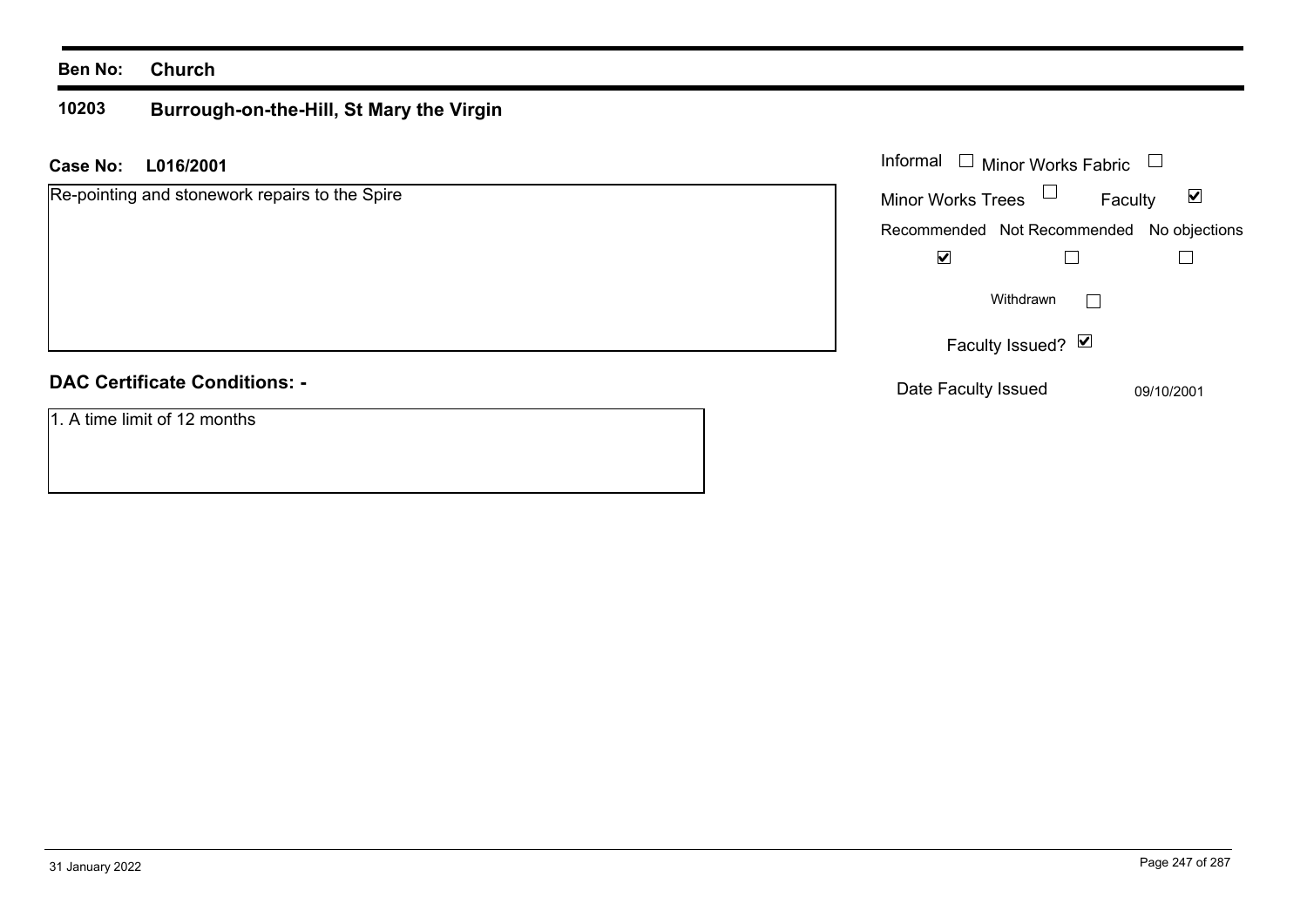| <b>Case No:</b><br>L082/2004<br>Replacement of Clerestory windows: -<br>I Removal of the two existing windows and completion of any necessary repairs to the stonework<br>surrounding<br>2. Installation of new windows with galvanised steel frames and lead lights to match existing windows | Informal $\Box$ Minor Works Fabric $\Box$<br>$\blacktriangledown$<br><b>Minor Works Trees</b><br>Faculty<br>Recommended Not Recommended No objections<br>$\blacktriangledown$<br>H<br>Withdrawn<br>Faculty Issued? Ø |
|------------------------------------------------------------------------------------------------------------------------------------------------------------------------------------------------------------------------------------------------------------------------------------------------|----------------------------------------------------------------------------------------------------------------------------------------------------------------------------------------------------------------------|
| <b>DAC Certificate Conditions: -</b>                                                                                                                                                                                                                                                           | Date Faculty Issued<br>10/06/2005                                                                                                                                                                                    |
| 1. A time limit of 12 months<br>2. That Lincolnshire Stained Glass is the contractor for the works                                                                                                                                                                                             |                                                                                                                                                                                                                      |
| <b>Case No:</b><br>L026/2004                                                                                                                                                                                                                                                                   | Informal $\Box$ Minor Works Fabric $\Box$                                                                                                                                                                            |
| To establish a Garden of Remembrance for the interment of ashes as shown on the plan                                                                                                                                                                                                           | $\blacktriangledown$<br>Minor Works Trees<br>Faculty                                                                                                                                                                 |
|                                                                                                                                                                                                                                                                                                | Recommended Not Recommended No objections<br>$\blacktriangledown$<br>П<br>$\overline{\phantom{a}}$                                                                                                                   |
|                                                                                                                                                                                                                                                                                                | Withdrawn                                                                                                                                                                                                            |
|                                                                                                                                                                                                                                                                                                | Faculty Issued? Ø                                                                                                                                                                                                    |
| <b>DAC Certificate Conditions: -</b>                                                                                                                                                                                                                                                           | Date Faculty Issued<br>25/06/2004                                                                                                                                                                                    |
| 1. A time limit of 12 months                                                                                                                                                                                                                                                                   |                                                                                                                                                                                                                      |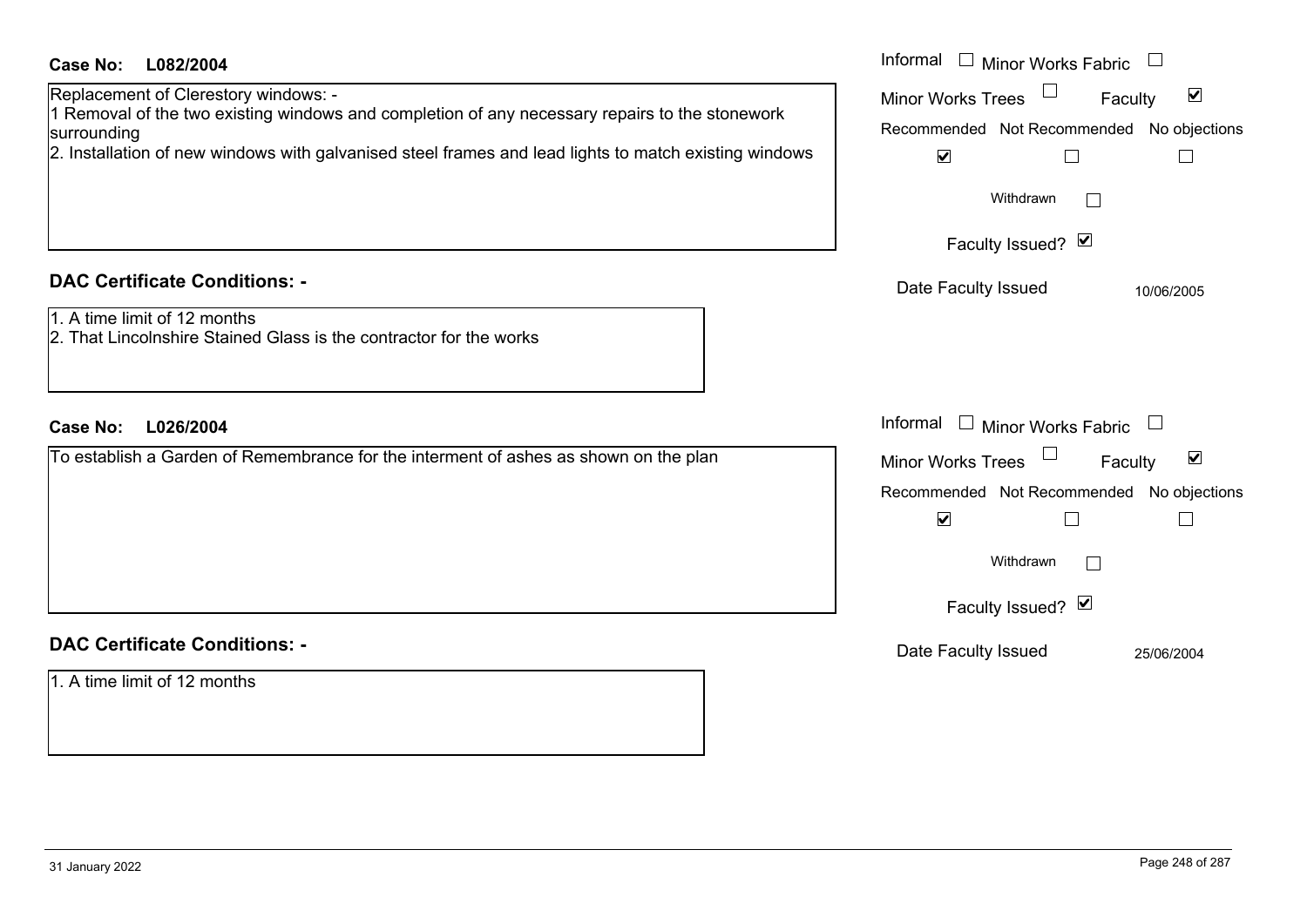| <b>Case No:</b><br>L108/2004                                                                                                                                                                          | Informal $\blacksquare$ Minor Works Fabric $\Box$                                                                                                                                                                  |
|-------------------------------------------------------------------------------------------------------------------------------------------------------------------------------------------------------|--------------------------------------------------------------------------------------------------------------------------------------------------------------------------------------------------------------------|
| Re-ordering of west end: -<br>a) Installation of wheelchair compliant toilet in vestry<br>b) Removal of pews at the back of the nave<br>c) Installation of servery at the west end of the south aisle | Minor Works Trees<br>$\blacktriangledown$<br>Faculty<br>Recommended Not Recommended No objections<br>$\blacktriangledown$<br>$\perp$<br>$\vert \ \ \vert$<br>Withdrawn<br>$\mathbb{R}^n$                           |
|                                                                                                                                                                                                       | Faculty Issued? Ø                                                                                                                                                                                                  |
| <b>DAC Certificate Conditions: -</b><br>1. A time limit of 12 months                                                                                                                                  | Date Faculty Issued<br>22/08/2006                                                                                                                                                                                  |
| <b>Case No:</b><br>L106/2007                                                                                                                                                                          | Informal<br>$\Box$ Minor Works Fabric $\Box$                                                                                                                                                                       |
| Further to the faculty granted 22 August 2006, installation at the west end of: -<br>1. 28 York stacking chairs<br>2. Carpeting                                                                       | Minor Works Trees<br>$\blacktriangledown$<br>Faculty<br>Recommended Not Recommended No objections<br>$\blacktriangledown$<br>$\perp$<br>$\vert \ \ \vert$<br>Withdrawn<br>$\mathbb{R}^n$<br>Faculty Issued? $\Box$ |
| <b>DAC Certificate Conditions: -</b>                                                                                                                                                                  | Date Faculty Issued                                                                                                                                                                                                |
| 1. A time limit of 12 months<br>2. The undelay should be breathable to comply with the DAC's standard guidance on<br>the fitting of carpets (copy attached)                                           |                                                                                                                                                                                                                    |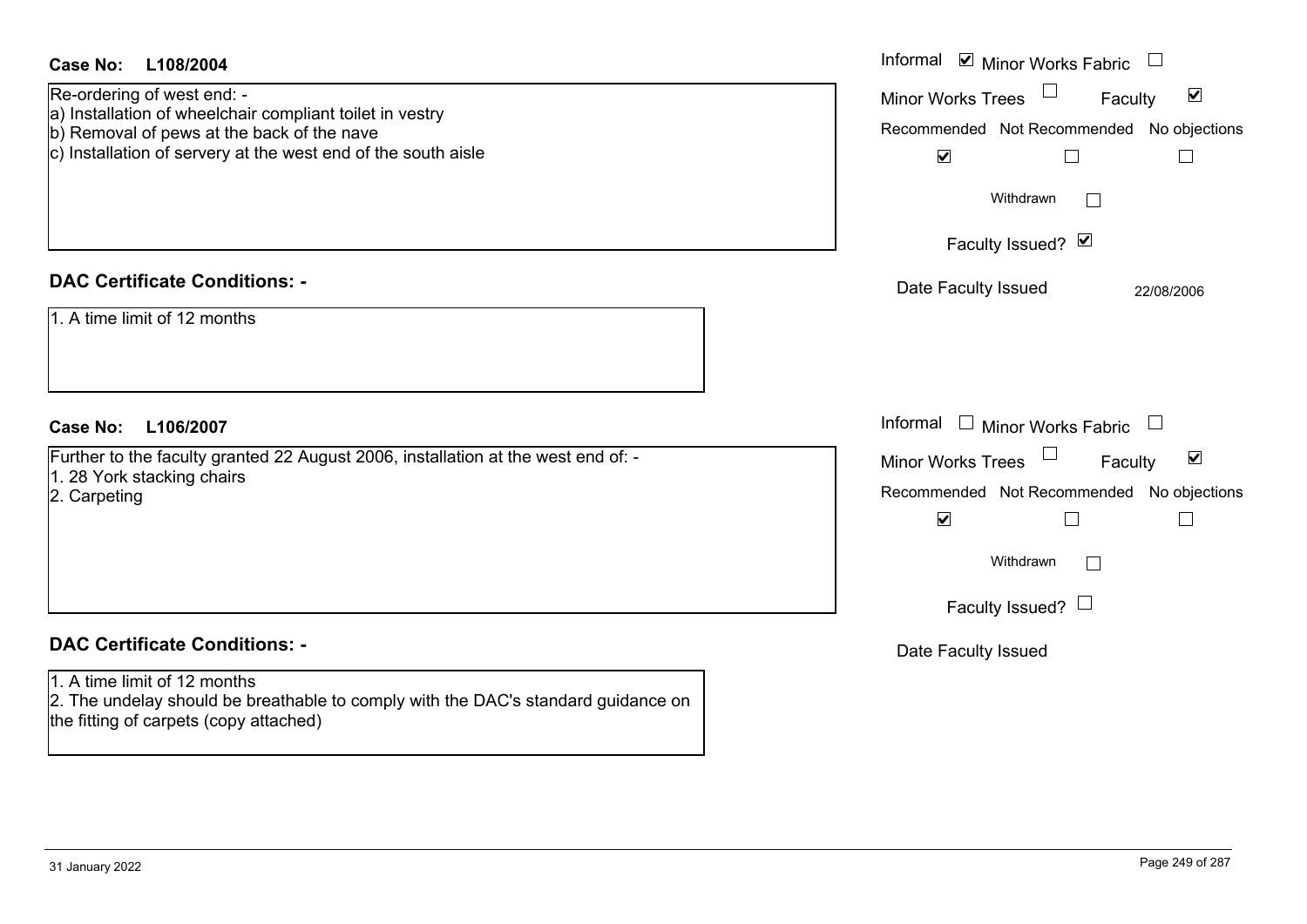| Installation of 3 x 1.5 kW Consort ceramic wall heaters on west wall of Nave |  |
|------------------------------------------------------------------------------|--|
|                                                                              |  |
|                                                                              |  |
|                                                                              |  |
|                                                                              |  |
|                                                                              |  |

#### **DAC Certificate Conditions: -**

|  |      |  |  | 1. A time limit of 12 months |
|--|------|--|--|------------------------------|
|  | la — |  |  |                              |

#### **DAC Certificate Conditions: -**

| <b>Case No:</b><br>L197/2008                                                                                                                                                                                                        | Informal $\Box$ Minor Works Fabric $\Box$            |
|-------------------------------------------------------------------------------------------------------------------------------------------------------------------------------------------------------------------------------------|------------------------------------------------------|
| Installation of 3 x 1.5 kW Consort ceramic wall heaters on west wall of Nave                                                                                                                                                        | $\blacktriangledown$<br>Minor Works Trees<br>Faculty |
|                                                                                                                                                                                                                                     | Recommended Not Recommended No objections            |
|                                                                                                                                                                                                                                     | $\blacktriangledown$<br>$\mathbf{I}$<br>$\mathsf{L}$ |
|                                                                                                                                                                                                                                     | Withdrawn                                            |
|                                                                                                                                                                                                                                     | Faculty Issued? $\Box$                               |
| <b>DAC Certificate Conditions: -</b>                                                                                                                                                                                                | Date Faculty Issued                                  |
| 1. A time limit of 12 months<br>2. That details of the works are entered in the Log Book so that a record is kept of<br>what has been done<br>3. That, where possible, all fixings should be made into joints, not stonework, using |                                                      |
| <b>Case No:</b><br>L029/2008                                                                                                                                                                                                        | Informal $\Box$ Minor Works Fabric $\Box$            |
| Removal of Vestry furniture                                                                                                                                                                                                         | Minor Works Trees<br>Faculty<br>$\Box$               |
|                                                                                                                                                                                                                                     | Recommended Not Recommended No objections            |
|                                                                                                                                                                                                                                     |                                                      |
|                                                                                                                                                                                                                                     | Withdrawn                                            |
|                                                                                                                                                                                                                                     | Faculty Issued? $\Box$                               |
| <b>DAC Certificate Conditions: -</b>                                                                                                                                                                                                | Date Faculty Issued                                  |
| 1. A time limit of 12 months                                                                                                                                                                                                        |                                                      |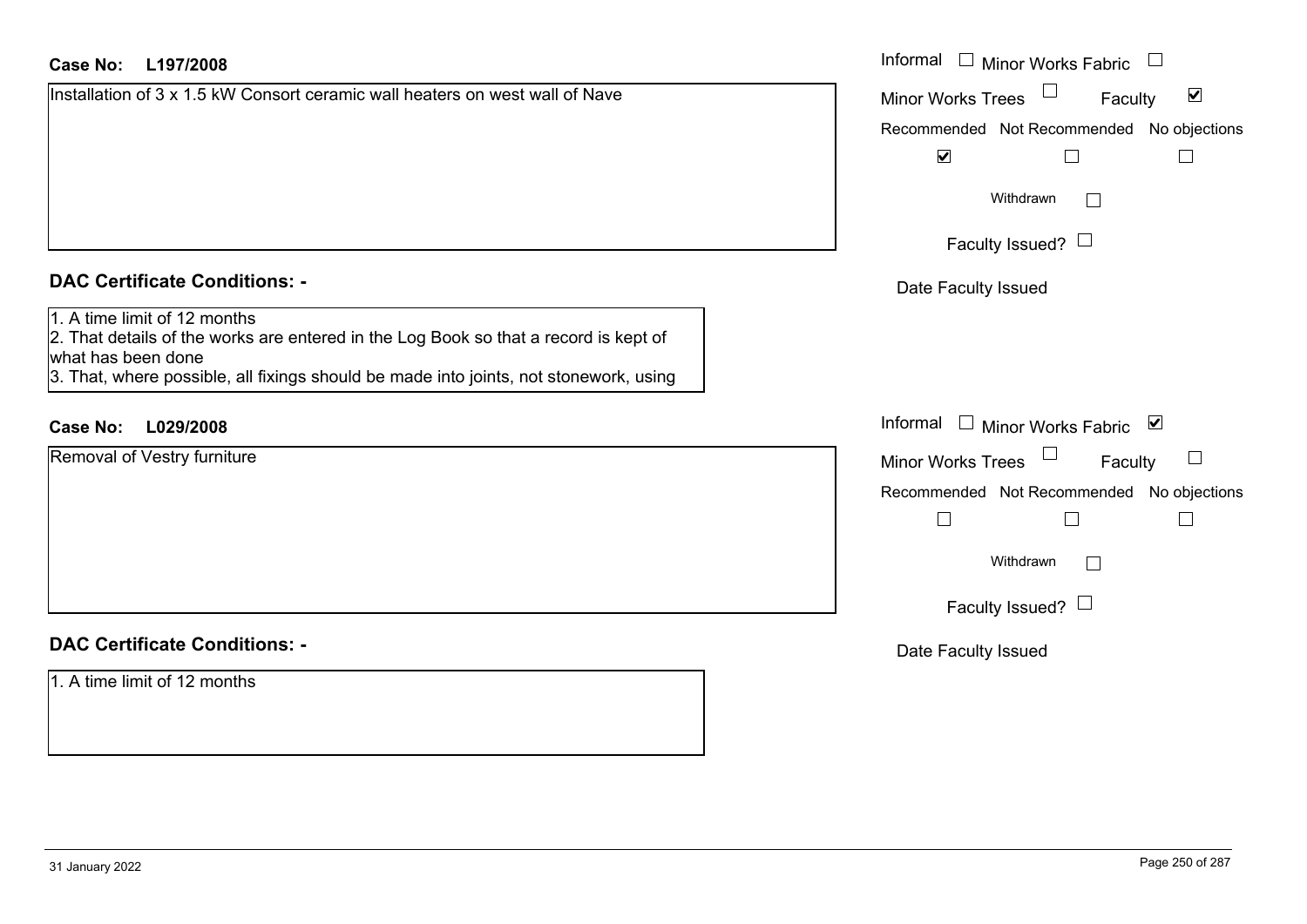#### **L202/2009Case No:**

| <b>Case No:</b><br>L202/2009                                                                                                               | Informal <u>I</u> Minor Works Fabric <b>⊻</b>                                 |
|--------------------------------------------------------------------------------------------------------------------------------------------|-------------------------------------------------------------------------------|
| Introduction into the Churchyard of a 5' 4" bench in English Oak in memory of Melvyn Rogers                                                | $\Box$<br>Minor Works Trees<br>Faculty                                        |
|                                                                                                                                            | Recommended Not Recommended No objections                                     |
|                                                                                                                                            | $\blacktriangledown$                                                          |
|                                                                                                                                            | Withdrawn<br>$\mathcal{L}^{\mathcal{L}}$                                      |
|                                                                                                                                            | Faculty Issued? $\Box$                                                        |
| <b>DAC Certificate Conditions: -</b>                                                                                                       | Date Faculty Issued                                                           |
| 1. That details of the works are entered in the Log Book so that a record is kept of<br>what has been done                                 |                                                                               |
|                                                                                                                                            |                                                                               |
| L011/2010<br><b>Case No:</b>                                                                                                               | Informal <b>☑</b> Minor Works Fabric<br>$\begin{array}{c} \hline \end{array}$ |
| Installation of new Heating System                                                                                                         | $\blacktriangledown$<br><b>Minor Works Trees</b><br>Faculty                   |
|                                                                                                                                            | Recommended Not Recommended No objections                                     |
|                                                                                                                                            | $\blacktriangledown$                                                          |
|                                                                                                                                            | Withdrawn<br>$\Box$                                                           |
|                                                                                                                                            | Faculty Issued? Ø                                                             |
| <b>DAC Certificate Conditions: -</b>                                                                                                       | Date Faculty Issued<br>11/10/2010                                             |
| 1. A time limit of 12 months<br>2. That details of the works are entered in the Log Book so that a record is kept of<br>what has been done |                                                                               |

3. That the: -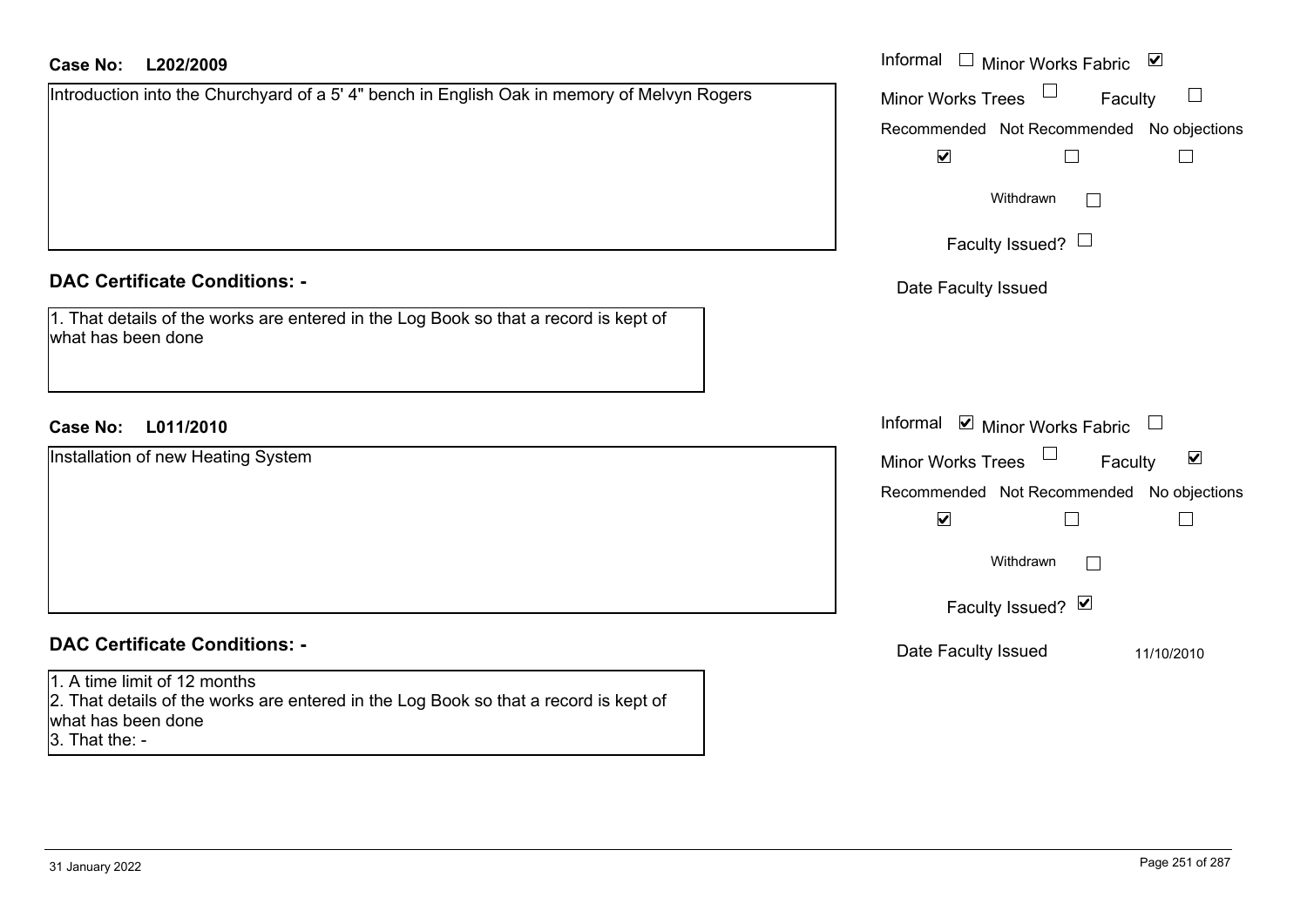| Case No: | L072/2011 |
|----------|-----------|
|----------|-----------|

| Installation of continuation board for the "List of Priests-in-Charge" in memory of Mr & Mrs C B Pettifer |  |
|-----------------------------------------------------------------------------------------------------------|--|
|                                                                                                           |  |
|                                                                                                           |  |
|                                                                                                           |  |
|                                                                                                           |  |

#### **DAC Certificate Conditions: -**

# 1. A time limit of 12 months

2. That details of the works are entered in the Log Book so that a record is kept of what has been done 3. That, where possible, all fixings should be made into joints, not stonework, using

# **L010/2014Case No:** Informal

Re-building of 130 feet of churchyard wall

# **DAC Certificate Conditions: -**

1. That details of the works are entered in the Log Book so that a record is kept of what has been done

2. Human Remains should be expected when excavating within a churchyard. Any remains should be recovered, treated in a respectful manner and boxed or bagged,

| L072/2011                                                                                                                                                                                                                              | Informal $\Box$ Minor Works Fabric $\Box$                                                                                                                                                                                             |
|----------------------------------------------------------------------------------------------------------------------------------------------------------------------------------------------------------------------------------------|---------------------------------------------------------------------------------------------------------------------------------------------------------------------------------------------------------------------------------------|
| on of continuation board for the "List of Priests-in-Charge" in memory of Mr & Mrs C B Pettifer                                                                                                                                        | $\blacktriangledown$<br><b>Minor Works Trees</b><br>Faculty<br>Recommended Not Recommended No objections<br>$\blacktriangledown$<br>Withdrawn<br>Faculty Issued? Ø                                                                    |
| rtificate Conditions: -<br>limit of 12 months<br>etails of the works are entered in the Log Book so that a record is kept of<br>been done<br>vhere possible, all fixings should be made into joints, not stonework, using              | Date Faculty Issued<br>03/08/2011                                                                                                                                                                                                     |
| L010/2014<br>ng of 130 feet of churchyard wall                                                                                                                                                                                         | Informal $\blacksquare$ Minor Works Fabric $\blacksquare$<br>$\blacktriangledown$<br><b>Minor Works Trees</b><br>Faculty<br>Recommended Not Recommended No objections<br>$\blacktriangledown$<br>Withdrawn<br>I.<br>Faculty Issued? Ø |
| rtificate Conditions: -<br>etails of the works are entered in the Log Book so that a record is kept of<br>been done<br>the contract of the contract of the contract of the contract of the contract of the contract of the contract of | Date Faculty Issued<br>01/09/2014                                                                                                                                                                                                     |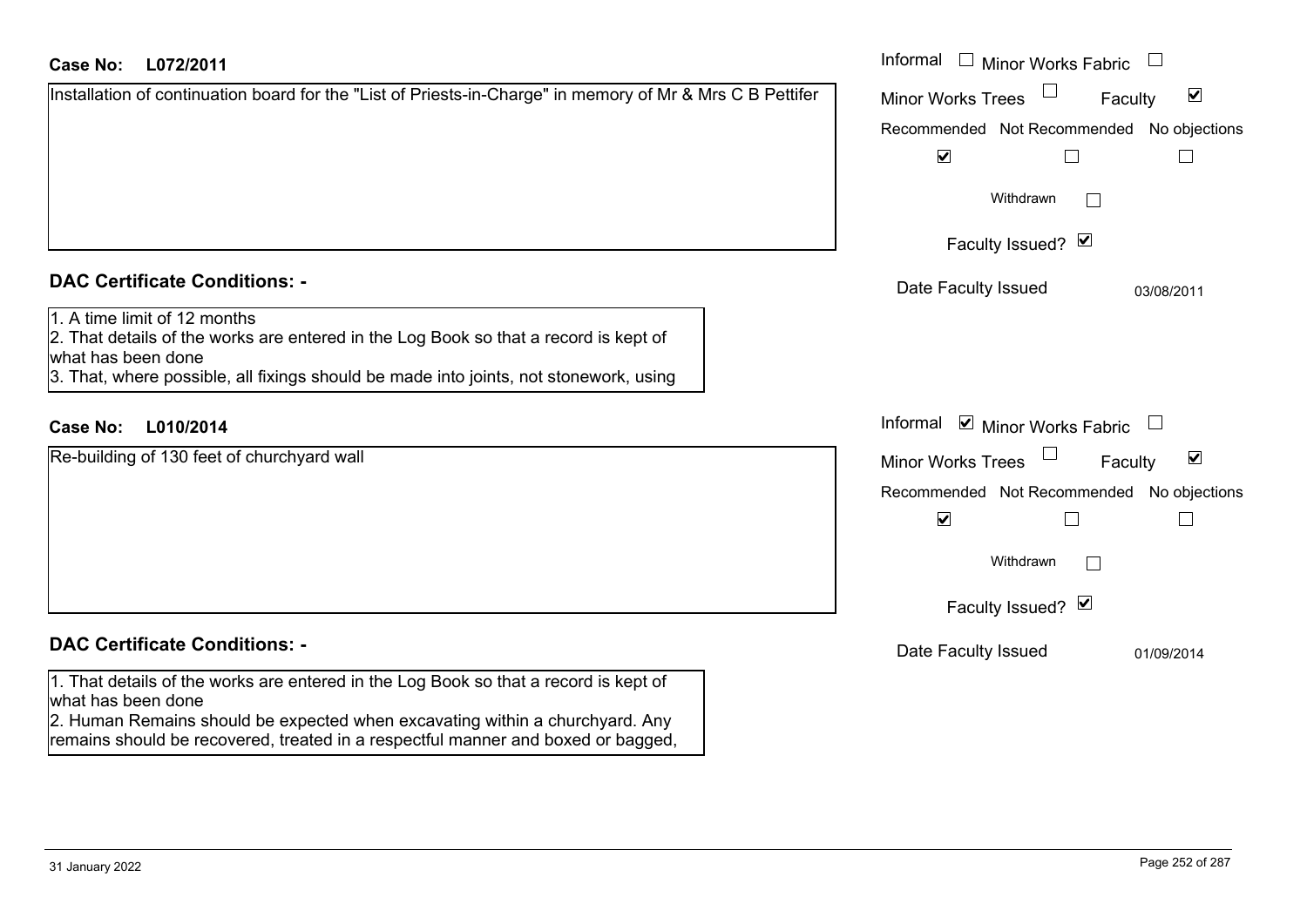| <b>Case No:</b>                                                                                            | Informal $\square$<br><b>Minor Works Fabric</b>             |
|------------------------------------------------------------------------------------------------------------|-------------------------------------------------------------|
| Re-covering of the North Aisle roof                                                                        | $\blacktriangledown$<br><b>Minor Works Trees</b><br>Faculty |
|                                                                                                            | No objections<br>Recommended Not Recommended                |
|                                                                                                            | $\blacktriangledown$                                        |
|                                                                                                            | Withdrawn                                                   |
|                                                                                                            | Faculty Issued? Ø                                           |
| <b>DAC Certificate Conditions: -</b>                                                                       | Date Faculty Issued<br>21/01/2019                           |
| 1. That details of the works are entered in the Log Book so that a record is kept of<br>what has been done |                                                             |
| <b>Case No:</b>                                                                                            | Informal<br>Minor Works Fabric $\Box$                       |
| Replacement of Chancel roof                                                                                | $\blacktriangledown$<br><b>Minor Works Trees</b><br>Faculty |
|                                                                                                            | Recommended Not Recommended No objections                   |
|                                                                                                            | $\blacktriangledown$                                        |
|                                                                                                            | Withdrawn                                                   |
|                                                                                                            | Faculty Issued? Ø                                           |
| <b>DAC Certificate Conditions: -</b>                                                                       | Date Faculty Issued<br>21/01/2019                           |
| 1. That details of the works are entered in the Log Book so that a record is kept of<br>what has been done |                                                             |

 $\sim$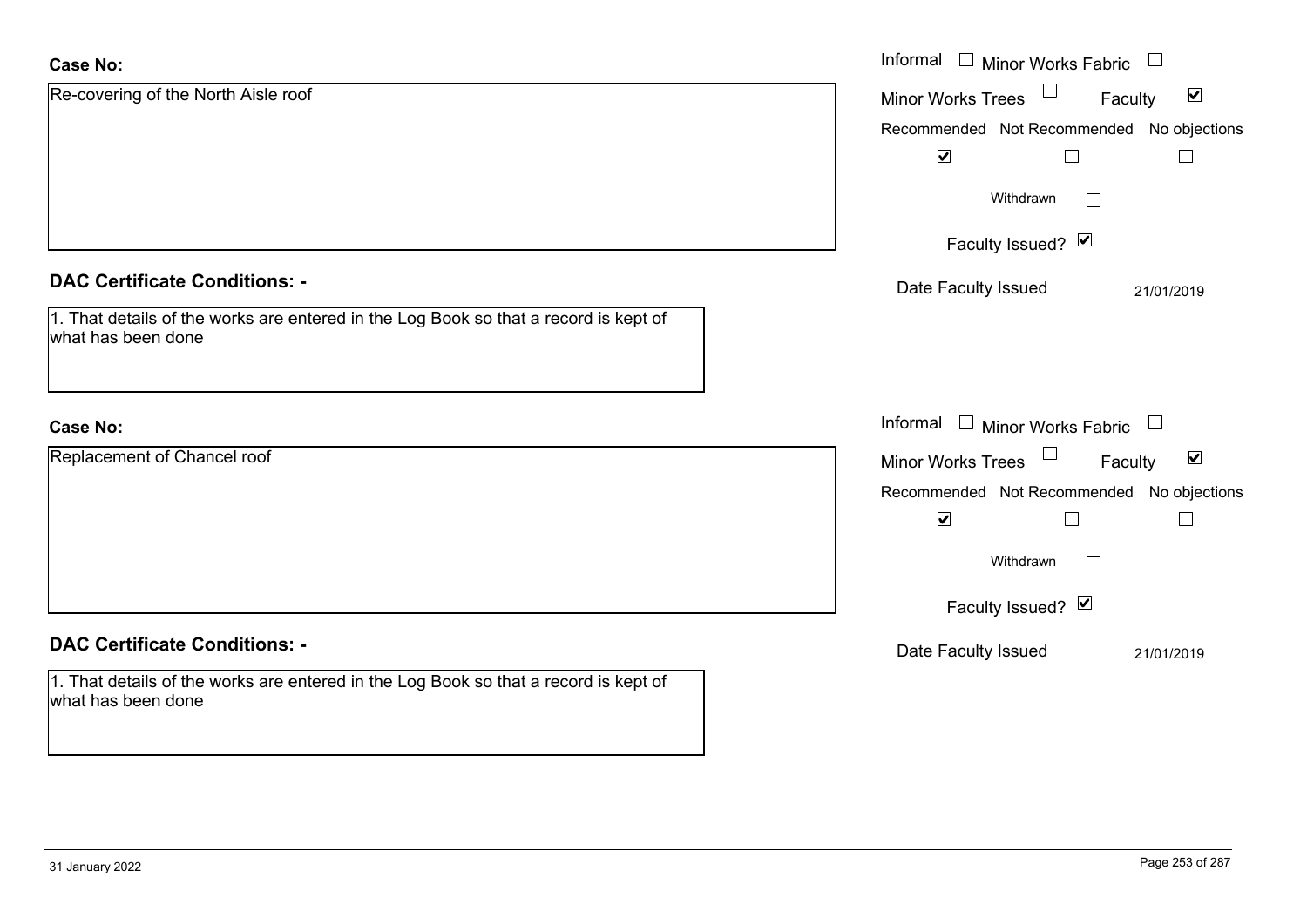### **Case No:**

- Repairs to: -
- 1. Masonry
- 2. Rain water drainage system
- 3. Roof

## **DAC Certificate Conditions: -**

1. That details of the works are entered in the Log Book so that a record is kept of what has been done

2. That, in the event of any below ground excavation, the contractors should be aware of the possibility of fragmentary human remains being found in the course of the

### **Case No:**

Installation of Roof Alarm

# **DAC Certificate Conditions: -**

1. That details of the works are entered in the Log Book so that a record is kept of what has been done

2. That, in line with the requirement and advice of the Ecclesiastical Insurance Group, the installation and/or testing must be carried out by an electrician who is an

|                                                                                                                                                                                                                                                    | Informal $\Box$ Minor Works Fabric                                                                |
|----------------------------------------------------------------------------------------------------------------------------------------------------------------------------------------------------------------------------------------------------|---------------------------------------------------------------------------------------------------|
| $O: -$<br>ıry<br>ater drainage system                                                                                                                                                                                                              | $\blacktriangledown$<br>Minor Works Trees<br>Faculty<br>Recommended Not Recommended No objections |
|                                                                                                                                                                                                                                                    | Withdrawn<br>Faculty Issued? $\Box$                                                               |
| rtificate Conditions: -                                                                                                                                                                                                                            | Date Faculty Issued                                                                               |
| etails of the works are entered in the Log Book so that a record is kept of<br>been done<br>n the event of any below ground excavation, the contractors should be aware<br>ssibility of fragmentary human remains being found in the course of the |                                                                                                   |
|                                                                                                                                                                                                                                                    | Informal<br>□ Minor Works Fabric $\vert \mathbf{v} \vert$                                         |
| on of Roof Alarm                                                                                                                                                                                                                                   | Minor Works Trees<br>Faculty                                                                      |
|                                                                                                                                                                                                                                                    | Recommended Not Recommended No objections                                                         |
|                                                                                                                                                                                                                                                    | Withdrawn                                                                                         |
|                                                                                                                                                                                                                                                    | Faculty Issued? $\Box$                                                                            |
| rtificate Conditions: -                                                                                                                                                                                                                            | Date Faculty Issued                                                                               |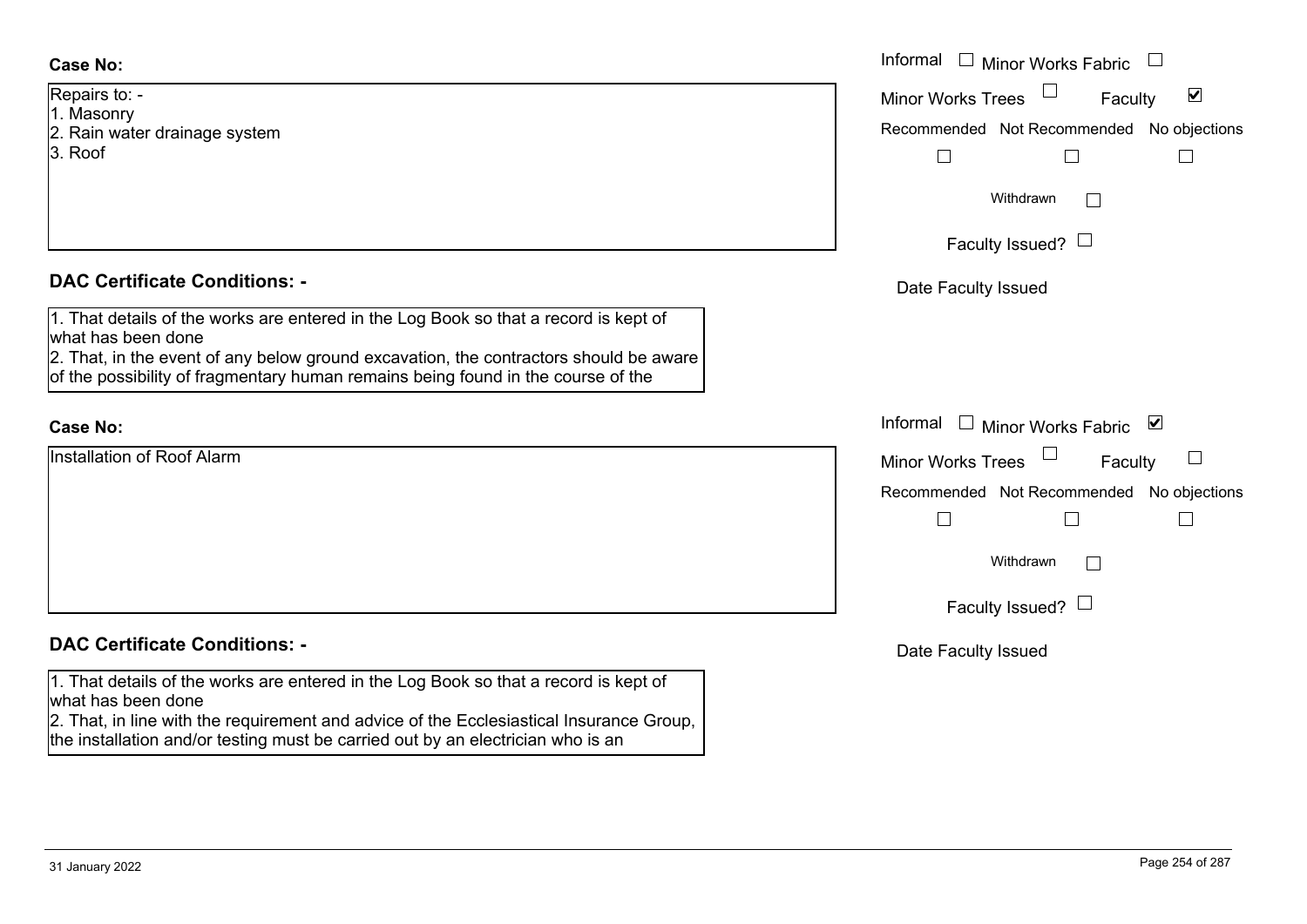| <b>Case No:</b>                                                                                                                                                                                | Informal □ Minor Works Fabric                               |
|------------------------------------------------------------------------------------------------------------------------------------------------------------------------------------------------|-------------------------------------------------------------|
| Repairs to stained glass window                                                                                                                                                                | $\blacktriangledown$<br><b>Minor Works Trees</b><br>Faculty |
|                                                                                                                                                                                                | Recommended Not Recommended<br>No objections                |
|                                                                                                                                                                                                |                                                             |
|                                                                                                                                                                                                | Withdrawn                                                   |
|                                                                                                                                                                                                | Faculty Issued? $\Box$                                      |
| <b>DAC Certificate Conditions: -</b>                                                                                                                                                           | Date Faculty Issued                                         |
| 1. That details of the works are entered in the Log Book so that a record is kept of<br>what has been done                                                                                     |                                                             |
| <b>Case No:</b>                                                                                                                                                                                | Informal<br>$\Box$ Minor Works Fabric                       |
| Servicing and repairing the church Clock, which involves the pulleys being refurbished off site                                                                                                | $\blacktriangledown$<br>Minor Works Trees<br>Faculty        |
|                                                                                                                                                                                                | Recommended Not Recommended No objections                   |
|                                                                                                                                                                                                | $\blacktriangledown$<br>$\overline{\phantom{a}}$            |
|                                                                                                                                                                                                | Withdrawn<br>$\mathbb{R}^n$                                 |
|                                                                                                                                                                                                | Faculty Issued? Ø                                           |
| <b>DAC Certificate Conditions: -</b>                                                                                                                                                           | Date Faculty Issued<br>20/07/2021                           |
| 1. That details of the works are entered in the Log Book so that a record is kept of<br>what has been done<br>2. That the PCC accepts the quote from Clockwise as it is the most comprehensive |                                                             |
|                                                                                                                                                                                                |                                                             |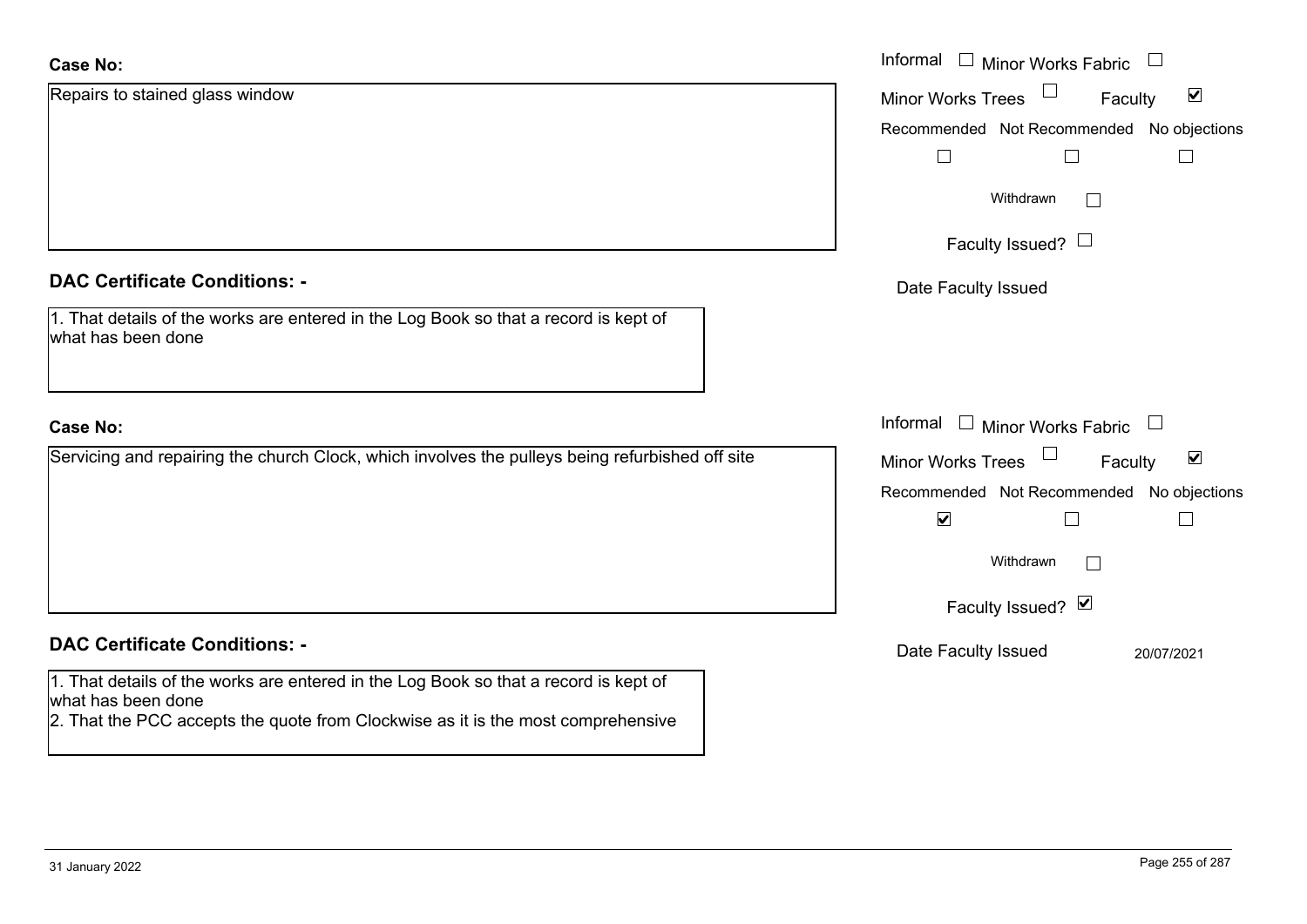### **Ben No: Church**

### **10205 Burton Lazars, St James**

| L007/2000<br>Case No:                                                                                                                                                                                                                                                  | Informal<br><b>Minor Works Fabric</b>        |
|------------------------------------------------------------------------------------------------------------------------------------------------------------------------------------------------------------------------------------------------------------------------|----------------------------------------------|
| Updating of shields on Vestry walls and affixing of new inscription and explanatory notice                                                                                                                                                                             | ☑<br><b>Minor Works Trees</b><br>Faculty     |
|                                                                                                                                                                                                                                                                        | Recommended Not Recommended<br>No objections |
|                                                                                                                                                                                                                                                                        | ⊻                                            |
|                                                                                                                                                                                                                                                                        | Withdrawn                                    |
|                                                                                                                                                                                                                                                                        | Faculty Issued? Ø                            |
| <b>DAC Certificate Conditions: -</b>                                                                                                                                                                                                                                   | Date Faculty Issued<br>25/05/2000            |
| 1. A time limit of 12 months 2. That the following amendments be made to the text of<br>the explanatory notice: - a) the commas in the Latin text should be deleted b) all dates<br>should be consistent in layout c) the letters AD should only prefix the first date |                                              |

mentioned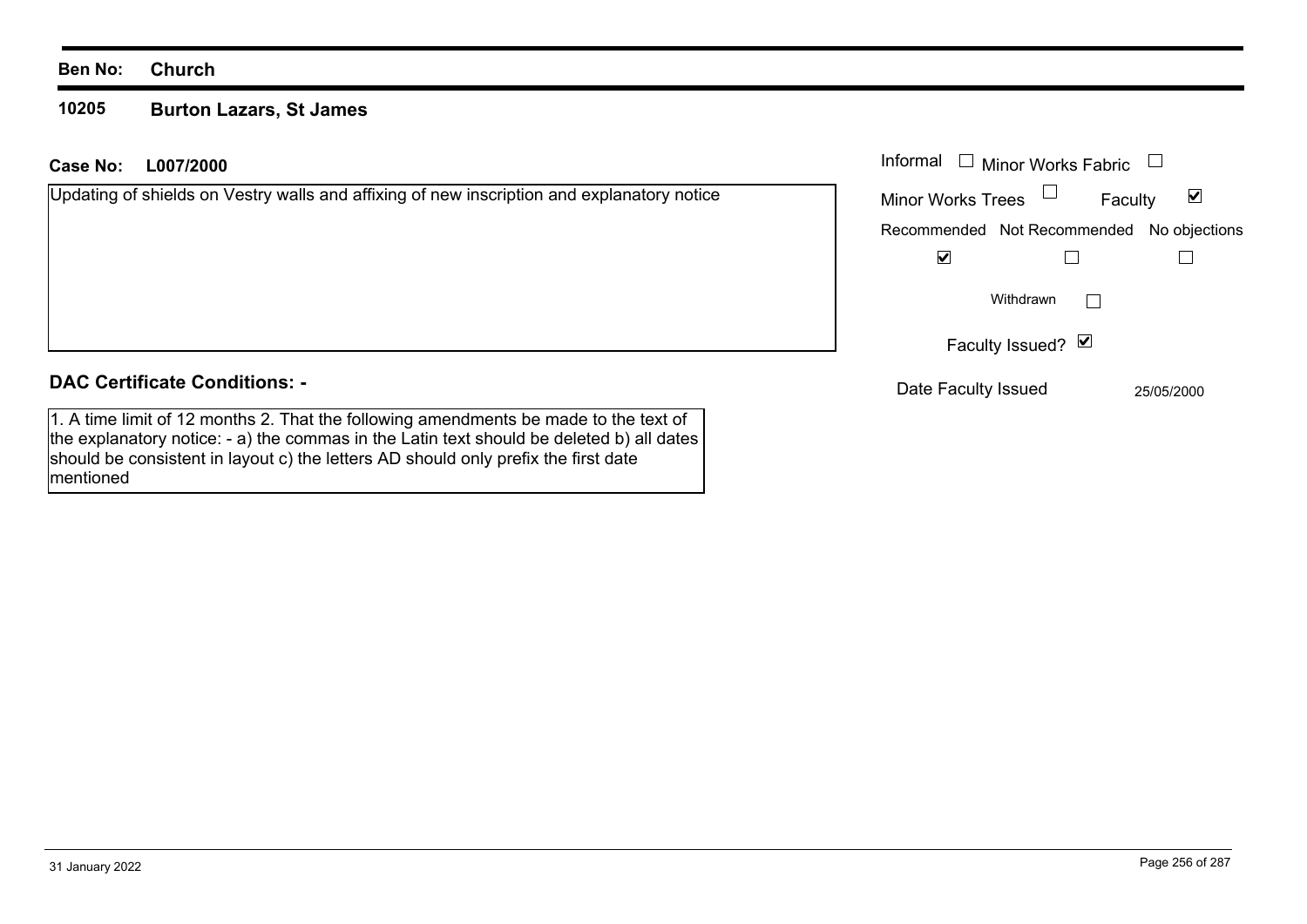| Case No: | L050/2001 |
|----------|-----------|
|----------|-----------|

| 1. Two sets of new gates         |  |
|----------------------------------|--|
| 2. Installation of window guards |  |

### **DAC Certificate Conditions: -**

| 1. A time limit of 12 months |  |  |
|------------------------------|--|--|
|                              |  |  |
|                              |  |  |

### **DAC Certificate Conditions: -**

1. A time limit of 12 months

| <b>Case No:</b><br>L050/2001                                                                                                                                                      | Informal □ Minor Works Fabric                                                                                                                                            |
|-----------------------------------------------------------------------------------------------------------------------------------------------------------------------------------|--------------------------------------------------------------------------------------------------------------------------------------------------------------------------|
| 1. Two sets of new gates<br>2. Installation of window guards                                                                                                                      | $\blacktriangledown$<br><b>Minor Works Trees</b><br>Faculty<br>Recommended Not Recommended No objections<br>$\blacktriangledown$                                         |
|                                                                                                                                                                                   | Withdrawn<br>Faculty Issued? Ø                                                                                                                                           |
| <b>DAC Certificate Conditions: -</b>                                                                                                                                              | Date Faculty Issued<br>17/09/2001                                                                                                                                        |
| 1. A time limit of 12 months                                                                                                                                                      |                                                                                                                                                                          |
| <b>Case No:</b><br>L115/2003                                                                                                                                                      | Informal $\Box$ Minor Works Fabric $\Box$                                                                                                                                |
| Stonework repairs, repairs to the roofs, repairs to defective plasterwork, woodwork treatment, etc. in<br>accordance with recommendations given in Quinquennial Inspection Report | $\blacktriangledown$<br>Minor Works Trees <sup>U</sup><br>Faculty<br>Recommended Not Recommended No objections<br>$\blacktriangledown$<br>Withdrawn<br>Faculty Issued? Ø |
| <b>DAC Certificate Conditions: -</b>                                                                                                                                              | Date Faculty Issued<br>18/06/2004                                                                                                                                        |
| $\overline{a}$ $\overline{a}$ $\overline{a}$<br>$\mathbf{r}$ $\mathbf{r}$ $\mathbf{r}$ $\mathbf{r}$ $\mathbf{r}$                                                                  |                                                                                                                                                                          |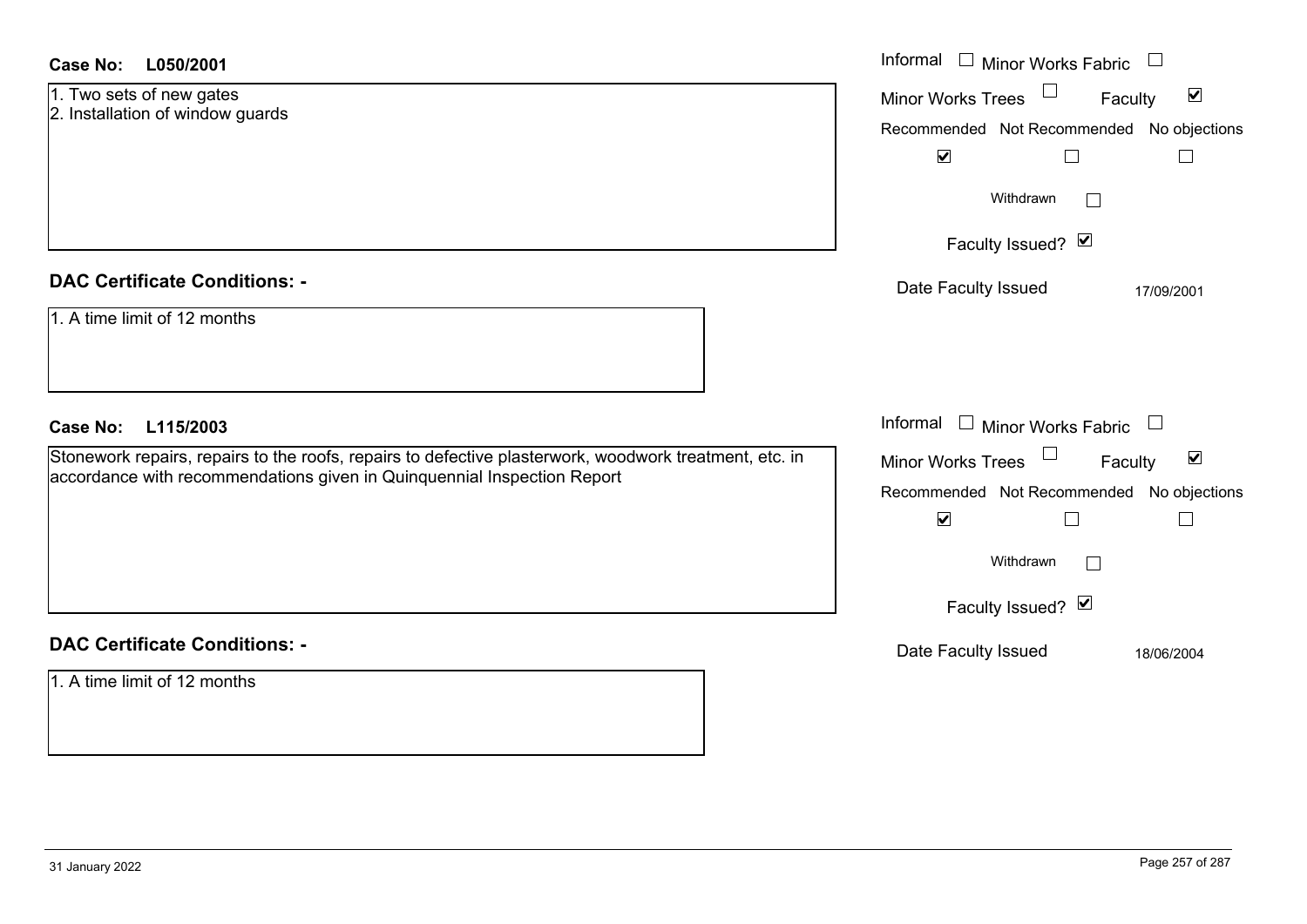| <b>Case No:</b><br>L047/2005                                                                                                                                                                    | Informal<br>$\mathbf{1}$<br><b>Minor Works Fabric</b>             |
|-------------------------------------------------------------------------------------------------------------------------------------------------------------------------------------------------|-------------------------------------------------------------------|
| To replace the chairs, many of which have suffered from woodworm with modern chairs                                                                                                             | $\blacktriangledown$<br><b>Minor Works Trees</b><br>Faculty       |
|                                                                                                                                                                                                 | Recommended Not Recommended No objections                         |
|                                                                                                                                                                                                 | $\blacktriangledown$                                              |
|                                                                                                                                                                                                 | Withdrawn<br>$\vert \hspace{.06cm} \vert$                         |
|                                                                                                                                                                                                 | Faculty Issued? Ø                                                 |
| <b>DAC Certificate Conditions: -</b>                                                                                                                                                            | Date Faculty Issued<br>15/06/2005                                 |
| 1. A time limit of 12 months                                                                                                                                                                    |                                                                   |
| <b>Case No:</b><br>L140/2007                                                                                                                                                                    | Informal<br>□ Minor Works Fabric $\Box$                           |
| Installation of: -                                                                                                                                                                              | $\blacktriangledown$<br><b>Minor Works Trees</b><br>Faculty       |
| 1. A hook on a supporting plate either side of the belfry door on the west wall<br>2. 2 copper Winners Trophies in memory of two Counts Zborowski, buried in the family grave<br>a) 80cm x 80cm | Recommended Not Recommended No objections<br>$\blacktriangledown$ |
| b) 56cm x 56cm<br>3. A suitably worded plaque under the smaller of the two wreaths                                                                                                              | Withdrawn                                                         |
|                                                                                                                                                                                                 | Faculty Issued? Ø                                                 |
| <b>DAC Certificate Conditions: -</b>                                                                                                                                                            | Date Faculty Issued<br>08/11/2007                                 |
| 1. A time limit of 12 months<br>2. That, where possible, all fixings should be made into joints, not stonework, using<br>stainless steel or non-ferrous screws in fibre plugs                   |                                                                   |

 $\sim$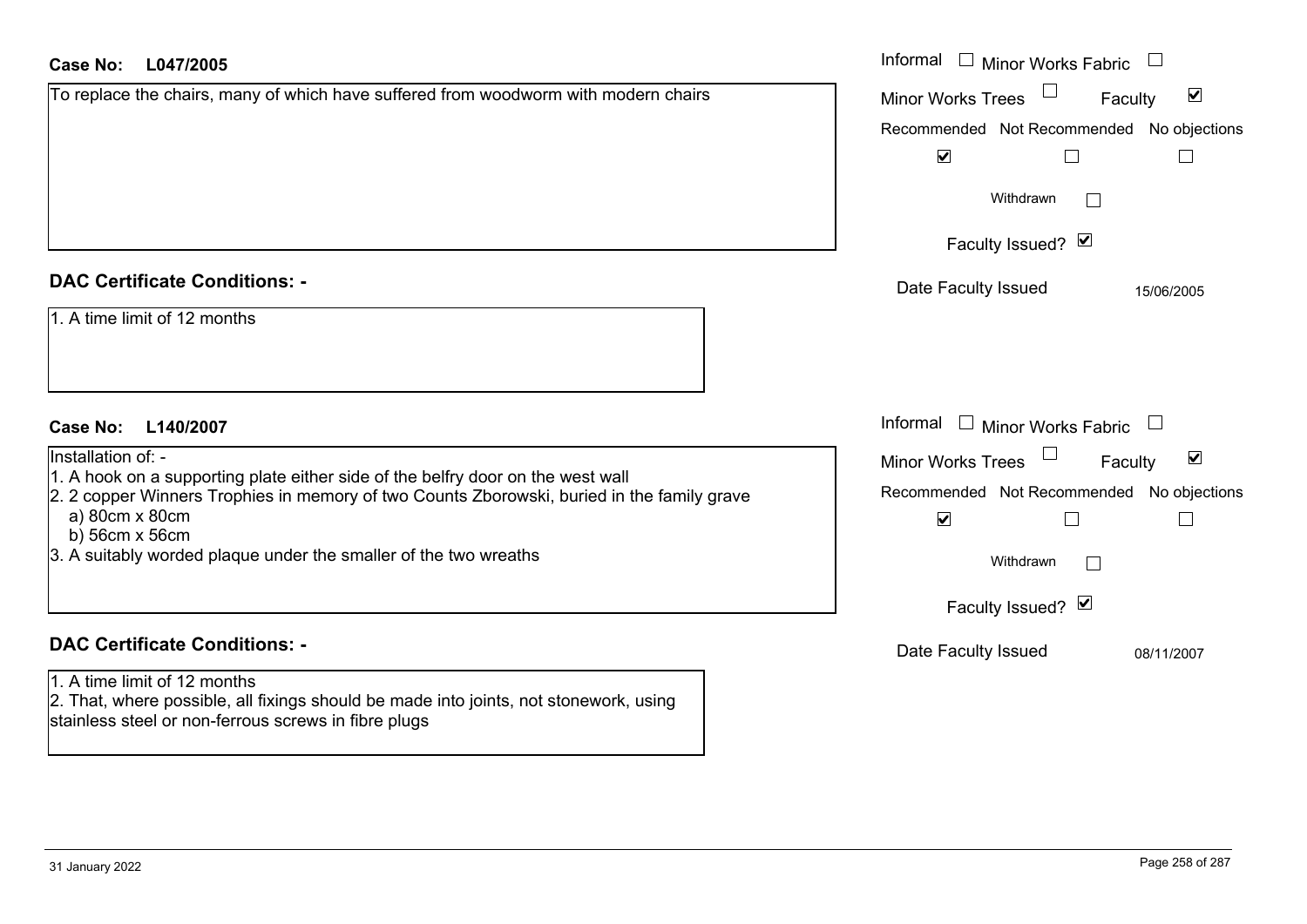### **L153/2007Case No:** Informal

Installation of a Bench in the churchyard for the Garden of Remembrance in memory of Stan and Paddy Carter

**DAC Certificate Conditions: -**

**L107/2009Case No:** Informal

Installation of a Bench in the churchyard in memory of Raymond and Winifred Lane

**DAC Certificate Conditions: -**

1. That details of the works are entered in the Log Book so that a record is kept of what has been done

| Informal<br>⊻<br><b>Minor Works Fabric</b> |
|--------------------------------------------|
| <b>Minor Works Trees</b><br>Faculty        |
| Recommended Not Recommended No objections  |
|                                            |
| Withdrawn                                  |
| Faculty Issued? $\Box$                     |
| Date Faculty Issued                        |
|                                            |
|                                            |
|                                            |
| Informal<br>⊻<br><b>Minor Works Fabric</b> |
| <b>Minor Works Trees</b><br>Faculty        |
| Recommended Not Recommended No objections  |
| ⊻                                          |
| Withdrawn                                  |
| Faculty Issued?                            |
|                                            |

Date Faculty Issued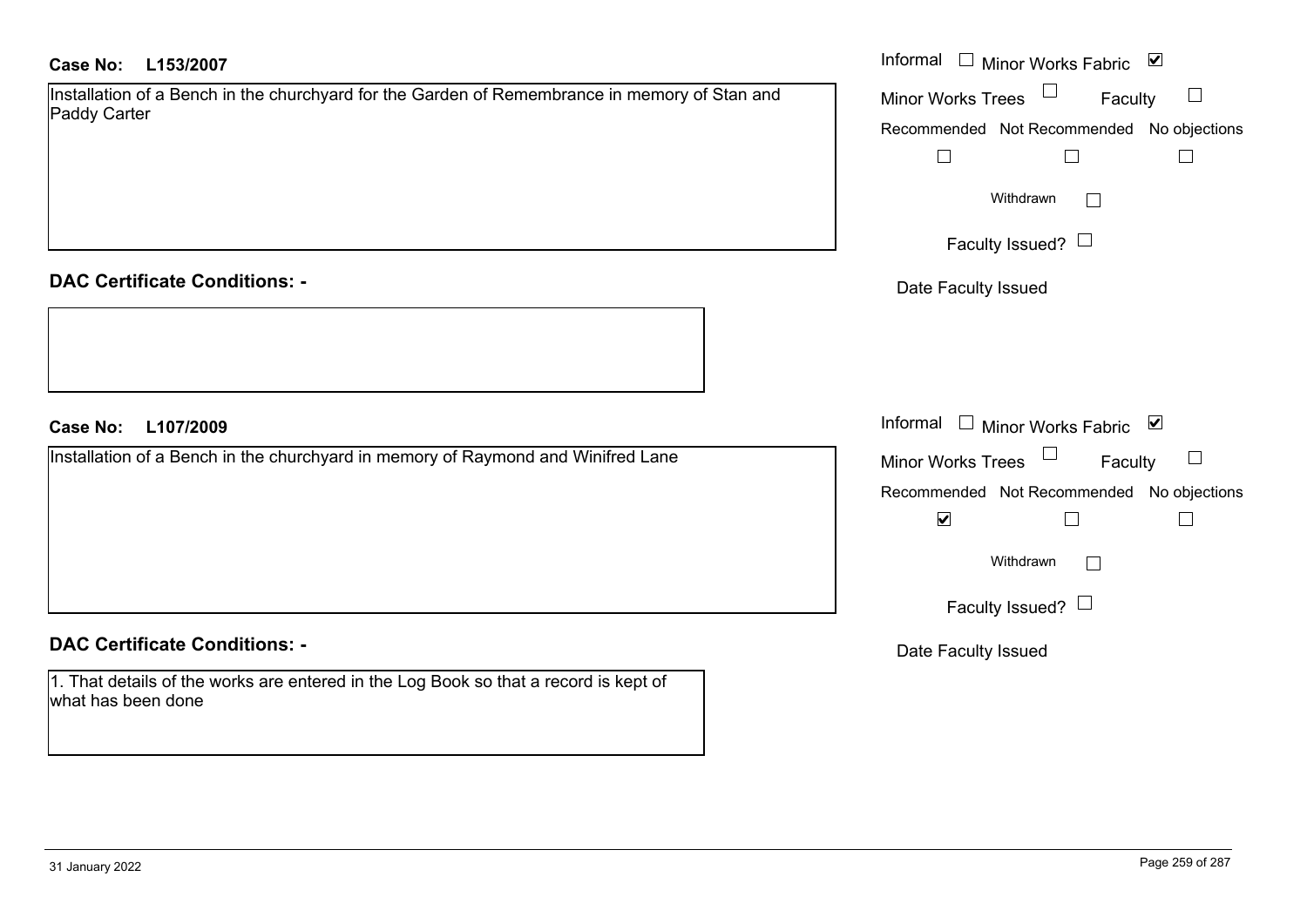| <b>Case No:</b><br>L121/2010                                                                                                               | Informal<br>$\Box$ Minor Works Fabric<br>$\Box$                             |
|--------------------------------------------------------------------------------------------------------------------------------------------|-----------------------------------------------------------------------------|
| Roof repairs to South Aisle and South Porch                                                                                                | $\blacktriangledown$<br><b>Minor Works Trees</b><br>Faculty                 |
|                                                                                                                                            | Recommended Not Recommended No objections                                   |
|                                                                                                                                            | $\blacktriangledown$                                                        |
|                                                                                                                                            | Withdrawn<br>$\Box$                                                         |
|                                                                                                                                            | Faculty Issued? $\Box$                                                      |
| <b>DAC Certificate Conditions: -</b>                                                                                                       | Date Faculty Issued                                                         |
| 1. A time limit of 12 months<br>2. That details of the works are entered in the Log Book so that a record is kept of<br>what has been done |                                                                             |
| <b>Case No:</b><br>L009/2010                                                                                                               | Informal $\Box$ Minor Works Fabric<br>$\begin{array}{c} \hline \end{array}$ |
| Following the 2007 Quinquennial Inspection Report, installation of new Rainwater Goods for the North<br>Aisle roof                         | $\blacktriangleright$<br>Faculty<br><b>Minor Works Trees</b>                |
|                                                                                                                                            | Recommended Not Recommended No objections                                   |
|                                                                                                                                            | $\blacktriangledown$                                                        |
|                                                                                                                                            | Withdrawn<br>$\Box$                                                         |
|                                                                                                                                            | Faculty Issued? Ø                                                           |
| <b>DAC Certificate Conditions: -</b>                                                                                                       | Date Faculty Issued<br>15/04/2010                                           |
| 1. A time limit of 12 months<br>2. That details of the works are entered in the Log Book so that a record is kept of<br>what has been done |                                                                             |
| 3. That, where possible, all fixings should be made into joints, not stonework, using                                                      |                                                                             |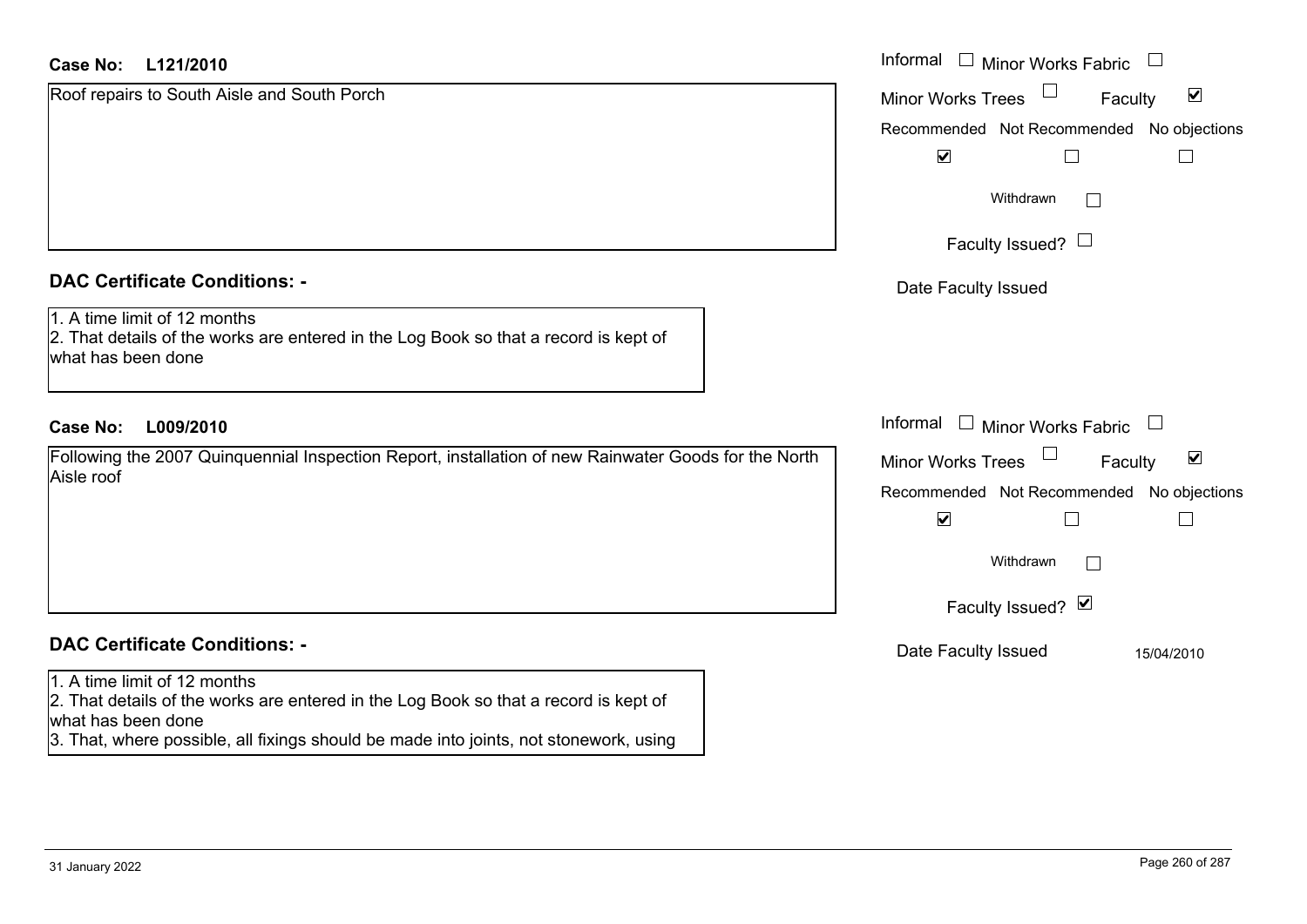| <b>Case No:</b><br>L163/2011                                                                                                               | Informal □ Minor Works Fabric<br>$\begin{array}{c} \hline \end{array}$ |
|--------------------------------------------------------------------------------------------------------------------------------------------|------------------------------------------------------------------------|
| Repairs to the South Aisle roof                                                                                                            | $\blacktriangledown$<br>Minor Works Trees<br>Faculty                   |
|                                                                                                                                            | Recommended Not Recommended No objections                              |
|                                                                                                                                            | $\blacktriangledown$                                                   |
|                                                                                                                                            | Withdrawn<br>$\perp$                                                   |
|                                                                                                                                            | Faculty Issued? Ø                                                      |
| <b>DAC Certificate Conditions: -</b>                                                                                                       | Date Faculty Issued<br>23/08/2011                                      |
| 1. A time limit of 12 months<br>2. That details of the works are entered in the Log Book so that a record is kept of<br>what has been done |                                                                        |
| <b>Case No:</b><br>L180/2011                                                                                                               | Informal □ Minor Works Fabric ⊠                                        |
| Installation of Roof Security System                                                                                                       | Minor Works Trees<br>Faculty                                           |
|                                                                                                                                            | Recommended Not Recommended No objections                              |
|                                                                                                                                            | $\Box$<br>$\overline{\phantom{0}}$                                     |
|                                                                                                                                            | Withdrawn<br>$\Box$                                                    |
|                                                                                                                                            | Faculty Issued? $\Box$                                                 |
| <b>DAC Certificate Conditions: -</b>                                                                                                       | Date Faculty Issued                                                    |
| 1. A time limit of 12 months<br>2. That details of the works are entered in the Log Book so that a record is kept of<br>what has been done |                                                                        |
|                                                                                                                                            |                                                                        |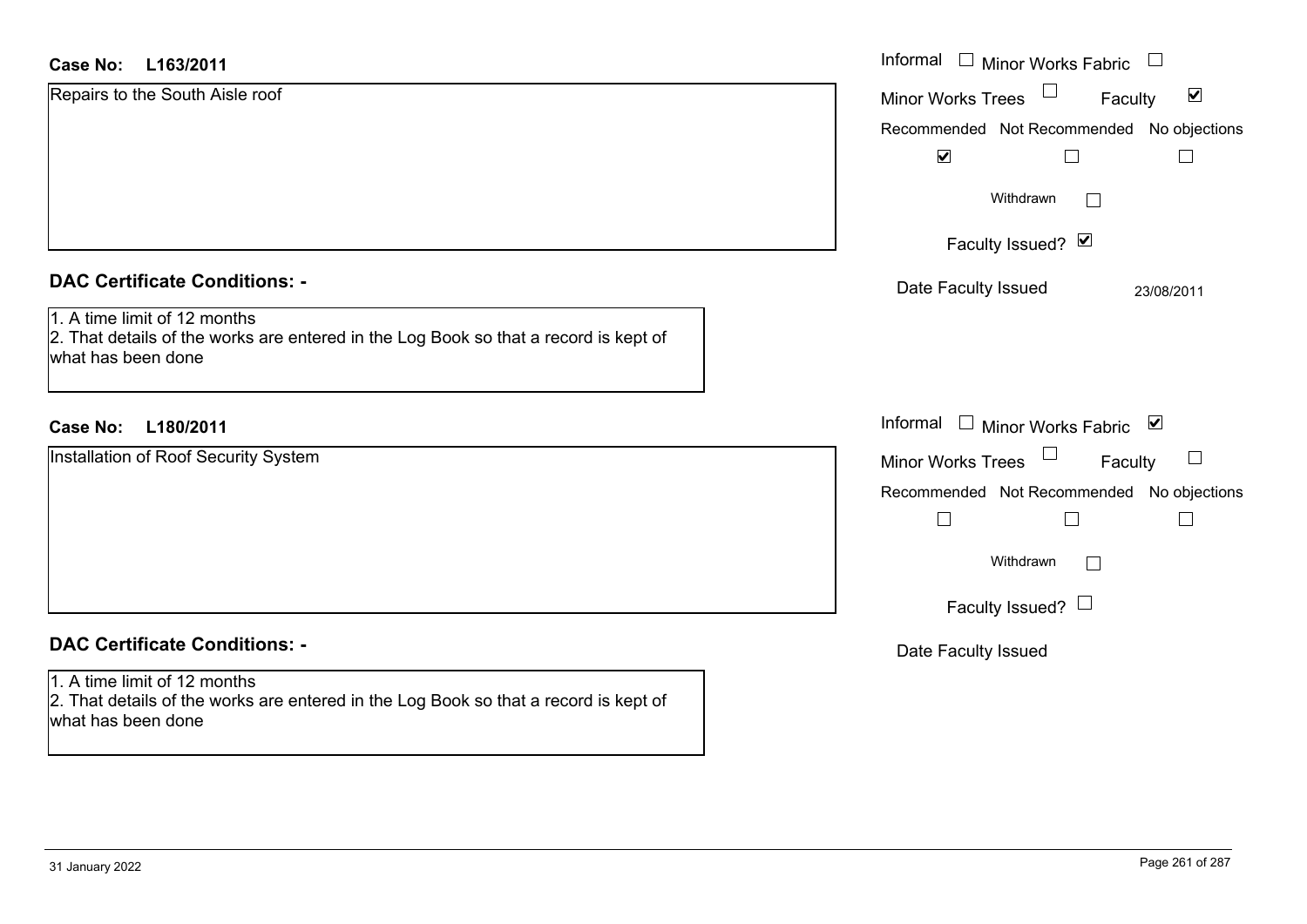| <b>Case No:</b><br>L154/2011                                                                                                               | Informal □ Minor Works Fabric ☑           |
|--------------------------------------------------------------------------------------------------------------------------------------------|-------------------------------------------|
| Installation of Bench in churchyard with inscription to Josh Crump                                                                         | Minor Works Trees<br>Faculty              |
|                                                                                                                                            | Recommended Not Recommended No objections |
|                                                                                                                                            | $\blacktriangledown$<br>$\Box$            |
|                                                                                                                                            | Withdrawn                                 |
|                                                                                                                                            | Faculty Issued? $\Box$                    |
| <b>DAC Certificate Conditions: -</b>                                                                                                       | Date Faculty Issued                       |
| 1. A time limit of 12 months<br>2. That details of the works are entered in the Log Book so that a record is kept of<br>what has been done |                                           |
| <b>Case No:</b><br>L201/2013                                                                                                               | Informal $\Box$ Minor Works Fabric $\Box$ |
| Disposal of Piano                                                                                                                          | Faculty<br>Minor Works Trees              |
|                                                                                                                                            | Recommended Not Recommended No objections |
|                                                                                                                                            | $\blacktriangledown$<br>$\Box$            |
|                                                                                                                                            | Withdrawn                                 |
|                                                                                                                                            | Faculty Issued? $\Box$                    |
| <b>DAC Certificate Conditions: -</b>                                                                                                       | Date Faculty Issued                       |
| 1. A time limit of 12 months                                                                                                               |                                           |
| 2. That details of the works are entered in the Log Book so that a record is kept of<br>what has been done                                 |                                           |
|                                                                                                                                            |                                           |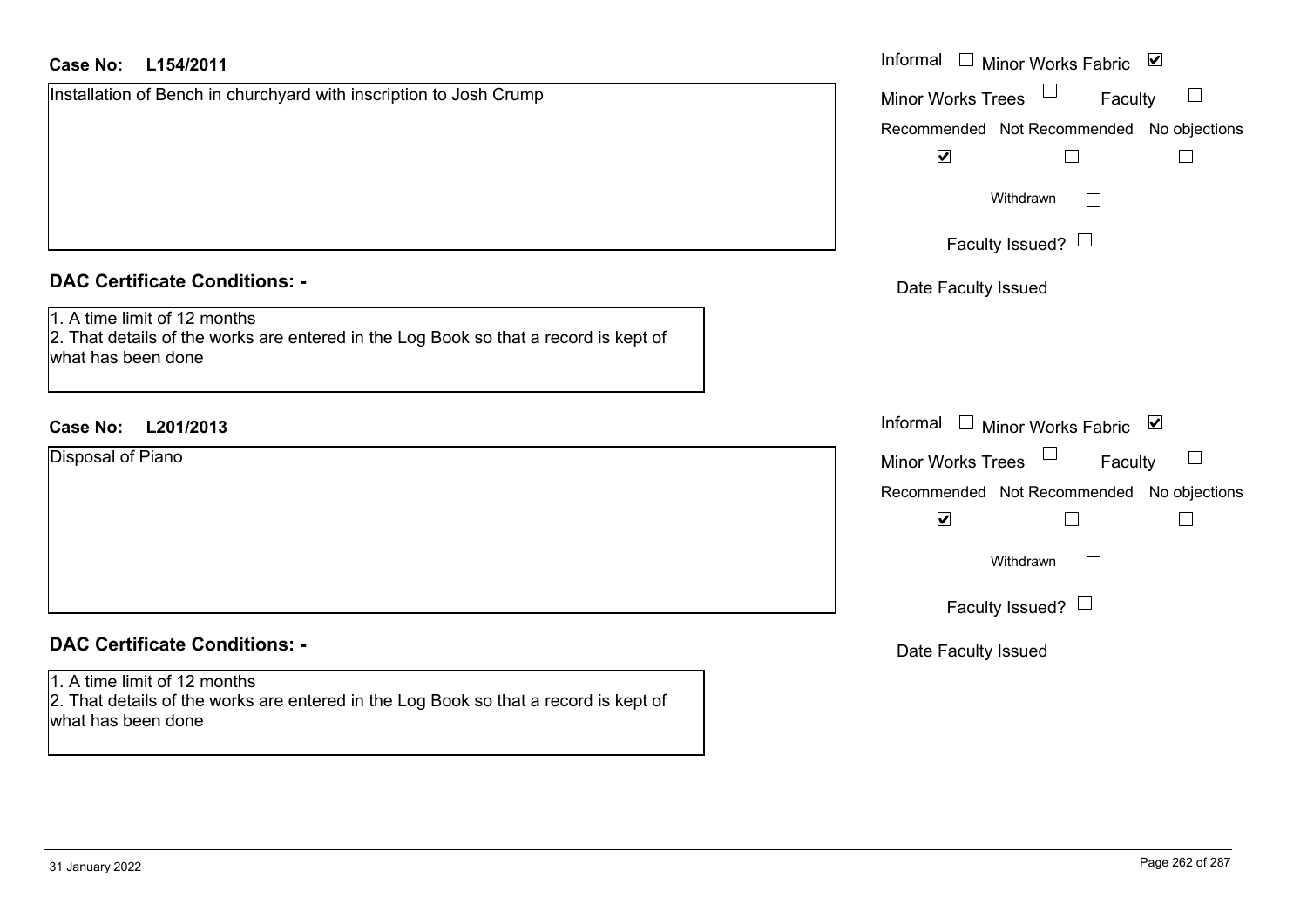| 01. Relaying of the existing overhead cable underground in the new section of churchyard (work to be<br>separately carried out by Western Power at their expense)<br>02. Laying on of a new electrical connection at the west end of the North Aisle, also new gas and water<br>connections all from mains services in the road to the north of the churchyard<br>03. New foul drainage connection leading to the sewer in the road south-west of the churchyard<br>04. Replacement of existing obsolete storage heaters and wall mounted radiant heaters with a new<br>'wet' system with fan convectors and some radiators - convectors will be sized so that they can be<br>operated on a medium or low speed setting; supplementary electric heater in the new meeting room to<br>allow this to be independently heated<br>05. Builders work to include a new shallow duct across the east side of the church - floors appear to<br>have been altered with new woodblock in the C20th - a floor duct would avoid need for unsightly visible<br>pipework; there are no pre-existing accessible ducts we can use<br>06. Re-wiring generally with some new light fittings, and re-wiring of existing chandeliers<br>07. New screens at the west end of the church to create Meeting Room, Kitchen area and Accessible<br>WC - screens to have oak panelling to 'outer' faces; above the Meeting Room frameless glass will<br>extend up to the aisle roof/underside of arch to create an enclosed space for sound/heating control<br>08. Font re-positioned to the side of the South Door<br>09. Carpet finish in the new Meeting Room, antislip flooring in the WC. and locally within the working<br>area of the Kitchen; elsewhere woodblock flooring to be made good with cost option for full sanding and<br>re-sealing<br>10. Decoration including general re-limewashing of walls, painting of new pipework, paint to new<br>partitions. Other associated making good works | $\vert\bm{\mathsf{v}}\vert$<br><b>Minor Works Trees</b><br>Faculty<br>Recommended Not Recommended No objections<br>$\blacktriangledown$<br>Withdrawn<br>Faculty Issued? Ø |
|-----------------------------------------------------------------------------------------------------------------------------------------------------------------------------------------------------------------------------------------------------------------------------------------------------------------------------------------------------------------------------------------------------------------------------------------------------------------------------------------------------------------------------------------------------------------------------------------------------------------------------------------------------------------------------------------------------------------------------------------------------------------------------------------------------------------------------------------------------------------------------------------------------------------------------------------------------------------------------------------------------------------------------------------------------------------------------------------------------------------------------------------------------------------------------------------------------------------------------------------------------------------------------------------------------------------------------------------------------------------------------------------------------------------------------------------------------------------------------------------------------------------------------------------------------------------------------------------------------------------------------------------------------------------------------------------------------------------------------------------------------------------------------------------------------------------------------------------------------------------------------------------------------------------------------------------------------------------------------------|---------------------------------------------------------------------------------------------------------------------------------------------------------------------------|
| <b>DAC Certificate Conditions: -</b>                                                                                                                                                                                                                                                                                                                                                                                                                                                                                                                                                                                                                                                                                                                                                                                                                                                                                                                                                                                                                                                                                                                                                                                                                                                                                                                                                                                                                                                                                                                                                                                                                                                                                                                                                                                                                                                                                                                                              | Date Faculty Issued<br>10/10/2016                                                                                                                                         |
| 01. That details of the works are entered in the Log Book so that a record is kept of<br>what has been done<br>02. That the PCC causes the enclosed advertisement to be published on the<br>Diocesan website                                                                                                                                                                                                                                                                                                                                                                                                                                                                                                                                                                                                                                                                                                                                                                                                                                                                                                                                                                                                                                                                                                                                                                                                                                                                                                                                                                                                                                                                                                                                                                                                                                                                                                                                                                      |                                                                                                                                                                           |

**L187/2013 Case No:** Informal

Minor Works Fabric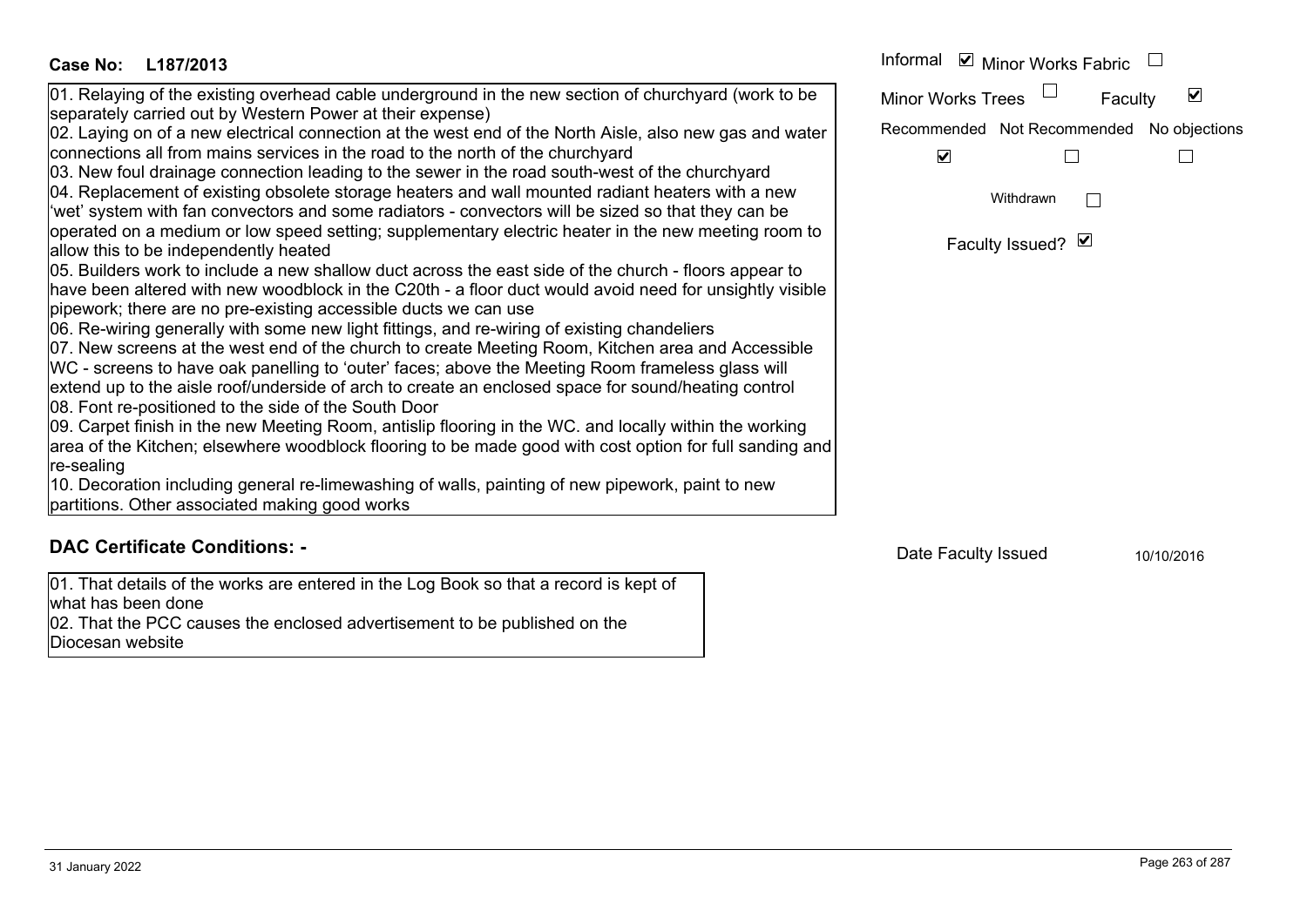| <b>Case No:</b><br>L041/2013                                                                                                                                                                                                       | Informal<br>□ Minor Works Fabric                            |
|------------------------------------------------------------------------------------------------------------------------------------------------------------------------------------------------------------------------------------|-------------------------------------------------------------|
| Renewal of Porch roof                                                                                                                                                                                                              | Minor Works Trees<br>$\mathbb{R}^n$<br>Faculty              |
|                                                                                                                                                                                                                                    | Recommended Not Recommended<br>No objections                |
|                                                                                                                                                                                                                                    | $\blacktriangledown$                                        |
|                                                                                                                                                                                                                                    | Withdrawn<br>$\vert \ \ \vert$                              |
|                                                                                                                                                                                                                                    | Faculty Issued? $\Box$                                      |
| <b>DAC Certificate Conditions: -</b>                                                                                                                                                                                               | Date Faculty Issued                                         |
| 1. A time limit of 12 months<br>2. That details of the works are entered in the Log Book so that a record is kept of<br>what has been done<br>3. That the PCC considers replacing the whole of the Porch roof rather than just one |                                                             |
| <b>Case No:</b><br>L160/2013                                                                                                                                                                                                       | Informal $\Box$ Minor Works Fabric $\Box$                   |
| Removal and disposal of Choir Stalls and subsequent making good                                                                                                                                                                    | $\blacktriangledown$<br><b>Minor Works Trees</b><br>Faculty |
|                                                                                                                                                                                                                                    | Recommended Not Recommended No objections                   |
|                                                                                                                                                                                                                                    | $\blacktriangledown$                                        |
|                                                                                                                                                                                                                                    | Withdrawn<br>$\Box$                                         |
|                                                                                                                                                                                                                                    | Faculty Issued? Ø                                           |
| <b>DAC Certificate Conditions: -</b>                                                                                                                                                                                               | Date Faculty Issued<br>11/01/2019                           |
| 1. That details of the works are entered in the Log Book so that a record is kept of                                                                                                                                               |                                                             |

what has been done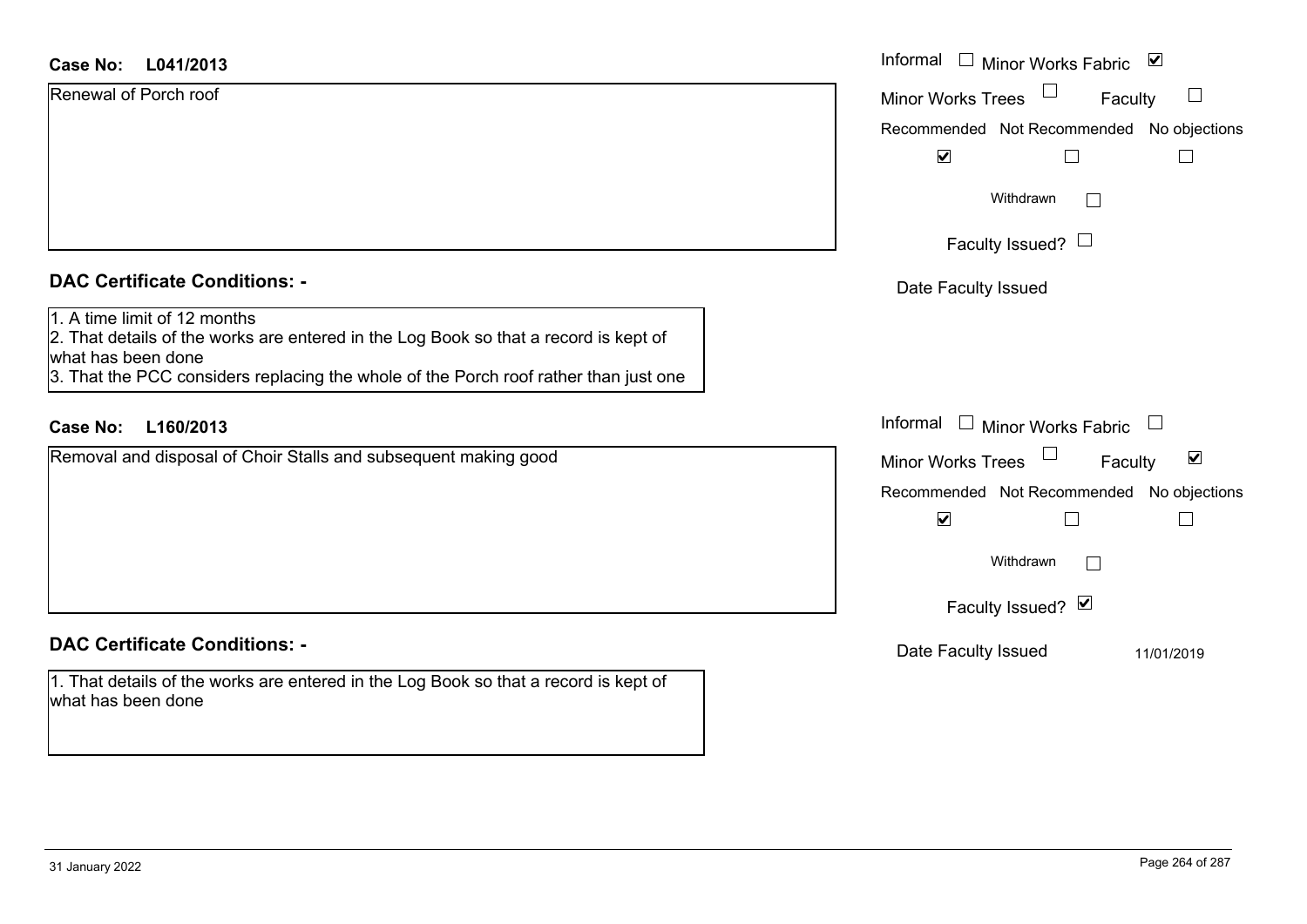| <b>Case No:</b><br>L219/2013                                                                                                               | Informal □ Minor Works Fabric ☑                                       |
|--------------------------------------------------------------------------------------------------------------------------------------------|-----------------------------------------------------------------------|
| Replacement of the churchyard gate and associated gatepost                                                                                 | $\Box$<br><b>Minor Works Trees</b><br>Faculty                         |
|                                                                                                                                            | Recommended Not Recommended No objections                             |
|                                                                                                                                            | $\blacktriangledown$                                                  |
|                                                                                                                                            | Withdrawn                                                             |
|                                                                                                                                            | Faculty Issued? $\Box$                                                |
| <b>DAC Certificate Conditions: -</b>                                                                                                       | Date Faculty Issued                                                   |
| 1. A time limit of 12 months<br>2. That details of the works are entered in the Log Book so that a record is kept of<br>what has been done |                                                                       |
| <b>Case No:</b><br>L200/2013                                                                                                               | Informal<br>$\Box$ Minor Works Fabric                                 |
| CONFIRMATORY APPLICATION for works undertaken: -                                                                                           | $\Box$<br>$\blacktriangledown$<br><b>Minor Works Trees</b><br>Faculty |
| In the South Aisle, installation of Altar                                                                                                  | Recommended Not Recommended No objections                             |
|                                                                                                                                            | $\blacktriangledown$<br>$\Box$                                        |
|                                                                                                                                            | Withdrawn                                                             |
|                                                                                                                                            | Faculty Issued? Ø                                                     |
| <b>DAC Certificate Conditions: -</b>                                                                                                       | Date Faculty Issued<br>23/01/2014                                     |
| 1. A time limit of 12 months<br>2. That details of the works are entered in the Log Book so that a record is kept of<br>what has been done |                                                                       |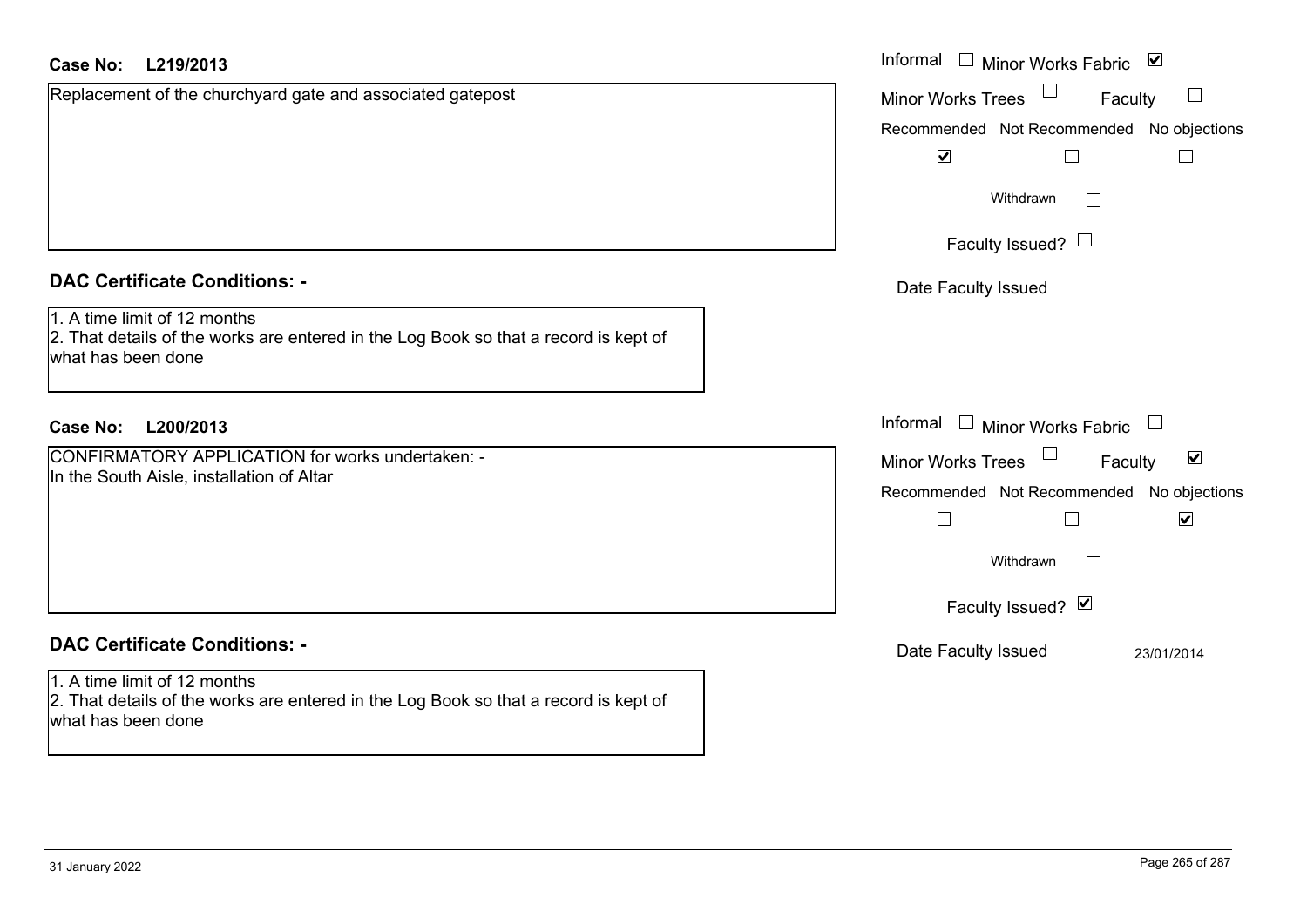| <b>Case No:</b><br>L058/2014                                                                                                                                                                                                    | Informal $\Box$ Minor Works Fabric $\Box$                                                                                                                                                                         |
|---------------------------------------------------------------------------------------------------------------------------------------------------------------------------------------------------------------------------------|-------------------------------------------------------------------------------------------------------------------------------------------------------------------------------------------------------------------|
| 1. Repair roof of North Aisle east end that has been damaged by thieves<br>2. Replace and test 2 Lightning Conductors that have been damaged / torn away from the wall on the<br>south side of the church                       | <b>Minor Works Trees</b><br>Faculty<br>Recommended Not Recommended No objections<br>$\blacktriangledown$<br>$\Box$<br>$\Box$                                                                                      |
|                                                                                                                                                                                                                                 | Withdrawn<br>Faculty Issued? $\Box$                                                                                                                                                                               |
| <b>DAC Certificate Conditions: -</b><br>1. A time limit of 12 months<br>2. That details of the works are entered in the Log Book so that a record is kept of<br>what has been done                                              | Date Faculty Issued                                                                                                                                                                                               |
| L086/2014<br><b>Case No:</b>                                                                                                                                                                                                    | Informal<br>$\Box$ Minor Works Fabric                                                                                                                                                                             |
| Conservation of the Squire Monument                                                                                                                                                                                             | $\blacktriangledown$<br><b>Minor Works Trees</b><br>Faculty<br>Recommended Not Recommended<br>No objections<br>$\blacktriangledown$<br>$\mathbf{L}$<br>$\overline{\phantom{a}}$<br>Withdrawn<br>Faculty Issued? Ø |
| <b>DAC Certificate Conditions: -</b>                                                                                                                                                                                            | Date Faculty Issued<br>15/07/2014                                                                                                                                                                                 |
| 1. That details of the works are entered in the Log Book so that a record is kept of<br>what has been done<br>2. That the foundations of the Monument should also be investigated to ensure that<br>they are of sufficient size |                                                                                                                                                                                                                   |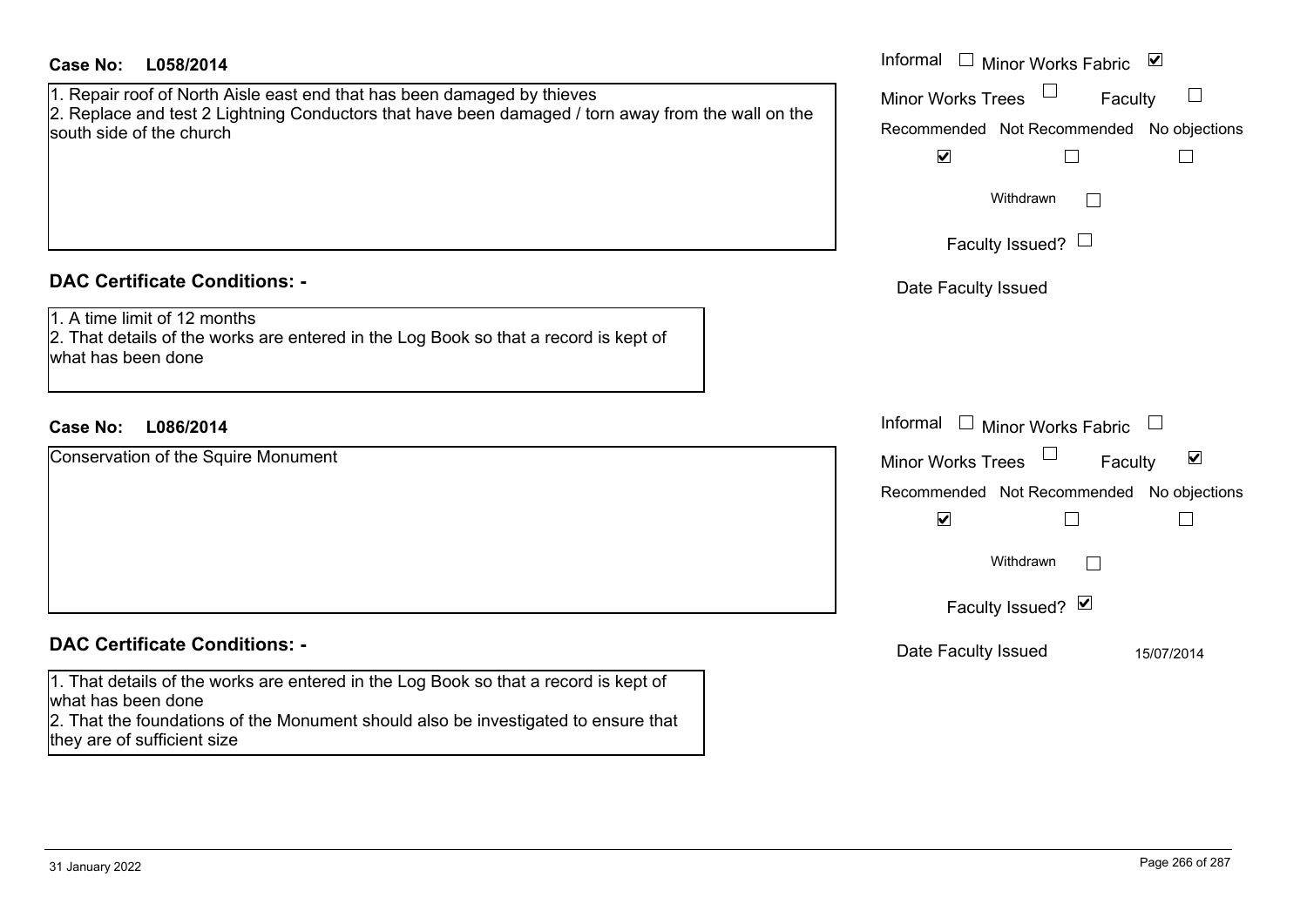### **L054/2015Case No:** Informal

### Introduction of: -

1. Roland FP-50 Digital Piano

- 2. Double Braced Keyboard Stand
- 3. TGI Adjustable Bench
- 4. Stagg Keyboard Bag

### **DAC Certificate Conditions: -**

1. A time limit of 12 months

2. That details of the works are entered in the Log Book so that a record is kept of what has been done

### **L095/2015Case No:** Informal

Introduction of a Birdbath into the Garden of Remembrance in memory of Norman Jarvis

# **DAC Certificate Conditions: -**

1. That details of the works are entered in the Log Book so that a record is kept of what has been done

| Informal<br>⊻<br><b>Minor Works Fabric</b> |
|--------------------------------------------|
| <b>Minor Works Trees</b><br>Faculty        |
| Recommended Not Recommended No objections  |
| $\blacktriangledown$                       |
| Withdrawn                                  |
| Faculty Issued? L                          |
| Date Faculty Issued                        |
|                                            |
|                                            |
|                                            |
| Informal<br>$\Box$ Minor Works Fabric      |
| ☑<br><b>Minor Works Trees</b><br>Faculty   |
| Recommended Not Recommended No objections  |
| $\blacktriangledown$                       |
| Withdrawn<br>M                             |
| Faculty Issued? $\Box$                     |
| Date Faculty Issued                        |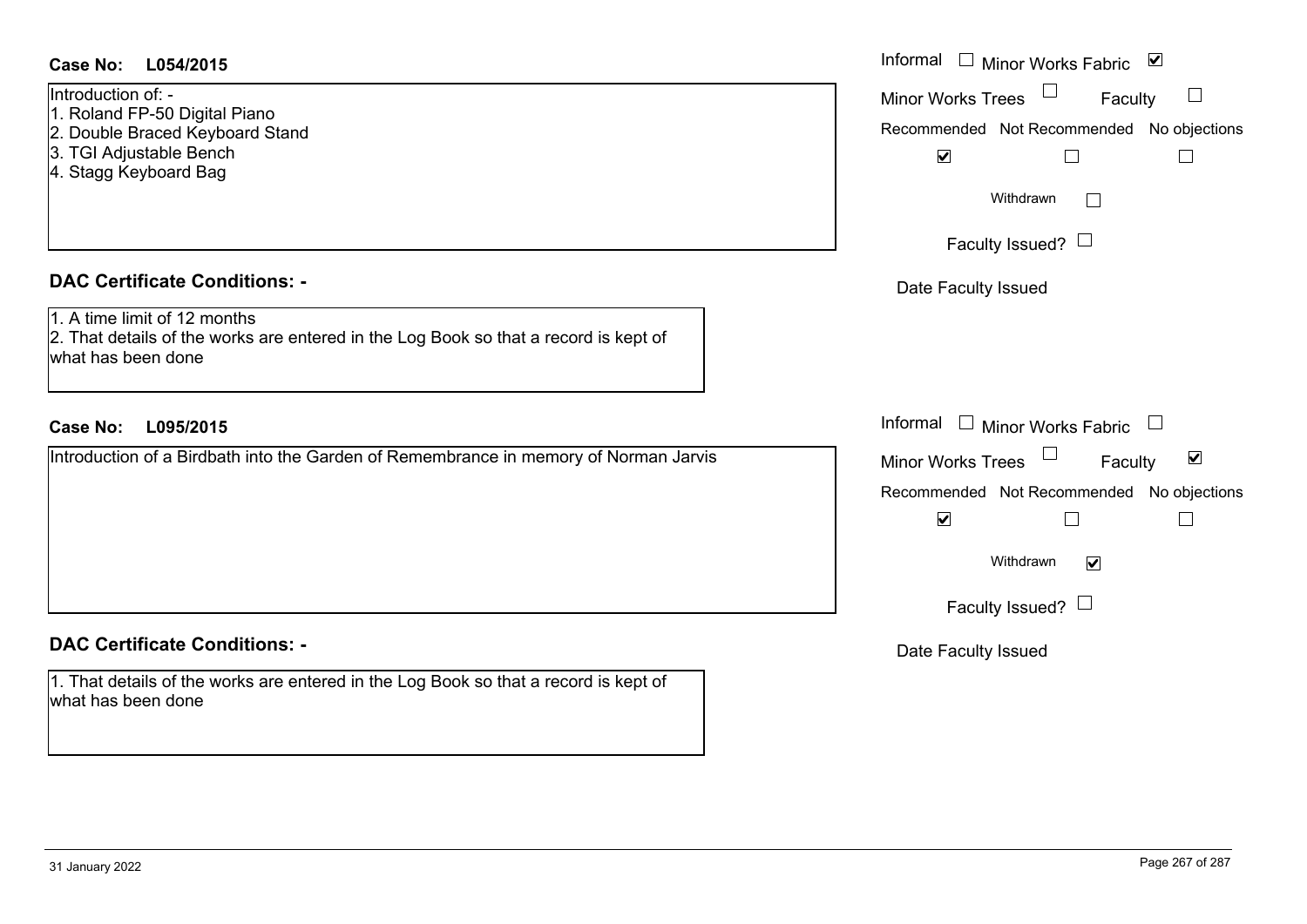| Replacement of wooden ladder in the Tower with aluminium | Minor W |
|----------------------------------------------------------|---------|
|                                                          | Recomm  |
|                                                          |         |

# **DAC Certificate Conditions: -**

| 1. That details of the works are entered in the Log Book so that a record is kept of  |
|---------------------------------------------------------------------------------------|
| what has been done                                                                    |
| 2. That, where possible, all fixings should be made into joints, not stonework, using |

stainless steel or non-ferrous screws in fibre plugs

## **Case No:**

|  |  | Introduction of an adjustable lectern in memory of Dr. Arthur Courtenay Saunders |
|--|--|----------------------------------------------------------------------------------|

# **DAC Certificate Conditions: -**

1. That details of the works are entered in the Log Book so that a record is kept of what has been done

|                                                                                                                                                                                                                        | Informal $\Box$ Minor Works Fabric                                                                                                                                               |
|------------------------------------------------------------------------------------------------------------------------------------------------------------------------------------------------------------------------|----------------------------------------------------------------------------------------------------------------------------------------------------------------------------------|
| nent of wooden ladder in the Tower with aluminium                                                                                                                                                                      | $\blacktriangledown$<br><b>Minor Works Trees</b><br>Faculty<br>Recommended Not Recommended No objections<br>$\blacktriangledown$                                                 |
|                                                                                                                                                                                                                        | Withdrawn<br>$\mathbf{L}$<br>Faculty Issued? Ø                                                                                                                                   |
| rtificate Conditions: -                                                                                                                                                                                                | Date Faculty Issued<br>14/07/2017                                                                                                                                                |
| etails of the works are entered in the Log Book so that a record is kept of<br>been done<br>where possible, all fixings should be made into joints, not stonework, using<br>steel or non-ferrous screws in fibre plugs |                                                                                                                                                                                  |
|                                                                                                                                                                                                                        | Informal $\Box$ Minor Works Fabric                                                                                                                                               |
| ion of an adjustable lectern in memory of Dr. Arthur Courtenay Saunders                                                                                                                                                | $\blacktriangledown$<br>Faculty<br>Minor Works Trees<br>Recommended Not Recommended No objections<br>$\blacktriangledown$<br>Withdrawn<br>$\mathbf{L}$<br>Faculty Issued? $\Box$ |
| rtificate Conditions: -                                                                                                                                                                                                | Date Faculty Issued<br>15/01/2020                                                                                                                                                |
| etails of the works are entered in the Log Book so that a record is kept of                                                                                                                                            |                                                                                                                                                                                  |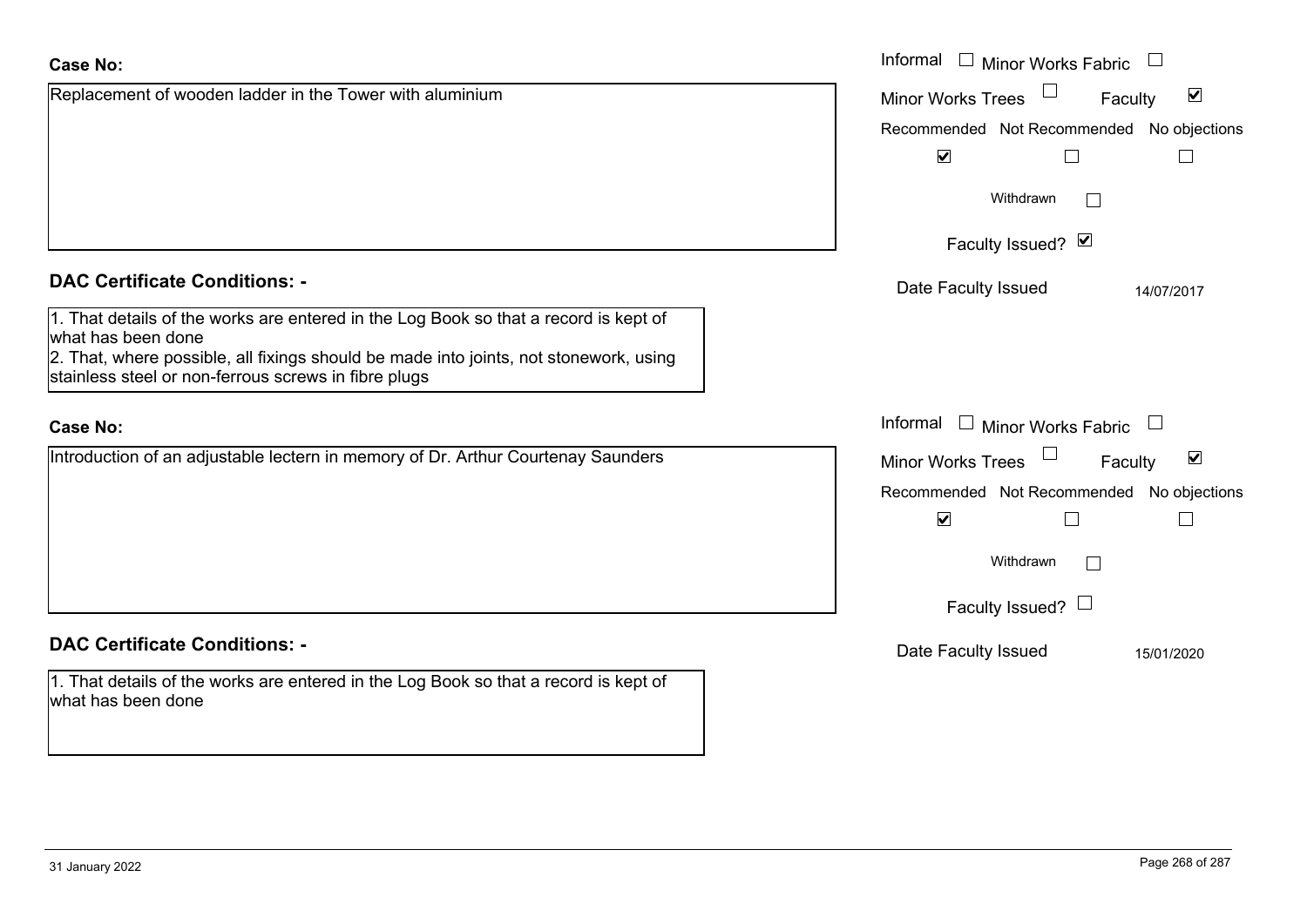| <b>Case No:</b>                                                                                                                                                                                                                                                                            | Informal $\Box$ Minor Works Fabric                          |
|--------------------------------------------------------------------------------------------------------------------------------------------------------------------------------------------------------------------------------------------------------------------------------------------|-------------------------------------------------------------|
| Introduction of a small Lectern for the side Altar                                                                                                                                                                                                                                         | $\blacktriangledown$<br><b>Minor Works Trees</b><br>Faculty |
|                                                                                                                                                                                                                                                                                            | Recommended Not Recommended No objections                   |
|                                                                                                                                                                                                                                                                                            | $\blacktriangledown$                                        |
|                                                                                                                                                                                                                                                                                            | Withdrawn<br>$\mathbb{R}^n$                                 |
|                                                                                                                                                                                                                                                                                            | Faculty Issued? $\Box$                                      |
| <b>DAC Certificate Conditions: -</b>                                                                                                                                                                                                                                                       | Date Faculty Issued<br>05/09/2019                           |
| 1. That details of the works are entered in the Log Book so that a record is kept of<br>what has been done                                                                                                                                                                                 |                                                             |
| <b>Case No:</b>                                                                                                                                                                                                                                                                            | Informal $\Box$ Minor Works Fabric $\Box$                   |
| Pollarding of 7 Trees                                                                                                                                                                                                                                                                      | Minor Works Trees<br>Faculty                                |
|                                                                                                                                                                                                                                                                                            | Recommended Not Recommended No objections                   |
|                                                                                                                                                                                                                                                                                            | $\blacktriangledown$<br>$\Box$<br>$\Box$                    |
|                                                                                                                                                                                                                                                                                            | Withdrawn<br>$\mathbb{R}^n$                                 |
|                                                                                                                                                                                                                                                                                            | Faculty Issued? $\Box$                                      |
| <b>DAC Certificate Conditions: -</b>                                                                                                                                                                                                                                                       | Date Faculty Issued                                         |
| 1. That details of the works are entered in the Log Book so that a record is kept of<br>what has been done<br>2. That work should avoid disturbance to nesting birds. Birds can nest in many places<br>including buildings, trees, shrubs dense ivy, and bramble/rose scrub. Nesting birds |                                                             |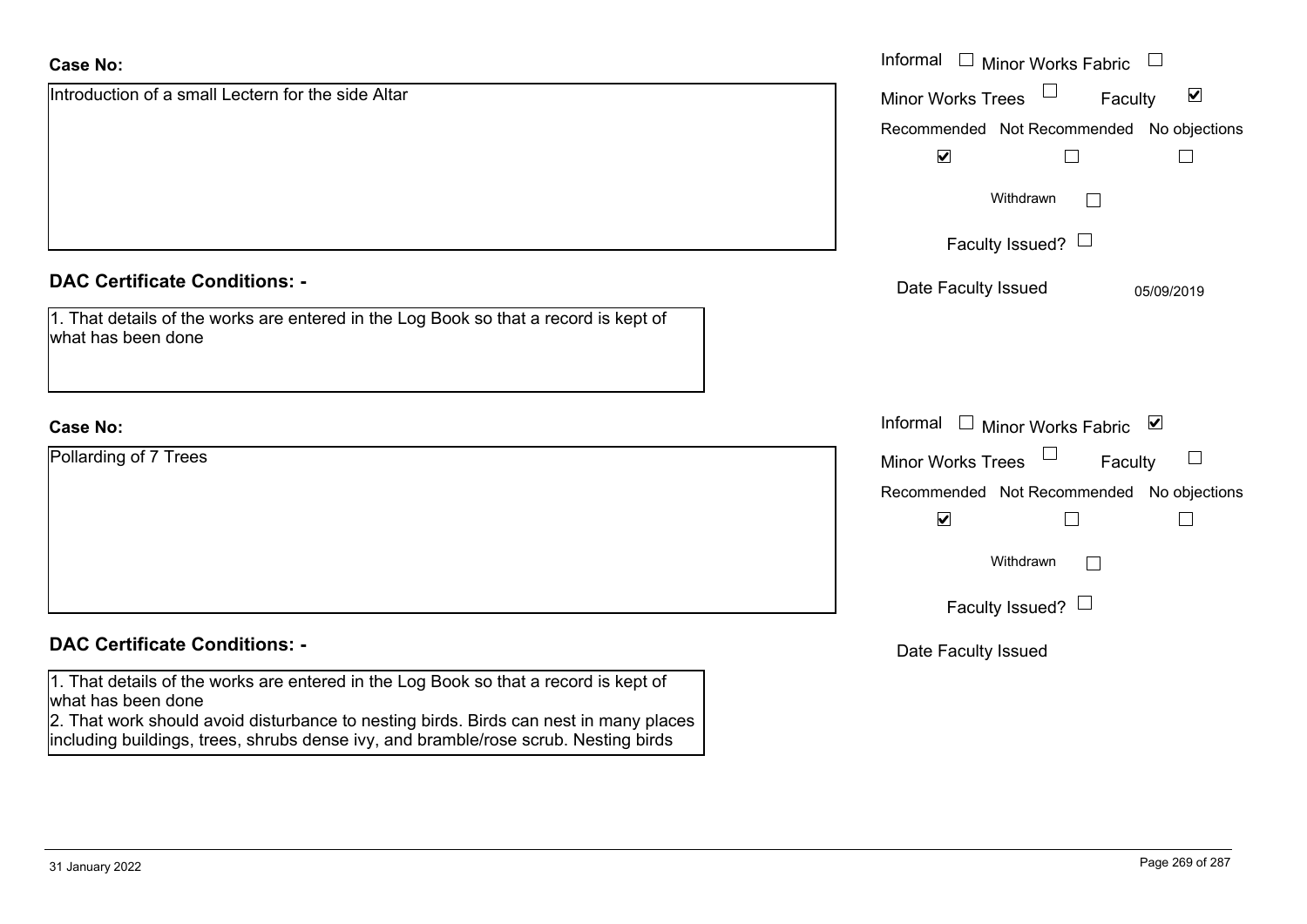| <b>Case No:</b>                                                                                                | Informal □ Minor Works Fabric<br>$\begin{array}{c} \hline \end{array}$ |
|----------------------------------------------------------------------------------------------------------------|------------------------------------------------------------------------|
| Felling a mostly dead tree in the Garden of Remembrance                                                        | Minor Works Trees ⊠<br>Faculty<br>$\Box$                               |
|                                                                                                                | Recommended Not Recommended No objections                              |
|                                                                                                                | $\blacktriangledown$<br>$\vert \ \ \vert$                              |
|                                                                                                                | Withdrawn<br>$\Box$                                                    |
|                                                                                                                | Faculty Issued? $\Box$                                                 |
| <b>DAC Certificate Conditions: -</b>                                                                           | Date Faculty Issued                                                    |
| 1. That details of the works are entered in the Log Book so that a record is kept of<br>what has been done     |                                                                        |
| <b>Case No:</b>                                                                                                | Informal □ Minor Works Fabric ☑                                        |
| Installation of a Bench in the churchyard extension in memory of Neil Clive Herries with a inscribed<br>plaque | Minor Works Trees $\Box$<br>Faculty                                    |
|                                                                                                                | Recommended Not Recommended No objections                              |
|                                                                                                                | $\blacktriangledown$                                                   |
|                                                                                                                | Withdrawn<br>$\vert \ \ \vert$                                         |
|                                                                                                                | Faculty Issued? $\Box$                                                 |
| <b>DAC Certificate Conditions: -</b>                                                                           | Date Faculty Issued                                                    |
| 1. That details of the works are entered in the Log Book so that a record is kept of<br>what has been done     |                                                                        |
|                                                                                                                |                                                                        |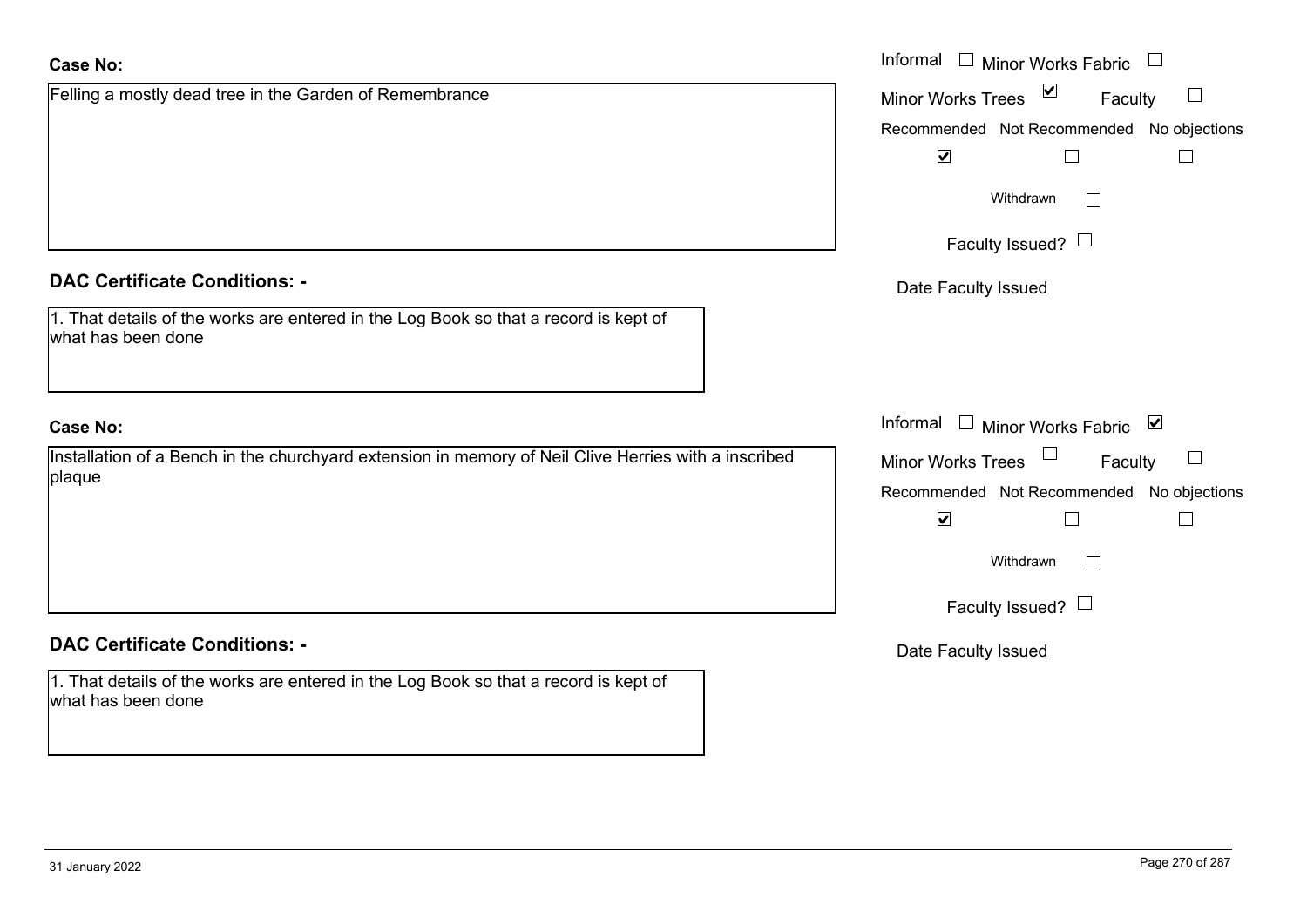### **Case No:**

| Informal |
|----------|
| Minor W  |
| Recomm   |
|          |
|          |
|          |
|          |
|          |

### **DAC Certificate Conditions: -**

1. That details of the works are entered in the Log Book so that a record is kept of what has been done

2. That if any excavation is involved, the contractors should be aware of the possibility of fragmentary human remains being found in the course of the works. Any remains

| Informal                                  | <b>Minor Works Fabric</b> |              |
|-------------------------------------------|---------------------------|--------------|
| <b>Minor Works Trees</b>                  |                           | M<br>Faculty |
| Recommended Not Recommended No objections |                           |              |
|                                           |                           |              |
|                                           | Withdrawn                 |              |
| Faculty Issued?                           |                           |              |
| Date Faculty Issued                       |                           | 21/01/2022   |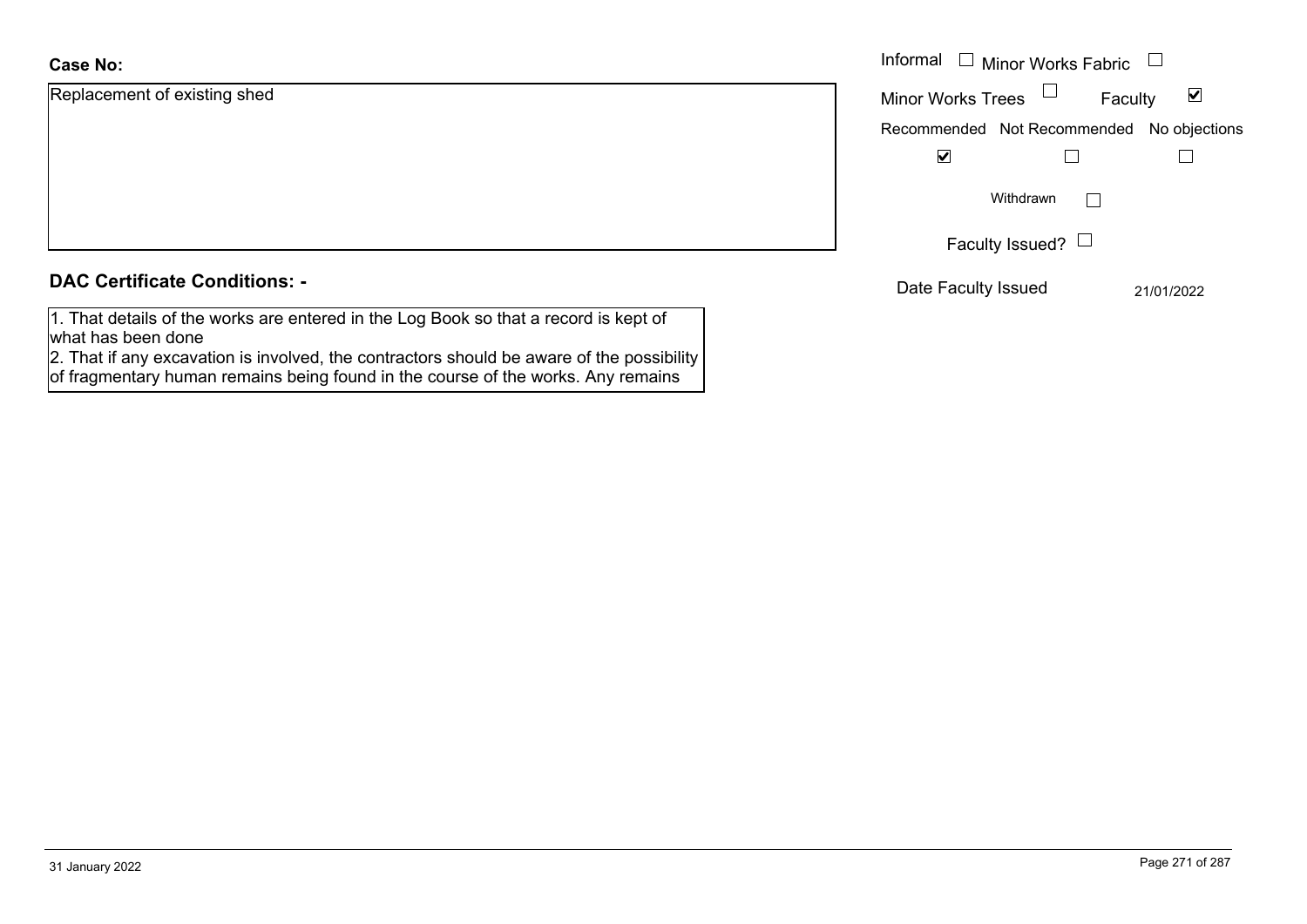### **Ben No: Church**

### **10403Burton Overy, St Andrew**

### **L050/2000Case No:** Informal

1. Emergency work to water supply (Confirmation of Emergency Faculty) [Certificate of No Recommendation issued 26 June 2000]

2. Ground-floor tower refurbishment (Certificate of Recommendation issued 25 September 2000)

3. New Heating System

4. Roof repairs

5. Re-ordering (Withdrawn)

# **DAC Certificate Conditions: -**

1. A time limit of 12 months

| Informal<br>$\Box$ Minor Works Fabric     |  |
|-------------------------------------------|--|
| <b>Minor Works Trees</b><br>Faculty       |  |
| Recommended Not Recommended No objections |  |
| V                                         |  |
| Withdrawn                                 |  |
| Faculty Issued? Ø                         |  |
| Dota Fooulty loouad                       |  |

Date Faculty Issued 10/01/2001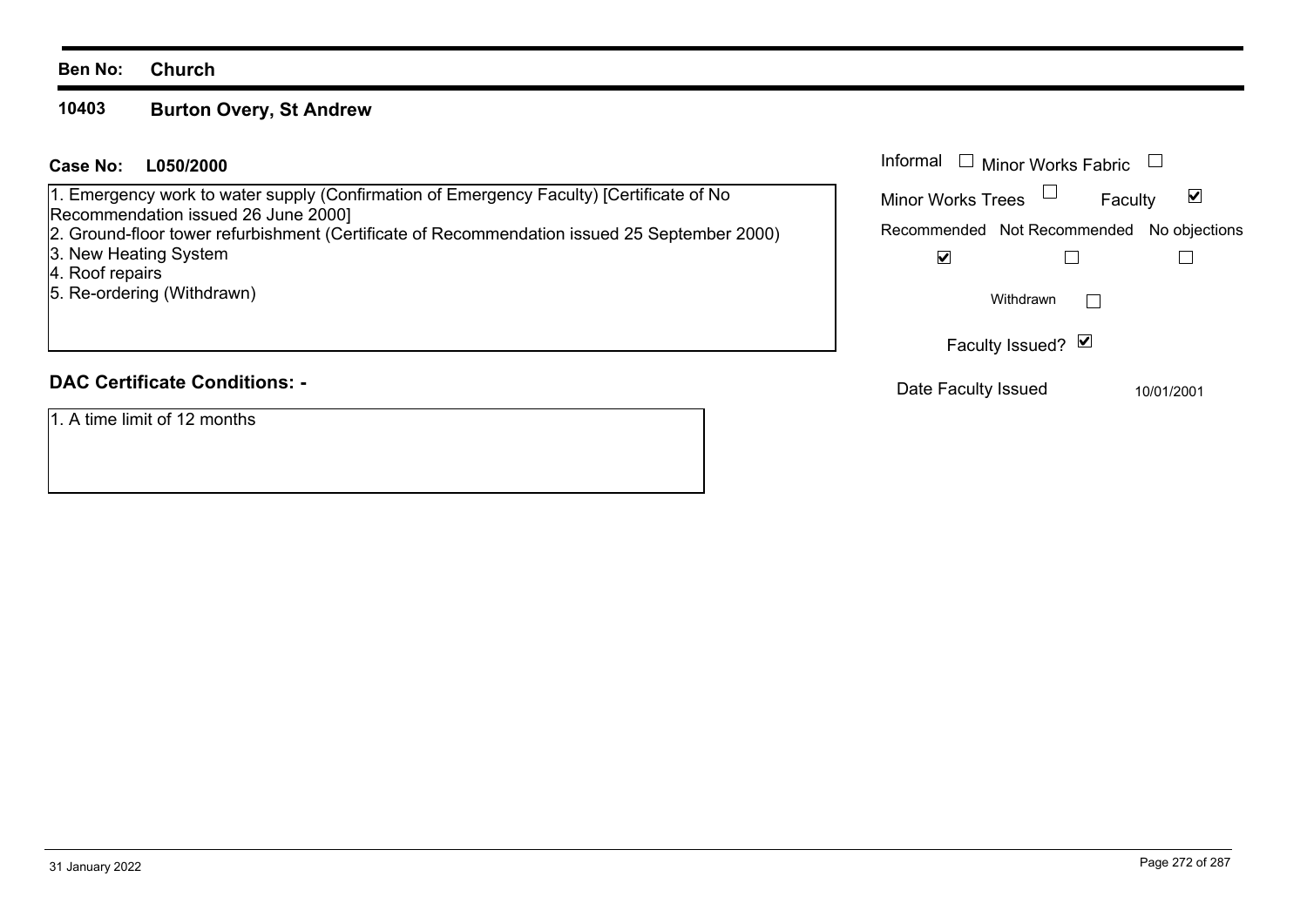| Case No:<br>L041/2000                                                                                | Informal $\Box$ Minor Works Fabric $\Box$                   |
|------------------------------------------------------------------------------------------------------|-------------------------------------------------------------|
| 1. New Heating System (certificated 30 October 2000)                                                 | $\blacktriangledown$<br>Minor Works Trees<br>Faculty        |
| 2. Roof repairs<br>3. Re-ordering                                                                    | Recommended Not Recommended No objections                   |
|                                                                                                      | $\blacktriangledown$<br>$\Box$<br>$\Box$                    |
|                                                                                                      | Withdrawn<br>$\Box$                                         |
|                                                                                                      | Faculty Issued? Ø                                           |
| <b>DAC Certificate Conditions: -</b>                                                                 | Date Faculty Issued<br>10/01/2001                           |
| 1. A time limit of 12 months                                                                         |                                                             |
| <b>Case No:</b><br>L051/2001 & L024/2003                                                             | Informal $\Box$ Minor Works Fabric $\Box$                   |
| Replacement of the North Aisle lead roof and rainwater disposal system which now involves new drains | $\blacktriangledown$<br><b>Minor Works Trees</b><br>Faculty |
| and rainwater goods (application subsequently amended)                                               | Recommended Not Recommended No objections                   |
|                                                                                                      | $\blacktriangledown$<br>$\Box$<br>$\overline{\phantom{a}}$  |
|                                                                                                      | Withdrawn                                                   |
|                                                                                                      | Faculty Issued? $\Box$                                      |
| <b>DAC Certificate Conditions: -</b>                                                                 | Date Faculty Issued                                         |
| 1. A time limit of 12 months                                                                         |                                                             |
|                                                                                                      |                                                             |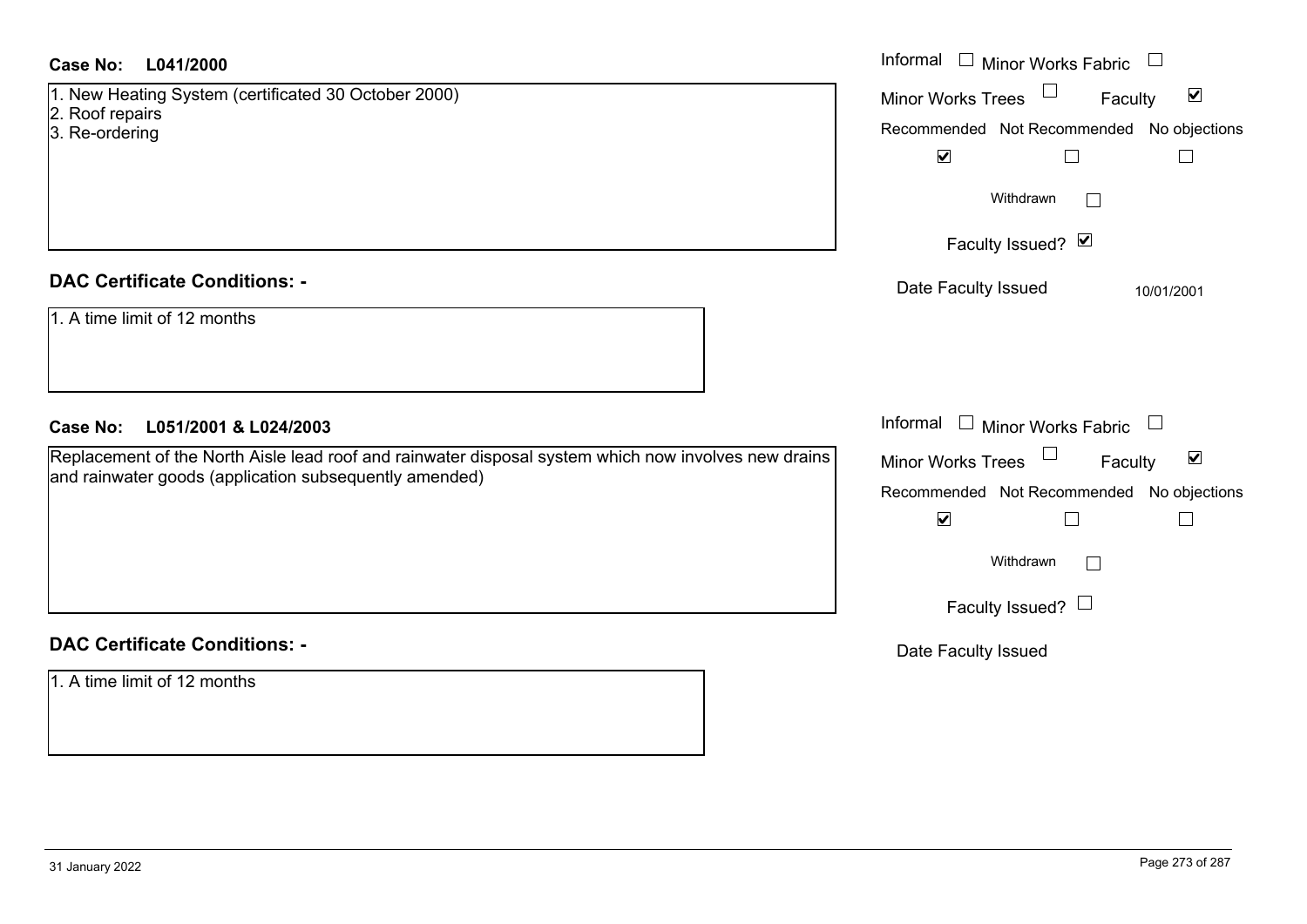| <b>Case No:</b><br>L098/2003                                                                                                                                                                       | Informal $\Box$ Minor Works Fabric $\Box$                      |
|----------------------------------------------------------------------------------------------------------------------------------------------------------------------------------------------------|----------------------------------------------------------------|
| Erection of lamp post at North Gate to churchyard. Cable to follow line of footpath.                                                                                                               | $\blacktriangledown$<br><b>Minor Works Trees</b><br>Faculty    |
|                                                                                                                                                                                                    | Recommended Not Recommended No objections                      |
|                                                                                                                                                                                                    | $\blacktriangledown$                                           |
|                                                                                                                                                                                                    | Withdrawn<br>$\mathbf{L}$                                      |
|                                                                                                                                                                                                    | Faculty Issued? $\Box$                                         |
| <b>DAC Certificate Conditions: -</b>                                                                                                                                                               | Date Faculty Issued                                            |
| 1. A time limit of 12 months                                                                                                                                                                       |                                                                |
| L078/2004<br><b>Case No:</b>                                                                                                                                                                       | Informal $\Box$ Minor Works Fabric $\Box$                      |
| To re-instate the North Door                                                                                                                                                                       | $\Box$<br>$\blacktriangledown$<br>Minor Works Trees<br>Faculty |
|                                                                                                                                                                                                    | Recommended Not Recommended No objections                      |
|                                                                                                                                                                                                    | $\blacktriangledown$                                           |
|                                                                                                                                                                                                    | Withdrawn                                                      |
|                                                                                                                                                                                                    | Faculty Issued? Ø                                              |
| <b>DAC Certificate Conditions: -</b>                                                                                                                                                               | Date Faculty Issued<br>26/10/2004                              |
| 1. A time limit of 12 months<br>2. That the works be carried out under the direction of the Church Architect<br>3. That the works be the subject of an archaeological watching brief in accordance |                                                                |

with paragraph 4 of the attached archaeological conditions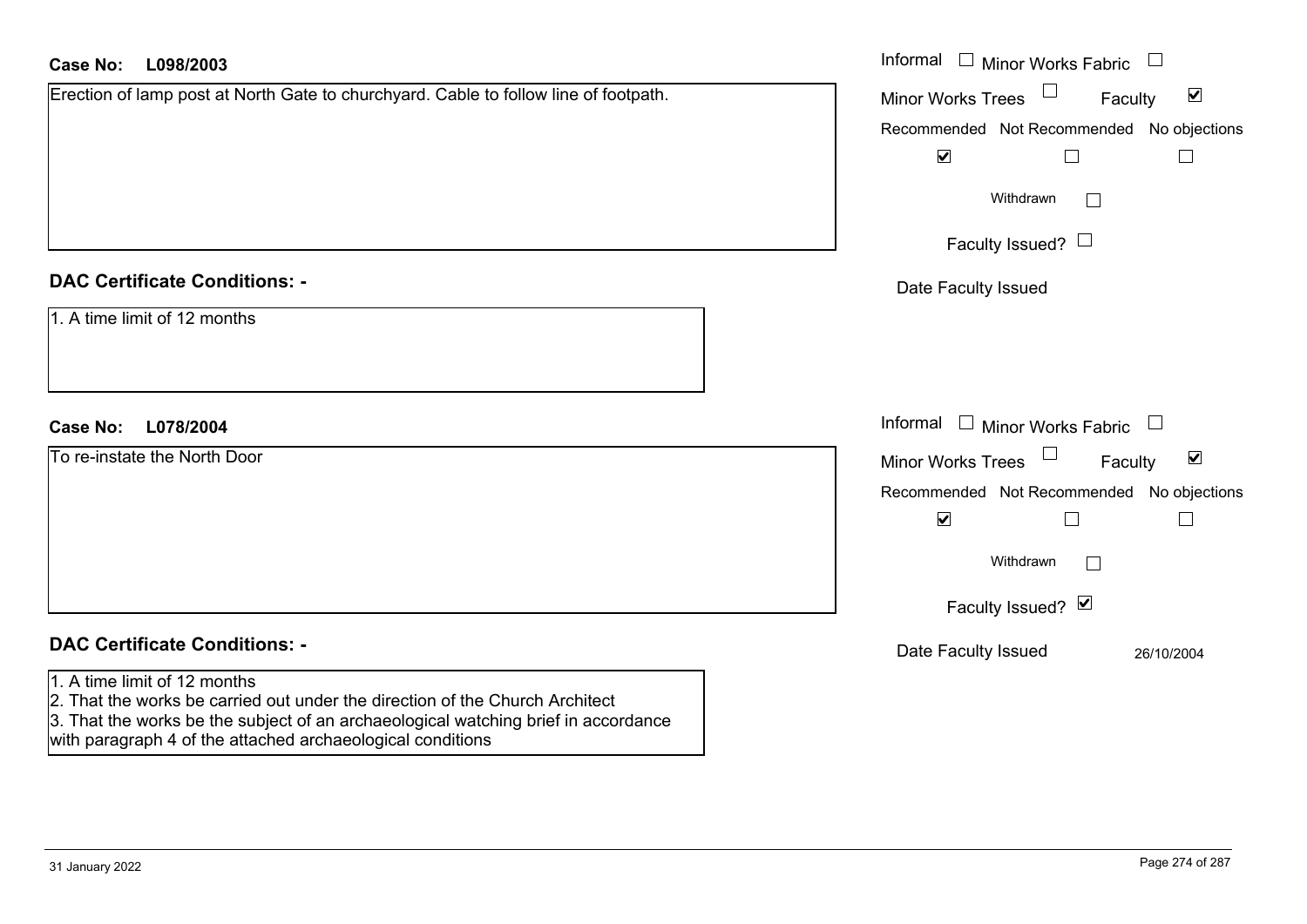| <b>Case No:</b><br>L153/2005                                                                                                                                                                                                                                      | Informal<br>$\Box$<br>Minor Works Fabric                                                                                  |
|-------------------------------------------------------------------------------------------------------------------------------------------------------------------------------------------------------------------------------------------------------------------|---------------------------------------------------------------------------------------------------------------------------|
| 1. Re-plastering and re-painting works<br>2. Flooring and mortar repair works                                                                                                                                                                                     | $\blacktriangledown$<br>Minor Works Trees<br>Faculty<br>Recommended Not Recommended No objections<br>$\blacktriangledown$ |
|                                                                                                                                                                                                                                                                   | Withdrawn<br>$\Box$                                                                                                       |
|                                                                                                                                                                                                                                                                   | Faculty Issued? Ø                                                                                                         |
| <b>DAC Certificate Conditions: -</b><br>1. A time limit of 12 months                                                                                                                                                                                              | Date Faculty Issued<br>13/01/2006                                                                                         |
| 2. That if any wall paitings are discovered, the contractor must halt work immediately<br>and the discovery notified to the DAC Archaeological Adviser, Mr Michael Hawkes on<br>tel: 0116 270 3524 3. That the PCC must specify, in advance, which option it will |                                                                                                                           |
| L153/2006<br><b>Case No:</b>                                                                                                                                                                                                                                      | Informal □ Minor Works Fabric<br>⊻                                                                                        |
| Restoration of glass in small window                                                                                                                                                                                                                              | <b>Minor Works Trees</b><br>Faculty                                                                                       |
|                                                                                                                                                                                                                                                                   | Recommended Not Recommended No objections                                                                                 |
|                                                                                                                                                                                                                                                                   |                                                                                                                           |
|                                                                                                                                                                                                                                                                   | Withdrawn<br>$\Box$                                                                                                       |
|                                                                                                                                                                                                                                                                   | Faculty Issued? $\Box$                                                                                                    |
| <b>DAC Certificate Conditions: -</b>                                                                                                                                                                                                                              | Date Faculty Issued                                                                                                       |
| 1. A time limit of 12 months                                                                                                                                                                                                                                      |                                                                                                                           |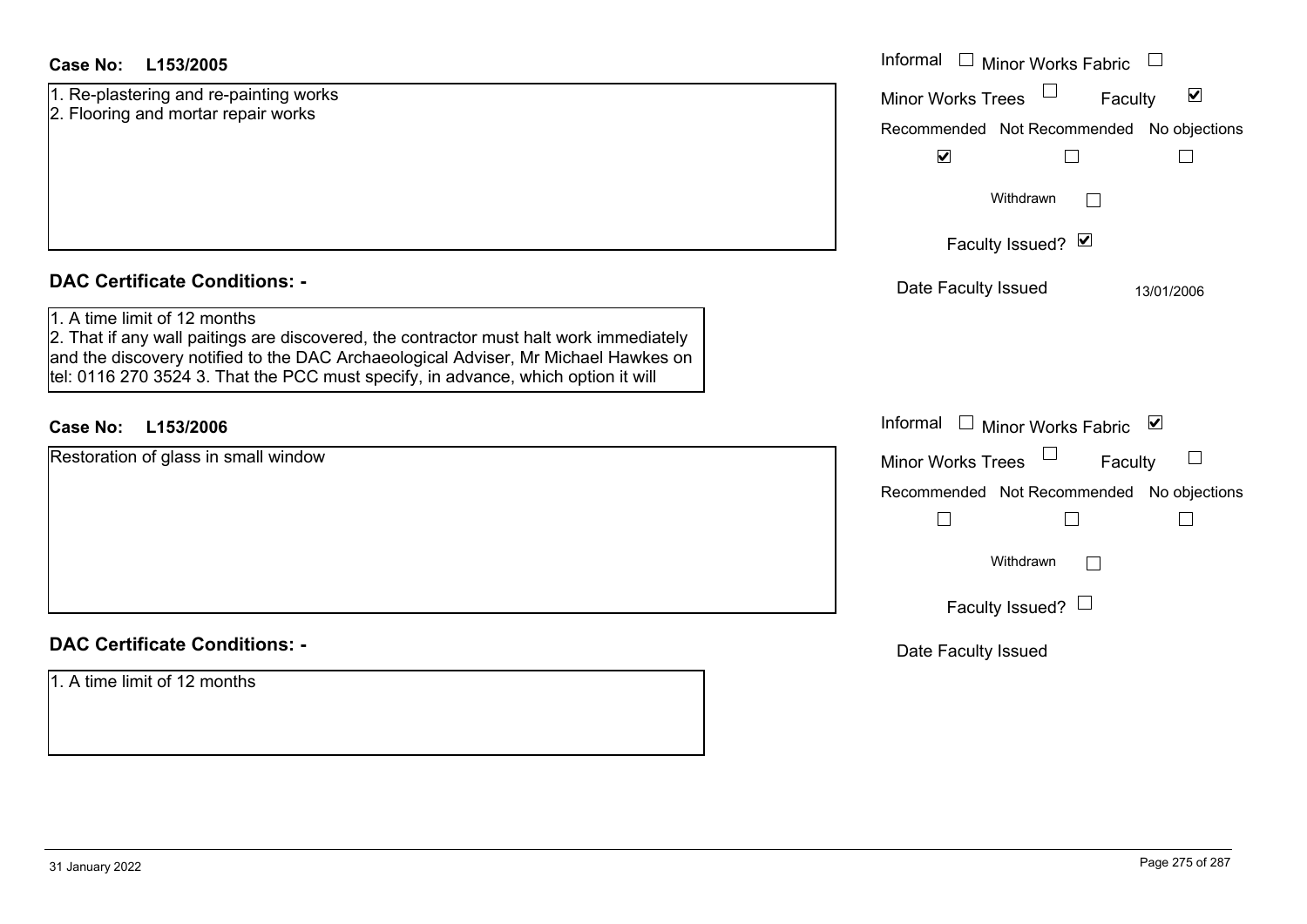| <b>Case No:</b><br>L113/2006                                                                                                                                                          | Informal<br>$\Box$<br><b>Minor Works Fabric</b><br>$\overline{\phantom{a}}$ |
|---------------------------------------------------------------------------------------------------------------------------------------------------------------------------------------|-----------------------------------------------------------------------------|
| Installation of bench in churchyard                                                                                                                                                   | $\blacktriangledown$<br><b>Minor Works Trees</b><br>Faculty                 |
|                                                                                                                                                                                       | Recommended Not Recommended No objections                                   |
|                                                                                                                                                                                       | $\blacktriangledown$                                                        |
|                                                                                                                                                                                       | Withdrawn                                                                   |
|                                                                                                                                                                                       | Faculty Issued? Ø                                                           |
| <b>DAC Certificate Conditions: -</b>                                                                                                                                                  | Date Faculty Issued<br>16/10/2006                                           |
| 1. A time limit of 12 months<br>2. That, if at all possible, the inscription should be incised into the back bar of the<br>bench rather than be on a plaque screwed into the back bar |                                                                             |
| L122/2010<br><b>Case No:</b>                                                                                                                                                          | Informal □ Minor Works Fabric<br>$\Box$                                     |
| Installation of new Sound and Induction Loop System                                                                                                                                   | $\blacktriangledown$<br>Minor Works Trees<br>Faculty                        |
|                                                                                                                                                                                       | Recommended Not Recommended No objections                                   |
|                                                                                                                                                                                       | $\blacktriangledown$                                                        |
|                                                                                                                                                                                       | Withdrawn<br>$\mathbf{L}$                                                   |
|                                                                                                                                                                                       | Faculty Issued? Ø                                                           |
| <b>DAC Certificate Conditions: -</b>                                                                                                                                                  | Date Faculty Issued<br>21/09/2010                                           |
| 1. A time limit of 12 months<br>2. That details of the works are entered in the Log Book so that a record is kept of<br>what has been done                                            |                                                                             |

3. That the PCC ensures the contractor complies with the DAC Conditions on the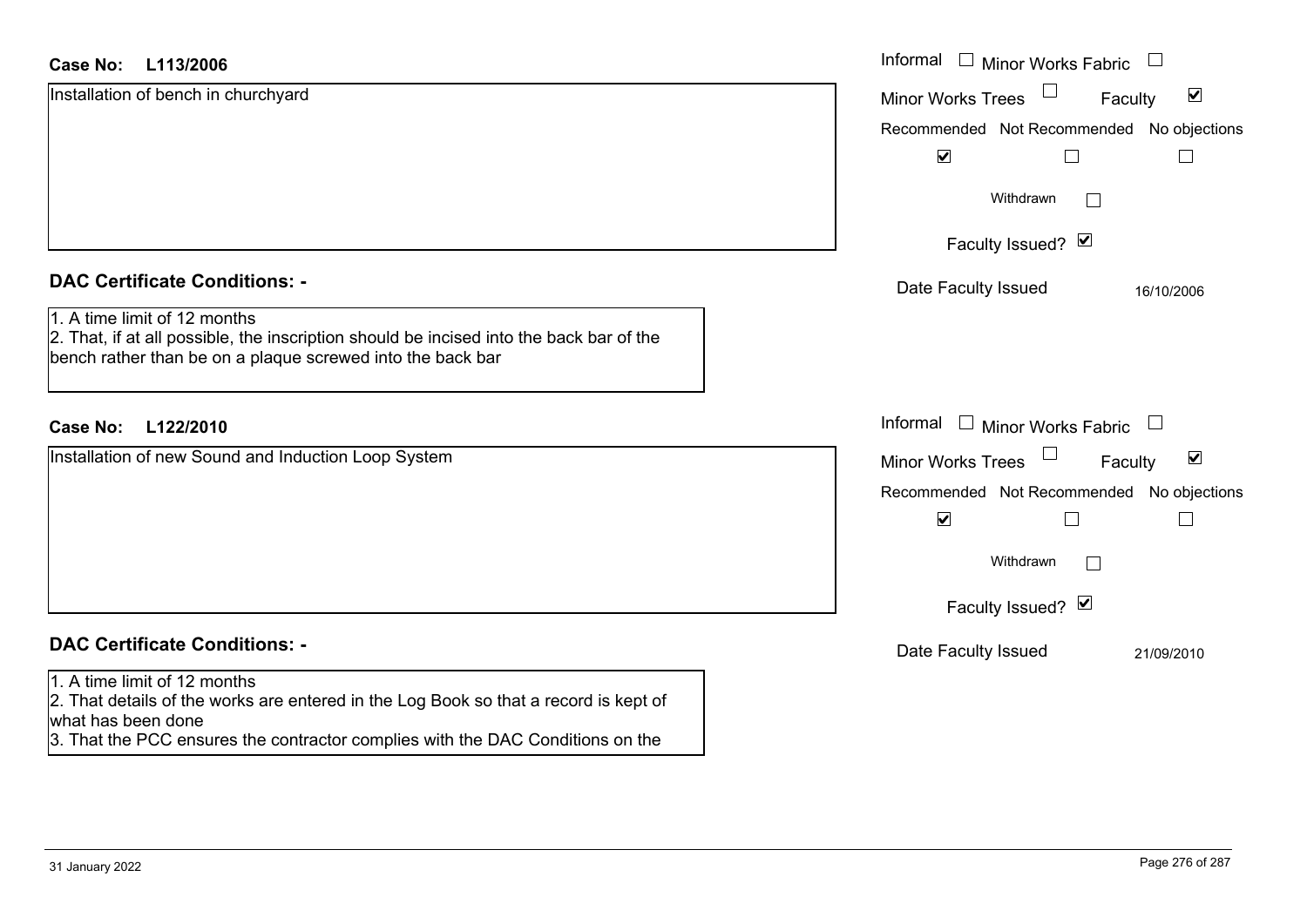### **L025/2011Case No:** Informal

Following the 2009 Quinquennial Inspection: - 1. Repairs to the fabric phase 1 comprising: a) Chancel / Chapel roof b) Aisle roof c) Roof timbers d) Tower masonry e) Window stonework f) Reredos g) Pew Platforms h) Internal plaster 2. Repairs to the fabric phase 2 comprising: a) Masonry repairs b) Window repairs c) Interior repairs

## **DAC Certificate Conditions: -**

1. A time limit of 12 months

2. That details of the works are entered in the Log Book so that a record is kept of what has been done

3. That, in the event of wall paintings being discovered, the works stop immediately

Informal  $\Box$  Minor Works Fabric  $\Box$  $\blacktriangledown$ Faculty Minor Works Trees Recommended Not Recommended No objections  $\Box$  $\overline{\mathbf{v}}$  $\Box$ Withdrawn $\Box$ Faculty Issued? Ø

Date Faculty Issued 13/04/2011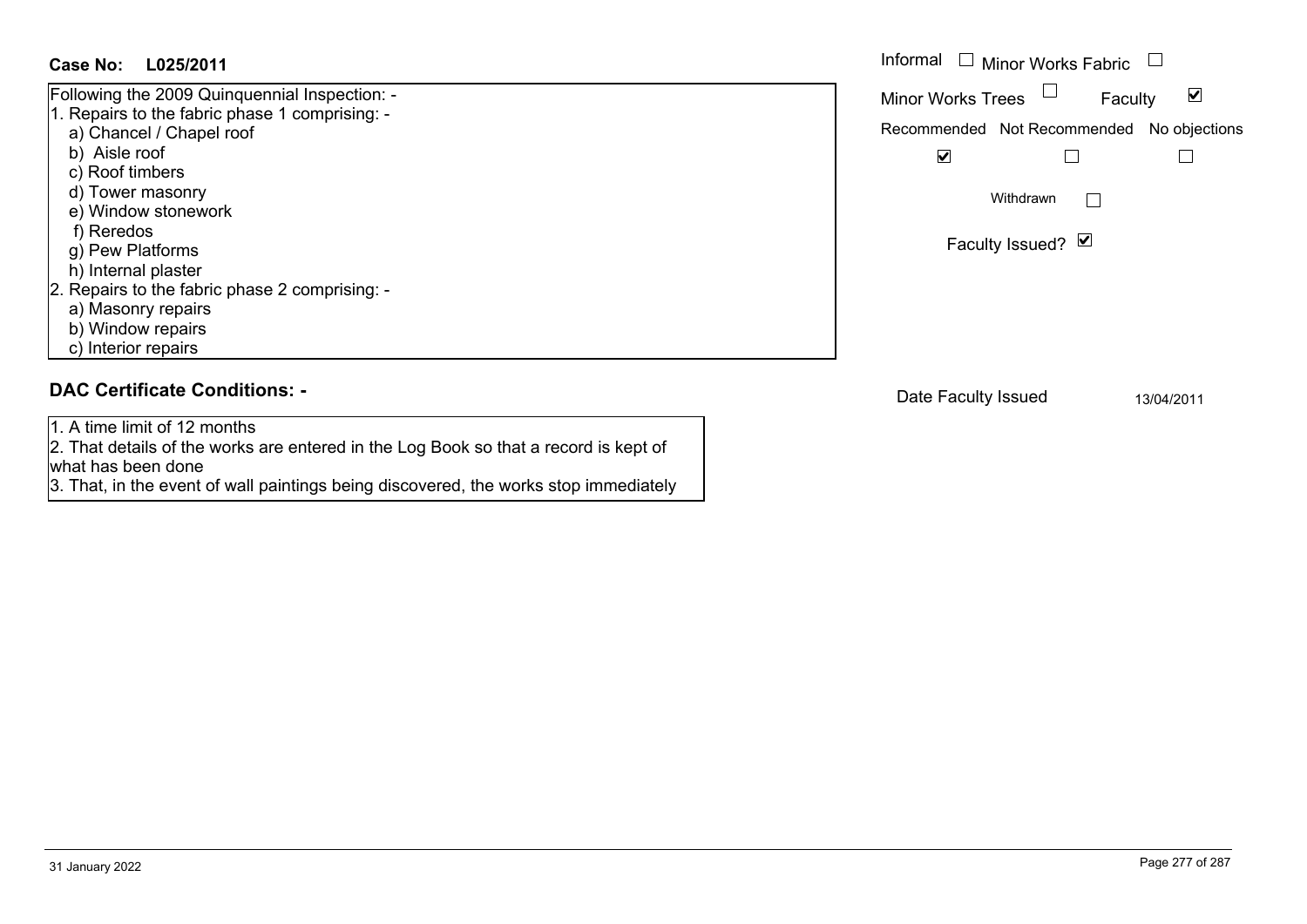|  | <b>DAC Certificate Conditions: -</b> |  |
|--|--------------------------------------|--|
|  |                                      |  |

# **DAC Certificate Conditions: -**

### 1. A time limit of 12 months

2. 2. That details of the works are entered in the Log Book so that a record is kept of what has been done

3. That the PCC submits a copy of the Minute(s) authorising the works

| Case No:<br>L221/2013                                                                                                                                                                                                                                                        | Informal □ Minor Works Fabric                                                                                                                                                                         |
|------------------------------------------------------------------------------------------------------------------------------------------------------------------------------------------------------------------------------------------------------------------------------|-------------------------------------------------------------------------------------------------------------------------------------------------------------------------------------------------------|
| Following the 2009 QI Report, repairs to the roofs                                                                                                                                                                                                                           | $\blacktriangledown$<br><b>Minor Works Trees</b><br>Faculty<br>Recommended Not Recommended<br>No objections<br>$\blacktriangledown$                                                                   |
|                                                                                                                                                                                                                                                                              | Withdrawn<br>Faculty Issued? Ø                                                                                                                                                                        |
| <b>DAC Certificate Conditions: -</b><br>1. A time limit of 12 months<br>2. That details of the works are entered in the Log Book so that a record is kept of<br>what has been done<br>3. That any plumbers marks found on existing lead should be photographed, identified   | Date Faculty Issued<br>06/02/2014                                                                                                                                                                     |
| <b>Case No:</b><br>L225/2013<br>1. Pruning, Crown lifting and removal of dead timber from 8 x Yew Trees on northern boundary of the<br>churchyard<br>2. Removal to approximately 4.5 metres from the ground of lower branches to 1 x Beech Tree and 1 x<br>Silver Birch Tree | Informal $\Box$ Minor Works Fabric<br>$\sum$<br>Minor Works Trees<br>Faculty<br>Recommended Not Recommended<br>No objections<br>$\blacktriangledown$<br>$\Box$<br>Withdrawn<br>Faculty Issued? $\Box$ |

Date Faculty Issued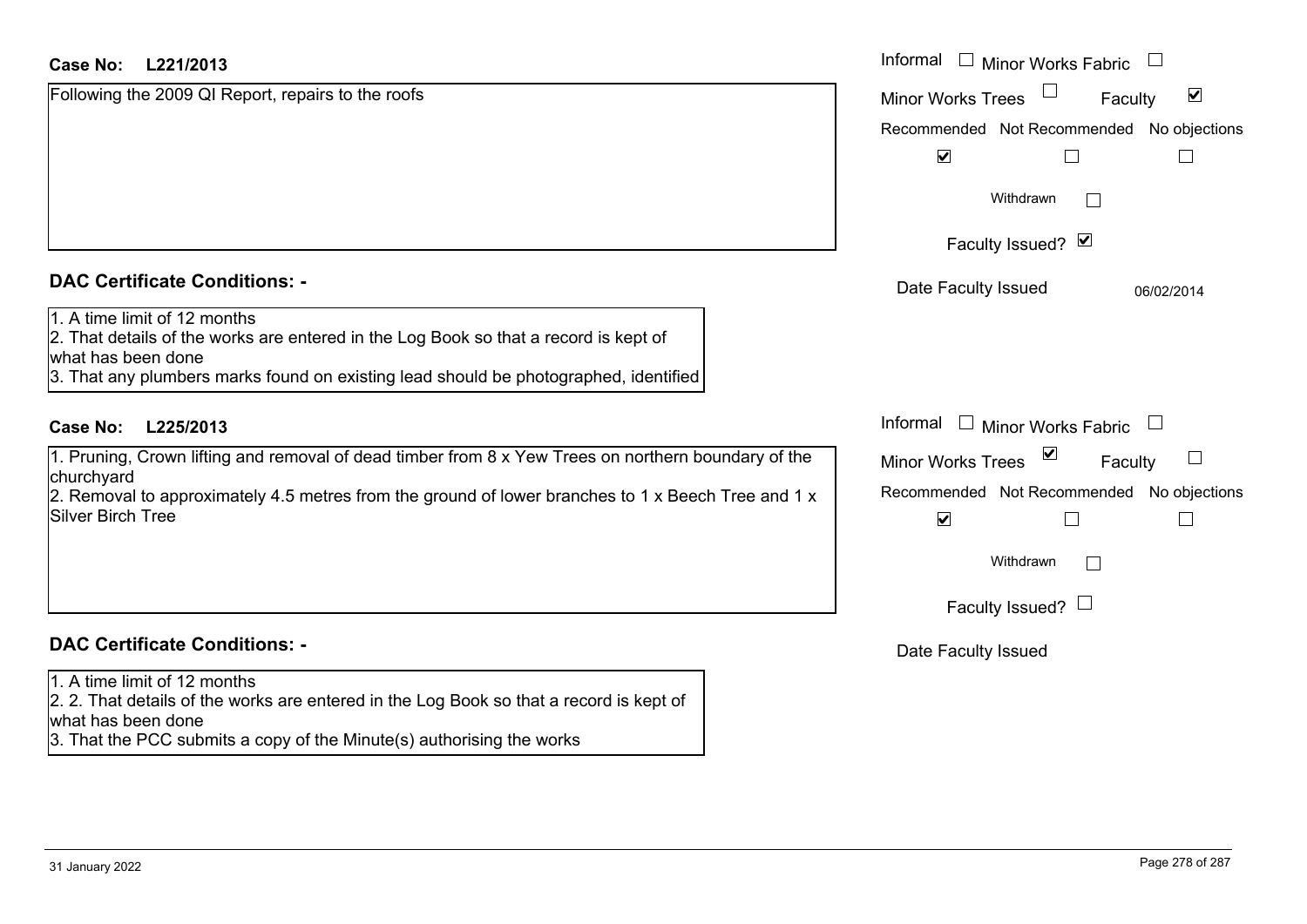| Case No:<br>L034/2013                                                                                                                                                                                                                                                                     | Informal $\Box$ Minor Works Fabric                                                                                                                                    |
|-------------------------------------------------------------------------------------------------------------------------------------------------------------------------------------------------------------------------------------------------------------------------------------------|-----------------------------------------------------------------------------------------------------------------------------------------------------------------------|
| Investigation works as part of the EH / HLF Grant Application consisting of: -<br>1. Temporary removal of roof sheets to allow inspection of timbers from above<br>2. Possible drilling of timbers and similar probing to determine the extent of decay from internal access<br>platforms | $\blacktriangledown$<br><b>Minor Works Trees</b><br>Faculty<br>Recommended Not Recommended No objections<br>$\blacktriangledown$<br>$\Box$<br>Withdrawn               |
| <b>DAC Certificate Conditions: -</b>                                                                                                                                                                                                                                                      | Faculty Issued? Ø                                                                                                                                                     |
| 1. A time limit of 12 months<br>2. That details of the works are entered in the Log Book so that a record is kept of<br>what has been done<br>3. That a photographic record of the roof timbers be made prior to the commencement                                                         | Date Faculty Issued<br>22/04/2013                                                                                                                                     |
| L074/2014<br><b>Case No:</b>                                                                                                                                                                                                                                                              | Informal<br>$\Box$ Minor Works Fabric $\Box$                                                                                                                          |
| Repairs to leaded windows                                                                                                                                                                                                                                                                 | <b>Minor Works Trees</b><br>$\mathbf{L}$<br>Faculty<br>Recommended Not Recommended No objections<br>$\Box$<br>$\Box$<br>$\Box$<br>Withdrawn<br>Faculty Issued? $\Box$ |
| <b>DAC Certificate Conditions: -</b>                                                                                                                                                                                                                                                      | Date Faculty Issued                                                                                                                                                   |
| 1. A time limit of 12 months<br>2. That details of the works are entered in the Log Book so that a record is kept of<br>what has been done                                                                                                                                                |                                                                                                                                                                       |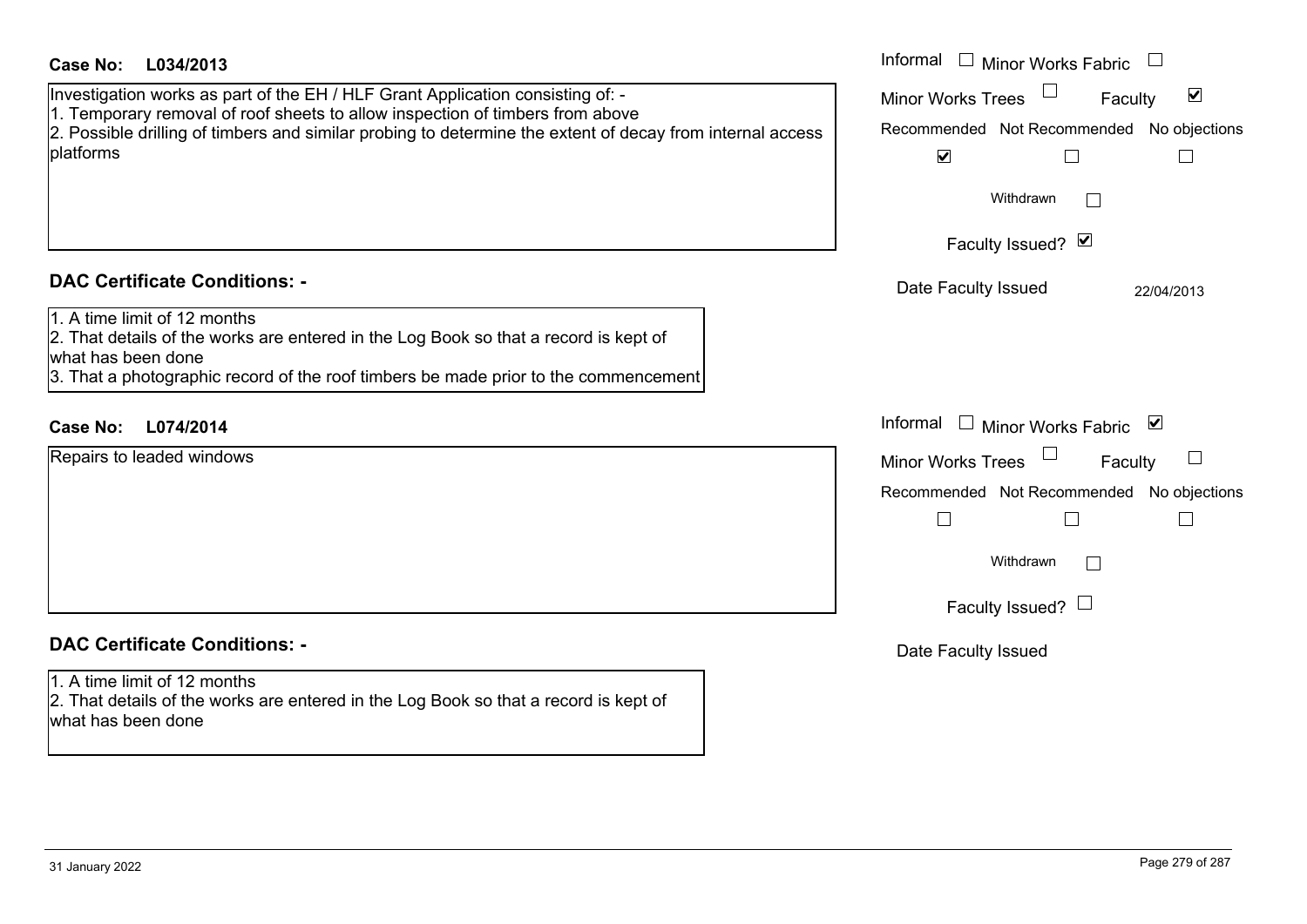| Case No:<br>L055/2015                                                                                       | Informal $\Box$ Minor Works Fabric $\Box$                   |
|-------------------------------------------------------------------------------------------------------------|-------------------------------------------------------------|
| Installation of: -                                                                                          | $\blacktriangledown$<br><b>Minor Works Trees</b><br>Faculty |
| 1. Servery in the Vestry<br>2. WC in the base of the Tower                                                  | Recommended Not Recommended No objections                   |
|                                                                                                             |                                                             |
|                                                                                                             | $\blacktriangledown$<br>$\Box$<br>$\overline{\phantom{0}}$  |
|                                                                                                             | Withdrawn                                                   |
|                                                                                                             | Faculty Issued? $\Box$                                      |
| <b>DAC Certificate Conditions: -</b>                                                                        | Date Faculty Issued<br>12/02/2020                           |
| 1. That details of the works are entered in the Log Book so that a record is kept of<br>lwhat has been done |                                                             |
| 2. That no works shall take place until the PCC, after consultation with the Diocesan                       |                                                             |
| Archaeological Adviser, has secured the implementation of a programme of                                    |                                                             |
|                                                                                                             |                                                             |
| <b>Case No:</b>                                                                                             | Informal $\Box$ Minor Works Fabric $\Box$                   |
| Installation of: -                                                                                          | $\blacktriangledown$<br><b>Minor Works Trees</b><br>Faculty |
| 03. Replacement of Chancel carpet                                                                           |                                                             |
| 04. Upgrading of: -                                                                                         | Recommended Not Recommended No objections                   |
| a) Lighting                                                                                                 | $\overline{\phantom{a}}$<br>$\Box$<br>$\Box$                |
| b) Heating<br><b>Systems</b>                                                                                |                                                             |
| 05. Re-location of Chancel Screen to east end of North Aisle and introduction of Nave Altar at the          | Withdrawn                                                   |
| Chancel step                                                                                                |                                                             |
| 06. Alterations at the east end of the North Aisle                                                          | Faculty Issued? $\Box$                                      |
| 07. Handrails to the steps outside the South Porch                                                          |                                                             |
| 08. Installation of Autowinding for the church Clock                                                        |                                                             |
| 09. Installation of glass doors to replace the mesh doors at the entrance to the South Porch                |                                                             |
| <b>DAC Certificate Conditions: -</b>                                                                        | Date Faculty Issued                                         |

1. That details of the works are entered in the Log Book so that a record is kept of what has been done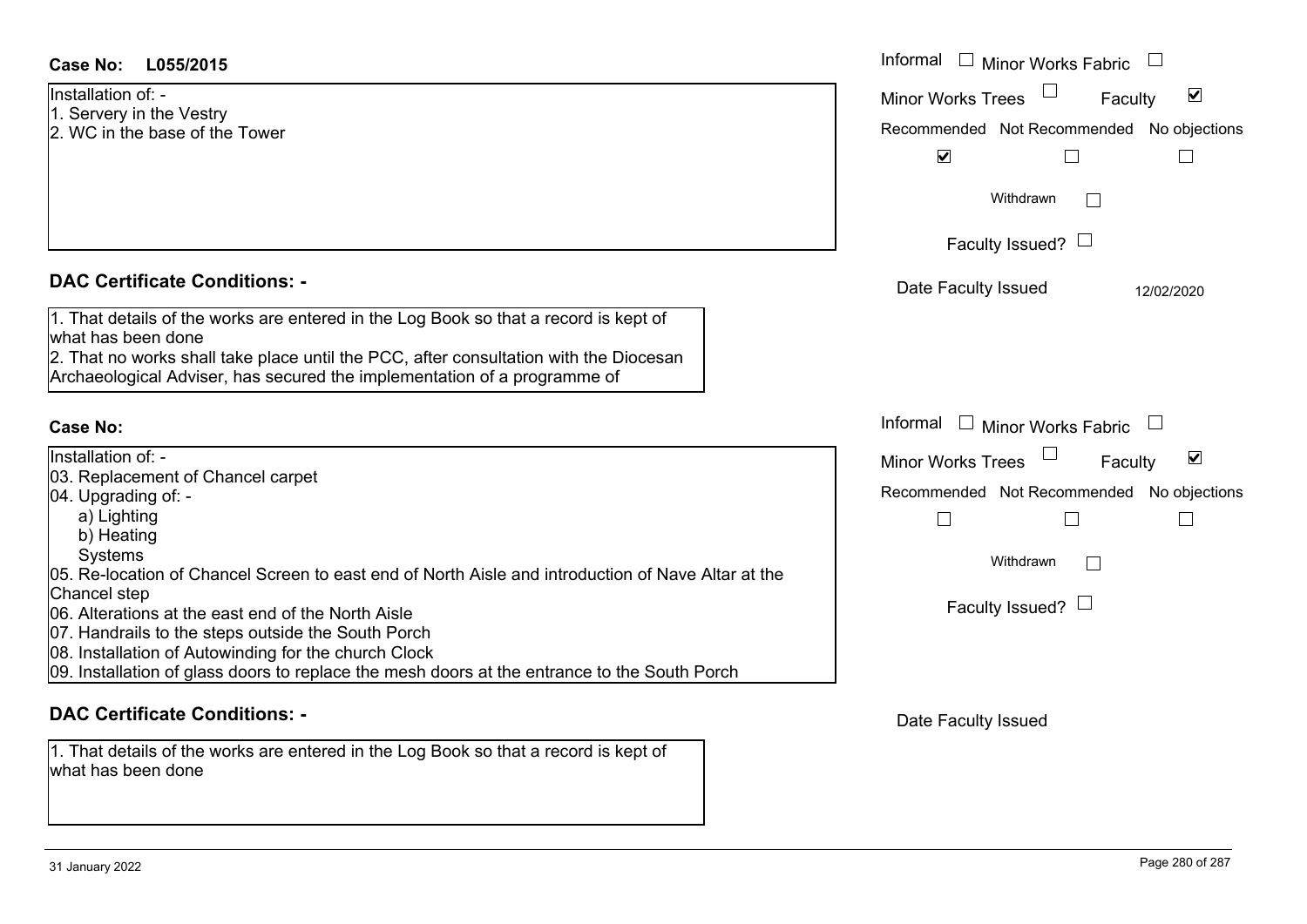| <b>Case No:</b> | L055a/2015 |
|-----------------|------------|
|-----------------|------------|

| Installation of commemoration plaque to recognise the donation from Louise Parker-Thorp facilitating |  |
|------------------------------------------------------------------------------------------------------|--|
| the works                                                                                            |  |

### **DAC Certificate Conditions: -**

| 1. That details of the works are entered in the Log Book so that a record is kept of  |  |
|---------------------------------------------------------------------------------------|--|
| what has been done                                                                    |  |
| 2. That, where possible, all fixings should be made into joints, not stonework, using |  |

stainless steel or non-ferrous screws in fibre plugs

## **L180/2015Case No:** Informal

- Electrical works comprising: -
- 1. Switch and wiring to light in Bell Tower
- 2. Bulkhead light in Vestry
- 3. Earthing of Heater in Nave
- 4. Repair of damage to fuse box
- 5. Repairs to overcome low insulation to light of gate

# **DAC Certificate Conditions: -**

1. A time limit of 12 months

2. That details of the works are entered in the Log Book so that a record is kept of what has been done

3. That, in line with the requirement and advice of the Ecclesiastical Insurance Group,

| L055a/2015                                                                                                                                                                                                             | Informal $\Box$ Minor Works Fabric                                                                                                                                        |
|------------------------------------------------------------------------------------------------------------------------------------------------------------------------------------------------------------------------|---------------------------------------------------------------------------------------------------------------------------------------------------------------------------|
| on of commemoration plaque to recognise the donation from Louise Parker-Thorp facilitating                                                                                                                             | $\blacktriangledown$<br><b>Minor Works Trees</b><br>Faculty<br>Recommended Not Recommended No objections<br>$\blacktriangledown$                                          |
|                                                                                                                                                                                                                        | Withdrawn<br>L<br>Faculty Issued? Ø                                                                                                                                       |
| rtificate Conditions: -                                                                                                                                                                                                | Date Faculty Issued<br>05/10/2015                                                                                                                                         |
| etails of the works are entered in the Log Book so that a record is kept of<br>been done<br>vhere possible, all fixings should be made into joints, not stonework, using<br>steel or non-ferrous screws in fibre plugs |                                                                                                                                                                           |
| L180/2015                                                                                                                                                                                                              | Informal<br>$\Box$ Minor Works Fabric $\Box$                                                                                                                              |
| works comprising: -<br>and wiring to light in Bell Tower<br>ad light in Vestry<br>ng of Heater in Nave<br>of damage to fuse box<br>s to overcome low insulation to light of gate                                       | <b>Minor Works Trees</b><br>$\Box$<br>Faculty<br>Recommended Not Recommended No objections<br>$\blacktriangledown$<br>Withdrawn<br>$\mathbf{L}$<br>Faculty Issued? $\Box$ |
| rtificate Conditions: -                                                                                                                                                                                                | Date Faculty Issued                                                                                                                                                       |
| limit of 12 months                                                                                                                                                                                                     |                                                                                                                                                                           |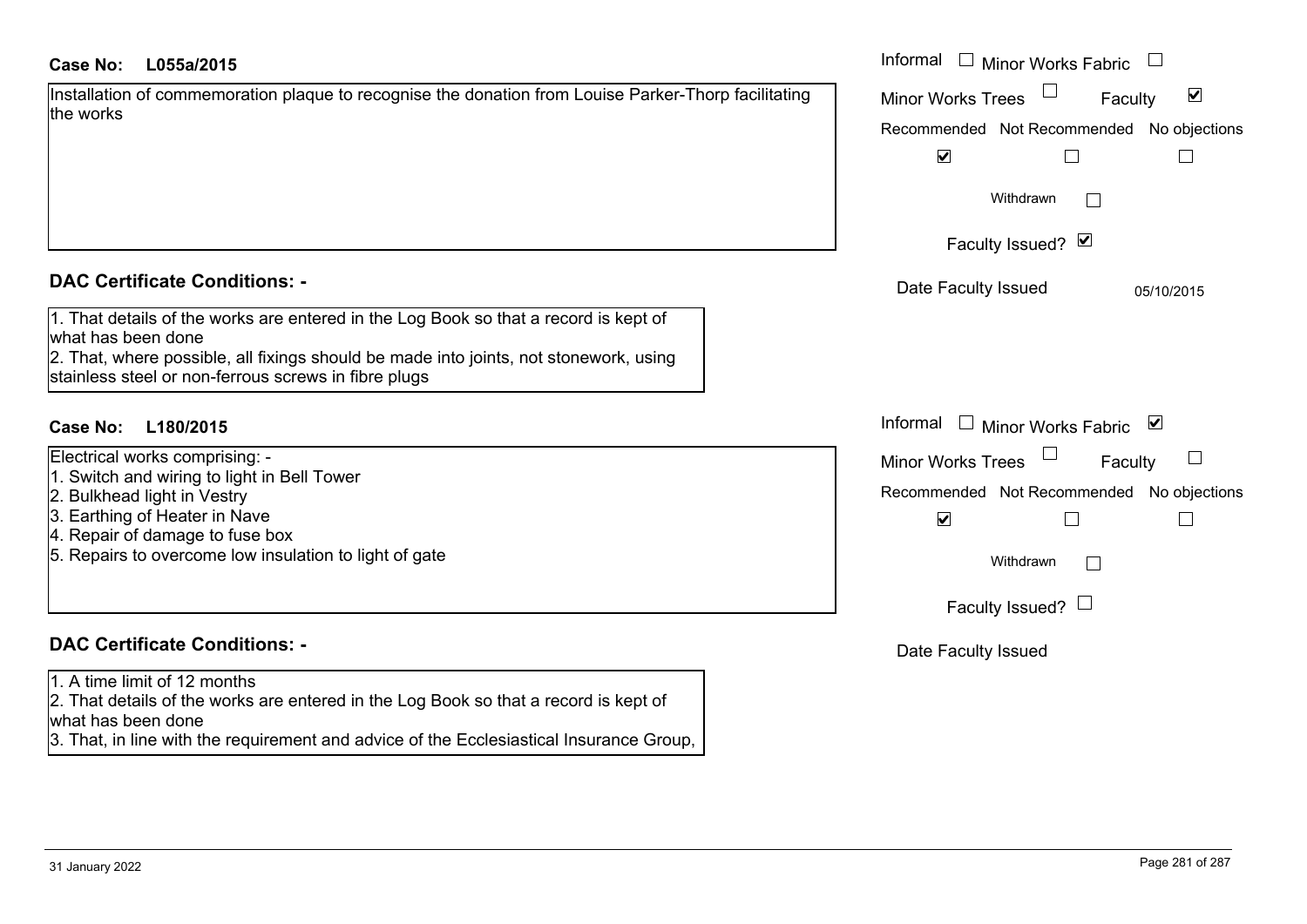| <b>Case No:</b><br>L177/2015                                                                                                                                                                                                                                                                       | Informal □ Minor Works Fabric                        |
|----------------------------------------------------------------------------------------------------------------------------------------------------------------------------------------------------------------------------------------------------------------------------------------------------|------------------------------------------------------|
| Repairs to the Tower as set out in the specification (July 2015) by Peter Rogan                                                                                                                                                                                                                    | $\blacktriangledown$<br>Minor Works Trees<br>Faculty |
|                                                                                                                                                                                                                                                                                                    | Recommended Not Recommended No objections            |
|                                                                                                                                                                                                                                                                                                    | $\blacktriangledown$<br>$\perp$                      |
|                                                                                                                                                                                                                                                                                                    | Withdrawn                                            |
|                                                                                                                                                                                                                                                                                                    | Faculty Issued? Ø                                    |
| <b>DAC Certificate Conditions: -</b>                                                                                                                                                                                                                                                               | Date Faculty Issued<br>01/02/2016                    |
| 1. That details of the works are entered in the Log Book so that a record is kept of<br>what has been done                                                                                                                                                                                         |                                                      |
| <b>Case No:</b>                                                                                                                                                                                                                                                                                    | Informal<br>$\Box$ Minor Works Fabric $\Box$         |
| 1. Replacing carpet in children's area, with slate blue carpeting, picking up the colour in the floor tiles<br>2. With the same carpeting laying a rug in the Lady Chapel, 3m x 4m                                                                                                                 | <b>Minor Works Trees</b><br>Faculty                  |
|                                                                                                                                                                                                                                                                                                    | Recommended Not Recommended No objections            |
|                                                                                                                                                                                                                                                                                                    | $\blacktriangledown$                                 |
|                                                                                                                                                                                                                                                                                                    | Withdrawn                                            |
|                                                                                                                                                                                                                                                                                                    | Faculty Issued? $\Box$                               |
| <b>DAC Certificate Conditions: -</b>                                                                                                                                                                                                                                                               | Date Faculty Issued                                  |
| 1. That details of the works are entered in the Log Book so that a record is kept of<br>what has been done<br>2. That since the carpet, as opposed to the underlay, is not totally breathable, the<br>section laid in the carpet shoul;d be lift at least periodically to allow any moisture to be |                                                      |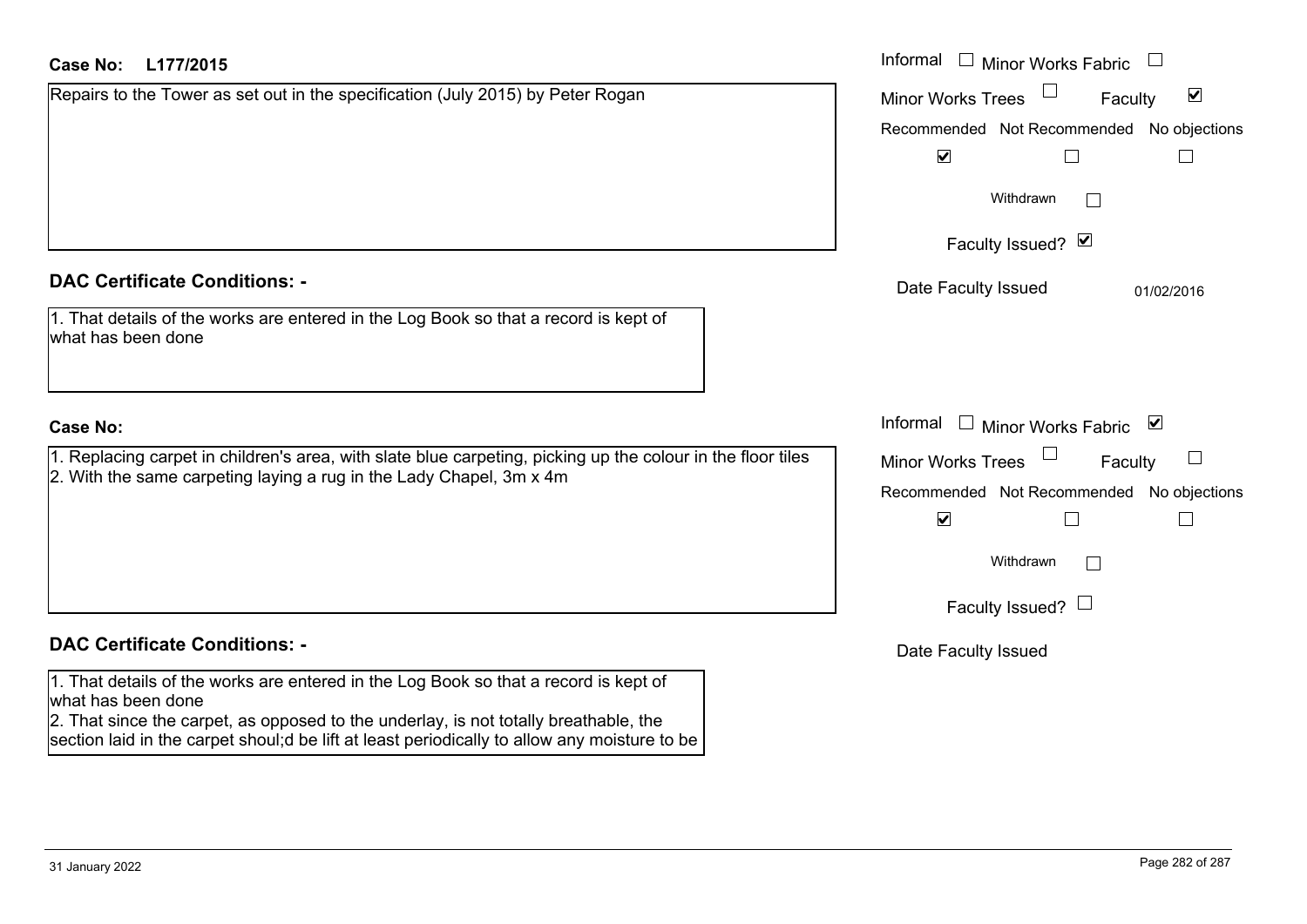| <b>Case No:</b>                                                                                                                                                                               | Informal $\Box$ Minor Works Fabric $\Box$                   |
|-----------------------------------------------------------------------------------------------------------------------------------------------------------------------------------------------|-------------------------------------------------------------|
| Introduction of: -<br>1. Paschal                                                                                                                                                              | $\blacktriangledown$<br><b>Minor Works Trees</b><br>Faculty |
| 2. Votive                                                                                                                                                                                     | Recommended Not Recommended No objections                   |
| Candlestands                                                                                                                                                                                  | $\blacktriangledown$<br>$\mathbf{L}$                        |
|                                                                                                                                                                                               | Withdrawn<br>$\mathbb{R}$                                   |
|                                                                                                                                                                                               | Faculty Issued? Ø                                           |
| <b>DAC Certificate Conditions: -</b>                                                                                                                                                          | Date Faculty Issued<br>05/07/2016                           |
| 1. That details of the works are entered in the Log Book so that a record is kept of<br>what has been done                                                                                    |                                                             |
| 2. That the PCC treats the stands as unfixed items of ecclesiastical furniture that can<br>be moved around the church as appropriate                                                          |                                                             |
| <b>Case No:</b>                                                                                                                                                                               | Informal $\Box$ Minor Works Fabric $\Box$                   |
| Re-surfacing of churchyard path in resin-bonded gravel                                                                                                                                        | $\blacktriangledown$<br>Minor Works Trees<br>Faculty        |
|                                                                                                                                                                                               | Recommended Not Recommended No objections                   |
|                                                                                                                                                                                               | $\blacktriangledown$                                        |
|                                                                                                                                                                                               | Withdrawn<br>$\sim$                                         |
|                                                                                                                                                                                               | Faculty Issued? Ø                                           |
| <b>DAC Certificate Conditions: -</b>                                                                                                                                                          | Date Faculty Issued<br>05/12/2017                           |
| 1. That details of the works are entered in the Log Book so that a record is kept of<br>what has been done<br>2. That the contractors should be aware of the possibility of fragmentary human |                                                             |

remains being found in the course of the works. Any remains should be treated with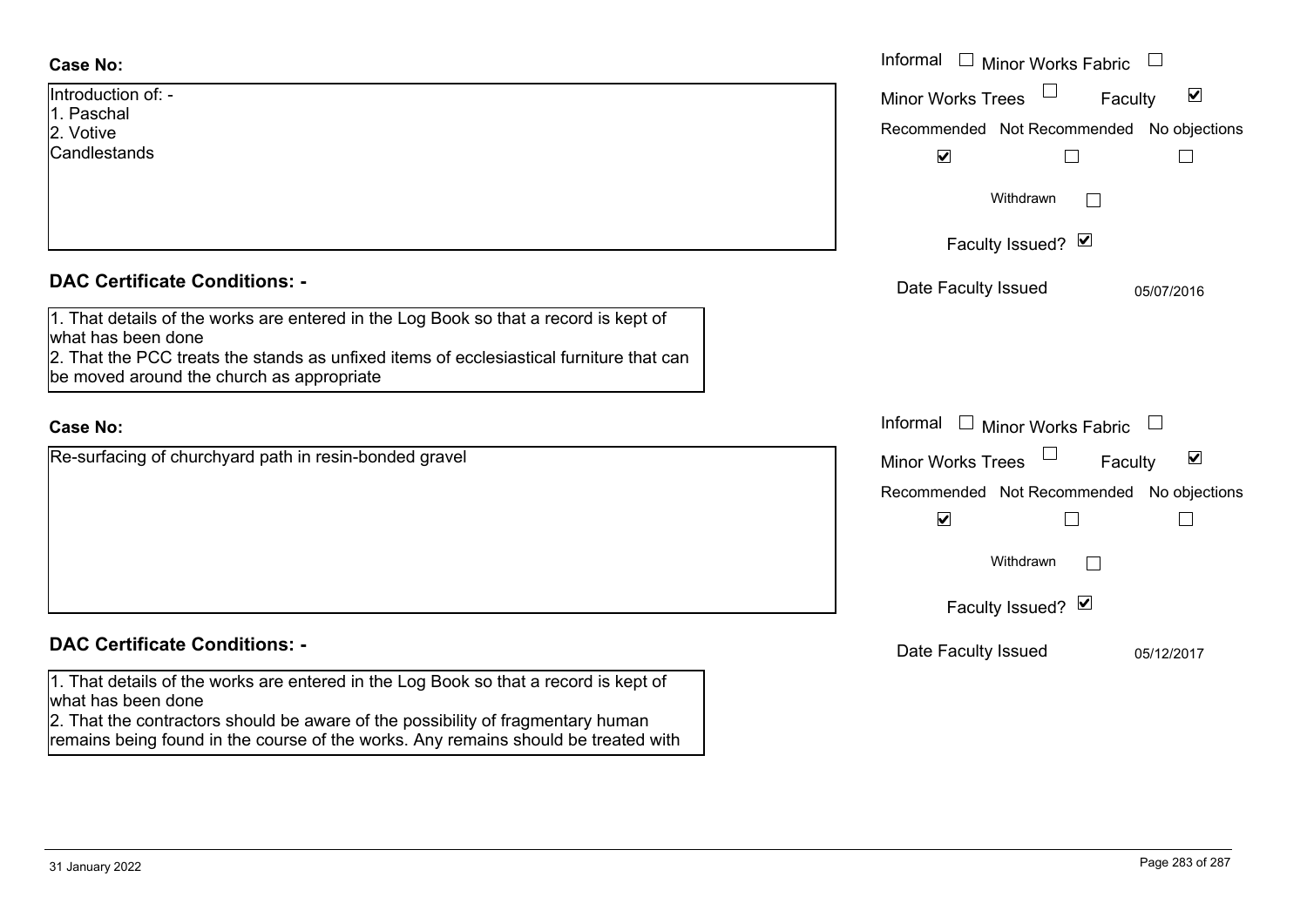| <b>Case No:</b>                                                                                            | Informal $\Box$ Minor Works Fabric $\Box$                   |
|------------------------------------------------------------------------------------------------------------|-------------------------------------------------------------|
| Installation of metal hand rails: -<br>1. Outside the entrance to the church                               | $\blacktriangledown$<br><b>Minor Works Trees</b><br>Faculty |
| 2. Grab rail inside the main door                                                                          | Recommended Not Recommended No objections                   |
|                                                                                                            | $\blacktriangledown$<br>$\Box$                              |
|                                                                                                            | Withdrawn                                                   |
|                                                                                                            | Faculty Issued? Ø                                           |
| <b>DAC Certificate Conditions: -</b>                                                                       | Date Faculty Issued<br>05/03/2019                           |
| 1. That details of the works are entered in the Log Book so that a record is kept of                       |                                                             |
| what has been done                                                                                         |                                                             |
| 2. That the handrails should be made in stainless steel                                                    |                                                             |
|                                                                                                            |                                                             |
| <b>Case No:</b>                                                                                            | Informal<br>$\Box$ Minor Works Fabric $\Box$                |
| Installation of a Roof Alarm                                                                               | $\Box$<br>Minor Works Trees<br>Faculty                      |
|                                                                                                            | Recommended Not Recommended No objections                   |
|                                                                                                            | $\blacktriangledown$<br>$\Box$                              |
|                                                                                                            | Withdrawn                                                   |
|                                                                                                            | Faculty Issued? $\Box$                                      |
| <b>DAC Certificate Conditions: -</b>                                                                       | Date Faculty Issued                                         |
| 1. That details of the works are entered in the Log Book so that a record is kept of<br>what has been done |                                                             |
| 2. That, in line with the requirement and advice of the Ecclesiastical Insurance Group,                    |                                                             |
| the installation and/or testing must be carried out by an electrician who is an                            |                                                             |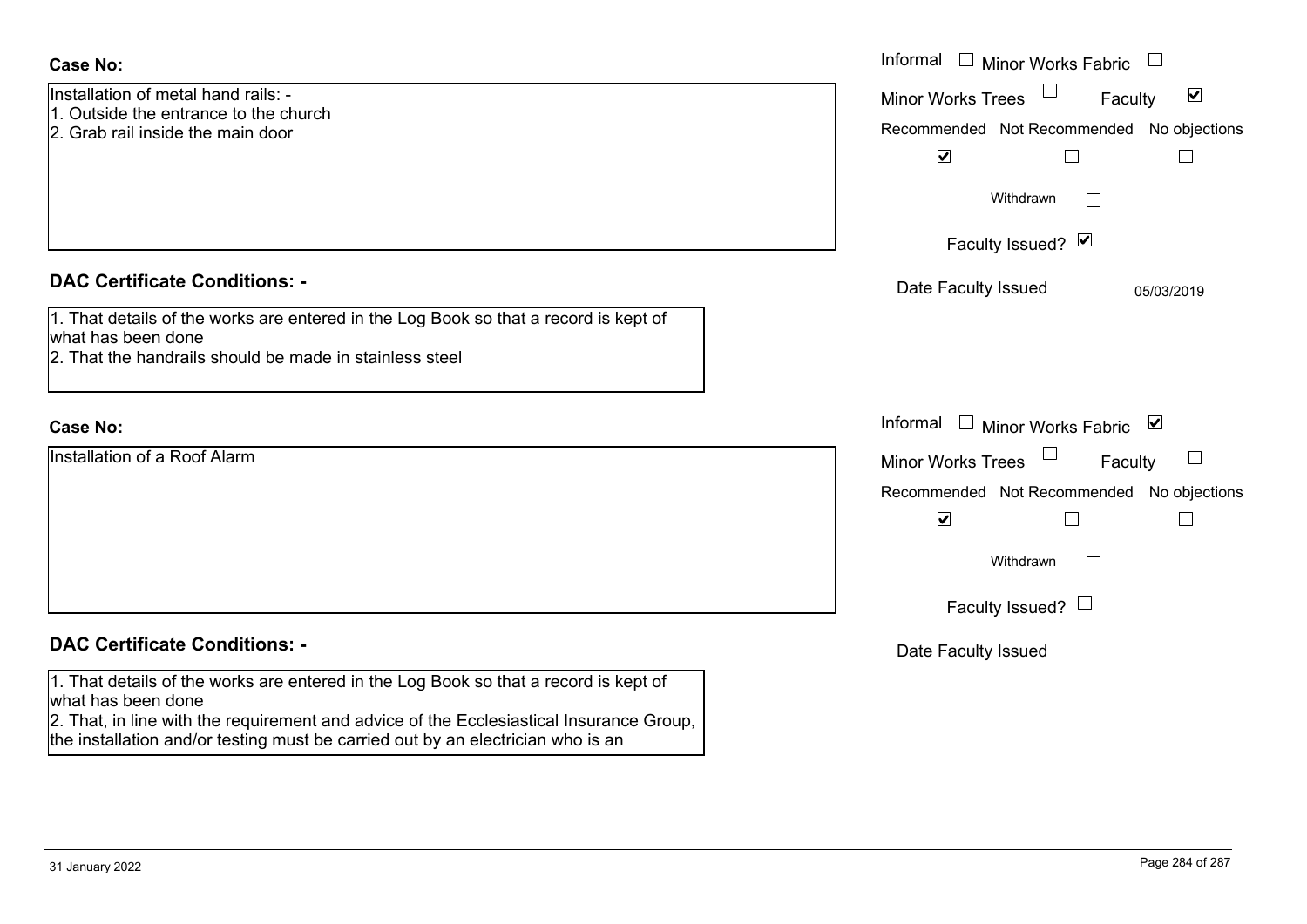| <b>Case No:</b> |  |
|-----------------|--|
|                 |  |

To undertake a percolation test at the back of the church

**DAC Certificate Conditions: -**

- 1. That details of the works are entered in the Log Book so that a record is kept of what has been done
- 2. That the test pits should be dug by hand.
- 3. That the contractors should be aware of the possibility of fragmentary human

|                                                   | Informal $\Box$ Minor Works Fabric $\Box$ |                                 |
|---------------------------------------------------|-------------------------------------------|---------------------------------|
| take a percolation test at the back of the church | Minor Works Trees $\Box$                  | $\blacktriangledown$<br>Faculty |
|                                                   | Recommended Not Recommended No objections |                                 |
|                                                   | $\blacktriangledown$                      |                                 |
|                                                   | Withdrawn                                 |                                 |
|                                                   | Faculty Issued? $\Box$                    |                                 |
| rtificate Conditions: -                           | Date Faculty Issued                       | 04/07/2019                      |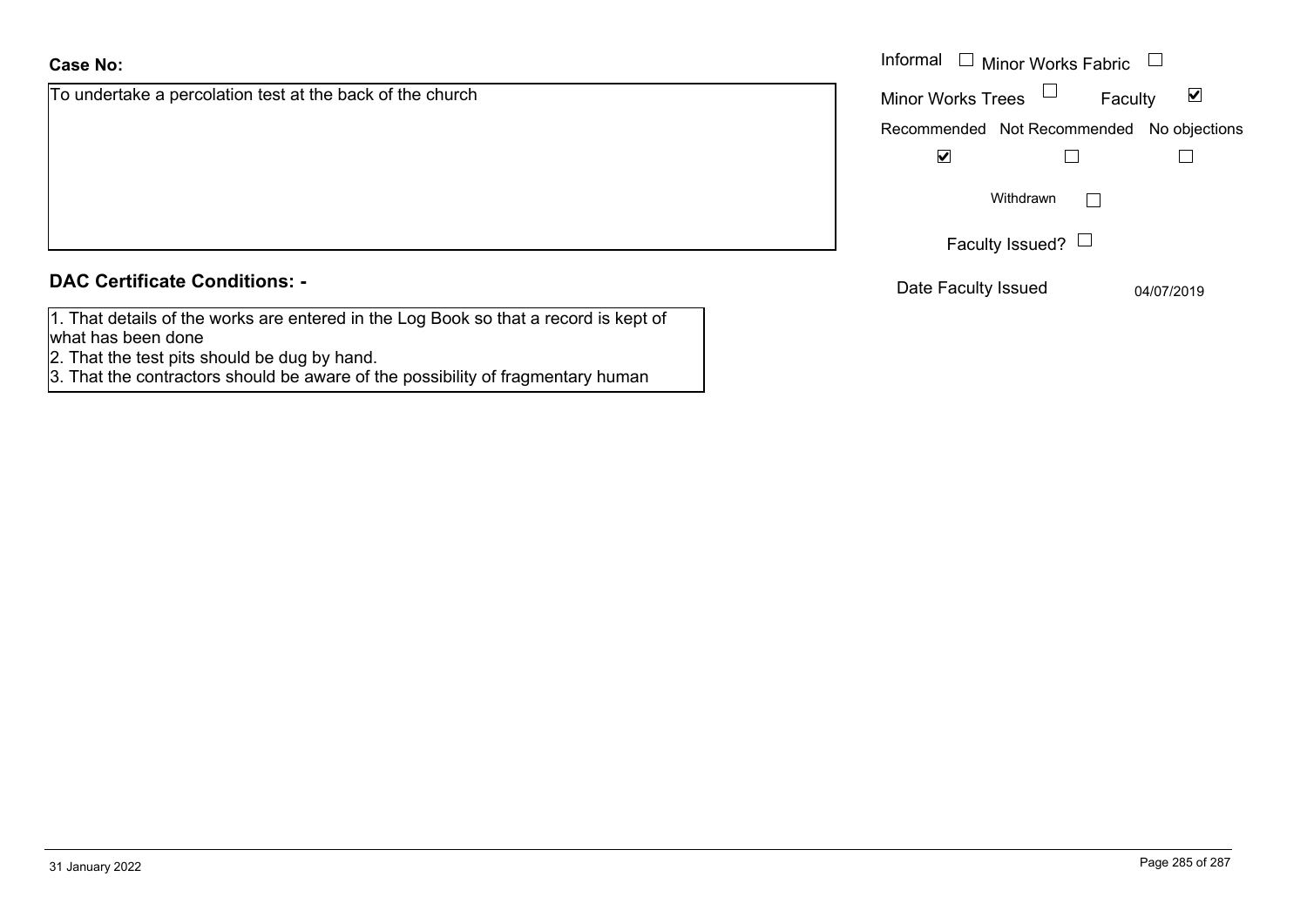### **Ben No: Church**

### **20112Burton-on-the-Wolds, Church Burial Ground**

### **L157/2012Case No:** Informal

- 1. Improvements to the access arrangements
- 2. Planting of 2 x native Trees
- 3. Creation of new hedgerow

### **DAC Certificate Conditions: -**

1. That details of the works are entered in the Log Book so that a record is kept of what has been done 2. That the PCC ensures that the paving slabs are flush with the level of the ground for ease of maintenance

Informal  $\vee$  Minor Works Fabric  $\Box$  $\blacktriangledown$ Faculty Minor Works Trees Recommended Not Recommended No objections  $\overline{\mathbf{v}}$  $\Box$  $\Box$  $\Box$ WithdrawnFaculty Issued? Ø Date Faculty Issued 28/07/2014